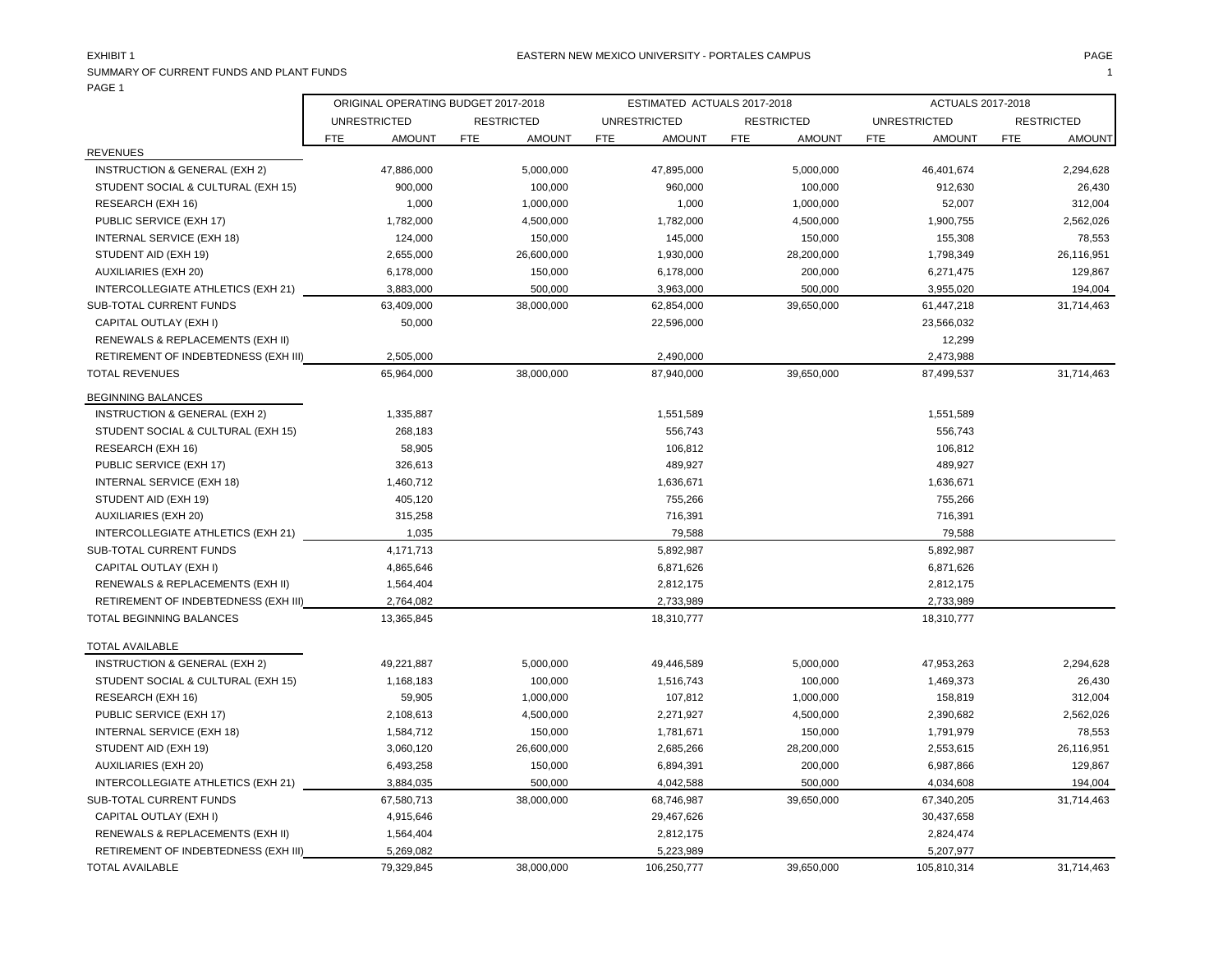SUMMARY OF CURRENT FUNDS AND PLANT FUNDS 2 PAGE 2

|                                          | ORIGINAL OPERATING BUDGET 2017-2018 |                     |            |                   |            | ESTIMATED ACTUALS 2017-2018 |            |                   |            | ACTUALS 2017-2018   |            |                   |
|------------------------------------------|-------------------------------------|---------------------|------------|-------------------|------------|-----------------------------|------------|-------------------|------------|---------------------|------------|-------------------|
|                                          |                                     | <b>UNRESTRICTED</b> |            | <b>RESTRICTED</b> |            | <b>UNRESTRICTED</b>         |            | <b>RESTRICTED</b> |            | <b>UNRESTRICTED</b> |            | <b>RESTRICTED</b> |
|                                          | <b>FTE</b>                          | <b>AMOUNT</b>       | <b>FTE</b> | <b>AMOUNT</b>     | <b>FTE</b> | <b>AMOUNT</b>               | <b>FTE</b> | <b>AMOUNT</b>     | <b>FTE</b> | <b>AMOUNT</b>       | <b>FTE</b> | <b>AMOUNT</b>     |
| <b>EXPENDITURES</b>                      |                                     |                     |            |                   |            |                             |            |                   |            |                     |            |                   |
| INSTRUCTION & GENERAL (EXH 2)            | 490.41                              | 42,717,000          | 63.48      | 5,000,000         | 490.41     | 42,917,000                  | 63.48      | 5,000,000         | 489.41     | 40,957,498          | 54.42      | 2,294,628         |
| STUDENT SOCIAL & CULTURAL (EXH 15)       | 10.96                               | 900,000             | 3.51       | 100,000           | 10.99      | 1,000,000                   | 3.51       | 100,000           | 8.79       | 798,556             | 1.69       | 26,430            |
| RESEARCH (EXH 16)                        | 2.04                                | 152,000             | 0.41       | 1,000,000         | 2.04       | 212,000                     | 0.41       | 1,000,000         | 1.88       | 190,167             | 7.91       | 312,004           |
| PUBLIC SERVICE (EXH 17)                  | 20.67                               | 1,780,000           | 2.40       | 4,500,000         | 20.67      | 1,930,000                   | 2.40       | 4,500,000         | 22.55      | 1,836,033           | 15.45      | 2,562,026         |
| INTERNAL SERVICE (EXH 18)                | 38.02                               | 186,000             | 5.56       | 150,000           | 38.02      | 286,000                     | 5.56       | 150,000           | 32.88      | (67,998)            | 5.04       | 78,553            |
| STUDENT AID (EXH 19)                     |                                     | 5,254,000           |            | 26,600,000        |            | 4,529,000                   |            | 28,200,000        |            | 4,290,661           |            | 26,116,951        |
| <b>AUXILIARIES (EXH 20)</b>              | 35.15                               | 4,781,000           | 2.65       | 150,000           | 35.15      | 4,881,000                   | 2.65       | 200,000           | 29.94      | 4,392,171           | 5.31       | 129,867           |
| INTERCOLLEGIATE ATHLETICS (EXH 21)       | 27.24                               | 3,884,000           | 1.57       | 500,000           | 27.24      | 4,034,000                   | 1.57       | 500,000           | 27.43      | 3,938,814           | 0.67       | 194,004           |
| SUB-TOTAL CURRENT FUNDS                  | 624.48                              | 59,654,000          | 79.58      | 38,000,000        | 624.51     | 59,789,000                  | 79.58      | 39,650,000        | 612.88     | 56,335,902          | 90.49      | 31,714,463        |
| CAPITAL OUTLAY (EXH I)                   |                                     | 1,800,000           |            |                   |            | 27,650,000                  |            |                   |            | 22,191,464          |            |                   |
| RENEWALS & REPLACEMENTS (EXH II)         |                                     | 2,000,000           |            |                   |            | 2,000,000                   |            |                   |            | 746,167             |            |                   |
| RETIREMENT OF INDEBTEDNESS (EXH III)     |                                     | 3,049,000           |            |                   |            | 3,241,000                   |            |                   |            | 3,203,301           |            |                   |
| TOTAL EXPENDITURES                       |                                     | 66,503,000          |            | 38,000,000        |            | 92,680,000                  |            | 39,650,000        |            | 82,476,834          |            | 31,714,463        |
| TRANSFERS TO OR (FROM)                   |                                     |                     |            |                   |            |                             |            |                   |            |                     |            |                   |
| INSTRUCTION & GENERAL (EXH 2)            |                                     | (5,203,000)         |            |                   |            | (5,228,000)                 |            |                   |            | (5,228,000)         |            |                   |
| STUDENT SOCIAL & CULTURAL (EXH 15)       |                                     |                     |            |                   |            |                             |            |                   |            |                     |            |                   |
| RESEARCH (EXH 16)                        |                                     | 125,000             |            |                   |            | 150,000                     |            |                   |            | 150,000             |            |                   |
| PUBLIC SERVICE (EXH 17)                  |                                     |                     |            |                   |            | 120,000                     |            |                   |            | 120,000             |            |                   |
| INTERNAL SERVICE (EXH 18)                |                                     |                     |            |                   |            |                             |            |                   |            |                     |            |                   |
| STUDENT AID (EXH 19)                     |                                     | 2.599.000           |            |                   |            | 2,599,000                   |            |                   |            | 2,599,000           |            |                   |
| <b>AUXILIARIES (EXH 20)</b>              |                                     | (1,265,000)         |            |                   |            | (1,465,000)                 |            |                   |            | (1,465,000)         |            |                   |
| INTERCOLLEGIATE ATHLETICS (EXH 21)       |                                     |                     |            |                   |            |                             |            |                   |            |                     |            |                   |
| SUB-TOTAL CURRENT FUNDS                  |                                     | (3,744,000)         |            |                   |            | (3,824,000)                 |            |                   |            | (3,824,000)         |            |                   |
| CAPITAL OUTLAY (EXH I)                   |                                     | 850,000             |            |                   |            | 2,050,000                   |            |                   |            | 2,050,000           |            |                   |
| RENEWALS & REPLACEMENTS (EXH II)         |                                     | 1,350,000           |            |                   |            | 350,000                     |            |                   |            | 350,000             |            |                   |
| RETIREMENT OF INDEBTEDNESS (EXH III)     |                                     | 1,544,000           |            |                   |            | 1,544,000                   |            |                   |            | 1,544,000           |            |                   |
| <b>TOTAL TRANSFERS</b>                   |                                     |                     |            |                   |            | 120,000                     |            |                   |            | 120,000             |            |                   |
| <b>ENDING BALANCE</b>                    |                                     |                     |            |                   |            |                             |            |                   |            |                     |            |                   |
| INSTRUCTION & GENERAL (EXH 2)            |                                     | 1,301,887           |            |                   |            | 1,301,589                   |            |                   |            | 1,767,766           |            |                   |
| STUDENT SOCIAL & CULTURAL (EXH 15)       |                                     | 268,183             |            |                   |            | 516,743                     |            |                   |            | 670,817             |            |                   |
| RESEARCH (EXH 16)                        |                                     | 32,905              |            |                   |            | 45,812                      |            |                   |            | 118,652             |            |                   |
| PUBLIC SERVICE (EXH 17)                  |                                     | 328,613             |            |                   |            | 461,927                     |            |                   |            | 674,649             |            |                   |
| INTERNAL SERVICE (EXH 18)                |                                     | 1,398,712           |            |                   |            | 1,495,671                   |            |                   |            | 1,859,977           |            |                   |
| STUDENT AID (EXH 19)                     |                                     | 405,120             |            |                   |            | 755,266                     |            |                   |            | 861,954             |            |                   |
| <b>AUXILIARIES (EXH 20)</b>              |                                     | 447,258             |            |                   |            | 548,391                     |            |                   |            | 1,130,695           |            |                   |
| INTERCOLLEGIATE ATHLETICS (EXH 21)       |                                     | 35                  |            |                   |            | 8,588                       |            |                   |            | 95,794              |            |                   |
| SUB-TOTAL CURRENT FUNDS                  |                                     | 4,182,713           |            |                   |            | 5,133,987                   |            |                   |            | 7,180,303           |            |                   |
| CAPITAL OUTLAY (EXH I)                   |                                     | 3,965,646           |            |                   |            | 3,867,626                   |            |                   |            | 10,296,194          |            |                   |
| RENEWALS & REPLACEMENTS (EXH II)         |                                     | 914,404             |            |                   |            | 1,162,175                   |            |                   |            | 2,428,307           |            |                   |
| RETIREMENT OF INDEBTEDNESS (EXH III)     |                                     | 3,764,082           |            |                   |            | 3,526,989                   |            |                   |            | 3,548,676           |            |                   |
| TOTAL ENDING BALANCES                    |                                     | 12,826,845          |            |                   |            | 13,690,777                  |            |                   |            | 23,453,480          |            |                   |
| TOTAL EXPENDITURES, TRANSFERS & BALANCES |                                     | 79,329,845          |            | 38,000,000        |            | 106,250,777                 |            | 39,650,000        |            | 105,810,314         |            | 31,714,463        |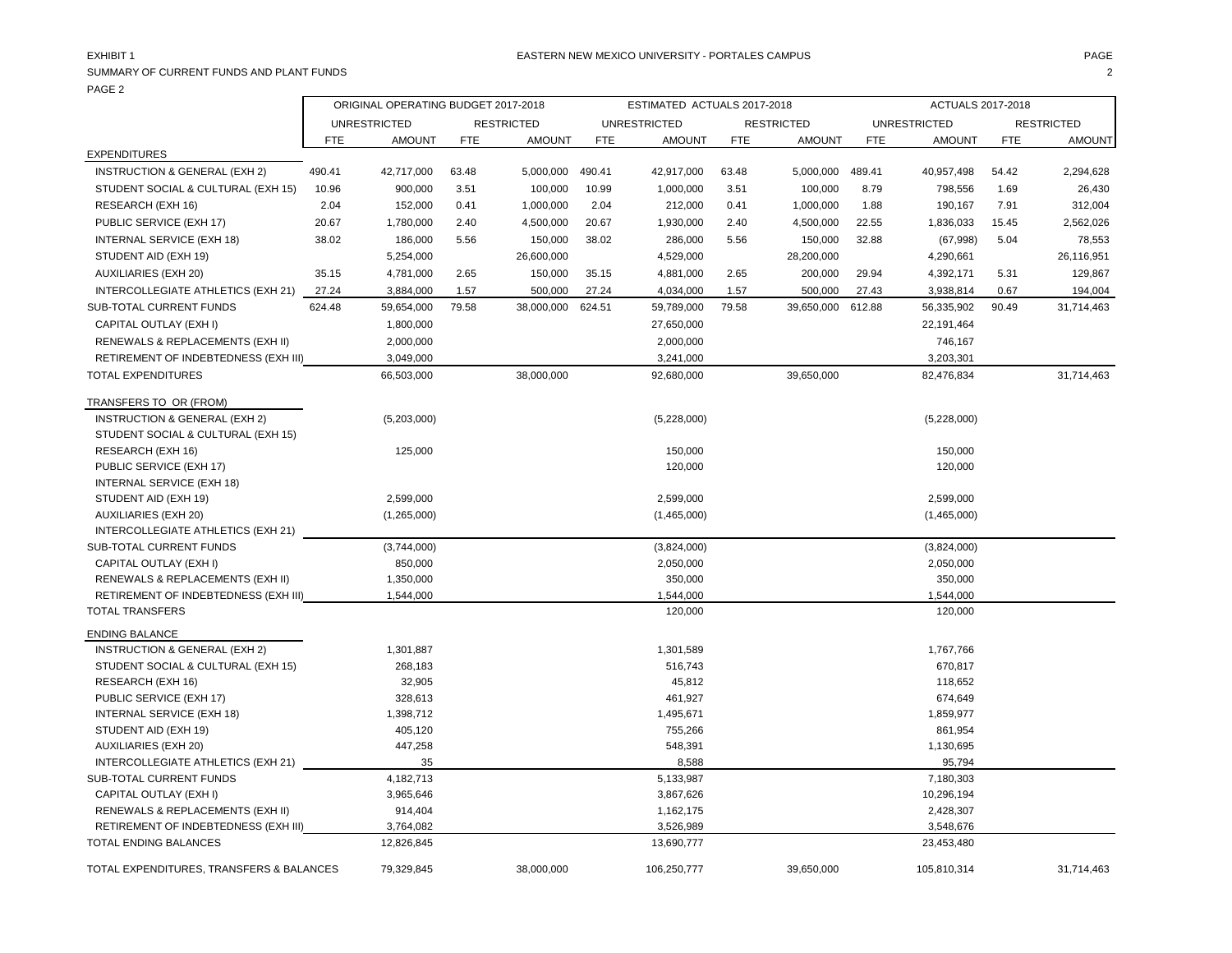## DETAIL OF TRANSFERS 3

|                                                             | ORIGINAL OPERATING BUDGET 2017-2018 |            |                   |            | ESTIMATED ACTUALS 2017-2018 |            |                   |            | ACTUALS 2017-2018   |                   |               |
|-------------------------------------------------------------|-------------------------------------|------------|-------------------|------------|-----------------------------|------------|-------------------|------------|---------------------|-------------------|---------------|
|                                                             | <b>UNRESTRICTED</b>                 |            | <b>RESTRICTED</b> |            | <b>UNRESTRICTED</b>         |            | <b>RESTRICTED</b> |            | <b>UNRESTRICTED</b> | <b>RESTRICTED</b> |               |
|                                                             | <b>AMOUNT</b><br><b>FTE</b>         | <b>FTE</b> | <b>AMOUNT</b>     | <b>FTE</b> | <b>AMOUNT</b>               | <b>FTE</b> | <b>AMOUNT</b>     | <b>FTE</b> | <b>AMOUNT</b>       | <b>FTE</b>        | <b>AMOUNT</b> |
| I & G TO (FROM)                                             |                                     |            |                   |            |                             |            |                   |            |                     |                   |               |
| <b>MANDATORY</b>                                            |                                     |            |                   |            |                             |            |                   |            |                     |                   |               |
| RETIREMENT OF INDEBTEDNESS                                  | 1,544,000                           |            |                   |            | 1,544,000                   |            |                   |            | 1,544,000           |                   |               |
| <b>STUDENT LOAN MATCHING</b>                                |                                     |            |                   |            |                             |            |                   |            |                     |                   |               |
| <b>REQUIRED</b>                                             |                                     |            |                   |            |                             |            |                   |            |                     |                   |               |
| <b>STUDENT AID</b>                                          |                                     |            |                   |            |                             |            |                   |            |                     |                   |               |
| <b>BUILDING RENEWALS &amp; REPLACEMENTS</b>                 |                                     |            |                   |            |                             |            |                   |            |                     |                   |               |
| PLANT EQUIPMENT                                             |                                     |            |                   |            |                             |            |                   |            |                     |                   |               |
| <b>NON-MANDATORY</b>                                        |                                     |            |                   |            |                             |            |                   |            |                     |                   |               |
| STUDENT SOCIAL & CULTURAL                                   |                                     |            |                   |            |                             |            |                   |            |                     |                   |               |
| <b>RESEARCH</b>                                             | 125,000                             |            |                   |            | 150,000                     |            |                   |            | 150,000             |                   |               |
| PUBLIC SERVICE                                              |                                     |            |                   |            |                             |            |                   |            |                     |                   |               |
| <b>INTERNAL SERVICE</b>                                     |                                     |            |                   |            |                             |            |                   |            |                     |                   |               |
| <b>STUDENT AID</b>                                          | 2,599,000                           |            |                   |            | 2,599,000                   |            |                   |            | 2,599,000           |                   |               |
| <b>AUXILIARIES</b>                                          | (1,265,000)                         |            |                   |            | (1,465,000)                 |            |                   |            | (1,465,000)         |                   |               |
| <b>INTERCOLLEGIATE ATHLETICS</b>                            |                                     |            |                   |            |                             |            |                   |            |                     |                   |               |
| <b>BUILDING RENEWAL &amp; REPLACEMENT</b>                   | 1,350,000                           |            |                   |            | 350,000                     |            |                   |            | 350,000             |                   |               |
| PLANT EQUIPMENT                                             | 600,000                             |            |                   |            | 600,000                     |            |                   |            | 600,000             |                   |               |
| <b>CAPITAL OUTLAY</b>                                       | 250,000                             |            |                   |            | 1,450,000                   |            |                   |            | 1,450,000           |                   |               |
| <b>DEBT SERVICE</b>                                         |                                     |            |                   |            |                             |            |                   |            |                     |                   |               |
| TOTAL FROM I & G                                            | 5,203,000                           |            |                   |            | 5,228,000                   |            |                   |            | 5,228,000           |                   |               |
|                                                             |                                     |            |                   |            |                             |            |                   |            |                     |                   |               |
| NET TRANSFERS TO (FROM)<br><b>INSTRUCTION &amp; GENERAL</b> |                                     |            |                   |            |                             |            |                   |            |                     |                   |               |
| STUDENT SOCIAL & CULTURAL                                   | (5,203,000)                         |            |                   |            | (5,228,000)                 |            |                   |            | (5,228,000)         |                   |               |
| <b>RESEARCH</b>                                             | 125,000                             |            |                   |            | 150,000                     |            |                   |            | 150,000             |                   |               |
| PUBLIC SERVICE                                              |                                     |            |                   |            | 120,000                     |            |                   |            | 120,000             |                   |               |
| <b>INTERNAL SERVICE</b>                                     |                                     |            |                   |            |                             |            |                   |            |                     |                   |               |
| <b>STUDENT AID</b>                                          | 2,599,000                           |            |                   |            | 2,599,000                   |            |                   |            | 2,599,000           |                   |               |
| <b>AUXILIARIES</b>                                          | (1,265,000)                         |            |                   |            | (1,465,000)                 |            |                   |            | (1,465,000)         |                   |               |
| INTERCOLLEGIATE ATHLETICS                                   |                                     |            |                   |            |                             |            |                   |            |                     |                   |               |
| NET TRANSFERS TO (FROM)                                     |                                     |            |                   |            |                             |            |                   |            |                     |                   |               |
| <b>CURRENT FUNDS</b>                                        | (3,744,000)                         |            |                   |            | (3,824,000)                 |            |                   |            | (3,824,000)         |                   |               |
| <b>CAPITAL OUTLAY</b>                                       | 250,000                             |            |                   |            | 1,450,000                   |            |                   |            | 1,450,000           |                   |               |
| PLANT EQUIPMENT                                             | 600,000                             |            |                   |            | 600,000                     |            |                   |            | 600,000             |                   |               |
| RENEWALS & REPLACEMENTS                                     | 1,350,000                           |            |                   |            | 350,000                     |            |                   |            | 350,000             |                   |               |
| <b>DEBT SERVICE</b>                                         | 1,544,000                           |            |                   |            | 1,544,000                   |            |                   |            | 1,544,000           |                   |               |
| STUDENT LOAN                                                |                                     |            |                   |            |                             |            |                   |            |                     |                   |               |
| <b>ENDOWMENT FUNDS</b>                                      |                                     |            |                   |            | $(120,000)$ *               |            |                   |            | (120,000)           |                   |               |

\* KENW TV (Public Service, Exh 17)withdrew \$120,000 from endowment funds to replace equipment.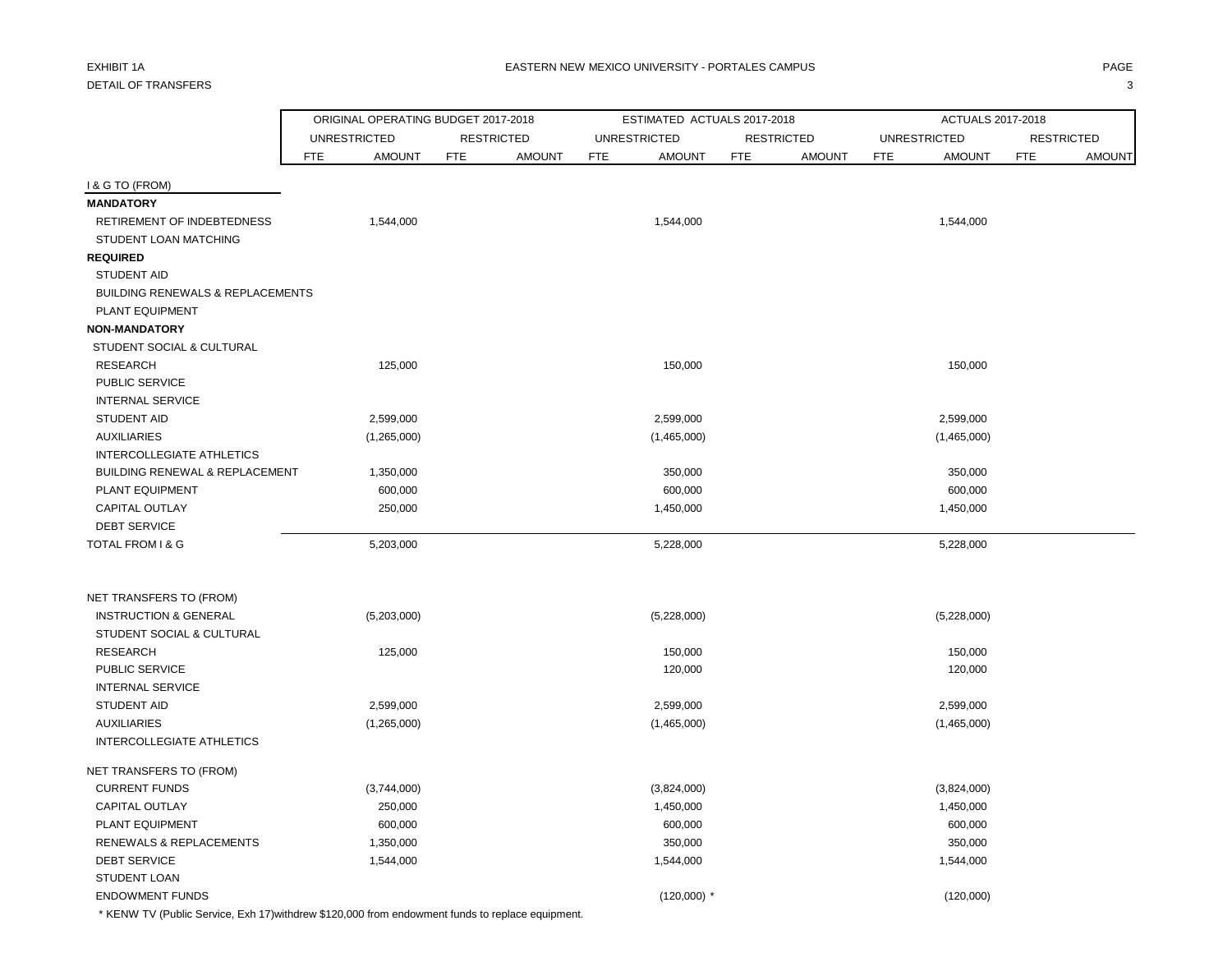## SUMMARY INSTRUCTION & GENERAL 4

|                                            |            | ORIGINAL OPERATING BUDGET 2017-2018 |            |                   |            | ESTIMATED ACTUALS 2017-2018 |            |                   |            | ACTUALS 2017-2018   |            |                   |
|--------------------------------------------|------------|-------------------------------------|------------|-------------------|------------|-----------------------------|------------|-------------------|------------|---------------------|------------|-------------------|
|                                            |            | <b>UNRESTRICTED</b>                 |            | <b>RESTRICTED</b> |            | <b>UNRESTRICTED</b>         |            | <b>RESTRICTED</b> |            | <b>UNRESTRICTED</b> |            | <b>RESTRICTED</b> |
|                                            | <b>FTE</b> | <b>AMOUNT</b>                       | <b>FTE</b> | <b>AMOUNT</b>     | <b>FTE</b> | <b>AMOUNT</b>               | <b>FTE</b> | <b>AMOUNT</b>     | <b>FTE</b> | <b>AMOUNT</b>       | <b>FTE</b> | <b>AMOUNT</b>     |
| <b>REVENUES</b>                            |            |                                     |            |                   |            |                             |            |                   |            |                     |            |                   |
| <b>TUITION AND FEES</b>                    |            | 20,269,700                          |            |                   |            | 20,169,700                  |            |                   |            | 18,599,461          |            |                   |
| FEDERAL APPROPRIATIONS                     |            |                                     |            |                   |            |                             |            |                   |            |                     |            |                   |
| <b>STATE APPROPRIATIONS</b>                |            | 26,713,100                          |            |                   |            | 26,715,100                  |            |                   |            | 26,715,100          |            |                   |
| <b>LOCAL APPROPRIATIONS</b>                |            |                                     |            |                   |            |                             |            |                   |            |                     |            |                   |
| <b>FEDERAL GRANTS</b>                      |            | 75,000                              |            | 4,400,000         |            | 75,000                      |            | 4,400,000         |            | 70,422              |            | 1,868,954         |
| <b>STATE GRANTS</b>                        |            |                                     |            | 300,000           |            |                             |            | 300,000           |            |                     |            | 164,869           |
| <b>LOCAL GRANTS</b>                        |            |                                     |            |                   |            |                             |            |                   |            |                     |            |                   |
| PRIVATE GIFTS                              |            |                                     |            | 300,000           |            |                             |            | 300,000           |            |                     |            | 260,805           |
| <b>LAND &amp; PERMANENT FUND</b>           |            | 585,000                             |            |                   |            | 725,000                     |            |                   |            | 754,915             |            |                   |
| <b>SALES AND SERVICES</b>                  |            | 90,000                              |            |                   |            | 90,000                      |            |                   |            | 84,065              |            |                   |
| OTHER SOURCES                              |            | 153,200                             |            |                   |            | 120,200                     |            |                   |            | 177,711             |            |                   |
| <b>TOTAL REVENUES</b>                      |            | 47,886,000                          |            | 5,000,000         |            | 47,895,000                  |            | 5,000,000         |            | 46,401,674          |            | 2,294,628         |
| <b>BEGINNING BALANCES</b>                  |            | 1,335,887                           |            |                   |            | 1,551,589                   |            |                   |            | 1,551,589           |            |                   |
| <b>TOTAL AVAILABLE</b>                     |            | 49,221,887                          |            | 5,000,000         |            | 49,446,589                  |            | 5,000,000         |            | 47,953,263          |            | 2,294,628         |
| <b>EXPENDITURES</b>                        |            |                                     |            |                   |            |                             |            |                   |            |                     |            |                   |
| <b>INSTRUCTION</b>                         | 268.77     | 23,000,000                          | 26.44      | 1,000,000         | 268.77     | 23,100,000                  | 26.44      | 1,000,000         | 268.66     | 22, 172, 357        | 11.47      | 290,152           |
| <b>ACADEMIC SUPPORT</b>                    | 42.02      | 3,817,000                           | 15.60      | 1,500,000         | 42.02      | 3,817,000                   | 15.60      | 1,500,000         | 41.97      | 3,408,823           | 15.30      | 607,229           |
| <b>STUDENT SERVICES</b>                    | 48.47      | 3,054,000                           | 12.05      | 900,000           | 48.47      | 3,104,000                   | 12.05      | 900,000           | 47.01      | 2,917,716           | 10.47      | 429,861           |
| INSTITUTIONAL SUPPORT                      | 70.16      | 6,834,000                           | 9.13       | 1,500,000         | 70.16      | 6,884,000                   | 9.13       | 1,500,000         | 72.91      | 6,974,674           | 16.24      | 952,486           |
| PLANT OPERATION & MAINTENANC               | 60.98      | 6,012,000                           | 0.26       | 100,000           | 60.98      | 6,012,000                   | 0.26       | 100,000           | 58.87      | 5,483,927           | 0.95       | 14,900            |
| TOTAL EXPENDITURES                         | 490.41     | 42,717,000                          | 63.48      | 5,000,000         | 490.41     | 42,917,000                  | 63.48      | 5,000,000         | 489.41     | 40,957,498          | 54.42      | 2,294,628         |
| TRANSFERS IN OR (OUT)                      |            |                                     |            |                   |            |                             |            |                   |            |                     |            |                   |
| STUDENT SOCIAL & CULTURAL                  |            |                                     |            |                   |            |                             |            |                   |            |                     |            |                   |
| <b>RESEARCH</b>                            |            | 125,000                             |            |                   |            | 150,000                     |            |                   |            | 150,000             |            |                   |
| PUBLIC SERVICE                             |            |                                     |            |                   |            |                             |            |                   |            |                     |            |                   |
| <b>INTERNAL SERVICE</b>                    |            |                                     |            |                   |            |                             |            |                   |            |                     |            |                   |
| <b>STUDENT AID</b>                         |            | 2,599,000                           |            |                   |            | 2,599,000                   |            |                   |            | 2,599,000           |            |                   |
| <b>AUXILIARIES</b>                         |            | (1,265,000)                         |            |                   |            | (1,465,000)                 |            |                   |            | (1,465,000)         |            |                   |
| INTERCOLLEGIATE ATHLETICS                  |            |                                     |            |                   |            |                             |            |                   |            |                     |            |                   |
| <b>CAPITAL OUTLAY</b>                      |            | 250,000                             |            |                   |            | 1,450,000                   |            |                   |            | 1,450,000           |            |                   |
| PLANT EQUIPMENT                            |            | 600,000                             |            |                   |            | 600,000                     |            |                   |            | 600,000             |            |                   |
| <b>DEBT SERVICE</b>                        |            | 1,544,000                           |            |                   |            | 1,544,000                   |            |                   |            | 1,544,000           |            |                   |
| <b>STUDENT LOAN</b>                        |            |                                     |            |                   |            |                             |            |                   |            |                     |            |                   |
| <b>BUILDING RENEWALS &amp; REPLACEM</b>    |            | 1,350,000                           |            |                   |            | 350,000                     |            |                   |            | 350,000             |            |                   |
| <b>ENDOWMENT</b><br><b>TOTAL TRANSFERS</b> |            | 5,203,000                           |            |                   |            | 5,228,000                   |            |                   |            | 5,228,000           |            |                   |
|                                            |            |                                     |            |                   |            |                             |            |                   |            |                     |            |                   |
| <b>ENDING BALANCE</b>                      |            | 1,301,887                           | 3.05%      |                   |            | 1,301,589                   | 3.03%      |                   |            | 1,767,766           | 4.32%      |                   |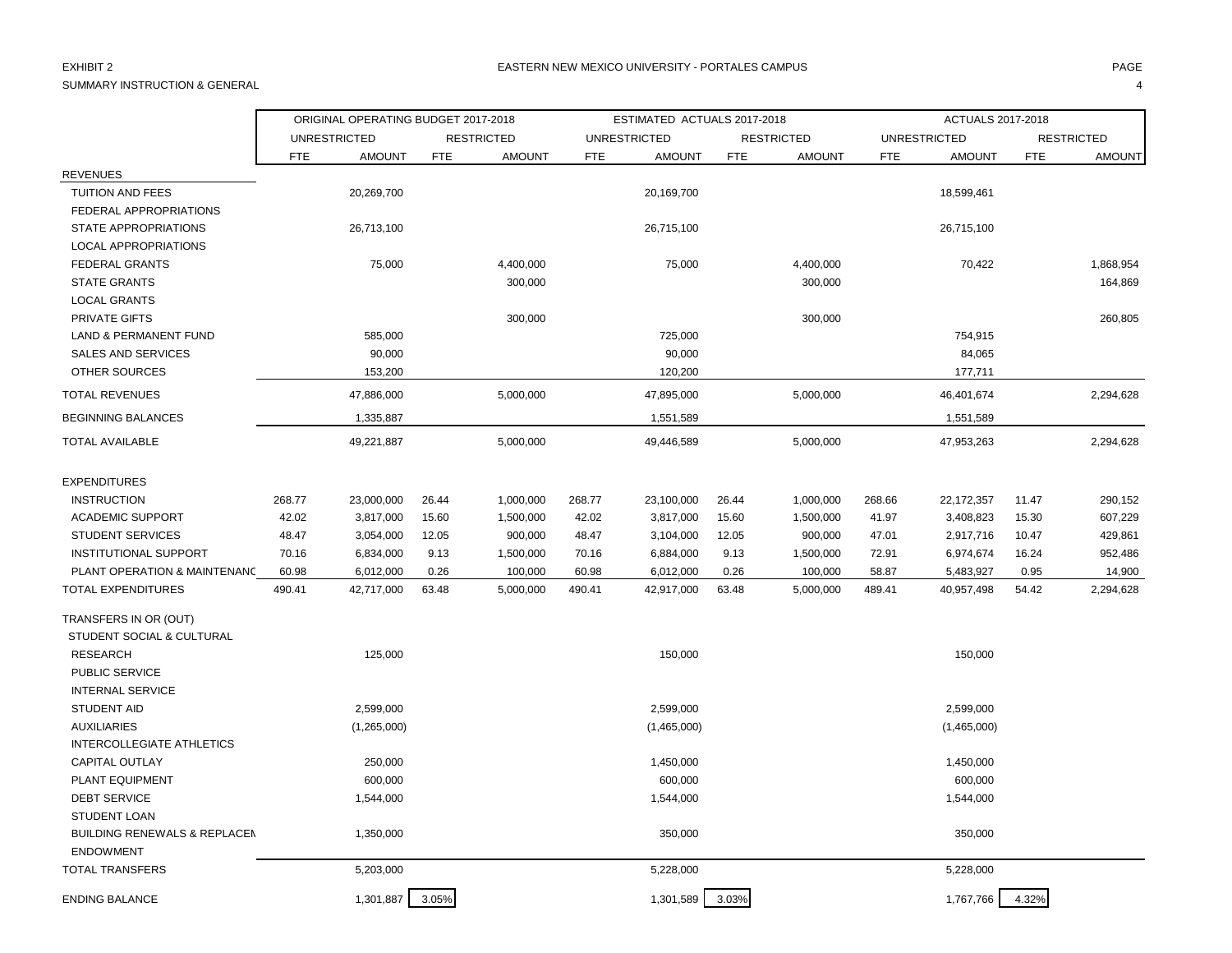## TUITION & FEES FOR I & G 5

|                              |            | ORIGINAL OPERATING BUDGET 2017-2018 |            |                   |            | ESTIMATED ACTUALS 2017-2018 |            |                   |     | ACTUALS 2017-2018   |            |                   |
|------------------------------|------------|-------------------------------------|------------|-------------------|------------|-----------------------------|------------|-------------------|-----|---------------------|------------|-------------------|
|                              |            | <b>UNRESTRICTED</b>                 |            | <b>RESTRICTED</b> |            | <b>UNRESTRICTED</b>         |            | <b>RESTRICTED</b> |     | <b>UNRESTRICTED</b> |            | <b>RESTRICTED</b> |
|                              | <b>FTE</b> | <b>AMOUNT</b>                       | <b>FTE</b> | <b>AMOUNT</b>     | <b>FTE</b> | <b>AMOUNT</b>               | <b>FTE</b> | <b>AMOUNT</b>     | FTE | <b>AMOUNT</b>       | <b>FTE</b> | <b>AMOUNT</b>     |
| REGULAR ACADEMIC             |            |                                     |            |                   |            |                             |            |                   |     |                     |            |                   |
| <b>SUMMER</b>                |            | 1,386,000                           |            |                   |            | 1,450,000                   |            |                   |     | 1,448,782           |            |                   |
| <b>FALL</b>                  |            | 7,660,000                           |            |                   |            | 7,660,000                   |            |                   |     | 7,587,585           |            |                   |
| <b>SPRING</b>                |            | 6,892,000                           |            |                   |            | 6,737,000                   |            |                   |     | 6,764,232           |            |                   |
| <b>TOTAL TUITION</b>         |            | 15,938,000                          |            |                   |            | 15,847,000                  |            |                   |     | 15,800,599          |            |                   |
| MISCELLANEOUS FEES           |            |                                     |            |                   |            |                             |            |                   |     |                     |            |                   |
| <b>INFRASTRUCTURE FEE</b>    |            | 2,980,400                           |            |                   |            | 2,980,400                   |            |                   |     | 1,480,400           |            |                   |
| <b>TECHNOLOGY FEE</b>        |            | 122,000                             |            |                   |            | 122,000                     |            |                   |     | 122,000             |            |                   |
| DEFERRED PAYMENT             |            | 15,000                              |            |                   |            | 15,000                      |            |                   |     | 18,910              |            |                   |
| <b>THESIS</b>                |            | 300                                 |            |                   |            | 300                         |            |                   |     | 405                 |            |                   |
| <b>GRADUATION</b>            |            | 35,000                              |            |                   |            | 35,000                      |            |                   |     | 35,810              |            |                   |
| <b>TRANSCRIPT FEE</b>        |            |                                     |            |                   |            |                             |            |                   |     | 10,400              |            |                   |
| ON-LINE COURSE FEE           |            | 969,000                             |            |                   |            | 940,000                     |            |                   |     | 937,779             |            |                   |
| OTHER/COURSE FEES            |            | 180,000                             |            |                   |            | 180,000                     |            |                   |     | 153,999             |            |                   |
| <b>TOTAL FEES</b>            |            | 4,301,700                           |            |                   |            | 4,272,700                   |            |                   |     | 2,759,703           |            |                   |
| TOTAL TUITION AND FEES       |            | 20,239,700                          |            |                   |            | 20,119,700                  |            |                   |     | 18,560,302          |            |                   |
| DISTANCE ED--SELF SUPPORTING |            |                                     |            |                   |            |                             |            |                   |     |                     |            |                   |
| NON-CREDIT                   |            | 30,000                              |            |                   |            | 50,000                      |            |                   |     | 39,159              |            |                   |
| TOTAL DISTANCE ED--SELF SUPP |            | 30,000                              |            |                   |            | 50,000                      |            |                   |     | 39,159              |            |                   |
| <b>TOTAL EXHIBIT 3</b>       |            | 20,269,700                          |            |                   |            | 20,169,700                  |            |                   |     | 18,599,461          |            |                   |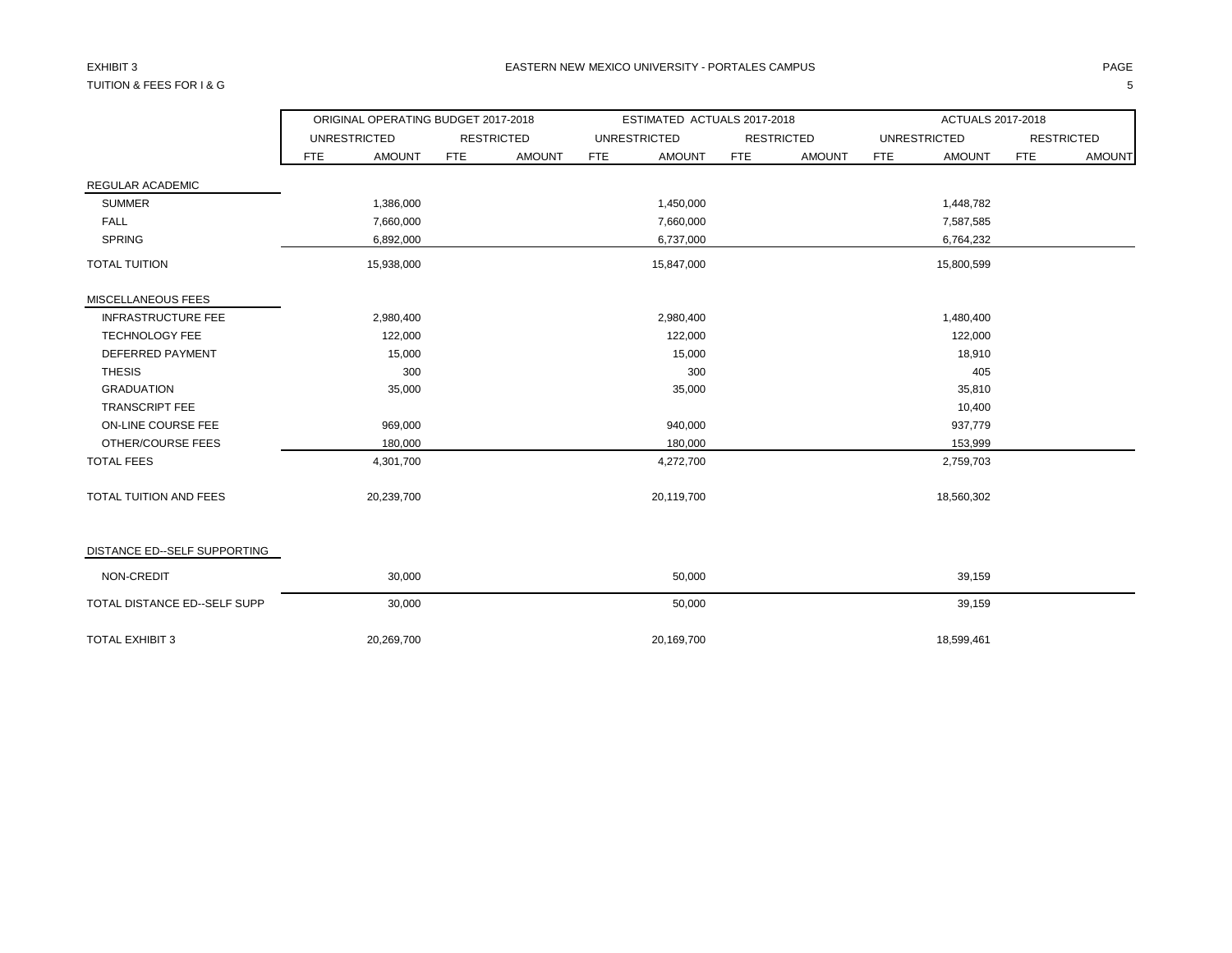|                                                         |     | ORIGINAL OPERATING BUDGET 2017-2018 |            |                   |            | ESTIMATED ACTUALS 2017-2018 |            |                   |            | ACTUALS 2017-2018   |            |                   |
|---------------------------------------------------------|-----|-------------------------------------|------------|-------------------|------------|-----------------------------|------------|-------------------|------------|---------------------|------------|-------------------|
|                                                         |     | <b>UNRESTRICTED</b>                 |            | <b>RESTRICTED</b> |            | <b>UNRESTRICTED</b>         |            | <b>RESTRICTED</b> |            | <b>UNRESTRICTED</b> |            | <b>RESTRICTED</b> |
|                                                         | FTE | <b>AMOUNT</b>                       | <b>FTE</b> | <b>AMOUNT</b>     | <b>FTE</b> | <b>AMOUNT</b>               | <b>FTE</b> | <b>AMOUNT</b>     | <b>FTE</b> | <b>AMOUNT</b>       | <b>FTE</b> | <b>AMOUNT</b>     |
| EXHIBIT 4 - APPROPRIATIONS FOR I & G                    |     |                                     |            |                   |            |                             |            |                   |            |                     |            |                   |
| FEDERAL APPROPRIATIONS                                  |     |                                     |            |                   |            |                             |            |                   |            |                     |            |                   |
| STATE APPROPRIATIONS                                    |     |                                     |            |                   |            |                             |            |                   |            |                     |            |                   |
| <b>REGULAR</b>                                          |     | 25,601,100                          |            |                   |            | 25,603,100                  |            |                   |            | 25,603,098          |            |                   |
| <b>NURSE EXPANSION HB2 '13</b>                          |     | 328,000                             |            |                   |            | 328,000                     |            |                   |            | 327,996             |            |                   |
| STUDENT SUCCESS SB415 '06 HB2 '10                       |     | 417,000                             |            |                   |            | 417,000                     |            |                   |            | 417,005             |            |                   |
| AT-RSK STU TUTORING SB 611'07 HB 2 '10                  |     | 224,600                             |            |                   |            | 224,600                     |            |                   |            | 224,598             |            |                   |
| ALLIED HEALTH HB 2 '10                                  |     | 142,400                             |            |                   |            | 142,400                     |            |                   |            | 142,403             |            |                   |
| TOTAL STATE APPROPRIATIONS                              |     | 26,713,100                          |            |                   |            | 26,715,100                  |            |                   |            | 26,715,100          |            |                   |
| LOCAL APPROPRIATIONS                                    |     |                                     |            |                   |            |                             |            |                   |            |                     |            |                   |
| <b>TOTAL LOCAL</b>                                      |     |                                     |            |                   |            |                             |            |                   |            |                     |            |                   |
| EXHIBIT 5 - GOVERNMENTAL GRANTS AND CONTRACTS FOR 1 & G |     |                                     |            |                   |            |                             |            |                   |            |                     |            |                   |
| <b>FEDERAL</b>                                          |     |                                     |            |                   |            |                             |            |                   |            |                     |            |                   |
| FOR ADMINISTRATION STUDENT AID                          |     | 75,000                              |            |                   |            | 75,000                      |            |                   |            | 70,422              |            |                   |
| <b>FEDERAL WORK STUDY</b>                               |     |                                     |            | 700,000           |            |                             |            | 700,000           |            |                     |            | 326,861           |
| <b>ARRA</b>                                             |     |                                     |            |                   |            |                             |            |                   |            |                     |            |                   |
| <b>GRANTS</b>                                           |     |                                     |            | 3,700,000         |            |                             |            | 3,700,000         |            |                     |            | 1,542,093         |
| <b>TOTAL FEDERAL</b>                                    |     | 75,000                              |            | 4,400,000         |            | 75,000                      |            | 4,400,000         |            | 70,422              |            | 1,868,954         |
| <b>STATE</b>                                            |     |                                     |            |                   |            |                             |            |                   |            |                     |            |                   |
| <b>STATE WORK STUDY</b>                                 |     |                                     |            | 155,000           |            |                             |            | 155,000           |            |                     |            | 143,669           |
| <b>MISCELLANEOUS</b>                                    |     |                                     |            | 145,000           |            |                             |            | 145,000           |            |                     |            | 21,200            |
| <b>TOTAL STATE</b>                                      |     |                                     |            | 300,000           |            |                             |            | 300,000           |            |                     |            | 164,869           |

LOCAL

 $\sim$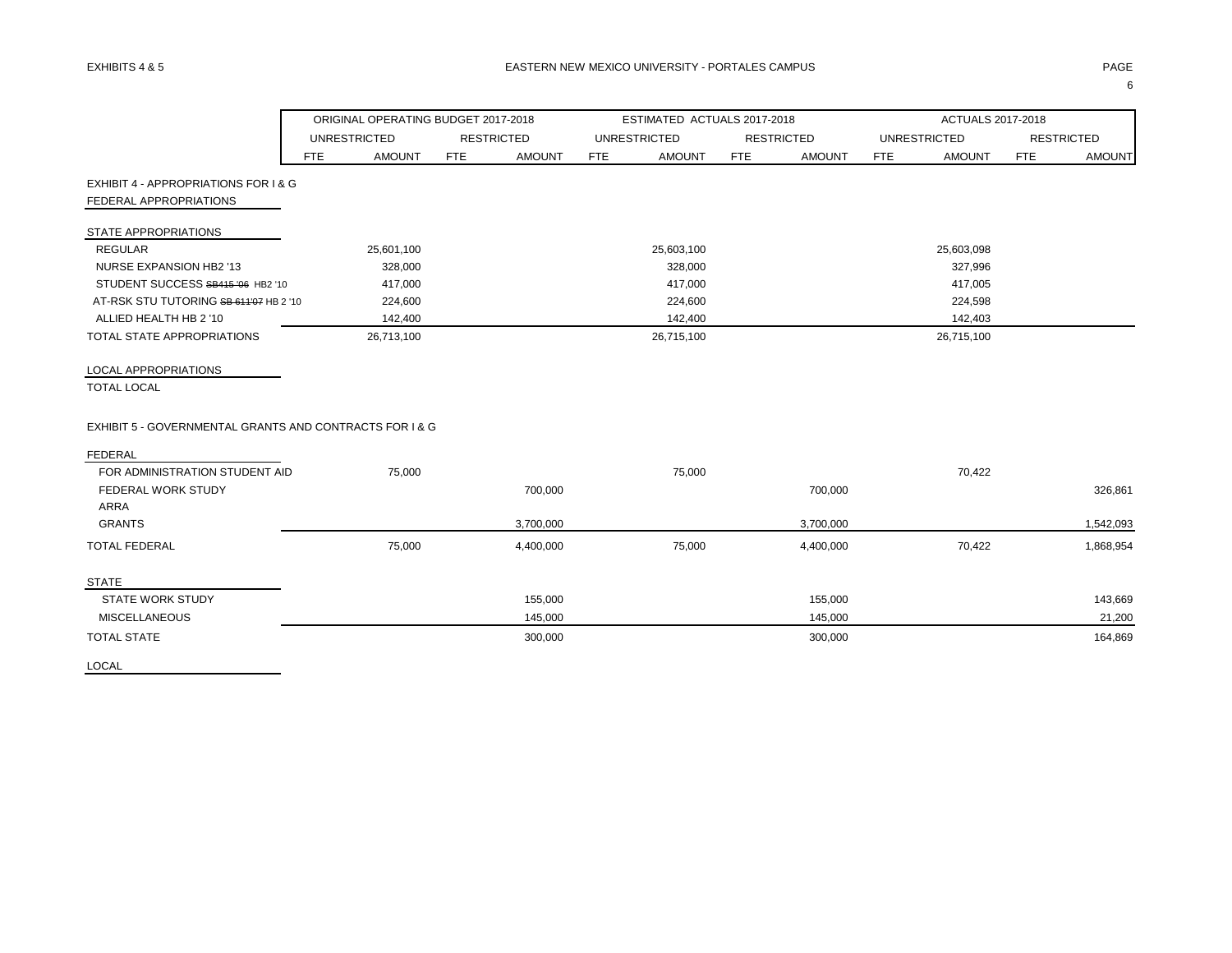|                                          |            | ORIGINAL OPERATING BUDGET 2017-2018 |            |                   |     | ESTIMATED ACTUALS 2017-2018 |            |                   |            | ACTUALS 2017-2018   |            |                   |
|------------------------------------------|------------|-------------------------------------|------------|-------------------|-----|-----------------------------|------------|-------------------|------------|---------------------|------------|-------------------|
|                                          |            | <b>UNRESTRICTED</b>                 |            | <b>RESTRICTED</b> |     | <b>UNRESTRICTED</b>         |            | <b>RESTRICTED</b> |            | <b>UNRESTRICTED</b> |            | <b>RESTRICTED</b> |
|                                          | <b>FTE</b> | <b>AMOUNT</b>                       | <b>FTE</b> | <b>AMOUNT</b>     | FTE | <b>AMOUNT</b>               | <b>FTE</b> | <b>AMOUNT</b>     | <b>FTE</b> | <b>AMOUNT</b>       | <b>FTE</b> | <b>AMOUNT</b>     |
| EXHIBIT 6 - PRIVATE GIFTS FOR I & G      |            |                                     |            |                   |     |                             |            |                   |            |                     |            |                   |
| PRIVATE GIFTS<br><b>RESTRICTED GIFTS</b> |            |                                     |            | 300,000           |     |                             |            | 300,000           |            |                     |            | 260,805           |
| <b>OTHER</b>                             |            |                                     |            |                   |     |                             |            |                   |            |                     |            |                   |
| TOTAL PRIVATE GIFTS                      |            | $\mathbf 0$                         |            | 300,000           |     | 0                           |            | 300,000           |            | $\mathbf 0$         |            | 260,805           |
|                                          |            |                                     |            |                   |     |                             |            |                   |            |                     |            |                   |
|                                          |            |                                     |            |                   |     |                             |            |                   |            |                     |            |                   |
| EXHIBIT 7 - LAND & PERMANENT FUND        |            |                                     |            |                   |     |                             |            |                   |            |                     |            |                   |
| LAND & PERMANENT FUND                    |            |                                     |            |                   |     |                             |            |                   |            |                     |            |                   |
| <b>STATE LAND</b>                        |            | 95,000                              |            |                   |     | 225,000                     |            |                   |            | 191,411             |            |                   |
| PERMANENT FUND                           |            | 490,000                             |            |                   |     | 500,000                     |            |                   |            | 563,504             |            |                   |
| TOTAL LAND & PERMANENT FUND              |            | 585,000                             |            | 0                 |     | 725,000                     |            | 0                 |            | 754,915             |            | 0                 |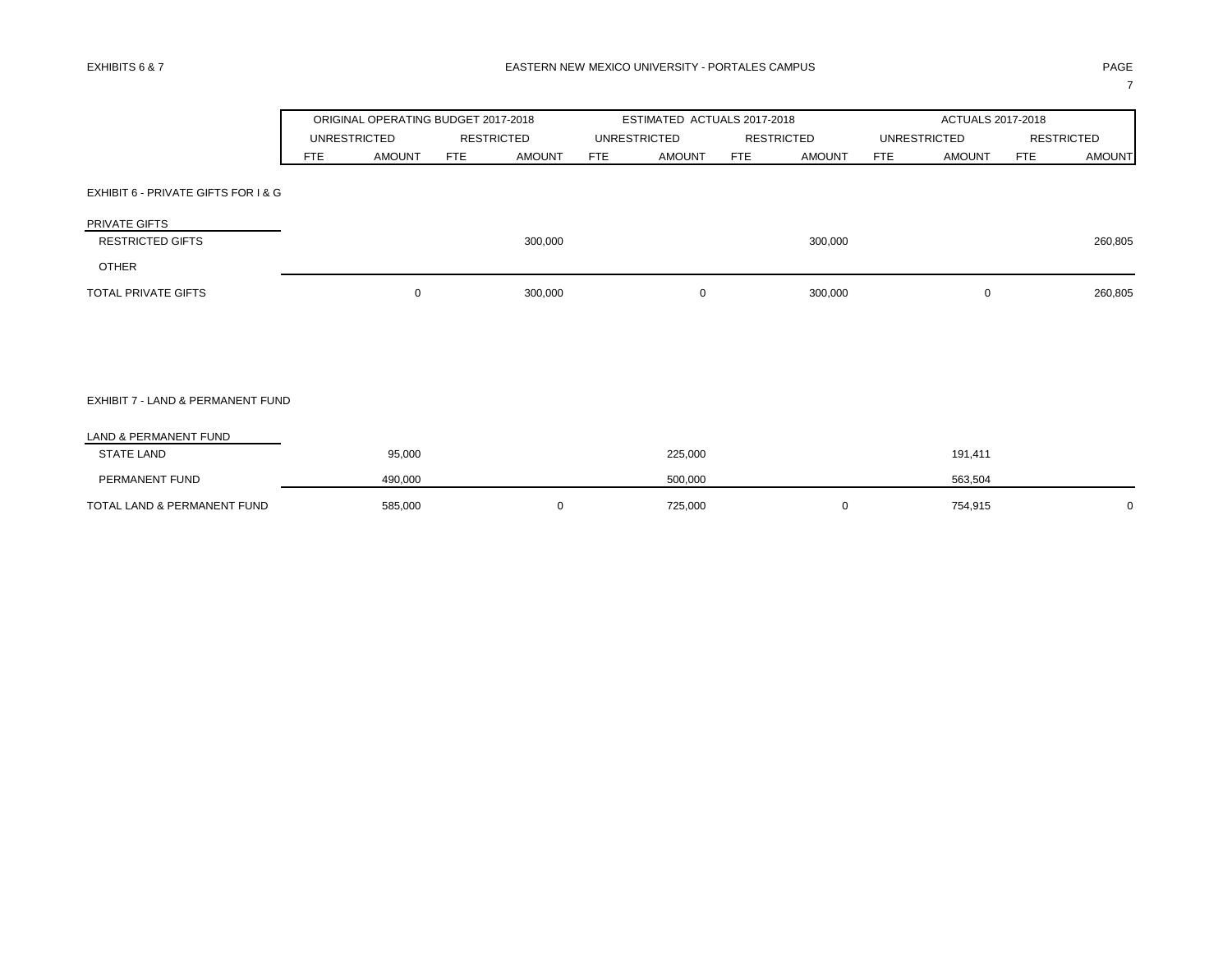|                                                |                     | ORIGINAL OPERATING BUDGET 2017-2018 |     |                   |     | ESTIMATED ACTUALS 2017-2018 |            |                   |            | ACTUALS 2017-2018   |                   |               |
|------------------------------------------------|---------------------|-------------------------------------|-----|-------------------|-----|-----------------------------|------------|-------------------|------------|---------------------|-------------------|---------------|
|                                                | <b>UNRESTRICTED</b> |                                     |     | <b>RESTRICTED</b> |     | <b>UNRESTRICTED</b>         |            | <b>RESTRICTED</b> |            | <b>UNRESTRICTED</b> | <b>RESTRICTED</b> |               |
|                                                | <b>FTE</b>          | <b>AMOUNT</b>                       | FTE | <b>AMOUNT</b>     | FTE | <b>AMOUNT</b>               | <b>FTE</b> | <b>AMOUNT</b>     | <b>FTE</b> | <b>AMOUNT</b>       | FTE               | <b>AMOUNT</b> |
| <b>EXHIBIT 8 - SALES &amp; SERVICES</b>        |                     |                                     |     |                   |     |                             |            |                   |            |                     |                   |               |
| <b>SALES &amp; SERVICES</b>                    |                     |                                     |     |                   |     |                             |            |                   |            |                     |                   |               |
| CHILD DEVELOPMENT CENTER                       |                     | 90,000                              |     |                   |     | 90,000                      |            |                   |            | 84,065              |                   |               |
| <b>TOTAL SALES &amp; SERVICES</b>              |                     | 90,000                              |     | 0                 |     | 90,000                      |            | 0                 |            | 84,065              |                   | $\mathbf 0$   |
|                                                |                     |                                     |     |                   |     |                             |            |                   |            |                     |                   |               |
| EXHIBIT 9 - OTHER SOURCES OF REVENUE FOR I & G |                     |                                     |     |                   |     |                             |            |                   |            |                     |                   |               |
| OTHER SOURCES FOR I & G                        |                     |                                     |     |                   |     |                             |            |                   |            |                     |                   |               |
| INTEREST/REBATES (NET BANK FEES)               |                     | $-35,000$                           |     |                   |     | $-80,000$                   |            |                   |            | 8,035               |                   |               |
| INDIRECT COST - I & G                          |                     | 12,000                              |     |                   |     | 5,800                       |            |                   |            | 5,702               |                   |               |
| INDIRECT COST - RESEARCH                       |                     | 60,000                              |     |                   |     | 40,000                      |            |                   |            | 11,188              |                   |               |
| INDIRECT COST - PUBLIC SERVICE                 |                     | 105,000                             |     |                   |     | 150,000                     |            |                   |            | 142,314             |                   |               |
| <b>LIBRARY FINES</b>                           |                     | 1,000                               |     |                   |     | 1,000                       |            |                   |            | 3                   |                   |               |
| <b>OTHER</b>                                   |                     | 10,200                              |     |                   |     | 3,400                       |            |                   |            | 10,469              |                   |               |
| TOTAL OTHER SOURCES FOR 1 & G                  |                     | 153,200                             |     | $\mathbf 0$       |     | 120,200                     |            | 0                 |            | 177,711             |                   | $\mathbf 0$   |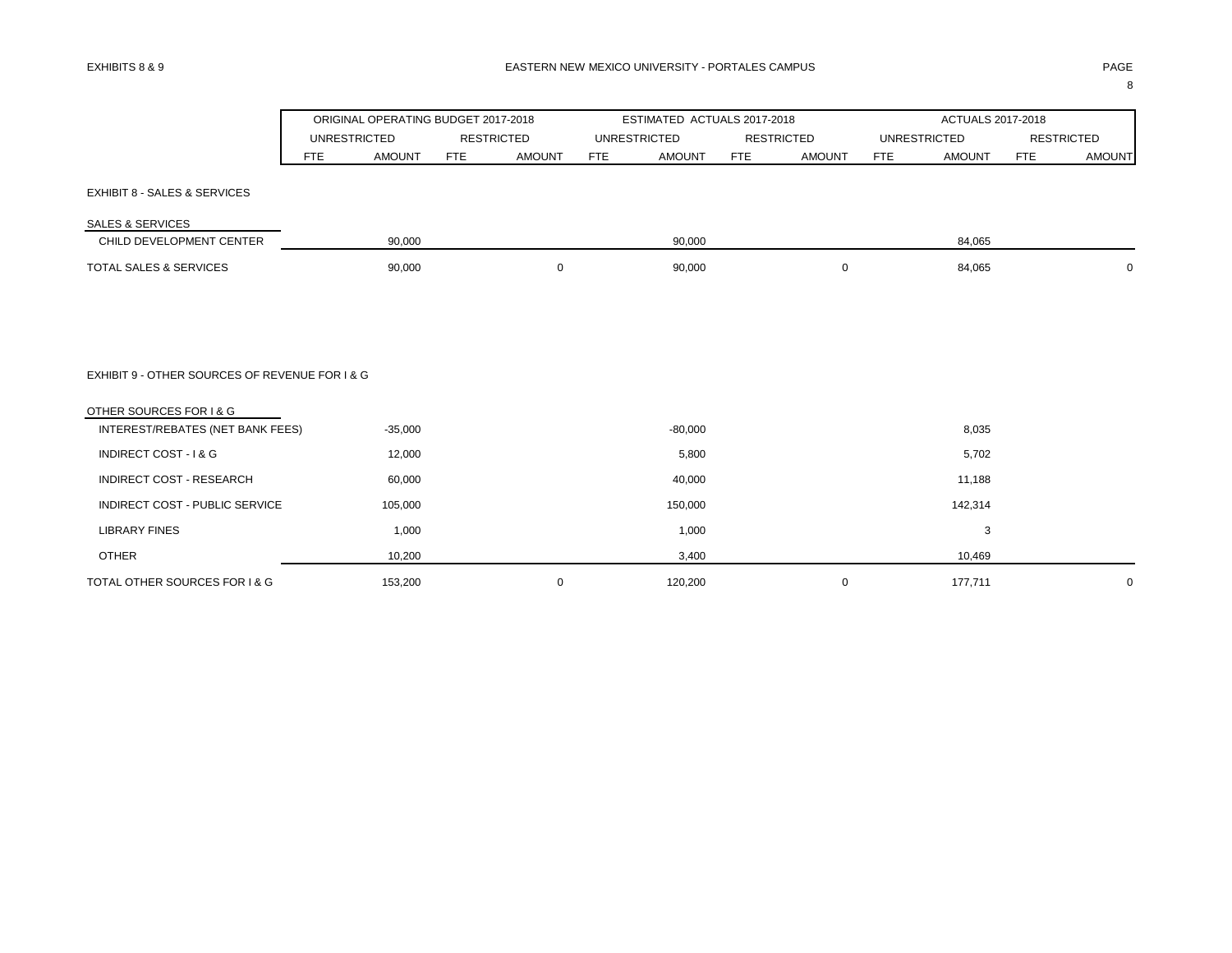# INSTRUCTION - PAGE 1 9

### EXHIBIT 10 PAGE PAGE IN THE SERVICE OF THE SERVICE OF THE SERVICE OF THE SERVICE OF THE SERVICE OF THE SERVICE OF THE SERVICE OF THE SERVICE OF THE SERVICE OF THE SERVICE OF THE SERVICE OF THE SERVICE OF THE SERVICE OF THE

|                                  | ORIGINAL OPERATING BUDGET 2017-2018 |                     |            |                   |               | ESTIMATED ACTUALS 2017-2018 |            |                   |            | ACTUALS 2017-2018   |            |                   |
|----------------------------------|-------------------------------------|---------------------|------------|-------------------|---------------|-----------------------------|------------|-------------------|------------|---------------------|------------|-------------------|
|                                  |                                     | <b>UNRESTRICTED</b> |            | <b>RESTRICTED</b> |               | <b>UNRESTRICTED</b>         |            | <b>RESTRICTED</b> |            | <b>UNRESTRICTED</b> |            | <b>RESTRICTED</b> |
|                                  | <b>FTE</b>                          | <b>AMOUNT</b>       | <b>FTE</b> | <b>AMOUNT</b>     | <b>FTE</b>    | <b>AMOUNT</b>               | <b>FTE</b> | <b>AMOUNT</b>     | <b>FTE</b> | <b>AMOUNT</b>       | <b>FTE</b> | <b>AMOUNT</b>     |
| GENERAL ACADEMIC INSTRUCTION     |                                     |                     |            |                   |               |                             |            |                   |            |                     |            |                   |
| <b>LANGUAGE &amp; LITERATURE</b> | 14.49                               | 747,800             | 0.00       | 0                 | 14.49         | 747,800                     | 0.00       | 0                 | 14.33      | 790,627             | 0.00       | $\Omega$          |
| <b>COMMUNICATION</b>             | 11.07                               | 523,205             | 0.13       | 2,000             | 11.07         | 523,205                     | 0.13       | 2,000             | 11.29      | 537,106             | 0.00       | $\Omega$          |
| MATH, COMP SCI, STAT, & EET      | 16.05                               | 896,507             | 0.55       | 8,580             | 16.05         | 896,507                     | 0.55       | 8.580             | 16.08      | 945,843             | 0.36       | 5,644             |
| <b>BIOLOGY</b>                   | 9.85                                | 637,568             | 0.15       | 2,272             | 9.85          | 637,568                     | 0.15       | 2,272             | 10.05      | 623,484             | 0.19       | 2,936             |
| PHYSICAL SCIENCE & AVS           | 8.36                                | 545,635             | 0.26       | 4,072             | 8.36          | 545,635                     | 0.26       | 4,072             | 8.54       | 525,088             | 0.12       | 1,940             |
| NURSING - BSN & MSN              | 7.00                                | 513,667             | 0.00       | 0                 | 7.00          | 513,667                     | 0.00       | 0                 | 6.05       | 490,552             | 0.21       | 3,304             |
| CDIS, SOCIAL WORK & EMS          | 17.26                               | 1,022,292           | 0.00       | 0                 | 17.26         | 1,022,292                   | 0.00       | $\mathbf 0$       | 19.05      | 1,249,437           | 0.22       | 3,368             |
| HIST & HUM, SOC & BEH SCI        | 15.20                               | 969,752             | 0.08       | 1,316             | 15.20         | 969,752                     | 0.08       | 1,316             | 15.00      | 983,901             | 0.00       | $\Omega$          |
| <b>ANTHROPOLOGY</b>              | 4.72                                | 293,146             | 0.00       | $\mathbf 0$       | 4.72          | 293,146                     | 0.00       | $\mathbf 0$       | 4.54       | 303,285             | 0.00       | $\Omega$          |
| <b>BUSINESS</b>                  | 21.14                               | 1,566,409           | 0.09       | 1,332             | 21.14         | 1,566,409                   | 0.09       | 1,332             | 20.95      | 1,549,621           | 0.26       | 4,028             |
| <b>MUSIC</b>                     | 14.99                               | 1,002,503           | 0.29       | 4,480             | 14.99         | 1,002,503                   | 0.29       | 4,480             | 15.27      | 1,056,628           | 0.66       | 10,304            |
| ART/ DIGITAL FILM MAKING         | 8.38                                | 544,643             | 0.43       | 6,640             | 8.38          | 544,643                     | 0.43       | 6,640             | 8.29       | 538,987             | 0.27       | 4,144             |
| THEATRE & DANCE                  | 4.09                                | 216,575             | 0.09       | 1,400             | 4.09          | 216,575                     | 0.09       | 1,400             | 4.12       | 227,795             | 0.00       | $\Omega$          |
| <b>EDUCATION</b>                 | 26.80                               | 1,817,300           | 0.00       | 0                 | 26.80         | 1,817,300                   | 0.00       | $\mathbf 0$       | 27.09      | 1,791,027           | 0.19       | 2,892             |
| <b>TEACHER EDUCATION</b>         | 2.03                                | 153,053             | 0.00       | 0                 | 2.03          | 153,053                     | 0.00       | 0                 | 2.20       | 132,323             | 0.00       |                   |
| HEALTH, PE, RECREATION           | 14.77                               | 656,064             | 1.03       | 16,000            | 14.77         | 656,064                     | 1.03       | 16,000            | 14.73      | 653,619             | 0.00       | $\Omega$          |
| FAMILY CNSM SCI / AG / BAAS      | 8.00                                | 471,701             | 0.00       | 0                 | 8.00          | 471,701                     | 0.00       | $\mathbf 0$       | 8.08       | 533,214             | 0.04       | 692               |
| TOTAL GENERAL ACADEMIC INSTR     | 204.21                              | 12,577,820          | 3.08       |                   | 48,092 204.21 | 12,577,820                  | 3.08       | 48,092            | 205.68     | 12,932,537          | 2.52       | 39,252            |
| OTHER PROGRAMS                   |                                     |                     |            |                   |               |                             |            |                   |            |                     |            |                   |
| ADVISING & RETENTION & TUTORING  | 14.33                               | 499,715             | 0.17       | 2,620             | 14.33         | 499,715                     | 0.17       | 2,620             | 12.77      | 432,270             | 0.63       | 9,788             |
| ED DEV, ETH ED, INST ASMT, DISC  | 1.23                                | 88,996              | 0.00       | $\Omega$          | 1.23          | 88,996                      | 0.00       | 0                 | 1.13       | 110,058             | 0.00       | $\Omega$          |
| <b>ESL</b>                       | 0.57                                | 19,291              | 0.00       | 0                 | 0.57          | 19,291                      | 0.00       | $\mathbf 0$       | 0.35       | 10,623              | 0.00       | $\Omega$          |
| <b>DISTANCE ED</b>               | 7.94                                | 612,234             | 0.00       | 0                 | 7.19          | 567,845                     | 0.00       | 0                 | 7.98       | 500,983             | 0.00       | $\Omega$          |
| <b>OUTREACH</b>                  | 0.00                                | 0                   | 0.00       | $\Omega$          | 0.75          | 44,389                      | 0.00       | $\mathbf 0$       | 0.75       | 44,653              | 0.00       | $\mathbf 0$       |
| TOTAL OTHER PROGRAMS             | 24.08                               | 1,220,236           | 0.17       | 2,620             | 24.08         | 1,220,236                   | 0.17       | 2,620             | 22.98      | 1,098,587           | 1.83       | 125,641           |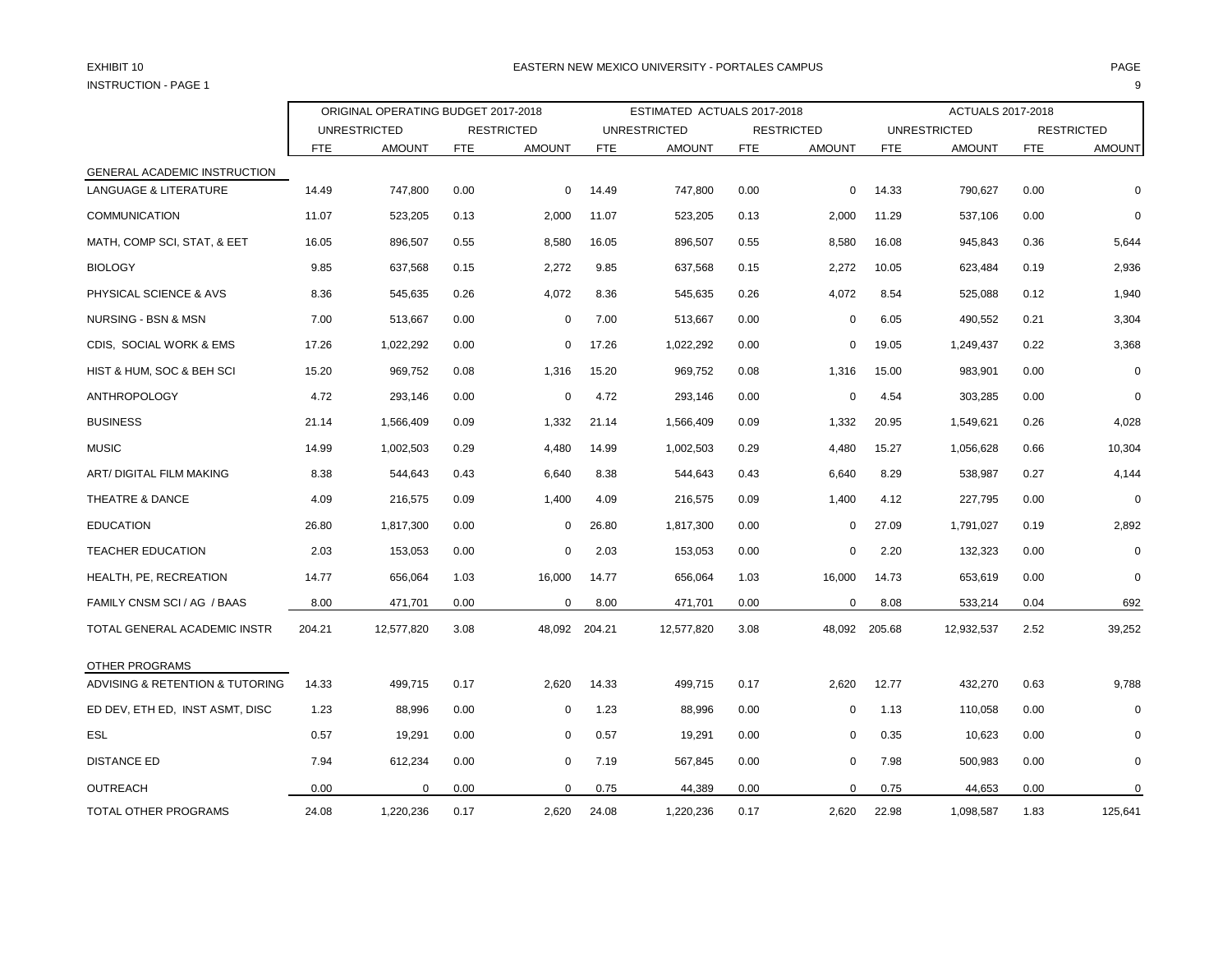INSTRUCTION - PAGE 2 10

|                                                             |            | ORIGINAL OPERATING BUDGET 2017-2018 |            |                   |            | ESTIMATED ACTUALS 2017-2018 |            |                   |            | ACTUALS 2017-2018   |            |                   |
|-------------------------------------------------------------|------------|-------------------------------------|------------|-------------------|------------|-----------------------------|------------|-------------------|------------|---------------------|------------|-------------------|
|                                                             |            | <b>UNRESTRICTED</b>                 |            | <b>RESTRICTED</b> |            | <b>UNRESTRICTED</b>         |            | <b>RESTRICTED</b> |            | <b>UNRESTRICTED</b> |            | <b>RESTRICTED</b> |
|                                                             | <b>FTE</b> | <b>AMOUNT</b>                       | <b>FTE</b> | <b>AMOUNT</b>     | <b>FTE</b> | <b>AMOUNT</b>               | <b>FTE</b> | <b>AMOUNT</b>     | <b>FTE</b> | <b>AMOUNT</b>       | <b>FTE</b> | <b>AMOUNT</b>     |
| SPECIAL SESSION                                             |            |                                     |            |                   |            |                             |            |                   |            |                     |            |                   |
| <b>SUMMER SESSION</b>                                       | 0.00       | 610,000                             | 0.00       | 0                 | 0.00       | 610,000                     | 0.00       | 0                 | 0.00       | 626,534             | 0.00       | 0                 |
| TOTAL SPECIAL SESSION                                       | 0.00       | 610,000                             | 0.00       | 0                 | 0.00       | 610,000                     | 0.00       | 0                 | 0.00       | 626,534             | 0.00       | $\mathsf 0$       |
| DIST COSTS (TEL, POST, PRINT, CMP CRD)                      |            | 494,792                             |            |                   |            | 494,792                     |            |                   |            | 494,792             |            |                   |
| <b>COMPUTER CHARGES</b>                                     |            | 1,236,076                           |            |                   |            | 1,236,076                   |            |                   |            | 1,236,076           |            |                   |
| <b>FACULTY RESEARCH</b>                                     |            | 83,050                              |            |                   |            | 83,050                      |            |                   |            | 80,026              |            |                   |
| <b>FACULTY RECRUITING</b>                                   |            | 75,000                              |            |                   |            | 75,000                      |            |                   |            | 105,093             |            |                   |
| <b>GA SALARIES</b>                                          | 40.00      | 739,453                             |            |                   | 40.00      | 680,000                     |            |                   | 40.00      | 615,313             |            |                   |
| <b>GRADUATE PROGRAM</b>                                     |            |                                     |            |                   |            | 42,295                      |            |                   |            | 38,338              |            |                   |
| <b>LAB FEES</b>                                             |            |                                     |            |                   |            | 180,000                     |            |                   |            | 134,090             |            |                   |
| <b>MISCELLANEOUS</b>                                        |            | 885,548                             |            | 587,460           |            | 822,706                     |            | 587,460           |            | 67,938              |            |                   |
| FEDERAL WORK STUDY                                          | 0.00       |                                     | 23.19      | 361,828           | 0.00       |                             | 23.19      | 361,828           | 0.00       |                     | 7.12       | 111,083           |
| <b>STATE WORK STUDY</b>                                     | 0.00       |                                     | 0.00       | $\mathbf 0$       | 0.00       |                             | 0.00       | 0                 | 0.00       |                     | 0.00       |                   |
| OTHER FRINGES                                               |            |                                     |            |                   |            |                             |            |                   |            |                     |            |                   |
| <b>RETIREMENT</b>                                           |            | 1,821,438                           |            |                   |            | 1,821,438                   |            |                   |            | 1,826,683           |            | 6,841             |
| <b>SOCIAL SECURITY</b>                                      |            | 1,002,156                           |            |                   |            | 1,002,156                   |            |                   |            | 981,721             |            | 4,198             |
| <b>GROUP INSURANCE</b>                                      |            | 1,559,719                           |            |                   |            | 1,559,719                   |            |                   |            | 1,368,234           |            | 526               |
| <b>WORKER'S COMPENSATION</b>                                |            | 201,201                             |            |                   |            | 201,201                     |            |                   |            | 219,965             |            | 841               |
| UNEMPLOYMENT COMPENSATION                                   |            | 104,832                             |            |                   |            | 104,832                     |            |                   |            |                     |            |                   |
| <b>RETIREE HEALTH</b>                                       |            | 262,078                             |            |                   |            | 262,078                     |            |                   |            | 271,394             |            | 962               |
| <b>WAIVER OF TUITION</b><br>ANNUAL LEAVE                    |            | 78,933                              |            |                   |            | 78,933                      |            |                   |            | 61,534<br>$-16,419$ |            | 808               |
| <b>TOTAL ITEMS NOT IN 10A's</b>                             | 40.00      | 8,544,276                           | 23.19      | 949,288           | 40.00      | 8,644,276                   | 23.19      | 949,288           | 40.00      | 7,484,778           | 7.12       | 125,259           |
| TOTAL INSTRUCTION (PAGE 1 & 2)<br>(WITHOUT SELF-SUPPORTING) | 268.29     | 22,952,332                          | 26.44      | 1,000,000         | 268.29     | 23,052,332                  | 26.44      | 1,000,000         | 268.66     | 22,142,436          | 11.47      | 290,152           |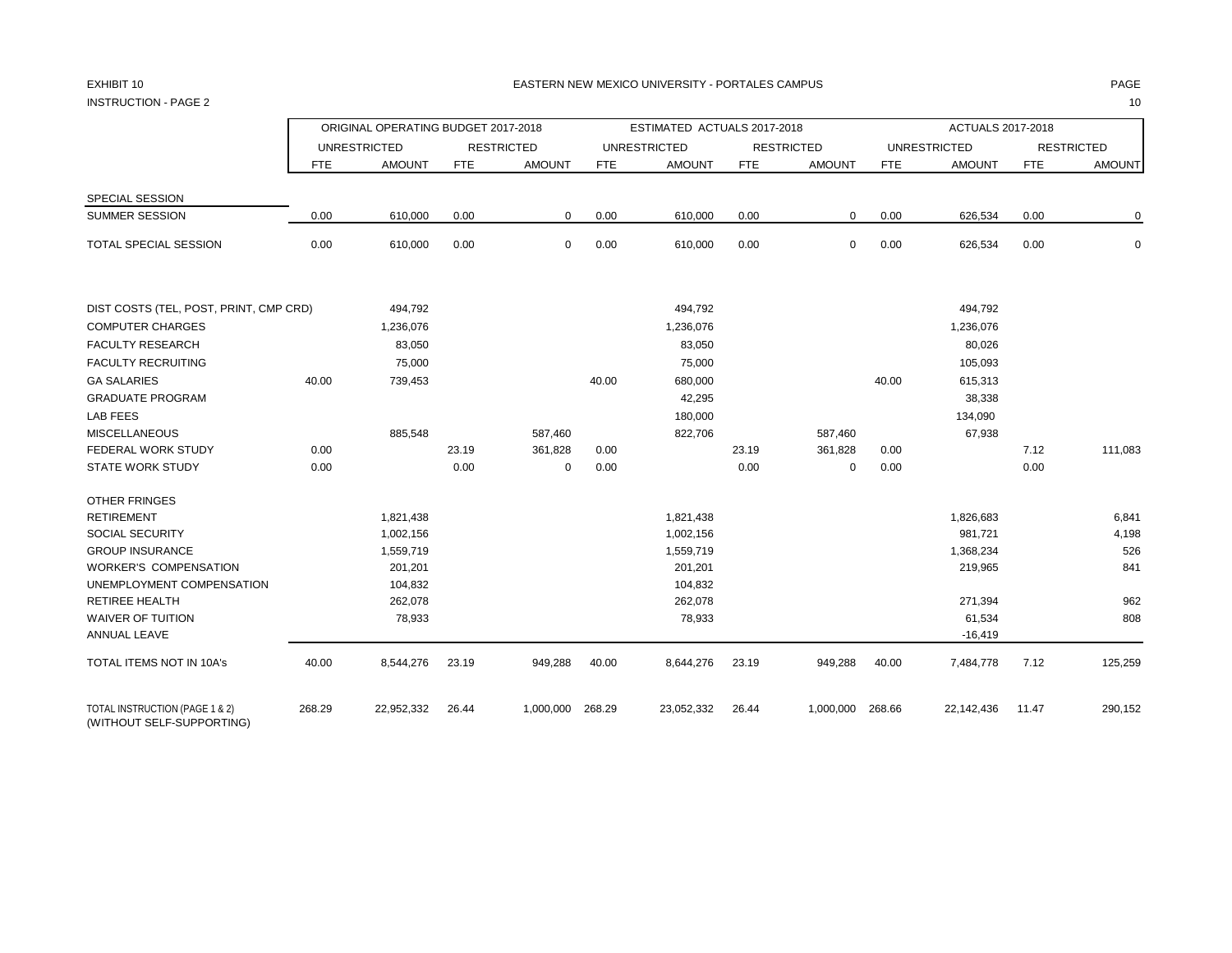## INSTRUCTION - PAGE 3 11 SELF-SUPPORTING

|                                                     |        | ORIGINAL OPERATING BUDGET 2017-2018 |            |                   |        | ESTIMATED ACTUALS 2017-2018 |            |                   |      | ACTUALS 2017-2018   |            |                   |
|-----------------------------------------------------|--------|-------------------------------------|------------|-------------------|--------|-----------------------------|------------|-------------------|------|---------------------|------------|-------------------|
|                                                     |        | <b>UNRESTRICTED</b>                 |            | <b>RESTRICTED</b> |        | <b>UNRESTRICTED</b>         |            | <b>RESTRICTED</b> |      | <b>UNRESTRICTED</b> |            | <b>RESTRICTED</b> |
|                                                     | FTE.   | <b>AMOUNT</b>                       | <b>FTE</b> | <b>AMOUNT</b>     | FTE    | <b>AMOUNT</b>               | <b>FTE</b> | <b>AMOUNT</b>     | FTE  | <b>AMOUNT</b>       | <b>FTE</b> | <b>AMOUNT</b>     |
| SELF-SUPPORTING                                     |        |                                     |            |                   |        |                             |            |                   |      |                     |            |                   |
| NON-CREDIT                                          | 0.48   | 41,351                              | 0.00       | $\mathbf{0}$      | 0.48   | 41,351                      | 0.00       | 0                 | 0.00 | 28,177              | 0.00       | $\mathbf 0$       |
| TOTAL SELF-SUPPORTING                               | 0.48   | 41,351                              | 0.00       | $\mathbf{0}$      | 0.48   | 41,351                      | 0.00       | 0                 | 0.00 | 28,177              | 0.00       | 0                 |
| RETIREMENT                                          |        |                                     |            |                   |        |                             |            |                   |      |                     |            |                   |
| SOCIAL SECURITY                                     |        | 3,336<br>1,836                      |            |                   |        | 3,336<br>1,836              |            |                   |      | 1,115               |            |                   |
| <b>GROUP INSURANCE</b>                              |        | $\mathbf 0$                         |            |                   |        | 0                           |            |                   |      |                     |            |                   |
| WORKER'S COMPENSATION                               |        | 473                                 |            |                   |        | 473                         |            |                   |      | 337                 |            |                   |
| UNEMPLOYMENT COMPENSATION                           |        | 192                                 |            |                   |        | 192                         |            |                   |      |                     |            |                   |
| RETIREE HEALTH<br>WAIVER OF TUITION<br>ANNUAL LEAVE |        | 480                                 |            |                   |        | 480                         |            |                   |      | 292                 |            |                   |
| TOTAL ITEMS NOT IN 10A's                            | 0.00   | 6,317                               | 0.00       | $\Omega$          | 0.00   | 6,317                       | 0.00       | $\Omega$          | 0.00 | 1,744               | 0.00       | 0                 |
| TOTAL EXTENDED LEARNING                             | 0.48   | 47,668                              | 0.00       | $\Omega$          | 0.48   | 47,668                      | 0.00       | 0                 | 0.00 | 29,921              | 0.00       | 0                 |
| <b>GRAND TOTAL INSTRUCTION</b>                      | 268.77 | 23,000,000                          | 26.44      | 1,000,000         | 268.77 | 23,100,000                  | 26.44      | 1,000,000 268.66  |      | 22,172,357          | 11.47      | 290,152           |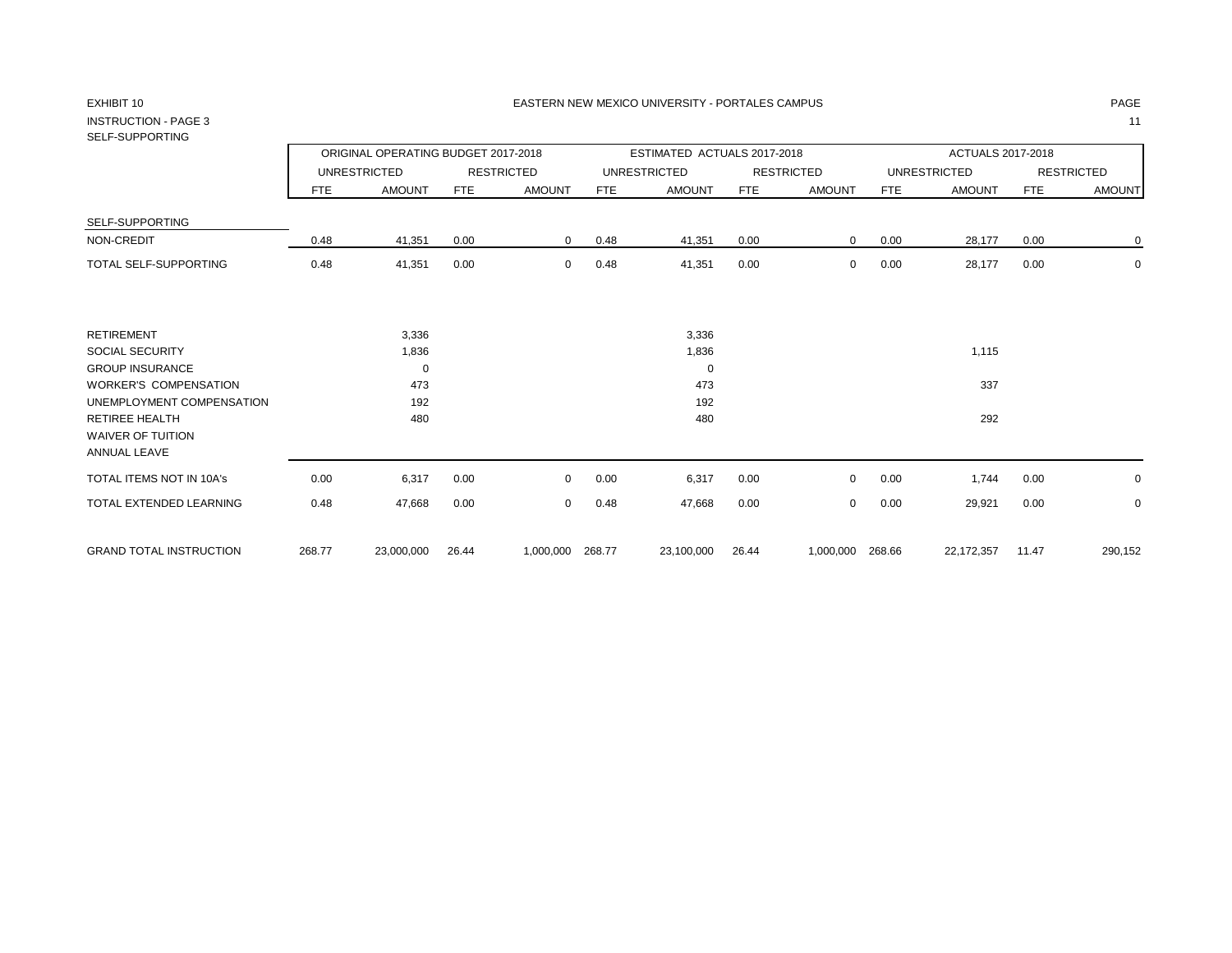## INSTRUCTION 12 INSTRUCTION

## EXHIBIT 10A PAGE EASTERN NEW MEXICO UNIVERSITY - PORTALES CAMPUS

|                                  |            | ORIGINAL OPERATING BUDGET 2017-2018<br><b>UNRESTRICTED</b><br><b>RESTRICTED</b> |            |               |            | ESTIMATED ACTUALS 2017-2018 |            |                   |            | ACTUALS 2017-2018   |            |                   |
|----------------------------------|------------|---------------------------------------------------------------------------------|------------|---------------|------------|-----------------------------|------------|-------------------|------------|---------------------|------------|-------------------|
|                                  |            |                                                                                 |            |               |            | <b>UNRESTRICTED</b>         |            | <b>RESTRICTED</b> |            | <b>UNRESTRICTED</b> |            | <b>RESTRICTED</b> |
|                                  | <b>FTE</b> | <b>AMOUNT</b>                                                                   | <b>FTE</b> | <b>AMOUNT</b> | <b>FTE</b> | <b>AMOUNT</b>               | <b>FTE</b> | <b>AMOUNT</b>     | <b>FTE</b> | <b>AMOUNT</b>       | <b>FTE</b> | <b>AMOUNT</b>     |
| <b>LANGUAGE &amp; LITERATURE</b> |            |                                                                                 |            |               |            |                             |            |                   |            |                     |            |                   |
| PROFESSIONAL SALARIES            |            |                                                                                 |            |               |            |                             |            |                   |            |                     |            |                   |
| <b>FACULTY SALARIES</b>          | 13.25      | 697,733                                                                         |            |               | 13.25      | 697,733                     |            |                   | 13.25      | 742,071             |            |                   |
| <b>GRAD ASSISTANT SALARIES</b>   | 0.00       |                                                                                 |            |               | 0.00       |                             |            |                   | 0.00       |                     |            |                   |
| SUPPORT STAFF SALARIES           | 1.00       | 22,443                                                                          |            |               | 1.00       | 22,443                      |            |                   | 1.00       | 22,443              |            |                   |
| <b>TECHNICIAN SALARIES</b>       |            |                                                                                 |            |               |            |                             |            |                   |            |                     |            |                   |
| <b>STUDENT SALARIES</b>          | 0.24       | 3,683                                                                           |            |               | 0.24       | 3,683                       |            |                   | 0.08       | 1,320               |            |                   |
| <b>OTHER SALARIES</b>            | 0.00       |                                                                                 |            |               | 0.00       |                             |            |                   | 0.00       |                     |            |                   |
| SUPPLIES AND EXPENSE             |            | 16,941                                                                          |            |               |            | 16,941                      |            |                   |            | 15,088              |            |                   |
| <b>EQUIPMENT</b>                 |            |                                                                                 |            |               |            |                             |            |                   |            |                     |            |                   |
| TRAVEL                           |            | 7,000                                                                           |            |               |            | 7,000                       |            |                   |            | 9,705               |            |                   |
| FED. WORK STUDY SAL.             | 0.00       |                                                                                 | 0.00       | 0             | 0.00       |                             | 0.00       | $\pmb{0}$         | 0.00       |                     | 0.00       | $\pmb{0}$         |
| STATE WORK STUDY SAL.            | 0.00       |                                                                                 | 0.00       | $\mathbf 0$   | 0.00       |                             | 0.00       | $\pmb{0}$         | 0.00       |                     | 0.00       | 0                 |
| TOTAL LANGUAGE & LITERATURE      | 14.49      | 747,800                                                                         | 0.00       | $\mathbf 0$   | 14.49      | 747,800                     | 0.00       | $\mathbf 0$       | 14.33      | 790,627             | 0.00       | $\mathbf 0$       |
|                                  |            |                                                                                 |            |               |            |                             |            |                   |            | 790,628             |            |                   |
| <b>COMMUNICATION</b>             |            |                                                                                 |            |               |            |                             |            |                   |            |                     |            |                   |
| PROFESSIONAL SALARIES            | 3.29       | 113,286                                                                         |            |               | 3.29       | 113,286                     |            |                   | 3.29       | 112,772             |            |                   |
| <b>FACULTY SALARIES</b>          | 6.00       | 354,144                                                                         |            |               | 6.00       | 354,144                     |            |                   | 6.25       | 375,988             |            |                   |
| <b>GRAD ASSISTANT SALARIES</b>   | 0.00       |                                                                                 |            |               | 0.00       |                             |            |                   | 0.00       |                     |            |                   |
| SUPPORT STAFF SALARIES           | 1.75       | 39,275                                                                          |            |               | 1.75       | 39,275                      |            |                   | 1.75       | 40,835              |            |                   |
| <b>TECHNICIAN SALARIES</b>       |            |                                                                                 |            |               |            |                             |            |                   |            |                     |            |                   |
| <b>STUDENT SALARIES</b>          | 0.00       |                                                                                 |            |               | 0.00       |                             |            |                   | 0.00       |                     |            |                   |
| <b>OTHER SALARIES</b>            | 0.00       |                                                                                 |            |               | 0.00       |                             |            |                   | 0.00       |                     |            |                   |
| SUPPLIES AND EXPENSE             |            | 5,700                                                                           |            |               |            | 5,700                       |            |                   |            | 5,536               |            |                   |
| <b>EQUIPMENT</b>                 |            |                                                                                 |            |               |            |                             |            |                   |            |                     |            |                   |
| <b>TRAVEL</b>                    |            | 10,300                                                                          |            |               |            | 10,300                      |            |                   |            | 1,975               |            |                   |
| FED. WORK STUDY SAL.             | 0.00       |                                                                                 | 0.00       | 0             | 0.00       |                             | 0.00       | 0                 | 0.00       |                     | 0.00       | 0                 |
| STATE WORK STUDY SAL.            | 0.03       | 500                                                                             | 0.13       | 2,000         | 0.03       | 500                         | 0.13       | 2,000             | 0.00       |                     | 0.00       | $\Omega$          |
| TOTAL COMMUNICATION              | 11.07      | 523,205                                                                         | 0.13       | 2,000         | 11.07      | 523,205                     | 0.13       | 2,000             | 11.29      | 537,106             | 0.00       | $\mathbf 0$       |
|                                  |            |                                                                                 |            |               |            |                             |            |                   |            | 537,106             |            |                   |
| MATH, COMP SCI, STAT, & EET      |            |                                                                                 |            |               |            |                             |            |                   |            |                     |            |                   |
| PROFESSIONAL SALARIES            |            |                                                                                 |            |               |            |                             |            |                   |            |                     |            |                   |
| <b>FACULTY SALARIES</b>          | 14.50      | 843,344                                                                         |            |               | 14.50      | 843,344                     |            |                   | 14.50      | 891,021             |            |                   |
| <b>GRAD ASSISTANT SALARIES</b>   | 0.00       |                                                                                 |            |               | 0.00       |                             |            |                   | 0.00       |                     |            |                   |
| SUPPORT STAFF SALARIES           | 1.00       | 22,443                                                                          |            |               | 1.00       | 22,443                      |            |                   | 1.00       | 22,720              |            |                   |
| <b>TECHNICIAN SALARIES</b>       |            |                                                                                 |            |               |            |                             |            |                   |            |                     |            |                   |
| <b>STUDENT SALARIES</b>          | 0.41       | 6,425                                                                           |            |               | 0.41       | 6,425                       |            |                   | 0.49       | 7,704               |            |                   |
| <b>OTHER SALARIES</b>            | 0.00       |                                                                                 |            |               | 0.00       |                             |            |                   | 0.00       |                     |            |                   |
| SUPPLIES AND EXPENSE             |            | 15,300                                                                          |            |               |            | 15,300                      |            |                   |            | 16,721              |            |                   |
| <b>EQUIPMENT</b>                 |            |                                                                                 |            |               |            |                             |            |                   |            |                     |            |                   |
| TRAVEL                           |            | 6,850                                                                           |            |               |            | 6,850                       |            |                   |            | 6,266               |            |                   |
| FED. WORK STUDY SAL.             | 0.00       |                                                                                 | 0.00       | $\mathbf 0$   | 0.00       |                             | 0.00       | 0                 | 0.00       |                     | 0.00       | $\Omega$          |
| STATE WORK STUDY SAL.            | 0.14       | 2,145                                                                           | 0.55       | 8,580         | 0.14       | 2,145                       | 0.55       | 8,580             | 0.09       | 1,411               | 0.36       | 5,644             |
| TOTAL MATH, COMP SCI, STAT, &EE1 | 16.05      | 896,507                                                                         | 0.55       | 8,580         | 16.05      | 896,507                     | 0.55       | 8,580             | 16.08      | 945,843             | 0.36       | 5,644             |
|                                  |            |                                                                                 |            |               |            |                             |            |                   |            |                     |            |                   |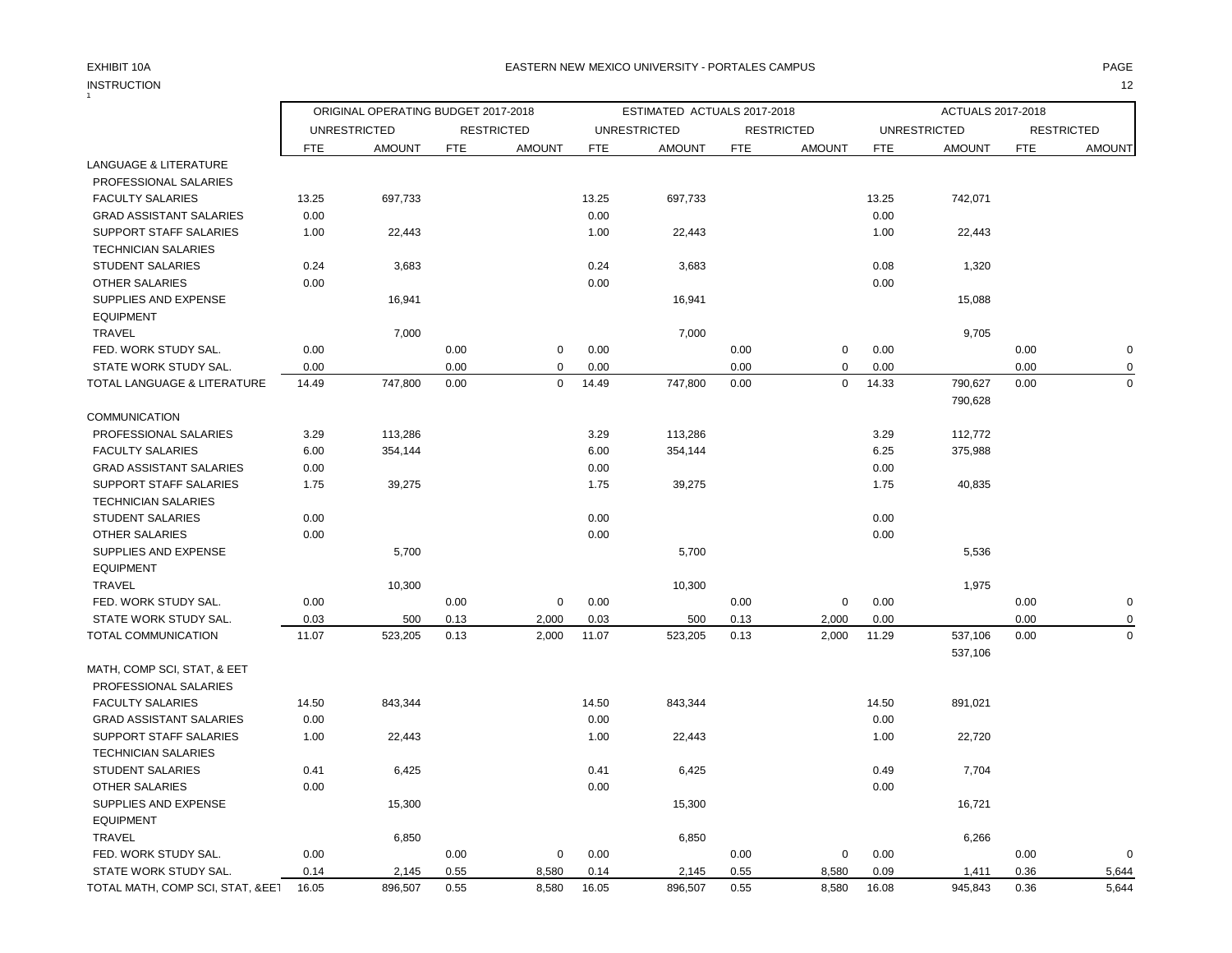## INSTRUCTION 13 INSTRUCTION

| ORIGINAL OPERATING BUDGET 2017-2018<br>ESTIMATED ACTUALS 2017-2018<br>ACTUALS 2017-2018<br><b>UNRESTRICTED</b><br><b>RESTRICTED</b><br><b>UNRESTRICTED</b><br><b>RESTRICTED</b><br><b>UNRESTRICTED</b><br><b>RESTRICTED</b><br><b>FTE</b><br><b>AMOUNT</b><br><b>FTE</b><br><b>AMOUNT</b><br><b>FTE</b><br><b>AMOUNT</b><br><b>FTE</b><br><b>AMOUNT</b><br><b>FTE</b><br><b>AMOUNT</b><br><b>FTE</b><br><b>AMOUNT</b><br><b>BIOLOGY</b><br>PROFESSIONAL SALARIES<br><b>FACULTY SALARIES</b><br>8.75<br>580,185<br>8.75<br>580,185<br>8.75<br>571,330<br><b>GRAD ASSISTANT SALARIES</b><br>0.00<br>0.00<br>0.00<br><b>SUPPORT STAFF SALARIES</b><br>0.50<br>13,666<br>0.50<br>13,666<br>0.50<br>13,666<br><b>TECHNICIAN SALARIES</b><br>0.50<br>13,666<br>0.50<br>13,666<br>0.50<br>13,802<br>983<br>983<br>0.26<br>4,013<br><b>STUDENT SALARIES</b><br>0.06<br>0.06<br>0.00<br><b>OTHER SALARIES</b><br>0.00<br>0.00<br>SUPPLIES AND EXPENSE<br>23,300<br>23,300<br>17,160<br><b>EQUIPMENT</b><br><b>TRAVEL</b><br>5,200<br>5,200<br>2,779<br>0.00<br>$\mathbf 0$<br>FED. WORK STUDY SAL.<br>0.00<br>$\mathbf 0$<br>0.00<br>0.00<br>$\pmb{0}$<br>0.00<br>0.00<br>0.19<br>STATE WORK STUDY SAL.<br>0.04<br>568<br>0.15<br>2,272<br>0.04<br>568<br>0.15<br>2,272<br>0.05<br>734<br>2,936<br><b>TOTAL BIOLOGY</b><br>9.85<br>637,568<br>0.15<br>2,272<br>9.85<br>637,568<br>0.15<br>2,272<br>10.05<br>623,484<br>0.19<br>2,936<br>623,484<br>PHYSICAL SCIENCE & AVS<br>PROFESSIONAL SALARIES<br>7.00<br>470,505<br>7.00<br>470,505<br>7.33<br>463,102<br><b>FACULTY SALARIES</b><br>0.00<br>0.00<br>0.00<br><b>GRAD ASSISTANT SALARIES</b><br>SUPPORT STAFF SALARIES<br>0.50<br>13,666<br>0.50<br>13,666<br>0.50<br>13,666<br><b>TECHNICIAN SALARIES</b><br>0.50<br>13,666<br>0.50<br>13,666<br>0.50<br>13,802<br><b>STUDENT SALARIES</b><br>0.29<br>4,580<br>4,580<br>0.18<br>2,744<br>0.29<br><b>OTHER SALARIES</b><br>0.00<br>0.00<br>0.00<br>SUPPLIES AND EXPENSE<br>35,900<br>35,900<br>29,460<br><b>EQUIPMENT</b><br><b>TRAVEL</b><br>6,300<br>6,300<br>1,829<br>FED. WORK STUDY SAL.<br>0.00<br>0.00<br>$\mathbf 0$<br>0.00<br>0.00<br>0.00<br>0.00<br>$\Omega$<br>0<br>STATE WORK STUDY SAL.<br>0.07<br>1,018<br>0.26<br>4,072<br>0.07<br>1,018<br>0.26<br>4,072<br>0.03<br>485<br>0.12<br>1,940<br>8.36<br>545,635<br>4,072<br>545,635<br>4,072<br>8.54<br>525,088<br>0.12<br>1,940<br>TOTAL PHYSICAL SCIENCE<br>0.26<br>8.36<br>0.26<br>NURSING - BSN & MSN<br>PROFESSIONAL SALARIES<br><b>FACULTY SALARIES</b><br>5.00<br>312,248<br>5.00<br>312,248<br>5.00<br>303,053<br>0.00<br>0.00<br><b>GRAD ASSISTANT SALARIES</b><br>0.00<br><b>SUPPORT STAFF SALARIES</b><br>38,993<br>2.00<br>54,059<br>2.00<br>54,059<br>1.00<br><b>TECHNICIAN SALARIES</b><br><b>STUDENT SALARIES</b><br>0.00<br>0.00<br>0.00<br>0.00<br>0.00<br>0.00<br><b>OTHER SALARIES</b><br>SUPPLIES AND EXPENSE<br>145,800<br>65,526<br>145,800<br>NURSING EXPANSION--GIA<br><b>EQUIPMENT</b><br>80,000<br><b>TRAVEL</b><br>1,560<br>1,560<br>2,154<br>FED. WORK STUDY SAL.<br>0.00<br>0.00<br>0.00<br>0<br>0.00<br>0<br>0.00<br>0.00<br>$\Omega$<br>0.00<br>STATE WORK STUDY SAL.<br>0.00<br>0.00<br>0.00<br>0.05<br>826<br>0.21<br>3,304<br>$\mathbf 0$<br>0 |  |  |  |  |  |  |  |
|-------------------------------------------------------------------------------------------------------------------------------------------------------------------------------------------------------------------------------------------------------------------------------------------------------------------------------------------------------------------------------------------------------------------------------------------------------------------------------------------------------------------------------------------------------------------------------------------------------------------------------------------------------------------------------------------------------------------------------------------------------------------------------------------------------------------------------------------------------------------------------------------------------------------------------------------------------------------------------------------------------------------------------------------------------------------------------------------------------------------------------------------------------------------------------------------------------------------------------------------------------------------------------------------------------------------------------------------------------------------------------------------------------------------------------------------------------------------------------------------------------------------------------------------------------------------------------------------------------------------------------------------------------------------------------------------------------------------------------------------------------------------------------------------------------------------------------------------------------------------------------------------------------------------------------------------------------------------------------------------------------------------------------------------------------------------------------------------------------------------------------------------------------------------------------------------------------------------------------------------------------------------------------------------------------------------------------------------------------------------------------------------------------------------------------------------------------------------------------------------------------------------------------------------------------------------------------------------------------------------------------------------------------------------------------------------------------------------------------------------------------------------------------------------------------------------------------------------------------------------------------------------------------------------------------------------------------------------------------------------------------------------------------------------------------------------------------------------------------------------------------------------------------------------------------------------------------------------------------------------|--|--|--|--|--|--|--|
|                                                                                                                                                                                                                                                                                                                                                                                                                                                                                                                                                                                                                                                                                                                                                                                                                                                                                                                                                                                                                                                                                                                                                                                                                                                                                                                                                                                                                                                                                                                                                                                                                                                                                                                                                                                                                                                                                                                                                                                                                                                                                                                                                                                                                                                                                                                                                                                                                                                                                                                                                                                                                                                                                                                                                                                                                                                                                                                                                                                                                                                                                                                                                                                                                                           |  |  |  |  |  |  |  |
|                                                                                                                                                                                                                                                                                                                                                                                                                                                                                                                                                                                                                                                                                                                                                                                                                                                                                                                                                                                                                                                                                                                                                                                                                                                                                                                                                                                                                                                                                                                                                                                                                                                                                                                                                                                                                                                                                                                                                                                                                                                                                                                                                                                                                                                                                                                                                                                                                                                                                                                                                                                                                                                                                                                                                                                                                                                                                                                                                                                                                                                                                                                                                                                                                                           |  |  |  |  |  |  |  |
|                                                                                                                                                                                                                                                                                                                                                                                                                                                                                                                                                                                                                                                                                                                                                                                                                                                                                                                                                                                                                                                                                                                                                                                                                                                                                                                                                                                                                                                                                                                                                                                                                                                                                                                                                                                                                                                                                                                                                                                                                                                                                                                                                                                                                                                                                                                                                                                                                                                                                                                                                                                                                                                                                                                                                                                                                                                                                                                                                                                                                                                                                                                                                                                                                                           |  |  |  |  |  |  |  |
|                                                                                                                                                                                                                                                                                                                                                                                                                                                                                                                                                                                                                                                                                                                                                                                                                                                                                                                                                                                                                                                                                                                                                                                                                                                                                                                                                                                                                                                                                                                                                                                                                                                                                                                                                                                                                                                                                                                                                                                                                                                                                                                                                                                                                                                                                                                                                                                                                                                                                                                                                                                                                                                                                                                                                                                                                                                                                                                                                                                                                                                                                                                                                                                                                                           |  |  |  |  |  |  |  |
|                                                                                                                                                                                                                                                                                                                                                                                                                                                                                                                                                                                                                                                                                                                                                                                                                                                                                                                                                                                                                                                                                                                                                                                                                                                                                                                                                                                                                                                                                                                                                                                                                                                                                                                                                                                                                                                                                                                                                                                                                                                                                                                                                                                                                                                                                                                                                                                                                                                                                                                                                                                                                                                                                                                                                                                                                                                                                                                                                                                                                                                                                                                                                                                                                                           |  |  |  |  |  |  |  |
|                                                                                                                                                                                                                                                                                                                                                                                                                                                                                                                                                                                                                                                                                                                                                                                                                                                                                                                                                                                                                                                                                                                                                                                                                                                                                                                                                                                                                                                                                                                                                                                                                                                                                                                                                                                                                                                                                                                                                                                                                                                                                                                                                                                                                                                                                                                                                                                                                                                                                                                                                                                                                                                                                                                                                                                                                                                                                                                                                                                                                                                                                                                                                                                                                                           |  |  |  |  |  |  |  |
|                                                                                                                                                                                                                                                                                                                                                                                                                                                                                                                                                                                                                                                                                                                                                                                                                                                                                                                                                                                                                                                                                                                                                                                                                                                                                                                                                                                                                                                                                                                                                                                                                                                                                                                                                                                                                                                                                                                                                                                                                                                                                                                                                                                                                                                                                                                                                                                                                                                                                                                                                                                                                                                                                                                                                                                                                                                                                                                                                                                                                                                                                                                                                                                                                                           |  |  |  |  |  |  |  |
|                                                                                                                                                                                                                                                                                                                                                                                                                                                                                                                                                                                                                                                                                                                                                                                                                                                                                                                                                                                                                                                                                                                                                                                                                                                                                                                                                                                                                                                                                                                                                                                                                                                                                                                                                                                                                                                                                                                                                                                                                                                                                                                                                                                                                                                                                                                                                                                                                                                                                                                                                                                                                                                                                                                                                                                                                                                                                                                                                                                                                                                                                                                                                                                                                                           |  |  |  |  |  |  |  |
|                                                                                                                                                                                                                                                                                                                                                                                                                                                                                                                                                                                                                                                                                                                                                                                                                                                                                                                                                                                                                                                                                                                                                                                                                                                                                                                                                                                                                                                                                                                                                                                                                                                                                                                                                                                                                                                                                                                                                                                                                                                                                                                                                                                                                                                                                                                                                                                                                                                                                                                                                                                                                                                                                                                                                                                                                                                                                                                                                                                                                                                                                                                                                                                                                                           |  |  |  |  |  |  |  |
|                                                                                                                                                                                                                                                                                                                                                                                                                                                                                                                                                                                                                                                                                                                                                                                                                                                                                                                                                                                                                                                                                                                                                                                                                                                                                                                                                                                                                                                                                                                                                                                                                                                                                                                                                                                                                                                                                                                                                                                                                                                                                                                                                                                                                                                                                                                                                                                                                                                                                                                                                                                                                                                                                                                                                                                                                                                                                                                                                                                                                                                                                                                                                                                                                                           |  |  |  |  |  |  |  |
|                                                                                                                                                                                                                                                                                                                                                                                                                                                                                                                                                                                                                                                                                                                                                                                                                                                                                                                                                                                                                                                                                                                                                                                                                                                                                                                                                                                                                                                                                                                                                                                                                                                                                                                                                                                                                                                                                                                                                                                                                                                                                                                                                                                                                                                                                                                                                                                                                                                                                                                                                                                                                                                                                                                                                                                                                                                                                                                                                                                                                                                                                                                                                                                                                                           |  |  |  |  |  |  |  |
|                                                                                                                                                                                                                                                                                                                                                                                                                                                                                                                                                                                                                                                                                                                                                                                                                                                                                                                                                                                                                                                                                                                                                                                                                                                                                                                                                                                                                                                                                                                                                                                                                                                                                                                                                                                                                                                                                                                                                                                                                                                                                                                                                                                                                                                                                                                                                                                                                                                                                                                                                                                                                                                                                                                                                                                                                                                                                                                                                                                                                                                                                                                                                                                                                                           |  |  |  |  |  |  |  |
|                                                                                                                                                                                                                                                                                                                                                                                                                                                                                                                                                                                                                                                                                                                                                                                                                                                                                                                                                                                                                                                                                                                                                                                                                                                                                                                                                                                                                                                                                                                                                                                                                                                                                                                                                                                                                                                                                                                                                                                                                                                                                                                                                                                                                                                                                                                                                                                                                                                                                                                                                                                                                                                                                                                                                                                                                                                                                                                                                                                                                                                                                                                                                                                                                                           |  |  |  |  |  |  |  |
|                                                                                                                                                                                                                                                                                                                                                                                                                                                                                                                                                                                                                                                                                                                                                                                                                                                                                                                                                                                                                                                                                                                                                                                                                                                                                                                                                                                                                                                                                                                                                                                                                                                                                                                                                                                                                                                                                                                                                                                                                                                                                                                                                                                                                                                                                                                                                                                                                                                                                                                                                                                                                                                                                                                                                                                                                                                                                                                                                                                                                                                                                                                                                                                                                                           |  |  |  |  |  |  |  |
|                                                                                                                                                                                                                                                                                                                                                                                                                                                                                                                                                                                                                                                                                                                                                                                                                                                                                                                                                                                                                                                                                                                                                                                                                                                                                                                                                                                                                                                                                                                                                                                                                                                                                                                                                                                                                                                                                                                                                                                                                                                                                                                                                                                                                                                                                                                                                                                                                                                                                                                                                                                                                                                                                                                                                                                                                                                                                                                                                                                                                                                                                                                                                                                                                                           |  |  |  |  |  |  |  |
|                                                                                                                                                                                                                                                                                                                                                                                                                                                                                                                                                                                                                                                                                                                                                                                                                                                                                                                                                                                                                                                                                                                                                                                                                                                                                                                                                                                                                                                                                                                                                                                                                                                                                                                                                                                                                                                                                                                                                                                                                                                                                                                                                                                                                                                                                                                                                                                                                                                                                                                                                                                                                                                                                                                                                                                                                                                                                                                                                                                                                                                                                                                                                                                                                                           |  |  |  |  |  |  |  |
|                                                                                                                                                                                                                                                                                                                                                                                                                                                                                                                                                                                                                                                                                                                                                                                                                                                                                                                                                                                                                                                                                                                                                                                                                                                                                                                                                                                                                                                                                                                                                                                                                                                                                                                                                                                                                                                                                                                                                                                                                                                                                                                                                                                                                                                                                                                                                                                                                                                                                                                                                                                                                                                                                                                                                                                                                                                                                                                                                                                                                                                                                                                                                                                                                                           |  |  |  |  |  |  |  |
|                                                                                                                                                                                                                                                                                                                                                                                                                                                                                                                                                                                                                                                                                                                                                                                                                                                                                                                                                                                                                                                                                                                                                                                                                                                                                                                                                                                                                                                                                                                                                                                                                                                                                                                                                                                                                                                                                                                                                                                                                                                                                                                                                                                                                                                                                                                                                                                                                                                                                                                                                                                                                                                                                                                                                                                                                                                                                                                                                                                                                                                                                                                                                                                                                                           |  |  |  |  |  |  |  |
|                                                                                                                                                                                                                                                                                                                                                                                                                                                                                                                                                                                                                                                                                                                                                                                                                                                                                                                                                                                                                                                                                                                                                                                                                                                                                                                                                                                                                                                                                                                                                                                                                                                                                                                                                                                                                                                                                                                                                                                                                                                                                                                                                                                                                                                                                                                                                                                                                                                                                                                                                                                                                                                                                                                                                                                                                                                                                                                                                                                                                                                                                                                                                                                                                                           |  |  |  |  |  |  |  |
|                                                                                                                                                                                                                                                                                                                                                                                                                                                                                                                                                                                                                                                                                                                                                                                                                                                                                                                                                                                                                                                                                                                                                                                                                                                                                                                                                                                                                                                                                                                                                                                                                                                                                                                                                                                                                                                                                                                                                                                                                                                                                                                                                                                                                                                                                                                                                                                                                                                                                                                                                                                                                                                                                                                                                                                                                                                                                                                                                                                                                                                                                                                                                                                                                                           |  |  |  |  |  |  |  |
|                                                                                                                                                                                                                                                                                                                                                                                                                                                                                                                                                                                                                                                                                                                                                                                                                                                                                                                                                                                                                                                                                                                                                                                                                                                                                                                                                                                                                                                                                                                                                                                                                                                                                                                                                                                                                                                                                                                                                                                                                                                                                                                                                                                                                                                                                                                                                                                                                                                                                                                                                                                                                                                                                                                                                                                                                                                                                                                                                                                                                                                                                                                                                                                                                                           |  |  |  |  |  |  |  |
|                                                                                                                                                                                                                                                                                                                                                                                                                                                                                                                                                                                                                                                                                                                                                                                                                                                                                                                                                                                                                                                                                                                                                                                                                                                                                                                                                                                                                                                                                                                                                                                                                                                                                                                                                                                                                                                                                                                                                                                                                                                                                                                                                                                                                                                                                                                                                                                                                                                                                                                                                                                                                                                                                                                                                                                                                                                                                                                                                                                                                                                                                                                                                                                                                                           |  |  |  |  |  |  |  |
|                                                                                                                                                                                                                                                                                                                                                                                                                                                                                                                                                                                                                                                                                                                                                                                                                                                                                                                                                                                                                                                                                                                                                                                                                                                                                                                                                                                                                                                                                                                                                                                                                                                                                                                                                                                                                                                                                                                                                                                                                                                                                                                                                                                                                                                                                                                                                                                                                                                                                                                                                                                                                                                                                                                                                                                                                                                                                                                                                                                                                                                                                                                                                                                                                                           |  |  |  |  |  |  |  |
|                                                                                                                                                                                                                                                                                                                                                                                                                                                                                                                                                                                                                                                                                                                                                                                                                                                                                                                                                                                                                                                                                                                                                                                                                                                                                                                                                                                                                                                                                                                                                                                                                                                                                                                                                                                                                                                                                                                                                                                                                                                                                                                                                                                                                                                                                                                                                                                                                                                                                                                                                                                                                                                                                                                                                                                                                                                                                                                                                                                                                                                                                                                                                                                                                                           |  |  |  |  |  |  |  |
|                                                                                                                                                                                                                                                                                                                                                                                                                                                                                                                                                                                                                                                                                                                                                                                                                                                                                                                                                                                                                                                                                                                                                                                                                                                                                                                                                                                                                                                                                                                                                                                                                                                                                                                                                                                                                                                                                                                                                                                                                                                                                                                                                                                                                                                                                                                                                                                                                                                                                                                                                                                                                                                                                                                                                                                                                                                                                                                                                                                                                                                                                                                                                                                                                                           |  |  |  |  |  |  |  |
|                                                                                                                                                                                                                                                                                                                                                                                                                                                                                                                                                                                                                                                                                                                                                                                                                                                                                                                                                                                                                                                                                                                                                                                                                                                                                                                                                                                                                                                                                                                                                                                                                                                                                                                                                                                                                                                                                                                                                                                                                                                                                                                                                                                                                                                                                                                                                                                                                                                                                                                                                                                                                                                                                                                                                                                                                                                                                                                                                                                                                                                                                                                                                                                                                                           |  |  |  |  |  |  |  |
|                                                                                                                                                                                                                                                                                                                                                                                                                                                                                                                                                                                                                                                                                                                                                                                                                                                                                                                                                                                                                                                                                                                                                                                                                                                                                                                                                                                                                                                                                                                                                                                                                                                                                                                                                                                                                                                                                                                                                                                                                                                                                                                                                                                                                                                                                                                                                                                                                                                                                                                                                                                                                                                                                                                                                                                                                                                                                                                                                                                                                                                                                                                                                                                                                                           |  |  |  |  |  |  |  |
|                                                                                                                                                                                                                                                                                                                                                                                                                                                                                                                                                                                                                                                                                                                                                                                                                                                                                                                                                                                                                                                                                                                                                                                                                                                                                                                                                                                                                                                                                                                                                                                                                                                                                                                                                                                                                                                                                                                                                                                                                                                                                                                                                                                                                                                                                                                                                                                                                                                                                                                                                                                                                                                                                                                                                                                                                                                                                                                                                                                                                                                                                                                                                                                                                                           |  |  |  |  |  |  |  |
|                                                                                                                                                                                                                                                                                                                                                                                                                                                                                                                                                                                                                                                                                                                                                                                                                                                                                                                                                                                                                                                                                                                                                                                                                                                                                                                                                                                                                                                                                                                                                                                                                                                                                                                                                                                                                                                                                                                                                                                                                                                                                                                                                                                                                                                                                                                                                                                                                                                                                                                                                                                                                                                                                                                                                                                                                                                                                                                                                                                                                                                                                                                                                                                                                                           |  |  |  |  |  |  |  |
|                                                                                                                                                                                                                                                                                                                                                                                                                                                                                                                                                                                                                                                                                                                                                                                                                                                                                                                                                                                                                                                                                                                                                                                                                                                                                                                                                                                                                                                                                                                                                                                                                                                                                                                                                                                                                                                                                                                                                                                                                                                                                                                                                                                                                                                                                                                                                                                                                                                                                                                                                                                                                                                                                                                                                                                                                                                                                                                                                                                                                                                                                                                                                                                                                                           |  |  |  |  |  |  |  |
|                                                                                                                                                                                                                                                                                                                                                                                                                                                                                                                                                                                                                                                                                                                                                                                                                                                                                                                                                                                                                                                                                                                                                                                                                                                                                                                                                                                                                                                                                                                                                                                                                                                                                                                                                                                                                                                                                                                                                                                                                                                                                                                                                                                                                                                                                                                                                                                                                                                                                                                                                                                                                                                                                                                                                                                                                                                                                                                                                                                                                                                                                                                                                                                                                                           |  |  |  |  |  |  |  |
|                                                                                                                                                                                                                                                                                                                                                                                                                                                                                                                                                                                                                                                                                                                                                                                                                                                                                                                                                                                                                                                                                                                                                                                                                                                                                                                                                                                                                                                                                                                                                                                                                                                                                                                                                                                                                                                                                                                                                                                                                                                                                                                                                                                                                                                                                                                                                                                                                                                                                                                                                                                                                                                                                                                                                                                                                                                                                                                                                                                                                                                                                                                                                                                                                                           |  |  |  |  |  |  |  |
|                                                                                                                                                                                                                                                                                                                                                                                                                                                                                                                                                                                                                                                                                                                                                                                                                                                                                                                                                                                                                                                                                                                                                                                                                                                                                                                                                                                                                                                                                                                                                                                                                                                                                                                                                                                                                                                                                                                                                                                                                                                                                                                                                                                                                                                                                                                                                                                                                                                                                                                                                                                                                                                                                                                                                                                                                                                                                                                                                                                                                                                                                                                                                                                                                                           |  |  |  |  |  |  |  |
|                                                                                                                                                                                                                                                                                                                                                                                                                                                                                                                                                                                                                                                                                                                                                                                                                                                                                                                                                                                                                                                                                                                                                                                                                                                                                                                                                                                                                                                                                                                                                                                                                                                                                                                                                                                                                                                                                                                                                                                                                                                                                                                                                                                                                                                                                                                                                                                                                                                                                                                                                                                                                                                                                                                                                                                                                                                                                                                                                                                                                                                                                                                                                                                                                                           |  |  |  |  |  |  |  |
|                                                                                                                                                                                                                                                                                                                                                                                                                                                                                                                                                                                                                                                                                                                                                                                                                                                                                                                                                                                                                                                                                                                                                                                                                                                                                                                                                                                                                                                                                                                                                                                                                                                                                                                                                                                                                                                                                                                                                                                                                                                                                                                                                                                                                                                                                                                                                                                                                                                                                                                                                                                                                                                                                                                                                                                                                                                                                                                                                                                                                                                                                                                                                                                                                                           |  |  |  |  |  |  |  |
|                                                                                                                                                                                                                                                                                                                                                                                                                                                                                                                                                                                                                                                                                                                                                                                                                                                                                                                                                                                                                                                                                                                                                                                                                                                                                                                                                                                                                                                                                                                                                                                                                                                                                                                                                                                                                                                                                                                                                                                                                                                                                                                                                                                                                                                                                                                                                                                                                                                                                                                                                                                                                                                                                                                                                                                                                                                                                                                                                                                                                                                                                                                                                                                                                                           |  |  |  |  |  |  |  |
|                                                                                                                                                                                                                                                                                                                                                                                                                                                                                                                                                                                                                                                                                                                                                                                                                                                                                                                                                                                                                                                                                                                                                                                                                                                                                                                                                                                                                                                                                                                                                                                                                                                                                                                                                                                                                                                                                                                                                                                                                                                                                                                                                                                                                                                                                                                                                                                                                                                                                                                                                                                                                                                                                                                                                                                                                                                                                                                                                                                                                                                                                                                                                                                                                                           |  |  |  |  |  |  |  |
|                                                                                                                                                                                                                                                                                                                                                                                                                                                                                                                                                                                                                                                                                                                                                                                                                                                                                                                                                                                                                                                                                                                                                                                                                                                                                                                                                                                                                                                                                                                                                                                                                                                                                                                                                                                                                                                                                                                                                                                                                                                                                                                                                                                                                                                                                                                                                                                                                                                                                                                                                                                                                                                                                                                                                                                                                                                                                                                                                                                                                                                                                                                                                                                                                                           |  |  |  |  |  |  |  |
|                                                                                                                                                                                                                                                                                                                                                                                                                                                                                                                                                                                                                                                                                                                                                                                                                                                                                                                                                                                                                                                                                                                                                                                                                                                                                                                                                                                                                                                                                                                                                                                                                                                                                                                                                                                                                                                                                                                                                                                                                                                                                                                                                                                                                                                                                                                                                                                                                                                                                                                                                                                                                                                                                                                                                                                                                                                                                                                                                                                                                                                                                                                                                                                                                                           |  |  |  |  |  |  |  |
|                                                                                                                                                                                                                                                                                                                                                                                                                                                                                                                                                                                                                                                                                                                                                                                                                                                                                                                                                                                                                                                                                                                                                                                                                                                                                                                                                                                                                                                                                                                                                                                                                                                                                                                                                                                                                                                                                                                                                                                                                                                                                                                                                                                                                                                                                                                                                                                                                                                                                                                                                                                                                                                                                                                                                                                                                                                                                                                                                                                                                                                                                                                                                                                                                                           |  |  |  |  |  |  |  |
|                                                                                                                                                                                                                                                                                                                                                                                                                                                                                                                                                                                                                                                                                                                                                                                                                                                                                                                                                                                                                                                                                                                                                                                                                                                                                                                                                                                                                                                                                                                                                                                                                                                                                                                                                                                                                                                                                                                                                                                                                                                                                                                                                                                                                                                                                                                                                                                                                                                                                                                                                                                                                                                                                                                                                                                                                                                                                                                                                                                                                                                                                                                                                                                                                                           |  |  |  |  |  |  |  |
|                                                                                                                                                                                                                                                                                                                                                                                                                                                                                                                                                                                                                                                                                                                                                                                                                                                                                                                                                                                                                                                                                                                                                                                                                                                                                                                                                                                                                                                                                                                                                                                                                                                                                                                                                                                                                                                                                                                                                                                                                                                                                                                                                                                                                                                                                                                                                                                                                                                                                                                                                                                                                                                                                                                                                                                                                                                                                                                                                                                                                                                                                                                                                                                                                                           |  |  |  |  |  |  |  |
|                                                                                                                                                                                                                                                                                                                                                                                                                                                                                                                                                                                                                                                                                                                                                                                                                                                                                                                                                                                                                                                                                                                                                                                                                                                                                                                                                                                                                                                                                                                                                                                                                                                                                                                                                                                                                                                                                                                                                                                                                                                                                                                                                                                                                                                                                                                                                                                                                                                                                                                                                                                                                                                                                                                                                                                                                                                                                                                                                                                                                                                                                                                                                                                                                                           |  |  |  |  |  |  |  |
|                                                                                                                                                                                                                                                                                                                                                                                                                                                                                                                                                                                                                                                                                                                                                                                                                                                                                                                                                                                                                                                                                                                                                                                                                                                                                                                                                                                                                                                                                                                                                                                                                                                                                                                                                                                                                                                                                                                                                                                                                                                                                                                                                                                                                                                                                                                                                                                                                                                                                                                                                                                                                                                                                                                                                                                                                                                                                                                                                                                                                                                                                                                                                                                                                                           |  |  |  |  |  |  |  |
|                                                                                                                                                                                                                                                                                                                                                                                                                                                                                                                                                                                                                                                                                                                                                                                                                                                                                                                                                                                                                                                                                                                                                                                                                                                                                                                                                                                                                                                                                                                                                                                                                                                                                                                                                                                                                                                                                                                                                                                                                                                                                                                                                                                                                                                                                                                                                                                                                                                                                                                                                                                                                                                                                                                                                                                                                                                                                                                                                                                                                                                                                                                                                                                                                                           |  |  |  |  |  |  |  |

TOTAL NURSING 7.00 513,667 0.00 0 7.00 513,667 0.00 0 6.05 490,552 0.21 3,304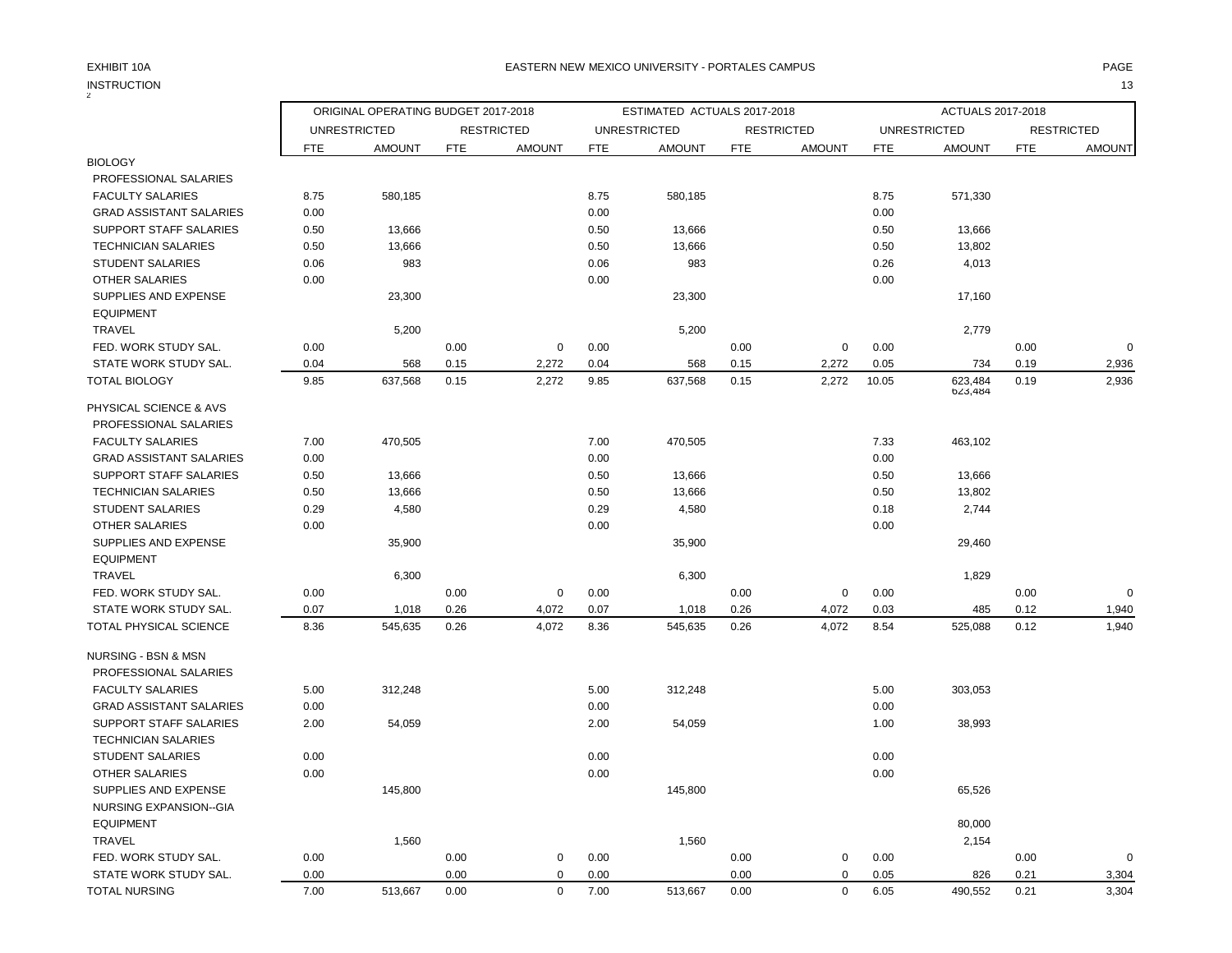3

|                                |            | ORIGINAL OPERATING BUDGET 2017-2018 |            |                   |            | ESTIMATED ACTUALS 2017-2018 |            |                   |            | ACTUALS 2017-2018   |            |                   |
|--------------------------------|------------|-------------------------------------|------------|-------------------|------------|-----------------------------|------------|-------------------|------------|---------------------|------------|-------------------|
|                                |            | <b>UNRESTRICTED</b>                 |            | <b>RESTRICTED</b> |            | <b>UNRESTRICTED</b>         |            | <b>RESTRICTED</b> |            | <b>UNRESTRICTED</b> |            | <b>RESTRICTED</b> |
|                                | <b>FTE</b> | <b>AMOUNT</b>                       | <b>FTE</b> | <b>AMOUNT</b>     | <b>FTE</b> | <b>AMOUNT</b>               | <b>FTE</b> | <b>AMOUNT</b>     | <b>FTE</b> | <b>AMOUNT</b>       | <b>FTE</b> | <b>AMOUNT</b>     |
| CDIS, SOCIAL WORK & EMS        |            |                                     |            |                   |            |                             |            |                   |            |                     |            |                   |
| PROFESSIONAL SALARIES          | 2.25       | 117,419                             |            |                   | 2.25       | 117,419                     |            |                   | 2.25       | 117,407             |            |                   |
| <b>FACULTY SALARIES</b>        | 14.00      | 866,666                             |            |                   | 14.00      | 866,666                     |            |                   | 15.00      | 1,077,783           |            |                   |
| <b>GRAD ASSISTANT SALARIES</b> | 0.00       |                                     |            |                   | 0.00       |                             |            |                   | 0.00       |                     |            |                   |
| SUPPORT STAFF SALARIES         | 1.00       | 22,766                              |            |                   | 1.00       | 22,766                      |            |                   | 1.75       | 40,426              |            |                   |
| <b>TECHNICIAN SALARIES</b>     |            |                                     |            |                   |            |                             |            |                   |            |                     |            |                   |
| <b>STUDENT SALARIES</b>        | 0.01       | 221                                 |            |                   | 0.01       | 221                         |            |                   | 0.00       |                     |            |                   |
| <b>OTHER SALARIES</b>          | 0.00       |                                     |            |                   | 0.00       |                             |            |                   | 0.00       |                     |            |                   |
| SUPPLIES AND EXPENSE           |            | 7,370                               |            |                   |            | 7,370                       |            |                   |            | 9,491               |            |                   |
| <b>EQUIPMENT</b>               |            |                                     |            |                   |            |                             |            |                   |            |                     |            |                   |
| <b>TRAVEL</b>                  |            | 7,850                               |            |                   |            | 7,850                       |            |                   |            | 3,488               |            |                   |
| FED. WORK STUDY SAL.           | 0.00       |                                     | 0.00       | $\mathbf 0$       | 0.00       |                             | 0.00       | 0                 | 0.00       |                     | 0.00       | $\mathbf 0$       |
| STATE WORK STUDY SAL.          | 0.00       |                                     | 0.00       | $\mathbf 0$       | 0.00       |                             | 0.00       | $\mathbf 0$       | 0.05       | 842                 | 0.22       | 3,368             |
| TOTAL CDIS & SOCIAL WORK       | 17.26      | 1,022,292                           | 0.00       | $\mathbf 0$       | 17.26      | 1,022,292                   | 0.00       | $\mathbf 0$       | 19.05      | 1,249,437           | 0.22       | 3,368             |
| HIST & HUM, SOC & BEH SCI      |            |                                     |            |                   |            |                             |            |                   |            |                     |            |                   |
| PROFESSIONAL SALARIES          |            |                                     |            |                   |            |                             |            |                   |            |                     |            |                   |
| <b>FACULTY SALARIES</b>        | 14.00      | 929,595                             |            |                   | 14.00      | 929,595                     |            |                   | 14.00      | 948,429             |            |                   |
| <b>GRAD ASSISTANT SALARIES</b> | 0.00       |                                     |            |                   | 0.00       |                             |            |                   | 0.00       |                     |            |                   |
| <b>SUPPORT STAFF SALARIES</b>  | 1.00       | 21,758                              |            |                   | 1.00       | 21,758                      |            |                   | 1.00       | 22,000              |            |                   |
| <b>TECHNICIAN SALARIES</b>     |            |                                     |            |                   |            |                             |            |                   |            | 600                 |            |                   |
| <b>STUDENT SALARIES</b>        | 0.18       | 2,775                               |            |                   | 0.18       | 2,775                       |            |                   | 0.00       |                     |            |                   |
| OTHER SALARIES                 | 0.00       |                                     |            |                   | 0.00       |                             |            |                   | 0.00       |                     |            |                   |
| SUPPLIES AND EXPENSE           |            | 9,145                               |            |                   |            | 9,145                       |            |                   |            | 5,532               |            |                   |
| <b>EQUIPMENT</b>               |            |                                     |            |                   |            |                             |            |                   |            |                     |            |                   |
| <b>TRAVEL</b>                  |            | 6,150                               |            |                   |            | 6,150                       |            |                   |            | 7,340               |            |                   |
| FED. WORK STUDY SAL.           | 0.00       |                                     | 0.00       | $\mathbf 0$       | 0.00       |                             | 0.00       | $\mathbf 0$       | 0.00       |                     | 0.00       | $\mathbf 0$       |
| STATE WORK STUDY SAL.          | 0.02       | 329                                 | 0.08       | 1,316             | 0.02       | 329                         | 0.08       | 1,316             | 0.00       |                     | 0.00       | $\Omega$          |
| TOTAL H & H, SOC & BEH SCI     | 15.20      | 969,752                             | 0.08       | 1,316             | 15.20      | 969,752                     | 0.08       | 1,316             | 15.00      | 983,901             | 0.00       | $\mathbf 0$       |
| <b>ANTHROPOLOGY</b>            |            |                                     |            |                   |            |                             |            |                   |            |                     |            |                   |
| PROFESSIONAL SALARIES          |            | 10,351                              |            |                   |            | 10,351                      |            |                   |            | 2,590               |            |                   |
| <b>FACULTY SALARIES</b>        | 4.18       | 249,003                             |            |                   | 4.18       | 249,003                     |            |                   | 4.00       | 263,013             |            |                   |
| <b>GRAD ASSISTANT SALARIES</b> | 0.00       |                                     |            |                   | 0.00       |                             |            |                   | 0.00       |                     |            |                   |
| SUPPORT STAFF SALARIES         | 0.50       | 11,222                              |            |                   | 0.50       | 11,222                      |            |                   | 0.50       | 12,321              |            |                   |
| <b>TECHNICIAN SALARIES</b>     |            |                                     |            |                   |            |                             |            |                   |            |                     |            |                   |
| <b>STUDENT SALARIES</b>        | 0.04       | 679                                 |            |                   | 0.04       | 679                         |            |                   | 0.04       | 563                 |            |                   |
| <b>OTHER SALARIES</b>          | 0.00       |                                     |            |                   | 0.00       |                             |            |                   | 0.00       |                     |            |                   |
| SUPPLIES AND EXPENSE           |            | 17,191                              |            |                   |            | 17,191                      |            |                   |            | 16,246              |            |                   |
| <b>EQUIPMENT</b>               |            |                                     |            |                   |            |                             |            |                   |            |                     |            |                   |
| <b>TRAVEL</b>                  |            | 4,700                               |            |                   |            | 4,700                       |            |                   |            | 8,552               |            |                   |
| FED. WORK STUDY SAL.           | 0.00       |                                     | 0.00       | $\mathbf 0$       | 0.00       |                             | 0.00       | 0                 | 0.00       |                     | 0.00       | $\mathbf 0$       |
| STATE WORK STUDY SAL.          | 0.00       |                                     | 0.00       | $\Omega$          | 0.00       |                             | 0.00       | 0                 | 0.00       |                     | 0.00       | 0                 |
| TOTAL ANTHROPOLOGY             | 4.72       | 293,146                             | 0.00       | $\mathbf 0$       | 4.72       | 293,146                     | 0.00       | $\mathbf 0$       | 4.54       | 303,285             | 0.00       | $\Omega$          |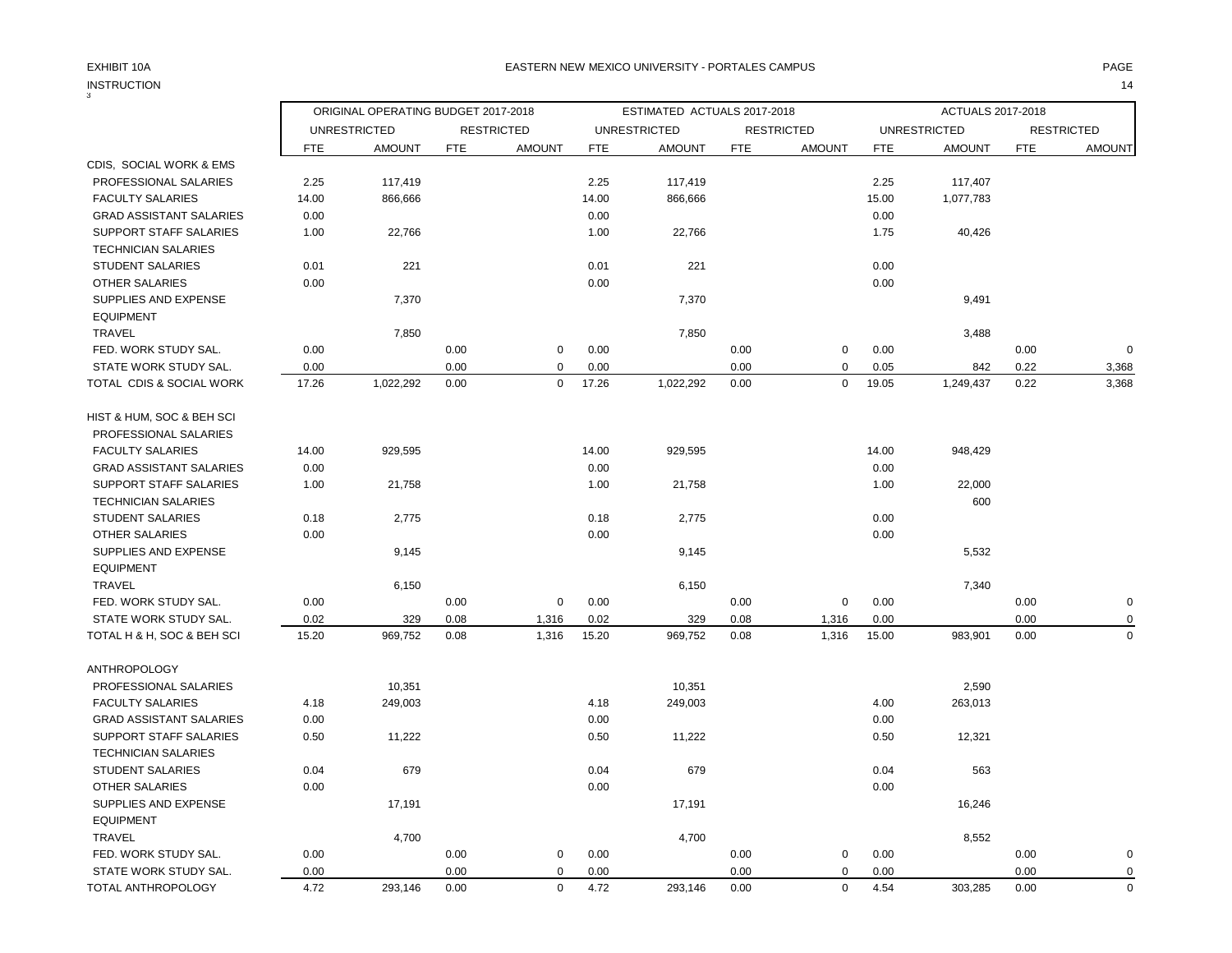## INSTRUCTION 15

### EXHIBIT 10A PAGE EASTERN NEW MEXICO UNIVERSITY - PORTALES CAMPUS

| 4                               |            |                                     |            |                   |            |                             |            |                   |            |                                      |            |                   |
|---------------------------------|------------|-------------------------------------|------------|-------------------|------------|-----------------------------|------------|-------------------|------------|--------------------------------------|------------|-------------------|
|                                 |            | ORIGINAL OPERATING BUDGET 2017-2018 |            |                   |            | ESTIMATED ACTUALS 2017-2018 |            |                   |            | <b>ACTUALS 2017-2018</b>             |            |                   |
|                                 |            | <b>UNRESTRICTED</b>                 |            | <b>RESTRICTED</b> |            | <b>UNRESTRICTED</b>         |            | <b>RESTRICTED</b> |            | <b>UNRESTRICTED</b><br><b>AMOUNT</b> |            | <b>RESTRICTED</b> |
| <b>BUSINESS</b>                 | <b>FTE</b> | <b>AMOUNT</b>                       | <b>FTE</b> | <b>AMOUNT</b>     | <b>FTE</b> | <b>AMOUNT</b>               | <b>FTE</b> | <b>AMOUNT</b>     | <b>FTE</b> |                                      | <b>FTE</b> | <b>AMOUNT</b>     |
| PROFESSIONAL SALARIES           |            |                                     |            |                   |            |                             |            |                   |            |                                      |            |                   |
| <b>FACULTY SALARIES</b>         | 20.00      | 1,500,525                           |            |                   | 20.00      | 1,500,525                   |            |                   | 20.00      | 1,487,265                            |            |                   |
| <b>GRAD ASSISTANT SALARIES</b>  | 0.00       |                                     |            |                   | 0.00       |                             |            |                   | 0.00       |                                      |            |                   |
| SUPPORT STAFF SALARIES          | 1.00       | 19,906                              |            |                   | 1.00       | 19,906                      |            |                   | 0.75       | 18,925                               |            |                   |
| <b>TECHNICIAN SALARIES</b>      |            |                                     |            |                   |            |                             |            |                   |            |                                      |            |                   |
| <b>STUDENT SALARIES</b>         | 0.12       | 1,845                               |            |                   | 0.12       | 1,845                       |            |                   | 0.13       | 2,047                                |            |                   |
| <b>OTHER SALARIES</b>           | 0.00       |                                     |            |                   | 0.00       |                             |            |                   | 0.00       |                                      |            |                   |
| SUPPLIES AND EXPENSE            |            | 26,800                              |            |                   |            | 26,800                      |            |                   |            | 16,641                               |            |                   |
| <b>EQUIPMENT</b>                |            | $\mathbf 0$                         |            |                   |            | $\mathbf 0$                 |            |                   |            |                                      |            |                   |
| <b>TRAVEL</b>                   |            | 17,000                              |            |                   |            | 17,000                      |            |                   |            | 23,736                               |            |                   |
| FED. WORK STUDY SAL.            | 0.00       |                                     | 0.00       | 0                 | 0.00       |                             | 0.00       | 0                 | 0.00       |                                      | 0.00       | $\Omega$          |
| STATE WORK STUDY SAL.           | 0.02       | 333                                 | 0.09       | 1,332             | 0.02       | 333                         | 0.09       | 1,332             | 0.06       | 1,007                                | 0.26       | 4,028             |
| <b>TOTAL BUSINESS</b>           | 21.14      | 1,566,409                           | 0.09       | 1,332             | 21.14      | 1,566,409                   | 0.09       | 1,332             | 20.95      | 1,549,621                            | 0.26       | 4,028             |
| <b>MUSIC</b>                    |            |                                     |            |                   |            |                             |            |                   |            |                                      |            |                   |
| PROFESSIONAL SALARIES           |            |                                     |            |                   |            |                             |            |                   |            |                                      |            |                   |
| <b>FACULTY SALARIES</b>         | 13.75      | 908,770                             |            |                   | 13.75      | 908,770                     |            |                   | 14.00      | 975,268                              |            |                   |
| <b>GRAD ASSISTANT SALARIES</b>  | 0.00       |                                     |            |                   | 0.00       |                             |            |                   | 0.00       |                                      |            |                   |
| <b>SUPPORT STAFF SALARIES</b>   | 1.00       | 22,443                              |            |                   | 1.00       | 22,443                      |            |                   | 1.00       | 21,718                               |            |                   |
| <b>TECHNICIAN SALARIES</b>      |            |                                     |            |                   |            |                             |            |                   |            |                                      |            |                   |
| <b>STUDENT SALARIES</b>         | 0.17       | 2,700                               |            |                   | 0.17       | 2,700                       |            |                   | 0.08       | 1,305                                |            |                   |
| OTHER SALARIES                  | 0.00       |                                     |            |                   | 0.00       |                             |            |                   | 0.02       | 311                                  |            |                   |
| SUPPLIES AND EXPENSE            |            | 52,570                              |            |                   |            | 52,570                      |            |                   |            | 43,691                               |            |                   |
| <b>EQUIPMENT</b>                |            |                                     |            |                   |            |                             |            |                   |            |                                      |            |                   |
| TRAVEL                          |            | 14,900                              |            |                   |            | 14,900                      |            |                   |            | 11,759                               |            |                   |
| FED. WORK STUDY SAL.            | 0.00       |                                     | 0.00       | $\mathbf 0$       | 0.00       |                             | 0.00       | 0                 | 0.00       |                                      | 0.00       | $\mathbf 0$       |
| STATE WORK STUDY SAL.           | 0.07       | 1,120                               | 0.29       | 4,480             | 0.07       | 1,120                       | 0.29       | 4,480             | 0.17       | 2,576                                | 0.66       | 10,304            |
| <b>TOTAL MUSIC</b>              | 14.99      | 1,002,503                           | 0.29       | 4,480             | 14.99      | 1,002,503                   | 0.29       | 4,480             | 15.27      | 1,056,628                            | 0.66       | 10,304            |
| <b>ART/ DIGITAL FILM MAKING</b> |            |                                     |            |                   |            |                             |            |                   |            |                                      |            |                   |
| PROFESSIONAL SALARIES           |            |                                     |            |                   |            |                             |            |                   |            |                                      |            |                   |
| <b>FACULTY SALARIES</b>         | 7.00       | 484,727                             |            |                   | 7.00       | 484,727                     |            |                   | 7.00       | 487,162                              |            |                   |
| <b>GRAD ASSISTANT SALARIES</b>  | 0.00       |                                     |            |                   | 0.00       |                             |            |                   | 0.00       |                                      |            |                   |
| <b>SUPPORT STAFF SALARIES</b>   | 0.75       | 17,831                              |            |                   | 0.75       | 17,831                      |            |                   | 0.75       | 19,381                               |            |                   |
| <b>TECHNICIAN SALARIES</b>      |            |                                     |            |                   |            |                             |            |                   |            |                                      |            |                   |
| <b>STUDENT SALARIES</b>         | 0.53       | 8,200                               |            |                   | 0.53       | 8,200                       |            |                   | 0.48       | 7,428                                |            |                   |
| <b>OTHER SALARIES</b>           | 0.00       |                                     |            |                   | 0.00       |                             |            |                   | 0.00       |                                      |            |                   |
| SUPPLIES AND EXPENSE            |            | 26,200                              |            |                   |            | 26,200                      |            |                   |            | 18,846                               |            |                   |
| <b>EQUIPMENT</b>                |            |                                     |            |                   |            |                             |            |                   |            |                                      |            |                   |
| <b>TRAVEL</b>                   |            | 6,025                               |            |                   |            | 6,025                       |            |                   |            | 5,134                                |            |                   |
| FED. WORK STUDY SAL.            | 0.00       |                                     | 0.00       | 0                 | 0.00       |                             | 0.00       | 0                 | 0.00       |                                      | 0.00       | $\Omega$          |
| STATE WORK STUDY SAL.           | 0.11       | 1,660                               | 0.43       | 6,640             | 0.11       | 1,660                       | 0.43       | 6,640             | 0.07       | 1,036                                | 0.27       | 4,144             |
| TOTAL ART/DIGITAL FILM MAKING   | 8.38       | 544,643                             | 0.43       | 6,640             | 8.38       | 544,643                     | 0.43       | 6,640             | 8.29       | 538,987                              | 0.27       | 4,144             |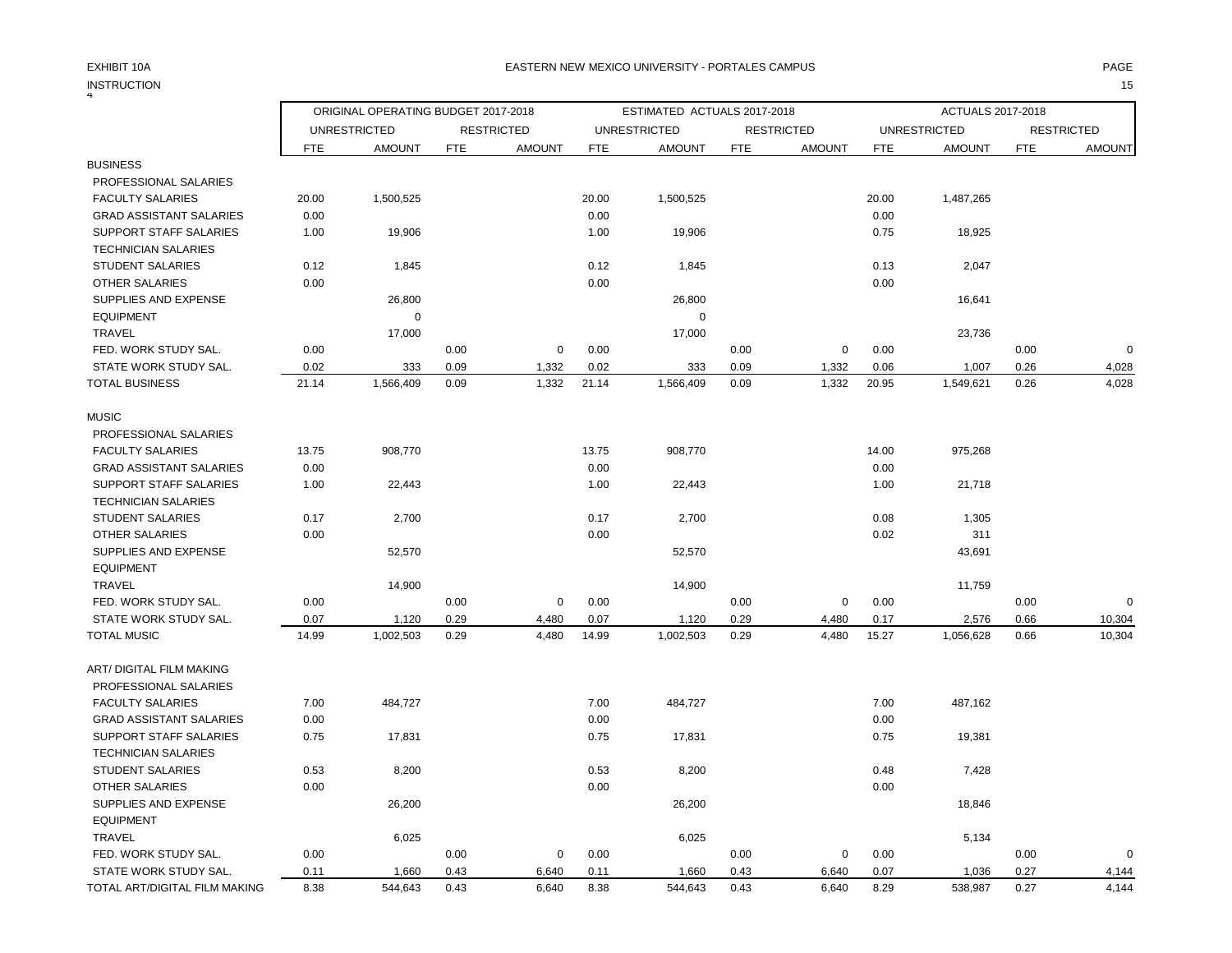## INSTRUCTION 16 INSTRUCTION<br>5

|                                |            | ORIGINAL OPERATING BUDGET 2017-2018 |            |                   |            | ESTIMATED ACTUALS 2017-2018 |            |                   |            | ACTUALS 2017-2018   |            |                   |
|--------------------------------|------------|-------------------------------------|------------|-------------------|------------|-----------------------------|------------|-------------------|------------|---------------------|------------|-------------------|
|                                |            | <b>UNRESTRICTED</b>                 |            | <b>RESTRICTED</b> |            | <b>UNRESTRICTED</b>         |            | <b>RESTRICTED</b> |            | <b>UNRESTRICTED</b> |            | <b>RESTRICTED</b> |
|                                | <b>FTE</b> | <b>AMOUNT</b>                       | <b>FTE</b> | <b>AMOUNT</b>     | <b>FTE</b> | <b>AMOUNT</b>               | <b>FTE</b> | <b>AMOUNT</b>     | <b>FTE</b> | <b>AMOUNT</b>       | <b>FTE</b> | <b>AMOUNT</b>     |
| THEATRE & DANCE                |            |                                     |            |                   |            |                             |            |                   |            |                     |            |                   |
| PROFESSIONAL SALARIES          |            |                                     |            |                   |            |                             |            |                   |            |                     |            |                   |
| <b>FACULTY SALARIES</b>        | 3.00       | 179,980                             |            |                   | 3.00       | 179,980                     |            |                   | 3.00       | 193,501             |            |                   |
| <b>GRAD ASSISTANT SALARIES</b> | 0.00       |                                     |            |                   | 0.00       |                             |            |                   | 0.00       |                     |            |                   |
| <b>SUPPORT STAFF SALARIES</b>  | 1.00       | 29,245                              |            |                   | 1.00       | 29,245                      |            |                   | 1.00       | 29,245              |            |                   |
| <b>TECHNICIAN SALARIES</b>     |            |                                     |            |                   |            |                             |            |                   |            |                     |            |                   |
| <b>STUDENT SALARIES</b>        | 0.06       | 1,000                               |            |                   | 0.06       | 1,000                       |            |                   | 0.12       | 1,862               |            |                   |
| <b>OTHER SALARIES</b>          | 0.00       |                                     |            |                   | 0.00       |                             |            |                   | 0.00       |                     |            |                   |
| SUPPLIES AND EXPENSE           |            | 4,000                               |            |                   |            | 4,000                       |            |                   |            | 1,844               |            |                   |
| <b>EQUIPMENT</b>               |            |                                     |            |                   |            |                             |            |                   |            |                     |            |                   |
| <b>TRAVEL</b>                  |            | 2,000                               |            |                   |            | 2,000                       |            |                   |            | 1,343               |            |                   |
| FED. WORK STUDY SAL.           | 0.00       |                                     | 0.00       | $\mathbf 0$       | 0.00       |                             | 0.00       | 0                 | 0.00       |                     | 0.00       | $\mathbf 0$       |
| STATE WORK STUDY SAL.          | 0.02       | 350                                 | 0.09       | 1,400             | 0.02       | 350                         | 0.09       | 1,400             | 0.00       |                     | 0.00       | 0                 |
| TOTAL THEATRE & DANCE          | 4.09       | 216,575                             | 0.09       | 1,400             | 4.09       | 216,575                     | 0.09       | 1,400             | 4.12       | 227,795             | 0.00       | $\Omega$          |
|                                |            |                                     |            |                   |            |                             |            |                   |            |                     |            |                   |
| <b>EDUCATION</b>               |            |                                     |            |                   |            |                             |            |                   |            |                     |            |                   |
| PROFESSIONAL SALARIES          |            |                                     |            |                   |            |                             |            |                   |            |                     |            |                   |
| <b>FACULTY SALARIES</b>        | 24.25      | 1,622,055                           |            |                   | 24.25      | 1,622,055                   |            |                   | 24.25      | 1,596,653           |            |                   |
| <b>GRAD ASSISTANT SALARIES</b> | 0.00       |                                     |            |                   | 0.00       |                             |            |                   | 0.00       |                     |            |                   |
| SUPPORT STAFF SALARIES         | 2.50       | 60,643                              |            |                   | 2.50       | 60,643                      |            |                   | 2.50       | 57,662              |            |                   |
| <b>TECHNICIAN SALARIES</b>     |            |                                     |            |                   |            |                             |            |                   |            |                     |            |                   |
| <b>STUDENT SALARIES</b>        | 0.05       | 837                                 |            |                   | 0.05       | 837                         |            |                   | 0.00       |                     |            |                   |
| OTHER SALARIES                 | 0.00       |                                     |            |                   | 0.00       |                             |            |                   | 0.30       | 4,625               |            |                   |
| SUPPLIES AND EXPENSE           |            | 110,025                             |            |                   |            | 110,025                     |            |                   |            | 104,330             |            |                   |
| <b>EQUIPMENT</b>               |            |                                     |            |                   |            |                             |            |                   |            |                     |            |                   |
| TRAVEL                         |            | 23,740                              |            |                   |            | 23,740                      |            |                   |            | 27,034              |            |                   |
| FED. WORK STUDY SAL.           | 0.00       |                                     | 0.00       | $\mathbf 0$       | 0.00       |                             | 0.00       | 0                 | 0.00       |                     | 0.00       | $\mathbf 0$       |
| STATE WORK STUDY SAL.          | 0.00       |                                     | 0.00       | 0                 | 0.00       |                             | 0.00       | 0                 | 0.05       | 723                 | 0.19       | 2,892             |
| <b>TOTAL EDUCATION</b>         | 26.80      | 1,817,300                           | 0.00       | $\mathbf 0$       | 26.80      | 1,817,300                   | 0.00       | $\mathbf 0$       | 27.09      | 1,791,027           | 0.19       | 2,892             |
| TEACHER EDUCATION              |            |                                     |            |                   |            |                             |            |                   |            |                     |            |                   |
| PROFESSIONAL SALARIES          | 1.00       | 62,629                              |            |                   | 1.00       | 62,629                      |            |                   | 1.00       | 62,038              |            |                   |
| <b>FACULTY SALARIES</b>        |            | 41,993                              |            |                   |            | 41,993                      |            |                   |            | 13,012              |            |                   |
| <b>GRAD ASSISTANT SALARIES</b> | 0.00       |                                     |            |                   | 0.00       |                             |            |                   | 0.00       |                     |            |                   |
| <b>SUPPORT STAFF SALARIES</b>  | 1.00       | 23,566                              |            |                   | 1.00       | 23,566                      |            |                   | 1.00       | 20,456              |            |                   |
| <b>TECHNICIAN SALARIES</b>     |            |                                     |            |                   |            |                             |            |                   |            |                     |            |                   |
| <b>STUDENT SALARIES</b>        | 0.03       | 515                                 |            |                   | 0.03       | 515                         |            |                   | 0.00       |                     |            |                   |
| <b>OTHER SALARIES</b>          | 0.00       |                                     |            |                   | 0.00       |                             |            |                   | 0.20       | 3,180               |            |                   |
| SUPPLIES AND EXPENSE           |            | 9,350                               |            |                   |            | 9,350                       |            |                   |            | 12,930              |            |                   |
| <b>EQUIPMENT</b>               |            |                                     |            |                   |            |                             |            |                   |            |                     |            |                   |
| <b>TRAVEL</b>                  |            | 15,000                              |            |                   |            | 15,000                      |            |                   |            | 20,707              |            |                   |
| FED. WORK STUDY SAL.           | 0.00       |                                     | 0.00       | $\mathbf 0$       | 0.00       |                             | 0.00       | 0                 | 0.00       |                     | 0.00       | $\mathbf 0$       |
| STATE WORK STUDY SAL.          | 0.00       |                                     | 0.00       | $\mathbf 0$       | 0.00       |                             | 0.00       | 0                 | 0.00       |                     | 0.00       | $\pmb{0}$         |
| TOTAL TEACHER EDUCATION        | 2.03       | 153,053                             | 0.00       | $\mathbf 0$       | 2.03       | 153,053                     | 0.00       | $\mathbf 0$       | 2.20       | 132,323             | 0.00       | $\mathbf 0$       |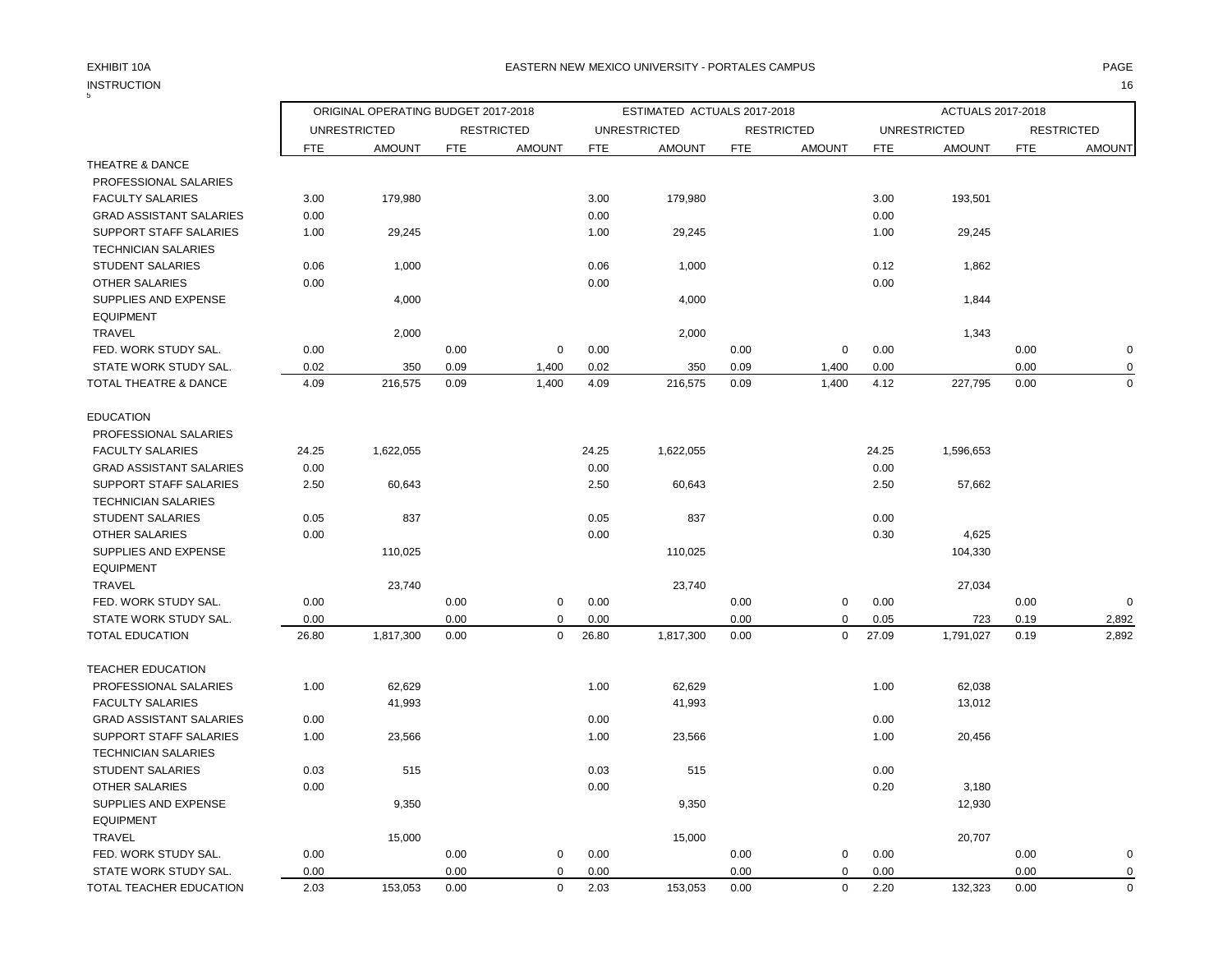### EXHIBIT 10A PAGE EASTERN NEW MEXICO UNIVERSITY - PORTALES CAMPUS

INSTRUCTION 17

| 6                               |            | ORIGINAL OPERATING BUDGET 2017-2018 |      |                   |            | ESTIMATED ACTUALS 2017-2018 |            |                   |            | ACTUALS 2017-2018   |            |                   |
|---------------------------------|------------|-------------------------------------|------|-------------------|------------|-----------------------------|------------|-------------------|------------|---------------------|------------|-------------------|
|                                 |            | <b>UNRESTRICTED</b>                 |      | <b>RESTRICTED</b> |            | <b>UNRESTRICTED</b>         |            | <b>RESTRICTED</b> |            | <b>UNRESTRICTED</b> |            | <b>RESTRICTED</b> |
|                                 | <b>FTE</b> | <b>AMOUNT</b>                       | FTE  | <b>AMOUNT</b>     | <b>FTE</b> | <b>AMOUNT</b>               | <b>FTE</b> | <b>AMOUNT</b>     | <b>FTE</b> | <b>AMOUNT</b>       | <b>FTE</b> | <b>AMOUNT</b>     |
| HEALTH, PE, RECREATION          |            |                                     |      |                   |            |                             |            |                   |            |                     |            |                   |
| PROFESSIONAL SALARIES           |            |                                     |      |                   |            |                             |            |                   |            |                     |            |                   |
| <b>FACULTY SALARIES</b>         | 12.25      | 585,233                             |      |                   | 12.25      | 585,233                     |            |                   | 12.50      | 595,475             |            |                   |
| <b>GRAD ASSISTANT SALARIES</b>  | 0.00       |                                     |      |                   | 0.00       |                             |            |                   | 0.00       |                     |            |                   |
| SUPPORT STAFF SALARIES          | 1.00       | 22,443                              |      |                   | 1.00       | 22,443                      |            |                   | 0.75       | 18,722              |            |                   |
| <b>TECHNICIAN SALARIES</b>      | 0.75       | 21,388                              |      |                   | 0.75       | 21,388                      |            |                   | 0.75       | 21,602              |            |                   |
| <b>STUDENT SALARIES</b>         | 0.51       | 8,000                               |      |                   | 0.51       | 8,000                       |            |                   | 0.46       | 7,181               |            |                   |
| <b>OTHER SALARIES</b>           | 0.00       |                                     |      |                   | 0.00       |                             |            |                   | 0.27       | 4,240               |            |                   |
| SUPPLIES AND EXPENSE            |            | 12,000                              |      |                   |            | 12,000                      |            |                   |            | 4,947               |            |                   |
| <b>EQUIPMENT</b>                |            | $\mathbf 0$                         |      |                   |            | $\mathbf 0$                 |            |                   |            |                     |            |                   |
| <b>TRAVEL</b>                   |            | 3,000                               |      |                   |            | 3,000                       |            |                   |            | 1,452               |            |                   |
| FED. WORK STUDY SAL.            | 0.00       |                                     | 0.00 | $\mathbf 0$       | 0.00       |                             | 0.00       | 0                 | 0.00       |                     | 0.00       | $\mathbf 0$       |
| STATE WORK STUDY SAL.           | 0.26       | 4,000                               | 1.03 | 16,000            | 0.26       | 4,000                       | 1.03       | 16,000            | 0.00       |                     | 0.00       | 0                 |
| TOTAL HEALTH, PE, RECREATION    | 14.77      | 656,064                             | 1.03 | 16,000            | 14.77      | 656,064                     | 1.03       | 16,000            | 14.73      | 653,619             | 0.00       | $\mathbf 0$       |
| FAMILY CNSM SCI / AG / BAAS     |            |                                     |      |                   |            |                             |            |                   |            |                     |            |                   |
| PROFESSIONAL SALARIES           |            |                                     |      |                   |            |                             |            |                   |            |                     |            |                   |
| <b>FACULTY SALARIES</b>         | 7.00       | 431,758                             |      |                   | 7.00       | 431,758                     |            |                   | 7.00       | 493,839             |            |                   |
| <b>GRAD ASSISTANT SALARIES</b>  | 0.00       |                                     |      |                   | 0.00       |                             |            |                   | 0.00       |                     |            |                   |
| SUPPORT STAFF SALARIES          | 1.00       | 22,443                              |      |                   | 1.00       | 22,443                      |            |                   | 1.00       | 22,668              |            |                   |
| <b>TECHNICIAN SALARIES</b>      |            |                                     |      |                   |            |                             |            |                   |            |                     |            |                   |
| <b>STUDENT SALARIES</b>         | 0.00       |                                     |      |                   | 0.00       |                             |            |                   | 0.07       | 1,026               |            |                   |
| <b>OTHER SALARIES</b>           | 0.00       |                                     |      |                   | 0.00       |                             |            |                   | 0.00       |                     |            |                   |
| SUPPLIES AND EXPENSE            |            | 8,500                               |      |                   |            | 8,500                       |            |                   |            | 9,513               |            |                   |
| <b>EQUIPMENT</b>                |            |                                     |      |                   |            |                             |            |                   |            |                     |            |                   |
| <b>TRAVEL</b>                   |            | 9,000                               |      |                   |            | 9,000                       |            |                   |            | 5,995               |            |                   |
| FED. WORK STUDY SAL.            | 0.00       |                                     | 0.00 | $\mathsf 0$       | 0.00       |                             | 0.00       | $\pmb{0}$         | 0.00       |                     | 0.00       | $\mathbf 0$       |
| STATE WORK STUDY SAL.           | 0.00       |                                     | 0.00 | $\Omega$          | 0.00       |                             | 0.00       | $\mathbf 0$       | 0.01       | 173                 | 0.04       | 692               |
| TOTAL FCS / AG / BAAS           | 8.00       | 471,701                             | 0.00 | $\mathbf 0$       | 8.00       | 471,701                     | 0.00       | $\Omega$          | 8.08       | 533,214             | 0.04       | 692               |
| ADVISING & RETENTION & TUTORING |            |                                     |      |                   |            |                             |            |                   |            |                     |            |                   |
| PROFESSIONAL SALARIES           | 4.78       | 217,313                             |      |                   | 4.78       | 217,313                     |            |                   | 3.78       | 171,510             |            |                   |
| <b>FACULTY SALARIES</b>         |            | 76,700                              |      |                   |            | 76,700                      |            |                   |            | 69,982              |            |                   |
| <b>GRAD ASSISTANT SALARIES</b>  | 0.00       |                                     |      |                   | 0.00       |                             |            |                   | 0.00       |                     |            |                   |
| SUPPORT STAFF SALARIES          | 3.00       | 76,169                              |      |                   | 3.00       | 76,169                      |            |                   | 3.00       | 76,414              |            |                   |
| <b>TECHNICIAN SALARIES</b>      |            |                                     |      |                   |            |                             |            |                   |            |                     |            |                   |
| <b>STUDENT SALARIES</b>         | 6.52       | 101,647                             |      |                   | 6.52       | 101,647                     |            |                   | 5.84       | 91,069              |            |                   |
| <b>OTHER SALARIES</b>           | 0.00       |                                     |      |                   | 0.00       |                             |            |                   | 0.00       |                     |            |                   |
| SUPPLIES AND EXPENSE            |            | 24,181                              |      |                   |            | 24,181                      |            |                   |            | 15,302              |            |                   |
| <b>EQUIPMENT</b>                |            | $\mathbf 0$                         |      |                   |            | $\mathbf 0$                 |            |                   |            |                     |            |                   |
| <b>TRAVEL</b>                   |            | 3,050                               |      |                   |            | 3,050                       |            |                   |            | 5,546               |            |                   |
| FED. WORK STUDY SAL.            | 0.00       |                                     | 0.00 | $\mathbf 0$       | 0.00       |                             | 0.00       | 0                 | 0.00       |                     | 0.00       | $\mathbf 0$       |
| STATE WORK STUDY SAL.           | 0.04       | 655                                 | 0.17 | 2,620             | 0.04       | 655                         | 0.17       | 2,620             | 0.16       | 2,447               | 0.63       | 9,788             |
| TOTAL ADV & RET & TUTORING      | 14.33      | 499,715                             | 0.17 | 2,620             | 14.33      | 499,715                     | 0.17       | 2,620             | 12.77      | 432,270             | 0.63       | 9,788             |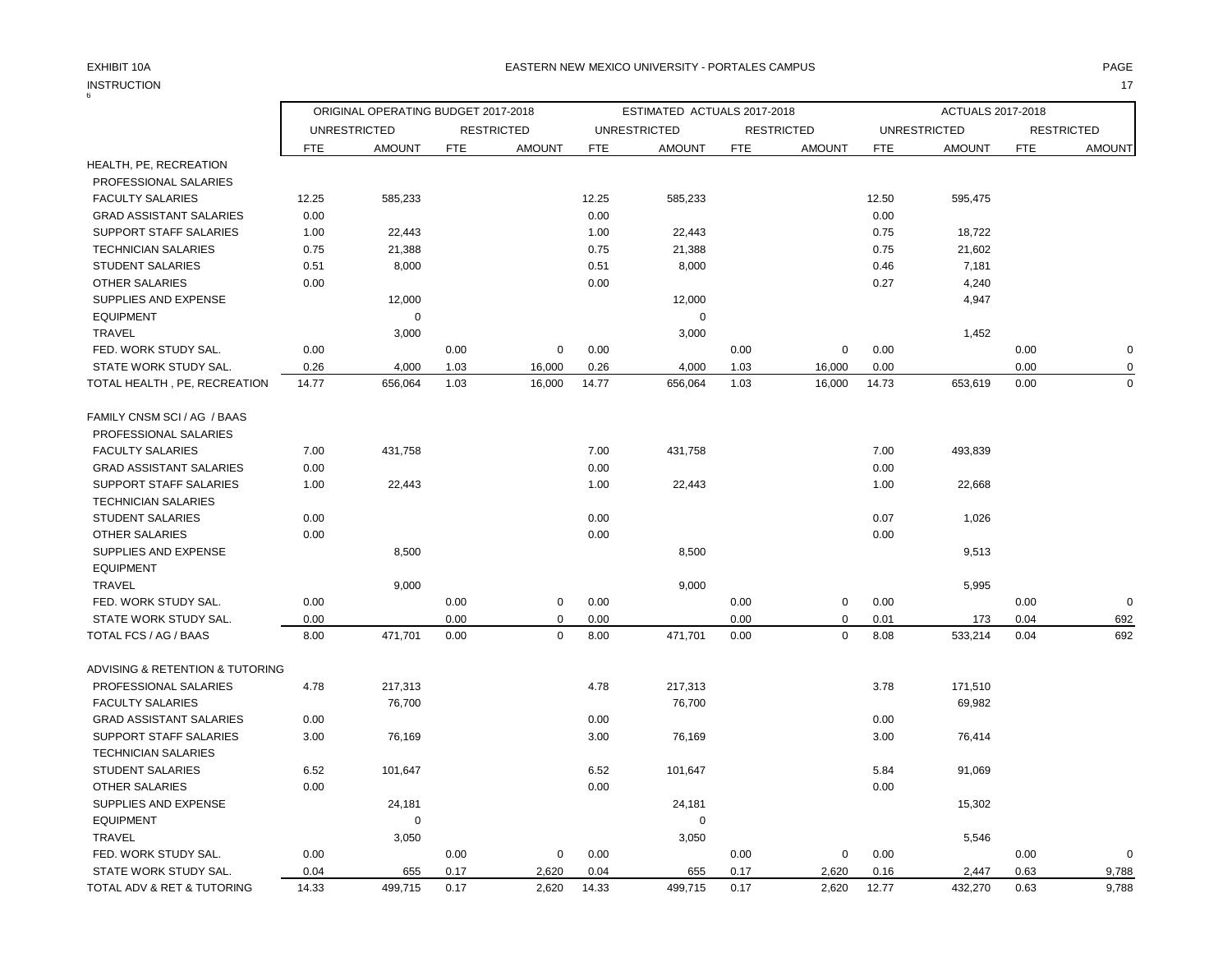### EXHIBIT 10A PAGE EASTERN NEW MEXICO UNIVERSITY - PORTALES CAMPUS

INSTRUCTION 18

| 7                               |            |                                      |            |                   |            |                             |            |                   |            |                     |            |                                    |
|---------------------------------|------------|--------------------------------------|------------|-------------------|------------|-----------------------------|------------|-------------------|------------|---------------------|------------|------------------------------------|
|                                 |            | ORIGINAL OPERATING BUDGET 2017-2018  |            |                   |            | ESTIMATED ACTUALS 2017-2018 |            |                   |            | ACTUALS 2017-2018   |            |                                    |
|                                 |            | <b>UNRESTRICTED</b><br><b>AMOUNT</b> |            | <b>RESTRICTED</b> |            | <b>UNRESTRICTED</b>         |            | <b>RESTRICTED</b> |            | <b>UNRESTRICTED</b> |            | <b>RESTRICTED</b><br><b>AMOUNT</b> |
| ED DEV, ETH ED, INST ASMT, DISC | <b>FTE</b> |                                      | <b>FTE</b> | <b>AMOUNT</b>     | <b>FTE</b> | <b>AMOUNT</b>               | <b>FTE</b> | <b>AMOUNT</b>     | <b>FTE</b> | <b>AMOUNT</b>       | <b>FTE</b> |                                    |
| PROFESSIONAL SALARIES           |            |                                      |            |                   |            |                             |            |                   |            |                     |            |                                    |
| <b>FACULTY SALARIES</b>         |            | 8,000                                |            |                   |            | 8,000                       |            |                   |            | 5,390               |            |                                    |
| <b>GRAD ASSISTANT SALARIES</b>  | 1.00       | 17,000                               |            |                   | 1.00       | 17,000                      |            |                   | 1.00       | 17,000              |            |                                    |
| SUPPORT STAFF SALARIES          |            |                                      |            |                   |            |                             |            |                   |            |                     |            |                                    |
| <b>TECHNICIAN SALARIES</b>      |            |                                      |            |                   |            |                             |            |                   |            |                     |            |                                    |
| <b>STUDENT SALARIES</b>         | 0.23       | 3,629                                |            |                   | 0.23       | 3,629                       |            |                   | 0.13       | 2,079               |            |                                    |
| OTHER SALARIES                  | 0.00       |                                      |            |                   | 0.00       |                             |            |                   | 0.00       |                     |            |                                    |
| SUPPLIES AND EXPENSE            |            | 57,167                               |            |                   |            | 57,167                      |            |                   |            | 79,444              |            |                                    |
| <b>EQUIPMENT</b>                |            |                                      |            |                   |            |                             |            |                   |            |                     |            |                                    |
| <b>TRAVEL</b>                   |            | 3,200                                |            |                   |            | 3,200                       |            |                   |            | 6,145               |            |                                    |
| FED. WORK STUDY SAL.            | 0.00       |                                      | 0.00       | $\mathbf 0$       | 0.00       |                             | 0.00       | 0                 | 0.00       |                     | 0.00       | $\mathbf 0$                        |
| STATE WORK STUDY SAL.           | 0.00       |                                      | 0.00       | $\mathbf 0$       | 0.00       |                             | 0.00       | 0                 | 0.00       |                     | 0.00       | 0                                  |
| TOTAL ED DEV, ETH ED, ESL       | 1.23       | 88,996                               | 0.00       | $\mathbf 0$       | 1.23       | 88,996                      | 0.00       | $\mathbf 0$       | 1.13       | 110,058             | 0.00       | $\mathbf 0$                        |
| ESL                             |            |                                      |            |                   |            |                             |            |                   |            |                     |            |                                    |
| PROFESSIONAL SALARIES           |            |                                      |            |                   |            |                             |            |                   | 0.00       |                     |            |                                    |
| <b>FACULTY SALARIES</b>         | 0.00       | 6,000                                |            |                   | 0.00       | 6,000                       |            |                   |            | 1,980               |            |                                    |
| <b>GRAD ASSISTANT SALARIES</b>  | 0.25       | 4,250                                |            |                   | 0.25       | 4,250                       |            |                   | 0.00       |                     |            |                                    |
| <b>SUPPORT STAFF SALARIES</b>   |            |                                      |            |                   |            |                             |            |                   |            |                     |            |                                    |
| <b>TECHNICIAN SALARIES</b>      |            |                                      |            |                   |            |                             |            |                   |            |                     |            |                                    |
| <b>STUDENT SALARIES</b>         | 0.32       | 5,066                                |            |                   | 0.32       | 5,066                       |            |                   | 0.35       | 5,445               |            |                                    |
| OTHER SALARIES                  | 0.00       |                                      |            |                   | 0.00       |                             |            |                   | 0.00       |                     |            |                                    |
| SUPPLIES AND EXPENSE            |            | 3,875                                |            |                   |            | 3,875                       |            |                   |            | 3,198               |            |                                    |
| <b>EQUIPMENT</b>                |            |                                      |            |                   |            |                             |            |                   |            |                     |            |                                    |
| <b>TRAVEL</b>                   |            | 100                                  |            |                   |            | 100                         |            |                   |            |                     |            |                                    |
| FED. WORK STUDY SAL.            | 0.00       |                                      | 0.00       | $\mathsf 0$       | 0.00       |                             | 0.00       | $\pmb{0}$         | 0.00       |                     | 0.00       | $\pmb{0}$                          |
| STATE WORK STUDY SAL.           | 0.00       |                                      | 0.00       | $\mathbf 0$       | 0.00       |                             | 0.00       | $\mathbf 0$       | 0.00       |                     | 0.00       | $\mathbf 0$                        |
| TOTAL BAAS DEG PROG             | 0.57       | 19,291                               | 0.00       | $\mathbf 0$       | 0.57       | 19,291                      | 0.00       | $\mathbf 0$       | 0.35       | 10,623              | 0.00       | $\mathbf 0$                        |
| <b>SUMMER SESSION</b>           |            |                                      |            |                   |            |                             |            |                   |            |                     |            |                                    |
| PROFESSIONAL SALARIES           |            |                                      |            |                   |            |                             |            |                   | 0.00       |                     |            |                                    |
| <b>FACULTY SALARIES</b>         |            | 610,000                              |            |                   |            | 610,000                     |            |                   |            | 626,534             |            |                                    |
| <b>GRAD ASSISTANT SALARIES</b>  | 0.00       |                                      |            |                   | 0.00       |                             |            |                   | 0.00       |                     |            |                                    |
| SUPPORT STAFF SALARIES          |            |                                      |            |                   |            |                             |            |                   |            |                     |            |                                    |
| <b>TECHNICIAN SALARIES</b>      |            |                                      |            |                   |            |                             |            |                   |            |                     |            |                                    |
| <b>STUDENT SALARIES</b>         | 0.00       |                                      |            |                   | 0.00       |                             |            |                   | 0.00       |                     |            |                                    |
| OTHER SALARIES                  | 0.00       |                                      |            |                   | 0.00       |                             |            |                   | 0.00       |                     |            |                                    |
| SUPPLIES AND EXPENSE            |            |                                      |            |                   |            |                             |            |                   |            |                     |            |                                    |
| <b>EQUIPMENT</b>                |            |                                      |            |                   |            |                             |            |                   |            |                     |            |                                    |
| <b>TRAVEL</b>                   |            |                                      |            |                   |            |                             |            |                   |            |                     |            |                                    |
| FED. WORK STUDY SAL.            | 0.00       |                                      | 0.00       | $\mathbf 0$       | 0.00       |                             | 0.00       | 0                 | 0.00       |                     | 0.00       | $\mathbf 0$                        |
| STATE WORK STUDY SAL.           | 0.00       |                                      | 0.00       | $\mathbf 0$       | 0.00       |                             | 0.00       | $\mathbf 0$       | 0.00       |                     | 0.00       | $\mathbf 0$                        |
| TOTAL SUMMER SESSION            | 0.00       | 610,000                              | 0.00       | $\mathbf 0$       | 0.00       | 610,000                     | 0.00       | $\mathbf 0$       | 0.00       | 626,534             | 0.00       | $\mathbf 0$                        |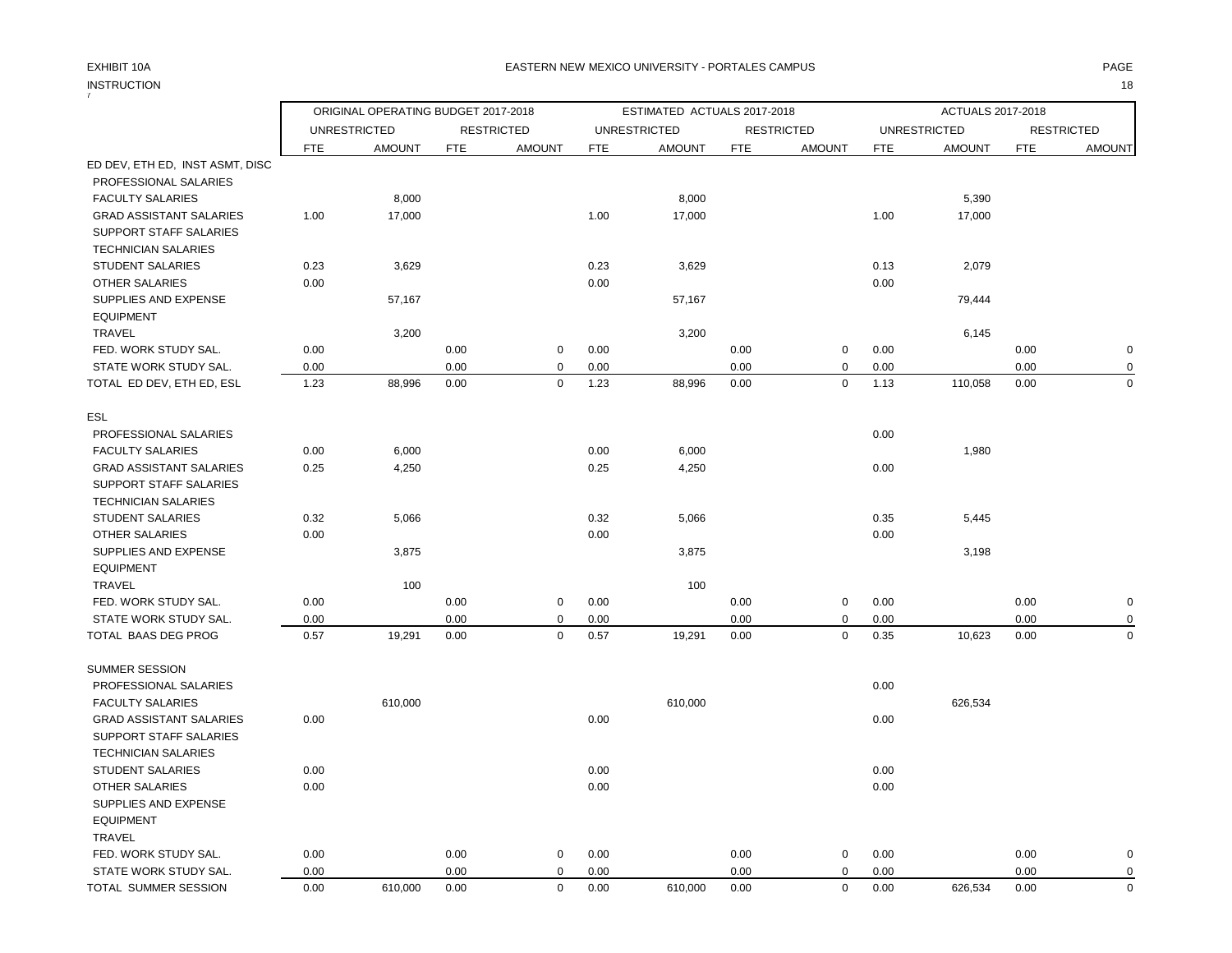## INSTRUCTION 19 INSTRUCTION

|                                    |                     | ORIGINAL OPERATING BUDGET 2017-2018 |            |                   |            | ESTIMATED ACTUALS 2017-2018 |            |                   |            | ACTUALS 2017-2018   |      |                   |
|------------------------------------|---------------------|-------------------------------------|------------|-------------------|------------|-----------------------------|------------|-------------------|------------|---------------------|------|-------------------|
|                                    | <b>UNRESTRICTED</b> |                                     |            | <b>RESTRICTED</b> |            | <b>UNRESTRICTED</b>         |            | <b>RESTRICTED</b> |            | <b>UNRESTRICTED</b> |      | <b>RESTRICTED</b> |
|                                    | FTE                 | <b>AMOUNT</b>                       | <b>FTE</b> | <b>AMOUNT</b>     | <b>FTE</b> | <b>AMOUNT</b>               | <b>FTE</b> | <b>AMOUNT</b>     | <b>FTE</b> | <b>AMOUNT</b>       | FTE  | <b>AMOUNT</b>     |
| <b>RESTRICTED GRANTS (ACTUALS)</b> |                     |                                     |            |                   |            |                             |            |                   |            |                     |      |                   |
| PROFESSIONAL SALARIES              | 0.00                |                                     |            |                   | 0.00       |                             |            |                   | 0.00       | $\mathbf 0$         | 0.50 | 34,285            |
| <b>FACULTY SALARIES</b>            |                     |                                     |            |                   |            |                             |            |                   |            |                     |      | 6,575             |
| <b>GRAD ASSISTANT SALARIES</b>     | 0.00                |                                     |            |                   | 0.00       |                             |            |                   | 0.00       |                     |      |                   |
| <b>SUPPORT STAFF SALARIES</b>      |                     |                                     |            |                   |            |                             |            |                   |            |                     | 0.50 | 12,810            |
| <b>TECHNICIAN SALARIES</b>         |                     |                                     |            |                   |            |                             |            |                   |            |                     |      |                   |
| <b>STUDENT SALARIES</b>            | 0.00                |                                     |            |                   | 0.00       |                             |            |                   | 0.00       |                     | 0.01 | 200               |
| <b>OTHER SALARIES</b>              | 0.00                |                                     |            |                   | 0.00       |                             |            |                   | 0.00       |                     | 0.19 | 3,000             |
| SUPPLIES AND EXPENSE               |                     |                                     |            |                   |            |                             |            |                   |            |                     |      | 53,342            |
| <b>EQUIPMENT</b>                   |                     |                                     |            |                   |            |                             |            |                   |            |                     |      | 5,641             |
| TRAVEL                             |                     |                                     |            |                   |            |                             |            |                   |            |                     |      |                   |
| FED. WORK STUDY SAL.               | 0.00                |                                     | 0.00       | 0                 | 0.00       |                             | 0.00       | $\pmb{0}$         | 0.00       |                     | 0.00 | $\mathbf 0$       |
| STATE WORK STUDY SAL.              | 0.00                |                                     | 0.00       | 0                 | 0.00       |                             | 0.00       | $\mathbf 0$       | 0.00       |                     | 0.00 |                   |
| TOTAL REST GRANTS (ACTUALS)        | 0.00                | $\mathbf 0$                         | 0.00       | $\mathbf 0$       | 0.00       | $\mathbf 0$                 | 0.00       | $\mathbf 0$       | 0.00       | $\mathbf 0$         | 1.21 | 115,853           |
| <b>DISTANCE ED</b>                 |                     |                                     |            |                   |            |                             |            |                   |            |                     |      |                   |
| PROFESSIONAL SALARIES              | 4.00                | 244,649                             |            |                   | 3.75       | 219,122                     |            |                   | 4.00       | 210,310             |      |                   |
| <b>FACULTY SALARIES</b>            |                     | 76,000                              |            |                   |            | 76,000                      |            |                   |            | 41,050              |      |                   |
| <b>GRAD ASSISTANT SALARIES</b>     | 0.00                |                                     |            |                   | 0.00       |                             |            |                   | 0.00       |                     |      |                   |
| SUPPORT STAFF SALARIES             | 3.00                | 88,234                              |            |                   | 2.50       | 73,372                      |            |                   | 2.50       | 65,537              |      |                   |
| <b>TECHNICIAN SALARIES</b>         |                     |                                     |            |                   |            |                             |            |                   |            |                     |      |                   |
| <b>STUDENT SALARIES</b>            | 0.64                | 10,000                              |            |                   | 0.64       | 10,000                      |            |                   | 1.48       | 23,076              |      |                   |
| <b>OTHER SALARIES</b>              | 0.30                | 4,677                               |            |                   | 0.30       | 4,677                       |            |                   | 0.00       |                     |      |                   |
| SUPPLIES AND EXPENSE               |                     | 182,174                             |            |                   |            | 179,674                     |            |                   |            | 160,519             |      |                   |
| <b>EQUIPMENT</b>                   |                     | $\mathbf 0$                         |            |                   |            | $\mathbf 0$                 |            |                   |            |                     |      |                   |
| <b>TRAVEL</b>                      |                     | 6,500                               |            |                   |            | 5,000                       |            |                   |            | 491                 |      |                   |
| FED. WORK STUDY SAL.               | 0.00                |                                     | 0.00       | 0                 | 0.00       |                             | 0.00       | $\pmb{0}$         | 0.00       |                     | 0.00 | O                 |
| STATE WORK STUDY SAL.              | 0.00                |                                     | 0.00       | $\mathbf 0$       | 0.00       |                             | 0.00       | $\mathbf 0$       | 0.00       |                     | 0.00 |                   |
| <b>TOTAL DISTANCE ED</b>           | 7.94                | 612,234                             | 0.00       | $\mathbf 0$       | 7.19       | 567,845                     | 0.00       | $\mathbf 0$       | 7.98       | 500,983             | 0.00 | $\Omega$          |
| <b>OUTREACH</b>                    |                     |                                     |            |                   |            |                             |            |                   |            |                     |      |                   |
| PROFESSIONAL SALARIES              |                     |                                     |            |                   | 0.25       | 25,527                      |            |                   | 0.25       | 25,527              |      |                   |
| <b>FACULTY SALARIES</b>            |                     |                                     |            |                   |            |                             |            |                   |            |                     |      |                   |
| <b>GRAD ASSISTANT SALARIES</b>     | 0.00                |                                     |            |                   | 0.00       |                             |            |                   | 0.00       |                     |      |                   |
| <b>SUPPORT STAFF SALARIES</b>      |                     |                                     |            |                   | 0.50       | 14,862                      |            |                   | 0.50       | 14,840              |      |                   |
| <b>TECHNICIAN SALARIES</b>         |                     |                                     |            |                   |            |                             |            |                   |            |                     |      |                   |
| <b>STUDENT SALARIES</b>            | 0.00                |                                     |            |                   | 0.00       |                             |            |                   | 0.00       |                     |      |                   |
| <b>OTHER SALARIES</b>              | 0.00                |                                     |            |                   | 0.00       |                             |            |                   | 0.00       |                     |      |                   |
| SUPPLIES AND EXPENSE               |                     |                                     |            |                   |            | 2,500                       |            |                   |            | 4,103               |      |                   |
| <b>EQUIPMENT</b>                   |                     |                                     |            |                   |            |                             |            |                   |            |                     |      |                   |
| TRAVEL                             |                     |                                     |            |                   |            | 1,500                       |            |                   |            | 183                 |      |                   |
| FED. WORK STUDY SAL.               | 0.00                |                                     | 0.00       | 0                 | 0.00       |                             | 0.00       | $\mathbf 0$       | 0.00       |                     | 0.00 | O                 |
| STATE WORK STUDY SAL.              | 0.00                |                                     | 0.00       | $\mathbf 0$       | 0.00       |                             | 0.00       | $\mathbf 0$       | 0.00       |                     | 0.00 | $\Omega$          |

TOTAL 0.00 0 0.00 0 0.75 44,389 0.00 0 0.75 44,653 0.00 0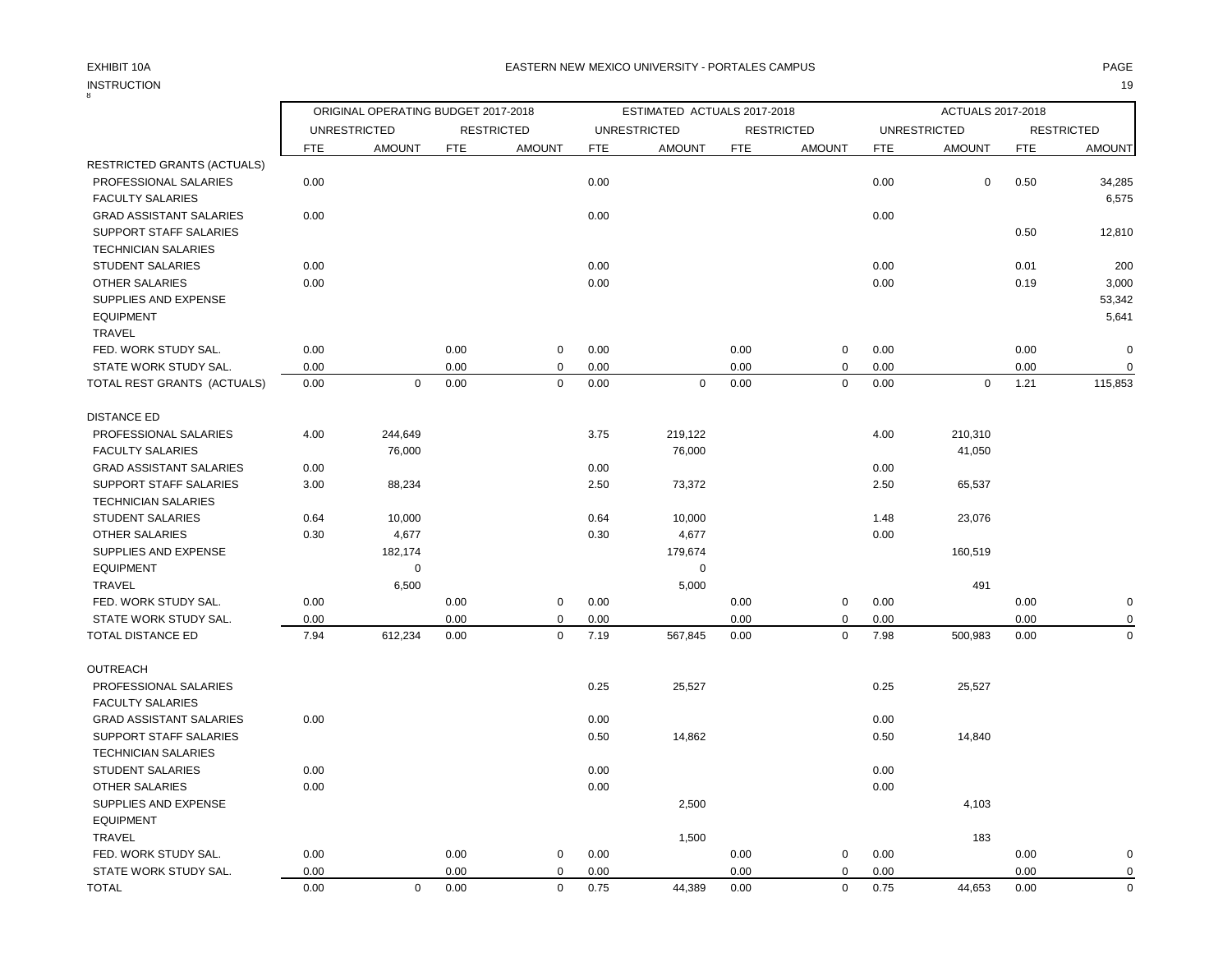| INSTRUCTION--SELF SUPPORTING                  |              |                                     |              |                            |              |                             |              |                            |              |                     |              | 20                |
|-----------------------------------------------|--------------|-------------------------------------|--------------|----------------------------|--------------|-----------------------------|--------------|----------------------------|--------------|---------------------|--------------|-------------------|
|                                               |              | ORIGINAL OPERATING BUDGET 2017-2018 |              |                            |              | ESTIMATED ACTUALS 2017-2018 |              |                            |              | ACTUALS 2017-2018   |              |                   |
|                                               |              | <b>UNRESTRICTED</b>                 |              | <b>RESTRICTED</b>          |              | <b>UNRESTRICTED</b>         |              | <b>RESTRICTED</b>          |              | <b>UNRESTRICTED</b> |              | <b>RESTRICTED</b> |
|                                               | FTE          | <b>AMOUNT</b>                       | <b>FTE</b>   | <b>AMOUNT</b>              | <b>FTE</b>   | <b>AMOUNT</b>               | <b>FTE</b>   | <b>AMOUNT</b>              | <b>FTE</b>   | <b>AMOUNT</b>       | FTE          | <b>AMOUNT</b>     |
| NON-CREDIT                                    |              |                                     |              |                            |              |                             |              |                            |              |                     |              |                   |
| PROFESSIONAL SALARIES                         |              |                                     |              |                            |              |                             |              |                            | 0.00         |                     |              |                   |
| <b>FACULTY SALARIES</b>                       |              | 24,000                              |              |                            |              | 24,000                      |              |                            |              | 25,355              |              |                   |
| <b>GRAD ASSISTANT SALARIES</b>                | 0.00         |                                     |              |                            | 0.00         |                             |              |                            | 0.00         |                     |              |                   |
| SUPPORT STAFF SALARIES                        |              |                                     |              |                            |              |                             |              |                            |              |                     |              |                   |
| <b>TECHNICIAN SALARIES</b>                    |              |                                     |              |                            |              |                             |              |                            |              |                     |              |                   |
| <b>STUDENT SALARIES</b>                       | 0.48         | 7,500                               |              |                            | 0.48         | 7,500                       |              |                            | 0.00         |                     |              |                   |
| <b>OTHER SALARIES</b>                         | 0.00         |                                     |              |                            | 0.00         |                             |              |                            | 0.00         |                     |              |                   |
| SUPPLIES AND EXPENSE                          |              | 9,351                               |              |                            |              | 9,351                       |              |                            |              | 2,390               |              |                   |
| <b>EQUIPMENT</b>                              |              |                                     |              |                            |              |                             |              |                            |              |                     |              |                   |
| <b>TRAVEL</b>                                 |              | 500                                 |              |                            |              | 500                         |              |                            |              | 432                 |              |                   |
| FED. WORK STUDY SAL.<br>STATE WORK STUDY SAL. | 0.00<br>0.00 |                                     | 0.00<br>0.00 | $\mathbf 0$<br>$\mathbf 0$ | 0.00<br>0.00 |                             | 0.00<br>0.00 | $\mathbf 0$<br>0           | 0.00<br>0.00 |                     | 0.00<br>0.00 | O<br>$\Omega$     |
| TOTAL NON-CREDIT                              | 0.48         | 41,351                              | 0.00         | $\mathsf 0$                | 0.48         | 41,351                      | $0.00\,$     | $\mathbf 0$                | 0.00         | 28,177              | 0.00         | $\Omega$          |
|                                               |              |                                     |              |                            |              |                             |              |                            |              |                     |              |                   |
| PROFESSIONAL SALARIES                         |              |                                     |              |                            |              |                             |              |                            | 0.00         | $\mathbf 0$         |              |                   |
| <b>FACULTY SALARIES</b>                       |              |                                     |              |                            |              |                             |              |                            |              |                     |              |                   |
| <b>GRAD ASSISTANT SALARIES</b>                | 0.00         |                                     |              |                            | 0.00         |                             |              |                            | 0.00         |                     |              |                   |
| SUPPORT STAFF SALARIES                        |              |                                     |              |                            |              |                             |              |                            |              |                     |              |                   |
| <b>TECHNICIAN SALARIES</b>                    |              |                                     |              |                            |              |                             |              |                            |              |                     |              |                   |
| <b>STUDENT SALARIES</b>                       | 0.00         |                                     |              |                            | 0.00         |                             |              |                            | 0.00         |                     |              |                   |
| OTHER SALARIES                                | 0.00         |                                     |              |                            | 0.00         |                             |              |                            | 0.00         |                     |              |                   |
| SUPPLIES AND EXPENSE                          |              |                                     |              |                            |              |                             |              |                            |              |                     |              |                   |
| <b>EQUIPMENT</b>                              |              |                                     |              |                            |              |                             |              |                            |              |                     |              |                   |
| <b>TRAVEL</b>                                 |              |                                     |              |                            |              |                             |              |                            |              |                     |              |                   |
| FED. WORK STUDY SAL.                          | 0.00<br>0.00 |                                     | 0.00<br>0.00 | 0<br>$\mathbf 0$           | 0.00         |                             | 0.00         | 0                          | 0.00         |                     | 0.00<br>0.00 |                   |
| STATE WORK STUDY SAL.<br><b>TOTAL</b>         | 0.00         | $\mathbf 0$                         | 0.00         | $\mathbf 0$                | 0.00<br>0.00 | $\pmb{0}$                   | 0.00<br>0.00 | $\mathbf 0$<br>$\mathbf 0$ | 0.00<br>0.00 | $\mathsf 0$         | 0.00         | $\Omega$          |
|                                               |              |                                     |              |                            |              |                             |              |                            |              |                     |              |                   |
| PROFESSIONAL SALARIES                         |              |                                     |              |                            |              |                             |              |                            | 0.00         | $\mathsf 0$         |              |                   |
| <b>FACULTY SALARIES</b>                       |              |                                     |              |                            |              |                             |              |                            |              |                     |              |                   |
| <b>GRAD ASSISTANT SALARIES</b>                | 0.00         |                                     |              |                            | 0.00         |                             |              |                            | 0.00         |                     |              |                   |
| <b>SUPPORT STAFF SALARIES</b>                 |              |                                     |              |                            |              |                             |              |                            |              |                     |              |                   |
| <b>TECHNICIAN SALARIES</b>                    |              |                                     |              |                            |              |                             |              |                            |              |                     |              |                   |
| <b>STUDENT SALARIES</b>                       | 0.00         |                                     |              |                            | 0.00         |                             |              |                            | 0.00         |                     |              |                   |
| <b>OTHER SALARIES</b>                         | 0.00         |                                     |              |                            | 0.00         |                             |              |                            | 0.00         |                     |              |                   |
| SUPPLIES AND EXPENSE                          |              |                                     |              |                            |              |                             |              |                            |              |                     |              |                   |
| <b>EQUIPMENT</b>                              |              |                                     |              |                            |              |                             |              |                            |              |                     |              |                   |
| <b>TRAVEL</b>                                 |              |                                     |              |                            |              |                             |              |                            |              |                     |              |                   |
| FED. WORK STUDY SAL.                          | 0.00         |                                     | 0.00         | 0<br>$\mathbf 0$           | 0.00         |                             | 0.00         | 0<br>0                     | 0.00         |                     | 0.00         | O<br>$\Omega$     |
| STATE WORK STUDY SAL.                         | 0.00         |                                     | 0.00         |                            | 0.00         |                             | 0.00         |                            | 0.00         |                     | 0.00         |                   |

TOTAL 0.00 0 0.00 0 0.00 0 0.00 0 0.00 0 0.00 0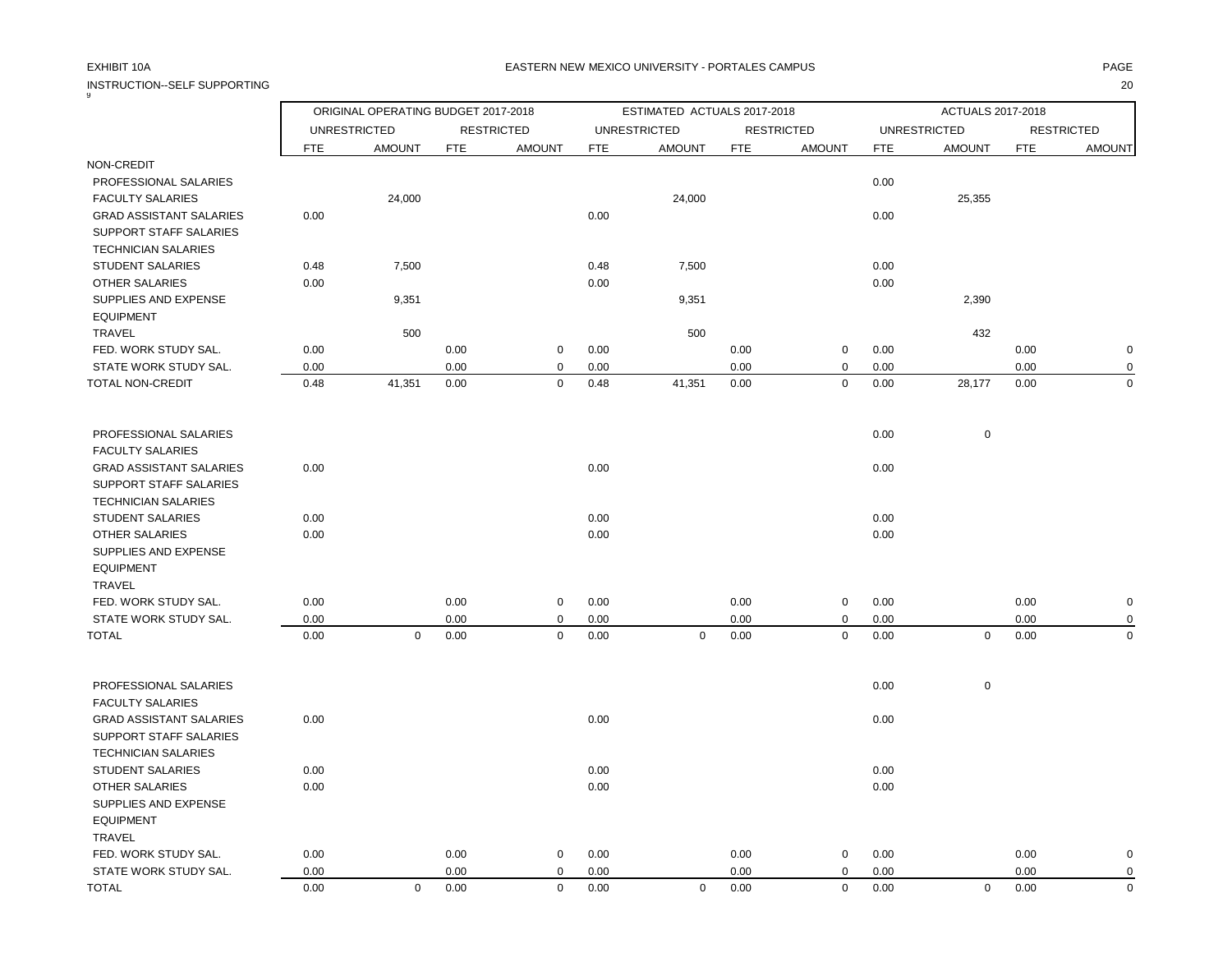## INSTRUCTION 21

## EXHIBIT 10A PAGE PAGE AND THE SERVICE OF THE SERVICE OF THE SERVICE OF THE SERVICE OF THE SERVICE OF THE SERVICE OF THE SERVICE OF THE SERVICE OF THE SERVICE OF THE SERVICE OF THE SERVICE OF THE SERVICE OF THE SERVICE OF T

|                                |        | ORIGINAL OPERATING BUDGET 2017-2018 |            |                   |            | ESTIMATED ACTUALS 2017-2018 |            |                   |            | ACTUALS 2017-2018   |            |                   |
|--------------------------------|--------|-------------------------------------|------------|-------------------|------------|-----------------------------|------------|-------------------|------------|---------------------|------------|-------------------|
|                                |        | <b>UNRESTRICTED</b>                 |            | <b>RESTRICTED</b> |            | <b>UNRESTRICTED</b>         |            | <b>RESTRICTED</b> |            | <b>UNRESTRICTED</b> |            | <b>RESTRICTED</b> |
|                                | FTE    | <b>AMOUNT</b>                       | <b>FTE</b> | <b>AMOUNT</b>     | <b>FTE</b> | <b>AMOUNT</b>               | <b>FTE</b> | <b>AMOUNT</b>     | <b>FTE</b> | <b>AMOUNT</b>       | <b>FTE</b> | <b>AMOUNT</b>     |
| <b>TOTALS EXHIBIT 10A's</b>    |        |                                     |            |                   |            |                             |            |                   |            |                     |            |                   |
| PROFESSIONAL SALARIES          | 15.32  | 765,647                             |            |                   | 15.32      | 765,647                     |            |                   | 14.57      | 702,154             | 0.50       | 34,285            |
| <b>FACULTY SALARIES</b>        | 173.93 | 11,859,164                          |            |                   | 173.93     | 11,859,164                  |            |                   | 175.83     | 12,248,256          |            | 6,575             |
| <b>GRAD ASSISTANT SALARIES</b> | 41.25  | 760,703                             |            |                   | 41.25      | 701,250                     |            |                   | 41.00      | 632,313             |            |                   |
| SUPPORT STAFF SALARIES         | 24.50  | 604,221                             |            |                   | 24.50      | 604,221                     |            |                   | 23.75      | 592,638             | 0.50       | 12,810            |
| <b>TECHNICIAN SALARIES</b>     | 1.75   | 48,720                              |            |                   | 1.75       | 48,720                      |            |                   | 1.75       | 49,806              |            |                   |
| <b>STUDENT SALARIES</b>        | 10.92  | 170,285                             |            |                   | 10.92      | 170,285                     |            |                   | 10.18      | 158,862             | 0.01       | 200               |
| OTHER SALARIES                 | 0.30   | 4,677                               |            |                   | 0.30       | 4,677                       |            |                   | 0.79       | 12,356              | 0.19       | 3,000             |
| SUPPLIES AND EXPENSE           |        | 802,840                             |            |                   |            | 802,840                     |            |                   |            | 658,458             |            | 53,342            |
| <b>EQUIPMENT</b>               |        |                                     |            |                   |            |                             |            |                   |            | 80,000              |            | 5,641             |
| <b>TRAVEL</b>                  |        | 159,925                             |            |                   |            | 159,925                     |            |                   |            | 154,045             |            |                   |
| FED. WORK STUDY SAL.           |        |                                     | 23.19      | 361,828           |            |                             | 23.19      | 361,828           |            |                     | 7.12       | 111,083           |
| STATE WORK STUDY SAL.          | 0.81   | 12,678                              | 3.25       | 50,712            | 0.81       | 12,678                      | 3.25       | 50,712            | 0.79       | 12,260              | 3.14       | 49,040            |
| <b>TOTAL</b>                   | 268.77 | 15,188,860                          | 26.44      | 412,540           | 268.77     | 15,129,407                  | 26.44      | 412,540           | 268.66     | 15,301,148          | 11.47      | 275,976           |
| TOTAL W/O SELF-SUPPORTING      |        |                                     |            |                   |            |                             |            |                   |            |                     |            |                   |
| PROFESSIONAL SALARIES          | 15.32  | 765,647                             |            |                   | 15.32      | 765,647                     |            |                   | 14.57      | 702,154             | 0.50       | 34,285            |
| <b>FACULTY SALARIES</b>        | 173.93 | 11,835,164                          |            |                   | 173.93     | 11,835,164                  |            |                   | 175.83     | 12,222,901          |            | 6,575             |
| <b>GRAD ASSISTANT SALARIES</b> | 40.00  | 739,453                             |            |                   | 40.00      | 680,000                     |            |                   | 40.00      | 615,313             |            |                   |
| SUPPORT STAFF SALARIES         | 24.50  | 604,221                             |            |                   | 24.50      | 604,221                     |            |                   | 23.75      | 592,638             | 0.50       | 12,810            |
| <b>TECHNICIAN SALARIES</b>     | 1.75   | 48,720                              |            |                   | 1.75       | 48,720                      |            |                   | 1.75       | 49,806              |            |                   |
| <b>STUDENT SALARIES</b>        | 10.43  | 162,785                             |            |                   | 10.43      | 162,785                     |            |                   | 10.18      | 158,862             | 0.01       | 200               |
| <b>OTHER SALARIES</b>          | 0.30   | 4,677                               |            |                   | 0.30       | 4,677                       |            |                   | 0.79       | 12,356              | 0.19       | 3,000             |
| SUPPLIES AND EXPENSE           |        | 793,489                             |            |                   |            | 793,489                     |            |                   |            | 656,068             |            | 53,342            |
| <b>EQUIPMENT</b>               |        |                                     |            |                   |            |                             |            |                   |            | 80,000              |            | 5,641             |
| TRAVEL                         |        | 159,425                             |            |                   |            | 159,425                     |            |                   |            | 153,613             |            |                   |
| FED. WORK STUDY SAL.           |        |                                     | 23.19      | 361,828           |            |                             | 23.19      | 361,828           |            |                     | 7.12       | 111,083           |
| STATE WORK STUDY SAL.          | 0.81   | 12,678                              | 3.25       | 50,712            | 0.81       | 12,678                      | 3.25       | 50,712            | 0.79       | 12,260              | 3.14       | 49,040            |
| <b>TOTAL</b>                   | 267.04 | 15,126,259                          | 26.44      | 412,540           | 267.04     | 15,066,806                  | 26.44      | 412,540           | 267.66     | 15,255,971          | 11.47      | 275,976           |
| TOTAL SELF SUPPORTING          |        |                                     |            |                   |            |                             |            |                   |            |                     |            |                   |
| PROFESSIONAL SALARIES          |        |                                     |            |                   |            |                             |            |                   |            |                     |            |                   |
| <b>FACULTY SALARIES</b>        |        | 24,000                              |            |                   |            | 24,000                      |            |                   |            | 25,355              |            |                   |
| <b>GRAD ASSISTANT SALARIES</b> |        |                                     |            |                   |            |                             |            |                   |            |                     |            |                   |
| SUPPORT STAFF SALARIES         |        |                                     |            |                   |            |                             |            |                   |            |                     |            |                   |
| <b>TECHNICIAN SALARIES</b>     |        |                                     |            |                   |            |                             |            |                   |            |                     |            |                   |
| STUDENT SALARIES               | 0.48   | 7,500                               |            |                   | 0.48       | 7,500                       |            |                   |            |                     |            |                   |
| <b>OTHER SALARIES</b>          |        |                                     |            |                   |            |                             |            |                   |            |                     |            |                   |
| SUPPLIES AND EXPENSE           |        | 9,351                               |            |                   |            | 9,351                       |            |                   |            | 2,390               |            |                   |
| <b>EQUIPMENT</b>               |        |                                     |            |                   |            |                             |            |                   |            |                     |            |                   |
| <b>TRAVEL</b>                  |        | 500                                 |            |                   |            | 500                         |            |                   |            | 432                 |            |                   |
| FED. WORK STUDY SAL.           |        |                                     |            |                   |            |                             |            |                   |            |                     |            |                   |
| STATE WORK STUDY SAL.          |        |                                     |            |                   |            |                             |            |                   |            |                     |            |                   |
| <b>TOTAL</b>                   | 0.48   | 41,351                              |            |                   | 0.48       | 41,351                      |            |                   |            | 28,177              |            |                   |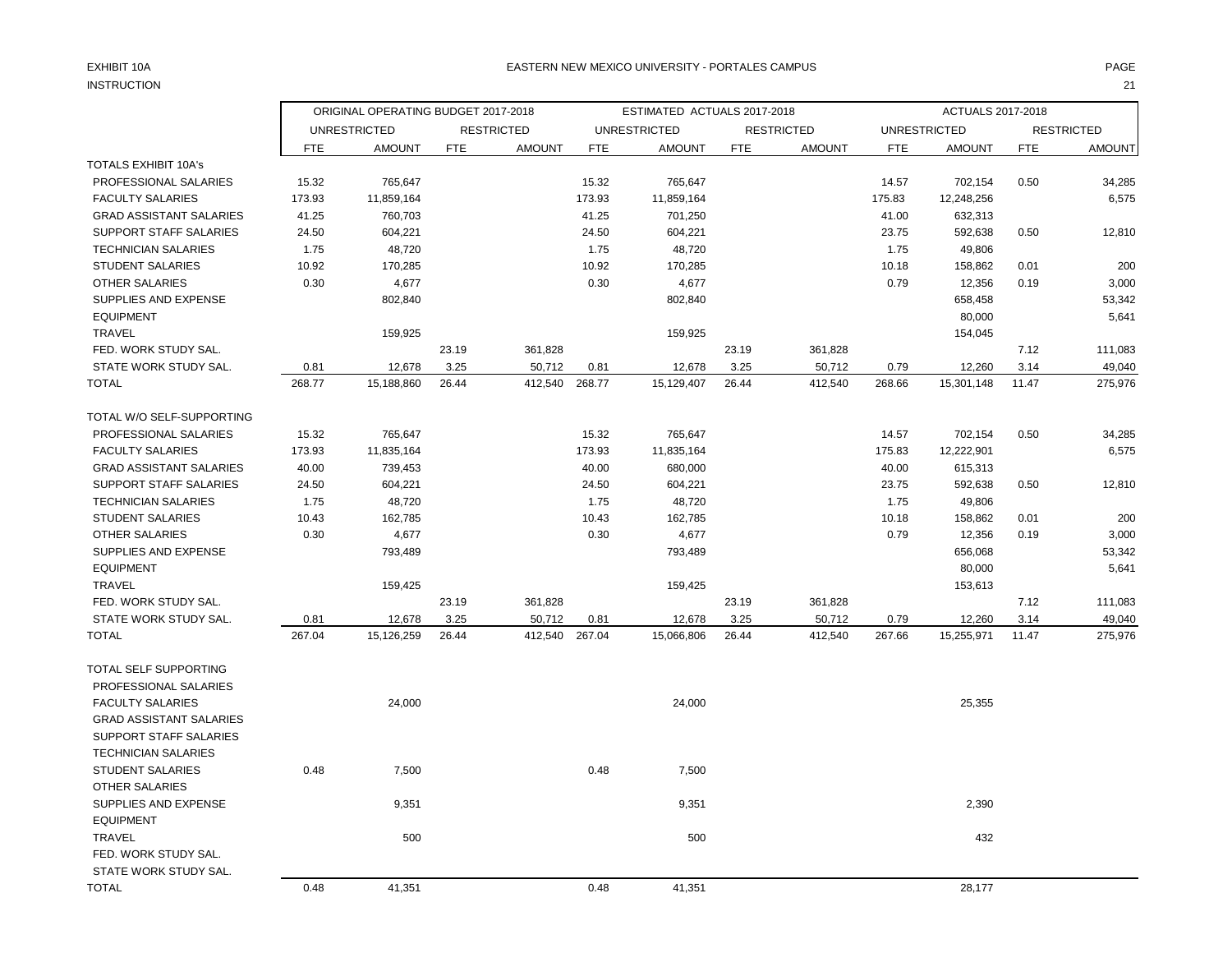## ACADEMIC SUPPORT 22

### EXHIBIT 11 PAGE EASTERN NEW MEXICO UNIVERSITY - PORTALES CAMPUS

|                                |       | ORIGINAL OPERATING BUDGET 2017-2018 |            |                   | ESTIMATED ACTUALS 2017-2018 |                     |            |                   | ACTUALS 2017-2018 |                     |            |                   |
|--------------------------------|-------|-------------------------------------|------------|-------------------|-----------------------------|---------------------|------------|-------------------|-------------------|---------------------|------------|-------------------|
|                                |       | <b>UNRESTRICTED</b>                 |            | <b>RESTRICTED</b> |                             | <b>UNRESTRICTED</b> |            | <b>RESTRICTED</b> |                   | <b>UNRESTRICTED</b> |            | <b>RESTRICTED</b> |
|                                | FTE   | <b>AMOUNT</b>                       | <b>FTE</b> | <b>AMOUNT</b>     | <b>FTE</b>                  | <b>AMOUNT</b>       | <b>FTE</b> | <b>AMOUNT</b>     | <b>FTE</b>        | <b>AMOUNT</b>       | <b>FTE</b> | <b>AMOUNT</b>     |
| <b>LIBRARIES</b>               |       |                                     |            |                   |                             |                     |            |                   |                   |                     |            |                   |
| <b>LIBRARY</b>                 | 19.72 | 1,265,058                           | 1.54       | 24,000            | 19.72                       | 1,265,058           | 1.54       | 24,000            | 22.48             | 1,243,790           | 0.83       | 13,024            |
| <b>THESIS BINDING</b>          | 0.00  | 1,500                               | 0.00       | 0                 | 0.00                        | 1,500               | 0.00       | 0                 | 0.00              | 0                   | 0.00       | $\mathbf 0$       |
| <b>TOTAL LIBRARIES</b>         | 19.72 | 1,266,558                           | 1.54       | 24,000            | 19.72                       | 1,266,558           | 1.54       | 24,000            | 22.48             | 1,243,790           | 0.83       | 13,024            |
| <b>MUSEUMS &amp; GALLERIES</b> |       |                                     |            |                   |                             |                     |            |                   |                   |                     |            |                   |
| ANTHROPOLOGY MUSEUM            | 0.24  | 4,215                               | 0.00       | 0                 | 0.24                        | 4,215               | 0.00       | 0                 | 0.19              | 3,350               | 0.00       | $\Omega$          |
| ROOS COUNTY/ART GALLERY        | 1.14  | 37,452                              | 0.08       | 1,312             | 1.14                        | 37,452              | 0.08       | 1,312             | 1.06              | 35,563              | 0.00       | 0                 |
| NATURAL HISTORY MUSEUM         | 0.08  | 5,746                               | 0.32       | 4,944             | 0.08                        | 5,746               | 0.32       | 4,944             | 0.05              | 5,561               | 0.00       | 0                 |
| TOTAL MUSEUMS & GALLERIES      | 1.46  | 47,413                              | 0.40       | 6,256             | 1.46                        | 47,413              | 0.40       | 6,256             | 1.30              | 44,474              | 0.00       | $\mathbf 0$       |
| ANCILLARY SUPPORT              |       |                                     |            |                   |                             |                     |            |                   |                   |                     |            |                   |
| CHILD DEVELOPMENT CENTER       | 6.12  | 196,035                             | 0.38       | 6,000             | 6.12                        | 196,035             | 0.38       | 6,000             | 4.49              | 146,644             | 0.22       | 3,444             |
| SPEECH & HEARING               | 0.50  | 15,987                              | 0.00       | $\mathbf 0$       | 0.50                        | 15,987              | 0.00       | 0                 | 0.50              | 18,565              | 0.00       | 0                 |
| TOTAL ANCILLARY SUPPORT        | 6.62  | 212,022                             | 0.38       | 6,000             | 6.62                        | 212,022             | 0.38       | 6,000             | 4.99              | 165,209             | 0.22       | 3,444             |
| ACADEMIC ADMINISTRATION        |       |                                     |            |                   |                             |                     |            |                   |                   |                     |            |                   |
| ASST VP ACADEMIC AFFAIRS       | 2.15  | 193,241                             | 0.60       | 9,344             | 2.15                        | 193,241             | 0.60       | 9,344             | 2.14              | 184,090             | 0.00       | $\Omega$          |
| ASST VP AA-RESEARCH & DEV      | 1.00  | 128,768                             | 0.00       | 0                 | 1.00                        | 128,768             | 0.00       | 0                 | 1.00              | 120,080             | 0.00       | $\Omega$          |
| <b>GRADUATE SCHOOL</b>         | 1.75  | 122,976                             | 0.00       | $\mathbf 0$       | 1.75                        | 122,976             | 0.00       | 0                 | 1.75              | 120,199             | 0.00       | $\mathbf 0$       |
| DEAN, LIBERAL ARTS & SCI       | 2.42  | 185,743                             | 0.00       | $\mathbf 0$       | 2.42                        | 185,743             | 0.00       | $\Omega$          | 2.41              | 188,743             | 0.16       | 2,460             |
| DEAN, BUSINESS                 | 2.00  | 177,106                             | 0.00       | 0                 | 2.00                        | 177,106             | 0.00       | 0                 | 2.00              | 145,480             | 0.00       | $\Omega$          |
| DEAN, FINE ARTS                | 2.10  | 162,148                             | 0.06       | 1,000             | 2.10                        | 162,148             | 0.06       | 1,000             | 1.88              | 144,449             | 0.21       | 3,216             |
| DEAN, EDUCATION & TECHNOLOGY   | 2.81  | 222,559                             | 0.00       | $\mathbf 0$       | 2.81                        | 222,559             | 0.00       | 0                 | 2.02              | 139,495             | 0.06       | 988               |
| <b>RESTRICTED GRANTS</b>       | 0.00  | 0                                   | 0.00       | 0                 | 0.00                        | 0                   | 0.00       | 0                 | 0.00              | 0                   | 13.82      | 528,970           |
| TOTAL ACADEMIC ADMINISTRATION  | 14.22 | 1,192,541                           | 0.66       | 10,344            | 14.22                       | 1,192,541           | 0.66       | 10,344            | 13.20             | 1,042,536           | 14.24      | 535,634           |
| DIST COSTS (TEL, POST, PRINT)  |       | 74,050                              |            |                   |                             | 74,050              |            |                   |                   | 74,050              |            |                   |
| <b>COMPUTER CHARGES</b>        |       | 248,515                             |            |                   |                             | 248,515             |            |                   |                   | 248,515             |            |                   |
| <b>MISCELLANEOUS</b>           |       |                                     |            | 1,256,660         |                             |                     |            | 1,256,660         |                   |                     |            |                   |
| FEDERAL WORK STUDY             |       |                                     | 12.61      | 196,740           |                             |                     | 12.61      | 196,740           |                   |                     | 0.00       |                   |
| <b>STATE WORK STUDY</b>        |       |                                     |            |                   |                             |                     |            |                   |                   |                     |            |                   |
| OTHER FRINGE                   |       |                                     |            |                   |                             |                     |            |                   |                   |                     |            |                   |
| <b>RETIREMENT</b>              |       | 258,893                             |            |                   |                             | 258,893             |            |                   |                   | 224,096             |            | 21,284            |
| <b>SOCIAL SECURITY</b>         |       | 142,481                             |            |                   |                             | 142,481             |            |                   |                   | 120,383             |            | 11,400            |
| <b>GROUP INSURANCE</b>         |       | 283,611                             |            |                   |                             | 283,611             |            |                   |                   | 192,589             |            | 11,674            |
| <b>WORKER'S COMPENSATION</b>   |       | 30,551                              |            |                   |                             | 30,551              |            |                   |                   | 28,247              |            | 3,315             |
| UNEMPLOYMENT COMPENSATION      |       | 14,900                              |            |                   |                             | 14,900              |            |                   |                   |                     |            |                   |
| RETIREE HEALTH                 |       | 37,250                              |            |                   |                             | 37,250              |            |                   |                   | 32,891              |            | 3,058             |
| WAIVER OF TUITION              |       | 8,215                               |            |                   |                             | 8,215               |            |                   |                   | 9,438               |            | 4,396             |
| ANNUAL LEAVE                   |       |                                     |            |                   |                             |                     |            |                   |                   | $-17,395$           |            |                   |
| TOTAL ITEMS NOT IN 11A's       |       | 1,098,466                           | 12.61      | 1,453,400         |                             | 1,098,466           | 12.61      | 1,453,400         |                   | 912,814             | 0.00       | 55,127            |
| TOTAL ACADEMIC SUPPORT         | 42.02 | 3,817,000                           | 15.60      | 1,500,000         | 42.02                       | 3,817,000           | 15.60      | 1,500,000         | 41.97             | 3,408,823           | 15.30      | 607,229           |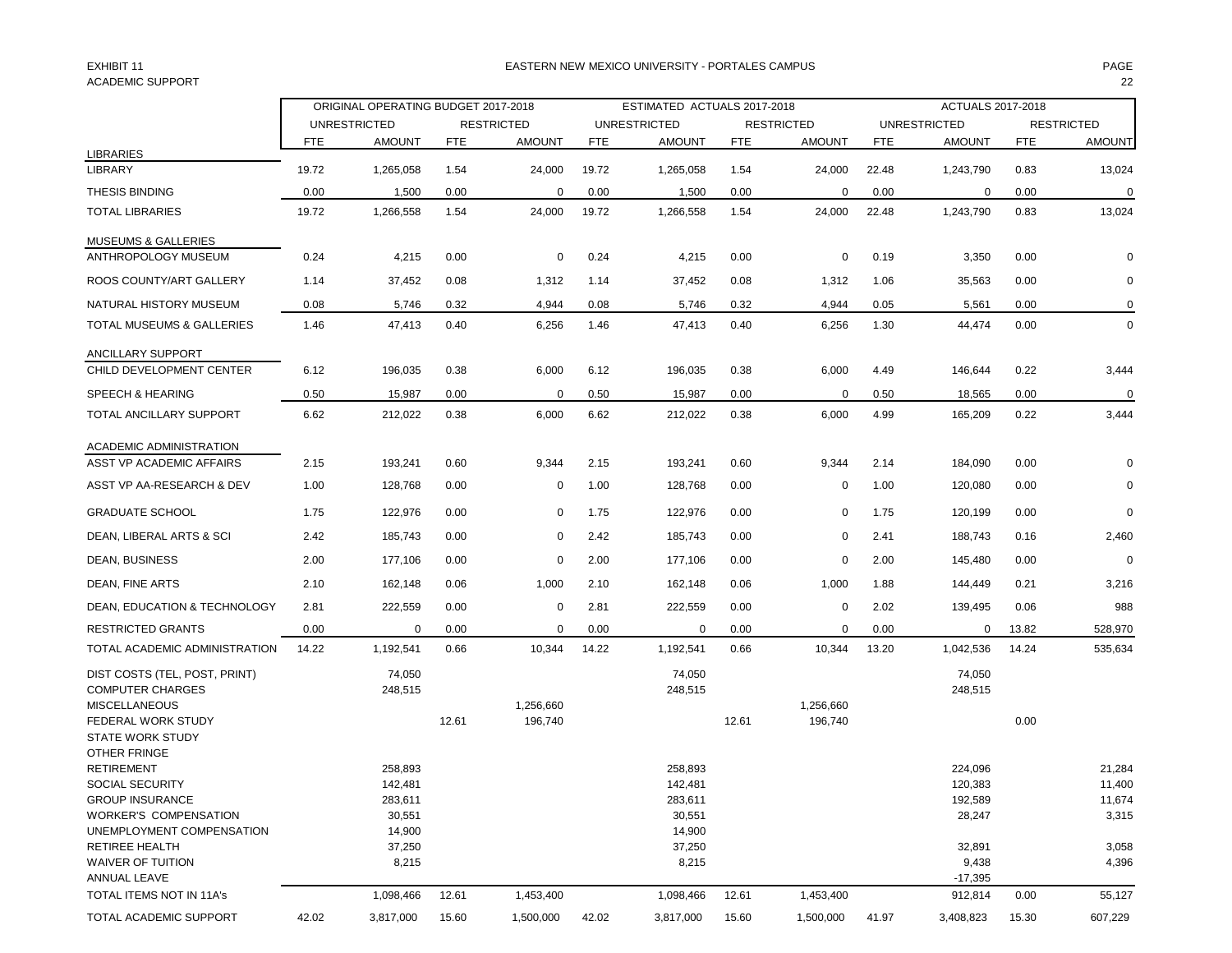### ACADEMIC SUPPORT 23  $\frac{1}{1}$

## EXHIBIT 11A PAGE EASTERN NEW MEXICO UNIVERSITY - PORTALES CAMPUS

|                                |            | ORIGINAL OPERATING BUDGET 2017-2018 |            |                   |            | ESTIMATED ACTUALS 2017-2018 |            |                   |                     | ACTUALS 2017-2018 |            |                   |
|--------------------------------|------------|-------------------------------------|------------|-------------------|------------|-----------------------------|------------|-------------------|---------------------|-------------------|------------|-------------------|
|                                |            | <b>UNRESTRICTED</b>                 |            | <b>RESTRICTED</b> |            | <b>UNRESTRICTED</b>         |            | <b>RESTRICTED</b> | <b>UNRESTRICTED</b> |                   |            | <b>RESTRICTED</b> |
|                                | <b>FTE</b> | <b>AMOUNT</b>                       | <b>FTE</b> | <b>AMOUNT</b>     | <b>FTE</b> | <b>AMOUNT</b>               | <b>FTE</b> | <b>AMOUNT</b>     | <b>FTE</b>          | <b>AMOUNT</b>     | <b>FTE</b> | <b>AMOUNT</b>     |
| LIBRARY                        |            |                                     |            |                   |            |                             |            |                   |                     |                   |            |                   |
| PROFESSIONAL SALARIES          | 9.00       | 426,220                             |            |                   | 9.00       | 426,220                     |            |                   | 8.00                | 379,213           |            |                   |
| <b>FACULTY SALARIES</b>        |            |                                     |            |                   |            |                             |            |                   |                     |                   |            |                   |
| <b>GRAD ASSISTANT SALARIES</b> | 0.00       |                                     |            |                   | 0.00       |                             |            |                   | 0.00                |                   |            |                   |
| <b>SUPPORT STAFF SALARIES</b>  | 4.50       | 132,548                             |            |                   | 4.50       | 132,548                     |            |                   | 5.50                | 167,894           |            |                   |
| <b>TECHNICIAN SALARIES</b>     |            |                                     |            |                   |            |                             |            |                   |                     |                   |            |                   |
| <b>STUDENT SALARIES</b>        | 5.13       | 80,068                              |            |                   | 5.13       | 80,068                      |            |                   | 8.08                | 125,982           |            |                   |
| <b>OTHER SALARIES</b>          | 0.70       | 22,408                              |            |                   | 0.70       | 22,408                      |            |                   | 0.70                |                   |            |                   |
| SUPPLIES AND EXPENSE           |            | 136,500                             |            |                   |            | 136,500                     |            |                   |                     | 116,900           |            |                   |
| <b>LIBRARY MATERIALS</b>       |            | 458,314                             |            |                   |            | 458,314                     |            |                   |                     | 448,487           |            |                   |
| <b>EQUIPMENT</b>               |            |                                     |            |                   |            |                             |            |                   |                     |                   |            |                   |
| <b>TRAVEL</b>                  |            | 3,000                               |            |                   |            | 3,000                       |            |                   |                     | 2,058             |            |                   |
| FED. WORK STUDY SAL.           | 0.00       |                                     | 0.00       | $\mathbf 0$       | 0.00       |                             | 0.00       | $\mathbf 0$       | 0.00                |                   | 0.00       | $\mathbf 0$       |
| STATE WORK STUDY SAL.          | 0.38       | 6,000                               | 1.54       | 24,000            | 0.38       | 6,000                       | 1.54       | 24,000            | 0.21                | 3,256             | 0.83       | 13,024            |
| <b>TOTAL LIBRARY</b>           | 19.72      | 1,265,058                           | 1.54       | 24,000            | 19.72      | 1,265,058                   | 1.54       | 24,000            | 22.48               | 1,243,790         | 0.83       | 13,024            |
| THESIS BINDING                 |            |                                     |            |                   |            |                             |            |                   |                     |                   |            |                   |
| PROFESSIONAL SALARIES          |            |                                     |            |                   |            |                             |            |                   |                     |                   |            |                   |
| <b>FACULTY SALARIES</b>        |            |                                     |            |                   |            |                             |            |                   |                     |                   |            |                   |
| <b>GRAD ASSISTANT SALARIES</b> | 0.00       |                                     |            |                   | 0.00       |                             |            |                   | 0.00                |                   |            |                   |
| SUPPORT STAFF SALARIES         |            |                                     |            |                   |            |                             |            |                   |                     |                   |            |                   |
| <b>TECHNICIAN SALARIES</b>     |            |                                     |            |                   |            |                             |            |                   |                     |                   |            |                   |
| <b>STUDENT SALARIES</b>        | 0.00       |                                     |            |                   | 0.00       |                             |            |                   | 0.00                |                   |            |                   |
| <b>OTHER SALARIES</b>          | 0.00       |                                     |            |                   | 0.00       |                             |            |                   | 0.00                |                   |            |                   |
| SUPPLIES AND EXPENSE           |            | 1,500                               |            |                   |            | 1,500                       |            |                   |                     |                   |            |                   |
| <b>EQUIPMENT</b>               |            |                                     |            |                   |            |                             |            |                   |                     |                   |            |                   |
| TRAVEL                         |            |                                     |            |                   |            |                             |            |                   |                     |                   |            |                   |
| FED. WORK STUDY SAL.           | 0.00       |                                     | 0.00       | $\mathbf 0$       | 0.00       |                             | 0.00       | $\mathbf 0$       | 0.00                |                   | 0.00       | $\mathbf 0$       |
| STATE WORK STUDY SAL.          | 0.00       |                                     | 0.00       | $\mathbf 0$       | 0.00       |                             | 0.00       | $\mathbf 0$       | 0.00                |                   | 0.00       | 0                 |
| TOTAL THESIS BINDING           | 0.00       | 1,500                               | 0.00       | $\mathsf 0$       | 0.00       | 1,500                       | 0.00       | $\mathbf 0$       | 0.00                | $\mathbf 0$       | 0.00       | $\Omega$          |
| ANTHROPOLOGY MUSEUM            |            |                                     |            |                   |            |                             |            |                   |                     |                   |            |                   |
| PROFESSIONAL SALARIES          |            |                                     |            |                   |            |                             |            |                   |                     |                   |            |                   |
| <b>FACULTY SALARIES</b>        |            |                                     |            |                   |            |                             |            |                   |                     |                   |            |                   |
| <b>GRAD ASSISTANT SALARIES</b> | 0.00       |                                     |            |                   | 0.00       |                             |            |                   | 0.00                |                   |            |                   |
| SUPPORT STAFF SALARIES         |            |                                     |            |                   |            |                             |            |                   |                     |                   |            |                   |
| <b>TECHNICIAN SALARIES</b>     |            |                                     |            |                   |            |                             |            |                   |                     |                   |            |                   |
| <b>STUDENT SALARIES</b>        | 0.24       | 3,765                               |            |                   | 0.24       | 3,765                       |            |                   | 0.19                | 2,900             |            |                   |
| <b>OTHER SALARIES</b>          | 0.00       |                                     |            |                   | 0.00       |                             |            |                   | 0.00                |                   |            |                   |
| SUPPLIES AND EXPENSE           |            | 450                                 |            |                   |            | 450                         |            |                   |                     | 450               |            |                   |
| <b>EQUIPMENT</b>               |            |                                     |            |                   |            |                             |            |                   |                     |                   |            |                   |
| <b>TRAVEL</b>                  |            |                                     |            |                   |            |                             |            |                   |                     |                   |            |                   |
| FED. WORK STUDY SAL.           | 0.00       |                                     | 0.00       | $\mathbf 0$       | 0.00       |                             | 0.00       | $\pmb{0}$         | 0.00                |                   | 0.00       | $\mathbf 0$       |
| STATE WORK STUDY SAL.          | 0.00       |                                     | 0.00       | $\mathbf 0$       | 0.00       |                             | 0.00       | $\mathbf 0$       | 0.00                |                   | 0.00       | 0                 |
| TOTAL ANTHROPOLOGY MUSEUM      | 0.24       | 4,215                               | 0.00       | $\mathbf 0$       | 0.24       | 4,215                       | 0.00       | $\mathbf 0$       | 0.19                | 3,350             | 0.00       | $\mathbf 0$       |
|                                |            |                                     |            |                   |            |                             |            |                   |                     |                   |            |                   |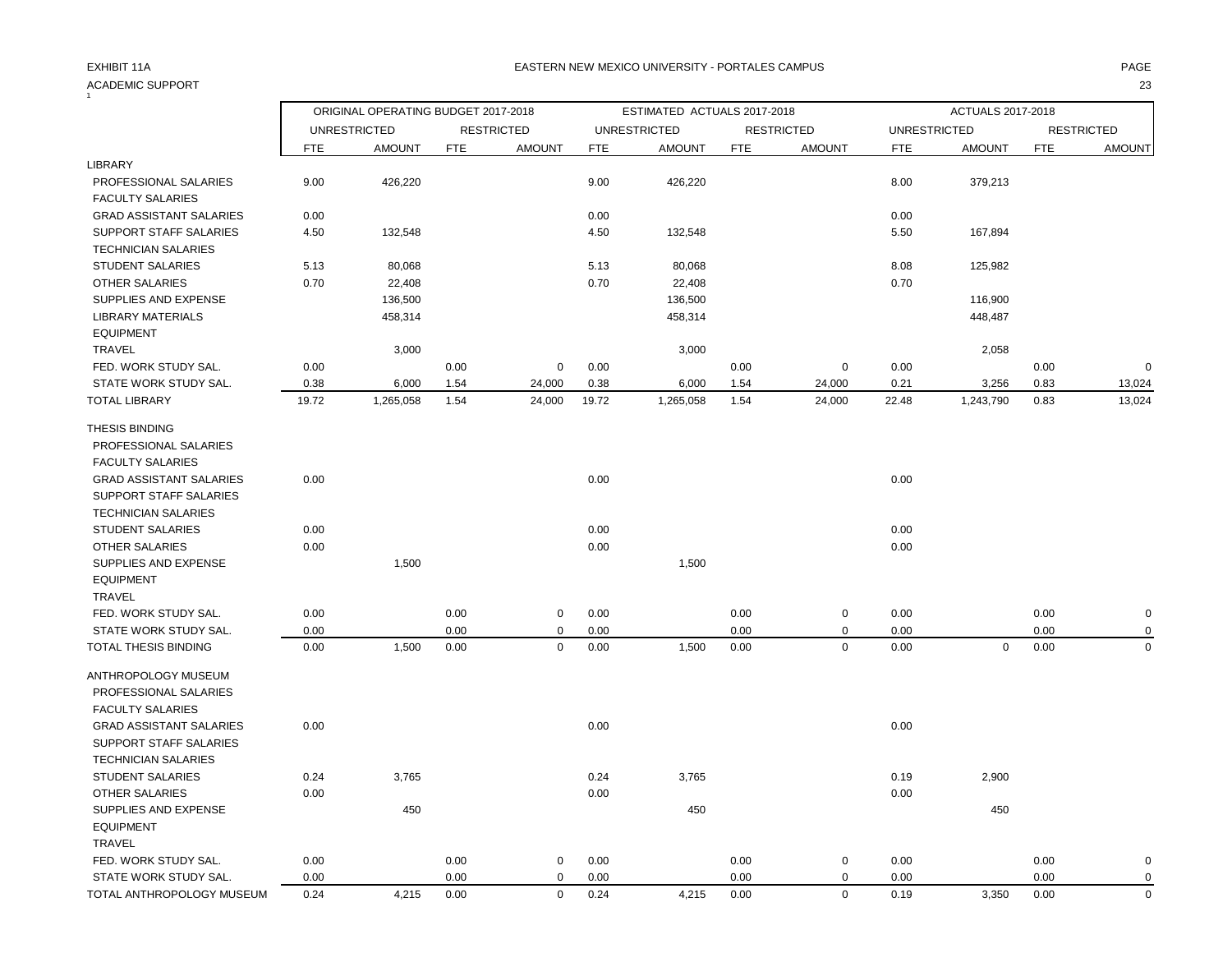## ACADEMIC SUPPORT 24

| $\overline{2}$                 |            | ORIGINAL OPERATING BUDGET 2017-2018 |            |                   |            | ESTIMATED ACTUALS 2017-2018 |            |                   |            | ACTUALS 2017-2018   |            |                   |
|--------------------------------|------------|-------------------------------------|------------|-------------------|------------|-----------------------------|------------|-------------------|------------|---------------------|------------|-------------------|
|                                |            | <b>UNRESTRICTED</b>                 |            | <b>RESTRICTED</b> |            | <b>UNRESTRICTED</b>         |            | <b>RESTRICTED</b> |            | <b>UNRESTRICTED</b> |            | <b>RESTRICTED</b> |
|                                | <b>FTE</b> | <b>AMOUNT</b>                       | <b>FTE</b> | <b>AMOUNT</b>     | <b>FTE</b> | <b>AMOUNT</b>               | <b>FTE</b> | <b>AMOUNT</b>     | <b>FTE</b> | <b>AMOUNT</b>       | <b>FTE</b> | <b>AMOUNT</b>     |
| ROOS COUNTY/ART GALLERY        |            |                                     |            |                   |            |                             |            |                   |            |                     |            |                   |
| PROFESSIONAL SALARIES          | 1.00       | 34,029                              |            |                   | 1.00       | 34,029                      |            |                   | 1.00       | 34,012              |            |                   |
| <b>FACULTY SALARIES</b>        |            |                                     |            |                   |            |                             |            |                   |            |                     |            |                   |
| <b>GRAD ASSISTANT SALARIES</b> | 0.00       |                                     |            |                   | 0.00       |                             |            |                   | 0.00       |                     |            |                   |
| SUPPORT STAFF SALARIES         |            |                                     |            |                   |            |                             |            |                   |            |                     |            |                   |
| <b>TECHNICIAN SALARIES</b>     |            |                                     |            |                   |            |                             |            |                   |            |                     |            |                   |
| <b>STUDENT SALARIES</b>        | 0.12       | 1,895                               |            |                   | 0.12       | 1,895                       |            |                   | 0.06       | 974                 |            |                   |
| <b>OTHER SALARIES</b>          | 0.00       |                                     |            |                   | 0.00       |                             |            |                   | 0.00       |                     |            |                   |
| SUPPLIES AND EXPENSE           |            | 1,200                               |            |                   |            | 1,200                       |            |                   |            | 577                 |            |                   |
| <b>EQUIPMENT</b>               |            |                                     |            |                   |            |                             |            |                   |            |                     |            |                   |
| <b>TRAVEL</b>                  |            |                                     |            |                   |            |                             |            |                   |            |                     |            |                   |
| FED. WORK STUDY SAL.           | 0.00       |                                     | 0.00       | $\mathbf 0$       | 0.00       |                             | 0.00       | 0                 | 0.00       |                     | 0.00       | $\mathbf 0$       |
| STATE WORK STUDY SAL.          | 0.02       | 328                                 | 0.08       | 1,312             | 0.02       | 328                         | 0.08       | 1,312             | 0.00       |                     | 0.00       | 0                 |
| TOTAL ROOS COUNTY/ART GALLERY  | 1.14       | 37,452                              | 0.08       | 1,312             | 1.14       | 37,452                      | 0.08       | 1,312             | 1.06       | 35,563              | 0.00       | $\mathbf 0$       |
| NATURAL HISTORY MUSEUM         |            |                                     |            |                   |            |                             |            |                   |            |                     |            |                   |
| PROFESSIONAL SALARIES          |            |                                     |            |                   |            |                             |            |                   |            |                     |            |                   |
| <b>FACULTY SALARIES</b>        |            |                                     |            |                   |            |                             |            |                   |            |                     |            |                   |
| <b>GRAD ASSISTANT SALARIES</b> | 0.00       |                                     |            |                   | 0.00       |                             |            |                   | 0.00       |                     |            |                   |
| SUPPORT STAFF SALARIES         |            |                                     |            |                   |            |                             |            |                   |            |                     |            |                   |
| <b>TECHNICIAN SALARIES</b>     |            |                                     |            |                   |            |                             |            |                   |            |                     |            |                   |
| <b>STUDENT SALARIES</b>        | 0.00       |                                     |            |                   | 0.00       |                             |            |                   | 0.05       | 758                 |            |                   |
| <b>OTHER SALARIES</b>          | 0.00       |                                     |            |                   | 0.00       |                             |            |                   | 0.00       |                     |            |                   |
| SUPPLIES AND EXPENSE           |            | 4,510                               |            |                   |            | 4,510                       |            |                   |            | 4,722               |            |                   |
| <b>EQUIPMENT</b>               |            |                                     |            |                   |            |                             |            |                   |            |                     |            |                   |
| <b>TRAVEL</b>                  |            |                                     |            |                   |            |                             |            |                   |            | 81                  |            |                   |
| FED. WORK STUDY SAL.           | 0.00       |                                     | 0.00       | $\mathbf 0$       | 0.00       |                             | 0.00       | $\mathsf 0$       | 0.00       |                     | 0.00       | $\mathbf 0$       |
| STATE WORK STUDY SAL.          | 0.08       | 1,236                               | 0.32       | 4,944             | 0.08       | 1,236                       | 0.32       | 4,944             | 0.00       |                     | 0.00       | $\Omega$          |
| TOTAL NATURAL HISTORY MUSEUM   | 0.08       | 5,746                               | 0.32       | 4,944             | 0.08       | 5,746                       | 0.32       | 4,944             | 0.05       | 5,561               | 0.00       | $\mathbf 0$       |
| CHILD DEVELOPMENT CENTER       |            |                                     |            |                   |            |                             |            |                   |            |                     |            |                   |
| PROFESSIONAL SALARIES          | 3.00       | 124,315                             |            |                   | 3.00       | 124,315                     |            |                   | 2.75       | 100,920             |            |                   |
| <b>FACULTY SALARIES</b>        |            |                                     |            |                   |            |                             |            |                   |            |                     |            |                   |
| <b>GRAD ASSISTANT SALARIES</b> | 0.00       |                                     |            |                   | 0.00       |                             |            |                   | 0.00       |                     |            |                   |
| SUPPORT STAFF SALARIES         | 0.75       | 18,720                              |            |                   | 0.75       | 18,720                      |            |                   |            |                     |            |                   |
| <b>TECHNICIAN SALARIES</b>     |            |                                     |            |                   |            |                             |            |                   |            |                     |            |                   |
| <b>STUDENT SALARIES</b>        | 2.28       | 35,500                              |            |                   | 2.28       | 35,500                      |            |                   | 1.68       | 26,283              |            |                   |
| OTHER SALARIES                 | 0.00       |                                     |            |                   | 0.00       |                             |            |                   | 0.00       |                     |            |                   |
| SUPPLIES AND EXPENSE           |            | 15,000                              |            |                   |            | 15,000                      |            |                   |            | 18,580              |            |                   |
| <b>EQUIPMENT</b>               |            |                                     |            |                   |            |                             |            |                   |            |                     |            |                   |
| <b>TRAVEL</b>                  |            | 1,000                               |            |                   |            | 1,000                       |            |                   |            |                     |            |                   |
| FED. WORK STUDY SAL.           | 0.00       | $\mathbf 0$                         | 0.00       | $\mathbf 0$       | 0.00       | $\mathbf 0$                 | 0.00       | 0                 | 0.00       |                     | 0.00       | $\mathbf 0$       |
| STATE WORK STUDY SAL.          | 0.10       | 1,500                               | 0.38       | 6,000             | 0.10       | 1,500                       | 0.38       | 6,000             | 0.06       | 861                 | 0.22       | 3,444             |
| TOTAL CHILD DEVELOPMENT CENTE  | 6.12       | 196,035                             | 0.38       | 6,000             | 6.12       | 196,035                     | 0.38       | 6,000             | 4.49       | 146,644             | 0.22       | 3,444             |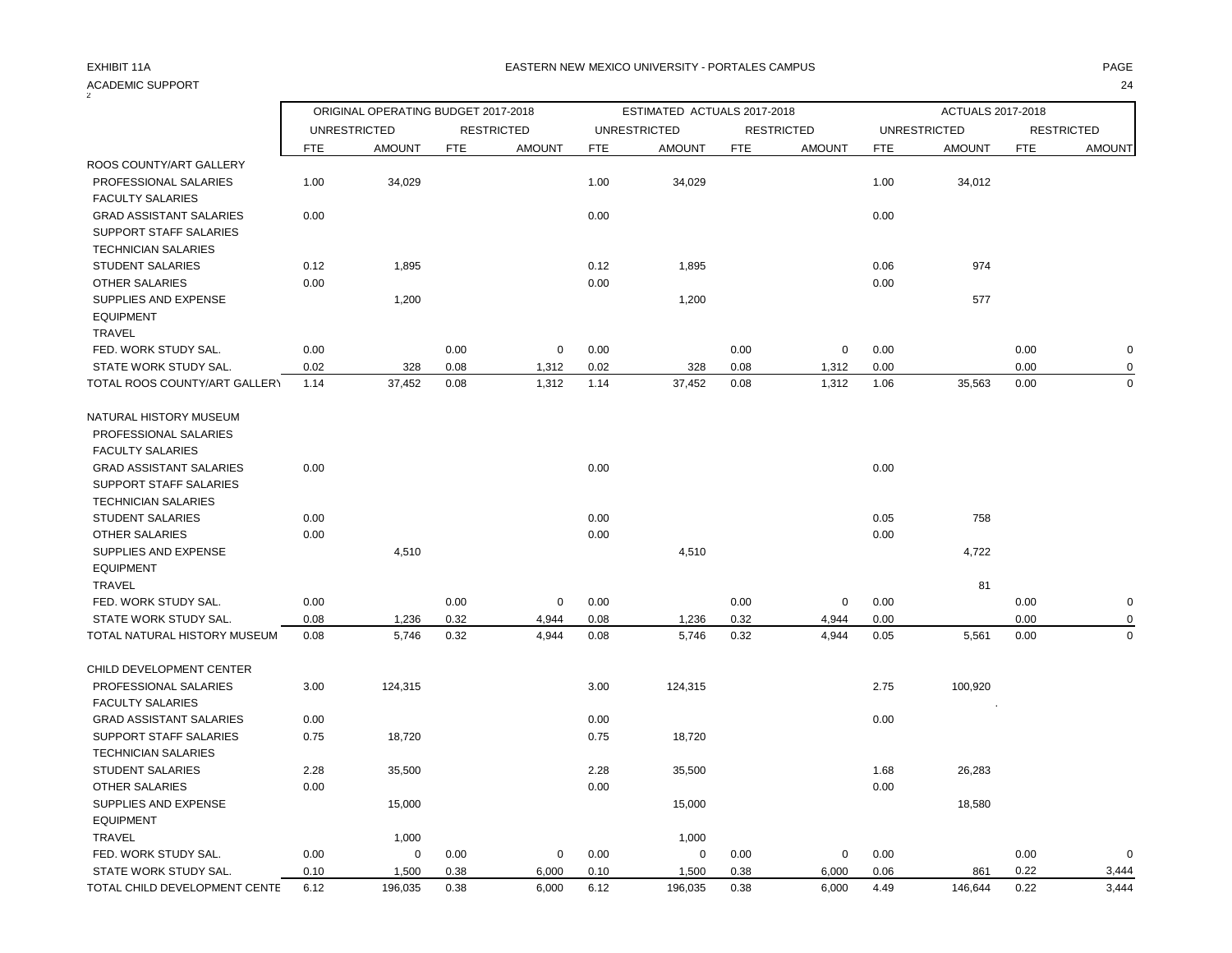### ACADEMIC SUPPORT 25  $\overline{3}$

ORIGINAL OPERATING BUDGET 2017-2018 ESTIMATED ACTUALS 2017-2018 ACTUALS 2017-2018

UNRESTRICTED RESTRICTED UNRESTRICTED RESTRICTED UNRESTRICTED RESTRICTED

FTE AMOUNT FTE AMOUNT FTE AMOUNT FTE AMOUNT FTE AMOUNT FTE AMOUNT SPEECH & HEARING PROFESSIONAL SALARIES FACULTY SALARIES GRAD ASSISTANT SALARIES 0.00 0.00 0.00

| GRAD ASSISTANT SALARIES        | 0.00 |             |      |             | 0.00 |             |      |          | 0.00 |         |      |             |
|--------------------------------|------|-------------|------|-------------|------|-------------|------|----------|------|---------|------|-------------|
| SUPPORT STAFF SALARIES         | 0.50 | 11,887      |      |             | 0.50 | 11,887      |      |          | 0.50 | 14,429  |      |             |
| <b>TECHNICIAN SALARIES</b>     |      |             |      |             |      |             |      |          |      |         |      |             |
| <b>STUDENT SALARIES</b>        | 0.00 |             |      |             | 0.00 |             |      |          | 0.00 |         |      |             |
| <b>OTHER SALARIES</b>          | 0.00 |             |      |             | 0.00 |             |      |          | 0.00 |         |      |             |
| SUPPLIES AND EXPENSE           |      | 4,100       |      |             |      | 4,100       |      |          |      | 4,136   |      |             |
| <b>EQUIPMENT</b>               |      |             |      |             |      |             |      |          |      |         |      |             |
| TRAVEL                         |      |             |      |             |      |             |      |          |      |         |      |             |
| FED. WORK STUDY SAL.           | 0.00 |             | 0.00 | $\mathbf 0$ | 0.00 |             | 0.00 | 0        | 0.00 |         | 0.00 | $\mathbf 0$ |
| STATE WORK STUDY SAL.          | 0.00 |             | 0.00 | 0           | 0.00 |             | 0.00 | 0        | 0.00 |         | 0.00 | 0           |
| TOTAL SPEECH & HEARING         | 0.50 | 15,987      | 0.00 | $\mathbf 0$ | 0.50 | 15,987      | 0.00 | 0        | 0.50 | 18,565  | 0.00 | $\mathbf 0$ |
| ASST VP ACADEMIC AFFAIRS       |      |             |      |             |      |             |      |          |      | 18,566  |      |             |
| PROFESSIONAL SALARIES          | 2.00 | 167,205     |      |             | 2.00 | 167,205     |      |          | 2.00 | 167,308 |      |             |
| <b>FACULTY SALARIES</b>        |      |             |      |             |      |             |      |          |      |         |      |             |
| <b>GRAD ASSISTANT SALARIES</b> | 0.00 | $\pmb{0}$   |      |             | 0.00 | $\mathbf 0$ |      |          |      |         |      |             |
| SUPPORT STAFF SALARIES         |      | $\mathbf 0$ |      |             |      | $\mathbf 0$ |      |          |      |         |      |             |
| <b>TECHNICIAN SALARIES</b>     |      |             |      |             |      |             |      |          |      |         |      |             |
| <b>STUDENT SALARIES</b>        | 0.00 | $\mathbf 0$ |      |             | 0.00 | 0           |      |          | 0.14 | 2,175   |      |             |
| <b>OTHER SALARIES</b>          | 0.00 |             |      |             | 0.00 |             |      |          | 0.00 |         |      |             |
| SUPPLIES AND EXPENSE           |      | 22,800      |      |             |      | 22,800      |      |          |      | 10,768  |      |             |
| <b>EQUIPMENT</b>               |      |             |      |             |      |             |      |          |      |         |      |             |
| TRAVEL                         |      | 900         |      |             |      | 900         |      |          |      | 3,839   |      |             |
| FED. WORK STUDY SAL.           | 0.00 | $\mathbf 0$ | 0.00 | $\mathbf 0$ | 0.00 | 0           | 0.00 | 0        | 0.00 |         | 0.00 | $\mathbf 0$ |
| STATE WORK STUDY SAL.          | 0.15 | 2,336       | 0.60 | 9,344       | 0.15 | 2,336       | 0.60 | 9,344    | 0.00 |         | 0.00 | 0           |
| TOTAL ASST VP ACA AFF          | 2.15 | 193,241     | 0.60 | 9,344       | 2.15 | 193,241     | 0.60 | 9,344    | 2.14 | 184,090 | 0.00 | $\mathbf 0$ |
| <b>GRADUATE SCHOOL</b>         |      |             |      |             |      |             |      |          |      |         |      |             |
| PROFESSIONAL SALARIES          | 1.75 | 119,611     |      |             | 1.75 | 119,611     |      |          | 1.75 | 119,936 |      |             |
| <b>FACULTY SALARIES</b>        |      |             |      |             |      |             |      |          |      |         |      |             |
| <b>GRAD ASSISTANT SALARIES</b> | 0.00 |             |      |             | 0.00 |             |      |          | 0.00 |         |      |             |
| SUPPORT STAFF SALARIES         |      |             |      |             |      |             |      |          |      |         |      |             |
| <b>TECHNICIAN SALARIES</b>     |      |             |      |             |      |             |      |          |      |         |      |             |
| <b>STUDENT SALARIES</b>        | 0.00 |             |      |             | 0.00 |             |      |          | 0.00 |         |      |             |
| <b>OTHER SALARIES</b>          | 0.00 |             |      |             | 0.00 |             |      |          | 0.00 |         |      |             |
| SUPPLIES AND EXPENSE           |      |             |      |             |      |             |      |          |      | 66      |      |             |
| <b>EQUIPMENT</b>               |      |             |      |             |      |             |      |          |      |         |      |             |
| <b>TRAVEL</b>                  |      | 3,365       |      |             |      | 3,365       |      |          |      | 197     |      |             |
| FED. WORK STUDY SAL.           | 0.00 |             | 0.00 | 0           | 0.00 |             | 0.00 | 0        | 0.00 |         | 0.00 | $\mathbf 0$ |
| STATE WORK STUDY SAL.          | 0.00 |             | 0.00 | $\Omega$    | 0.00 |             | 0.00 | $\Omega$ | 0.00 |         | 0.00 | $\mathbf 0$ |
| TOTAL GRADUATE SCHOOL          | 1.75 | 122,976     | 0.00 | $\mathbf 0$ | 1.75 | 122,976     | 0.00 | 0        | 1.75 | 120,199 | 0.00 | $\mathbf 0$ |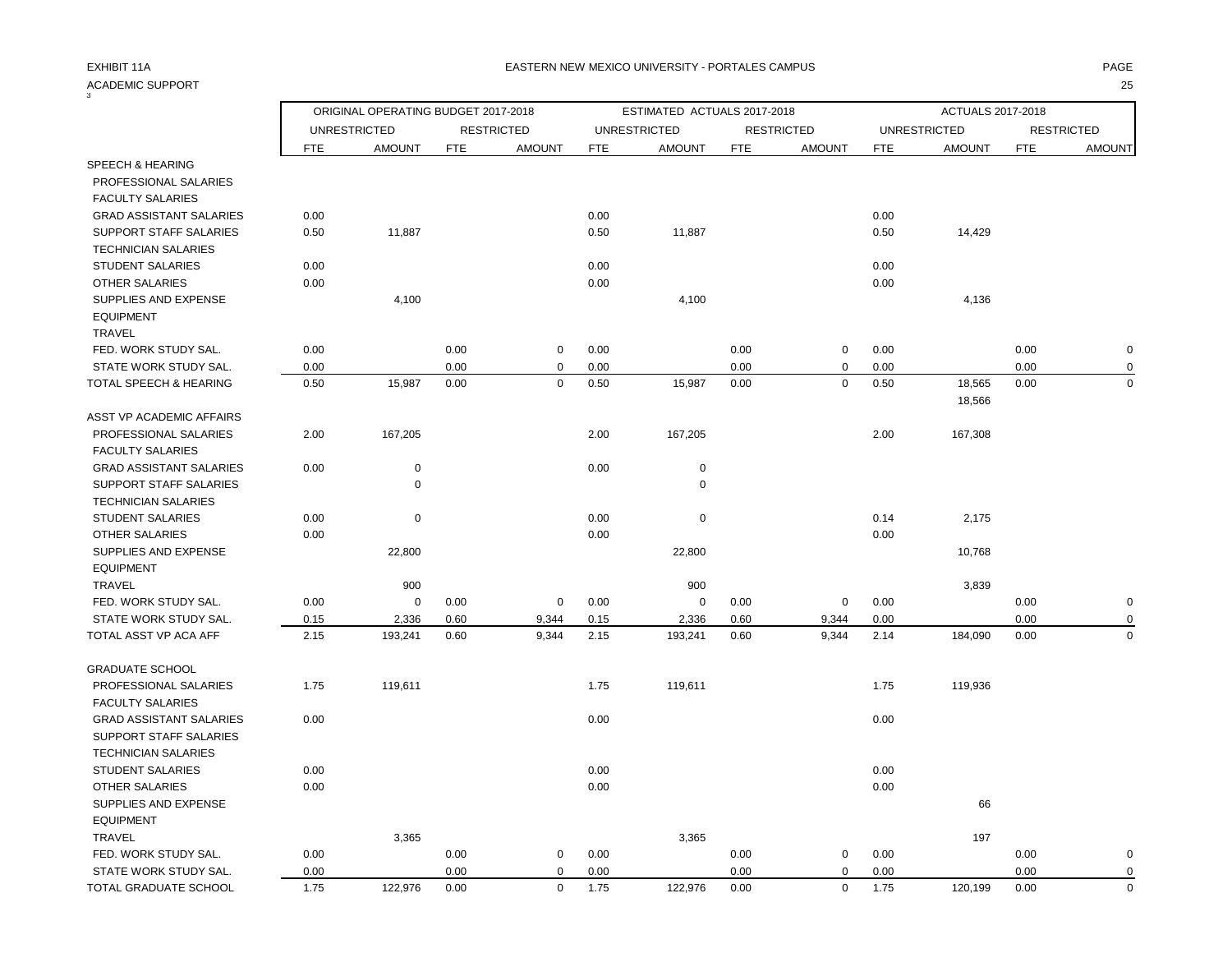| $\overline{4}$                 |            |                                     |            |                   |            |                             |            |                   |      |                     |            |                   |
|--------------------------------|------------|-------------------------------------|------------|-------------------|------------|-----------------------------|------------|-------------------|------|---------------------|------------|-------------------|
|                                |            | ORIGINAL OPERATING BUDGET 2017-2018 |            |                   |            | ESTIMATED ACTUALS 2017-2018 |            |                   |      | ACTUALS 2017-2018   |            |                   |
|                                |            | <b>UNRESTRICTED</b>                 |            | <b>RESTRICTED</b> |            | <b>UNRESTRICTED</b>         |            | <b>RESTRICTED</b> |      | <b>UNRESTRICTED</b> |            | <b>RESTRICTED</b> |
| DEAN, LIBERAL ARTS & SCI       | <b>FTE</b> | <b>AMOUNT</b>                       | <b>FTE</b> | <b>AMOUNT</b>     | <b>FTE</b> | <b>AMOUNT</b>               | <b>FTE</b> | <b>AMOUNT</b>     | FTE  | <b>AMOUNT</b>       | <b>FTE</b> | <b>AMOUNT</b>     |
| PROFESSIONAL SALARIES          | 0.75       | 98,886                              |            |                   | 0.75       | 98,886                      |            |                   | 0.75 | 98,886              |            |                   |
| <b>FACULTY SALARIES</b>        | 0.50       | 46,174                              |            |                   | 0.50       | 46,174                      |            |                   | 0.50 | 49,144              |            |                   |
| <b>GRAD ASSISTANT SALARIES</b> | 0.00       |                                     |            |                   | 0.00       |                             |            |                   | 0.00 |                     |            |                   |
| SUPPORT STAFF SALARIES         | 1.00       | 31,678                              |            |                   | 1.00       | 31,678                      |            |                   | 1.00 | 34,462              |            |                   |
| <b>TECHNICIAN SALARIES</b>     |            |                                     |            |                   |            |                             |            |                   |      |                     |            |                   |
| <b>STUDENT SALARIES</b>        | 0.17       | 2,605                               |            |                   | 0.17       | 2,605                       |            |                   | 0.04 | 638                 |            |                   |
| OTHER SALARIES                 | 0.00       |                                     |            |                   | 0.00       |                             |            |                   | 0.08 | 1,277               |            |                   |
| SUPPLIES AND EXPENSE           |            | 4,400                               |            |                   |            | 4,400                       |            |                   |      | 2,586               |            |                   |
| <b>EQUIPMENT</b>               |            |                                     |            |                   |            |                             |            |                   |      |                     |            |                   |
| <b>TRAVEL</b>                  |            | 2,000                               |            |                   |            | 2,000                       |            |                   |      | 1,135               |            |                   |
| FED. WORK STUDY SAL.           | 0.00       |                                     | 0.00       | $\mathbf 0$       | 0.00       |                             | 0.00       | 0                 | 0.00 |                     | 0.00       | $\mathbf 0$       |
| STATE WORK STUDY SAL.          | 0.00       |                                     | 0.00       | $\mathbf 0$       | 0.00       |                             | 0.00       | $\pmb{0}$         | 0.04 | 615                 | 0.16       | 2,460             |
| TOTAL DEAN, LIBERAL ARTS & SCI | 2.42       | 185,743                             | 0.00       | $\Omega$          | 2.42       | 185,743                     | 0.00       | $\mathbf 0$       | 2.41 | 188,743             | 0.16       | 2,460             |
|                                |            |                                     |            |                   |            |                             |            |                   |      |                     |            |                   |
| DEAN, BUSINESS                 |            |                                     |            |                   |            |                             |            |                   |      |                     |            |                   |
| PROFESSIONAL SALARIES          | 1.00       | 121,822                             |            |                   | 1.00       | 121,822                     |            |                   | 1.00 | 93,750              |            |                   |
| <b>FACULTY SALARIES</b>        | 0.00       | 3,500                               |            |                   | 0.00       | 3,500                       |            |                   |      | 3,500               |            |                   |
| <b>GRAD ASSISTANT SALARIES</b> | 0.00       |                                     |            |                   | 0.00       |                             |            |                   | 0.00 |                     |            |                   |
| SUPPORT STAFF SALARIES         | 1.00       | 30,784                              |            |                   | 1.00       | 30,784                      |            |                   | 1.00 | 31,995              |            |                   |
| <b>TECHNICIAN SALARIES</b>     |            |                                     |            |                   |            |                             |            |                   |      |                     |            |                   |
| <b>STUDENT SALARIES</b>        | 0.00       |                                     |            |                   | 0.00       |                             |            |                   | 0.00 |                     |            |                   |
| <b>OTHER SALARIES</b>          | 0.00       |                                     |            |                   | 0.00       |                             |            |                   | 0.00 |                     |            |                   |
| SUPPLIES AND EXPENSE           |            | 15,000                              |            |                   |            | 15,000                      |            |                   |      | 13,163              |            |                   |
| <b>EQUIPMENT</b>               |            |                                     |            |                   |            |                             |            |                   |      |                     |            |                   |
| <b>TRAVEL</b>                  |            | 6,000                               |            |                   |            | 6,000                       |            |                   |      | 3,072               |            |                   |
| FED. WORK STUDY SAL.           | 0.00       |                                     | 0.00       | $\mathbf 0$       | 0.00       |                             | 0.00       | $\mathsf 0$       | 0.00 |                     | 0.00       | $\mathbf 0$       |
| STATE WORK STUDY SAL.          | 0.00       |                                     | 0.00       | $\mathbf 0$       | 0.00       |                             | 0.00       | $\pmb{0}$         | 0.00 |                     | 0.00       | $\mathbf 0$       |
| TOTAL DEAN, BUSINESS           | 2.00       | 177,106                             | 0.00       | $\mathbf 0$       | 2.00       | 177,106                     | 0.00       | $\mathbf 0$       | 2.00 | 145,480             | 0.00       | $\mathbf 0$       |
|                                |            |                                     |            |                   |            |                             |            |                   |      |                     |            |                   |
| DEAN, FINE ARTS                |            |                                     |            |                   |            |                             |            |                   |      |                     |            |                   |
| PROFESSIONAL SALARIES          | 1.00       | 122,412                             |            |                   | 1.00       | 122,412                     |            |                   | 0.75 | 107,721             |            |                   |
| <b>FACULTY SALARIES</b>        |            |                                     |            |                   |            |                             |            |                   |      |                     |            |                   |
| <b>GRAD ASSISTANT SALARIES</b> | 0.00       |                                     |            |                   | 0.00       |                             |            |                   | 0.00 |                     |            |                   |
| SUPPORT STAFF SALARIES         | 1.00       | 28,142                              |            |                   | 1.00       | 28,142                      |            |                   | 1.00 | 26,226              |            |                   |
| <b>TECHNICIAN SALARIES</b>     |            |                                     |            |                   |            |                             |            |                   |      |                     |            |                   |
| <b>STUDENT SALARIES</b>        | 0.08       | 1,294                               |            |                   | 0.08       | 1,294                       |            |                   | 0.08 | 1,245               |            |                   |
| OTHER SALARIES                 | 0.00       |                                     |            |                   | 0.00       |                             |            |                   | 0.00 |                     |            |                   |
| SUPPLIES AND EXPENSE           |            | 8,200                               |            |                   |            | 8,200                       |            |                   |      | 6,322               |            |                   |
| <b>EQUIPMENT</b>               |            |                                     |            |                   |            |                             |            |                   |      |                     |            |                   |
| <b>TRAVEL</b>                  |            | 1,850                               |            |                   |            | 1,850                       |            |                   |      | 2,131               |            |                   |
| FED. WORK STUDY SAL.           | 0.00       |                                     | 0.00       | $\mathbf 0$       | 0.00       |                             | 0.00       | 0                 | 0.00 |                     | 0.00       | $\mathbf 0$       |
| STATE WORK STUDY SAL.          | 0.02       | 250                                 | 0.06       | 1,000             | 0.02       | 250                         | 0.06       | 1,000             | 0.05 | 804                 | 0.21       | 3,216             |
| TOTAL DEAN, FINE ARTS          | 2.10       | 162,148                             | 0.06       | 1,000             | 2.10       | 162,148                     | 0.06       | 1,000             | 1.88 | 144,449             | 0.21       | 3,216             |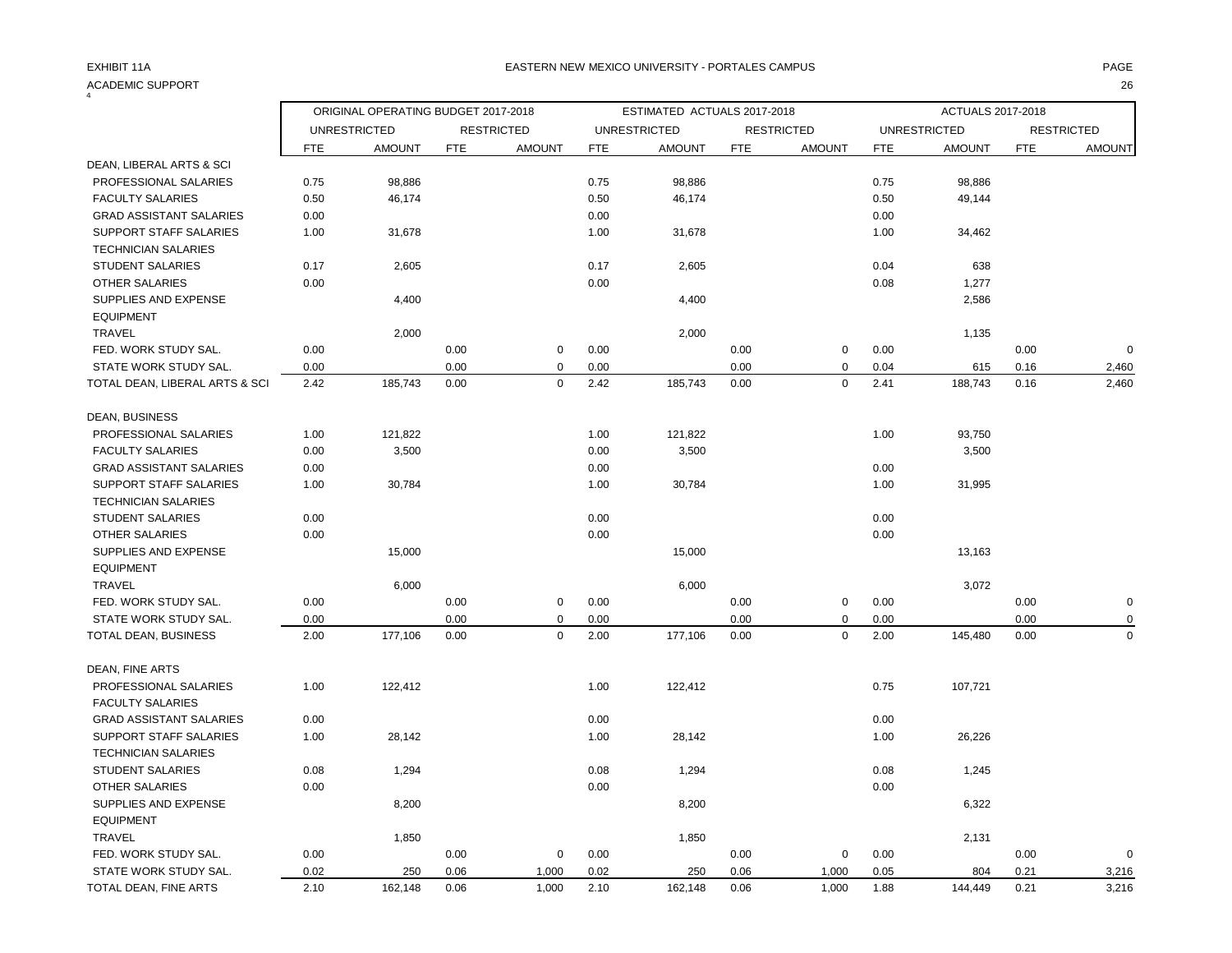| ACADEMIC SUPPORT                                  |            |                                     |            |                   |            |                             |            |                   |            |                     |            | 27                |
|---------------------------------------------------|------------|-------------------------------------|------------|-------------------|------------|-----------------------------|------------|-------------------|------------|---------------------|------------|-------------------|
|                                                   |            | ORIGINAL OPERATING BUDGET 2017-2018 |            |                   |            | ESTIMATED ACTUALS 2017-2018 |            |                   |            | ACTUALS 2017-2018   |            |                   |
|                                                   |            | <b>UNRESTRICTED</b>                 |            | <b>RESTRICTED</b> |            | <b>UNRESTRICTED</b>         |            | <b>RESTRICTED</b> |            | <b>UNRESTRICTED</b> |            | <b>RESTRICTED</b> |
|                                                   | <b>FTE</b> | <b>AMOUNT</b>                       | <b>FTE</b> | <b>AMOUNT</b>     | <b>FTE</b> | <b>AMOUNT</b>               | <b>FTE</b> | <b>AMOUNT</b>     | <b>FTE</b> | <b>AMOUNT</b>       | <b>FTE</b> | <b>AMOUNT</b>     |
| DEAN, EDUCATION & TECHNOLOGY                      |            |                                     |            |                   |            |                             |            |                   |            |                     |            |                   |
| PROFESSIONAL SALARIES                             | 1.75       | 175,569                             |            |                   | 1.75       | 175,569                     |            |                   | 1.00       | 94,863              |            |                   |
| <b>FACULTY SALARIES</b>                           |            | 3,500                               |            |                   |            | 3,500                       |            |                   |            | 1,750               |            |                   |
| <b>GRAD ASSISTANT SALARIES</b>                    | 0.00       |                                     |            |                   | 0.00       |                             |            |                   | 0.00       |                     |            |                   |
| SUPPORT STAFF SALARIES                            | 1.00       | 28,142                              |            |                   | 1.00       | 28,142                      |            |                   | 1.00       | 29,306              |            |                   |
| <b>TECHNICIAN SALARIES</b>                        |            |                                     |            |                   |            |                             |            |                   |            |                     |            |                   |
| STUDENT SALARIES                                  | 0.06       | 882                                 |            |                   | 0.06       | 882                         |            |                   | 0.00       |                     |            |                   |
| <b>OTHER SALARIES</b>                             | 0.00       |                                     |            |                   | 0.00       |                             |            |                   | 0.00       |                     |            |                   |
| SUPPLIES AND EXPENSE                              |            | 12,050                              |            |                   |            | 12,050                      |            |                   |            | 4,029               |            |                   |
| <b>EQUIPMENT</b>                                  |            |                                     |            |                   |            |                             |            |                   |            |                     |            |                   |
| TRAVEL                                            |            | 2,416                               |            |                   |            | 2,416                       |            |                   |            | 9,300               |            |                   |
| FED. WORK STUDY SAL.                              | 0.00       |                                     | 0.00       | $\mathbf 0$       | 0.00       |                             | 0.00       | $\mathbf 0$       | 0.00       |                     | 0.00       | $\Omega$          |
| STATE WORK STUDY SAL.                             | 0.00       |                                     | 0.00       | $\Omega$          | 0.00       |                             | 0.00       | $\mathbf 0$       | 0.02       | 247                 | 0.06       | 988               |
| TOTAL DEAN, EDUC & TECH                           | 2.81       | 222,559                             | 0.00       | $\mathbf 0$       | 2.81       | 222,559                     | 0.00       | $\mathbf 0$       | 2.02       | 139,495             | 0.06       | 988               |
| ASST VP AA-RESEARCH & DEV                         |            |                                     |            |                   |            |                             |            |                   |            |                     |            |                   |
| PROFESSIONAL SALARIES                             | 1.00       | 115,068                             |            |                   | 1.00       | 115,068                     |            |                   | 1.00       | 110,321             |            |                   |
| <b>FACULTY SALARIES</b>                           |            |                                     |            |                   |            |                             |            |                   |            |                     |            |                   |
| <b>GRAD ASSISTANT SALARIES</b>                    | 0.00       |                                     |            |                   | 0.00       |                             |            |                   | 0.00       |                     |            |                   |
| SUPPORT STAFF SALARIES                            |            |                                     |            |                   |            |                             |            |                   |            |                     |            |                   |
| <b>TECHNICIAN SALARIES</b>                        |            |                                     |            |                   |            |                             |            |                   |            |                     |            |                   |
| <b>STUDENT SALARIES</b>                           | 0.00       |                                     |            |                   | 0.00       |                             |            |                   | 0.00       |                     |            |                   |
| OTHER SALARIES                                    | 0.00       |                                     |            |                   | 0.00       |                             |            |                   | 0.00       |                     |            |                   |
| SUPPLIES AND EXPENSE                              |            | 10,000                              |            |                   |            | 10,000                      |            |                   |            | 4,733               |            |                   |
| <b>EQUIPMENT</b>                                  |            |                                     |            |                   |            |                             |            |                   |            |                     |            |                   |
| <b>TRAVEL</b>                                     |            | 3,700                               |            |                   |            | 3,700                       |            |                   |            | 5,026               |            |                   |
| FED. WORK STUDY SAL.                              | 0.00       |                                     | 0.00       | $\mathbf 0$       | 0.00       |                             | 0.00       | $\mathbf 0$       | 0.00       |                     | 0.00       | O                 |
| STATE WORK STUDY SAL.                             | 0.00       |                                     | 0.00       | $\pmb{0}$         | 0.00       |                             | 0.00       | $\mathbf 0$       | 0.00       |                     | 0.00       | O                 |
| TOTAL ASST VP AA RES & DEV                        | 1.00       | 128,768                             | 0.00       | $\mathbf 0$       | 1.00       | 128,768                     | 0.00       | $\mathbf 0$       | 1.00       | 120,080             | 0.00       | $\Omega$          |
| <b>RESTRICTED GRANTS</b><br>PROFESSIONAL SALARIES |            |                                     |            |                   |            |                             |            |                   |            |                     | 1.50       | 77,666            |
| <b>FACULTY SALARIES</b>                           |            |                                     |            |                   |            |                             |            |                   |            |                     | 0.50       | 47,480            |
| <b>GRAD ASSISTANT SALARIES</b>                    | 0.00       |                                     |            |                   | 0.00       |                             |            |                   | 0.00       |                     |            |                   |
| SUPPORT STAFF SALARIES                            |            |                                     |            |                   |            |                             |            |                   |            |                     | 1.00       | 29,557            |
| <b>TECHNICIAN SALARIES</b>                        |            |                                     |            |                   |            |                             |            |                   |            |                     | 3.80       | 59,300            |
| <b>STUDENT SALARIES</b>                           | 0.00       |                                     |            |                   | 0.00       |                             |            |                   | 0.00       |                     |            |                   |
| <b>OTHER SALARIES</b>                             | 0.00       |                                     |            |                   | 0.00       |                             |            |                   | 0.00       |                     |            |                   |
| SUPPLIES AND EXPENSE                              |            |                                     |            |                   |            |                             |            |                   |            |                     |            | 181,557           |
| <b>EQUIPMENT</b>                                  |            |                                     |            |                   |            |                             |            |                   |            |                     |            | 16,063            |
| TRAVEL                                            |            |                                     |            |                   |            |                             |            |                   |            |                     |            | 7,917             |
| FED. WORK STUDY SAL.                              | 0.00       |                                     | 0.00       | $\mathbf 0$       | 0.00       |                             | 0.00       | 0                 | 0.00       |                     | 6.19       | 96,513            |
| STATE WORK STUDY SAL.                             | 0.00       |                                     | 0.00       | $\mathbf 0$       | 0.00       |                             | 0.00       | $\mathbf 0$       | 0.00       |                     | 0.83       | 12,917            |
|                                                   |            |                                     |            |                   |            |                             |            |                   |            |                     |            |                   |

TOTAL 0.00 0 0.00 0 0.00 0 0.00 0 0.00 0 13.82 528,970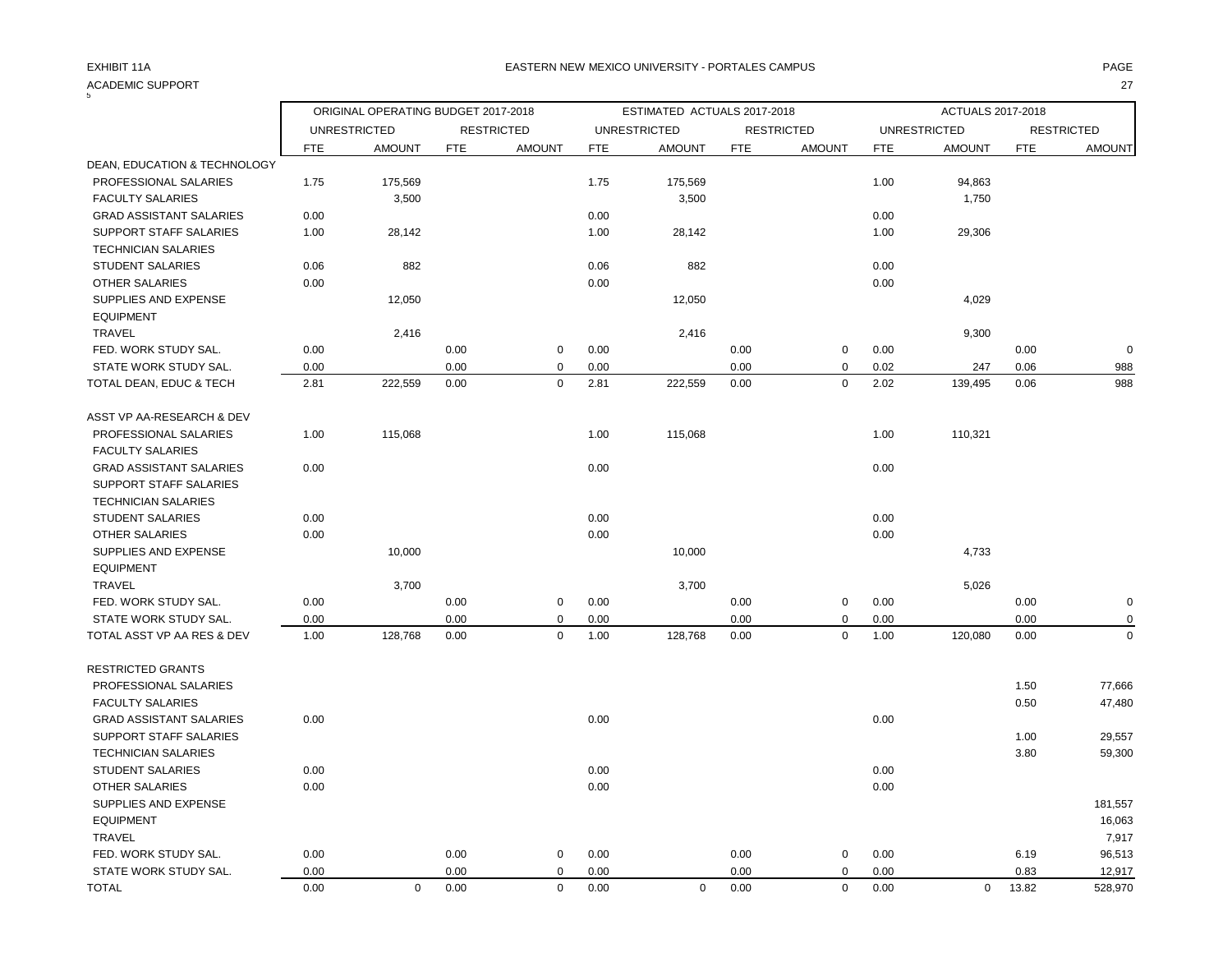# ACADEMIC SUPPORT 28

## EXHIBIT 11A PAGE EASTERN NEW MEXICO UNIVERSITY - PORTALES CAMPUS

|                                |       | ORIGINAL OPERATING BUDGET 2017-2018 |       |                   |       | ESTIMATED ACTUALS 2017-2018 |       |                   |       | ACTUALS 2017-2018 |            |                   |
|--------------------------------|-------|-------------------------------------|-------|-------------------|-------|-----------------------------|-------|-------------------|-------|-------------------|------------|-------------------|
|                                |       | UNRESTRICTED                        |       | <b>RESTRICTED</b> |       | <b>UNRESTRICTED</b>         |       | <b>RESTRICTED</b> |       | UNRESTRICTED      |            | <b>RESTRICTED</b> |
|                                | FTE.  | <b>AMOUNT</b>                       | FTE   | <b>AMOUNT</b>     | FTE   | <b>AMOUNT</b>               | FTE   | <b>AMOUNT</b>     | FTE   | <b>AMOUNT</b>     | <b>FTE</b> | <b>AMOUNT</b>     |
| <b>TOTAL EXHIBIT 11A's</b>     |       |                                     |       |                   |       |                             |       |                   |       |                   |            |                   |
| PROFESSIONAL SALARIES          | 22.25 | 1,505,137                           |       |                   | 22.25 | 1,505,137                   |       |                   | 20.00 | 1,306,930         | 1.50       | 77,666            |
| <b>FACULTY SALARIES</b>        | 0.50  | 53,174                              |       |                   | 0.50  | 53,174                      |       |                   | 0.50  | 54,394            |            |                   |
| <b>GRAD ASSISTANT SALARIES</b> |       |                                     |       |                   |       |                             |       |                   |       |                   |            |                   |
| SUPPORT STAFF SALARIES         | 9.75  | 281,901                             |       |                   | 9.75  | 281,901                     |       |                   | 10.00 | 304,312           | 1.00       | 29,557            |
| <b>TECHNICIAN SALARIES</b>     |       |                                     |       |                   |       |                             |       |                   |       |                   | 3.80       | 59,300            |
| <b>STUDENT SALARIES</b>        | 8.08  | 126,009                             |       |                   | 8.08  | 126,009                     |       |                   | 10.32 | 160,955           |            |                   |
| <b>OTHER SALARIES</b>          | 0.70  | 22,408                              |       |                   | 0.70  | 22,408                      |       |                   | 0.78  | 1,277             |            |                   |
| SUPPLIES AND EXPENSE           |       | 694,024                             |       |                   |       | 694,024                     |       |                   |       | 635,519           |            | 181,557           |
| <b>EQUIPMENT</b>               |       |                                     |       |                   |       |                             |       |                   |       |                   |            | 16,063            |
| <b>TRAVEL</b>                  |       | 24,231                              |       |                   |       | 24,231                      |       |                   |       | 26,839            |            | 7,917             |
| FED. WORK STUDY SAL.           |       |                                     | 12.61 | 196,740           |       |                             | 12.61 | 196,740           |       |                   | 6.19       | 96,513            |
| STATE WORK STUDY SAL.          | 0.75  | 11,650                              | 2.99  | 46,600            | 0.75  | 11,650                      | 2.99  | 46,600            | 0.37  | 5,783             | 2.31       | 36,049            |
| TOTAL                          | 42.02 | 2,718,534                           | 15.60 | 243,340           | 42.02 | 2,718,534                   | 15.60 | 243,340           | 41.97 | 2,496,009         | 14.80      | 504,622           |

 PROFESSIONAL SALARIES FACULTY SALARIES GRAD ASSISTANT SALARIES SUPPORT STAFF SALARIES TECHNICIAN SALARIES STUDENT SALARIES OTHER SALARIES SUPPLIES AND EXPENSE EQUIPMENT TRAVEL FED. WORK STUDY SAL. STATE WORK STUDY SAL. TOTAL

 PROFESSIONAL SALARIES FACULTY SALARIES GRAD ASSISTANT SALARIES SUPPORT STAFF SALARIES TECHNICIAN SALARIES STUDENT SALARIES OTHER SALARIES SUPPLIES AND EXPENSE EQUIPMENT TRAVEL FED. WORK STUDY SAL. STATE WORK STUDY SAL. TOTAL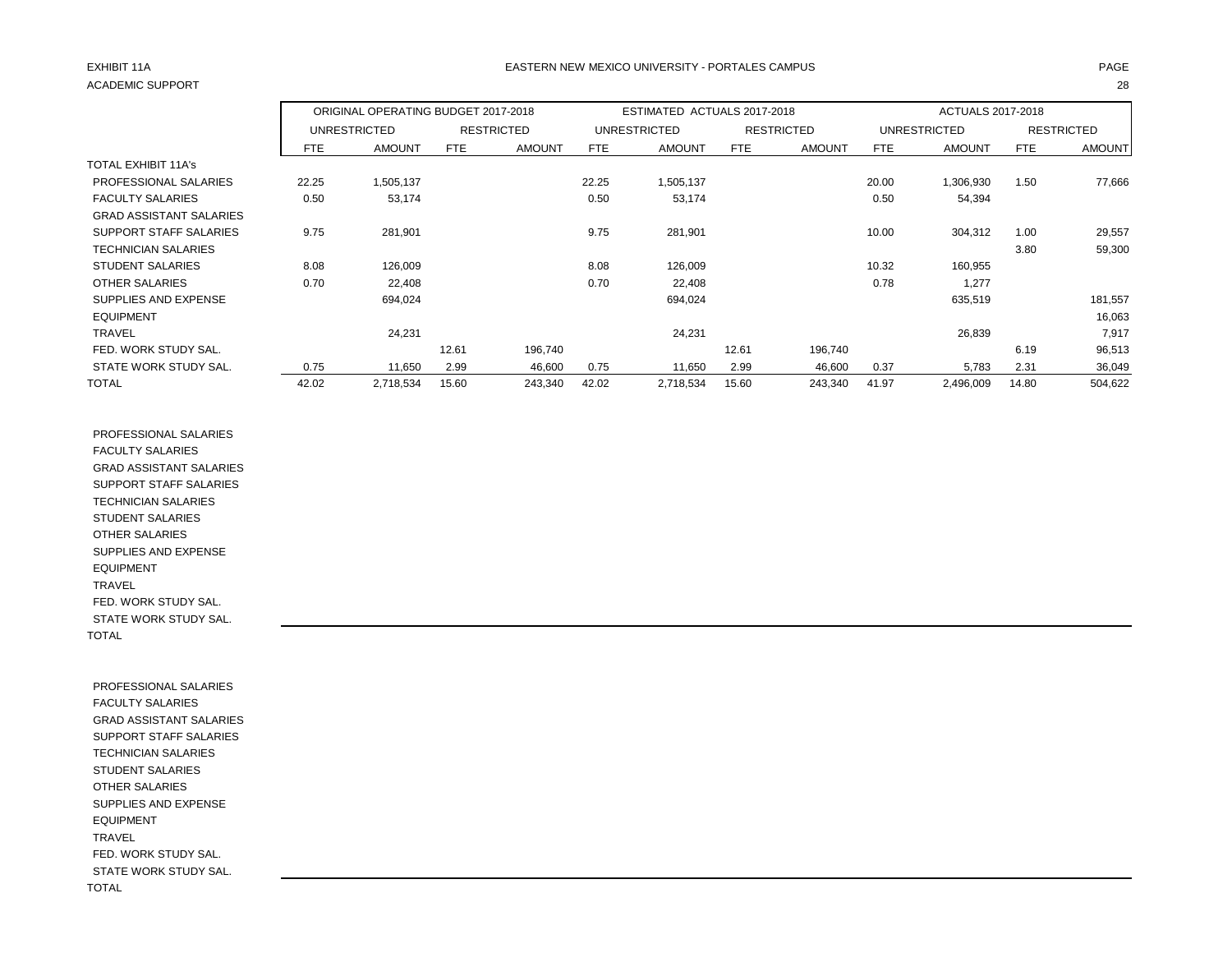## STUDENT SERVICES 29

### EXHIBIT 12 PAGE EASTERN NEW MEXICO UNIVERSITY - PORTALES CAMPUS

|                                               |       | ORIGINAL OPERATING BUDGET 2017-2018 |            |                   |            | ESTIMATED ACTUALS 2017-2018 |            |                   |            | ACTUALS 2017-2018   |            |                   |
|-----------------------------------------------|-------|-------------------------------------|------------|-------------------|------------|-----------------------------|------------|-------------------|------------|---------------------|------------|-------------------|
|                                               |       | <b>UNRESTRICTED</b>                 |            | <b>RESTRICTED</b> |            | <b>UNRESTRICTED</b>         |            | <b>RESTRICTED</b> |            | <b>UNRESTRICTED</b> |            | <b>RESTRICTED</b> |
|                                               | FTE   | <b>AMOUNT</b>                       | <b>FTE</b> | <b>AMOUNT</b>     | <b>FTE</b> | <b>AMOUNT</b>               | <b>FTE</b> | <b>AMOUNT</b>     | <b>FTE</b> | <b>AMOUNT</b>       | <b>FTE</b> | <b>AMOUNT</b>     |
| SUPPL EDUCATIONAL SERVICES                    |       |                                     |            |                   |            |                             |            |                   |            |                     |            |                   |
| <b>RESTRICTED GRANTS (ACTUALS)</b>            | 0.00  | 0                                   | 0.00       | $\mathbf 0$       | 0.00       | 0                           | 0.00       | 0                 | 0.00       | 0                   | 8.07       | 307,366           |
| AMERICAN DISABILITIES ACT                     | 1.22  | 44,844                              | 0.00       | $\mathbf 0$       | 1.22       | 44,844                      | 0.00       | 0                 | 1.92       | 51,016              | 0.11       | 1,705             |
| TOTAL SUPPL EDUC SERVICES                     | 1.22  | 44,844                              | 0.00       | $\mathbf 0$       | 1.22       | 44,844                      | 0.00       | $\mathbf 0$       | 1.92       | 51,016              | 8.18       | 309,071           |
| COUNSELING & CAREER GUIDANCE                  |       |                                     |            |                   |            |                             |            |                   |            |                     |            |                   |
| INT'L AFFAIRS / STUDENT LIFE                  | 1.36  | 81,005                              | 0.56       | 8,800             | 1.36       | 81,005                      | 0.56       | 8,800             | 1.21       | 58,213              | 0.00       | $\mathbf 0$       |
| <b>COUNSELING &amp; CAREER SVCS</b>           | 4.08  | 193,001                             | 0.23       | 3,556             | 4.08       | 193,001                     | 0.23       | 3,556             | 4.12       | 185,769             | 0.64       | 9,996             |
| <b>HISPANIC AFFAIRS</b>                       | 0.46  | 24,559                              | 0.08       | 1,200             | 0.46       | 24,559                      | 0.08       | 1,200             | 0.50       | 23,140              | 0.50       | 7,744             |
| NATIVE AMERICAN AFFAIRS                       | 0.49  | 24,930                              | 0.08       | 1,200             | 0.49       | 24,930                      | 0.08       | 1,200             | 0.71       | 28,127              | 0.32       | 4,928             |
| AFRICAN AMERICAN AFFAIRS                      | 0.48  | 25,305                              | 0.08       | 1,200             | 0.48       | 25,305                      | 0.08       | 1,200             | 0.61       | 26,736              | 0.38       | 5,856             |
| GOLDEN STUDENT SUCCESS CENTE                  | 0.00  | $\mathbf 0$                         | 0.00       | $\mathbf 0$       | 0.00       | $\mathbf 0$                 | 0.00       | $\mathbf 0$       | 0.00       | 0                   | 0.00       | $\pmb{0}$         |
| TOTAL COUNSEL & CAREER GUID                   | 6.86  | 348,800                             | 1.02       | 15,956            | 6.86       | 348,800                     | 1.02       | 15,956            | 7.16       | 321,985             | 1.83       | 28,524            |
| FIN AID, ADMISSIONS & RECORDS                 |       |                                     |            |                   |            |                             |            |                   |            |                     |            |                   |
| <b>FINANCIAL AID</b>                          | 11.41 | 514,835                             | 0.51       | 8,000             | 11.41      | 514,835                     | 0.51       | 8,000             | 11.19      | 482,176             | 0.00       | $\Omega$          |
| ADMISSIONS & RECRUITING                       | 16.78 | 753,655                             | 0.51       | 8,000             | 16.78      | 753,655                     | 0.51       | 8,000             | 16.25      | 841,448             | 0.00       | $\mathbf 0$       |
| RECORDS/ADM/REG                               | 12.20 | 404,365                             | 0.51       | 8,000             | 12.20      | 404,365                     | 0.51       | 8,000             | 10.49      | 317,672             | 0.46       | 7,104             |
| <b>TITLE IX TRAINING</b>                      | 0.00  | 20,000                              | 0.00       | $\Omega$          | 0.00       | 20,000                      | 0.00       | 0                 | 0.00       | 21,499              | 0.00       | $\mathbf 0$       |
| TOTAL FIN AID, ADM & RECORDS                  | 40.39 | 1,692,855                           | 1.54       | 24,000            | 40.39      | 1,692,855                   | 1.54       | 24,000            | 37.94      | 1,662,795           | 0.46       | 7,104             |
| DIST COSTS (TEL, POST, PRINT)                 |       | 74,050                              |            |                   |            | 74,050                      |            |                   |            | 74,050              |            |                   |
| <b>COMPUTER CHARGES</b>                       |       | 248,515                             |            |                   |            | 248,515                     |            |                   |            | 248,515             |            |                   |
| <b>MISCELLANEOUS</b>                          |       |                                     |            | 712,004           |            | 50,000                      |            | 712,004           |            | 300                 |            |                   |
| FEDERAL WORK STUDY<br><b>STATE WORK STUDY</b> | 0.00  |                                     | 9.49       | 148,040           | 0.00       |                             | 9.49       | 148,040           | 0.00       |                     |            |                   |
| <b>OTHER FRINGES</b>                          |       |                                     |            |                   |            |                             |            |                   |            |                     |            |                   |
| <b>RETIREMENT</b>                             |       | 214,606                             |            |                   |            | 214,606                     |            |                   |            | 195,026             |            | 26,384            |
| <b>SOCIAL SECURITY</b>                        |       | 117,827                             |            |                   |            | 117,827                     |            |                   |            | 104,450             |            | 12,954            |
| <b>GROUP INSURANCE</b>                        |       | 233,170                             |            |                   |            | 233,170                     |            |                   |            | 175,503             |            | 38,889            |
| <b>WORKER'S COMPENSATION</b>                  |       | 25,724                              |            |                   |            | 25,724                      |            |                   |            | 34,922              |            | 3,139             |
| UNEMPLOYMENT COMPENSATION                     |       | 12,352                              |            |                   |            | 12,352                      |            |                   |            |                     |            |                   |
| <b>RETIREE HEALTH</b>                         |       | 30,877                              |            |                   |            | 30,877                      |            |                   |            | 28,764              |            | 3,796             |
| <b>WAIVER OF TUITION</b>                      |       | 10,380                              |            |                   |            | 10,380                      |            |                   |            | 16,629              |            |                   |
| ANNUAL LEAVE                                  |       |                                     |            |                   |            |                             |            |                   |            | 3,761               |            |                   |
| TOTAL ITEMS NOT IN 12A's                      | 0.00  | 967,501                             | 9.49       | 860,044           | 0.00       | 1,017,501                   | 9.49       | 860,044           | 0.00       | 881,920             | 0.00       | 85,162            |
| TOTAL STUDENT SERVICES                        | 48.47 | 3,054,000                           | 12.05      | 900,000           | 48.47      | 3,104,000                   | 12.05      | 900,000           | 47.01      | 2,917,716           | 10.47      | 429,861           |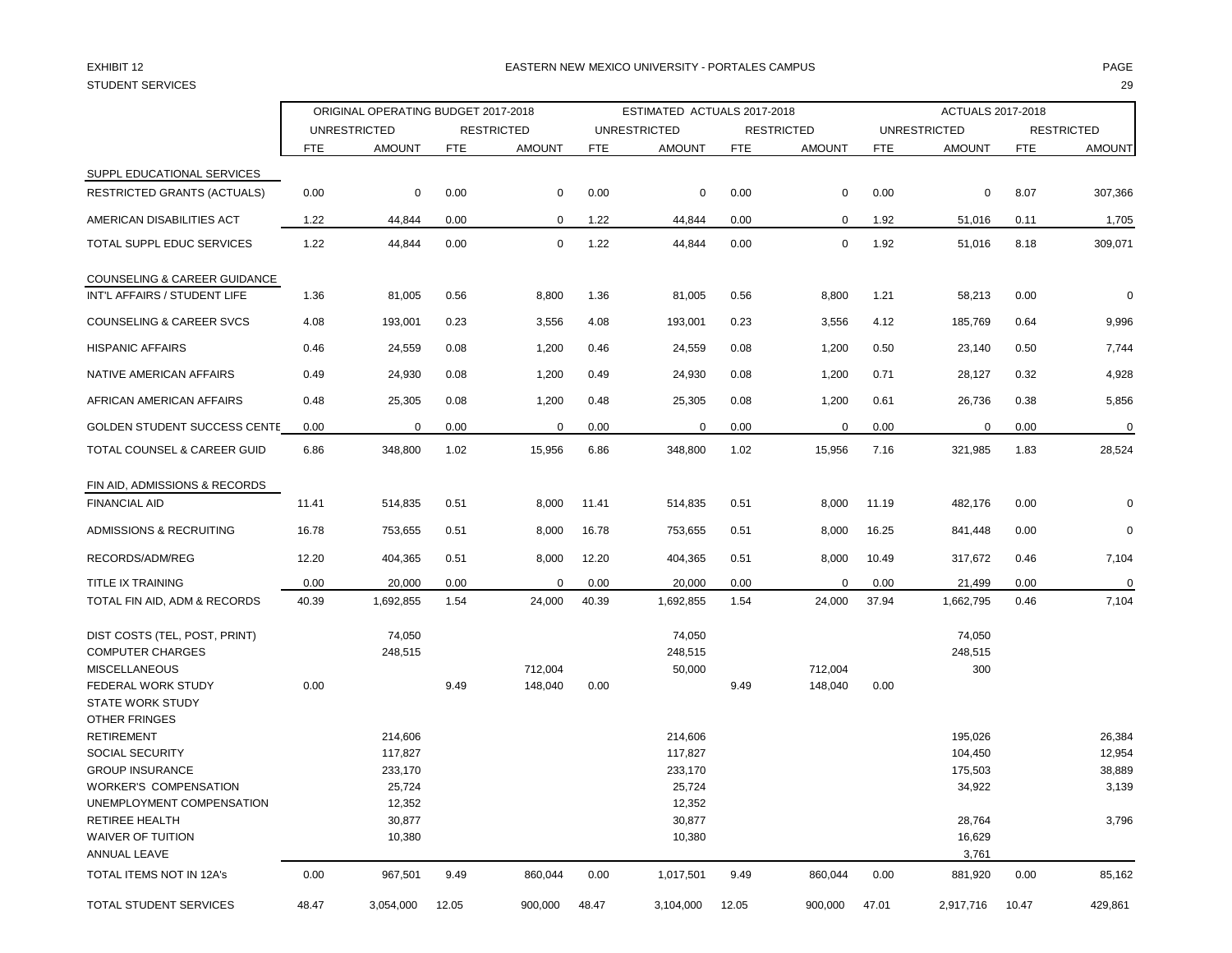### STUDENT SERVICES 30  $\overline{1}$

## EXHIBIT 12A PAGE EASTERN NEW MEXICO UNIVERSITY - PORTALES CAMPUS

|                                 |            | ORIGINAL OPERATING BUDGET 2017-2018 |            |                   |            | ESTIMATED ACTUALS 2017-2018 |            |                   |            | ACTUALS 2017-2018   |            |                   |
|---------------------------------|------------|-------------------------------------|------------|-------------------|------------|-----------------------------|------------|-------------------|------------|---------------------|------------|-------------------|
|                                 |            | <b>UNRESTRICTED</b>                 |            | <b>RESTRICTED</b> |            | <b>UNRESTRICTED</b>         |            | <b>RESTRICTED</b> |            | <b>UNRESTRICTED</b> |            | <b>RESTRICTED</b> |
|                                 | <b>FTE</b> | <b>AMOUNT</b>                       | <b>FTE</b> | <b>AMOUNT</b>     | <b>FTE</b> | <b>AMOUNT</b>               | <b>FTE</b> | <b>AMOUNT</b>     | <b>FTE</b> | <b>AMOUNT</b>       | <b>FTE</b> | <b>AMOUNT</b>     |
| RESTRICTED GRANTS (ACTUALS)     |            |                                     |            |                   |            |                             |            |                   |            |                     |            |                   |
| PROFESSIONAL SALARIES           |            |                                     |            |                   |            |                             |            |                   |            |                     | 4.00       | 173,434           |
| <b>FACULTY SALARIES</b>         |            |                                     |            |                   |            |                             |            |                   |            |                     |            |                   |
| <b>GRAD ASSISTANT SALARIES</b>  | 0.00       |                                     |            |                   | 0.00       |                             |            |                   | 0.00       |                     |            |                   |
| SUPPORT STAFF SALARIES          |            |                                     |            |                   |            |                             |            |                   |            |                     | 0.75       | 17,328            |
| <b>TECHNICIAN SALARIES</b>      |            |                                     |            |                   |            |                             |            |                   |            |                     |            |                   |
| <b>STUDENT SALARIES</b>         | 0.00       |                                     |            |                   | 0.00       |                             |            |                   | 0.00       |                     | 1.00       | 15,654            |
| <b>OTHER SALARIES</b>           | 0.00       |                                     |            |                   | 0.00       |                             |            |                   | 0.00       |                     |            |                   |
| SUPPLIES AND EXPENSE            |            |                                     |            |                   |            |                             |            |                   |            |                     |            | 64,772            |
| <b>EQUIPMENT</b>                |            |                                     |            |                   |            |                             |            |                   |            |                     |            |                   |
| TRAVEL                          |            |                                     |            |                   |            |                             |            |                   |            |                     |            |                   |
| FED. WORK STUDY SAL.            | 0.00       |                                     | 0.00       | 0                 | 0.00       |                             | 0.00       | $\mathbf 0$       | 0.00       |                     | 2.32       | 36,178            |
| STATE WORK STUDY SAL.           | 0.00       |                                     | 0.00       | 0                 | 0.00       |                             | 0.00       | $\mathbf 0$       | 0.00       |                     | 0.00       | $\Omega$          |
| TOTAL REST GRANTS (ACTUALS)     | 0.00       | $\mathbf 0$                         | 0.00       | $\pmb{0}$         | 0.00       | 0                           | 0.00       | $\pmb{0}$         | 0.00       | $\mathbf 0$         | 8.07       | 307,366           |
| AMERICAN DISABILITIES ACT       |            |                                     |            |                   |            |                             |            |                   |            |                     |            |                   |
| PROFESSIONAL SALARIES           | 0.60       | 24,723                              |            |                   | 0.60       | 24,723                      |            |                   | 0.60       | 24,971              |            |                   |
| <b>FACULTY SALARIES</b>         |            |                                     |            |                   |            |                             |            |                   |            |                     |            |                   |
| <b>GRAD ASSISTANT SALARIES</b>  | 0.00       |                                     |            |                   | 0.00       |                             |            |                   | 0.00       |                     |            |                   |
| SUPPORT STAFF SALARIES          |            |                                     |            |                   |            |                             |            |                   | 1.00       |                     |            |                   |
| <b>TECHNICIAN SALARIES</b>      |            |                                     |            |                   |            |                             |            |                   |            |                     |            |                   |
| <b>STUDENT SALARIES</b>         | 0.62       | 9,645                               |            |                   | 0.62       | 9,645                       |            |                   | 0.29       | 4,551               |            |                   |
| <b>OTHER SALARIES</b>           | 0.00       |                                     |            |                   | 0.00       |                             |            |                   | 0.00       |                     |            |                   |
| SUPPLIES AND EXPENSE            |            | 10,476                              |            |                   |            | 10,476                      |            |                   |            | 21,068              |            |                   |
| <b>EQUIPMENT</b>                |            |                                     |            |                   |            |                             |            |                   |            |                     |            |                   |
| TRAVEL                          |            |                                     |            |                   |            |                             |            |                   |            |                     |            |                   |
| FED. WORK STUDY SAL.            | 0.00       |                                     | 0.00       | 0                 | 0.00       |                             | 0.00       | $\mathbf 0$       | 0.00       |                     | 0.00       | $\Omega$          |
| STATE WORK STUDY SAL.           | 0.00       |                                     | 0.00       | 0                 | 0.00       |                             | 0.00       | $\mathbf 0$       | 0.03       | 426                 | 0.11       | 1,705             |
| TOTAL AMERICAN DISABILITIES ACT | 1.22       | 44,844                              | 0.00       | $\mathbf 0$       | 1.22       | 44,844                      | 0.00       | $\mathsf 0$       | 1.92       | 51,016              | 0.11       | 1,705             |
| INT'L AFFAIRS / STUDENT LIFE    |            |                                     |            |                   |            |                             |            |                   |            |                     |            |                   |
| PROFESSIONAL SALARIES           | 1.00       | 41,413                              |            |                   | 1.00       | 41,413                      |            |                   | 1.00       | 42,595              |            |                   |
| <b>FACULTY SALARIES</b>         |            |                                     |            |                   |            |                             |            |                   |            |                     |            |                   |
| <b>GRAD ASSISTANT SALARIES</b>  | 0.06       | 1,000                               |            |                   | 0.06       | 1,000                       |            |                   | 0.00       |                     |            |                   |
| SUPPORT STAFF SALARIES          |            |                                     |            |                   |            |                             |            |                   |            |                     |            |                   |
| <b>TECHNICIAN SALARIES</b>      |            |                                     |            |                   |            |                             |            |                   |            |                     |            |                   |
| <b>STUDENT SALARIES</b>         | 0.16       | 2,486                               |            |                   | 0.16       | 2,486                       |            |                   | 0.21       | 3,345               |            |                   |
| <b>OTHER SALARIES</b>           | 0.00       |                                     |            |                   | 0.00       |                             |            |                   | 0.00       |                     |            |                   |
| SUPPLIES AND EXPENSE            |            | 28,106                              |            |                   |            | 28,106                      |            |                   |            | 7,946               |            |                   |
| <b>EQUIPMENT</b>                |            |                                     |            |                   |            |                             |            |                   |            |                     |            |                   |
| <b>TRAVEL</b>                   |            | 5,800                               |            |                   |            | 5,800                       |            |                   |            | 4,327               |            |                   |
| FED. WORK STUDY SAL.            | 0.00       |                                     | 0.00       | 0                 | 0.00       |                             | 0.00       | 0                 | 0.00       |                     | 0.00       | 0                 |
| $1 - 1110011001110111$          |            | $\sim$ $\sim$ $\sim$                |            |                   |            | $\sim$ $\sim$ $\sim$        |            |                   |            |                     |            |                   |

STATE WORK STUDY SAL.  $0.14$   $2,200$   $0.56$   $8,800$   $0.14$   $2,200$   $0.56$   $8,800$   $0.00$   $0.00$  0.00 TOTAL STUDENT LIFE 1.36 81,005 0.56 8,800 1.36 81,005 0.56 8,800 1.21 58,213 0.00 0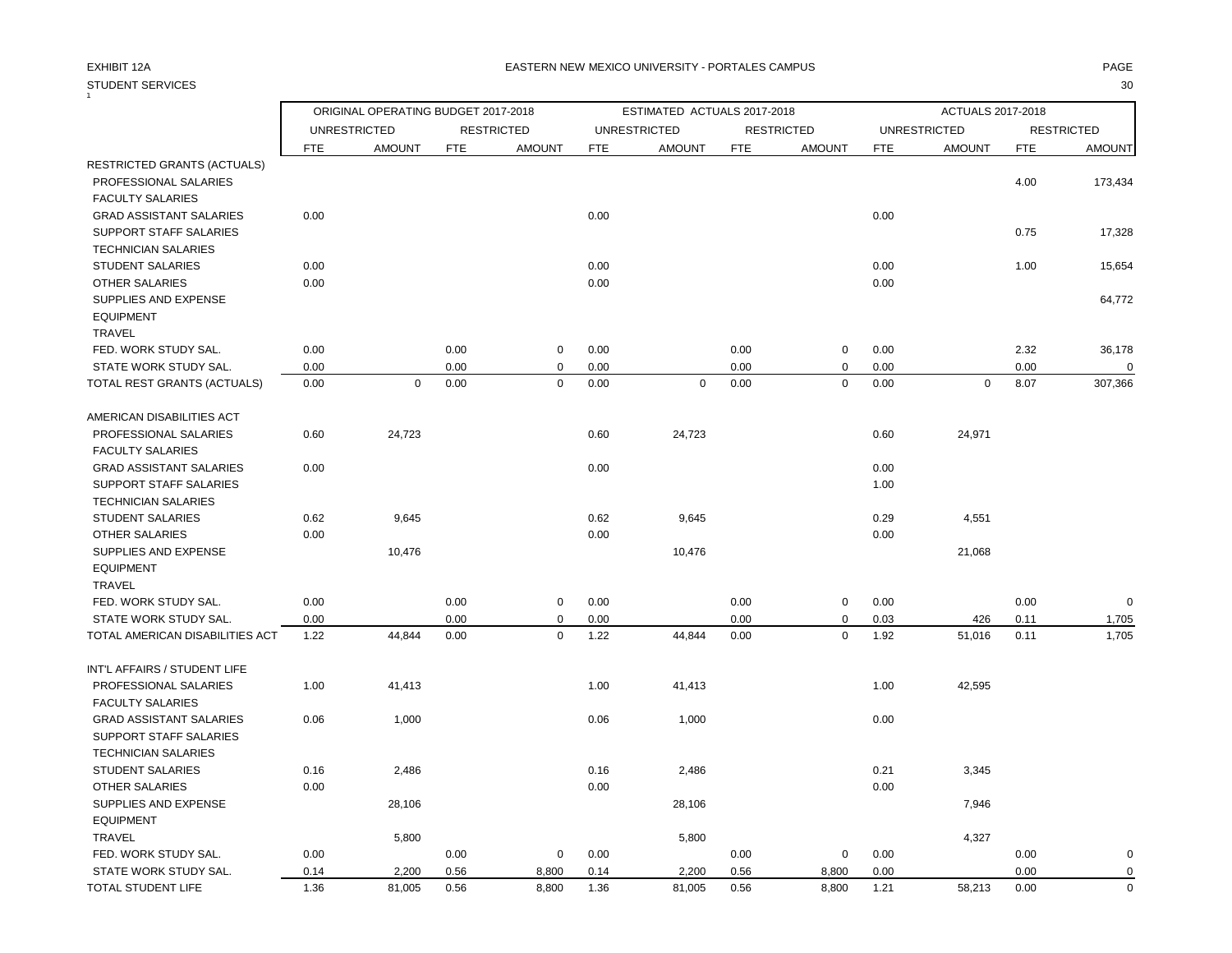| <b>STUDENT SERVICES</b>        |            |                                     |            |                   |            |                             |            |                   |            |                          |            | 31                |
|--------------------------------|------------|-------------------------------------|------------|-------------------|------------|-----------------------------|------------|-------------------|------------|--------------------------|------------|-------------------|
|                                |            | ORIGINAL OPERATING BUDGET 2017-2018 |            |                   |            | ESTIMATED ACTUALS 2017-2018 |            |                   |            | <b>ACTUALS 2017-2018</b> |            |                   |
|                                |            | <b>UNRESTRICTED</b>                 |            | <b>RESTRICTED</b> |            | <b>UNRESTRICTED</b>         |            | <b>RESTRICTED</b> |            | <b>UNRESTRICTED</b>      |            | <b>RESTRICTED</b> |
|                                | <b>FTE</b> | <b>AMOUNT</b>                       | <b>FTE</b> | <b>AMOUNT</b>     | <b>FTE</b> | <b>AMOUNT</b>               | <b>FTE</b> | <b>AMOUNT</b>     | <b>FTE</b> | <b>AMOUNT</b>            | <b>FTE</b> | <b>AMOUNT</b>     |
| COUNSELING & CAREER SVCS       |            |                                     |            |                   |            |                             |            |                   |            |                          |            |                   |
| PROFESSIONAL SALARIES          | 3.00       | 154,500                             |            |                   | 3.00       | 154,500                     |            |                   | 3.00       | 144,131                  |            |                   |
| <b>FACULTY SALARIES</b>        |            |                                     |            |                   |            |                             |            |                   |            |                          |            |                   |
| <b>GRAD ASSISTANT SALARIES</b> | 0.00       |                                     |            |                   | 0.00       |                             |            |                   | 0.00       |                          |            |                   |
| <b>SUPPORT STAFF SALARIES</b>  | 0.75       | 18,018                              |            |                   | 0.75       | 18,018                      |            |                   | 0.75       | 18,302                   |            |                   |
| <b>TECHNICIAN SALARIES</b>     |            |                                     |            |                   |            |                             |            |                   |            |                          |            |                   |
| <b>STUDENT SALARIES</b>        | 0.28       | 4,328                               |            |                   | 0.28       | 4,328                       |            |                   | 0.21       | 3,204                    |            |                   |
| <b>OTHER SALARIES</b>          | 0.00       |                                     |            |                   | 0.00       |                             |            |                   | 0.00       |                          |            |                   |
| SUPPLIES AND EXPENSE           |            | 13,654                              |            |                   |            | 13,654                      |            |                   |            | 16,159                   |            |                   |
| <b>EQUIPMENT</b>               |            |                                     |            |                   |            |                             |            |                   |            |                          |            |                   |
| <b>TRAVEL</b>                  |            | 1,612                               |            |                   |            | 1,612                       |            |                   |            | 1,474                    |            |                   |
| FED. WORK STUDY SAL.           | 0.00       |                                     | 0.00       | $\mathbf 0$       | 0.00       |                             | 0.00       | $\mathbf 0$       | 0.00       |                          | 0.00       | $\mathbf 0$       |
| STATE WORK STUDY SAL.          | 0.06       | 889                                 | 0.23       | 3,556             | 0.06       | 889                         | 0.23       | 3,556             | 0.16       | 2,499                    | 0.64       | 9,996             |
| TOTAL COUNSELING & CAREER SVC  | 4.08       | 193,001                             | 0.23       | 3,556             | 4.08       | 193,001                     | 0.23       | 3,556             | 4.12       | 185,769                  | 0.64       | 9,996             |
| <b>HISPANIC AFFAIRS</b>        |            |                                     |            |                   |            |                             |            |                   |            |                          |            |                   |
| PROFESSIONAL SALARIES          | 0.33       | 19,723                              |            |                   | 0.33       | 19,723                      |            |                   | 0.33       | 19,921                   |            |                   |
| <b>FACULTY SALARIES</b>        |            |                                     |            |                   |            |                             |            |                   |            |                          |            |                   |
| <b>GRAD ASSISTANT SALARIES</b> | 0.00       |                                     |            |                   | 0.00       |                             |            |                   | 0.00       |                          |            |                   |
| SUPPORT STAFF SALARIES         |            |                                     |            |                   |            |                             |            |                   |            |                          |            |                   |
| <b>TECHNICIAN SALARIES</b>     |            |                                     |            |                   |            |                             |            |                   |            |                          |            |                   |
| <b>STUDENT SALARIES</b>        | 0.11       | 1,709                               |            |                   | 0.11       | 1,709                       |            |                   | 0.04       | 686                      |            |                   |
| OTHER SALARIES                 | 0.00       |                                     |            |                   | 0.00       |                             |            |                   | 0.00       |                          |            |                   |
| SUPPLIES AND EXPENSE           |            | 2,827                               |            |                   |            | 2,827                       |            |                   |            | 597                      |            |                   |
| <b>EQUIPMENT</b>               |            |                                     |            |                   |            |                             |            |                   |            |                          |            |                   |
| <b>TRAVEL</b>                  |            |                                     |            |                   |            |                             |            |                   |            |                          |            |                   |
| FED. WORK STUDY SAL.           | 0.00       |                                     | 0.00       | $\mathbf 0$       | 0.00       |                             | 0.00       | $\mathbf 0$       | 0.00       |                          | 0.00       | $\Omega$          |
| STATE WORK STUDY SAL.          | 0.02       | 300                                 | 0.08       | 1,200             | 0.02       | 300                         | 0.08       | 1,200             | 0.12       | 1,936                    | 0.50       | 7,744             |
| <b>TOTAL HISPANIC AFFAIRS</b>  | 0.46       | 24,559                              | 0.08       | 1,200             | 0.46       | 24,559                      | 0.08       | 1,200             | 0.50       | 23,140                   | 0.50       | 7,744             |
| NATIVE AMERICAN AFFAIRS        |            |                                     |            |                   |            |                             |            |                   |            |                          |            |                   |
| PROFESSIONAL SALARIES          | 0.33       | 19,723                              |            |                   | 0.33       | 19,723                      |            |                   | 0.33       | 19,921                   |            |                   |
| <b>FACULTY SALARIES</b>        |            |                                     |            |                   |            |                             |            |                   |            |                          |            |                   |
| <b>GRAD ASSISTANT SALARIES</b> | 0.00       |                                     |            |                   | 0.00       |                             |            |                   | 0.00       |                          |            |                   |
| SUPPORT STAFF SALARIES         |            |                                     |            |                   |            |                             |            |                   |            |                          |            |                   |
| <b>TECHNICIAN SALARIES</b>     |            |                                     |            |                   |            |                             |            |                   |            |                          |            |                   |
| <b>STUDENT SALARIES</b>        | 0.14       | 2,120                               |            |                   | 0.14       | 2,120                       |            |                   | 0.30       | 4,651                    |            |                   |
| <b>OTHER SALARIES</b>          | 0.00       |                                     |            |                   | 0.00       |                             |            |                   | 0.00       |                          |            |                   |
| SUPPLIES AND EXPENSE           |            | 2,787                               |            |                   |            | 2,787                       |            |                   |            | 2,323                    |            |                   |
| <b>EQUIPMENT</b>               |            |                                     |            |                   |            |                             |            |                   |            |                          |            |                   |
| <b>TRAVEL</b>                  |            |                                     |            |                   |            |                             |            |                   |            |                          |            |                   |
| FED. WORK STUDY SAL.           | 0.00       |                                     | 0.00       | $\mathbf 0$       | 0.00       |                             | 0.00       | $\mathbf 0$       | 0.00       |                          | 0.00       | $\mathbf 0$       |
| STATE WORK STUDY SAL.          | 0.02       | 300                                 | 0.08       | 1,200             | 0.02       | 300                         | 0.08       | 1,200             | 0.08       | 1,232                    | 0.32       | 4,928             |
| TOTAL NATIVE AMERICAN AFFAIRS  | 0.49       | 24,930                              | 0.08       | 1,200             | 0.49       | 24,930                      | 0.08       | 1,200             | 0.71       | 28,127                   | 0.32       | 4,928             |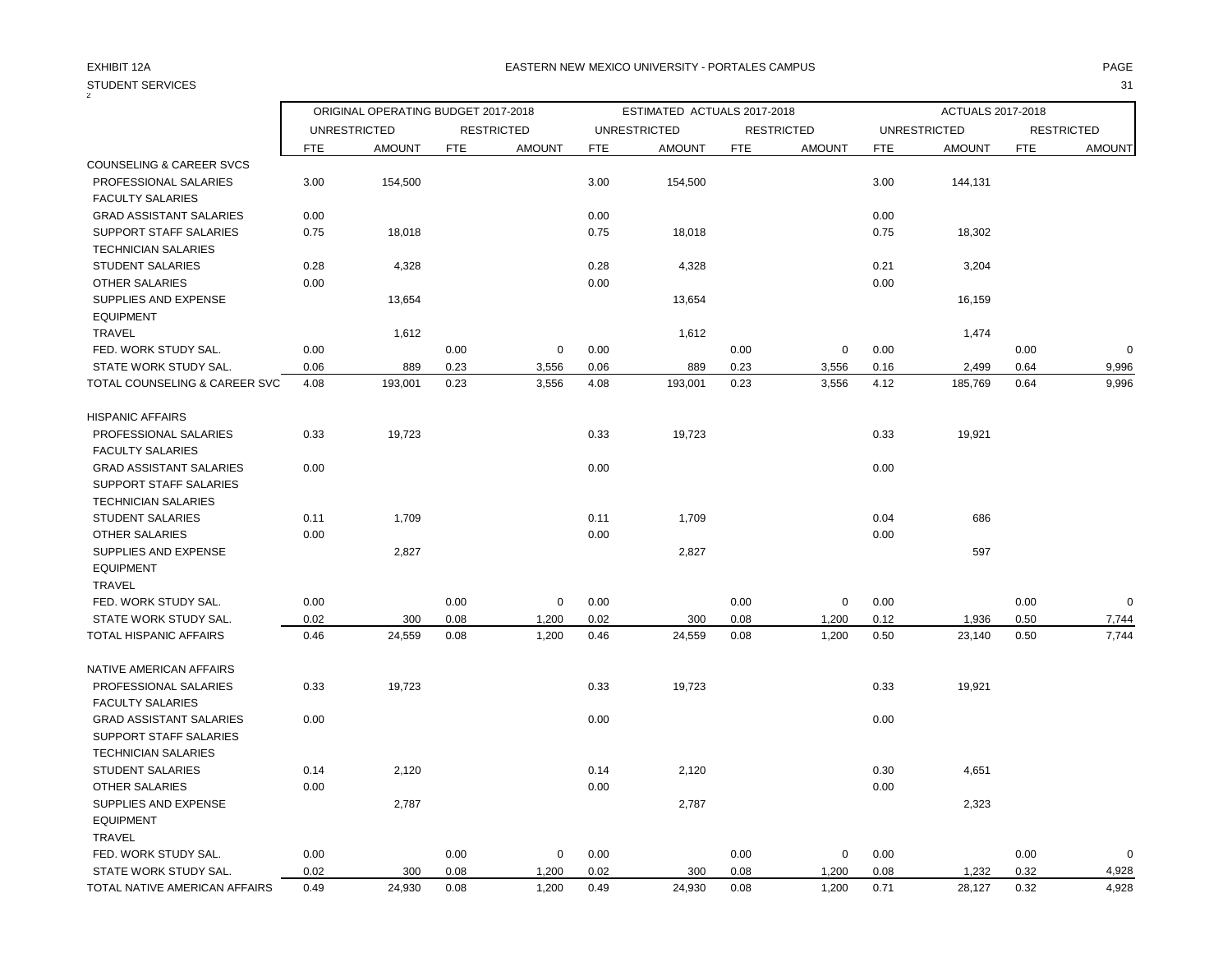| 3                                                                                      |            | ORIGINAL OPERATING BUDGET 2017-2018 |            |                   |            | ESTIMATED ACTUALS 2017-2018 |            |                   |            | ACTUALS 2017-2018   |            |                   |
|----------------------------------------------------------------------------------------|------------|-------------------------------------|------------|-------------------|------------|-----------------------------|------------|-------------------|------------|---------------------|------------|-------------------|
|                                                                                        |            | <b>UNRESTRICTED</b>                 |            | <b>RESTRICTED</b> |            | <b>UNRESTRICTED</b>         |            | <b>RESTRICTED</b> |            | <b>UNRESTRICTED</b> |            | <b>RESTRICTED</b> |
|                                                                                        | <b>FTE</b> | <b>AMOUNT</b>                       | <b>FTE</b> | <b>AMOUNT</b>     | <b>FTE</b> | <b>AMOUNT</b>               | <b>FTE</b> | <b>AMOUNT</b>     | <b>FTE</b> | <b>AMOUNT</b>       | <b>FTE</b> | <b>AMOUNT</b>     |
| AFRICAN AMERICAN AFFAIRS                                                               |            |                                     |            |                   |            |                             |            |                   |            |                     |            |                   |
| PROFESSIONAL SALARIES<br><b>FACULTY SALARIES</b>                                       | 0.34       | 20,321                              |            |                   | 0.34       | 20,321                      |            |                   | 0.33       | 20,525              |            |                   |
| <b>GRAD ASSISTANT SALARIES</b><br>SUPPORT STAFF SALARIES<br><b>TECHNICIAN SALARIES</b> | 0.00       |                                     |            |                   | 0.00       |                             |            |                   | 0.00       |                     |            |                   |
| <b>STUDENT SALARIES</b>                                                                | 0.12       | 1,819                               |            |                   | 0.12       | 1,819                       |            |                   | 0.19       | 2,906               |            |                   |
| <b>OTHER SALARIES</b>                                                                  | 0.00       |                                     |            |                   | 0.00       |                             |            |                   | 0.00       |                     |            |                   |
| SUPPLIES AND EXPENSE<br><b>EQUIPMENT</b>                                               |            | 2,865                               |            |                   |            | 2,865                       |            |                   |            | 1,342               |            |                   |
| <b>TRAVEL</b>                                                                          |            |                                     |            |                   |            |                             |            |                   |            | 499                 |            |                   |
| FED. WORK STUDY SAL.                                                                   | 0.00       |                                     | 0.00       | $\mathbf 0$       | 0.00       |                             | 0.00       | $\mathbf 0$       | 0.00       |                     | 0.00       | $\Omega$          |
| STATE WORK STUDY SAL.                                                                  | 0.02       | 300                                 | 0.08       | 1,200             | 0.02       | 300                         | 0.08       | 1,200             | 0.09       | 1,464               | 0.38       | 5,856             |
| <b>TOTAL BLACK AFFAIRS</b>                                                             | 0.48       | 25,305                              | 0.08       | 1,200             | 0.48       | 25,305                      | 0.08       | 1,200             | 0.61       | 26,736              | 0.38       | 5,856             |
| <b>FINANCIAL AID</b>                                                                   |            |                                     |            |                   |            |                             |            |                   |            |                     |            |                   |
| PROFESSIONAL SALARIES<br><b>FACULTY SALARIES</b>                                       | 8.00       | 367,089                             |            |                   | 8.00       | 367,089                     |            |                   | 8.00       | 357,933             |            |                   |
| <b>GRAD ASSISTANT SALARIES</b>                                                         | 0.00       |                                     |            |                   | 0.00       |                             |            |                   | 0.00       |                     |            |                   |
| <b>SUPPORT STAFF SALARIES</b><br><b>TECHNICIAN SALARIES</b>                            | 2.00       | 49,546                              |            |                   | 2.00       | 49,546                      |            |                   | 2.00       | 41,936              |            |                   |
| <b>STUDENT SALARIES</b>                                                                | 1.28       | 20,000                              |            |                   | 1.28       | 20,000                      |            |                   | 1.02       | 15,984              |            |                   |
| OTHER SALARIES                                                                         | 0.00       |                                     |            |                   | 0.00       |                             |            |                   | 0.17       | 2,605               |            |                   |
| SUPPLIES AND EXPENSE                                                                   |            | 68,700                              |            |                   |            | 68,700                      |            |                   |            | 57,153              |            |                   |
| <b>EQUIPMENT</b>                                                                       |            |                                     |            |                   |            |                             |            |                   |            |                     |            |                   |
| TRAVEL                                                                                 |            | 7,500                               |            |                   |            | 7,500                       |            |                   |            | 6,565               |            |                   |
| FED. WORK STUDY SAL.                                                                   | 0.00       |                                     | 0.00       | $\mathbf 0$       | 0.00       |                             | 0.00       | $\mathbf 0$       | 0.00       |                     | 0.00       | 0                 |
| STATE WORK STUDY SAL.                                                                  | 0.13       | 2,000                               | 0.51       | 8,000             | 0.13       | 2,000                       | 0.51       | 8,000             | 0.00       |                     | 0.00       | 0                 |
| <b>TOTAL FINANCIAL AID</b>                                                             | 11.41      | 514,835                             | 0.51       | 8,000             | 11.41      | 514,835                     | 0.51       | 8,000             | 11.19      | 482,176             | 0.00       | $\mathbf 0$       |
| <b>RECRUITING</b>                                                                      |            |                                     |            |                   |            |                             |            |                   |            |                     |            |                   |
| PROFESSIONAL SALARIES                                                                  | 11.00      | 432,309                             |            |                   | 11.00      | 432,309                     |            |                   | 11.00      | 419,047             |            |                   |
| <b>FACULTY SALARIES</b>                                                                |            |                                     |            |                   |            |                             |            |                   |            |                     |            |                   |
| <b>GRAD ASSISTANT SALARIES</b>                                                         | 0.00       |                                     |            |                   | 0.00       |                             |            |                   | 0.00       |                     |            |                   |
| <b>SUPPORT STAFF SALARIES</b>                                                          | 2.00       | 51,314                              |            |                   | 2.00       | 51,314                      |            |                   | 2.00       | 45,220              |            |                   |
| <b>TECHNICIAN SALARIES</b>                                                             |            |                                     |            |                   |            |                             |            |                   |            |                     |            |                   |
| STUDENT SALARIES                                                                       | 3.66       | 57,032                              |            |                   | 3.66       | 57,032                      |            |                   | 3.25       | 50,704              |            |                   |
| <b>OTHER SALARIES</b>                                                                  | 0.00       |                                     |            |                   | 0.00       |                             |            |                   | 0.00       |                     |            |                   |
| SUPPLIES AND EXPENSE                                                                   |            | 163,000                             |            |                   |            | 163,000                     |            |                   |            | 270,775             |            |                   |
| <b>EQUIPMENT</b>                                                                       |            |                                     |            |                   |            |                             |            |                   |            |                     |            |                   |
| <b>TRAVEL</b>                                                                          |            | 48,000                              |            |                   |            | 48,000                      |            |                   |            | 55,702              |            |                   |
| FED. WORK STUDY SAL.                                                                   | 0.00       |                                     | 0.00       | 0                 | 0.00       |                             | 0.00       | $\mathbf 0$       | 0.00       |                     | 0.00       | 0                 |
| STATE WORK STUDY SAL.                                                                  | 0.13       | 2,000                               | 0.51       | 8,000             | 0.13       | 2,000                       | 0.51       | 8,000             | 0.00       |                     | 0.00       | $\mathbf 0$       |
| <b>TOTAL RECRUITING</b>                                                                | 16.78      | 753,655                             | 0.51       | 8,000             | 16.78      | 753,655                     | 0.51       | 8,000             | 16.25      | 841,448             | 0.00       | $\mathbf 0$       |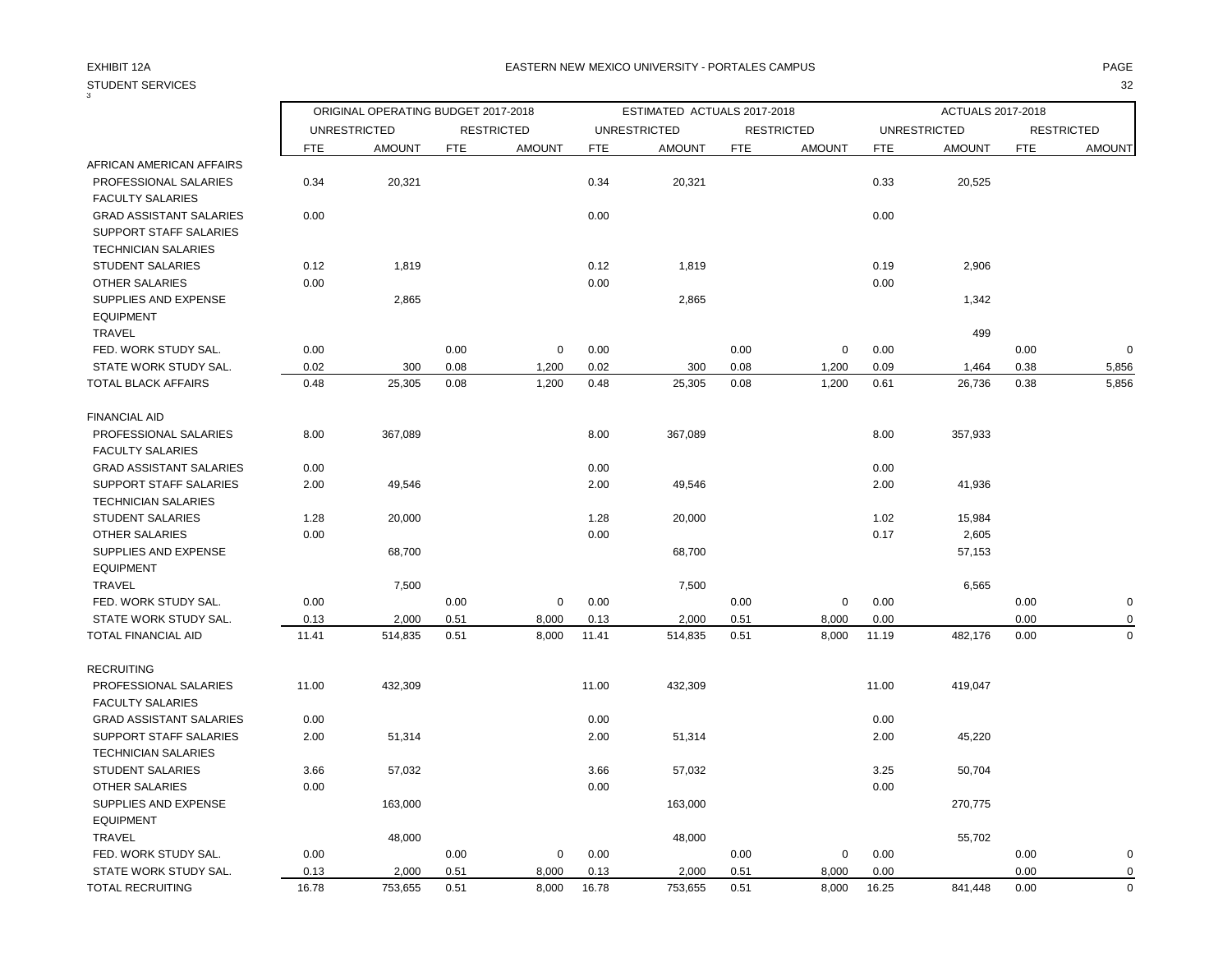| STUDENT SERVICES               |            |                                     |            |                   |            |                             |            |                   |            |                     |            | 33                |
|--------------------------------|------------|-------------------------------------|------------|-------------------|------------|-----------------------------|------------|-------------------|------------|---------------------|------------|-------------------|
|                                |            | ORIGINAL OPERATING BUDGET 2017-2018 |            |                   |            | ESTIMATED ACTUALS 2017-2018 |            |                   |            | ACTUALS 2017-2018   |            |                   |
|                                |            | <b>UNRESTRICTED</b>                 |            | <b>RESTRICTED</b> |            | <b>UNRESTRICTED</b>         |            | <b>RESTRICTED</b> |            | <b>UNRESTRICTED</b> |            | <b>RESTRICTED</b> |
|                                | <b>FTE</b> | <b>AMOUNT</b>                       | <b>FTE</b> | <b>AMOUNT</b>     | <b>FTE</b> | <b>AMOUNT</b>               | <b>FTE</b> | <b>AMOUNT</b>     | <b>FTE</b> | <b>AMOUNT</b>       | <b>FTE</b> | <b>AMOUNT</b>     |
| RECORDS/ADM/REG                |            |                                     |            |                   |            |                             |            |                   |            |                     |            |                   |
| PROFESSIONAL SALARIES          | 6.25       | 243,595                             |            |                   | 6.25       | 243,595                     |            |                   | 5.25       | 164,483             |            |                   |
| <b>FACULTY SALARIES</b>        |            |                                     |            |                   |            |                             |            |                   |            |                     |            |                   |
| <b>GRAD ASSISTANT SALARIES</b> | 0.00       |                                     |            |                   | 0.00       |                             |            |                   | 0.00       |                     |            |                   |
| <b>SUPPORT STAFF SALARIES</b>  | 4.50       | 101,680                             |            |                   | 4.50       | 101,680                     |            |                   | 3.50       | 83,803              |            |                   |
| <b>TECHNICIAN SALARIES</b>     |            |                                     |            |                   |            |                             |            |                   |            |                     |            |                   |
| <b>STUDENT SALARIES</b>        | 0.32       | 5,000                               |            |                   | 0.32       | 5,000                       |            |                   | 0.63       | 9,828               |            |                   |
| <b>OTHER SALARIES</b>          | 1.00       | 20,530                              |            |                   | 1.00       | 20,530                      |            |                   | 1.00       | 47,398              |            |                   |
| SUPPLIES AND EXPENSE           |            | 28,610                              |            |                   |            | 28,610                      |            |                   | 0.00       | 10,384              |            |                   |
| <b>EQUIPMENT</b>               |            |                                     |            |                   |            |                             |            |                   |            |                     |            |                   |
| <b>TRAVEL</b>                  |            | 2,950                               |            |                   |            | 2,950                       |            |                   |            |                     |            |                   |
| FED. WORK STUDY SAL.           | 0.00       |                                     | 0.00       | $\mathbf 0$       | 0.00       |                             | 0.00       | $\mathbf 0$       | 0.00       |                     | 0.00       | $\Omega$          |
| STATE WORK STUDY SAL.          | 0.13       | 2,000                               | 0.51       | 8,000             | 0.13       | 2,000                       | 0.51       | 8,000             | 0.11       | 1,776               | 0.46       | 7,104             |
| TOTAL RECORDS/ADM/REG          | 12.20      | 404,365                             | 0.51       | 8,000             | 12.20      | 404,365                     | 0.51       | 8,000             | 10.49      | 317,672             | 0.46       | 7,104             |
| TITLE IX TRAINING              |            |                                     |            |                   |            |                             |            |                   |            |                     |            |                   |
| PROFESSIONAL SALARIES          |            |                                     |            |                   |            |                             |            |                   |            |                     |            |                   |
| <b>FACULTY SALARIES</b>        |            |                                     |            |                   |            |                             |            |                   |            |                     |            |                   |
| <b>GRAD ASSISTANT SALARIES</b> | 0.00       |                                     |            |                   | 0.00       |                             |            |                   | 0.00       |                     |            |                   |
| SUPPORT STAFF SALARIES         |            |                                     |            |                   |            |                             |            |                   |            |                     |            |                   |
| <b>TECHNICIAN SALARIES</b>     |            |                                     |            |                   |            |                             |            |                   |            |                     |            |                   |
| <b>STUDENT SALARIES</b>        | 0.00       |                                     |            |                   | 0.00       |                             |            |                   | 0.00       |                     |            |                   |
| <b>OTHER SALARIES</b>          | 0.00       |                                     |            |                   | 0.00       |                             |            |                   | 0.00       |                     |            |                   |
| SUPPLIES AND EXPENSE           |            | 20,000                              |            |                   |            | 20,000                      |            |                   | 0.00       | 21,499              |            |                   |
| <b>EQUIPMENT</b>               |            |                                     |            |                   |            |                             |            |                   |            |                     |            |                   |
| TRAVEL                         |            |                                     |            |                   |            |                             |            |                   |            |                     |            |                   |
| FED. WORK STUDY SAL.           | 0.00       |                                     | 0.00       | 0                 | 0.00       |                             | 0.00       | 0                 | 0.00       |                     | 0.00       |                   |
| STATE WORK STUDY SAL.          | 0.00       |                                     | 0.00       | $\mathbf 0$       | 0.00       |                             | 0.00       | $\mathbf 0$       | 0.00       |                     | 0.00       |                   |
| TOTAL TRANSFER CENTER          | 0.00       | 20,000                              | 0.00       | $\mathbf 0$       | 0.00       | 20,000                      | 0.00       | $\mathbf 0$       | 0.00       | 21,499              | 0.00       | $\Omega$          |
|                                |            |                                     |            |                   |            |                             |            |                   |            |                     |            |                   |
| PROFESSIONAL SALARIES          |            |                                     |            |                   |            |                             |            |                   |            |                     |            |                   |
| <b>FACULTY SALARIES</b>        |            |                                     |            |                   |            |                             |            |                   |            |                     |            |                   |
| <b>GRAD ASSISTANT SALARIES</b> | 0.00       |                                     |            |                   | 0.00       |                             |            |                   | 0.00       |                     |            |                   |
| SUPPORT STAFF SALARIES         |            |                                     |            |                   |            |                             |            |                   |            |                     |            |                   |
| <b>TECHNICIAN SALARIES</b>     |            |                                     |            |                   |            |                             |            |                   |            |                     |            |                   |
| <b>STUDENT SALARIES</b>        | 0.00       |                                     |            |                   | 0.00       |                             |            |                   | 0.00       |                     |            |                   |
| <b>OTHER SALARIES</b>          | 0.00       |                                     |            |                   | 0.00       |                             |            |                   | 0.00       |                     |            |                   |
| SUPPLIES AND EXPENSE           | 0.00       |                                     |            |                   | 0.00       |                             |            |                   | 0.00       |                     |            |                   |
| <b>EQUIPMENT</b>               |            |                                     |            |                   |            |                             |            |                   | 0.00       |                     |            |                   |
| TRAVEL                         |            |                                     |            |                   |            |                             |            |                   |            |                     |            |                   |
| FED. WORK STUDY SAL.           | 0.00       |                                     | 0.00       | $\mathbf 0$       | 0.00       |                             | 0.00       | 0                 | 0.00       |                     | 0.00       | O                 |
| STATE WORK STUDY SAL           | 0.00       |                                     | 0.00       | $\Omega$          | 0.00       |                             | 0.00       | $\mathbf 0$       | 0.00       |                     | 0.00       | $\Omega$          |

TOTAL 0.00 0 0.00 0 0.00 0 0.00 0 0.00 0 0.00 0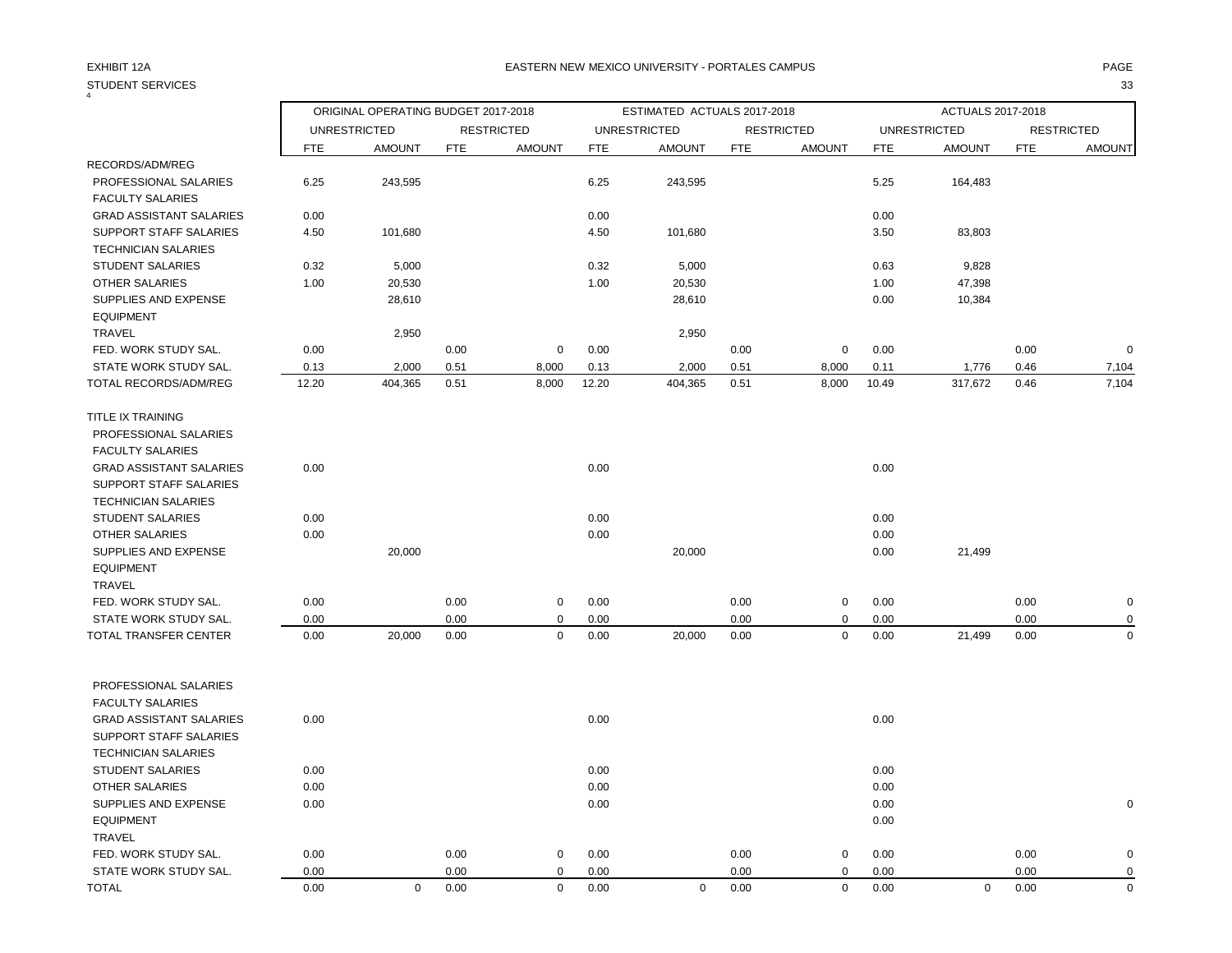# STUDENT SERVICES 34

## EXHIBIT 12A PAGE EASTERN NEW MEXICO UNIVERSITY - PORTALES CAMPUS

|                                |            | ORIGINAL OPERATING BUDGET 2017-2018 |       |                   | ESTIMATED ACTUALS 2017-2018 |                     |       |                   | ACTUALS 2017-2018 |               |            |                   |
|--------------------------------|------------|-------------------------------------|-------|-------------------|-----------------------------|---------------------|-------|-------------------|-------------------|---------------|------------|-------------------|
|                                |            | UNRESTRICTED                        |       | <b>RESTRICTED</b> |                             | <b>UNRESTRICTED</b> |       | <b>RESTRICTED</b> |                   | UNRESTRICTED  |            | <b>RESTRICTED</b> |
|                                | <b>FTE</b> | <b>AMOUNT</b>                       | FTE   | <b>AMOUNT</b>     | FTE                         | <b>AMOUNT</b>       | FTE   | <b>AMOUNT</b>     | <b>FTE</b>        | <b>AMOUNT</b> | <b>FTE</b> | <b>AMOUNT</b>     |
| <b>TOTALS EXHIBIT 12A's</b>    |            |                                     |       |                   |                             |                     |       |                   |                   |               |            |                   |
| PROFESSIONAL SALARIES          | 30.85      | 1,323,396                           |       |                   | 30.85                       | 1,323,396           |       |                   | 29.85             | 1,213,527     | 4.00       | 173,434           |
| <b>FACULTY SALARIES</b>        |            |                                     |       |                   |                             |                     |       |                   |                   |               |            |                   |
| <b>GRAD ASSISTANT SALARIES</b> | 0.06       | 1,000                               |       |                   | 0.06                        | 1,000               |       |                   |                   |               |            |                   |
| SUPPORT STAFF SALARIES         | 9.25       | 220,558                             |       |                   | 9.25                        | 220,558             |       |                   | 9.25              | 189,261       | 0.75       | 17,328            |
| <b>TECHNICIAN SALARIES</b>     |            |                                     |       |                   |                             |                     |       |                   |                   |               |            |                   |
| <b>STUDENT SALARIES</b>        | 6.68       | 104.139                             |       |                   | 6.68                        | 104,139             |       |                   | 6.14              | 95,859        | 1.00       | 15,654            |
| OTHER SALARIES                 | 1.00       | 20,530                              |       |                   | 1.00                        | 20,530              |       |                   | 1.17              | 50,003        |            |                   |
| SUPPLIES AND EXPENSE           |            | 341,025                             |       |                   |                             | 341,025             |       |                   |                   | 409,246       |            | 64,772            |
| <b>EQUIPMENT</b>               |            |                                     |       |                   |                             |                     |       |                   |                   |               |            |                   |
| <b>TRAVEL</b>                  |            | 65,862                              |       |                   |                             | 65,862              |       |                   |                   | 68,567        |            |                   |
| FED. WORK STUDY SAL.           |            |                                     | 9.49  | 148,040           |                             |                     | 9.49  | 148,040           |                   |               | 2.32       | 36,178            |
| STATE WORK STUDY SAL.          | 0.64       | 9,989                               | 2.56  | 39,956            | 0.64                        | 9,989               | 2.56  | 39,956            | 0.60              | 9,333         | 2.39       | 37,333            |
| <b>TOTAL</b>                   | 48.47      | 2,086,499                           | 12.05 | 187,996           | 48.47                       | 2,086,499           | 12.05 | 187,996           | 47.01             | 2,035,796     | 10.47      | 344,699           |

 PROFESSIONAL SALARIES FACULTY SALARIES GRAD ASSISTANT SALARIES SUPPORT STAFF SALARIES TECHNICIAN SALARIES STUDENT SALARIES OTHER SALARIES SUPPLIES AND EXPENSE EQUIPMENT TRAVEL FED. WORK STUDY SAL. STATE WORK STUDY SAL. TOTAL

 PROFESSIONAL SALARIES FACULTY SALARIES GRAD ASSISTANT SALARIES SUPPORT STAFF SALARIES TECHNICIAN SALARIES STUDENT SALARIES OTHER SALARIES SUPPLIES AND EXPENSE EQUIPMENT TRAVEL FED. WORK STUDY SAL. STATE WORK STUDY SAL. TOTAL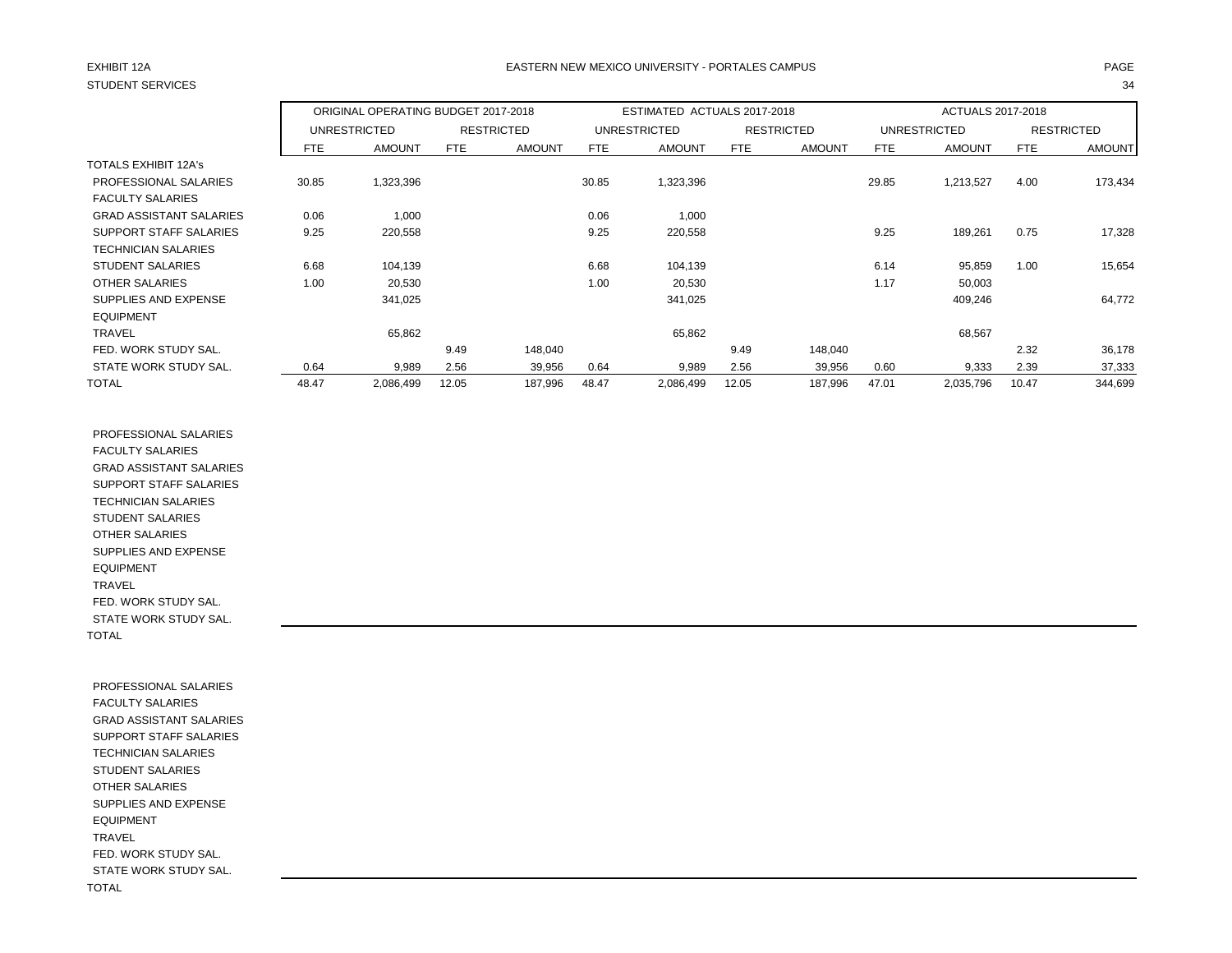INSTITUTIONAL SUPPORT - PAGE 1 35

|                                            |            | ORIGINAL OPERATING BUDGET 2017-2018 |            |                   |            | ESTIMATED ACTUALS 2017-2018 |            |                   |            | ACTUALS 2017-2018   |            |                   |
|--------------------------------------------|------------|-------------------------------------|------------|-------------------|------------|-----------------------------|------------|-------------------|------------|---------------------|------------|-------------------|
|                                            |            | <b>UNRESTRICTED</b>                 |            | <b>RESTRICTED</b> |            | <b>UNRESTRICTED</b>         |            | <b>RESTRICTED</b> |            | <b>UNRESTRICTED</b> |            | <b>RESTRICTED</b> |
|                                            | <b>FTE</b> | <b>AMOUNT</b>                       | <b>FTE</b> | <b>AMOUNT</b>     | <b>FTE</b> | <b>AMOUNT</b>               | <b>FTE</b> | <b>AMOUNT</b>     | <b>FTE</b> | <b>AMOUNT</b>       | <b>FTE</b> | <b>AMOUNT</b>     |
| EXECUTIVE MANAGEMENT<br>PRESIDENT'S OFFICE | 4.35       | 417,098                             |            |                   | 4.35       | 467,098                     |            |                   | 3.49       | 519,361             |            |                   |
|                                            |            |                                     |            |                   |            |                             |            |                   |            |                     |            |                   |
| <b>VP BUSINESS AFFAIRS</b>                 | 1.50       | 181,042                             |            |                   | 1.50       | 181,042                     |            |                   | 1.50       | 182,069             |            |                   |
| <b>VP ACADEMIC AFFAIRS</b>                 | 2.31       | 224,897                             |            |                   | 2.31       | 224,897                     |            |                   | 2.15       | 219,983             |            |                   |
| <b>VP STUDENT AFFAIRS</b>                  | 3.23       | 217,564                             | 0.16       | 2,536             | 3.23       | 217,564                     | 0.16       | 2,536             | 4.00       | 283,343             |            |                   |
| VP TECHNOLOGY AND SYSTEM & CK              | 2.00       | 183,120                             |            |                   | 2.00       | 183,120                     |            |                   | 2.00       | 187,597             |            |                   |
| ED PLANNING & ANALYSIS                     | 2.00       | 142,415                             |            |                   | 2.00       | 142,415                     |            |                   | 2.20       | 144,132             |            |                   |
| PLANNING & ANALYSIS                        | 2.54       | 129,138                             | 0.15       | 2,400             | 2.54       | 129,138                     | 0.15       | 2,400             | 2.50       | 127,433             |            |                   |
| <b>LEGAL SERVICES</b>                      |            | 70,000                              |            |                   |            | 70,000                      |            |                   |            | 178,274             |            |                   |
| <b>BOARD OF REGENTS</b>                    |            | 15,000                              |            |                   |            | 15,000                      |            |                   |            | 20,453              |            |                   |
| TRAINING--BANNER                           |            | 160,000                             |            |                   |            | 160,000                     |            |                   |            | 118,356             |            |                   |
| <b>TOTAL EXEC MGT</b>                      | 17.92      | 1,740,274                           | 0.32       | 4,936             | 17.92      | 1,790,274                   | 0.32       | 4,936             | 17.84      | 1,981,001           |            |                   |
| FISCAL OPERATIONS                          |            |                                     |            |                   |            |                             |            |                   |            |                     |            |                   |
| <b>ACCOUNTING</b>                          | 13.94      | 693,900                             | 0.22       | 3,480             | 13.94      | 693,900                     | 0.22       | 3,480             | 12.97      | 632,002             | 0.19       | 3,024             |
| <b>INTERNAL AUDITOR</b>                    |            | 10,000                              |            |                   |            | 10,000                      |            |                   | 1.24       | 62,915              |            |                   |
| <b>RESTRICTED GRANTS</b>                   |            |                                     |            |                   |            |                             |            |                   |            |                     | 10.21      | 784,266           |
| EXTERNAL AUDIT                             |            | 89,250                              |            |                   |            | 89,250                      |            |                   |            | 98,580              |            |                   |
| UNCOLLECTABLE ACCOUNTS                     |            | 475,000                             |            |                   |            | 475,000                     |            |                   |            | 600,015             |            |                   |
| TOTAL FISCAL OPERATIONS                    | 13.94      | 1,268,150                           | 0.22       | 3,480             | 13.94      | 1,268,150                   | 0.22       | 3,480             | 14.21      | 1,393,512           | 10.41      | 787,290           |
| GENERAL ADMINISTRATIVE SVCS                |            |                                     |            |                   |            |                             |            |                   |            |                     |            |                   |
| ADMINISTRATIVE CONTINGENCY                 |            | 118,900                             |            |                   |            | 118,900                     |            |                   |            | 46,684              |            |                   |
| <b>HUMAN RESOURCES</b>                     | 5.31       | 355,441                             |            |                   | 5.31       | 355,441                     |            |                   | 5.42       | 328,209             | 0.25       | 3,872             |
| STAFF DEVELOPMENT                          |            | 15,600                              |            |                   |            | 15,600                      |            |                   |            | 5,468               |            |                   |
| TOTAL GENERAL ADMIN SVCS                   | 5.31       | 489,941                             |            |                   | 5.31       | 489,941                     |            |                   | 5.42       | 380,361             | 0.25       | 3,872             |
| LOGISTICAL SERVICES                        |            |                                     |            |                   |            |                             |            |                   |            |                     |            |                   |
| <b>PURCHASING</b>                          | 1.56       | 104,622                             | 0.13       | 2,016             | 1.56       | 104,622                     | 0.13       | 2,016             | 3.50       | 140,910             |            |                   |
| DEPT OF PUBLIC SAFETY                      | 10.49      | 498,944                             | 0.59       | 9,172             | 10.49      | 498,944                     | 0.59       | 9,172             | 12.03      | 572,070             | 0.77       | 12,008            |
| POST OFFICE                                | 2.00       | 54,291                              |            |                   | 2.00       | 54,291                      |            |                   | 2.00       | 53,511              |            |                   |
| TOTAL LOGISTICAL SERVICES                  | 14.06      | 657,857                             | 0.72       | 11,188            | 14.06      | 657,857                     | 0.72       | 11,188            | 17.53      | 766,491             | 0.77       | 12,008            |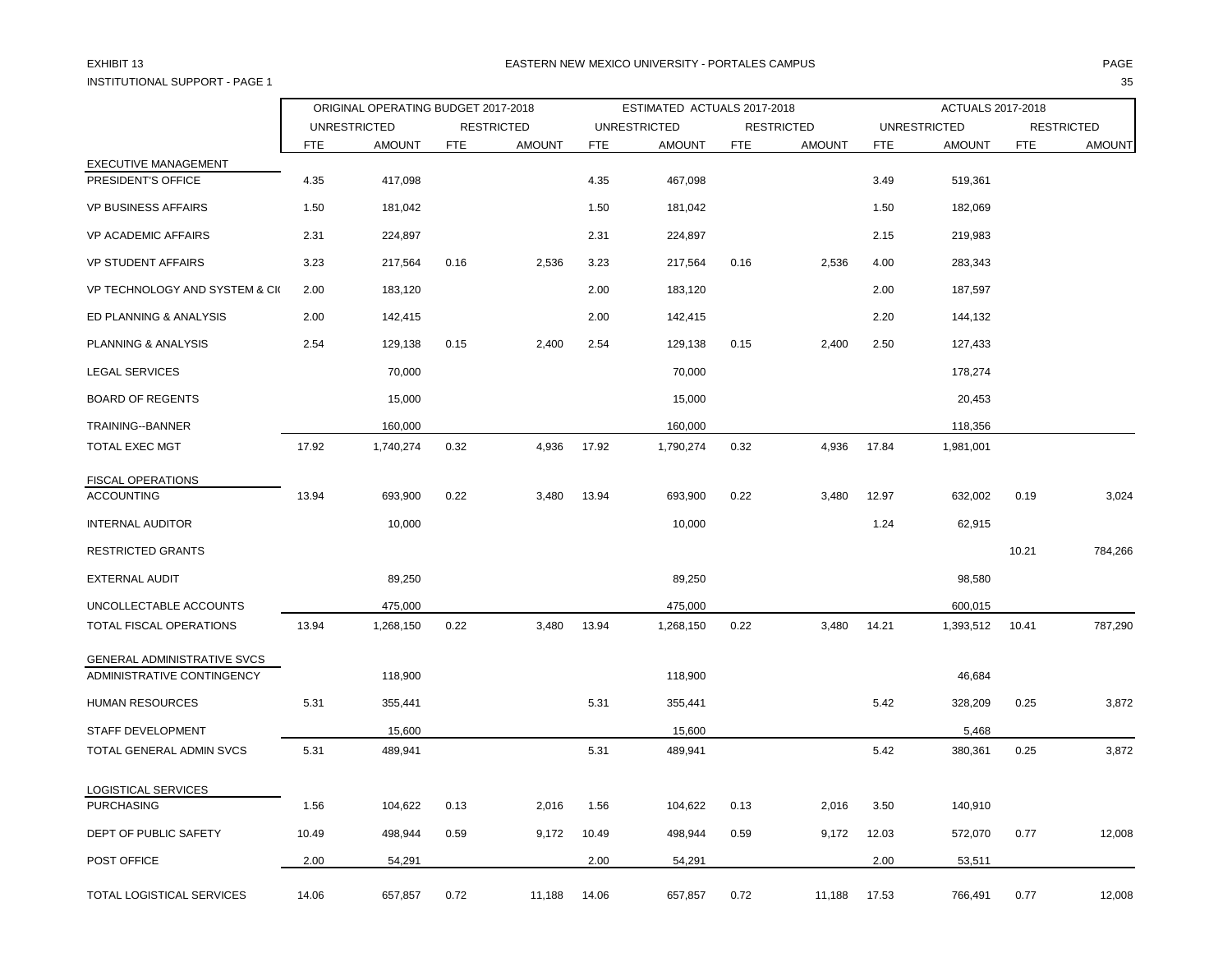## INSTITUTIONAL SUPPORT - PAGE 2 36

## EXHIBIT 13 PAGE PAGE IN THE RESTRIAL MEXICO UNIVERSITY - PORTALES CAMPUS PAGE IN THE RESTRIAL OF PAGE IN THE RESTRIAL OF PAGE IN THE RESTRIAL OF PAGE IN THE RESTRIAL OF PAGE IN THE RESTRIAL OF PAGE IN THE RESTRIAL OF PAGE

|                                               | ORIGINAL OPERATING BUDGET 2017-2018 |               |                   |               | ESTIMATED ACTUALS 2017-2018 |               |                   |               | ACTUALS 2017-2018   |               |                   |               |
|-----------------------------------------------|-------------------------------------|---------------|-------------------|---------------|-----------------------------|---------------|-------------------|---------------|---------------------|---------------|-------------------|---------------|
|                                               | <b>UNRESTRICTED</b>                 |               | <b>RESTRICTED</b> |               | <b>UNRESTRICTED</b>         |               | <b>RESTRICTED</b> |               | <b>UNRESTRICTED</b> |               | <b>RESTRICTED</b> |               |
|                                               | <b>FTE</b>                          | <b>AMOUNT</b> | <b>FTE</b>        | <b>AMOUNT</b> | <b>FTE</b>                  | <b>AMOUNT</b> | <b>FTE</b>        | <b>AMOUNT</b> | <b>FTE</b>          | <b>AMOUNT</b> | <b>FTE</b>        | <b>AMOUNT</b> |
| <b>COMMUNITY RELATIONS</b>                    |                                     |               |                   |               |                             |               |                   |               |                     |               |                   |               |
| <b>DEVELOPMENT</b>                            | 3.41                                | 229,270       |                   |               | 3.41                        | 229,270       |                   |               | 3.65                | 256,250       |                   |               |
| <b>ALUMNI</b>                                 | 1.59                                | 94,696        |                   |               | 1.59                        | 94,696        |                   |               | 2.08                | 98,675        |                   |               |
| <b>COMMUNICATIONS SERVICES</b>                | 13.88                               | 609,759       | 0.70              | 10,960        | 13.88                       | 609,759       | 0.70              | 10,960        | 12.12               | 532,049       |                   |               |
| <b>DUES &amp; MEMBERSHIPS</b>                 |                                     | 78,015        |                   |               |                             | 78,015        |                   |               |                     | 89,238        |                   |               |
| COMMENCEMENT                                  | 0.04                                | 29,217        |                   |               | 0.04                        | 29,217        |                   |               | 0.06                | 26,162        |                   |               |
| <b>RECEPTIONS &amp; PROMOTIONS</b>            |                                     | 28,500        |                   |               |                             | 28,500        |                   |               |                     | 49,658        |                   |               |
| TOTAL COMMUNITY RELATIONS                     | 18.92                               | 1,069,457     | 0.70              | 10,960        | 18.92                       | 1,069,457     | 0.70              | 10,960        | 17.91               | 1,052,032     |                   |               |
| DIST COSTS (TEL, POST, PRINT)                 |                                     | 101,764       |                   |               |                             | 101,764       |                   |               |                     | 101,764       |                   |               |
| <b>COMPUTER CHARGES</b>                       |                                     | 258,147       |                   |               |                             | 258,147       |                   |               |                     | 258,147       |                   |               |
| <b>MISCELLANEOUS</b>                          |                                     |               |                   | 1,357,588     |                             |               |                   | 1,357,588     |                     | 16,659        |                   |               |
| FEDERAL WORK STUDY                            |                                     |               | 7.17              | 111,848       |                             |               | 7.17              | 111,848       |                     |               | 4.81              | 75,072        |
| <b>STATE WORK STUDY</b>                       |                                     |               |                   |               |                             |               |                   |               |                     |               |                   |               |
| <b>OTHER FRINGES</b>                          |                                     | 102,109       |                   |               |                             | 102,109       |                   |               |                     |               |                   |               |
| <b>RETIREMENT</b>                             |                                     | 477,534       |                   |               |                             | 477,534       |                   |               |                     | 498,157       |                   | 26,358        |
| <b>SOCIAL SECURITY</b>                        |                                     | 262,814       |                   |               |                             | 262,814       |                   |               |                     | 262,248       |                   | 13,552        |
| <b>GROUP INSURANCE</b>                        |                                     | 484,261       |                   |               |                             | 484,261       |                   |               |                     | 357,353       |                   | 25,573        |
| <b>WORKER'S COMPENSATION</b>                  |                                     | 54,025        |                   |               |                             | 54,025        |                   |               |                     | 58,561        |                   | 4,159         |
| UNEMPLOYMENT COMPENSATION                     |                                     | 27,485        |                   |               |                             | 27,485        |                   |               |                     |               |                   |               |
| <b>RETIREE HEALTH</b>                         |                                     | 68,709        |                   |               |                             | 68,709        |                   |               |                     | 73,935        |                   | 3,794         |
| <b>WAIVER OF TUITION</b>                      |                                     | 22,100        |                   |               |                             | 22,100        |                   |               |                     | 13,833        |                   | 808           |
| <b>ANNUAL LEAVE</b>                           |                                     |               |                   |               |                             |               |                   |               |                     | 11,247        |                   |               |
| TOTAL ITEMS NOT IN 13A's                      |                                     | 1,858,948     | 7.17              | 1,469,436     |                             | 1,858,948     | 7.17              | 1,469,436     |                     | 1,651,904     | 4.81              | 149,316       |
| TOTAL PAGES 1 & 2<br>LESS SUPPORT CHARGED TO: | 70.16                               | 7,084,627     | 9.13              | 1,500,000     | 70.16                       | 7,134,627     | 9.13              | 1,500,000     | 72.91               | 7,225,301     | 16.24             | 952,486       |
| <b>AUXILIARIES</b>                            |                                     | (143,920)     |                   |               |                             | (143,920)     |                   |               |                     | (143,920)     |                   |               |
| <b>ATHLETICS</b>                              |                                     | (4, 212)      |                   |               |                             | (4, 212)      |                   |               |                     | (4,212)       |                   |               |
| BRANCH COLLEGES/ENMU FND                      |                                     | (102, 495)    |                   |               |                             | (102, 495)    |                   |               |                     | (102, 495)    |                   |               |
| <b>TOTAL CHARGES</b>                          |                                     | (250, 627)    |                   |               |                             | (250, 627)    |                   |               |                     | (250, 627)    |                   |               |
| TOTAL INSTITUTIONAL SUPPORT                   | 70.16                               | 6,834,000     | 9.13              | 1,500,000     | 70.16                       | 6,884,000     | 9.13              | 1,500,000     | 72.91               | 6,974,674     | 16.24             | 952,486       |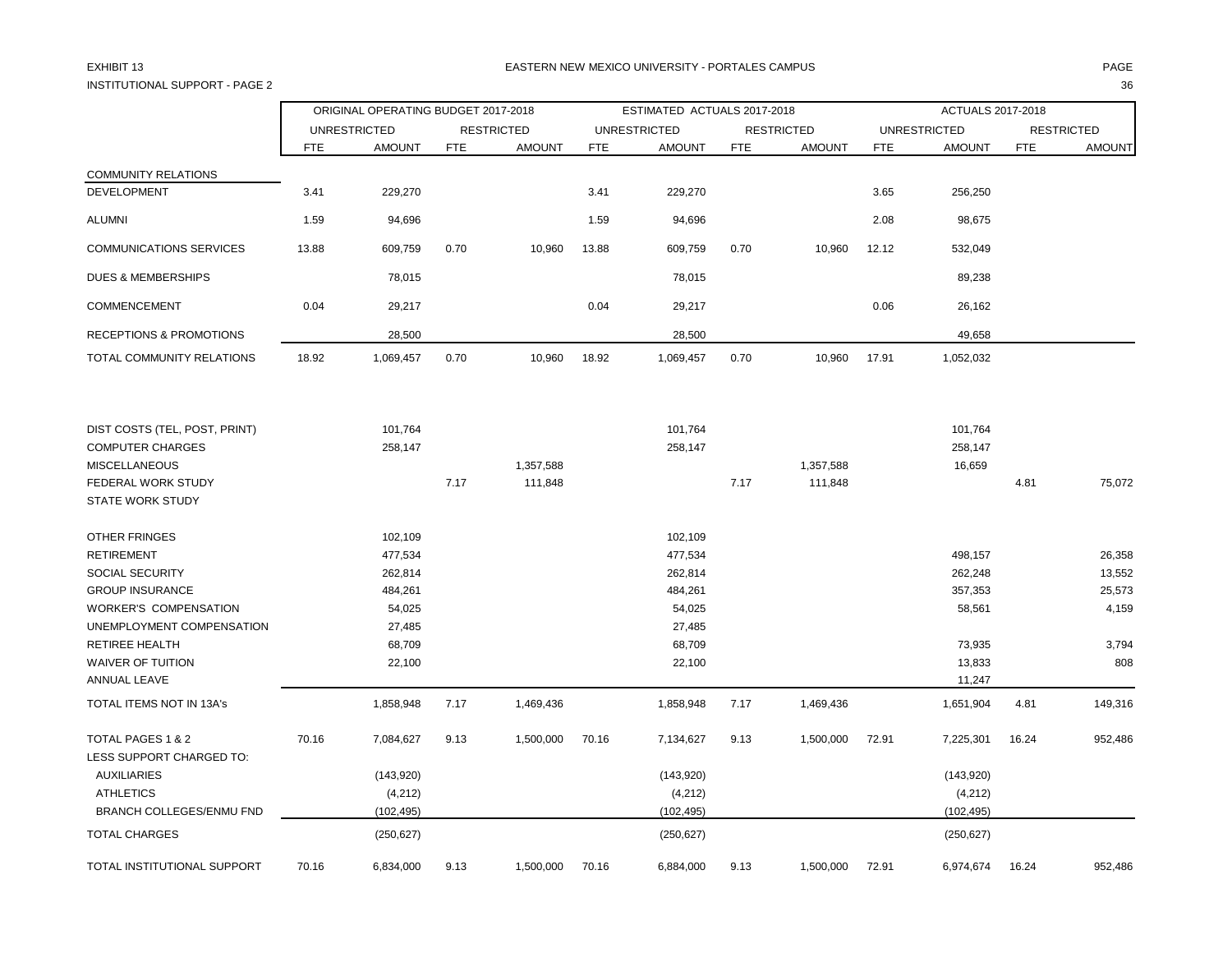# INSTITUTIONAL SUPPORT 37<br>1

### EXHIBIT 13A PAGE EASTERN NEW MEXICO UNIVERSITY - PORTALES CAMPUS

|                                |            | ORIGINAL OPERATING BUDGET 2017-2018 |            |                   |            | ESTIMATED ACTUALS 2017-2018 |            |                   |            | ACTUALS 2017-2018   |            |                   |
|--------------------------------|------------|-------------------------------------|------------|-------------------|------------|-----------------------------|------------|-------------------|------------|---------------------|------------|-------------------|
|                                |            | <b>UNRESTRICTED</b>                 |            | <b>RESTRICTED</b> |            | <b>UNRESTRICTED</b>         |            | <b>RESTRICTED</b> |            | <b>UNRESTRICTED</b> |            | <b>RESTRICTED</b> |
|                                | <b>FTE</b> | <b>AMOUNT</b>                       | <b>FTE</b> | <b>AMOUNT</b>     | <b>FTE</b> | <b>AMOUNT</b>               | <b>FTE</b> | <b>AMOUNT</b>     | <b>FTE</b> | <b>AMOUNT</b>       | <b>FTE</b> | <b>AMOUNT</b>     |
| PRESIDENT'S OFFICE             |            |                                     |            |                   |            |                             |            |                   |            |                     |            |                   |
| PROFESSIONAL SALARIES          | 2.00       | 300,000                             |            |                   | 2.00       | 350,000                     |            |                   | 1.75       | 394,006             |            |                   |
| <b>FACULTY SALARIES</b>        |            |                                     |            |                   |            |                             |            |                   |            | 1,500               |            |                   |
| <b>GRAD ASSISTANT SALARIES</b> | 0.50       | 8,500                               |            |                   | 0.50       | 8,500                       |            |                   | 0.00       |                     |            |                   |
| SUPPORT STAFF SALARIES         | 1.00       | 47,720                              |            |                   | 1.00       | 47,720                      |            |                   | 1.25       | 58,150              |            |                   |
| <b>TECHNICIAN SALARIES</b>     |            |                                     |            |                   |            |                             |            |                   |            |                     |            |                   |
| <b>STUDENT SALARIES</b>        | 0.85       | 13,203                              |            |                   | 0.85       | 13,203                      |            |                   | 0.49       | 7,639               |            |                   |
| <b>OTHER SALARIES</b>          | 0.00       |                                     |            |                   | 0.00       |                             |            |                   | 0.00       |                     |            |                   |
| SUPPLIES AND EXPENSE           |            | 40,085                              |            |                   |            | 40,085                      |            |                   |            | 33,807              |            |                   |
| <b>EQUIPMENT</b>               |            |                                     |            |                   |            |                             |            |                   |            |                     |            |                   |
| <b>TRAVEL</b>                  |            | 7,590                               |            |                   |            | 7,590                       |            |                   |            | 24,259              |            |                   |
| FED. WORK STUDY SAL.           | 0.00       |                                     | 0.00       | $\mathbf 0$       | 0.00       |                             | 0.00       | 0                 | 0.00       |                     | 0.00       | $\pmb{0}$         |
| STATE WORK STUDY SAL.          | 0.00       |                                     | 0.00       | $\mathbf 0$       | 0.00       |                             | 0.00       | $\mathbf 0$       | 0.00       |                     | 0.00       | 0                 |
| TOTAL PRESIDENT'S OFFICE       | 4.35       | 417,098                             | 0.00       | $\mathbf 0$       | 4.35       | 467,098                     | 0.00       | $\mathbf 0$       | 3.49       | 519,361             | 0.00       | $\mathbf 0$       |
|                                |            |                                     |            |                   |            |                             |            |                   |            | 517,019             |            |                   |
| <b>VP BUSINESS AFFAIRS</b>     |            |                                     |            |                   |            |                             |            |                   |            |                     |            |                   |
| PROFESSIONAL SALARIES          | 1.00       | 152,342                             |            |                   | 1.00       | 152,342                     |            |                   | 1.00       | 152,342             |            |                   |
| <b>FACULTY SALARIES</b>        |            |                                     |            |                   |            |                             |            |                   |            |                     |            |                   |
| <b>GRAD ASSISTANT SALARIES</b> | 0.00       |                                     |            |                   | 0.00       |                             |            |                   | 0.00       |                     |            |                   |
| SUPPORT STAFF SALARIES         | 0.50       | 19,386                              |            |                   | 0.50       | 19,386                      |            |                   | 0.50       | 19,989              |            |                   |
| <b>TECHNICIAN SALARIES</b>     |            |                                     |            |                   |            |                             |            |                   |            |                     |            |                   |
| <b>STUDENT SALARIES</b>        | 0.00       |                                     |            |                   | 0.00       |                             |            |                   | 0.00       |                     |            |                   |
| <b>OTHER SALARIES</b>          | 0.00       |                                     |            |                   | 0.00       |                             |            |                   | 0.00       |                     |            |                   |
| SUPPLIES AND EXPENSE           |            | 7,589                               |            |                   |            | 7,589                       |            |                   |            | 5,617               |            |                   |
| <b>EQUIPMENT</b>               |            |                                     |            |                   |            |                             |            |                   |            |                     |            |                   |
| <b>TRAVEL</b>                  |            | 1,725                               |            |                   |            | 1,725                       |            |                   |            | 4,121               |            |                   |
| FED. WORK STUDY SAL.           | 0.00       |                                     | 0.00       | $\mathsf 0$       | 0.00       |                             | 0.00       | $\mathbf 0$       | 0.00       |                     | 0.00       | $\pmb{0}$         |
| STATE WORK STUDY SAL.          | 0.00       |                                     | 0.00       | $\mathbf 0$       | 0.00       |                             | 0.00       | 0                 | 0.00       |                     | 0.00       | 0                 |
| TOTAL VP BUSINESS AFFAIRS      | 1.50       | 181,042                             | 0.00       | $\mathsf 0$       | 1.50       | 181,042                     | 0.00       | $\mathbf 0$       | 1.50       | 182,069             | 0.00       | $\mathbf 0$       |
|                                |            |                                     |            |                   |            |                             |            |                   |            | 182,069             |            |                   |
| <b>VP ACADEMIC AFFAIRS</b>     |            |                                     |            |                   |            |                             |            |                   |            |                     |            |                   |
| PROFESSIONAL SALARIES          | 1.00       | 170,804                             |            |                   | 1.00       | 170,804                     |            |                   | 1.00       | 170,804             |            |                   |
| <b>FACULTY SALARIES</b>        |            |                                     |            |                   |            |                             |            |                   |            |                     |            |                   |
| <b>GRAD ASSISTANT SALARIES</b> | 0.00       |                                     |            |                   | 0.00       |                             |            |                   | 0.00       |                     |            |                   |
| <b>SUPPORT STAFF SALARIES</b>  | 1.00       | 38,771                              |            |                   | 1.00       | 38,771                      |            |                   | 1.00       | 38,840              |            |                   |
| <b>TECHNICIAN SALARIES</b>     |            |                                     |            |                   |            |                             |            |                   |            |                     |            |                   |
| <b>STUDENT SALARIES</b>        | 0.24       | 3,770                               |            |                   | 0.24       | 3,770                       |            |                   | 0.01       | 120                 |            |                   |
| <b>OTHER SALARIES</b>          | 0.06       | 1,000                               |            |                   | 0.06       | 1,000                       |            |                   | 0.15       | 2,268               |            |                   |
| SUPPLIES AND EXPENSE           |            | 8,052                               |            |                   |            | 8,052                       |            |                   |            | 5,642               |            |                   |
| <b>EQUIPMENT</b>               |            |                                     |            |                   |            |                             |            |                   |            |                     |            |                   |
| <b>TRAVEL</b>                  |            | 2,500                               |            |                   |            | 2,500                       |            |                   |            | 2,309               |            |                   |
| FED. WORK STUDY SAL.           | 0.00       |                                     | 0.00       | $\mathbf 0$       | 0.00       |                             | 0.00       | 0                 | 0.00       |                     | 0.00       | $\mathbf 0$       |
| STATE WORK STUDY SAL.          | 0.00       |                                     | 0.00       | $\mathbf 0$       | 0.00       |                             | 0.00       | $\mathbf 0$       | 0.00       |                     | 0.00       | $\pmb{0}$         |
| TOTAL VP ACADEMIC AFFAIRS      | 2.31       | 224,897                             | 0.00       | $\mathbf 0$       | 2.31       | 224,897                     | 0.00       | $\mathbf 0$       | 2.15       | 219,983             | 0.00       | $\mathbf 0$       |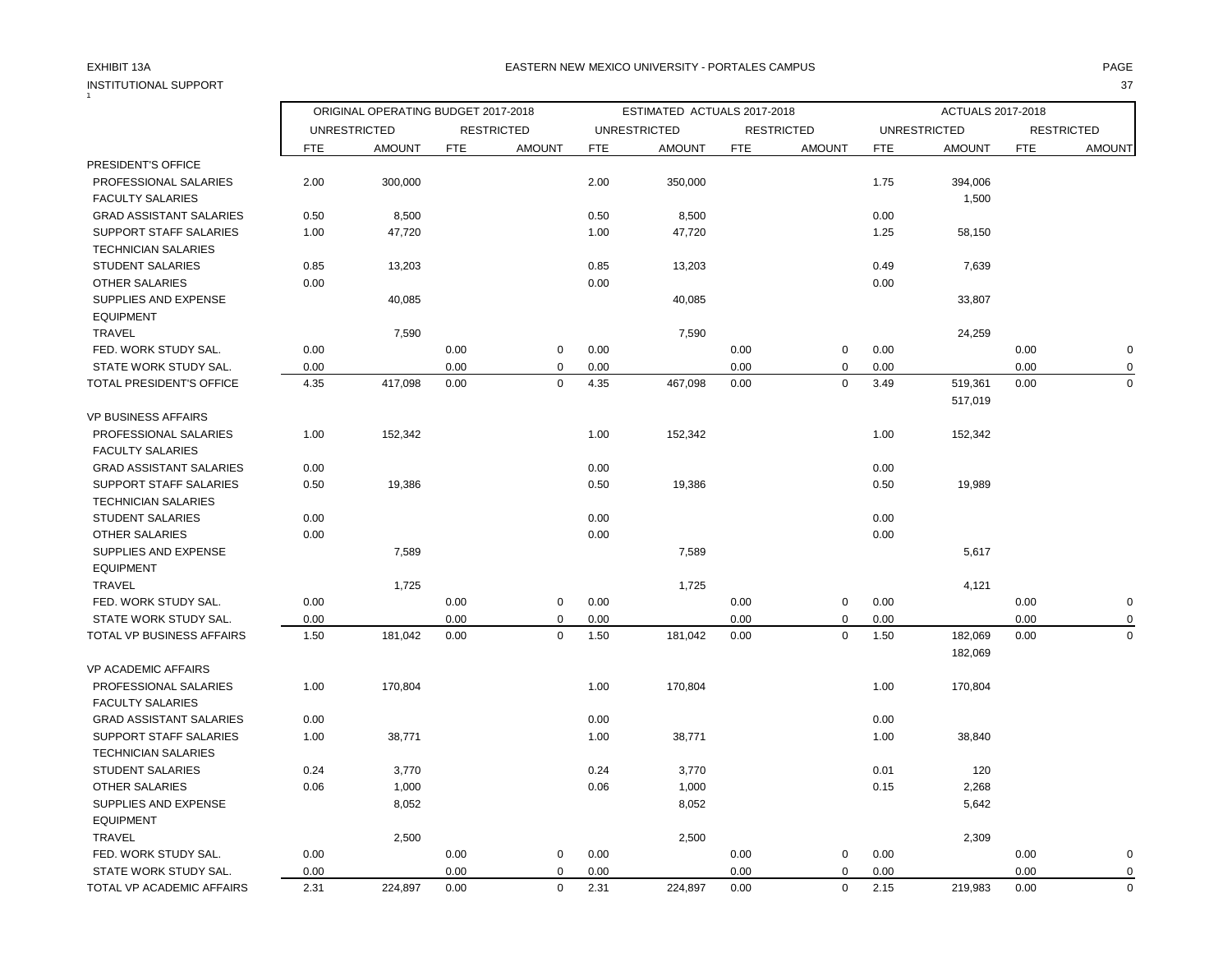| <b>INSTITUTIONAL SUPPORT</b>   | ORIGINAL OPERATING BUDGET 2017-2018 |                     |            |                   |            |                             |             |                   | 38         |                     |             |                   |  |
|--------------------------------|-------------------------------------|---------------------|------------|-------------------|------------|-----------------------------|-------------|-------------------|------------|---------------------|-------------|-------------------|--|
|                                |                                     |                     |            |                   |            | ESTIMATED ACTUALS 2017-2018 |             |                   |            | ACTUALS 2017-2018   |             |                   |  |
|                                |                                     | <b>UNRESTRICTED</b> |            | <b>RESTRICTED</b> |            | <b>UNRESTRICTED</b>         |             | <b>RESTRICTED</b> |            | <b>UNRESTRICTED</b> |             | <b>RESTRICTED</b> |  |
|                                | <b>FTE</b>                          | <b>AMOUNT</b>       | <b>FTE</b> | <b>AMOUNT</b>     | <b>FTE</b> | <b>AMOUNT</b>               | <b>FTE</b>  | <b>AMOUNT</b>     | <b>FTE</b> | <b>AMOUNT</b>       | <b>FTE</b>  | <b>AMOUNT</b>     |  |
| <b>VP STUDENT AFFAIRS</b>      |                                     |                     |            |                   |            |                             |             |                   |            |                     |             |                   |  |
| PROFESSIONAL SALARIES          | 2.00                                | 168,148             |            |                   | 2.00       | 168,148                     |             |                   | 2.10       | 220,818             |             |                   |  |
| <b>FACULTY SALARIES</b>        |                                     |                     |            |                   |            |                             |             |                   |            |                     |             |                   |  |
| <b>GRAD ASSISTANT SALARIES</b> | 0.00                                |                     |            |                   | 0.00       |                             |             |                   | 0.50       | 8,500               |             |                   |  |
| <b>SUPPORT STAFF SALARIES</b>  | 1.00                                | 37,669              |            |                   | 1.00       | 37,669                      |             |                   | 1.00       | 39,340              |             |                   |  |
| <b>TECHNICIAN SALARIES</b>     |                                     |                     |            |                   |            |                             |             |                   |            |                     |             |                   |  |
| <b>STUDENT SALARIES</b>        | 0.19                                | 3,000               |            |                   | 0.19       | 3,000                       |             |                   | 0.40       | 6,167               |             |                   |  |
| <b>OTHER SALARIES</b>          | 0.00                                |                     |            |                   | 0.00       |                             |             |                   | 0.00       |                     |             |                   |  |
| SUPPLIES AND EXPENSE           |                                     | 6,613               |            |                   |            | 6,613                       |             |                   |            | 7,170               |             |                   |  |
| <b>EQUIPMENT</b>               |                                     |                     |            |                   |            |                             |             |                   |            |                     |             |                   |  |
| <b>TRAVEL</b>                  |                                     | 1,500               |            |                   |            | 1,500                       |             |                   |            | 1,348               |             |                   |  |
| FED. WORK STUDY SAL.           | 0.00                                |                     | 0.00       | $\mathbf 0$       | 0.00       |                             | 0.00        | $\mathbf 0$       | 0.00       |                     | 0.00        | $\pmb{0}$         |  |
| STATE WORK STUDY SAL.          | 0.04                                | 634                 | 0.16       | 2,536             | 0.04       | 634                         | 0.16        | 2,536             | 0.00       |                     | 0.00        | $\pmb{0}$         |  |
| TOTAL VP STUDENT AFFAIRS       | 3.23                                | 217,564             | 0.16       | 2,536             | 3.23       | 217,564                     | 0.16        | 2,536             | 4.00       | 283,343             | 0.00        | $\Omega$          |  |
| VP TECHNOLOGY AND SYSTEM & CIO |                                     |                     |            |                   |            |                             |             |                   |            |                     |             |                   |  |
| PROFESSIONAL SALARIES          | 1.00                                | 135,674             |            |                   | 1.00       | 135,674                     |             |                   | 1.00       | 136,539             |             |                   |  |
| <b>FACULTY SALARIES</b>        |                                     |                     |            |                   |            |                             |             |                   |            |                     |             |                   |  |
| <b>GRAD ASSISTANT SALARIES</b> | 0.00                                |                     |            |                   | 0.00       |                             |             |                   | 0.00       |                     |             |                   |  |
| <b>SUPPORT STAFF SALARIES</b>  | 1.00                                | 36,546              |            |                   | 1.00       | 36,546                      |             |                   | 1.00       | 40,111              |             |                   |  |
| <b>TECHNICIAN SALARIES</b>     |                                     |                     |            |                   |            |                             |             |                   |            |                     |             |                   |  |
| STUDENT SALARIES               | 0.00                                |                     |            |                   | 0.00       |                             |             |                   | 0.00       |                     |             |                   |  |
| OTHER SALARIES                 | 0.00                                |                     |            |                   | 0.00       |                             |             |                   | 0.00       |                     |             |                   |  |
| SUPPLIES AND EXPENSE           |                                     | 8,200               |            |                   |            | 8,200                       |             |                   |            | 6,213               |             |                   |  |
| <b>EQUIPMENT</b>               |                                     |                     |            |                   |            |                             |             |                   |            |                     |             |                   |  |
| <b>TRAVEL</b>                  |                                     | 2,700               |            |                   |            | 2,700                       |             |                   |            | 4,734               |             |                   |  |
| FED. WORK STUDY SAL.           | 0.00                                |                     | 0.00       | $\mathbf 0$       | 0.00       |                             | 0.00        | $\mathbf 0$       | 0.00       |                     | 0.00        | $\mathbf 0$       |  |
| STATE WORK STUDY SAL.          | 0.00                                |                     | 0.00       | $\mathbf 0$       | 0.00       |                             | 0.00        | $\mathbf 0$       | 0.00       |                     | 0.00        | $\mathbf 0$       |  |
| TOTAL VP UNIV RELTN&ENROLL SVC | 2.00                                | 183,120             | 0.00       | $\mathbf 0$       | 2.00       | 183,120                     | 0.00        | $\mathbf 0$       | 2.00       | 187,597             | 0.00        | $\mathbf 0$       |  |
| ED PLANNING & ANALYSIS         |                                     |                     |            |                   |            |                             |             |                   |            |                     |             |                   |  |
| PROFESSIONAL SALARIES          | 1.00                                | 103,761             |            |                   | 1.00       | 103,761                     |             |                   | 1.00       | 103,761             |             |                   |  |
| <b>FACULTY SALARIES</b>        |                                     |                     |            |                   |            |                             |             |                   |            |                     |             |                   |  |
| <b>GRAD ASSISTANT SALARIES</b> | 0.00                                |                     |            |                   | 0.00       |                             |             |                   | 0.00       |                     |             |                   |  |
| <b>SUPPORT STAFF SALARIES</b>  | 1.00                                | 31,554              |            |                   | 1.00       | 31,554                      |             |                   | 1.00       | 32,815              |             |                   |  |
| <b>TECHNICIAN SALARIES</b>     |                                     |                     |            |                   |            |                             |             |                   |            |                     |             |                   |  |
| <b>STUDENT SALARIES</b>        | 0.00                                |                     |            |                   | 0.00       |                             |             |                   | 0.20       | 3,083               |             |                   |  |
| <b>OTHER SALARIES</b>          | 0.00                                |                     |            |                   | 0.00       |                             |             |                   | 0.00       |                     |             |                   |  |
| SUPPLIES AND EXPENSE           |                                     | 4,800               |            |                   |            | 4,800                       |             |                   |            | 4,174               |             |                   |  |
| <b>EQUIPMENT</b>               |                                     |                     |            |                   |            |                             |             |                   |            |                     |             |                   |  |
| <b>TRAVEL</b>                  | 2,300                               |                     |            |                   | 2,300      |                             |             |                   | 299        |                     |             |                   |  |
| FED. WORK STUDY SAL.           | 0.00<br>0.00<br>$\mathbf 0$         |                     |            | 0.00              |            | 0.00                        | $\mathbf 0$ | 0.00              |            | 0.00                | $\mathbf 0$ |                   |  |
| STATE WORK STUDY SAL.          | 0.00                                |                     | 0.00       | $\mathbf 0$       | 0.00       |                             | 0.00        | $\mathbf 0$       | 0.00       |                     | 0.00        | $\mathbf 0$       |  |
| TOTAL ED PLANNING & ANALYSIS   | 2.00                                | 142,415             | 0.00       | $\mathbf 0$       | 2.00       | 142,415                     | 0.00        | $\mathbf 0$       | 2.20       | 144,132             | 0.00        | $\mathbf 0$       |  |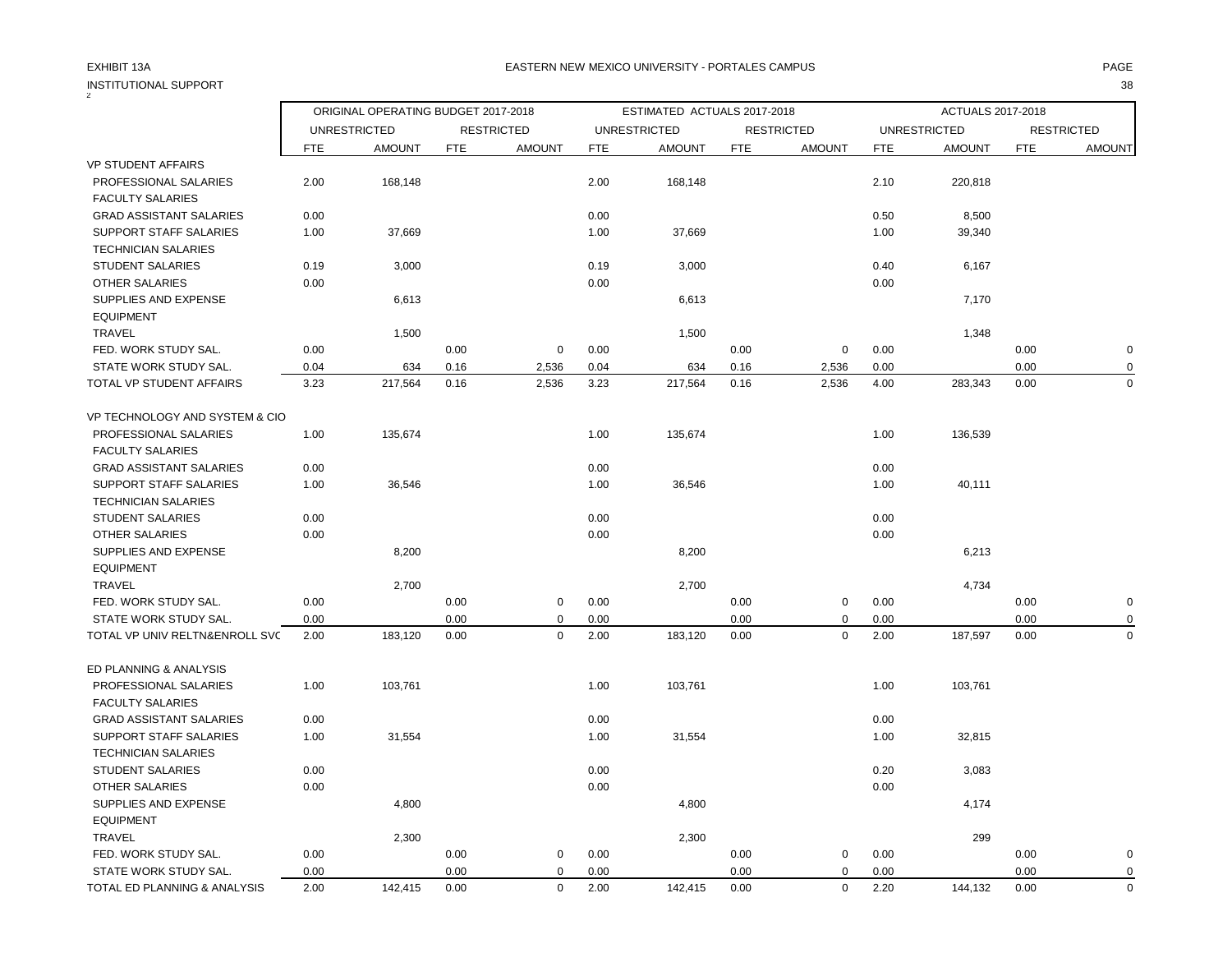## INSTITUTIONAL SUPPORT 39

| 3                              | ORIGINAL OPERATING BUDGET 2017-2018 |                                                    |            |                   | ESTIMATED ACTUALS 2017-2018 |                     |            | ACTUALS 2017-2018 |            |                     |            |                   |
|--------------------------------|-------------------------------------|----------------------------------------------------|------------|-------------------|-----------------------------|---------------------|------------|-------------------|------------|---------------------|------------|-------------------|
|                                |                                     | <b>UNRESTRICTED</b><br><b>AMOUNT</b><br><b>FTE</b> |            | <b>RESTRICTED</b> |                             | <b>UNRESTRICTED</b> |            | <b>RESTRICTED</b> |            | <b>UNRESTRICTED</b> |            | <b>RESTRICTED</b> |
|                                |                                     |                                                    | <b>FTE</b> | <b>AMOUNT</b>     | <b>FTE</b>                  | <b>AMOUNT</b>       | <b>FTE</b> | <b>AMOUNT</b>     | <b>FTE</b> | <b>AMOUNT</b>       | <b>FTE</b> | <b>AMOUNT</b>     |
| PLANNING & ANALYSIS            |                                     |                                                    |            |                   |                             |                     |            |                   |            |                     |            |                   |
| PROFESSIONAL SALARIES          | 2.00                                | 107,153                                            |            |                   | 2.00                        | 107,153             |            |                   | 2.00       | 108,459             |            |                   |
| <b>FACULTY SALARIES</b>        |                                     |                                                    |            |                   |                             |                     |            |                   |            |                     |            |                   |
| <b>GRAD ASSISTANT SALARIES</b> | 0.00                                |                                                    |            |                   | 0.00                        |                     |            |                   | 0.00       |                     |            |                   |
| SUPPORT STAFF SALARIES         | 0.50                                | 12,251                                             |            |                   | 0.50                        | 12,251              |            |                   | 0.50       | 13,035              |            |                   |
| <b>TECHNICIAN SALARIES</b>     |                                     |                                                    |            |                   |                             |                     |            |                   |            |                     |            |                   |
| <b>STUDENT SALARIES</b>        | 0.00                                |                                                    |            |                   | 0.00                        |                     |            |                   | 0.00       |                     |            |                   |
| OTHER SALARIES                 | 0.00                                |                                                    |            |                   | 0.00                        |                     |            |                   | 0.00       |                     |            |                   |
| SUPPLIES AND EXPENSE           |                                     | 5,916                                              |            |                   |                             | 5,916               |            |                   |            | 5,643               |            |                   |
| <b>EQUIPMENT</b>               |                                     |                                                    |            |                   |                             |                     |            |                   |            |                     |            |                   |
| <b>TRAVEL</b>                  |                                     | 3,218                                              |            |                   |                             | 3,218               |            |                   |            | 296                 |            |                   |
| FED. WORK STUDY SAL.           | 0.00                                |                                                    | 0.00       | $\mathbf 0$       | 0.00                        |                     | 0.00       | $\mathbf 0$       | 0.00       |                     | 0.00       | $\mathbf 0$       |
| STATE WORK STUDY SAL.          | 0.04                                | 600                                                | 0.15       | 2,400             | 0.04                        | 600                 | 0.15       | 2,400             | 0.00       |                     | 0.00       | 0                 |
| TOTAL PLANNING & ANALYSIS      | 2.54                                | 129,138                                            | 0.15       | 2,400             | 2.54                        | 129,138             | 0.15       | 2,400             | 2.50       | 127,433             | 0.00       | $\mathbf 0$       |
| <b>LEGAL SERVICES</b>          |                                     |                                                    |            |                   |                             |                     |            |                   |            |                     |            |                   |
| PROFESSIONAL SALARIES          |                                     |                                                    |            |                   |                             |                     |            |                   |            |                     |            |                   |
| <b>FACULTY SALARIES</b>        |                                     |                                                    |            |                   |                             |                     |            |                   |            |                     |            |                   |
| <b>GRAD ASSISTANT SALARIES</b> | 0.00                                |                                                    |            |                   | 0.00                        |                     |            |                   | 0.00       |                     |            |                   |
| <b>SUPPORT STAFF SALARIES</b>  |                                     |                                                    |            |                   |                             |                     |            |                   |            |                     |            |                   |
| <b>TECHNICIAN SALARIES</b>     |                                     |                                                    |            |                   |                             |                     |            |                   |            |                     |            |                   |
| <b>STUDENT SALARIES</b>        | 0.00                                |                                                    |            |                   | 0.00                        |                     |            |                   | 0.00       |                     |            |                   |
| <b>OTHER SALARIES</b>          | 0.00                                |                                                    |            |                   | 0.00                        |                     |            |                   | 0.00       |                     |            |                   |
| SUPPLIES AND EXPENSE           |                                     | 70,000                                             |            |                   |                             | 70,000              |            |                   |            | 178,274             |            |                   |
| <b>EQUIPMENT</b>               |                                     |                                                    |            |                   |                             |                     |            |                   |            |                     |            |                   |
| TRAVEL                         |                                     |                                                    |            |                   |                             |                     |            |                   |            |                     |            |                   |
| FED. WORK STUDY SAL.           | 0.00                                |                                                    | 0.00       | $\mathbf 0$       | 0.00                        |                     | 0.00       | $\mathbf 0$       | 0.00       |                     | 0.00       | $\pmb{0}$         |
| STATE WORK STUDY SAL.          | 0.00                                |                                                    | 0.00       | $\mathbf 0$       | 0.00                        |                     | 0.00       | 0                 | 0.00       |                     | 0.00       | $\mathbf 0$       |
| TOTAL LEGAL SERVICES           | 0.00                                | 70,000                                             | 0.00       | $\mathbf 0$       | 0.00                        | 70,000              | 0.00       | 0                 | 0.00       | 178,274             | 0.00       | $\mathbf 0$       |
| <b>BOARD OF REGENTS</b>        |                                     |                                                    |            |                   |                             |                     |            |                   |            |                     |            |                   |
| PROFESSIONAL SALARIES          |                                     |                                                    |            |                   |                             |                     |            |                   |            |                     |            |                   |
| <b>FACULTY SALARIES</b>        |                                     |                                                    |            |                   |                             |                     |            |                   |            |                     |            |                   |
| <b>GRAD ASSISTANT SALARIES</b> | 0.00                                |                                                    |            |                   | 0.00                        |                     |            |                   | 0.00       |                     |            |                   |
| SUPPORT STAFF SALARIES         |                                     |                                                    |            |                   |                             |                     |            |                   |            |                     |            |                   |
| <b>TECHNICIAN SALARIES</b>     |                                     |                                                    |            |                   |                             |                     |            |                   |            |                     |            |                   |
| <b>STUDENT SALARIES</b>        | 0.00                                |                                                    |            |                   | 0.00                        |                     |            |                   | 0.00       |                     |            |                   |
| <b>OTHER SALARIES</b>          | 0.00                                |                                                    |            |                   | 0.00                        |                     |            |                   | 0.00       |                     |            |                   |
| SUPPLIES AND EXPENSE           |                                     | 5,000                                              |            |                   |                             | 5,000               |            |                   |            | 5,328               |            |                   |
| <b>EQUIPMENT</b>               |                                     |                                                    |            |                   |                             |                     |            |                   |            |                     |            |                   |
| <b>TRAVEL</b>                  |                                     | 10,000                                             |            |                   |                             | 10,000              |            |                   |            | 15,125              |            |                   |
| FED. WORK STUDY SAL.           | 0.00                                |                                                    | 0.00       | $\mathbf 0$       | 0.00                        |                     | 0.00       | $\mathbf 0$       | 0.00       |                     | 0.00       | $\mathbf 0$       |
| STATE WORK STUDY SAL.          | 0.00                                |                                                    | 0.00       | $\mathbf 0$       | 0.00                        |                     | 0.00       | 0                 | 0.00       |                     | 0.00       | $\mathbf 0$       |
| TOTAL BOARD OF REGENTS         | 0.00                                | 15,000                                             | 0.00       | $\mathbf 0$       | 0.00                        | 15,000              | 0.00       | $\mathbf 0$       | 0.00       | 20,453              | 0.00       | $\mathbf 0$       |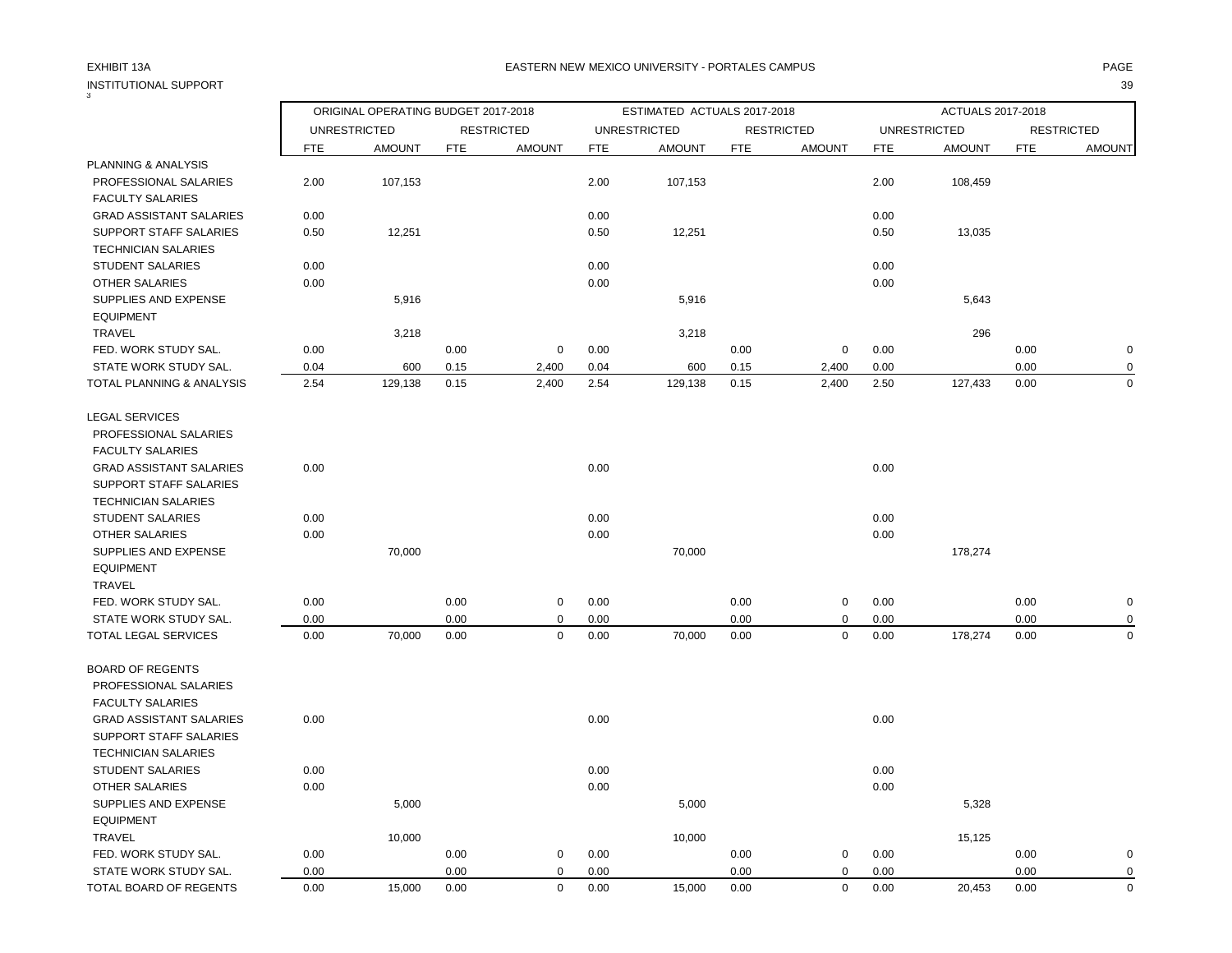## INSTITUTIONAL SUPPORT 40

4

### EXHIBIT 13A PAGE EASTERN NEW MEXICO UNIVERSITY - PORTALES CAMPUS

|                                                  |            | ORIGINAL OPERATING BUDGET 2017-2018 |            |                   |            | ESTIMATED ACTUALS 2017-2018 |            |                   |            | ACTUALS 2017-2018   |            |                   |
|--------------------------------------------------|------------|-------------------------------------|------------|-------------------|------------|-----------------------------|------------|-------------------|------------|---------------------|------------|-------------------|
|                                                  |            | <b>UNRESTRICTED</b>                 |            | <b>RESTRICTED</b> |            | <b>UNRESTRICTED</b>         |            | <b>RESTRICTED</b> |            | <b>UNRESTRICTED</b> |            | <b>RESTRICTED</b> |
|                                                  | <b>FTE</b> | <b>AMOUNT</b>                       | <b>FTE</b> | <b>AMOUNT</b>     | <b>FTE</b> | <b>AMOUNT</b>               | <b>FTE</b> | <b>AMOUNT</b>     | <b>FTE</b> | <b>AMOUNT</b>       | <b>FTE</b> | <b>AMOUNT</b>     |
| TRAINING--BANNER                                 |            |                                     |            |                   |            |                             |            |                   |            |                     |            |                   |
| PROFESSIONAL SALARIES                            |            |                                     |            |                   |            |                             |            |                   |            |                     |            |                   |
| <b>FACULTY SALARIES</b>                          |            |                                     |            |                   |            |                             |            |                   |            |                     |            |                   |
| <b>GRAD ASSISTANT SALARIES</b>                   | 0.00       |                                     |            |                   | 0.00       |                             |            |                   | 0.00       |                     |            |                   |
| SUPPORT STAFF SALARIES                           |            |                                     |            |                   |            |                             |            |                   |            |                     |            |                   |
| <b>TECHNICIAN SALARIES</b>                       |            |                                     |            |                   |            |                             |            |                   |            |                     |            |                   |
| <b>STUDENT SALARIES</b>                          | 0.00       |                                     |            |                   | 0.00       |                             |            |                   | 0.00       |                     |            |                   |
| <b>OTHER SALARIES</b>                            | 0.00       |                                     |            |                   | 0.00       |                             |            |                   | 0.00       |                     |            |                   |
| SUPPLIES AND EXPENSE                             |            | 160,000                             |            |                   |            | 160,000                     |            |                   |            | 118,356             |            |                   |
| <b>EQUIPMENT</b><br>TRAVEL                       |            |                                     |            |                   |            |                             |            |                   |            |                     |            |                   |
| FED. WORK STUDY SAL.                             | 0.00       |                                     | 0.00       | 0                 | 0.00       |                             | 0.00       | $\mathbf 0$       | 0.00       |                     | 0.00       | $\mathbf 0$       |
| STATE WORK STUDY SAL.                            | 0.00       |                                     | 0.00       | $\mathbf 0$       | 0.00       |                             | 0.00       | $\pmb{0}$         | 0.00       |                     | 0.00       | 0                 |
| TOTAL CONSULTANTS                                | 0.00       | 160,000                             | 0.00       | $\mathbf 0$       | 0.00       | 160,000                     | 0.00       | $\mathbf 0$       | 0.00       | 118,356             | 0.00       | $\mathbf 0$       |
|                                                  |            |                                     |            |                   |            |                             |            |                   |            |                     |            |                   |
| <b>ACCOUNTING</b>                                |            |                                     |            |                   |            |                             |            |                   |            |                     |            |                   |
| PROFESSIONAL SALARIES                            | 8.90       | 480,460                             |            |                   | 8.90       | 480,460                     |            |                   | 8.90       | 488,948             |            |                   |
| <b>FACULTY SALARIES</b>                          |            |                                     |            |                   |            |                             |            |                   |            |                     |            |                   |
| <b>GRAD ASSISTANT SALARIES</b>                   | 0.00       |                                     |            |                   | 0.00       |                             |            |                   | 0.00       |                     |            |                   |
| <b>SUPPORT STAFF SALARIES</b>                    | 3.50       | 100,853                             |            |                   | 3.50       | 100,853                     |            |                   | 3.50       | 90,402              |            |                   |
| <b>TECHNICIAN SALARIES</b>                       |            |                                     |            |                   |            |                             |            |                   |            |                     |            |                   |
| <b>STUDENT SALARIES</b>                          | 0.49       | 7,574                               |            |                   | 0.49       | 7,574                       |            |                   | 0.02       | 291                 |            |                   |
| <b>OTHER SALARIES</b>                            | 1.00       | 22,443                              |            |                   | 1.00       | 22,443                      |            |                   | 0.50       | 12,481              |            |                   |
| SUPPLIES AND EXPENSE                             |            | 80,700                              |            |                   |            | 80,700                      |            |                   |            | 38,146              |            |                   |
| <b>EQUIPMENT</b>                                 |            |                                     |            |                   |            |                             |            |                   |            |                     |            |                   |
| <b>TRAVEL</b>                                    |            | 1,000                               |            |                   |            | 1,000                       |            |                   |            | 978                 |            |                   |
| FED. WORK STUDY SAL.                             | 0.00       |                                     | 0.00       | $\mathbf 0$       | 0.00       |                             | 0.00       | $\pmb{0}$         | 0.00       |                     | 0.00       | 0                 |
| STATE WORK STUDY SAL.                            | 0.06       | 870                                 | 0.22       | 3,480             | 0.06       | 870                         | 0.22       | 3,480             | 0.05       | 756                 | 0.19       | 3,024             |
| TOTAL ACCOUNTING                                 | 13.94      | 693,900                             | 0.22       | 3,480             | 13.94      | 693,900                     | 0.22       | 3,480             | 12.97      | 632,002             | 0.19       | 3,024             |
|                                                  |            |                                     |            |                   |            |                             |            |                   |            | 632,001             |            |                   |
| <b>INTERNAL AUDITOR</b>                          |            |                                     |            |                   |            |                             |            |                   |            |                     |            |                   |
| PROFESSIONAL SALARIES<br><b>FACULTY SALARIES</b> | 0.00       | $\mathbf 0$                         |            |                   | 0.00       | 0                           |            |                   | 1.00       | 51,923              |            |                   |
| <b>GRAD ASSISTANT SALARIES</b>                   | 0.00       |                                     |            |                   | 0.00       |                             |            |                   | 0.00       |                     |            |                   |
| SUPPORT STAFF SALARIES                           |            |                                     |            |                   |            |                             |            |                   |            |                     |            |                   |
| <b>TECHNICIAN SALARIES</b>                       |            |                                     |            |                   |            |                             |            |                   |            |                     |            |                   |
| <b>STUDENT SALARIES</b>                          | 0.00       | $\mathbf 0$                         |            |                   | 0.00       | 0                           |            |                   | 0.24       | 3,777               |            |                   |
| <b>OTHER SALARIES</b>                            | 0.00       |                                     |            |                   | 0.00       |                             |            |                   | 0.00       |                     |            |                   |
| <b>SUPPLIES AND EXPENSE</b>                      |            | 10,000                              |            |                   |            | 10,000                      |            |                   |            | 6,968               |            |                   |
| <b>EQUIPMENT</b>                                 |            |                                     |            |                   |            |                             |            |                   |            |                     |            |                   |
| <b>TRAVEL</b>                                    |            | $\pmb{0}$                           |            |                   |            | $\pmb{0}$                   |            |                   |            | 247                 |            |                   |
| FED. WORK STUDY SAL.                             | 0.00       |                                     | 0.00       | 0                 | 0.00       |                             | 0.00       | $\pmb{0}$         | 0.00       |                     | 0.00       | 0                 |
| STATE WORK STUDY SAL.                            | 0.00       |                                     | 0.00       | $\Omega$          | 0.00       |                             | 0.00       | $\mathbf 0$       | 0.00       |                     | 0.00       | 0                 |
| TOTAL INTERNAL AUDITOR                           | 0.00       | 10,000                              | 0.00       | $\Omega$          | 0.00       | 10,000                      | 0.00       | $\mathbf 0$       | 1.24       | 62,915              | 0.00       | $\mathbf 0$       |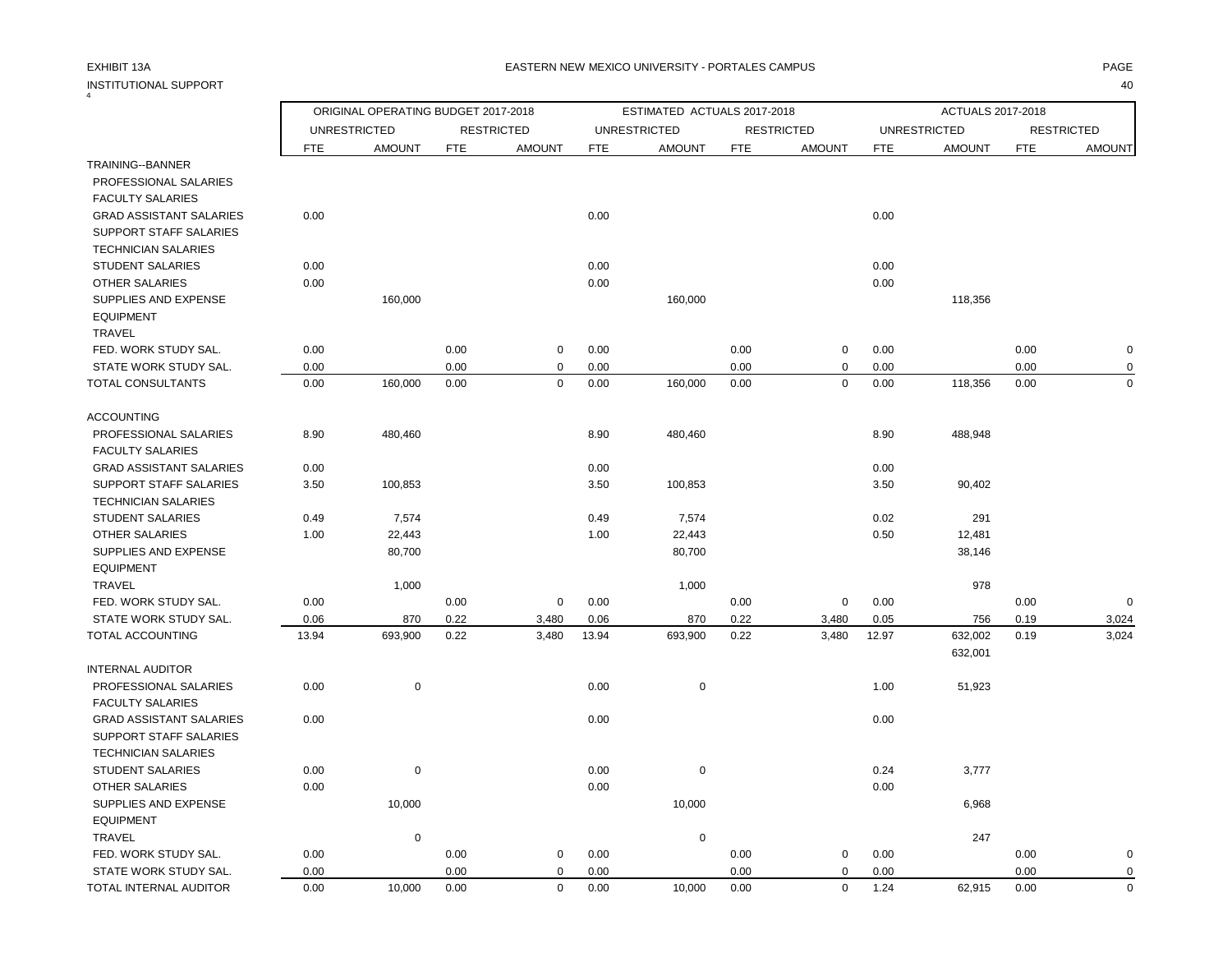### EXHIBIT 13A PAGE EASTERN NEW MEXICO UNIVERSITY - PORTALES CAMPUS

## INSTITUTIONAL SUPPORT 41<br>5

×

|                                |            | ORIGINAL OPERATING BUDGET 2017-2018 |            |                   |      | ESTIMATED ACTUALS 2017-2018 |            |                   |            | ACTUALS 2017-2018   |            |                   |
|--------------------------------|------------|-------------------------------------|------------|-------------------|------|-----------------------------|------------|-------------------|------------|---------------------|------------|-------------------|
|                                |            | <b>UNRESTRICTED</b>                 |            | <b>RESTRICTED</b> |      | <b>UNRESTRICTED</b>         |            | <b>RESTRICTED</b> |            | <b>UNRESTRICTED</b> |            | <b>RESTRICTED</b> |
|                                | <b>FTE</b> | <b>AMOUNT</b>                       | <b>FTE</b> | <b>AMOUNT</b>     | FTE  | <b>AMOUNT</b>               | <b>FTE</b> | <b>AMOUNT</b>     | <b>FTE</b> | <b>AMOUNT</b>       | <b>FTE</b> | <b>AMOUNT</b>     |
| <b>RESTRICTED GRANTS</b>       |            |                                     |            |                   |      |                             |            |                   |            |                     |            |                   |
| PROFESSIONAL SALARIES          |            |                                     |            |                   |      |                             |            |                   |            |                     | 3.50       | 150,032           |
| <b>FACULTY SALARIES</b>        |            |                                     |            |                   |      |                             |            |                   |            |                     |            |                   |
| <b>GRAD ASSISTANT SALARIES</b> | 0.00       |                                     |            |                   | 0.00 |                             |            |                   | 0.00       |                     | 0.50       | 8,500             |
| SUPPORT STAFF SALARIES         |            |                                     |            |                   |      |                             |            |                   |            |                     | 1.25       | 39,388            |
| <b>TECHNICIAN SALARIES</b>     |            |                                     |            |                   |      |                             |            |                   |            |                     |            |                   |
| STUDENT SALARIES               | 0.00       |                                     |            |                   | 0.00 |                             |            |                   | 0.00       |                     | 4.70       | 73,311            |
| <b>OTHER SALARIES</b>          | 0.00       |                                     |            |                   | 0.00 |                             |            |                   | 0.00       |                     | 0.07       | 1,125             |
| <b>SUPPLIES AND EXPENSE</b>    |            | $\pmb{0}$                           |            |                   |      | $\pmb{0}$                   |            |                   |            |                     |            | 480,372           |
| <b>EQUIPMENT</b>               |            |                                     |            |                   |      |                             |            |                   |            |                     |            |                   |
| <b>TRAVEL</b>                  |            |                                     |            |                   |      |                             |            |                   |            |                     |            | 28,553            |
| FED. WORK STUDY SAL.           | 0.00       |                                     | 0.00       | $\mathbf 0$       | 0.00 |                             | 0.00       | 0                 | 0.00       |                     | 0.13       | 1,965             |
| STATE WORK STUDY SAL.          | 0.00       |                                     | 0.00       | 0                 | 0.00 |                             | 0.00       | 0                 | 0.00       |                     | 0.07       | 1,020             |
| <b>TOTAL SURETY BOND</b>       | 0.00       | $\mathbf 0$                         | 0.00       | $\mathbf 0$       | 0.00 | $\mathsf 0$                 | 0.00       | 0                 | 0.00       | $\mathbf 0$         | 10.21      | 784,266           |
| <b>EXTERNAL AUDIT</b>          |            |                                     |            |                   |      |                             |            |                   |            |                     |            |                   |
| PROFESSIONAL SALARIES          |            |                                     |            |                   |      |                             |            |                   |            |                     |            |                   |
| <b>FACULTY SALARIES</b>        |            |                                     |            |                   |      |                             |            |                   |            |                     |            |                   |
| <b>GRAD ASSISTANT SALARIES</b> | 0.00       |                                     |            |                   | 0.00 |                             |            |                   | 0.00       |                     |            |                   |
| SUPPORT STAFF SALARIES         |            |                                     |            |                   |      |                             |            |                   |            |                     |            |                   |
| <b>TECHNICIAN SALARIES</b>     |            |                                     |            |                   |      |                             |            |                   |            |                     |            |                   |
| <b>STUDENT SALARIES</b>        | 0.00       |                                     |            |                   | 0.00 |                             |            |                   | 0.00       |                     |            |                   |
| <b>OTHER SALARIES</b>          | 0.00       |                                     |            |                   | 0.00 |                             |            |                   | 0.00       |                     |            |                   |
| SUPPLIES AND EXPENSE           |            | 89,250                              |            |                   |      | 89,250                      |            |                   |            | 98,580              |            |                   |
| <b>EQUIPMENT</b>               |            |                                     |            |                   |      |                             |            |                   |            |                     |            |                   |
| <b>TRAVEL</b>                  |            |                                     |            |                   |      |                             |            |                   |            |                     |            |                   |
| FED. WORK STUDY SAL.           | 0.00       |                                     | 0.00       | $\mathbf 0$       | 0.00 |                             | 0.00       | 0                 | 0.00       |                     | 0.00       | $\mathbf 0$       |
| STATE WORK STUDY SAL.          | 0.00       |                                     | 0.00       | $\mathbf 0$       | 0.00 |                             | 0.00       | 0                 | 0.00       |                     | 0.00       | $\mathbf 0$       |
| TOTAL EXTERNAL AUDIT           | 0.00       | 89,250                              | 0.00       | $\mathbf 0$       | 0.00 | 89,250                      | 0.00       | 0                 | 0.00       | 98,580              | 0.00       | $\mathbf 0$       |
| UNCOLLECTABLE ACCOUNTS         |            |                                     |            |                   |      |                             |            |                   |            |                     |            |                   |
| PROFESSIONAL SALARIES          |            |                                     |            |                   |      |                             |            |                   |            |                     |            |                   |
| <b>FACULTY SALARIES</b>        |            |                                     |            |                   |      |                             |            |                   |            |                     |            |                   |
| <b>GRAD ASSISTANT SALARIES</b> | 0.00       |                                     |            |                   | 0.00 |                             |            |                   | 0.00       |                     |            |                   |
| SUPPORT STAFF SALARIES         |            |                                     |            |                   |      |                             |            |                   |            |                     |            |                   |
| <b>TECHNICIAN SALARIES</b>     |            |                                     |            |                   |      |                             |            |                   |            |                     |            |                   |
| <b>STUDENT SALARIES</b>        | 0.00       |                                     |            |                   | 0.00 |                             |            |                   | 0.00       |                     |            |                   |
| <b>OTHER SALARIES</b>          | 0.00       |                                     |            |                   | 0.00 |                             |            |                   | 0.00       |                     |            |                   |
| SUPPLIES AND EXPENSE           |            | 475,000                             |            |                   |      | 475,000                     |            |                   |            | 600,015             |            |                   |
| <b>EQUIPMENT</b>               |            |                                     |            |                   |      |                             |            |                   |            |                     |            |                   |
| <b>TRAVEL</b>                  |            |                                     |            |                   |      |                             |            |                   |            |                     |            |                   |
| FED. WORK STUDY SAL.           | 0.00       |                                     | 0.00       | $\mathbf 0$       | 0.00 |                             | 0.00       | 0                 | 0.00       |                     | 0.00       | $\mathbf 0$       |
| STATE WORK STUDY SAL.          | 0.00       |                                     | 0.00       | $\mathbf 0$       | 0.00 |                             | 0.00       | 0                 | 0.00       |                     | 0.00       | $\mathbf 0$       |
| TOTAL UNCOLLECTABLE ACCOUNTS   | 0.00       | 475,000                             | 0.00       | $\Omega$          | 0.00 | 475,000                     | 0.00       | $\mathbf 0$       | 0.00       | 600,015             | 0.00       | $\mathbf 0$       |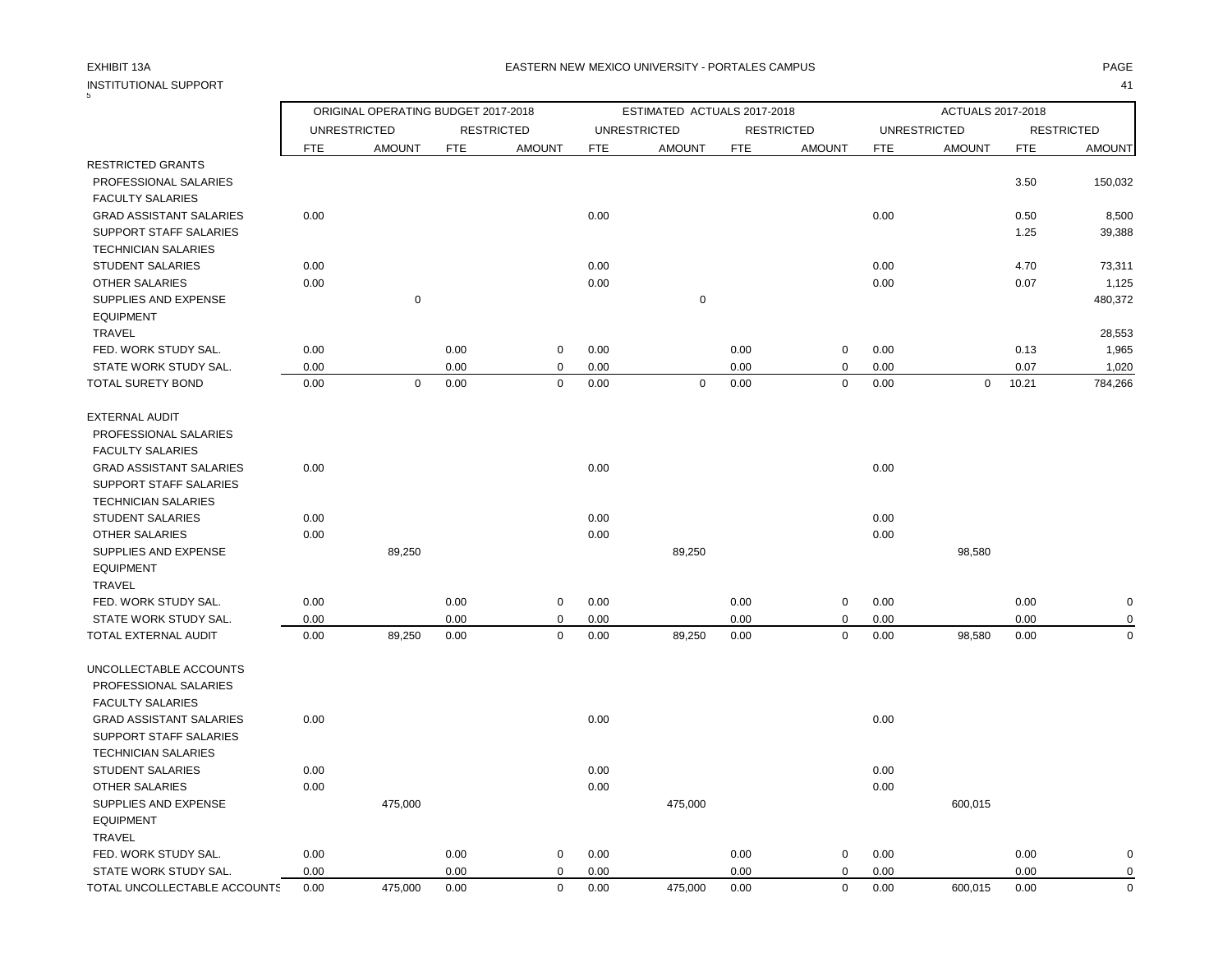## INSTITUTIONAL SUPPORT<br>6

 $\Gamma$ 

### EXHIBIT 13A PAGE EASTERN NEW MEXICO UNIVERSITY - PORTALES CAMPUS

| TUALS 2017-2018 |     |                   |
|-----------------|-----|-------------------|
| D               |     | <b>RESTRICTED</b> |
| 10UNT           | FTF | <b>AMOUNT</b>     |
|                 |     |                   |

|                                                      |              | ORIGINAL OPERATING BUDGET 2017-2018 |              |                            |              | ESTIMATED ACTUALS 2017-2018 |              |                   |              | ACTUALS 2017-2018   |              |                   |
|------------------------------------------------------|--------------|-------------------------------------|--------------|----------------------------|--------------|-----------------------------|--------------|-------------------|--------------|---------------------|--------------|-------------------|
|                                                      |              | <b>UNRESTRICTED</b>                 |              | <b>RESTRICTED</b>          |              | <b>UNRESTRICTED</b>         |              | <b>RESTRICTED</b> |              | <b>UNRESTRICTED</b> |              | <b>RESTRICTED</b> |
|                                                      | <b>FTE</b>   | <b>AMOUNT</b>                       | <b>FTE</b>   | <b>AMOUNT</b>              | <b>FTE</b>   | <b>AMOUNT</b>               | <b>FTE</b>   | <b>AMOUNT</b>     | <b>FTE</b>   | <b>AMOUNT</b>       | <b>FTE</b>   | <b>AMOUNT</b>     |
| ADMINISTRATIVE CONTINGENCY                           |              |                                     |              |                            |              |                             |              |                   |              |                     |              |                   |
| PROFESSIONAL SALARIES                                |              |                                     |              |                            |              |                             |              |                   |              |                     |              |                   |
| <b>FACULTY SALARIES</b>                              |              |                                     |              |                            |              |                             |              |                   |              |                     |              |                   |
| <b>GRAD ASSISTANT SALARIES</b>                       | 0.00         |                                     |              |                            | 0.00         |                             |              |                   | 0.00         |                     |              |                   |
| <b>SUPPORT STAFF SALARIES</b>                        |              |                                     |              |                            |              |                             |              |                   |              |                     |              |                   |
| <b>TECHNICIAN SALARIES</b>                           |              |                                     |              |                            |              |                             |              |                   |              |                     |              |                   |
| <b>STUDENT SALARIES</b>                              | 0.00         |                                     |              |                            | 0.00         |                             |              |                   | 0.00         |                     |              |                   |
| <b>OTHER SALARIES</b>                                | 0.00         |                                     |              |                            | 0.00         |                             |              |                   | 0.00         |                     |              |                   |
| SUPPLIES AND EXPENSE                                 |              | 118,900                             |              |                            |              | 118,900                     |              |                   |              | 46,684              |              |                   |
| <b>EQUIPMENT</b>                                     |              |                                     |              |                            |              |                             |              |                   |              |                     |              |                   |
| TRAVEL                                               |              |                                     |              |                            |              |                             |              |                   |              |                     |              |                   |
| FED. WORK STUDY SAL.                                 | 0.00         |                                     | 0.00         | $\mathbf 0$                | 0.00         |                             | 0.00         | $\mathbf 0$       | 0.00         |                     | 0.00         | $\pmb{0}$         |
| STATE WORK STUDY SAL.<br>TOTAL ADMINISTRATIVE CONT'Y | 0.00<br>0.00 | 118,900                             | 0.00<br>0.00 | $\mathbf 0$<br>$\mathbf 0$ | 0.00<br>0.00 | 118,900                     | 0.00<br>0.00 | 0<br>$\mathbf 0$  | 0.00<br>0.00 | 46,684              | 0.00<br>0.00 | 0<br>$\mathbf 0$  |
|                                                      |              |                                     |              |                            |              |                             |              |                   |              |                     |              |                   |
| <b>HUMAN RESOURCES</b>                               |              |                                     |              |                            |              |                             |              |                   |              |                     |              |                   |
| PROFESSIONAL SALARIES                                | 4.00         | 199,561                             |              |                            | 4.00         | 199,561                     |              |                   | 4.00         | 203,441             |              |                   |
| <b>FACULTY SALARIES</b>                              |              |                                     |              |                            |              |                             |              |                   |              |                     |              |                   |
| <b>GRAD ASSISTANT SALARIES</b>                       | 0.00         |                                     |              |                            | 0.00         |                             |              |                   | 0.00         |                     |              |                   |
| <b>SUPPORT STAFF SALARIES</b>                        | 1.00         | 24,627                              |              |                            | 1.00         | 24,627                      |              |                   | 1.00         | 26,083              |              |                   |
| <b>TECHNICIAN SALARIES</b>                           |              |                                     |              |                            |              |                             |              |                   |              |                     |              |                   |
| <b>STUDENT SALARIES</b>                              | 0.31         | 4,853                               |              |                            | 0.31         | 4,853                       |              |                   | 0.36         | 5,645               |              |                   |
| <b>OTHER SALARIES</b>                                | 0.00         |                                     |              |                            | 0.00         |                             |              |                   | 0.00         |                     |              |                   |
| SUPPLIES AND EXPENSE                                 |              | 120,900                             |              |                            |              | 120,900                     |              |                   |              | 88,606              |              |                   |
| <b>EQUIPMENT</b>                                     |              |                                     |              |                            |              |                             |              |                   |              |                     |              |                   |
| TRAVEL                                               |              | 5,500                               |              |                            |              | 5,500                       |              |                   |              | 3,466               |              |                   |
| FED. WORK STUDY SAL.                                 | 0.00         |                                     | 0.00         | $\mathbf 0$                | 0.00         |                             | 0.00         | 0                 | 0.00         |                     | 0.00         | $\mathbf 0$       |
| STATE WORK STUDY SAL.                                | 0.00         |                                     | 0.00         | $\mathbf 0$                | 0.00         |                             | 0.00         | 0                 | 0.06         | 968                 | 0.25         | 3,872             |
| TOTAL HUMAN RESOURCES                                | 5.31         | 355,441                             | 0.00         | $\mathbf 0$                | 5.31         | 355,441                     | 0.00         | $\mathbf 0$       | 5.42         | 328,209             | 0.25         | 3,872             |
| STAFF DEVELOPMENT                                    |              |                                     |              |                            |              |                             |              |                   |              |                     |              |                   |
| PROFESSIONAL SALARIES                                |              |                                     |              |                            |              |                             |              |                   |              |                     |              |                   |
| <b>FACULTY SALARIES</b>                              |              |                                     |              |                            |              |                             |              |                   |              |                     |              |                   |
| <b>GRAD ASSISTANT SALARIES</b>                       | 0.00         |                                     |              |                            | 0.00         |                             |              |                   | 0.00         |                     |              |                   |
| SUPPORT STAFF SALARIES                               |              |                                     |              |                            |              |                             |              |                   |              |                     |              |                   |
| <b>TECHNICIAN SALARIES</b>                           |              |                                     |              |                            |              |                             |              |                   |              |                     |              |                   |
| <b>STUDENT SALARIES</b>                              | 0.00         |                                     |              |                            | 0.00         |                             |              |                   | 0.00         |                     |              |                   |
| <b>OTHER SALARIES</b>                                | 0.00         |                                     |              |                            | 0.00         |                             |              |                   | 0.00         |                     |              |                   |
| SUPPLIES AND EXPENSE                                 |              | 13,600                              |              |                            |              | 13,600                      |              |                   |              | 5,221               |              |                   |
| <b>EQUIPMENT</b>                                     |              |                                     |              |                            |              |                             |              |                   |              |                     |              |                   |
| <b>TRAVEL</b>                                        |              | 2,000                               |              |                            |              | 2,000                       |              |                   |              | 247                 |              |                   |
| FED. WORK STUDY SAL.                                 | 0.00         |                                     | 0.00         | $\mathbf 0$                | 0.00         |                             | 0.00         | 0                 | 0.00         |                     | 0.00         | $\mathbf 0$       |
| STATE WORK STUDY SAL.                                | 0.00         |                                     | 0.00         | $\mathbf 0$                | 0.00         |                             | 0.00         | $\mathbf 0$       | 0.00         |                     | 0.00         | $\mathbf 0$       |
| TOTAL STAFF DEVELOPMENT                              | 0.00         | 15,600                              | 0.00         | $\Omega$                   | 0.00         | 15,600                      | 0.00         | $\mathbf 0$       | 0.00         | 5,468               | 0.00         | $\mathbf 0$       |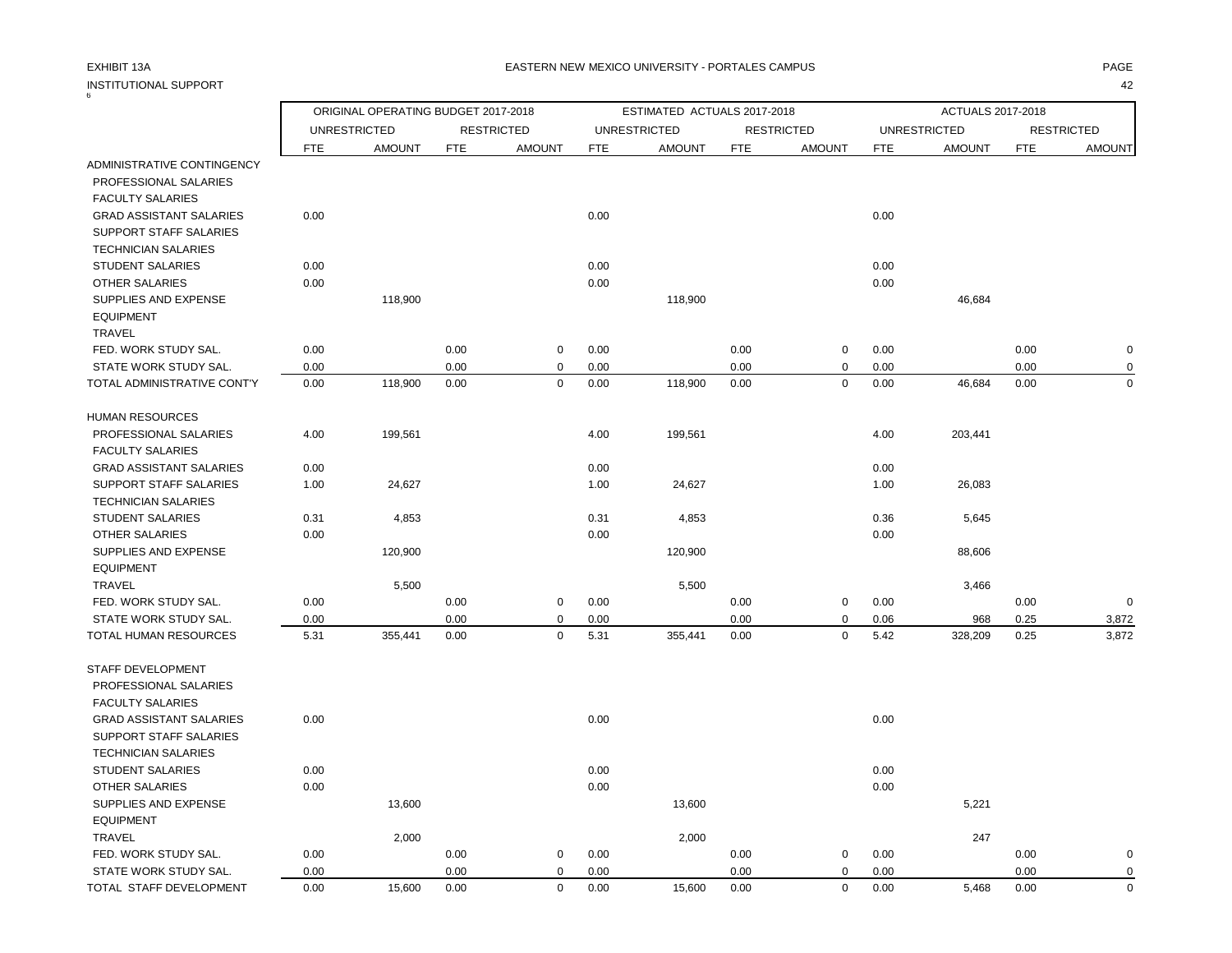## INSTITUTIOANL SUPPORT 43

| 7                              |       |                                                                                           |            |                   |            |                                      |            |                                    |            |                                      |            |                                    |
|--------------------------------|-------|-------------------------------------------------------------------------------------------|------------|-------------------|------------|--------------------------------------|------------|------------------------------------|------------|--------------------------------------|------------|------------------------------------|
|                                |       | ORIGINAL OPERATING BUDGET 2017-2018<br><b>UNRESTRICTED</b><br><b>AMOUNT</b><br><b>FTE</b> |            |                   |            | ESTIMATED ACTUALS 2017-2018          |            |                                    |            | ACTUALS 2017-2018                    |            |                                    |
|                                |       |                                                                                           |            | <b>RESTRICTED</b> |            | <b>UNRESTRICTED</b><br><b>AMOUNT</b> |            | <b>RESTRICTED</b><br><b>AMOUNT</b> |            | <b>UNRESTRICTED</b><br><b>AMOUNT</b> |            | <b>RESTRICTED</b><br><b>AMOUNT</b> |
| <b>PURCHASING</b>              |       |                                                                                           | <b>FTE</b> | <b>AMOUNT</b>     | <b>FTE</b> |                                      | <b>FTE</b> |                                    | <b>FTE</b> |                                      | <b>FTE</b> |                                    |
| PROFESSIONAL SALARIES          | 1.50  | 91,264                                                                                    |            |                   | 1.50       | 91,264                               |            |                                    | 1.50       | 56,659                               |            |                                    |
| <b>FACULTY SALARIES</b>        |       |                                                                                           |            |                   |            |                                      |            |                                    |            |                                      |            |                                    |
| <b>GRAD ASSISTANT SALARIES</b> | 0.00  |                                                                                           |            |                   | 0.00       |                                      |            |                                    | 0.00       |                                      |            |                                    |
| SUPPORT STAFF SALARIES         | 0.00  | $\mathbf 0$                                                                               |            |                   | 0.00       | 0                                    |            |                                    | 1.00       | 10,368                               |            |                                    |
| <b>TECHNICIAN SALARIES</b>     |       |                                                                                           |            |                   |            |                                      |            |                                    |            |                                      |            |                                    |
| <b>STUDENT SALARIES</b>        | 0.03  | 504                                                                                       |            |                   | 0.03       | 504                                  |            |                                    | 0.00       |                                      |            |                                    |
| <b>OTHER SALARIES</b>          | 0.00  |                                                                                           |            |                   | 0.00       |                                      |            |                                    | 1.00       | 64,466                               |            |                                    |
| SUPPLIES AND EXPENSE           |       | 8,500                                                                                     |            |                   |            | 8,500                                |            |                                    |            | 7,826                                |            |                                    |
| <b>EQUIPMENT</b>               |       |                                                                                           |            |                   |            |                                      |            |                                    |            |                                      |            |                                    |
| <b>TRAVEL</b>                  |       | 3,850                                                                                     |            |                   |            | 3,850                                |            |                                    |            | 1,591                                |            |                                    |
| FED. WORK STUDY SAL.           | 0.00  |                                                                                           | 0.00       | $\mathbf 0$       | 0.00       |                                      | 0.00       | 0                                  | 0.00       |                                      | 0.00       | $\mathbf 0$                        |
| STATE WORK STUDY SAL.          | 0.03  | 504                                                                                       | 0.13       | 2,016             | 0.03       | 504                                  | 0.13       | 2,016                              | 0.00       |                                      | 0.00       | $\mathbf 0$                        |
| <b>TOTAL PURCHASING</b>        | 1.56  | 104,622                                                                                   | 0.13       | 2,016             | 1.56       | 104,622                              | 0.13       | 2,016                              | 3.50       | 140,910                              | 0.00       | $\mathbf 0$                        |
| DEPT OF PUBLIC SAFETY          |       |                                                                                           |            |                   |            |                                      |            |                                    |            |                                      |            |                                    |
| PROFESSIONAL SALARIES          | 1.00  | 68,437                                                                                    |            |                   | 1.00       | 68,437                               |            |                                    | 1.00       | 69,437                               |            |                                    |
| <b>FACULTY SALARIES</b>        |       |                                                                                           |            |                   |            |                                      |            |                                    |            |                                      |            |                                    |
| <b>GRAD ASSISTANT SALARIES</b> | 0.00  |                                                                                           |            |                   | 0.00       |                                      |            |                                    | 0.00       |                                      |            |                                    |
| SUPPORT STAFF SALARIES         | 1.00  | 33,280                                                                                    |            |                   | 1.00       | 33,280                               |            |                                    |            |                                      |            |                                    |
| <b>TECHNICIAN SALARIES</b>     | 7.00  | 328,379                                                                                   |            |                   | 7.00       | 328,379                              |            |                                    | 9.00       | 389,614                              |            |                                    |
| <b>STUDENT SALARIES</b>        | 1.35  | 21,005                                                                                    |            |                   | 1.35       | 21,005                               |            |                                    | 1.66       | 25,922                               |            |                                    |
| <b>OTHER SALARIES</b>          | 0.00  |                                                                                           |            |                   | 0.00       |                                      |            |                                    | 0.17       | 9,257                                |            |                                    |
| SUPPLIES AND EXPENSE           |       | 45,550                                                                                    |            |                   |            | 45,550                               |            |                                    |            | 72,744                               |            |                                    |
| <b>EQUIPMENT</b>               |       |                                                                                           |            |                   |            |                                      |            |                                    |            |                                      |            |                                    |
| <b>TRAVEL</b>                  |       |                                                                                           |            |                   |            |                                      |            |                                    |            | 2,094                                |            |                                    |
| FED. WORK STUDY SAL.           | 0.00  |                                                                                           | 0.00       | 0                 | 0.00       |                                      | 0.00       | 0                                  | 0.00       |                                      | 0.00       | $\mathbf 0$                        |
| STATE WORK STUDY SAL.          | 0.15  | 2,293                                                                                     | 0.59       | 9,172             | 0.15       | 2,293                                | 0.59       | 9,172                              | 0.19       | 3,002                                | 0.77       | 12,008                             |
| <b>TOTAL</b>                   | 10.49 | 498,944                                                                                   | 0.59       | 9,172             | 10.49      | 498,944                              | 0.59       | 9,172                              | 12.03      | 572,070                              | 0.77       | 12,008                             |
| POST OFFICE                    |       |                                                                                           |            |                   |            |                                      |            |                                    |            |                                      |            |                                    |
| PROFESSIONAL SALARIES          |       |                                                                                           |            |                   |            |                                      |            |                                    |            |                                      |            |                                    |
| <b>FACULTY SALARIES</b>        |       |                                                                                           |            |                   |            |                                      |            |                                    |            |                                      |            |                                    |
| <b>GRAD ASSISTANT SALARIES</b> | 0.00  |                                                                                           |            |                   | 0.00       |                                      |            |                                    | 0.00       |                                      |            |                                    |
| SUPPORT STAFF SALARIES         | 2.00  | 52,291                                                                                    |            |                   | 2.00       | 52,291                               |            |                                    | 2.00       | 53,078                               |            |                                    |
| <b>TECHNICIAN SALARIES</b>     |       |                                                                                           |            |                   |            |                                      |            |                                    |            |                                      |            |                                    |
| <b>STUDENT SALARIES</b>        | 0.00  |                                                                                           |            |                   | 0.00       |                                      |            |                                    | 0.00       |                                      |            |                                    |
| OTHER SALARIES                 | 0.00  |                                                                                           |            |                   | 0.00       |                                      |            |                                    | 0.00       |                                      |            |                                    |
| SUPPLIES AND EXPENSE           |       | 2,000                                                                                     |            |                   |            | 2,000                                |            |                                    |            | 433                                  |            |                                    |
| <b>EQUIPMENT</b>               |       |                                                                                           |            |                   |            |                                      |            |                                    |            |                                      |            |                                    |
| <b>TRAVEL</b>                  |       |                                                                                           |            |                   |            |                                      |            |                                    |            |                                      |            |                                    |
| FED. WORK STUDY SAL.           | 0.00  |                                                                                           | 0.00       | $\mathbf 0$       | 0.00       |                                      | 0.00       | $\pmb{0}$                          | 0.00       |                                      | 0.00       | $\mathbf 0$                        |
| STATE WORK STUDY SAL.          | 0.00  |                                                                                           | 0.00       | 0                 | 0.00       |                                      | 0.00       | $\mathbf 0$                        | 0.00       |                                      | 0.00       | $\mathbf 0$                        |
| TOTAL POST OFFICE              | 2.00  | 54,291                                                                                    | 0.00       | $\mathbf 0$       | 2.00       | 54,291                               | 0.00       | $\mathbf 0$                        | 2.00       | 53,511                               | 0.00       | $\mathbf 0$                        |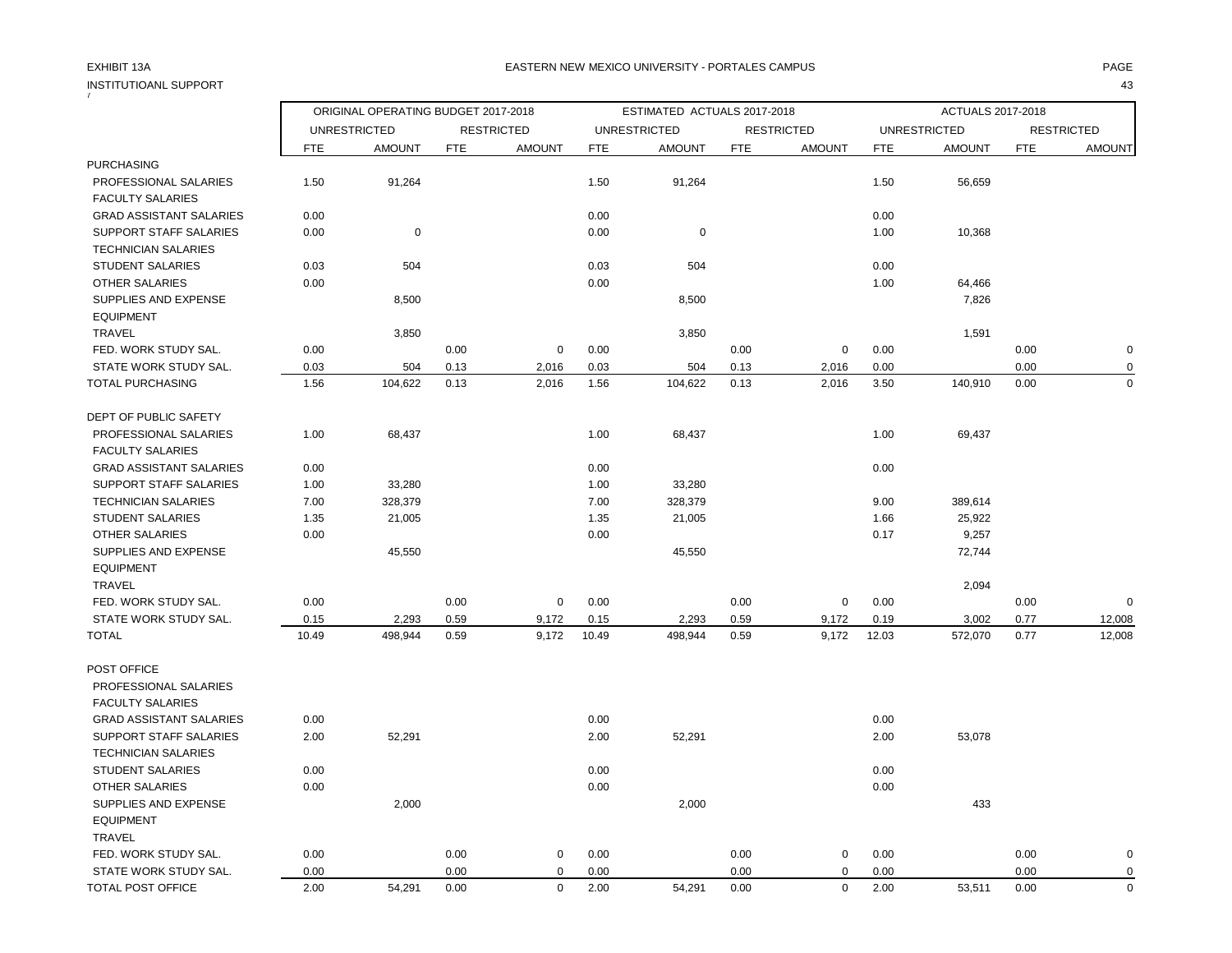#### EXHIBIT 13A PAGE EASTERN NEW MEXICO UNIVERSITY - PORTALES CAMPUS

| INSTITUTIONAL SUPPORT          |            |                                     |            |                   |            |                             |            |                   |            |                     |            | 44                |
|--------------------------------|------------|-------------------------------------|------------|-------------------|------------|-----------------------------|------------|-------------------|------------|---------------------|------------|-------------------|
|                                |            | ORIGINAL OPERATING BUDGET 2017-2018 |            |                   |            | ESTIMATED ACTUALS 2017-2018 |            |                   |            | ACTUALS 2017-2018   |            |                   |
|                                |            | <b>UNRESTRICTED</b>                 |            | <b>RESTRICTED</b> |            | <b>UNRESTRICTED</b>         |            | <b>RESTRICTED</b> |            | <b>UNRESTRICTED</b> |            | <b>RESTRICTED</b> |
|                                | <b>FTE</b> | <b>AMOUNT</b>                       | <b>FTE</b> | <b>AMOUNT</b>     | <b>FTE</b> | <b>AMOUNT</b>               | <b>FTE</b> | <b>AMOUNT</b>     | <b>FTE</b> | <b>AMOUNT</b>       | <b>FTE</b> | <b>AMOUNT</b>     |
| <b>DEVELOPMENT</b>             |            |                                     |            |                   |            |                             |            |                   |            |                     |            |                   |
| PROFESSIONAL SALARIES          | 2.00       | 110,465                             |            |                   | 2.00       | 110,465                     |            |                   | 2.00       | 110,454             |            |                   |
| <b>FACULTY SALARIES</b>        |            |                                     |            |                   |            |                             |            |                   |            |                     |            |                   |
| <b>GRAD ASSISTANT SALARIES</b> | 0.00       |                                     |            |                   | 0.00       |                             |            |                   | 0.25       | 4,250               |            |                   |
| SUPPORT STAFF SALARIES         | 1.37       | 46,179                              |            |                   | 1.37       | 46,179                      |            |                   | 1.36       | 52,165              |            |                   |
| <b>TECHNICIAN SALARIES</b>     |            |                                     |            |                   |            |                             |            |                   |            |                     |            |                   |
| <b>STUDENT SALARIES</b>        | 0.04       | 644                                 |            |                   | 0.04       | 644                         |            |                   | 0.04       | 638                 |            |                   |
| <b>OTHER SALARIES</b>          | 0.00       |                                     |            |                   | 0.00       |                             |            |                   | 0.00       |                     |            |                   |
| SUPPLIES AND EXPENSE           |            | 69,482                              |            |                   |            | 69,482                      |            |                   |            | 83,267              |            |                   |
| <b>EQUIPMENT</b>               |            |                                     |            |                   |            |                             |            |                   |            |                     |            |                   |
| <b>TRAVEL</b>                  |            | 2,500                               |            |                   |            | 2,500                       |            |                   |            | 5,476               |            |                   |
| FED. WORK STUDY SAL.           | 0.00       |                                     | 0.00       | $\mathbf 0$       | 0.00       |                             | 0.00       | $\mathbf 0$       | 0.00       |                     | 0.00       | 0                 |
| STATE WORK STUDY SAL.          | 0.00       |                                     | 0.00       | $\pmb{0}$         | 0.00       |                             | 0.00       | $\mathbf 0$       | 0.00       |                     | 0.00       | $\overline{0}$    |
| TOTAL DEVELOPMENT              | 3.41       | 229,270                             | 0.00       | $\mathbf 0$       | 3.41       | 229,270                     | 0.00       | $\mathbf 0$       | 3.65       | 256,250             | 0.00       | $\overline{0}$    |
| <b>ALUMNI</b>                  |            |                                     |            |                   |            |                             |            |                   |            |                     |            |                   |
| PROFESSIONAL SALARIES          | 1.00       | 50,055                              |            |                   | 1.00       | 50,055                      |            |                   | 1.00       | 38,077              |            |                   |
| <b>FACULTY SALARIES</b>        |            |                                     |            |                   |            |                             |            |                   |            |                     |            |                   |
| <b>GRAD ASSISTANT SALARIES</b> | 0.00       |                                     |            |                   | 0.00       |                             |            |                   | 0.00       |                     |            |                   |
| <b>SUPPORT STAFF SALARIES</b>  | 0.50       | 11,107                              |            |                   | 0.50       | 11,107                      |            |                   | 1.00       | 21,552              |            |                   |
| <b>TECHNICIAN SALARIES</b>     |            |                                     |            |                   |            |                             |            |                   |            |                     |            |                   |
| <b>STUDENT SALARIES</b>        | 0.09       | 1,434                               |            |                   | 0.09       | 1,434                       |            |                   | 0.08       | 1,271               |            |                   |
| OTHER SALARIES                 | 0.00       |                                     |            |                   | 0.00       |                             |            |                   | 0.00       |                     |            |                   |
| SUPPLIES AND EXPENSE           |            | 26,100                              |            |                   |            | 26,100                      |            |                   |            | 26,892              |            |                   |
| <b>EQUIPMENT</b>               |            |                                     |            |                   |            |                             |            |                   |            |                     |            |                   |
| <b>TRAVEL</b>                  |            | 6,000                               |            |                   |            | 6,000                       |            |                   |            | 10,883              |            |                   |
| FED. WORK STUDY SAL.           | 0.00       |                                     | 0.00       | 0                 | 0.00       |                             | 0.00       | $\mathbf 0$       | 0.00       |                     | 0.00       | 0                 |
| STATE WORK STUDY SAL.          | 0.00       |                                     | 0.00       | $\mathbf 0$       | 0.00       |                             | 0.00       | $\mathbf 0$       | 0.00       |                     | 0.00       | 0                 |
| <b>TOTAL ALUMNI</b>            | 1.59       | 94,696                              | 0.00       | $\mathbf 0$       | 1.59       | 94,696                      | 0.00       | $\mathbf 0$       | 2.08       | 98,675              | 0.00       | $\Omega$          |
| <b>COMMUNICATION SVCS</b>      |            |                                     |            |                   |            |                             |            |                   |            |                     |            |                   |
| PROFESSIONAL SALARIES          | 8.50       | 414,058                             |            |                   | 8.50       | 414,058                     |            |                   | 8.00       | 382,722             |            |                   |
| <b>FACULTY SALARIES</b>        |            |                                     |            |                   |            |                             |            |                   |            |                     |            |                   |
| <b>GRAD ASSISTANT SALARIES</b> | 0.00       |                                     |            |                   | 0.00       |                             |            |                   | 0.25       | 4,250               |            |                   |
| SUPPORT STAFF SALARIES         | 1.00       | 33,051                              |            |                   | 1.00       | 33,051                      |            |                   | 1.00       | 34,369              |            |                   |
| <b>TECHNICIAN SALARIES</b>     | 1.00       | 30,243                              |            |                   | 1.00       | 30,243                      |            |                   | 1.00       | 30,786              |            |                   |
| <b>STUDENT SALARIES</b>        | 2.21       | 34,456                              |            |                   | 2.21       | 34,456                      |            |                   | 1.62       | 25,331              |            |                   |
| <b>OTHER SALARIES</b>          | 1.00       | 10,000                              |            |                   | 1.00       | 10,000                      |            |                   | 0.25       |                     |            |                   |
| SUPPLIES AND EXPENSE           |            | 78,233                              |            |                   |            | 78,233                      |            |                   |            | 50,477              |            |                   |
| <b>EQUIPMENT</b>               |            |                                     |            |                   |            |                             |            |                   |            |                     |            |                   |
| <b>TRAVEL</b>                  |            | 6,978                               |            |                   |            | 6,978                       |            |                   |            | 4,114               |            |                   |
| FED. WORK STUDY SAL.           | 0.00       |                                     | 0.00       | 0                 | 0.00       |                             | 0.00       | 0                 | 0.00       |                     | 0.00       | 0                 |
| STATE WORK STUDY SAL.          | 0.18       | 2,740                               | 0.70       | 10,960            | 0.18       | 2,740                       | 0.70       | 10,960            | 0.00       |                     | 0.00       | $\Omega$          |

TOTAL COMMUNICATION SVCS 13.88 609,759 0.70 10,960 13.88 609,759 0.70 10,960 12.12 532,049 0.00 0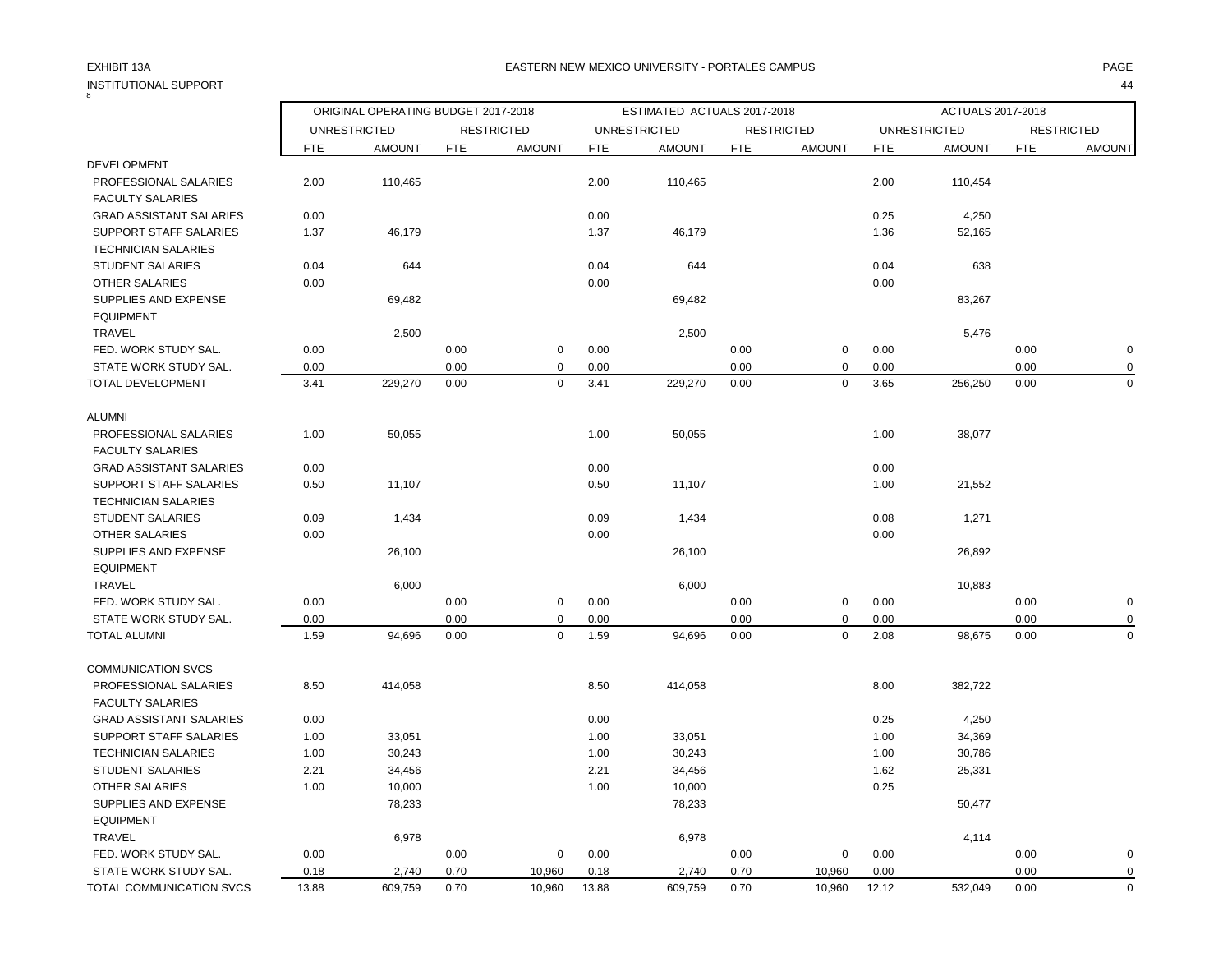# INSTITUTIONAL SUPPORT<br>9

### EXHIBIT 13A PAGE EASTERN NEW MEXICO UNIVERSITY - PORTALES CAMPUS

|                                |            | ORIGINAL OPERATING BUDGET 2017-2018 |            |                   |            | ESTIMATED ACTUALS 2017-2018 |            |                   |            | ACTUALS 2017-2018   |            |                   |
|--------------------------------|------------|-------------------------------------|------------|-------------------|------------|-----------------------------|------------|-------------------|------------|---------------------|------------|-------------------|
|                                |            | <b>UNRESTRICTED</b>                 |            | <b>RESTRICTED</b> |            | <b>UNRESTRICTED</b>         |            | <b>RESTRICTED</b> |            | <b>UNRESTRICTED</b> |            | <b>RESTRICTED</b> |
|                                | <b>FTE</b> | <b>AMOUNT</b>                       | <b>FTE</b> | <b>AMOUNT</b>     | <b>FTE</b> | <b>AMOUNT</b>               | <b>FTE</b> | <b>AMOUNT</b>     | <b>FTE</b> | <b>AMOUNT</b>       | <b>FTE</b> | <b>AMOUNT</b>     |
| <b>DUES &amp; MEMBERSHIPS</b>  |            |                                     |            |                   |            |                             |            |                   |            |                     |            |                   |
| PROFESSIONAL SALARIES          |            |                                     |            |                   |            |                             |            |                   |            |                     |            |                   |
| <b>FACULTY SALARIES</b>        |            |                                     |            |                   |            |                             |            |                   |            |                     |            |                   |
| <b>GRAD ASSISTANT SALARIES</b> | 0.00       |                                     |            |                   | 0.00       |                             |            |                   | 0.00       |                     |            |                   |
| <b>SUPPORT STAFF SALARIES</b>  |            |                                     |            |                   |            |                             |            |                   |            |                     |            |                   |
| <b>TECHNICIAN SALARIES</b>     |            |                                     |            |                   |            |                             |            |                   |            |                     |            |                   |
| <b>STUDENT SALARIES</b>        | 0.00       |                                     |            |                   | 0.00       |                             |            |                   | 0.00       |                     |            |                   |
| <b>OTHER SALARIES</b>          | 0.00       |                                     |            |                   | 0.00       |                             |            |                   | 0.00       |                     |            |                   |
| SUPPLIES AND EXPENSE           |            | 78,015                              |            |                   |            | 78,015                      |            |                   |            | 89,238              |            |                   |
| <b>EQUIPMENT</b>               |            |                                     |            |                   |            |                             |            |                   |            |                     |            |                   |
| <b>TRAVEL</b>                  |            |                                     |            |                   |            |                             |            |                   |            |                     |            |                   |
| FED. WORK STUDY SAL.           | 0.00       |                                     | 0.00       | 0                 | 0.00       |                             | 0.00       | 0                 | 0.00       |                     | 0.00       | $\mathbf 0$       |
| STATE WORK STUDY SAL.          | 0.00       |                                     | 0.00       | 0                 | 0.00       |                             | 0.00       | 0                 | 0.00       |                     | 0.00       | $\mathbf 0$       |
| TOTAL DUES & MEMBERSHIPS       | 0.00       | 78,015                              | 0.00       | $\mathbf 0$       | 0.00       | 78,015                      | 0.00       | $\mathbf 0$       | 0.00       | 89,238              | 0.00       | $\mathbf 0$       |
|                                |            |                                     |            |                   |            |                             |            |                   |            |                     |            |                   |
| COMMENCEMENT                   |            |                                     |            |                   |            |                             |            |                   |            |                     |            |                   |
| PROFESSIONAL SALARIES          |            |                                     |            |                   |            |                             |            |                   |            |                     |            |                   |
| <b>FACULTY SALARIES</b>        |            |                                     |            |                   |            |                             |            |                   |            |                     |            |                   |
| <b>GRAD ASSISTANT SALARIES</b> | 0.00       |                                     |            |                   | 0.00       |                             |            |                   | 0.00       |                     |            |                   |
| SUPPORT STAFF SALARIES         |            |                                     |            |                   |            |                             |            |                   |            |                     |            |                   |
| <b>TECHNICIAN SALARIES</b>     |            |                                     |            |                   |            |                             |            |                   |            |                     |            |                   |
| <b>STUDENT SALARIES</b>        | 0.04       | 617                                 |            |                   | 0.04       | 617                         |            |                   | 0.06       | 910                 |            |                   |
| <b>OTHER SALARIES</b>          | 0.00       |                                     |            |                   | 0.00       |                             |            |                   | 0.00       |                     |            |                   |
| SUPPLIES AND EXPENSE           |            | 28,600                              |            |                   |            | 28,600                      |            |                   |            | 24,952              |            |                   |
| <b>EQUIPMENT</b>               |            |                                     |            |                   |            |                             |            |                   |            |                     |            |                   |
| <b>TRAVEL</b>                  |            |                                     |            |                   |            |                             |            |                   |            | 300                 |            |                   |
| FED. WORK STUDY SAL.           | 0.00       |                                     | 0.00       | $\mathbf 0$       | 0.00       |                             | 0.00       | 0                 | 0.00       |                     | 0.00       | $\mathbf 0$       |
| STATE WORK STUDY SAL.          | 0.00       |                                     | 0.00       | $\mathbf 0$       | 0.00       |                             | 0.00       | 0                 | 0.00       |                     | 0.00       | $\mathbf 0$       |
| TOTAL COMMENCEMENT             | 0.04       | 29,217                              | 0.00       | $\mathbf 0$       | 0.04       | 29,217                      | 0.00       | $\mathbf 0$       | 0.06       | 26,162              | 0.00       | $\mathbf 0$       |
| RECEPTIONS & PROMOTIONS        |            |                                     |            |                   |            |                             |            |                   |            |                     |            |                   |
| PROFESSIONAL SALARIES          |            |                                     |            |                   |            |                             |            |                   |            |                     |            |                   |
| <b>FACULTY SALARIES</b>        |            |                                     |            |                   |            |                             |            |                   |            |                     |            |                   |
| <b>GRAD ASSISTANT SALARIES</b> | 0.00       |                                     |            |                   | 0.00       |                             |            |                   | 0.00       |                     |            |                   |
| SUPPORT STAFF SALARIES         |            |                                     |            |                   |            |                             |            |                   |            |                     |            |                   |
| <b>TECHNICIAN SALARIES</b>     |            |                                     |            |                   |            |                             |            |                   |            |                     |            |                   |
| <b>STUDENT SALARIES</b>        | 0.00       |                                     |            |                   | 0.00       |                             |            |                   | 0.00       |                     |            |                   |
| <b>OTHER SALARIES</b>          | 0.00       |                                     |            |                   | 0.00       |                             |            |                   | 0.00       |                     |            |                   |
| SUPPLIES AND EXPENSE           |            | 28,500                              |            |                   |            | 28,500                      |            |                   |            | 49,658              |            |                   |
| <b>EQUIPMENT</b>               |            |                                     |            |                   |            |                             |            |                   |            |                     |            |                   |
| <b>TRAVEL</b>                  |            |                                     |            |                   |            |                             |            |                   |            |                     |            |                   |
| FED. WORK STUDY SAL.           | 0.00       |                                     | 0.00       | 0                 | 0.00       |                             | 0.00       | 0                 | 0.00       |                     | 0.00       | 0                 |
| STATE WORK STUDY SAL.          | 0.00       |                                     | 0.00       | $\mathbf 0$       | 0.00       |                             | 0.00       | $\mathbf 0$       | 0.00       |                     | 0.00       | $\mathbf 0$       |
| TOTAL RECEPTIONS & PROMOTIONS  | 0.00       | 28,500                              | 0.00       | $\Omega$          | 0.00       | 28,500                      | 0.00       | $\mathbf 0$       | 0.00       | 49,658              | 0.00       | $\mathbf 0$       |
|                                |            |                                     |            |                   |            |                             |            |                   |            |                     |            |                   |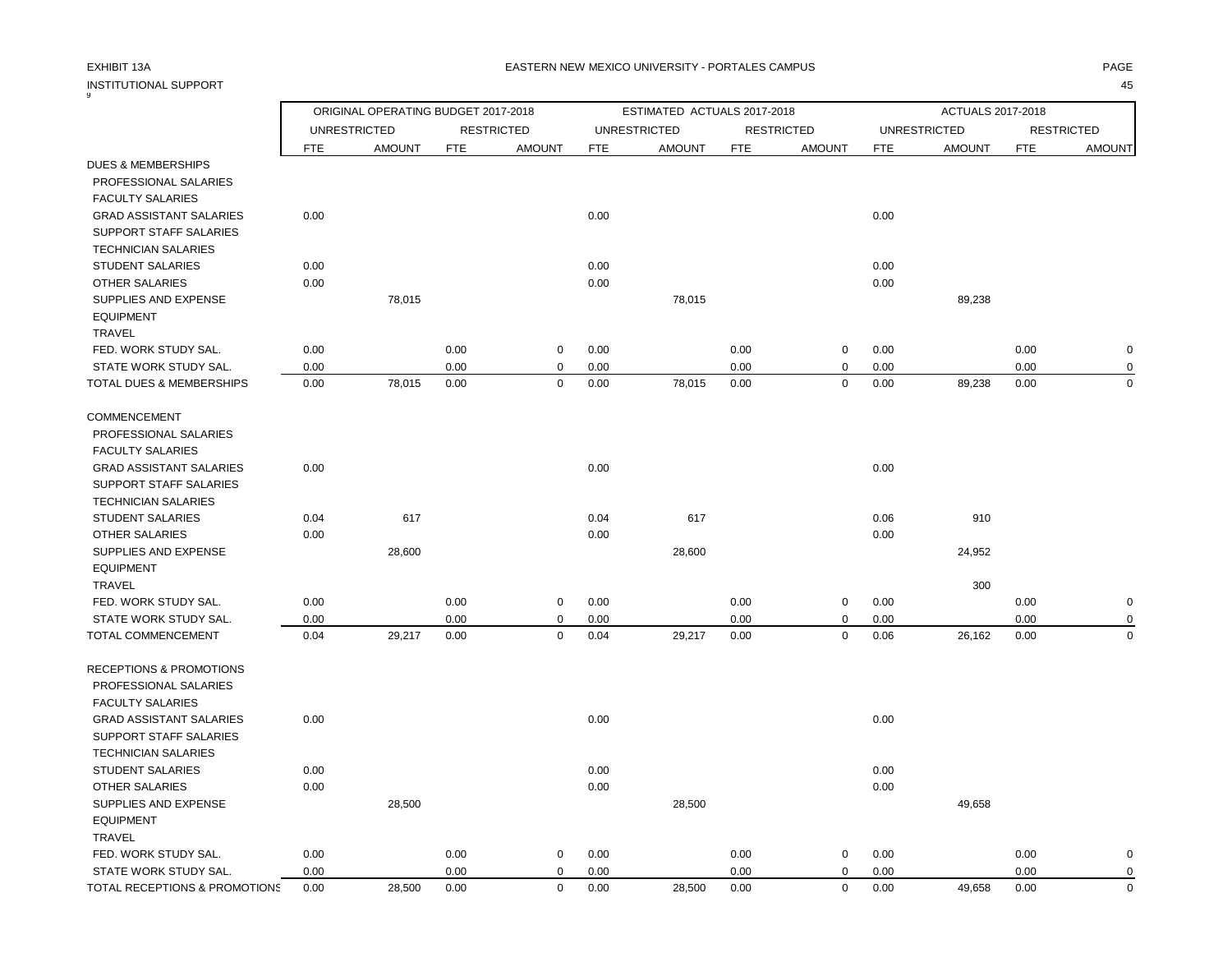$13A_{10}$ 

|                                |                                                                                       | ORIGINAL OPERATING BUDGET 2017-2018 |      |              |            | ESTIMATED ACTUALS 2017-2018            |            |                   |            | ACTUALS 2017-2018   |            |                     |
|--------------------------------|---------------------------------------------------------------------------------------|-------------------------------------|------|--------------|------------|----------------------------------------|------------|-------------------|------------|---------------------|------------|---------------------|
|                                | <b>UNRESTRICTED</b><br><b>RESTRICTED</b><br><b>FTE</b><br><b>AMOUNT</b><br><b>FTE</b> |                                     |      |              |            | <b>UNRESTRICTED</b>                    |            | <b>RESTRICTED</b> |            | <b>UNRESTRICTED</b> |            | <b>RESTRICTED</b>   |
|                                |                                                                                       |                                     |      | AMOUNT       | <b>FTE</b> | <b>AMOUNT</b>                          | <b>FTE</b> | <b>AMOUNT</b>     | <b>FTE</b> | <b>AMOUNT</b>       | <b>FTE</b> | <b>AMOUNT</b>       |
|                                |                                                                                       |                                     |      |              |            | * THIS PAGE INTENTIONALLY LEFT BLANK * |            |                   |            |                     |            |                     |
| PROFESSIONAL SALARIES          |                                                                                       |                                     |      |              |            |                                        |            |                   |            |                     |            |                     |
| <b>FACULTY SALARIES</b>        |                                                                                       |                                     |      |              |            |                                        |            |                   |            |                     |            |                     |
| <b>GRAD ASSISTANT SALARIES</b> | 0.00                                                                                  |                                     |      |              | 0.00       |                                        |            |                   | 0.00       |                     |            |                     |
| SUPPORT STAFF SALARIES         |                                                                                       |                                     |      |              |            |                                        |            |                   |            |                     |            |                     |
| <b>TECHNICIAN SALARIES</b>     |                                                                                       |                                     |      |              |            |                                        |            |                   |            |                     |            |                     |
| STUDENT SALARIES               | 0.00                                                                                  |                                     |      |              | 0.00       |                                        |            |                   | 0.00       |                     |            |                     |
| <b>OTHER SALARIES</b>          | 0.00                                                                                  |                                     |      |              | 0.00       |                                        |            |                   | 0.00       |                     |            |                     |
| SUPPLIES AND EXPENSE           |                                                                                       |                                     |      |              |            |                                        |            |                   |            |                     |            |                     |
| <b>EQUIPMENT</b>               |                                                                                       |                                     |      |              |            |                                        |            |                   |            |                     |            |                     |
| TRAVEL                         |                                                                                       |                                     |      |              |            |                                        |            |                   |            |                     |            |                     |
| FED. WORK STUDY SAL.           | 0.00                                                                                  |                                     | 0.00 | 0            | 0.00       |                                        | 0.00       | $\mathbf 0$       | 0.00       |                     | 0.00       | $\mathbf 0$         |
| STATE WORK STUDY SAL.          | 0.00                                                                                  |                                     | 0.00 | 0            | 0.00       |                                        | 0.00       | $\mathbf 0$       | 0.00       |                     | 0.00       | $\mathbf 0$         |
| <b>TOTAL</b>                   | 0.00                                                                                  | $\mathbf 0$                         | 0.00 | $\mathbf 0$  | 0.00       | $\mathbf 0$                            | 0.00       | $\mathbf 0$       | 0.00       | $\mathbf 0$         | 0.00       | $\mathbf 0$         |
|                                |                                                                                       |                                     |      |              |            |                                        |            |                   |            |                     |            |                     |
| PROFESSIONAL SALARIES          |                                                                                       |                                     |      |              |            |                                        |            |                   |            |                     |            |                     |
| <b>FACULTY SALARIES</b>        |                                                                                       |                                     |      |              |            |                                        |            |                   |            |                     |            |                     |
| <b>GRAD ASSISTANT SALARIES</b> | 0.00                                                                                  |                                     |      |              | 0.00       |                                        |            |                   | 0.00       |                     |            |                     |
| SUPPORT STAFF SALARIES         |                                                                                       |                                     |      |              |            |                                        |            |                   |            |                     |            |                     |
| <b>TECHNICIAN SALARIES</b>     |                                                                                       |                                     |      |              |            |                                        |            |                   |            |                     |            |                     |
| <b>STUDENT SALARIES</b>        | 0.00                                                                                  |                                     |      |              | 0.00       |                                        |            |                   | 0.00       |                     |            |                     |
| OTHER SALARIES                 | 0.00                                                                                  |                                     |      |              | 0.00       |                                        |            |                   | 0.00       |                     |            |                     |
| SUPPLIES AND EXPENSE           |                                                                                       |                                     |      |              |            |                                        |            |                   |            |                     |            |                     |
| <b>EQUIPMENT</b>               |                                                                                       |                                     |      |              |            |                                        |            |                   |            |                     |            |                     |
| <b>TRAVEL</b>                  |                                                                                       |                                     |      |              |            |                                        |            |                   |            |                     |            |                     |
| FED. WORK STUDY SAL.           | 0.00                                                                                  |                                     | 0.00 | 0            | 0.00       |                                        | 0.00       | 0                 | 0.00       |                     | 0.00       | $\mathbf 0$         |
| STATE WORK STUDY SAL.          | 0.00                                                                                  |                                     | 0.00 | 0            | 0.00       |                                        | 0.00       | $\mathbf 0$       | 0.00       |                     | 0.00       | $\mathbf 0$         |
| <b>TOTAL</b>                   | 0.00                                                                                  | $\mathbf 0$                         | 0.00 | 0            | 0.00       | $\mathbf 0$                            | 0.00       | $\mathbf 0$       | 0.00       | $\mathbf 0$         | 0.00       | $\mathbf 0$         |
|                                |                                                                                       |                                     |      |              |            |                                        |            |                   |            |                     |            |                     |
| PROFESSIONAL SALARIES          |                                                                                       |                                     |      |              |            |                                        |            |                   |            |                     |            |                     |
| <b>FACULTY SALARIES</b>        |                                                                                       |                                     |      |              |            |                                        |            |                   |            |                     |            |                     |
| <b>GRAD ASSISTANT SALARIES</b> | 0.00                                                                                  |                                     |      |              | 0.00       |                                        |            |                   | 0.00       |                     |            |                     |
| SUPPORT STAFF SALARIES         |                                                                                       |                                     |      |              |            |                                        |            |                   |            |                     |            |                     |
| <b>TECHNICIAN SALARIES</b>     |                                                                                       |                                     |      |              |            |                                        |            |                   |            |                     |            |                     |
| STUDENT SALARIES               | 0.00                                                                                  |                                     |      |              | 0.00       |                                        |            |                   | 0.00       |                     |            |                     |
| OTHER SALARIES                 | 0.00                                                                                  |                                     |      |              | 0.00       |                                        |            |                   | 0.00       |                     |            |                     |
| SUPPLIES AND EXPENSE           |                                                                                       |                                     |      |              |            |                                        |            |                   |            |                     |            |                     |
| <b>EQUIPMENT</b>               |                                                                                       |                                     |      |              |            |                                        |            |                   |            |                     |            |                     |
| TRAVEL                         |                                                                                       |                                     |      |              |            |                                        |            |                   |            |                     |            |                     |
| FED. WORK STUDY SAL.           | 0.00                                                                                  |                                     | 0.00 | $\mathsf{O}$ | 0.00       |                                        | 0.00       | $\mathbf 0$       | 0.00       |                     | 0.00       | $\pmb{0}$           |
| STATE WORK STUDY SAL.          | 0.00                                                                                  |                                     | 0.00 | 0            | 0.00       |                                        | 0.00       | 0                 | 0.00       |                     | 0.00       | $\mathbf 0$         |
| <b>TOTAL</b>                   | 0.00                                                                                  | $\mathbf 0$                         | 0.00 | $\mathbf 0$  | 0.00       | $\mathbf 0$                            | 0.00       | $\mathbf 0$       | 0.00       | $\mathbf 0$         | 0.00       | $\mathsf{O}\xspace$ |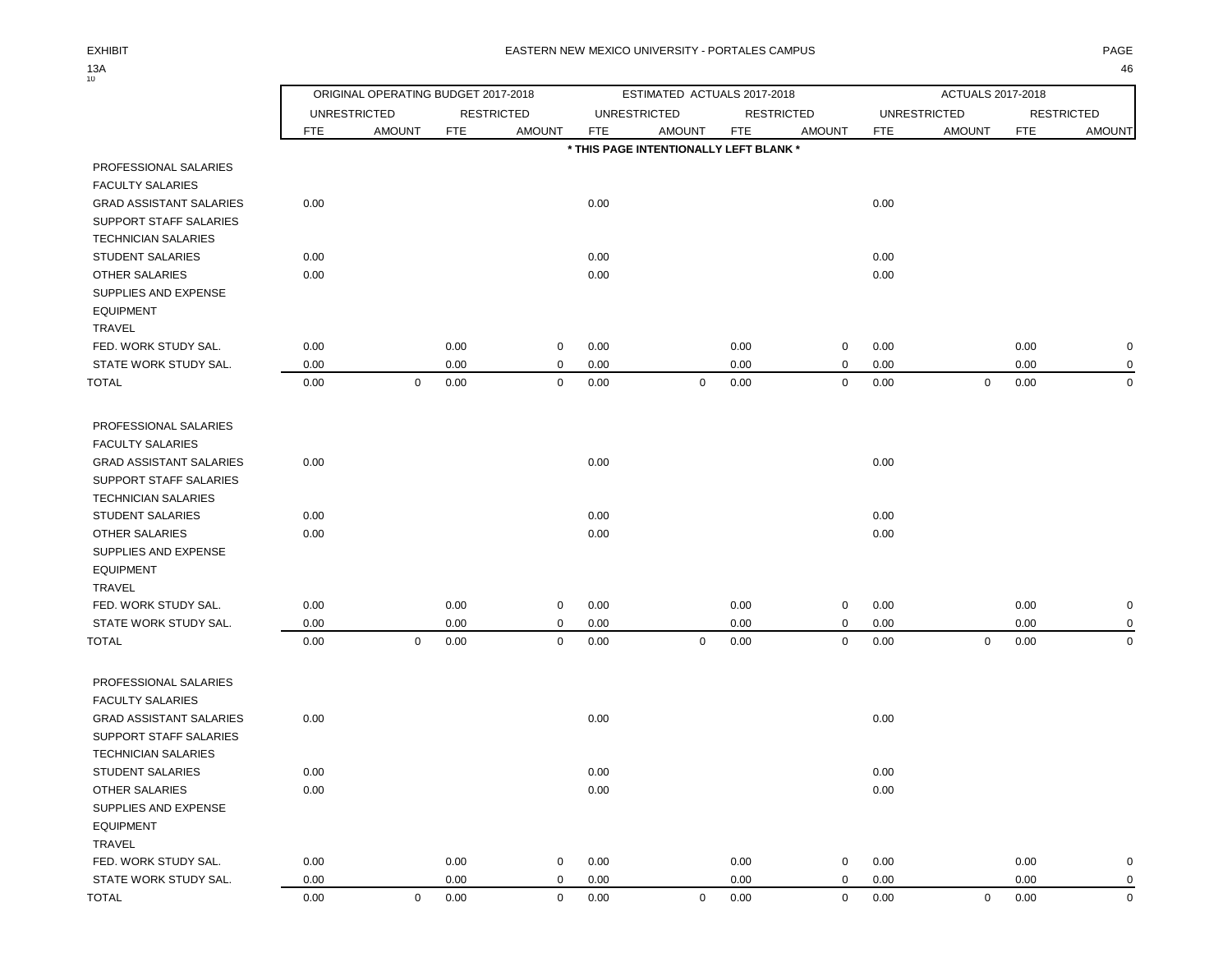## INSTITUTIONAL SUPPORT 47

### EXHIBIT 13A PAGE EASTERN NEW MEXICO UNIVERSITY - PORTALES CAMPUS

|                                |            | ORIGINAL OPERATING BUDGET 2017-2018 |            |                   |       | ESTIMATED ACTUALS 2017-2018 |            |                   |       | ACTUALS 2017-2018 |            |                   |
|--------------------------------|------------|-------------------------------------|------------|-------------------|-------|-----------------------------|------------|-------------------|-------|-------------------|------------|-------------------|
|                                |            | <b>UNRESTRICTED</b>                 |            | <b>RESTRICTED</b> |       | <b>UNRESTRICTED</b>         |            | <b>RESTRICTED</b> |       | UNRESTRICTED      |            | <b>RESTRICTED</b> |
|                                | <b>FTE</b> | <b>AMOUNT</b>                       | <b>FTE</b> | <b>AMOUNT</b>     | FTE   | <b>AMOUNT</b>               | <b>FTE</b> | <b>AMOUNT</b>     | FTE   | <b>AMOUNT</b>     | <b>FTE</b> | <b>AMOUNT</b>     |
| <b>TOTALS EXHIBIT 13A's</b>    |            |                                     |            |                   |       |                             |            |                   |       |                   |            |                   |
| PROFESSIONAL SALARIES          | 36.90      | 2,552,182                           |            |                   | 36.90 | 2,602,182                   |            |                   | 37.25 | 2,688,390         | 3.50       | 150,032           |
| <b>FACULTY SALARIES</b>        |            |                                     |            |                   |       |                             |            |                   |       | 1,500             |            |                   |
| <b>GRAD ASSISTANT SALARIES</b> | 0.50       | 8,500                               |            |                   | 0.50  | 8,500                       |            |                   | 1.00  | 17,000            | 0.50       | 8,500             |
| SUPPORT STAFF SALARIES         | 16.37      | 525,285                             |            |                   | 16.37 | 525,285                     |            |                   | 17.11 | 530,297           | 1.25       | 39,388            |
| <b>TECHNICIAN SALARIES</b>     | 8.00       | 358,622                             |            |                   | 8.00  | 358,622                     |            |                   | 10.00 | 420,400           |            |                   |
| <b>STUDENT SALARIES</b>        | 5.84       | 91,060                              |            |                   | 5.84  | 91,060                      |            |                   | 5.18  | 80,794            | 4.70       | 73,311            |
| <b>OTHER SALARIES</b>          | 2.06       | 33,443                              |            |                   | 2.06  | 33,443                      |            |                   | 2.07  | 88,472            | 0.07       | 1,125             |
| SUPPLIES AND EXPENSE           |            | 1,589,585                           |            |                   |       | 1,589,585                   |            |                   |       | 1,659,931         |            | 480,372           |
| <b>EQUIPMENT</b>               |            |                                     |            |                   |       |                             |            |                   |       |                   |            |                   |
| <b>TRAVEL</b>                  |            | 59,361                              |            |                   |       | 59,361                      |            |                   |       | 81,887            |            | 28,553            |
| FED. WORK STUDY SAL.           |            |                                     | 7.17       | 111,848           |       |                             | 7.17       | 111,848           |       |                   | 4.94       | 77,037            |
| STATE WORK STUDY SAL.          | 0.49       | 7,641                               | 1.96       | 30,564            | 0.49  | 7,641                       | 1.96       | 30,564            | 0.30  | 4,726             | 1.28       | 19,924            |
| <b>TOTAL</b>                   | 70.16      | 5,225,679                           | 9.13       | 142,412           | 70.16 | 5,275,679                   | 9.13       | 142,412           | 72.91 | 5,573,397         | 16.24      | 878,242           |

 PROFESSIONAL SALARIES FACULTY SALARIES GRAD ASSISTANT SALARIES SUPPORT STAFF SALARIES TECHNICIAN SALARIES STUDENT SALARIES OTHER SALARIES SUPPLIES AND EXPENSE EQUIPMENT TRAVEL FED. WORK STUDY SAL. STATE WORK STUDY SAL. TOTAL

 PROFESSIONAL SALARIES FACULTY SALARIES GRAD ASSISTANT SALARIES SUPPORT STAFF SALARIES TECHNICIAN SALARIES STUDENT SALARIES OTHER SALARIES SUPPLIES AND EXPENSE EQUIPMENT TRAVEL FED. WORK STUDY SAL. STATE WORK STUDY SAL. TOTAL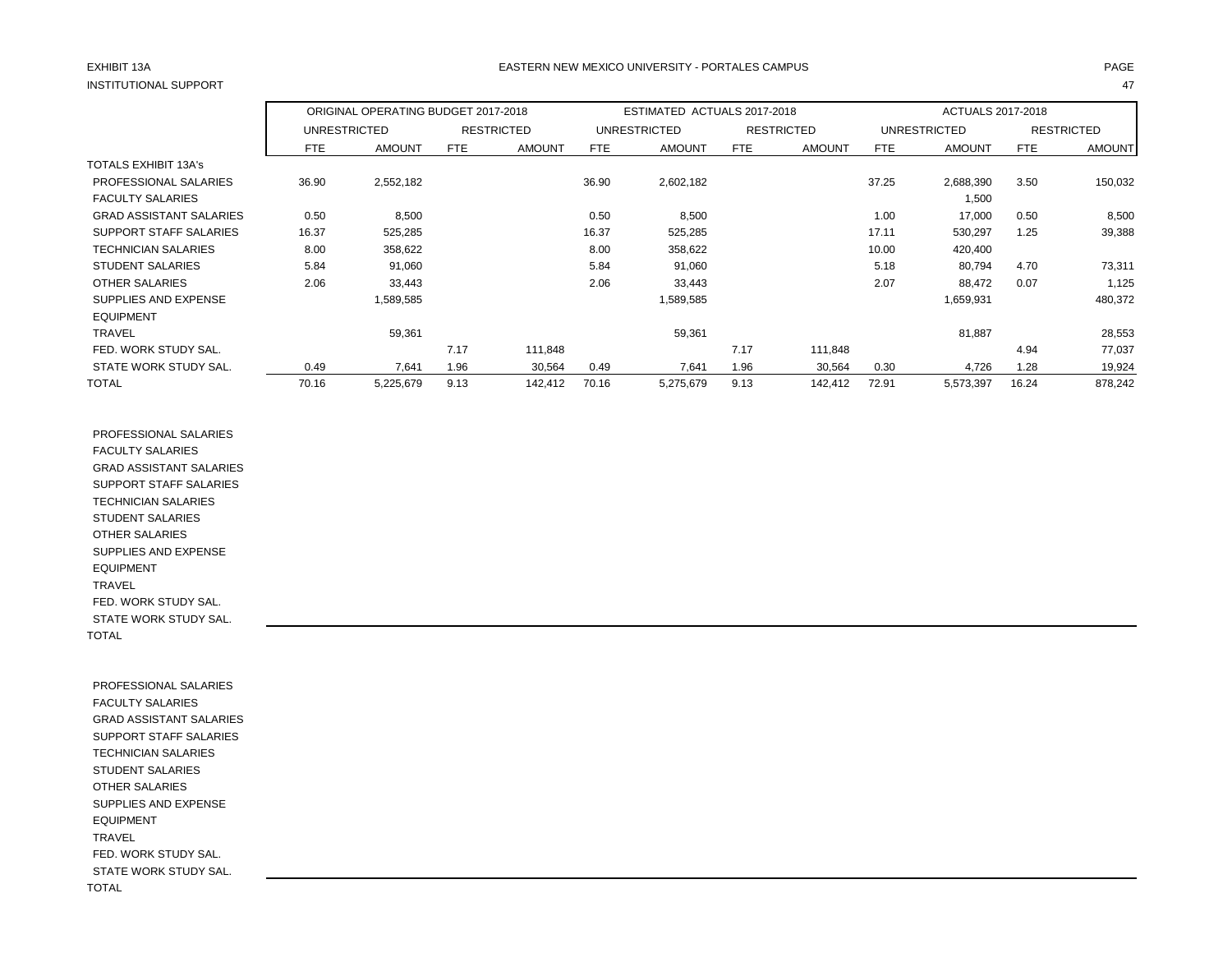## OPERATION AND MAINTENANCE OF PLANT 48

|                                    |            | ORIGINAL OPERATING BUDGET 2017-2018 |             |                   |             | ESTIMATED ACTUALS 2017-2018 |            |                   |                     | ACTUALS 2017-2018   |            |                   |
|------------------------------------|------------|-------------------------------------|-------------|-------------------|-------------|-----------------------------|------------|-------------------|---------------------|---------------------|------------|-------------------|
|                                    |            | <b>UNRESTRICTED</b>                 |             | <b>RESTRICTED</b> |             | <b>UNRESTRICTED</b>         |            | <b>RESTRICTED</b> |                     | <b>UNRESTRICTED</b> |            | <b>RESTRICTED</b> |
|                                    | <b>FTE</b> | <b>AMOUNT</b>                       | <b>FTE</b>  | <b>AMOUNT</b>     | <b>FTE</b>  | <b>AMOUNT</b>               | <b>FTE</b> | <b>AMOUNT</b>     | <b>FTE</b>          | AMOUNT              | <b>FTE</b> | <b>AMOUNT</b>     |
| PLANT ADMINISTRATION               | 8.51       | 318,323                             | 0.00        | 0                 | 8.51        | 318,323                     | 0.00       | $\mathbf 0$       | 8.35                | 293,823             | 0.26       | 4,109             |
| <b>CUSTODIAL SERVICES</b>          | 27.35      | 738,123                             | 0.00        | 0                 | 27.35       | 738,123                     | 0.00       | $\mathbf 0$       | 26.35               | 708,347             | 0.00       | $\mathbf 0$       |
| <b>GROUNDS SERVICES</b>            | 14.00      | 597,152                             | 0.00        | 0                 | 14.00       | 597,152                     | 0.00       | $\mathbf 0$       | 14.00               | 580,123             | 0.00       | $\Omega$          |
| <b>BUILDING SERVICES</b>           | 6.00       | 272,001                             | 0.00        | $\mathbf 0$       | 6.00        | 272,001                     | 0.00       | $\mathbf 0$       | 6.00                | 306,879             | 0.00       | $\Omega$          |
| MECHANICAL SERVICES                | 2.00       | 491,792                             | 0.00        | $\mathbf 0$       | 2.00        | 491,792                     | 0.00       | $\mathbf 0$       | 1.00                | 316,945             | 0.00       | $\Omega$          |
| <b>AUTOS AND TRUCKS</b>            | 1.00       | 54,190                              | 0.00        | 0                 | 1.00        | 54,190                      | 0.00       | 0                 | 1.00                | 47,458              | 0.00       | $\mathbf 0$       |
| SAFETY/HAZARDOUS MAT               | 1.13       | 102,799                             | 0.00        | 0                 | 1.13        | 102,799                     | 0.00       | $\pmb{0}$         | 1.17                | 72,264              | 0.00       | $\mathbf 0$       |
| <b>HVAC</b>                        | 1.00       | 449,965                             | 0.00        | $\mathbf 0$       | 1.00        | 449,965                     | 0.00       | $\mathbf 0$       | 1.00                | 364,721             | 0.00       | $\mathbf 0$       |
| <b>TOTAL PLANT OPER &amp; MAIN</b> | 60.98      | 3,024,345                           | 0.00        | $\mathbf 0$       | 60.98       | 3,024,345                   | 0.00       | $\mathbf 0$       | 58.87               | 2,690,560           | 0.26       | 4,109             |
| DIST COSTS (TEL, POST, PRINT, IMG) |            | 63,738                              |             |                   |             | 63,738                      |            |                   |                     | 63,511              |            |                   |
| <b>COMPUTER CHARGES</b>            |            | 117,708                             |             |                   |             | 117,708                     |            |                   |                     | 117,708             |            |                   |
| <b>MISCELLANEOUS</b>               |            |                                     |             | 96,000            |             |                             |            | 96,000            |                     | 30,343              |            | 66                |
| FEDERAL WORK STUDY                 |            |                                     | 0.26        | 4,000             |             |                             | 0.26       | 4,000             |                     |                     | 0.69       | 10,725            |
| <b>STATE WORK STUDY</b>            |            |                                     |             |                   |             |                             |            |                   |                     |                     |            |                   |
| OTHER FRINGES                      |            |                                     |             |                   |             |                             |            |                   |                     |                     |            |                   |
| <b>RETIREMENT</b>                  |            | 240,169                             |             |                   |             | 240,169                     |            |                   |                     | 218,777             |            |                   |
| <b>SOCIAL SECURITY</b>             |            | 132,176                             |             |                   |             | 132,176                     |            |                   |                     | 109,600             |            |                   |
| <b>GROUP INSURANCE</b>             |            | 413,384                             |             |                   |             | 413,384                     |            |                   |                     | 335,178             |            |                   |
| <b>WORKER'S COMPENSATION</b>       |            | 22,430                              |             |                   |             | 22,430                      |            |                   |                     | 25,352              |            |                   |
| UNEMPLOYMENT COMPENSATION          |            | 13,823                              |             |                   |             | 13,823                      |            |                   |                     |                     |            |                   |
| <b>RETIREE HEALTH</b>              |            | 34,557                              |             |                   |             | 34,557                      |            |                   |                     | 31,500              |            |                   |
| <b>WAIVER OF TUITION</b>           |            | 9,802                               |             |                   |             | 9,802                       |            |                   |                     | 11,908              |            |                   |
| ANNUAL LEAVE                       |            |                                     |             |                   |             |                             |            |                   |                     | 2,153               |            |                   |
| <b>FUEL</b>                        |            | 250,000                             |             |                   |             | 250,000                     |            |                   |                     | 246,789             |            |                   |
| <b>ELECTRICITY</b>                 |            | 1,000,000                           |             |                   |             | 1,000,000                   |            |                   |                     | 1,013,412           |            |                   |
| WATER                              |            | 74,200                              |             |                   |             | 74,200                      |            |                   |                     | 68,056              |            |                   |
| <b>SEWER</b>                       |            | 10,800                              |             |                   |             | 10,800                      |            |                   |                     | 15,223              |            |                   |
| <b>GARBAGE DISPOSAL</b>            |            | 9,000                               |             |                   |             | 9,000                       |            |                   |                     | 6,204               |            |                   |
| PROPERTY INSURANCE                 |            | 744,000                             |             |                   |             | 744,000                     |            |                   |                     | 645,785             |            |                   |
| TOTAL ITEMS NOT IN 14A's           |            | 3,135,787                           | 0.26        | 100,000           | $\mathbf 0$ | 3,135,787                   | 0.26       | 100,000           | $\mathbf 0$         | 2,941,499           | 0.69       | 10,791            |
| <b>TOTAL GROSS PLANT</b>           | 60.98      | 6,160,132                           | 0.26        | 100,000           | 60.98       | 6,160,132                   | 0.26       | 100,000           | 58.87               | 5,632,059           | 0.95       | 14,900            |
| LESS COST DIST TO:                 |            |                                     |             |                   |             |                             |            |                   |                     |                     |            |                   |
| <b>INTERNAL SERVICE</b>            |            |                                     |             |                   |             |                             |            |                   |                     |                     |            |                   |
| <b>AUXILIARIES</b>                 |            | (143,920)                           |             |                   |             | (143,920)                   |            |                   |                     | (143,920)           |            |                   |
| <b>ATHLETICS</b>                   |            | (4, 212)                            |             |                   |             | (4, 212)                    |            |                   |                     | (4,212)             |            |                   |
| <b>TOTAL CHARGES</b>               |            | (148, 132)                          | $\mathbf 0$ | $\mathbf 0$       | $\mathbf 0$ | (148, 132)                  | 0          | 0                 | $\mathsf{O}\xspace$ | (148, 132)          | 0          | $\mathbf 0$       |
| TOTAL PLANT O & M                  | 60.98      | 6,012,000                           | 0.26        | 100,000           | 60.98       | 6,012,000                   | 0.26       | 100,000           | 58.87               | 5,483,927           | 0.95       | 14,900            |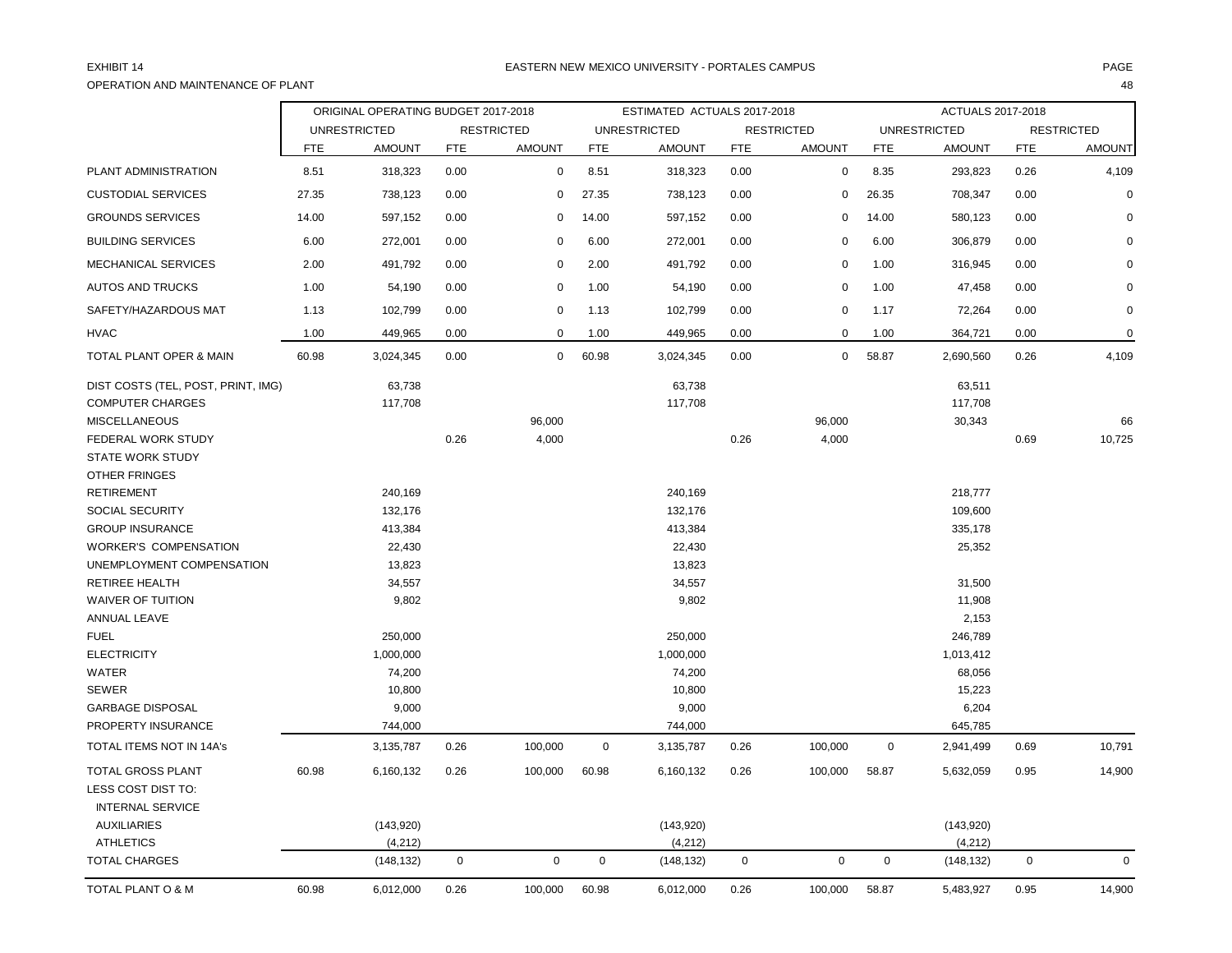## OPERATION & MAINTENANCE OF PLANT 49  $\tilde{1}$

### EXHIBIT 14A PAGE EASTERN NEW MEXICO UNIVERSITY - PORTALES CAMPUS

|                                |       | ORIGINAL OPERATING BUDGET 2017-2018 |            |                   |            | ESTIMATED ACTUALS 2017-2018 |            |                   |            | ACTUALS 2017-2018   |            |                   |
|--------------------------------|-------|-------------------------------------|------------|-------------------|------------|-----------------------------|------------|-------------------|------------|---------------------|------------|-------------------|
|                                |       | <b>UNRESTRICTED</b>                 |            | <b>RESTRICTED</b> |            | <b>UNRESTRICTED</b>         |            | <b>RESTRICTED</b> |            | <b>UNRESTRICTED</b> |            | <b>RESTRICTED</b> |
|                                | FTE   | <b>AMOUNT</b>                       | <b>FTE</b> | <b>AMOUNT</b>     | <b>FTE</b> | <b>AMOUNT</b>               | <b>FTE</b> | <b>AMOUNT</b>     | <b>FTE</b> | <b>AMOUNT</b>       | <b>FTE</b> | <b>AMOUNT</b>     |
| PLANT ADMINISTRATION           |       |                                     |            |                   |            |                             |            |                   |            |                     |            |                   |
| PROFESSIONAL SALARIES          | 2.00  | 172,019                             |            |                   | 2.00       | 172,019                     |            |                   | 2.00       | 153,626             |            |                   |
| <b>FACULTY SALARIES</b>        |       |                                     |            |                   |            |                             |            |                   |            |                     |            |                   |
| <b>GRAD ASSISTANT SALARIES</b> | 0.00  |                                     |            |                   | 0.00       |                             |            |                   | 0.00       |                     |            |                   |
| SUPPORT STAFF SALARIES         | 2.00  | 63,107                              |            |                   | 2.00       | 63,107                      |            |                   | 2.00       | 62,226              |            |                   |
| <b>TECHNICIAN SALARIES</b>     |       |                                     |            |                   |            |                             |            |                   |            |                     |            |                   |
| <b>STUDENT SALARIES</b>        | 4.51  | 70,297                              |            |                   | 4.51       | 70,297                      |            |                   | 4.28       | 66,784              |            |                   |
| OTHER SALARIES                 | 0.00  |                                     |            |                   | 0.00       |                             |            |                   | 0.00       |                     |            |                   |
| SUPPLIES AND EXPENSE           |       | 12,900                              |            |                   |            | 12,900                      |            |                   |            | 10,160              |            |                   |
| <b>EQUIPMENT</b>               |       |                                     |            |                   |            |                             |            |                   |            |                     |            |                   |
| <b>TRAVEL</b>                  |       |                                     |            |                   |            |                             |            |                   |            |                     |            |                   |
| FED. WORK STUDY SAL.           | 0.00  |                                     | 0.00       | $\mathbf 0$       | 0.00       |                             | 0.00       | 0                 | 0.00       |                     | 0.00       | $\mathbf 0$       |
| STATE WORK STUDY SAL.          | 0.00  |                                     | 0.00       | 0                 | 0.00       |                             | 0.00       | 0                 | 0.07       | 1,027               | 0.26       | 4,109             |
| TOTAL PLANT ADMINISTRATION     | 8.51  | 318,323                             | 0.00       | $\mathbf 0$       | 8.51       | 318,323                     | 0.00       | 0                 | 8.35       | 293,823             | 0.26       | 4,109             |
| <b>CUSTODIAL SERVICES</b>      |       |                                     |            |                   |            |                             |            |                   |            |                     |            |                   |
| PROFESSIONAL SALARIES          | 2.00  | 78,638                              |            |                   | 2.00       | 78,638                      |            |                   | 2.00       | 79,174              |            |                   |
| <b>FACULTY SALARIES</b>        |       |                                     |            |                   |            |                             |            |                   |            |                     |            |                   |
| <b>GRAD ASSISTANT SALARIES</b> | 0.00  |                                     |            |                   | 0.00       |                             |            |                   | 0.00       |                     |            |                   |
| SUPPORT STAFF SALARIES         |       |                                     |            |                   |            |                             |            |                   |            |                     |            |                   |
| <b>TECHNICIAN SALARIES</b>     | 25.00 | 569,467                             |            |                   | 25.00      | 569,467                     |            |                   | 24.00      | 521,052             |            |                   |
| <b>STUDENT SALARIES</b>        | 0.00  |                                     |            |                   | 0.00       |                             |            |                   | 0.00       |                     |            |                   |
| <b>OTHER SALARIES</b>          | 0.35  | 7,018                               |            |                   | 0.35       | 7,018                       |            |                   | 0.35       | 6,531               |            |                   |
| SUPPLIES AND EXPENSE           |       | 83,000                              |            |                   |            | 83,000                      |            |                   |            | 101,590             |            |                   |
| <b>EQUIPMENT</b>               |       |                                     |            |                   |            |                             |            |                   |            |                     |            |                   |
| <b>TRAVEL</b>                  |       |                                     |            |                   |            |                             |            |                   |            |                     |            |                   |
| FED. WORK STUDY SAL.           | 0.00  |                                     | 0.00       | $\mathbf 0$       | 0.00       |                             | 0.00       | 0                 | 0.00       |                     | 0.00       | $\pmb{0}$         |
| STATE WORK STUDY SAL.          | 0.00  |                                     | 0.00       | $\mathbf 0$       | 0.00       |                             | 0.00       | 0                 | 0.00       |                     | 0.00       | 0                 |
| TOTAL CUSTODIAL SERVICES       | 27.35 | 738,123                             | 0.00       | $\mathbf 0$       | 27.35      | 738,123                     | 0.00       | $\mathbf 0$       | 26.35      | 708,347             | 0.00       | $\mathbf 0$       |
| <b>GROUNDS SERVICES</b>        |       |                                     |            |                   |            |                             |            |                   |            |                     |            |                   |
| PROFESSIONAL SALARIES          | 1.00  | 50,298                              |            |                   | 1.00       | 50,298                      |            |                   | 1.00       | 50,298              |            |                   |
| <b>FACULTY SALARIES</b>        |       |                                     |            |                   |            |                             |            |                   |            |                     |            |                   |
| <b>GRAD ASSISTANT SALARIES</b> | 0.00  |                                     |            |                   | 0.00       |                             |            |                   | 0.00       |                     |            |                   |
| <b>SUPPORT STAFF SALARIES</b>  |       |                                     |            |                   |            |                             |            |                   |            |                     |            |                   |
| <b>TECHNICIAN SALARIES</b>     | 13.00 | 351,384                             |            |                   | 13.00      | 351,384                     |            |                   | 13.00      | 338,072             |            |                   |
| <b>STUDENT SALARIES</b>        | 0.00  |                                     |            |                   | 0.00       |                             |            |                   | 0.00       |                     |            |                   |
| <b>OTHER SALARIES</b>          | 0.00  |                                     |            |                   | 0.00       |                             |            |                   | 0.00       |                     |            |                   |
| SUPPLIES AND EXPENSE           |       | 189,040                             |            |                   |            | 189,040                     |            |                   |            | 191,753             |            |                   |
| <b>EQUIPMENT</b>               |       | 6,430                               |            |                   |            | 6,430                       |            |                   |            |                     |            |                   |
| <b>TRAVEL</b>                  |       |                                     |            |                   |            |                             |            |                   |            |                     |            |                   |
| FED. WORK STUDY SAL.           | 0.00  |                                     | 0.00       | $\mathbf 0$       | 0.00       |                             | 0.00       | 0                 | 0.00       |                     | 0.00       | 0                 |
| STATE WORK STUDY SAL.          | 0.00  |                                     | 0.00       | $\mathbf 0$       | 0.00       |                             | 0.00       | 0                 | 0.00       |                     | 0.00       | $\mathbf 0$       |
| TOTAL GROUNDS SERVICES         | 14.00 | 597,152                             | 0.00       | $\mathbf 0$       | 14.00      | 597,152                     | 0.00       | 0                 | 14.00      | 580,123             | 0.00       | $\mathbf 0$       |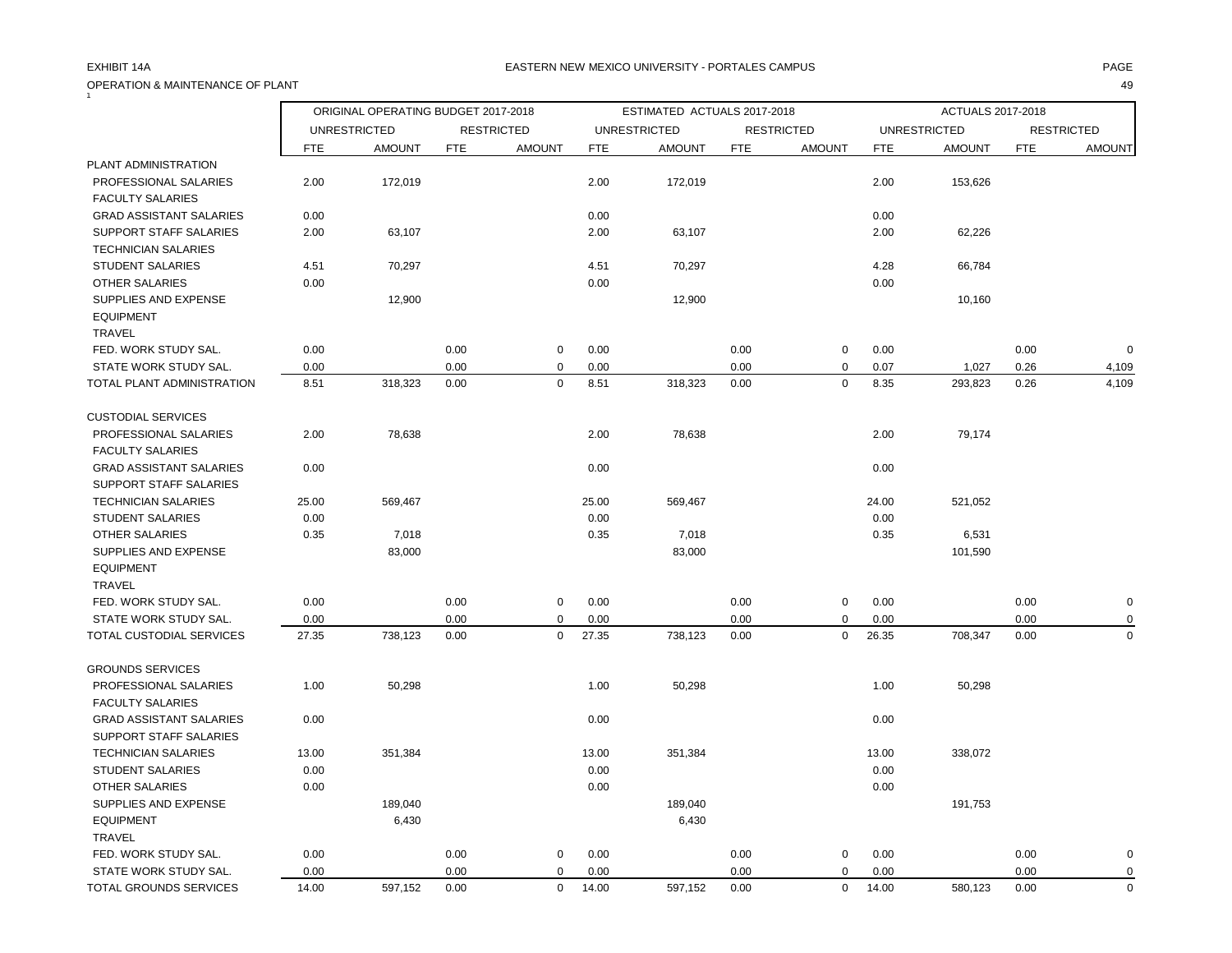| OPERATION & MAINTENANCE OF PLANT |            |                                     |            |                   |            |                             |            |                   |            |                     |            | 50                |
|----------------------------------|------------|-------------------------------------|------------|-------------------|------------|-----------------------------|------------|-------------------|------------|---------------------|------------|-------------------|
|                                  |            | ORIGINAL OPERATING BUDGET 2017-2018 |            |                   |            | ESTIMATED ACTUALS 2017-2018 |            |                   |            | ACTUALS 2017-2018   |            |                   |
|                                  |            | <b>UNRESTRICTED</b>                 |            | <b>RESTRICTED</b> |            | <b>UNRESTRICTED</b>         |            | <b>RESTRICTED</b> |            | <b>UNRESTRICTED</b> |            | <b>RESTRICTED</b> |
|                                  | <b>FTE</b> | <b>AMOUNT</b>                       | <b>FTE</b> | <b>AMOUNT</b>     | <b>FTE</b> | <b>AMOUNT</b>               | <b>FTE</b> | <b>AMOUNT</b>     | <b>FTE</b> | <b>AMOUNT</b>       | <b>FTE</b> | <b>AMOUNT</b>     |
| <b>BUILDING SERVICES</b>         |            |                                     |            |                   |            |                             |            |                   |            |                     |            |                   |
| PROFESSIONAL SALARIES            |            |                                     |            |                   |            |                             |            |                   |            |                     |            |                   |
| <b>FACULTY SALARIES</b>          |            |                                     |            |                   |            |                             |            |                   |            |                     |            |                   |
| <b>GRAD ASSISTANT SALARIES</b>   | 0.00       |                                     |            |                   | 0.00       |                             |            |                   | 0.00       |                     |            |                   |
| SUPPORT STAFF SALARIES           |            |                                     |            |                   |            |                             |            |                   |            |                     |            |                   |
| <b>TECHNICIAN SALARIES</b>       | 6.00       | 200,201                             |            |                   | 6.00       | 200,201                     |            |                   | 6.00       | 202,029             |            |                   |
| <b>STUDENT SALARIES</b>          | 0.00       |                                     |            |                   | 0.00       |                             |            |                   | 0.00       |                     |            |                   |
| <b>OTHER SALARIES</b>            | 0.00       |                                     |            |                   | 0.00       |                             |            |                   | 0.00       |                     |            |                   |
| SUPPLIES AND EXPENSE             |            | 71,800                              |            |                   |            | 71,800                      |            |                   |            | 104,850             |            |                   |
| <b>EQUIPMENT</b>                 |            |                                     |            |                   |            |                             |            |                   |            |                     |            |                   |
| <b>TRAVEL</b>                    |            |                                     |            |                   |            |                             |            |                   |            |                     |            |                   |
| FED. WORK STUDY SAL.             | 0.00       |                                     | 0.00       | $\mathbf 0$       | 0.00       |                             | 0.00       | 0                 | 0.00       |                     | 0.00       | $\mathbf 0$       |
| STATE WORK STUDY SAL.            | 0.00       |                                     | 0.00       | $\mathbf 0$       | 0.00       |                             | 0.00       | 0                 | 0.00       |                     | 0.00       | 0                 |
| TOTAL BUILDING SERVICES          | 6.00       | 272,001                             | 0.00       | $\mathbf 0$       | 6.00       | 272,001                     | 0.00       | $\mathbf 0$       | 6.00       | 306,879             | 0.00       | $\mathbf 0$       |
| <b>MECHANICAL SERVICES</b>       |            |                                     |            |                   |            |                             |            |                   |            |                     |            |                   |
| PROFESSIONAL SALARIES            | 1.00       | 64,629                              |            |                   | 1.00       | 64,629                      |            |                   |            |                     |            |                   |
| <b>FACULTY SALARIES</b>          |            |                                     |            |                   |            |                             |            |                   |            |                     |            |                   |
| <b>GRAD ASSISTANT SALARIES</b>   | 0.00       |                                     |            |                   | 0.00       |                             |            |                   | 0.00       |                     |            |                   |
| SUPPORT STAFF SALARIES           |            |                                     |            |                   |            |                             |            |                   |            |                     |            |                   |
| <b>TECHNICIAN SALARIES</b>       | 1.00       | 46,163                              |            |                   | 1.00       | 46,163                      |            |                   | 1.00       | 36,186              |            |                   |
| <b>STUDENT SALARIES</b>          | 0.00       |                                     |            |                   | 0.00       |                             |            |                   | 0.00       |                     |            |                   |
| OTHER SALARIES                   |            |                                     |            |                   |            |                             |            |                   |            |                     |            |                   |
| SUPPLIES AND EXPENSE             |            | 379,000                             |            |                   |            | 379,000                     |            |                   |            | 280,262             |            |                   |
| <b>EQUIPMENT</b>                 |            | 2,000                               |            |                   |            | 2,000                       |            |                   |            |                     |            |                   |
| <b>TRAVEL</b>                    |            |                                     |            |                   |            |                             |            |                   |            | 497                 |            |                   |
| FED. WORK STUDY SAL.             | 0.00       |                                     | 0.00       | $\mathbf 0$       | 0.00       |                             | 0.00       | 0                 | 0.00       |                     | 0.00       | $\mathbf 0$       |
| STATE WORK STUDY SAL.            | 0.00       |                                     | 0.00       | $\mathbf 0$       | 0.00       |                             | 0.00       | $\Omega$          | 0.00       |                     | 0.00       | 0                 |
| TOTAL MECHANICAL SERVICES        | 2.00       | 491,792                             | 0.00       | $\mathbf 0$       | 2.00       | 491,792                     | 0.00       | $\mathbf 0$       | 1.00       | 316,945             | 0.00       | $\Omega$          |
| <b>AUTOS AND TRUCKS</b>          |            |                                     |            |                   |            |                             |            |                   |            |                     |            |                   |
| PROFESSIONAL SALARIES            |            |                                     |            |                   |            |                             |            |                   |            |                     |            |                   |
| <b>FACULTY SALARIES</b>          |            |                                     |            |                   |            |                             |            |                   |            |                     |            |                   |
| <b>GRAD ASSISTANT SALARIES</b>   | 0.00       |                                     |            |                   | 0.00       |                             |            |                   | 0.00       |                     |            |                   |
| SUPPORT STAFF SALARIES           |            |                                     |            |                   |            |                             |            |                   |            |                     |            |                   |
| <b>TECHNICIAN SALARIES</b>       | 1.00       | 32,490                              |            |                   | 1.00       | 32,490                      |            |                   | 1.00       | 33,455              |            |                   |
| <b>STUDENT SALARIES</b>          | 0.00       |                                     |            |                   | 0.00       |                             |            |                   | 0.00       |                     |            |                   |
| <b>OTHER SALARIES</b>            | 0.00       |                                     |            |                   | 0.00       |                             |            |                   | 0.00       |                     |            |                   |
| SUPPLIES AND EXPENSE             |            | 21,700                              |            |                   |            | 21,700                      |            |                   |            | 14,003              |            |                   |
| <b>EQUIPMENT</b>                 |            |                                     |            |                   |            |                             |            |                   |            |                     |            |                   |
| TRAVEL                           |            |                                     |            |                   |            |                             |            |                   |            |                     |            |                   |
| FED. WORK STUDY SAL.             | 0.00       |                                     | 0.00       | $\mathbf 0$       | 0.00       |                             | 0.00       | 0                 | 0.00       |                     | 0.00       | 0                 |
| STATE WORK STUDY SAL.            | 0.00       |                                     | 0.00       | $\mathbf 0$       | 0.00       |                             | 0.00       | $\mathbf 0$       | 0.00       |                     | 0.00       | 0                 |
| TOTAL AUTOS AND TRUCKS           | 1.00       | 54,190                              | 0.00       | $\Omega$          | 1.00       | 54,190                      | 0.00       | $\mathbf 0$       | 1.00       | 47,458              | 0.00       | $\Omega$          |
|                                  |            |                                     |            |                   |            |                             |            |                   |            |                     |            |                   |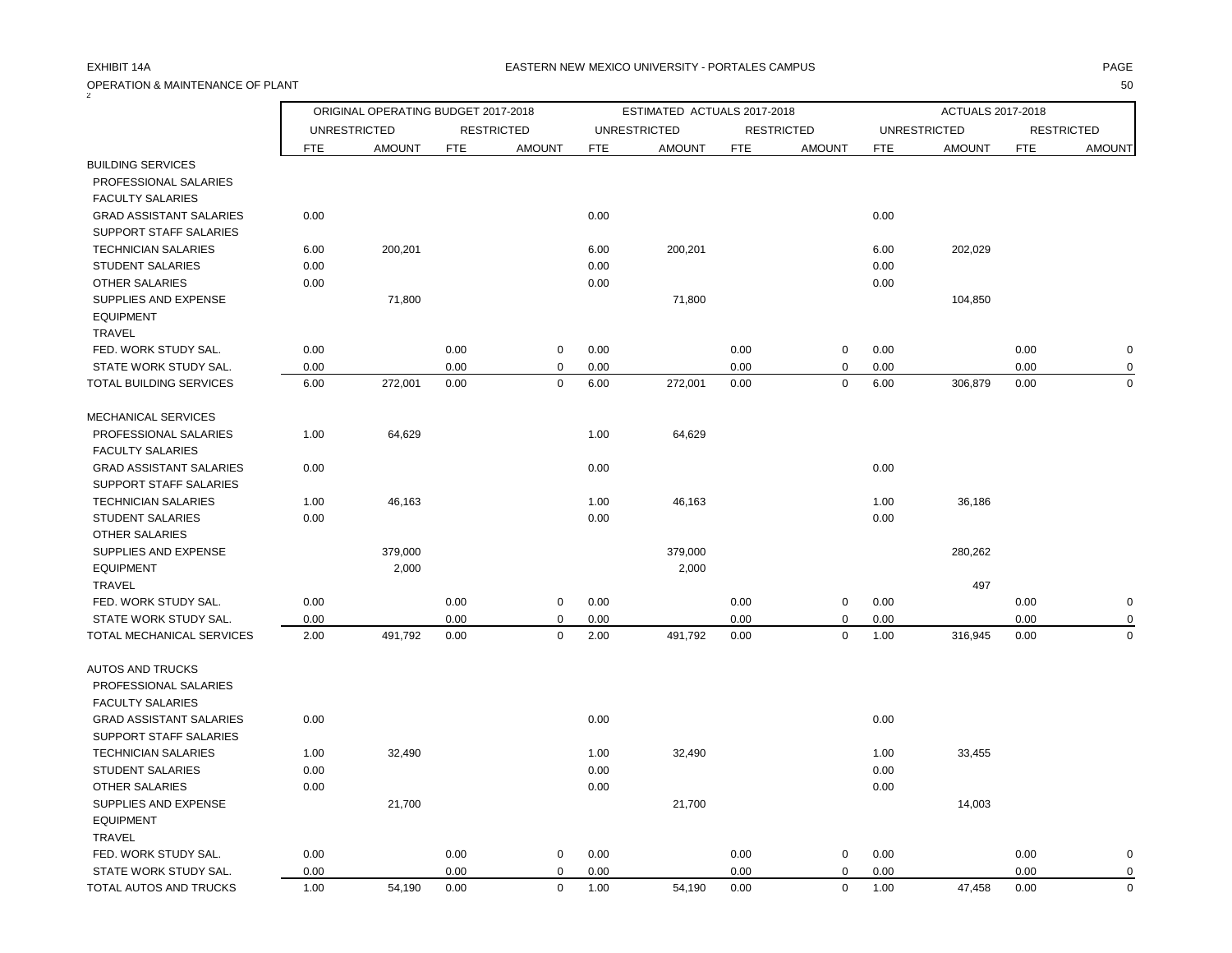OPERATION & MAINTENANCE OF PLANT 51

| 3                                                                                      |            | ORIGINAL OPERATING BUDGET 2017-2018 |            |                   |            | ESTIMATED ACTUALS 2017-2018 |            |                   |            | ACTUALS 2017-2018   |            |                   |
|----------------------------------------------------------------------------------------|------------|-------------------------------------|------------|-------------------|------------|-----------------------------|------------|-------------------|------------|---------------------|------------|-------------------|
|                                                                                        |            | <b>UNRESTRICTED</b>                 |            | <b>RESTRICTED</b> |            | <b>UNRESTRICTED</b>         |            | <b>RESTRICTED</b> |            | <b>UNRESTRICTED</b> |            | <b>RESTRICTED</b> |
|                                                                                        | <b>FTE</b> | <b>AMOUNT</b>                       | <b>FTE</b> | <b>AMOUNT</b>     | <b>FTE</b> | <b>AMOUNT</b>               | <b>FTE</b> | <b>AMOUNT</b>     | <b>FTE</b> | <b>AMOUNT</b>       | <b>FTE</b> | <b>AMOUNT</b>     |
| SAFETY/HAZARDOUS MAT                                                                   |            |                                     |            |                   |            |                             |            |                   |            |                     |            |                   |
| PROFESSIONAL SALARIES<br><b>FACULTY SALARIES</b>                                       | 1.00       | 44,699                              |            |                   | 1.00       | 44,699                      |            |                   | 1.00       | 44,689              |            |                   |
| <b>GRAD ASSISTANT SALARIES</b><br>SUPPORT STAFF SALARIES<br><b>TECHNICIAN SALARIES</b> | 0.00       |                                     |            |                   | 0.00       |                             |            |                   | 0.00       |                     |            |                   |
| <b>STUDENT SALARIES</b>                                                                | 0.13       | 2,000                               |            |                   | 0.13       | 2,000                       |            |                   | 0.17       | 2,689               |            |                   |
| OTHER SALARIES                                                                         | 0.00       |                                     |            |                   | 0.00       |                             |            |                   | 0.00       |                     |            |                   |
| SUPPLIES AND EXPENSE<br><b>EQUIPMENT</b>                                               |            | 52,600                              |            |                   |            | 52,600                      |            |                   |            | 24,886              |            |                   |
| <b>TRAVEL</b>                                                                          |            | 3,500                               |            |                   |            | 3,500                       |            |                   |            |                     |            |                   |
| FED. WORK STUDY SAL.                                                                   | 0.00       |                                     | 0.00       | $\mathbf 0$       | 0.00       |                             | 0.00       | 0                 | 0.00       |                     | 0.00       | $\mathbf 0$       |
| STATE WORK STUDY SAL.                                                                  | 0.00       |                                     | 0.00       | $\mathbf 0$       | 0.00       |                             | 0.00       | 0                 | 0.00       |                     | 0.00       | $\mathbf 0$       |
| TOTAL SAFETY/HAZARDOUS MAT                                                             | 1.13       | 102,799                             | 0.00       | $\mathbf 0$       | 1.13       | 102,799                     | 0.00       | $\mathbf 0$       | 1.17       | 72,264              | 0.00       | $\Omega$          |
| <b>HVAC</b>                                                                            |            |                                     |            |                   |            |                             |            |                   |            |                     |            |                   |
| PROFESSIONAL SALARIES<br><b>FACULTY SALARIES</b>                                       | 0.00       |                                     |            |                   | 0.00       |                             |            |                   |            |                     |            |                   |
| <b>GRAD ASSISTANT SALARIES</b><br>SUPPORT STAFF SALARIES                               | 0.00       |                                     |            |                   | 0.00       |                             |            |                   | 0.00       |                     |            |                   |
| <b>TECHNICIAN SALARIES</b>                                                             | 1.00       | 47,715                              |            |                   | 1.00       | 47,715                      |            |                   | 1.00       | 49,911              |            |                   |
| <b>STUDENT SALARIES</b>                                                                | 0.00       |                                     |            |                   | 0.00       |                             |            |                   | 0.00       |                     |            |                   |
| OTHER SALARIES                                                                         | 0.00       |                                     |            |                   | 0.00       |                             |            |                   | 0.00       |                     |            |                   |
| SUPPLIES AND EXPENSE<br><b>EQUIPMENT</b>                                               |            | 402,250                             |            |                   |            | 402,250                     |            |                   |            | 314,810             |            |                   |
| TRAVEL                                                                                 |            |                                     |            |                   |            |                             |            |                   |            |                     |            |                   |
| FED. WORK STUDY SAL.                                                                   | 0.00       |                                     | 0.00       | $\mathbf 0$       | 0.00       |                             | 0.00       | 0                 | 0.00       |                     | 0.00       | $\mathbf 0$       |
| STATE WORK STUDY SAL.                                                                  | 0.00       |                                     | 0.00       | 0                 | 0.00       |                             | 0.00       | 0                 | 0.00       |                     | 0.00       | $\Omega$          |
| TOTAL HVAC                                                                             | 1.00       | 449,965                             | 0.00       | $\mathbf 0$       | 1.00       | 449,965                     | 0.00       | $\mathbf 0$       | 1.00       | 364,721             | 0.00       | $\Omega$          |
| PROFESSIONAL SALARIES                                                                  |            |                                     |            |                   |            |                             |            |                   |            |                     |            |                   |
| <b>FACULTY SALARIES</b>                                                                |            |                                     |            |                   |            |                             |            |                   |            |                     |            |                   |
| <b>GRAD ASSISTANT SALARIES</b>                                                         | 0.00       |                                     |            |                   | 0.00       |                             |            |                   | 0.00       |                     |            |                   |
| SUPPORT STAFF SALARIES                                                                 |            |                                     |            |                   |            |                             |            |                   |            |                     |            |                   |
| <b>TECHNICIAN SALARIES</b>                                                             |            |                                     |            |                   |            |                             |            |                   |            |                     |            |                   |
| <b>STUDENT SALARIES</b>                                                                | 0.00       |                                     |            |                   | 0.00       |                             |            |                   | 0.00       |                     |            |                   |
| <b>OTHER SALARIES</b>                                                                  | 0.00       |                                     |            |                   | 0.00       |                             |            |                   | 0.00       |                     |            |                   |
| SUPPLIES AND EXPENSE<br><b>EQUIPMENT</b>                                               |            |                                     |            |                   |            |                             |            |                   |            |                     |            |                   |
| TRAVEL                                                                                 |            |                                     |            |                   |            |                             |            |                   |            |                     |            |                   |
| FED. WORK STUDY SAL.                                                                   | 0.00       |                                     | 0.00       | 0                 | 0.00       |                             | 0.00       | 0                 | 0.00       |                     | 0.00       | 0                 |
| STATE WORK STUDY SAL.                                                                  | 0.00       |                                     | 0.00       | $\mathbf 0$       | 0.00       |                             | 0.00       | 0                 | 0.00       |                     | 0.00       | 0                 |
| <b>TOTAL</b>                                                                           | 0.00       | $\mathbf 0$                         | 0.00       | $\mathbf 0$       | 0.00       | $\Omega$                    | 0.00       | $\mathbf 0$       | 0.00       | $\mathbf 0$         | 0.00       | $\mathbf 0$       |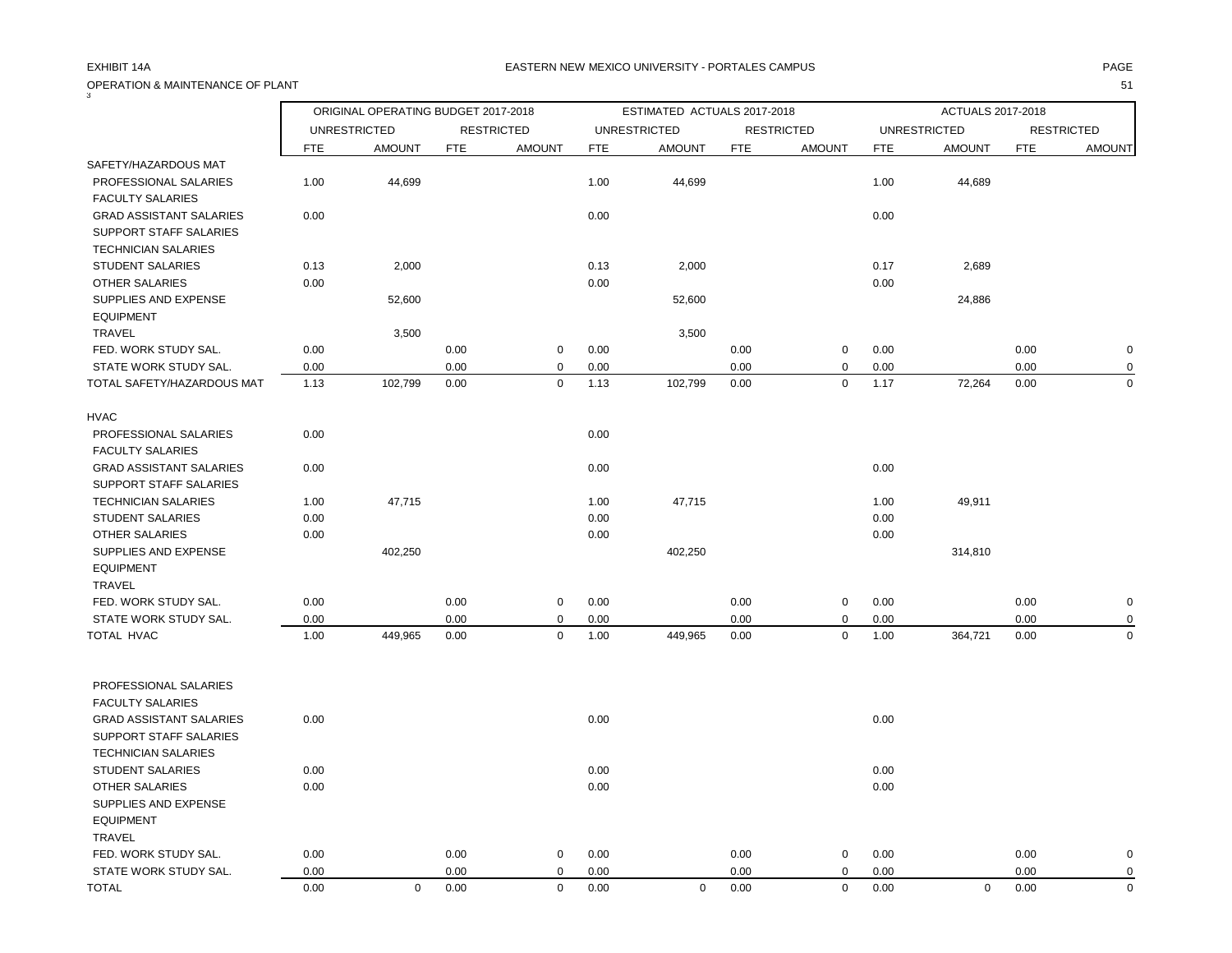## OPERATION & MAINTENANCE OF PLANT 52

### EXHIBIT 14A PAGE EASTERN NEW MEXICO UNIVERSITY - PORTALES CAMPUS

|                                |            | ORIGINAL OPERATING BUDGET 2017-2018 |                   |               |            | ESTIMATED ACTUALS 2017-2018 |     |                   |            | <b>ACTUALS 2017-2018</b> |                   |               |
|--------------------------------|------------|-------------------------------------|-------------------|---------------|------------|-----------------------------|-----|-------------------|------------|--------------------------|-------------------|---------------|
|                                |            | <b>UNRESTRICTED</b>                 | <b>RESTRICTED</b> |               |            | <b>UNRESTRICTED</b>         |     | <b>RESTRICTED</b> |            | <b>UNRESTRICTED</b>      | <b>RESTRICTED</b> |               |
|                                | <b>FTE</b> | <b>AMOUNT</b>                       | <b>FTE</b>        | <b>AMOUNT</b> | <b>FTE</b> | <b>AMOUNT</b>               | FTE | <b>AMOUNT</b>     | <b>FTE</b> | <b>AMOUNT</b>            | <b>FTE</b>        | <b>AMOUNT</b> |
| <b>TOTALS EXHIBIT 14A's</b>    |            |                                     |                   |               |            |                             |     |                   |            |                          |                   |               |
| PROFESSIONAL SALARIES          | 7.00       | 410,283                             |                   |               | 7.00       | 410,283                     |     |                   | 6.00       | 327,787                  |                   |               |
| <b>FACULTY SALARIES</b>        |            |                                     |                   |               |            |                             |     |                   |            |                          |                   |               |
| <b>GRAD ASSISTANT SALARIES</b> |            |                                     |                   |               |            |                             |     |                   |            |                          |                   |               |
| SUPPORT STAFF SALARIES         | 2.00       | 63,107                              |                   |               | 2.00       | 63,107                      |     |                   | 2.00       | 62,226                   |                   |               |
| <b>TECHNICIAN SALARIES</b>     | 47.00      | 1,247,420                           |                   |               | 47.00      | 1,247,420                   |     |                   | 46.00      | 1,180,705                |                   |               |
| <b>STUDENT SALARIES</b>        | 4.63       | 72,297                              |                   |               | 4.63       | 72,297                      |     |                   | 4.45       | 69,473                   |                   |               |
| OTHER SALARIES                 | 0.35       | 7,018                               |                   |               | 0.35       | 7,018                       |     |                   | 0.35       | 6,531                    |                   |               |
| SUPPLIES AND EXPENSE           |            | 1,212,290                           |                   |               |            | 1,212,290                   |     |                   |            | 1,042,314                |                   |               |
| <b>EQUIPMENT</b>               |            | 8,430                               |                   |               |            | 8,430                       |     |                   |            |                          |                   |               |
| <b>TRAVEL</b>                  |            | 3,500                               |                   |               |            | 3,500                       |     |                   |            | 497                      |                   |               |
| FED. WORK STUDY SAL.           |            |                                     |                   |               |            |                             |     |                   |            |                          |                   |               |
| STATE WORK STUDY SAL.          |            |                                     |                   |               |            |                             |     |                   | 0.07       | 1,027                    | 0.26              | 4,109         |
| TOTAL 14A's                    | 60.98      | 3,024,345                           |                   |               | 60.98      | 3,024,345                   |     |                   | 58.87      | 2,690,560                | 0.26              | 4,109         |

 PROFESSIONAL SALARIES FACULTY SALARIES GRAD ASSISTANT SALARIES SUPPORT STAFF SALARIES TECHNICIAN SALARIES STUDENT SALARIES OTHER SALARIES SUPPLIES AND EXPENSE EQUIPMENT TRAVEL FED. WORK STUDY SAL. STATE WORK STUDY SAL. TOTAL

 PROFESSIONAL SALARIES FACULTY SALARIES GRAD ASSISTANT SALARIES SUPPORT STAFF SALARIES TECHNICIAN SALARIES STUDENT SALARIES OTHER SALARIES SUPPLIES AND EXPENSE EQUIPMENT TRAVEL FED. WORK STUDY SAL. STATE WORK STUDY SAL. TOTAL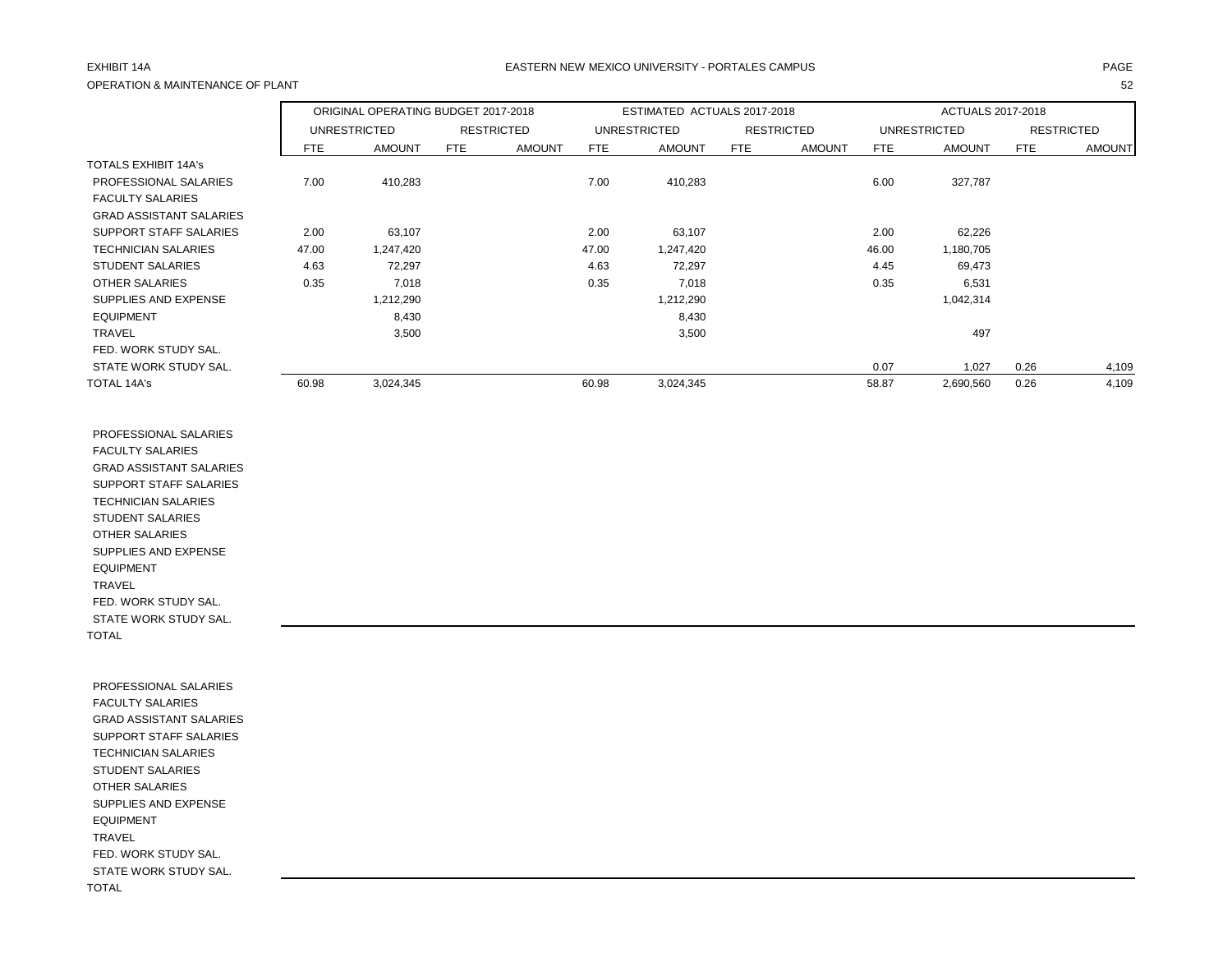## STUDENT SOCIAL & CULTURAL 53

### EXHIBIT 15 PAGE NATIONAL SERVICE OF THE SERVICE OF THE SERVICE OF THE SERVICE OF THE SERVICE OF THE SERVICE OF THE SERVICE OF THE SERVICE OF THE SERVICE OF THE SERVICE OF THE SERVICE OF THE SERVICE OF THE SERVICE OF THE SE

|                               |            | ORIGINAL OPERATING BUDGET 2017-2018 |            |                   |            | ESTIMATED ACTUALS 2017-2018 |            |                   |            | ACTUALS 2017-2018   |            |                   |
|-------------------------------|------------|-------------------------------------|------------|-------------------|------------|-----------------------------|------------|-------------------|------------|---------------------|------------|-------------------|
|                               |            | <b>UNRESTRICTED</b>                 |            | <b>RESTRICTED</b> |            | <b>UNRESTRICTED</b>         |            | <b>RESTRICTED</b> |            | <b>UNRESTRICTED</b> |            | <b>RESTRICTED</b> |
|                               | <b>FTE</b> | <b>AMOUNT</b>                       | <b>FTE</b> | <b>AMOUNT</b>     | <b>FTE</b> | <b>AMOUNT</b>               | <b>FTE</b> | <b>AMOUNT</b>     | <b>FTE</b> | <b>AMOUNT</b>       | <b>FTE</b> | <b>AMOUNT</b>     |
| <b>REVENUE</b>                |            |                                     |            |                   |            |                             |            |                   |            |                     |            |                   |
| <b>STUDENT FEES</b>           |            | 685,561                             |            |                   |            | 685,561                     |            |                   |            | 844,382             |            |                   |
| <b>FEDERAL GRANTS</b>         |            |                                     |            | 44,841            |            |                             |            | 44,841            |            |                     |            | 21,768            |
| <b>STATE GRANTS</b>           |            |                                     |            | 22,724            |            |                             |            | 22,724            |            |                     |            | 4,605             |
| <b>PRIVATE GIFTS</b>          |            |                                     |            |                   |            |                             |            |                   |            |                     |            | 57                |
| <b>SALES AND SERVICES</b>     |            | 5,000                               |            |                   |            | 13,400                      |            |                   |            | 8,656               |            |                   |
| OTHER SOURCES                 |            | 209,439                             |            | 32,435            |            | 261,039                     |            | 32,435            |            | 59,592              |            |                   |
| <b>TOTAL REVENUE</b>          |            | 900,000                             |            | 100,000           |            | 960,000                     |            | 100,000           |            | 912,630             |            | 26,430            |
| <b>BEGINNING BALANCE</b>      |            | 268,183                             |            |                   |            | 556,743                     |            |                   |            | 556,743             |            |                   |
| TOTAL AVAILABLE               |            | 1,168,183                           |            | 100,000           |            | 1,516,743                   |            | 100,000           |            | 1,469,373           |            | 26,430            |
| <b>EXPENDITURES</b>           |            |                                     |            |                   |            |                             |            |                   |            |                     |            |                   |
| PROFESSIONAL SALARIES         | 0.50       | 25,705                              |            |                   | 0.50       | 25,705                      |            |                   | 0.50       | 27,199              |            |                   |
| <b>GRAD ASS'T SALARIES</b>    | 1.97       | 33,500                              |            |                   | 1.97       | 33,500                      |            |                   | 0.89       | 15,067              |            |                   |
| <b>SUPPORT STAFF SALARIES</b> | 0.00       | 500                                 |            |                   | 0.03       | 500                         |            |                   | 0.00       |                     |            |                   |
| <b>TECHNICIAN SALARIES</b>    |            |                                     |            |                   |            |                             |            |                   |            |                     |            |                   |
| STUDENT SALARIES              | 7.42       | 115,685                             |            |                   | 7.42       | 115,685                     |            |                   | 7.01       | 109,336             |            |                   |
| OTHER SALARIES                | 0.00       |                                     |            |                   | 0.00       |                             |            |                   | 0.32       | 4,963               |            |                   |
| SUPPLIES AND EXPENSE          |            | 602,806                             |            |                   |            | 602,806                     |            |                   |            | 409,485             |            | 57                |
| <b>TRAVEL</b>                 |            | 31,455                              |            |                   |            | 31,455                      |            |                   |            | 45,903              |            |                   |
| <b>EQUIPMENT</b>              |            |                                     |            |                   |            |                             |            |                   |            | 18,717              |            |                   |
| MISCELLANEOUS                 |            | 53,890                              |            | 45,282            |            | 153,890                     |            | 45,282            |            |                     |            |                   |
| <b>GRANTS IN AID</b>          |            |                                     |            |                   |            |                             |            |                   |            | 147,222             |            |                   |
| FEDERAL WORK STUDY            | 0.77       | 11,998                              | 2.31       | 35,994            | 0.77       | 11,998                      | 2.31       | 35,994            | 0.00       |                     | 1.40       | 21,768            |
| <b>STATE WORK STUDY</b>       | 0.30       | 4,681                               | 1.20       | 18,724            | 0.30       | 4,681                       | 1.20       | 18,724            | 0.07       | 1,151               | 0.30       | 4,605             |
| <b>RETIREMENT</b>             |            | 3,642                               |            |                   |            | 3,642                       |            |                   |            | 4,046               |            |                   |
| SOCIAL SECURITY               |            | 2,005                               |            |                   |            | 2,005                       |            |                   |            | 2,218               |            |                   |
| <b>GROUP INSURANCE</b>        |            | 10,518                              |            |                   |            | 10,518                      |            |                   |            | 10,123              |            |                   |
| <b>WORKER'S COMPENSATION</b>  |            | 2,881                               |            |                   |            | 2,881                       |            |                   |            | 2,483               |            |                   |
| UNEMPLOYMENT COMPENSATION     |            | 210                                 |            |                   |            | 210                         |            |                   |            |                     |            |                   |
| RETIREE HEALTH                |            | 524                                 |            |                   |            | 524                         |            |                   |            | 643                 |            |                   |
| <b>WAIVER OF TUITION</b>      |            |                                     |            |                   |            |                             |            |                   |            |                     |            |                   |
| ANNUAL LEAVE                  |            |                                     |            |                   |            |                             |            |                   |            |                     |            |                   |
| <b>TOTAL EXPENDITURES</b>     | 10.96      | 900,000                             | 3.51       | 100,000           | 10.99      | 1,000,000                   | 3.51       | 100,000           | 8.79       | 798,556             | 1.69       | 26,430            |
| TRANSFER TO (FROM) MINOR      |            |                                     |            |                   |            | 0                           |            |                   |            |                     |            |                   |
| <b>ENDING BALANCE</b>         |            | 268,183                             |            | $\mathbf 0$       |            | 516,743                     |            | 0                 |            | 670,817             |            | $\Omega$          |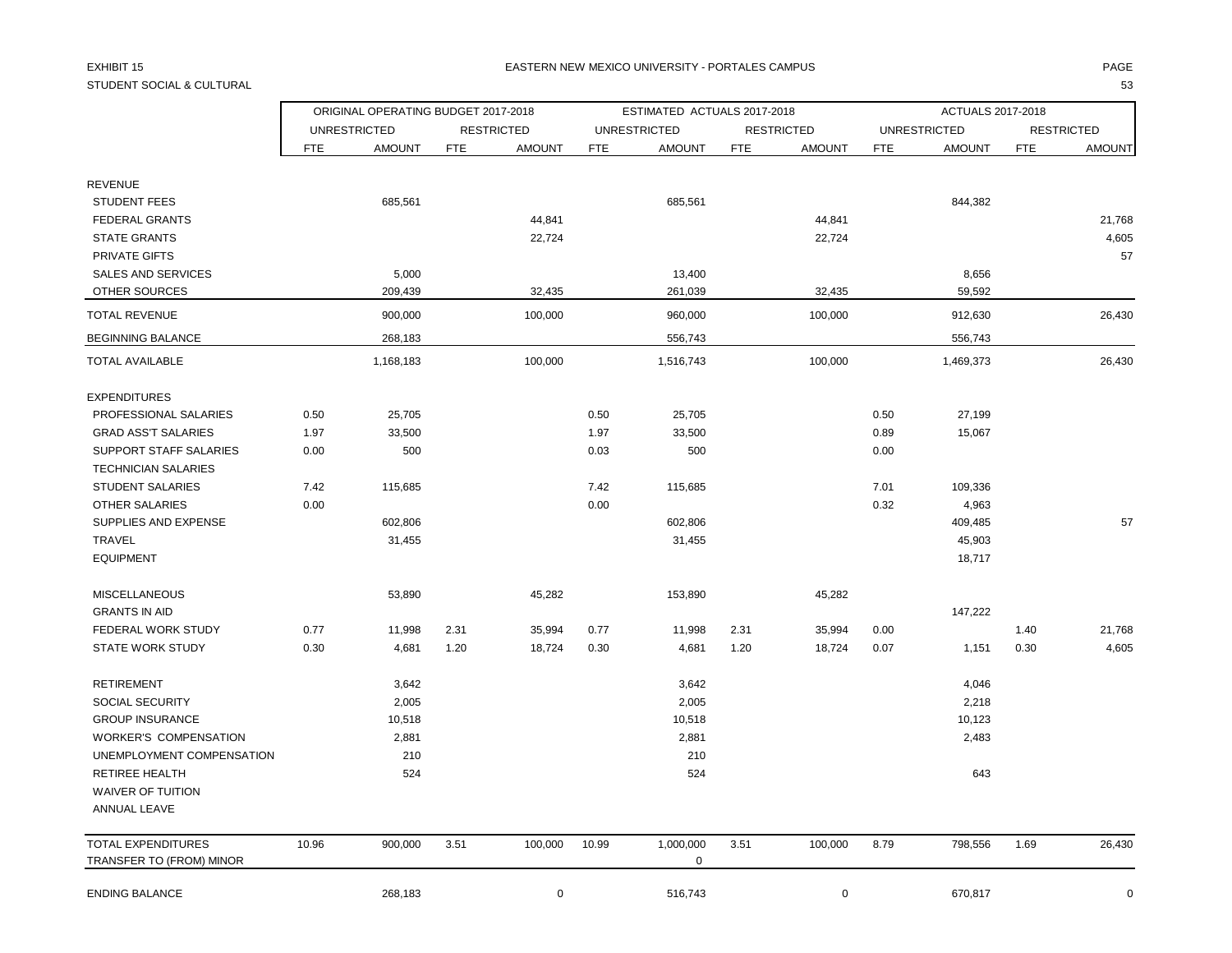## RESEARCH 1999 - SAN 1999 - SAN 1999 - SAN 1999 - SAN 1999 - SAN 1999 - SAN 1999 - SAN 1999 - SAN 1999 - SAN 1999 - SA

#### EXHIBIT 16 EASTERN NEW MEXICO UNIVERSITY - PORTALES CAMPUS PAGE

|                               | ORIGINAL OPERATING BUDGET 2017-2018 |                     |            |                   |            | ESTIMATED ACTUALS 2017-2018 |            |                   |            | ACTUALS 2017-2018   |      |                   |
|-------------------------------|-------------------------------------|---------------------|------------|-------------------|------------|-----------------------------|------------|-------------------|------------|---------------------|------|-------------------|
|                               |                                     | <b>UNRESTRICTED</b> |            | <b>RESTRICTED</b> |            | <b>UNRESTRICTED</b>         |            | <b>RESTRICTED</b> |            | <b>UNRESTRICTED</b> |      | <b>RESTRICTED</b> |
|                               | <b>FTE</b>                          | <b>AMOUNT</b>       | <b>FTE</b> | <b>AMOUNT</b>     | <b>FTE</b> | <b>AMOUNT</b>               | <b>FTE</b> | <b>AMOUNT</b>     | <b>FTE</b> | <b>AMOUNT</b>       | FTE  | <b>AMOUNT</b>     |
| <b>REVENUE</b>                |                                     |                     |            |                   |            |                             |            |                   |            |                     |      |                   |
| <b>STUDENT FEES</b>           |                                     |                     |            |                   |            |                             |            |                   |            |                     |      |                   |
| FEDERAL GRANTS                |                                     |                     |            | 975,000           |            |                             |            | 975,000           |            |                     |      | 304,757           |
| <b>STATE GRANTS</b>           |                                     |                     |            | 6,400             |            |                             |            | 6,400             |            |                     |      | 1,401             |
| <b>PRIVATE GIFTS</b>          |                                     |                     |            | 11,500            |            |                             |            | 11,500            |            |                     |      | 5,846             |
| <b>SALES AND SERVICES</b>     |                                     |                     |            |                   |            |                             |            |                   |            | 29                  |      |                   |
| OTHER SOURCES                 |                                     | 1,000               |            | 7,100             |            | 1,000                       |            | 7,100             |            | 51,978              |      |                   |
| <b>TOTAL REVENUE</b>          |                                     | 1,000               |            | 1,000,000         |            | 1,000                       |            | 1,000,000         |            | 52,007              |      | 312,004           |
| <b>BEGINNING BALANCE</b>      |                                     | 58,905              |            |                   |            | 106,812                     |            |                   |            | 106,812             |      |                   |
| <b>TOTAL AVAILABLE</b>        |                                     | 59,905              |            | 1,000,000         |            | 107,812                     |            | 1,000,000         |            | 158,819             |      | 312,004           |
| <b>EXPENDITURES</b>           |                                     |                     |            |                   |            |                             |            |                   |            |                     |      |                   |
| PROFESSIONAL SALARIES         | 1.85                                | 79,142              |            |                   | 1.85       | 79,142                      |            |                   | 1.85       | 80,711              | 0.25 | 26,777            |
| <b>GRAD ASS'T SALARIES</b>    | 0.00                                |                     |            |                   | 0.00       |                             |            |                   | 0.00       |                     |      |                   |
| <b>SUPPORT STAFF SALARIES</b> |                                     |                     |            |                   |            |                             |            |                   |            |                     |      |                   |
| <b>TECHNICIAN SALARIES</b>    |                                     |                     |            |                   |            |                             |            |                   |            |                     |      |                   |
| <b>STUDENT SALARIES</b>       | 0.08                                | 1,300               |            |                   | 0.08       | 1,300                       |            |                   | 0.03       | 514                 | 3.90 | 60,915            |
| <b>OTHER SALARIES</b>         | 0.00                                |                     |            |                   | 0.00       |                             |            |                   | 0.00       |                     | 3.75 | 58,422            |
| SUPPLIES AND EXPENSE          |                                     | 35,600              |            |                   |            | 95,600                      |            |                   |            | 74,003              |      | 117,059           |
| <b>TRAVEL</b>                 |                                     | 700                 |            |                   |            | 700                         |            |                   |            | 1,052               |      | 22,512            |
| <b>EQUIPMENT</b>              |                                     |                     |            |                   |            |                             |            |                   |            |                     |      |                   |
| MISCELLANEOUS                 |                                     | 398                 |            | 993,600           |            | 398                         |            | 993,600           |            |                     |      |                   |
| <b>GRANTS IN AID</b>          |                                     |                     |            |                   |            |                             |            |                   |            |                     |      |                   |
| FEDERAL WORK STUDY            | 0.00                                |                     | 0.00       | $\pmb{0}$         | 0.00       |                             | 0.00       | $\mathbf 0$       | 0.00       |                     | 0.00 | 71                |
| <b>STATE WORK STUDY</b>       | 0.10                                | 1,600               | 0.41       | 6,400             | 0.10       | 1,600                       | 0.41       | 6,400             | 0.00       |                     | 0.01 | 109               |
| <b>OTHER FRINGES</b>          |                                     | $\mathbf 0$         |            |                   |            | $\mathbf 0$                 |            |                   |            |                     |      |                   |
| <b>RETIREMENT</b>             |                                     | 11,001              |            |                   |            | 11,001                      |            |                   |            | 11,185              |      | 11,964            |
| SOCIAL SECURITY               |                                     | 6,055               |            |                   |            | 6,055                       |            |                   |            | 5,604               |      | 8,008             |
| <b>GROUP INSURANCE</b>        |                                     | 11,163              |            |                   |            | 11,163                      |            |                   |            | 13,237              |      | 2,244             |
| <b>WORKER'S COMPENSATION</b>  |                                     | 1,223               |            |                   |            | 1,223                       |            |                   |            | 1,235               |      | 2,215             |
| UNEMPLOYMENT COMPENSATION     |                                     | 633                 |            |                   |            | 633                         |            |                   |            |                     |      |                   |
| RETIREE HEALTH                |                                     | 1,583               |            |                   |            | 1,583                       |            |                   |            | 1,614               |      | 1,708             |
| <b>WAIVER OF TUITION</b>      |                                     | 1,602               |            |                   |            | 1,602                       |            |                   |            | 1,414               |      |                   |
| ANNUAL LEAVE                  |                                     |                     |            |                   |            |                             |            |                   |            | $-402$              |      |                   |
| <b>TOTAL EXPENDITURES</b>     | 2.04                                | 152,000             | 0.41       | 1,000,000         | 2.04       | 212,000                     | 0.41       | 1,000,000         | 1.88       | 190,167             | 7.91 | 312,004           |
| TRANSFER TO (FROM) I & G      |                                     | (125,000)           |            |                   |            | (150,000)                   |            |                   |            | (150,000)           |      |                   |
| <b>ENDING BALANCE</b>         |                                     | 32,905              |            | $\mathbf 0$       |            | 45,812                      |            | $\mathbf 0$       |            | 118,652             |      | $\mathbf 0$       |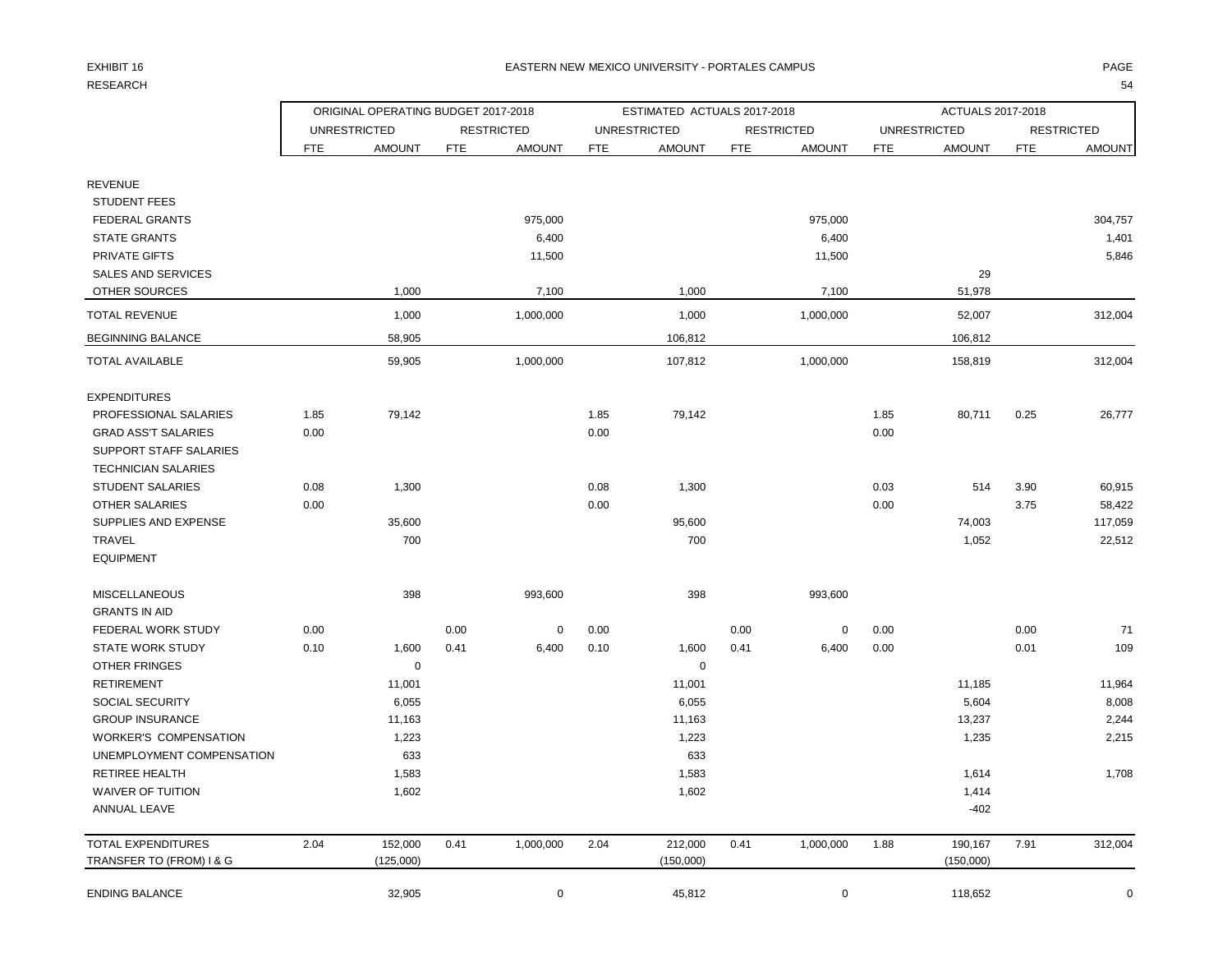## PUBLIC SERVICE 55

#### EXHIBIT 17 PAGE EASTERN NEW MEXICO UNIVERSITY - PORTALES CAMPUS

|                                         |            | ORIGINAL OPERATING BUDGET 2017-2018 |      |                   |            | ESTIMATED ACTUALS 2017-2018 |            |                   |            | ACTUALS 2017-2018   |            |                   |
|-----------------------------------------|------------|-------------------------------------|------|-------------------|------------|-----------------------------|------------|-------------------|------------|---------------------|------------|-------------------|
|                                         |            | <b>UNRESTRICTED</b>                 |      | <b>RESTRICTED</b> |            | <b>UNRESTRICTED</b>         |            | <b>RESTRICTED</b> |            | <b>UNRESTRICTED</b> |            | <b>RESTRICTED</b> |
|                                         | <b>FTE</b> | <b>AMOUNT</b>                       | FTE  | <b>AMOUNT</b>     | <b>FTE</b> | <b>AMOUNT</b>               | <b>FTE</b> | <b>AMOUNT</b>     | <b>FTE</b> | <b>AMOUNT</b>       | <b>FTE</b> | <b>AMOUNT</b>     |
| <b>REVENUE</b>                          |            |                                     |      |                   |            |                             |            |                   |            |                     |            |                   |
| STATE APPROPRIATION                     |            | 1,108,700                           |      |                   |            | 1,108,700                   |            |                   |            | 1,108,700           |            |                   |
| <b>STUDENT FEES--ONLY</b>               |            | 104,900                             |      |                   |            | 104,900                     |            |                   |            | 108,640             |            |                   |
| <b>FEDERAL GRANTS</b>                   |            |                                     |      | 1,950,000         |            |                             |            | 1,950,000         |            |                     |            | 1,050,912         |
| <b>TAX LEVY</b>                         |            |                                     |      |                   |            |                             |            |                   |            |                     |            |                   |
|                                         |            |                                     |      |                   |            |                             |            |                   |            |                     |            |                   |
| <b>STATE CONTRACTS</b>                  |            |                                     |      | 1,100,000         |            |                             |            | 1,100,000         |            |                     |            | 360,303           |
| <b>TUITION &amp; FEES</b>               |            |                                     |      |                   |            |                             |            |                   |            |                     |            |                   |
| <b>PRIVATE GRANTS</b>                   |            |                                     |      | 1,200,000         |            |                             |            | 1,200,000         |            |                     |            | 1,150,811         |
| <b>SALES AND SERVICES</b>               |            | 6,100                               |      |                   |            | 6,100                       |            |                   |            | 8,133               |            |                   |
| <b>OTHER SOURCES</b>                    |            | 562,300                             |      | 250,000           |            | 562,300                     |            | 250,000           |            | 675,282             |            |                   |
| <b>TOTAL REVENUE</b>                    |            | 1,782,000                           |      | 4,500,000         |            | 1,782,000                   |            | 4,500,000         |            | 1,900,755           |            | 2,562,026         |
| <b>BEGINNING BALANCE</b>                |            | 326,613                             |      |                   |            | 489,927                     |            |                   |            | 489,927             |            |                   |
| <b>TOTAL AVAILABLE</b>                  |            | 2,108,613                           |      | 4,500,000         |            | 2,271,927                   |            | 4,500,000         |            | 2,390,682           |            | 2,562,026         |
| <b>EXPENDITURES</b>                     |            |                                     |      |                   |            |                             |            |                   |            |                     |            |                   |
| PROFESSIONAL SALARIES                   | 13.96      | 742,855                             |      |                   | 13.96      | 747,814                     |            |                   | 13.96      | 764,360             | 7.50       | 396,432           |
| <b>FACULTY SALARIES</b>                 |            | 4,959                               |      |                   |            |                             |            |                   | 0.30       | 22,318              |            | 1,712             |
| <b>GRAD ASS'T SALARIES</b>              | 0.00       | $\mathbf 0$                         |      |                   | 0.00       | $\Omega$                    |            |                   | 0.00       |                     |            |                   |
| <b>SUPPORT STAFF SALARIES</b>           | 2.00       | 53,430                              |      |                   | 2.00       | 53,430                      |            |                   | 2.00       | 59,244              | 1.50       | 36,068            |
| <b>TECHNICIAN SALARIES</b>              | 1.75       | 39,161                              |      |                   | 1.75       | 39,161                      |            |                   | 1.75       | 39,776              |            | 2,840             |
| <b>STUDENT SALARIES</b>                 | 2.16       | 33,705                              |      |                   | 2.16       | 33,705                      |            |                   | 4.41       | 68,802              | 3.05       | 47,640            |
| <b>OTHER SALARIES</b>                   |            |                                     |      |                   |            |                             |            |                   |            | 775                 |            | 10,465            |
| SUPPLIES AND EXPENSE                    |            | 399,879                             |      |                   |            | 399,879                     |            |                   |            | 435,314             |            | 1,654,564.00      |
| <b>TRAVEL</b>                           |            | 12,550                              |      |                   |            | 12,550                      |            |                   |            | 27,785              |            | 57,074            |
| <b>EQUIPMENT</b>                        |            |                                     |      |                   |            |                             |            |                   |            | 28,785              |            | 126,494           |
| <b>UTILITIES</b>                        |            | 130,496                             |      |                   |            | 130,496                     |            |                   |            | 60,863              |            | 17,128            |
| <b>MISCELLANEOUS</b>                    |            | 300                                 |      | 4,462,500         |            | 150,300                     |            | 4,462,500         |            |                     |            |                   |
| <b>GRANTS IN AID</b>                    |            |                                     |      |                   |            |                             |            |                   |            |                     |            |                   |
| FEDERAL WORK STUDY                      | 0.80       | 12,500                              | 2.40 | 37,500            | 0.80       | 12,500                      | 2.40       | 37,500            | 0.00       |                     | 2.49       | 38,792            |
| <b>STATE WORK STUDY</b><br>OTHER FRINGE | 0.00       |                                     | 0.00 | $\mathbf 0$       | 0.00       |                             | 0.00       | $\mathbf 0$       | 0.13       | 2,041               | 0.91       | 14,162            |
| <b>RETIREMENT</b>                       |            | 116,822                             |      |                   |            | 116,822                     |            |                   |            | 113,984             |            | 60,523            |
| SOCIAL SECURITY                         |            | 64,599                              |      |                   |            | 64,599                      |            |                   |            | 62,896              |            | 31,670            |
| <b>GROUP INSURANCE</b>                  |            | 131,114                             |      |                   |            | 131,114                     |            |                   |            | 119,189             |            | 49,366            |
| <b>WORKER'S COMPENSATION</b>            |            | 13,299                              |      |                   |            | 13,299                      |            |                   |            | 14,692              |            | 7,564             |
| UNEMPLOYMENT COMPENSATION               |            | 6,723                               |      |                   |            | 6,723                       |            |                   |            |                     |            |                   |
| <b>RETIREE HEALTH</b>                   |            | 16,808                              |      |                   |            | 16,808                      |            |                   |            | 17,595              |            | 8,756             |
| <b>WAIVER OF TUITION</b>                |            | 800                                 |      |                   |            | 800                         |            |                   |            |                     |            | 776               |
| ANNUAL LEAVE                            |            |                                     |      |                   |            |                             |            |                   |            | $-2,386$            |            |                   |
| <b>TOTAL EXPENDITURES</b>               | 20.67      | 1,780,000                           | 2.40 | 4,500,000         | 20.67      | 1,930,000                   | 2.40       | 4,500,000         | 22.55      | 1,836,033           | 15.45      | 2,562,026         |
| TRANSFER FR ENDOWMENT                   |            |                                     |      |                   |            | (120,000)                   |            |                   |            | (120,000)           |            |                   |
| <b>ENDING BALANCE</b>                   |            | 328,613                             |      | $\mathbf 0$       |            | 461,927                     |            | $\mathbf 0$       |            | 674,649             |            | $\Omega$          |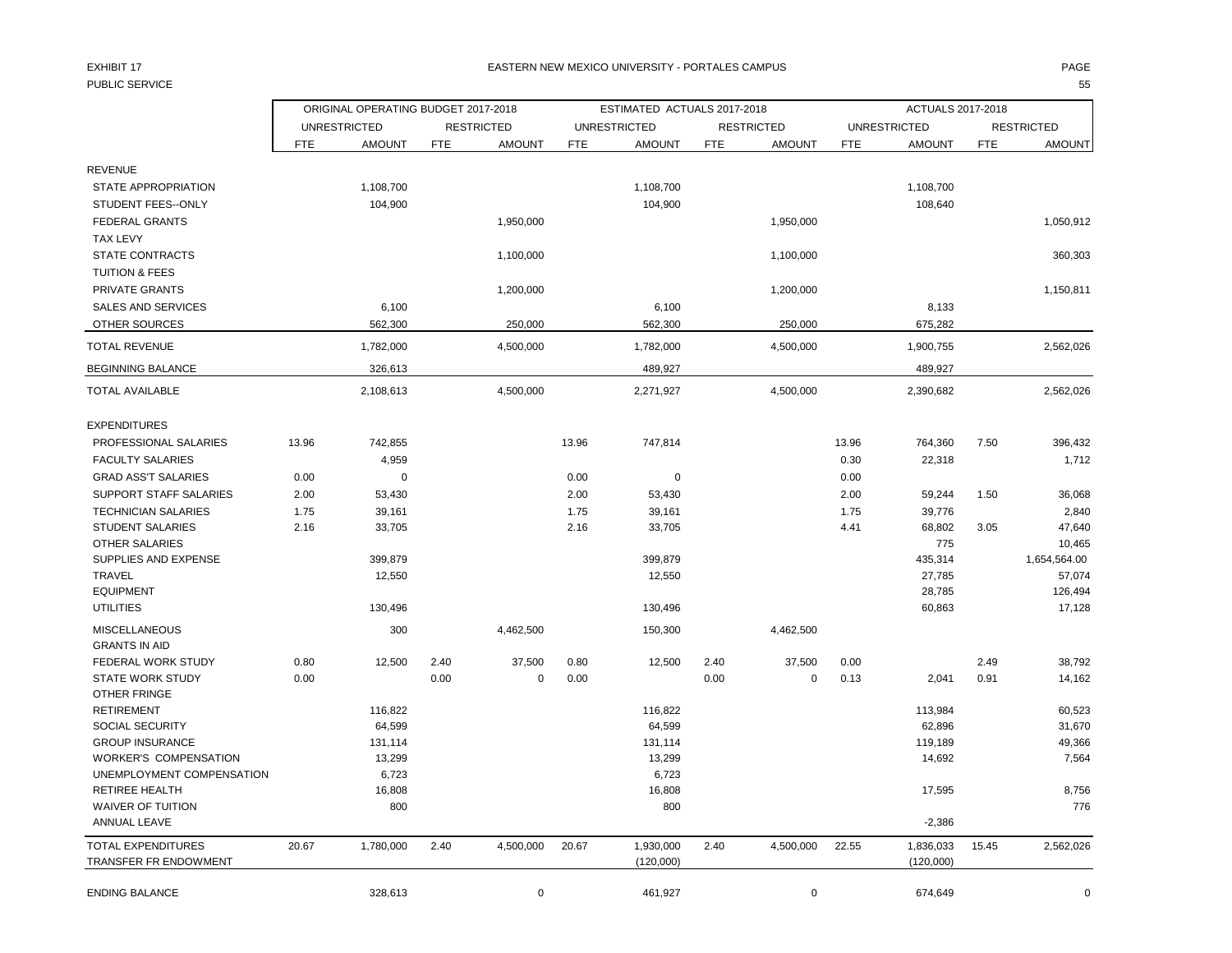#### EXHIBIT 17A PAGE EASTERN NEW MEXICO UNIVERSITY - PORTALES CAMPUS

PUBLIC SERVICE 1 START HERE 56

| KENW TV 130015-280001-17     |            |                                     |            |                   |            |                             |            |                   |            |                     |            |                   |
|------------------------------|------------|-------------------------------------|------------|-------------------|------------|-----------------------------|------------|-------------------|------------|---------------------|------------|-------------------|
|                              |            | ORIGINAL OPERATING BUDGET 2017-2018 |            |                   |            | ESTIMATED ACTUALS 2017-2018 |            |                   |            | ACTUALS 2017-2018   |            |                   |
|                              |            | <b>UNRESTRICTED</b>                 |            | <b>RESTRICTED</b> |            | <b>UNRESTRICTED</b>         |            | <b>RESTRICTED</b> |            | <b>UNRESTRICTED</b> |            | <b>RESTRICTED</b> |
|                              | <b>FTE</b> | <b>AMOUNT</b>                       | <b>FTE</b> | <b>AMOUNT</b>     | <b>FTE</b> | <b>AMOUNT</b>               | <b>FTE</b> | <b>AMOUNT</b>     | <b>FTE</b> | <b>AMOUNT</b>       | <b>FTE</b> | <b>AMOUNT</b>     |
| <b>REVENUE</b>               |            |                                     |            |                   |            |                             |            |                   |            |                     |            |                   |
| STATE APPROPRIATION          |            | 1,020,900                           |            |                   |            | 1,020,900                   |            |                   |            | 1,020,900           |            |                   |
| STUDENT FEES--ONLY           |            | 78,000                              |            |                   |            | 78,000                      |            |                   |            | 78,000              |            |                   |
| <b>FEDERAL GRANTS</b>        |            |                                     |            | 200,000           |            |                             |            | 200,000           |            |                     |            |                   |
| <b>TAX LEVY</b>              |            |                                     |            |                   |            |                             |            |                   |            |                     |            |                   |
| <b>STATE CONTRACTS</b>       |            |                                     |            |                   |            |                             |            |                   |            |                     |            | 8,164             |
| <b>TUITION &amp; FEES</b>    |            |                                     |            |                   |            |                             |            |                   |            |                     |            |                   |
| PRIVATE GRANTS               |            |                                     |            | 1,100,000         |            |                             |            | 1,100,000         |            |                     |            | 1,038,037         |
| <b>SALES AND SERVICES</b>    |            | 1,100                               |            |                   |            | 1,100                       |            |                   |            | 623                 |            |                   |
| <b>OTHER SOURCES</b>         |            | 245,000                             |            | 200,000           |            | 245,000                     |            | 200,000           |            | 238,519             |            |                   |
|                              |            |                                     |            |                   |            |                             |            |                   |            |                     |            |                   |
| <b>TOTAL REVENUE</b>         |            | 1,345,000                           |            | 1,500,000         |            | 1,345,000                   |            | 1,500,000         |            | 1,338,042           |            | 1,046,201         |
| <b>BEGINNING BALANCE</b>     |            | 12,868                              |            |                   |            | 64,292                      |            |                   |            | 64,292              |            |                   |
| <b>TOTAL AVAILABLE</b>       |            | 1,357,868                           |            | 1,500,000         |            | 1,409,292                   |            | 1,500,000         |            | 1,402,334           |            | 1,046,201         |
| <b>EXPENDITURES</b>          |            |                                     |            |                   |            |                             |            |                   |            |                     |            |                   |
| PROFESSIONAL SALARIES        | 12.00      | 662,178                             |            |                   | 12.00      | 662,178                     |            |                   | 12.25      | 674,861             |            |                   |
| <b>FACULTY SALARIES</b>      |            |                                     |            |                   |            |                             |            |                   |            |                     |            |                   |
| <b>GRAD ASS'T SALARIES</b>   |            |                                     |            |                   |            |                             |            |                   |            |                     |            |                   |
| SUPPORT STAFF SALARIES       | 2.00       | 53,430                              |            |                   | 2.00       | 53,430                      |            |                   | 2.00       | 58,357              |            |                   |
| <b>TECHNICIAN SALARIES</b>   | 1.75       | 39,161                              |            |                   | 1.75       | 39,161                      |            |                   | 1.75       | 39,776              |            |                   |
| <b>STUDENT SALARIES</b>      | 1.38       | 21,500                              |            |                   | 1.38       | 21,500                      |            |                   | 3.04       | 47,432              |            |                   |
| <b>OTHER SALARIES</b>        | 0.00       |                                     |            |                   | 0.00       |                             |            |                   | 0.00       |                     |            |                   |
| <b>SUPPLIES AND EXPENSE</b>  |            | 118,950                             |            |                   |            | 118,950                     |            |                   |            | 125,540             |            | 915,511           |
| <b>TRAVEL</b>                |            | 7,050                               |            |                   |            | 7,050                       |            |                   |            | 9,556               |            | 2,073             |
| <b>EQUIPMENT</b>             |            | $\mathbf 0$                         |            |                   |            | $\mathbf 0$                 |            |                   |            | 28,785              |            | 120,453           |
| <b>UTILITIES</b>             |            | 113,909                             |            |                   |            | 113,909                     |            |                   |            | 48,204              |            |                   |
| <b>MISCELLANEOUS</b>         |            |                                     |            | 1,462,500         |            |                             |            | 1,462,500         |            |                     |            |                   |
| <b>GRANTS IN AID</b>         |            |                                     |            |                   |            |                             |            |                   |            |                     |            |                   |
| FEDERAL WORK STUDY           | 0.80       | 12,500                              | 2.40       | 37,500            | 0.80       | 12,500                      | 2.40       | 37,500            | 0.00       |                     | 0.00       | $\Omega$          |
| <b>STATE WORK STUDY</b>      | 0.00       |                                     | 0.00       | 0                 | 0.00       |                             | 0.00       | $\mathbf 0$       | 0.13       | 2,041               | 0.52       | 8,164             |
| <b>OTHER FRINGE</b>          |            |                                     |            |                   |            |                             |            |                   |            |                     |            |                   |
| <b>RETIREMENT</b>            |            | 104,918                             |            |                   |            | 104,918                     |            |                   |            | 98,288              |            |                   |
| SOCIAL SECURITY              |            | 57,740                              |            |                   |            | 57,740                      |            |                   |            | 54,419              |            |                   |
| <b>GROUP INSURANCE</b>       |            | 118,899                             |            |                   |            | 118,899                     |            |                   |            | 113,022             |            |                   |
| <b>WORKER'S COMPENSATION</b> |            | 11,832                              |            |                   |            | 11,832                      |            |                   |            | 12,648              |            |                   |
| UNEMPLOYMENT COMPENSATION    |            | 6,038                               |            |                   |            | 6,038                       |            |                   |            |                     |            |                   |
| <b>RETIREE HEALTH</b>        |            | 15,095                              |            |                   |            | 15,095                      |            |                   |            | 15,326              |            |                   |
| <b>WAIVER OF TUITION</b>     |            | 800                                 |            |                   |            | 800                         |            |                   |            | $-1,877$            |            |                   |
| ANNUAL LEAVE                 |            |                                     |            |                   |            |                             |            |                   |            |                     |            |                   |
| <b>TOTAL EXPENDITURES</b>    | 17.93      | 1,344,000                           | 2.40       | 1,500,000         | 17.93      | 1,344,000                   | 2.40       | 1,500,000         | 19.17      | 1,326,378           | 0.52       | 1,046,201         |
| TRANSFER (FROM) QUASI END    |            |                                     |            |                   |            |                             |            |                   |            | (120,000)           |            |                   |
| <b>ENDING BALANCE</b>        |            | 13,868                              |            | $\mathbf 0$       |            | 65,292                      |            | $\mathbf 0$       |            | 195,956             |            | $\mathbf 0$       |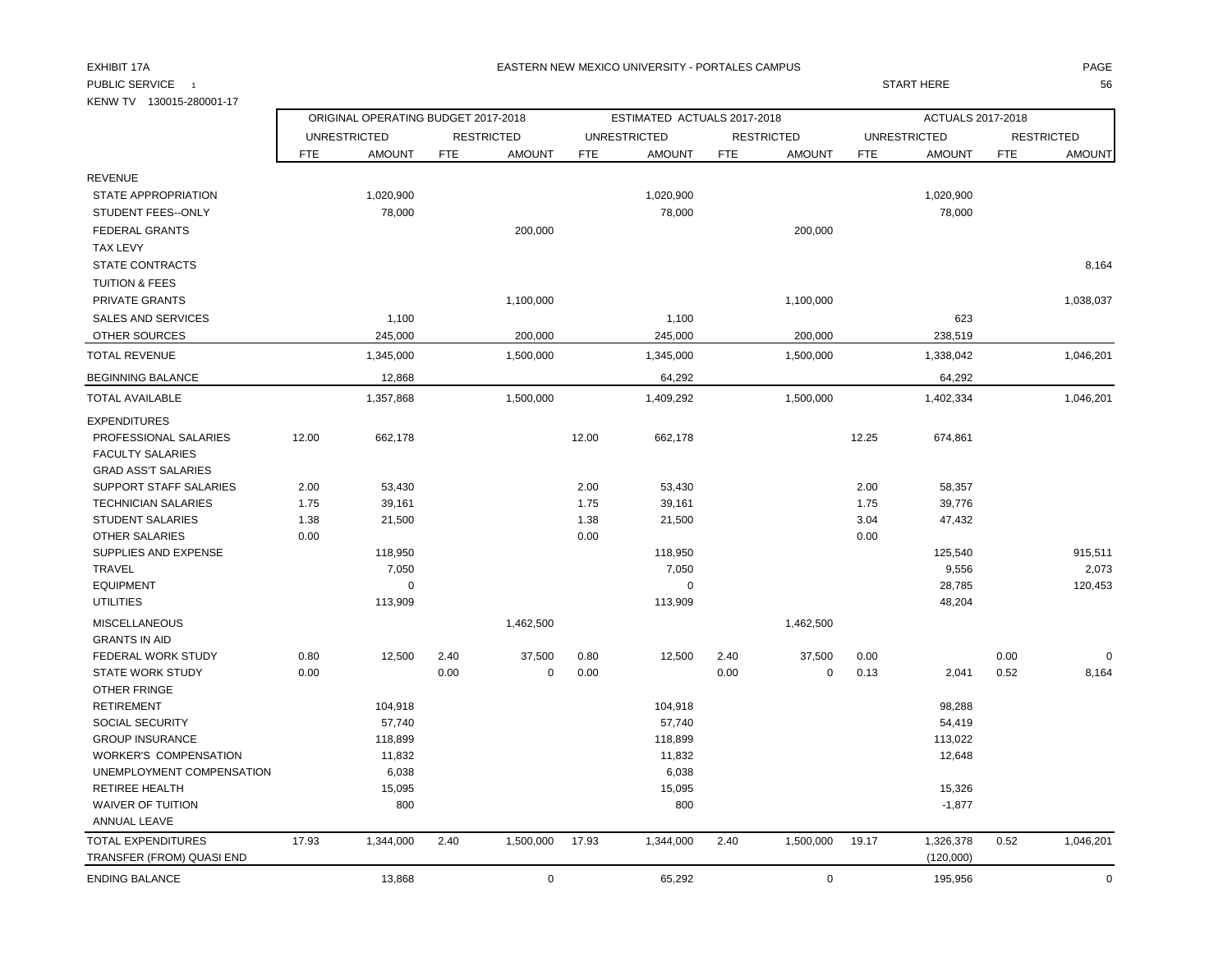### PUBLIC SERVICE  $\qquad \qquad 2$  57

BLACKWATER DRAW MUSEUM 130027-210205-17

|                                                           |            | ORIGINAL OPERATING BUDGET 2017-2018 |            |                   |            | ESTIMATED ACTUALS 2017-2018 |            |                     |            | ACTUALS 2017-2018   |            |                   |
|-----------------------------------------------------------|------------|-------------------------------------|------------|-------------------|------------|-----------------------------|------------|---------------------|------------|---------------------|------------|-------------------|
|                                                           |            | <b>UNRESTRICTED</b>                 |            | <b>RESTRICTED</b> |            | <b>UNRESTRICTED</b>         |            | <b>RESTRICTED</b>   |            | <b>UNRESTRICTED</b> |            | <b>RESTRICTED</b> |
|                                                           | <b>FTE</b> | <b>AMOUNT</b>                       | <b>FTE</b> | <b>AMOUNT</b>     | <b>FTE</b> | <b>AMOUNT</b>               | <b>FTE</b> | <b>AMOUNT</b>       | <b>FTE</b> | <b>AMOUNT</b>       | <b>FTE</b> | <b>AMOUNT</b>     |
| <b>REVENUE</b>                                            |            |                                     |            |                   |            |                             |            |                     |            |                     |            |                   |
| STATE APPROPRIATION                                       |            | 87,800                              |            |                   |            | 87,800                      |            |                     |            | 87,800              |            |                   |
| STUDENT FEES--ONLY                                        |            | 26,900                              |            |                   |            | 26,900                      |            |                     |            | 26,900              |            |                   |
| <b>FEDERAL GRANTS</b>                                     |            |                                     |            |                   |            |                             |            |                     |            |                     |            |                   |
| <b>TAX LEVY</b>                                           |            |                                     |            |                   |            |                             |            |                     |            |                     |            |                   |
| STATE CONTRACTS                                           |            |                                     |            |                   |            |                             |            |                     |            |                     |            |                   |
| <b>TUITION &amp; FEES</b>                                 |            |                                     |            |                   |            |                             |            |                     |            |                     |            |                   |
| <b>PRIVATE GIFTS</b>                                      |            |                                     |            |                   |            |                             |            |                     |            |                     |            |                   |
| <b>SALES AND SERVICES</b>                                 |            | 5,000                               |            |                   |            | 5,000                       |            |                     |            | 2,524               |            |                   |
| OTHER SOURCES                                             |            |                                     |            |                   |            |                             |            |                     |            |                     |            |                   |
| <b>TOTAL REVENUE</b>                                      |            | 119,700                             |            | $\mathsf 0$       |            | 119,700                     |            | $\mathsf 0$         |            | 117,224             |            | $\mathbf 0$       |
| <b>BEGINNING BALANCE</b>                                  |            | 27,396                              |            |                   |            | 30,251                      |            |                     |            | 30,251              |            |                   |
| <b>TOTAL AVAILABLE</b>                                    |            | 147,096                             |            | $\pmb{0}$         |            | 149,951                     |            | $\mathsf{O}\xspace$ |            | 147,475             |            | $\mathbf 0$       |
| <b>EXPENDITURES</b>                                       |            |                                     |            |                   |            |                             |            |                     |            |                     |            |                   |
| PROFESSIONAL SALARIES                                     | 1.75       | 69,133                              |            |                   | 1.75       | 69,133                      |            |                     | 1.75       | 69,054              |            |                   |
| <b>FACULTY SALARIES</b>                                   |            |                                     |            |                   |            |                             |            |                     |            |                     |            |                   |
| <b>GRAD ASS'T SALARIES</b><br>SUPPORT STAFF SALARIES      |            |                                     |            |                   |            |                             |            |                     |            |                     |            |                   |
| <b>TECHNICIAN SALARIES</b>                                |            |                                     |            |                   |            |                             |            |                     |            |                     |            |                   |
| <b>STUDENT SALARIES</b>                                   | 0.78       | 12,205                              |            |                   | 0.78       | 12,205                      |            |                     | 1.04       | 16,238              |            |                   |
| <b>OTHER SALARIES</b>                                     | 0.00       |                                     |            |                   | 0.00       |                             |            |                     | 0.00       |                     |            |                   |
| SUPPLIES AND EXPENSE                                      |            | 12,359                              |            |                   |            | 12,359                      |            |                     |            | 14,691              |            |                   |
| <b>TRAVEL</b>                                             |            |                                     |            |                   |            |                             |            |                     |            | 256                 |            |                   |
| <b>EQUIPMENT</b>                                          |            |                                     |            |                   |            |                             |            |                     |            |                     |            |                   |
| <b>UTILITIES</b>                                          |            |                                     |            |                   |            |                             |            |                     |            |                     |            |                   |
| <b>MISCELLANEOUS</b><br><b>GRANTS IN AID</b>              |            |                                     |            |                   |            |                             |            |                     |            |                     |            |                   |
| FEDERAL WORK STUDY                                        | 0.00       |                                     | 0.00       | $\mathbf 0$       | 0.00       |                             | 0.00       | 0                   | 0.00       |                     | 0.00       | $\Omega$          |
| <b>STATE WORK STUDY</b>                                   | 0.00       |                                     | 0.00       | $\mathbf 0$       | 0.00       |                             | 0.00       | $\mathbf 0$         | 0.00       |                     | 0.00       | $\mathbf 0$       |
| <b>OTHER FRINGE</b>                                       |            |                                     |            |                   |            |                             |            |                     |            |                     |            |                   |
| <b>RETIREMENT</b>                                         |            | 9,610                               |            |                   |            | 9,610                       |            |                     |            | 9,600               |            |                   |
| SOCIAL SECURITY                                           |            | 5,288                               |            |                   |            | 5,288                       |            |                     |            | 5,253               |            |                   |
| <b>GROUP INSURANCE</b>                                    |            | 7,949                               |            |                   |            | 7,949                       |            |                     |            | 5,827               |            |                   |
| <b>WORKER'S COMPENSATION</b><br>UNEMPLOYMENT COMPENSATION |            | 1,220<br>553                        |            |                   |            | 1,220<br>553                |            |                     |            | 1,296               |            |                   |
| <b>RETIREE HEALTH</b>                                     |            | 1,383                               |            |                   |            | 1,383                       |            |                     |            | 1,381               |            |                   |
| <b>WAIVER OF TUITION</b>                                  |            |                                     |            |                   |            |                             |            |                     |            | 1,444               |            |                   |
| <b>ANNUAL LEAVE</b>                                       |            |                                     |            |                   |            |                             |            |                     |            |                     |            |                   |
| <b>TOTAL EXPENDITURES</b>                                 | 2.53       | 119,700                             | 0.00       | $\mathbf 0$       | 2.53       | 119,700                     | 0.00       | $\mathbf 0$         | 2.79       | 125,040             | 0.00       | $\mathsf 0$       |
| TRANSFER TO (FROM) I & G                                  |            |                                     |            |                   |            |                             |            |                     |            |                     |            |                   |
| <b>ENDING BALANCE</b>                                     |            | 27,396                              |            | $\mathsf 0$       |            | 30,251                      |            | $\mathbf 0$         |            | 22,435              |            | $\mathbf 0$       |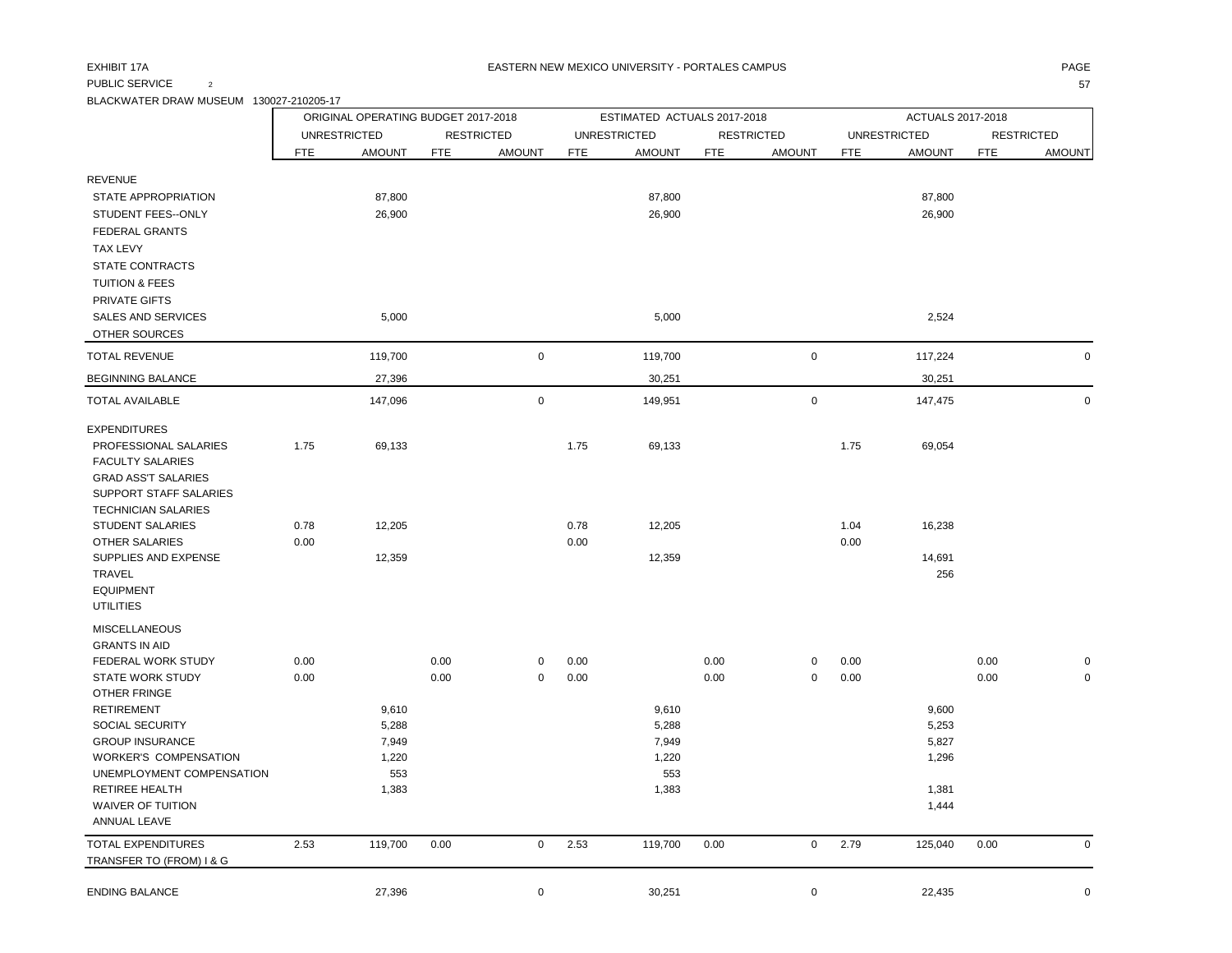#### EXHIBIT 18 PAGE PAGE IN THE RESTRIAL MEXICO UNIVERSITY - PORTALES CAMPUS PAGE IN THE RESTRIAL OF PAGE IN THE RESTRIAL OF A SERVICE OF PAGE IN THE RESTRIAL OF A SERVICE OF A SERVICE OF A SERVICE OF A SERVICE OF A SERVICE OF

INTERNAL SERVICE 58

|                                                                                                | ORIGINAL OPERATING BUDGET 2017-2018 |                     |            |                   |            | ESTIMATED ACTUALS 2017-2018 |            |                   |            | <b>ACTUALS 2017-2018</b> |            |                   |
|------------------------------------------------------------------------------------------------|-------------------------------------|---------------------|------------|-------------------|------------|-----------------------------|------------|-------------------|------------|--------------------------|------------|-------------------|
|                                                                                                |                                     | <b>UNRESTRICTED</b> |            | <b>RESTRICTED</b> |            | <b>UNRESTRICTED</b>         |            | <b>RESTRICTED</b> |            | <b>UNRESTRICTED</b>      |            | <b>RESTRICTED</b> |
|                                                                                                | <b>FTE</b>                          | <b>AMOUNT</b>       | <b>FTE</b> | <b>AMOUNT</b>     | <b>FTE</b> | <b>AMOUNT</b>               | <b>FTE</b> | <b>AMOUNT</b>     | <b>FTE</b> | <b>AMOUNT</b>            | <b>FTE</b> | <b>AMOUNT</b>     |
| <b>REVENUE</b>                                                                                 |                                     |                     |            |                   |            |                             |            |                   |            |                          |            |                   |
| <b>STUDENT FEES</b><br>FEDERAL GRANTS/CONTRACTS<br><b>STATE GRANTS</b><br><b>PRIVATE GIFTS</b> |                                     | 6,000               |            | 79,653<br>7,076   |            | 6,000                       |            | 79,653<br>7,076   |            | 6,000                    |            | 63,289<br>15,264  |
| <b>SALES AND SERVICES</b>                                                                      |                                     | 1,750               |            |                   |            | 1,750                       |            |                   |            | 4,731                    |            |                   |
| OTHER SOURCES                                                                                  |                                     | 116,250             |            | 63,271            |            | 137,250                     |            | 63,271            |            | 144,577                  |            |                   |
| <b>TOTAL REVENUE</b>                                                                           |                                     | 124,000             |            | 150,000           |            | 145,000                     |            | 150,000           |            | 155,308                  |            | 78,553            |
| <b>BEGINNING BALANCE</b>                                                                       |                                     | 1,460,712           |            |                   |            | 1,636,671                   |            |                   |            | 1,636,671                |            |                   |
| <b>TOTAL AVAILABLE</b>                                                                         |                                     | 1,584,712           |            | 150,000           |            | 1,781,671                   |            | 150,000           |            | 1,791,979                |            | 78,553            |
| <b>EXPENDITURES</b>                                                                            |                                     |                     |            |                   |            |                             |            |                   |            |                          |            |                   |
| PROFESSIONAL SALARIES                                                                          | 22.00                               | 1,064,589           |            |                   | 22.00      | 1,064,589                   |            |                   | 20.00      | 930,336                  |            |                   |
| <b>GRAD ASS'T SALARIES</b>                                                                     | 0.00                                |                     |            |                   | 0.00       |                             |            |                   | 0.00       |                          |            |                   |
| SUPPORT STAFF SALARIES                                                                         | 2.00                                | 61,027              |            |                   | 2.00       | 61,027                      |            |                   | 2.00       | 31,678                   |            |                   |
| <b>TECHNICIAN SALARIES</b>                                                                     | 4.00                                | 132,538             |            |                   | 4.00       | 132,538                     |            |                   | 4.00       | 168,889                  |            |                   |
| <b>STUDENT SALARIES</b>                                                                        | 8.07                                | 125,922             |            |                   | 8.07       | 125,922                     |            |                   | 6.34       | 98,969                   |            |                   |
| <b>OTHER SALARIES</b>                                                                          | 0.13                                | 2,000               |            |                   | 0.13       | 2,000                       |            |                   | 0.29       | 4,481                    |            |                   |
| SUPPLIES AND EXPENSE                                                                           |                                     | 1,709,116           |            |                   |            | 1,709,116                   |            |                   |            | 1,716,445                |            |                   |
| <b>TRAVEL</b>                                                                                  |                                     | 9,430               |            |                   |            | 9,430                       |            |                   |            | 2,097                    |            |                   |
| <b>EQUIPMENT</b>                                                                               |                                     | 15,500              |            |                   |            | 15,500                      |            |                   |            | 42,178                   |            |                   |
| PURCHASE OF MERCHANDISE                                                                        |                                     | 97,500              |            |                   |            | 97,500                      |            |                   |            | 97,422                   |            |                   |
| <b>MISCELLANEOUS</b><br><b>GRANTS IN AID</b>                                                   |                                     | 190                 |            | 63,271            |            | 100,190                     |            | 63,271            |            |                          |            |                   |
| FEDERAL WORK STUDY                                                                             | 1.70                                | 26,551              | 5.11       | 79,653            | 1.70       | 26,551                      | 5.11       | 79,653            | 0.00       |                          | 4.06       | 63,289            |
| <b>STATE WORK STUDY</b>                                                                        | 0.11                                | 1,769               | 0.45       | 7,076             | 0.11       | 1,769                       | 0.45       | 7,076             | 0.24       | 3,816                    | 0.98       | 15,264            |
| OTHER FRINGE                                                                                   |                                     |                     |            |                   |            |                             |            |                   |            |                          |            |                   |
| <b>RETIREMENT</b>                                                                              |                                     | 174,885             |            |                   |            | 174,885                     |            |                   |            | 156,343                  |            |                   |
| SOCIAL SECURITY                                                                                |                                     | 96,249              |            |                   |            | 96,249                      |            |                   |            | 81,972                   |            |                   |
| <b>GROUP INSURANCE</b>                                                                         |                                     | 166,460             |            |                   |            | 166,460                     |            |                   |            | 151,994                  |            |                   |
| <b>WORKER'S COMPENSATION</b>                                                                   |                                     | 21,216              |            |                   |            | 21,216                      |            |                   |            | 19,126                   |            |                   |
| UNEMPLOYMENT COMPENSATION                                                                      |                                     | 10,065              |            |                   |            | 10,065                      |            |                   |            |                          |            |                   |
| <b>RETIREE HEALTH</b>                                                                          |                                     | 25,163              |            |                   |            | 25,163                      |            |                   |            | 22,517                   |            |                   |
| <b>WAIVER OF TUITION</b>                                                                       |                                     | 6,371               |            |                   |            | 6,371                       |            |                   |            | 13,293                   |            |                   |
| ANNUAL LEAVE                                                                                   |                                     |                     |            |                   |            |                             |            |                   |            | 6,717                    |            |                   |
| <b>TOTAL EXPENDITURES</b>                                                                      | 38.02                               | 3,746,541           | 5.56       | 150,000           | 38.02      | 3,846,541                   | 5.56       | 150,000           | 32.88      | 3,548,273                | 5.04       | 78,553            |
| <b>COST DISTRIBUTED TO:</b><br><b>INSTRUCTION</b><br>OTHER I & G                               |                                     |                     |            |                   |            |                             |            |                   |            |                          |            |                   |
| <b>OTHER</b>                                                                                   |                                     | (3,560,541)         |            |                   |            | (3,560,541)                 |            |                   |            | (3,616,271)              |            |                   |
| <b>TOTAL DISTRIBUTED</b>                                                                       |                                     | (3,560,541)         |            |                   |            | (3,560,541)                 |            |                   |            | (3,616,271)              |            |                   |
| <b>NET EXPENDITURES</b>                                                                        | 38.02                               | 186,000             | 5.56       | 150,000           | 38.02      | 286,000                     | 5.56       | 150,000           | 32.88      | $-67,998$                | 5.04       | 78,553            |
| TRANSFER TO (FROM) I&G                                                                         |                                     |                     |            |                   |            |                             |            |                   |            |                          |            |                   |
| TRANSFER TO (FROM) BR&R                                                                        |                                     |                     |            |                   |            |                             |            |                   |            |                          |            |                   |
| <b>ENDING BALANCE</b>                                                                          |                                     | 1,398,712           |            | $\mathbf 0$       |            | 1,495,671                   |            | $\mathbf 0$       |            | 1,859,977                |            | $\mathbf 0$       |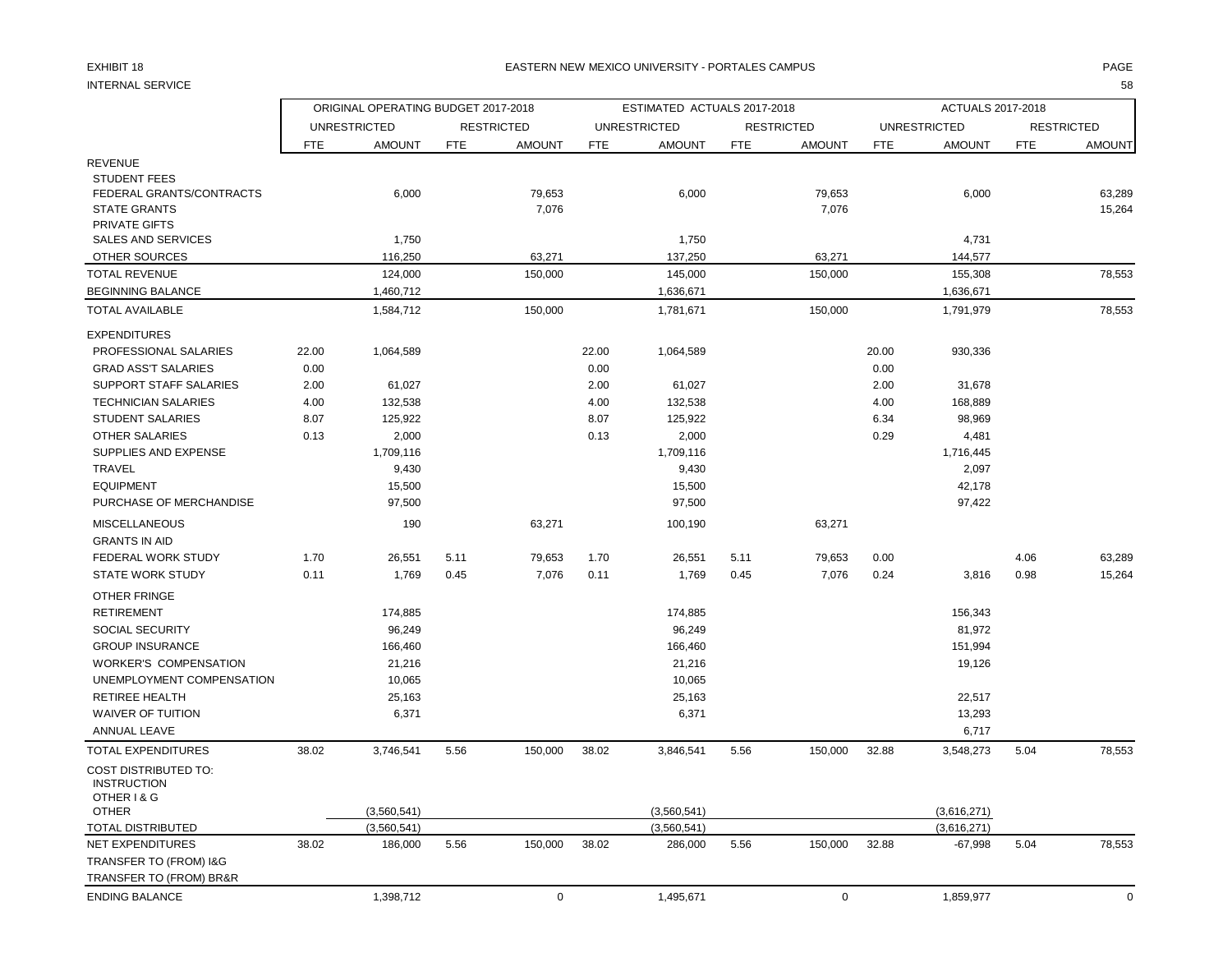#### EXHIBIT 19 PAGE PAGE IN THE RESTRIAL MEXICO UNIVERSITY - PORTALES CAMPUS PAGE IN THE RESTRIAL OF PAGE IN THE RESTRIAL OF PAGE IN THE RESTRIAL OF PAGE IN THE RESTRIAL OF PAGE IN THE REST OF PAGE IN THE REST OF PAGE IN THE R

| STUDENT AID GRANTS & STIPENDS             |                                     |            |                   |            |                             |                             |            |                     |            | 59                |
|-------------------------------------------|-------------------------------------|------------|-------------------|------------|-----------------------------|-----------------------------|------------|---------------------|------------|-------------------|
|                                           | ORIGINAL OPERATING BUDGET 2017-2018 |            |                   |            | ESTIMATED ACTUALS 2017-2018 |                             |            | ACTUALS 2017-2018   |            |                   |
|                                           | <b>UNRESTRICTED</b>                 |            | <b>RESTRICTED</b> |            | <b>UNRESTRICTED</b>         | <b>RESTRICTED</b>           |            | <b>UNRESTRICTED</b> |            | <b>RESTRICTED</b> |
|                                           | <b>AMOUNT</b><br><b>FTE</b>         | <b>FTE</b> | <b>AMOUNT</b>     | <b>FTE</b> | <b>AMOUNT</b>               | <b>AMOUNT</b><br><b>FTE</b> | <b>FTE</b> | <b>AMOUNT</b>       | <b>FTE</b> | <b>AMOUNT</b>     |
| <b>REVENUE</b>                            |                                     |            |                   |            |                             |                             |            |                     |            |                   |
| <b>FEDERAL</b><br>DIRECT STUDENT LOAN PRG |                                     |            | 16,000,000        |            |                             | 17,500,000                  |            |                     |            | 16,855,530        |
| <b>SEOG</b>                               |                                     |            | 360,000           |            |                             | 360,000                     |            |                     |            | 313,483           |
| FEDERAL WORKSTUDY                         | 6,100                               |            | 12,000            |            | 6,100                       | 12,000                      |            | 6,231               |            | 307,727           |
| <b>TEACH</b>                              |                                     |            | 100,000           |            |                             | 100,000                     |            |                     |            | 15,399            |
| PELL                                      |                                     |            | 8,500,000         |            |                             | 8,500,000                   |            |                     |            | 7,235,656         |
| <b>TOTAL FEDERAL</b>                      | 6,100                               |            | 24,972,000        |            | 6,100                       | 26,472,000                  |            | 6,231               |            | 24,727,795        |
| <b>STATE</b>                              |                                     |            |                   |            |                             |                             |            |                     |            |                   |
|                                           |                                     |            |                   |            |                             |                             |            |                     |            |                   |
| NM SCHOLARS/PATHWAYS                      | 21,235                              |            |                   |            | 46,235                      |                             |            | 21,235              |            |                   |
| STATE MINORITY GRAD FELLOW                | 21,600                              |            |                   |            | 21,600                      |                             |            | 21,600              |            |                   |
| <b>SIG</b>                                |                                     |            | 512,179           |            |                             | 512,179                     |            |                     |            | 445,456           |
| <b>SUCCESS</b>                            | 2,525,000                           |            |                   |            | 1,800,000                   |                             |            | 1,604,954           |            |                   |
| STATE WRK STU/CAG/WTV                     | 25,000                              |            | 261,456           |            |                             | 261,456                     |            | 21,836              |            | 50,739            |
| <b>TOTAL STATE</b>                        | 2,592,835                           |            | 773,635           |            | 1,867,835                   | 773,635                     |            | 1,669,625           |            | 496,195           |
| PRIVATE GIFTS                             |                                     |            |                   |            |                             |                             |            |                     |            |                   |
| <b>SCHOLARSHIPS</b>                       | 56,000                              |            | 800.000           |            | 56,000                      | 900,000                     |            | 56,043              |            | 892,961           |
| <b>TOTAL PRIVATE GIFTS</b>                | 56,000                              |            | 800,000           |            | 56,000                      | 900,000                     |            | 56,043              |            | 892,961           |
| <b>OTHER</b>                              | 65                                  |            | 54,365            |            | 65                          | 54,365                      |            | 66,450              |            |                   |
| <b>TOTAL REVENUE</b>                      | 2,655,000                           |            | 26,600,000        |            | 1,930,000                   | 28,200,000                  |            | 1,798,349           |            | 26,116,951        |
| <b>BEGINNING BALANCE</b>                  | 405,120                             |            |                   |            | 755,266                     |                             |            | 755,266             |            |                   |
| <b>TOTAL AVAILABLE</b>                    | 3,060,120                           |            | 26,600,000        |            | 2,685,266                   | 28,200,000                  |            | 2,553,615           |            | 26,116,951        |
| <b>EXPENDITURES</b>                       |                                     |            |                   |            |                             |                             |            |                     |            |                   |
| <b>FEDERAL</b>                            |                                     |            |                   |            |                             |                             |            |                     |            |                   |
| DIRECT STUDENT LOAN PRG                   |                                     |            | 16,000,000        |            |                             | 17,500,000                  |            |                     |            | 16,855,530        |
| <b>SEOG</b>                               | 117,929                             |            | 360,000           |            | 117,929                     | 360,000                     |            | 46,328              |            | 313,483           |
| FEDERAL WORKSTUDY                         | 0.39<br>6,100                       | 0.77       | 12,000            | 0.39       | 6,100                       | 12,000                      | 0.40       | 6,231               | 19.73      | 307,727           |
| <b>TEACH</b>                              |                                     |            | 100,000           |            |                             | 100,000                     |            |                     |            | 15,399            |
| PELL                                      |                                     |            | 8,500,000         |            |                             | 8,500,000                   |            |                     |            | 7,235,656         |
| <b>TOTAL FEDERAL</b>                      | 124,029                             |            | 24,972,000        |            | 124,029                     | 26,472,000                  |            | 52,559              |            | 24,727,795        |
|                                           |                                     |            |                   |            |                             |                             |            |                     |            |                   |
| <b>STATE</b>                              |                                     |            |                   |            |                             |                             |            |                     |            |                   |
| NM SCHOLARS/PATHWAYS                      | 21,235                              |            |                   |            | 46,235                      |                             |            | 21,235              |            |                   |
| STATE MINORITY GRAD FELLOW                | 21,600                              |            |                   |            | 21,600                      |                             |            | 21,600              |            |                   |
| STATE SCHOLARSHIPS--3%                    | 594,233                             |            |                   |            | 594,233                     |                             |            | 593,991             |            |                   |
| SIG                                       |                                     |            | 512,179           |            |                             | 512,179                     |            |                     |            | 445,456           |
| <b>SUCCESS</b>                            | 2,525,000                           |            |                   |            | 1,800,000                   |                             |            | 1,604,954           |            |                   |
| <b>STATE WRK STU/CAG/WTV</b>              | 25,000                              |            | 261,456           |            |                             | 261.456                     |            | 21,836              |            | 50,739            |
| <b>TOTAL STATE</b>                        | 3,187,068                           |            | 773,635           |            | 2,462,068                   | 773,635                     |            | 2,263,616           |            | 496,195           |
| PRIVATE GIFTS                             |                                     |            |                   |            |                             |                             |            |                     |            |                   |
| <b>SCHOLARSHIPS</b>                       | 56,000                              |            | 800,000           |            | 56,000                      | 900,000                     |            | 63,543              |            | 892,961           |
| TOTAL PRIVATE GIFTS                       | 56,000                              |            | 800,000           |            | 56,000                      | 900,000                     |            | 63,543              |            | 892,961           |
| <b>OTHER</b>                              | 1,886,903                           |            | 54,365            |            | 1,886,903                   | 54,365                      |            | 1,910,943           |            |                   |
| TOTAL EXPENDITURES                        | 5,254,000                           |            | 26,600,000        |            | 4,529,000                   | 28,200,000                  |            | 4,290,661           |            | 26,116,951        |
| TRANSFER TO (FROM) I & G                  | (2,599,000)                         |            |                   |            | (2,599,000)                 |                             |            | (2,599,000)         |            |                   |

ENDING BALANCE 0.39 405,120 0.77 0 0.39 755,266 - 0 0.40 861,954 19.73 0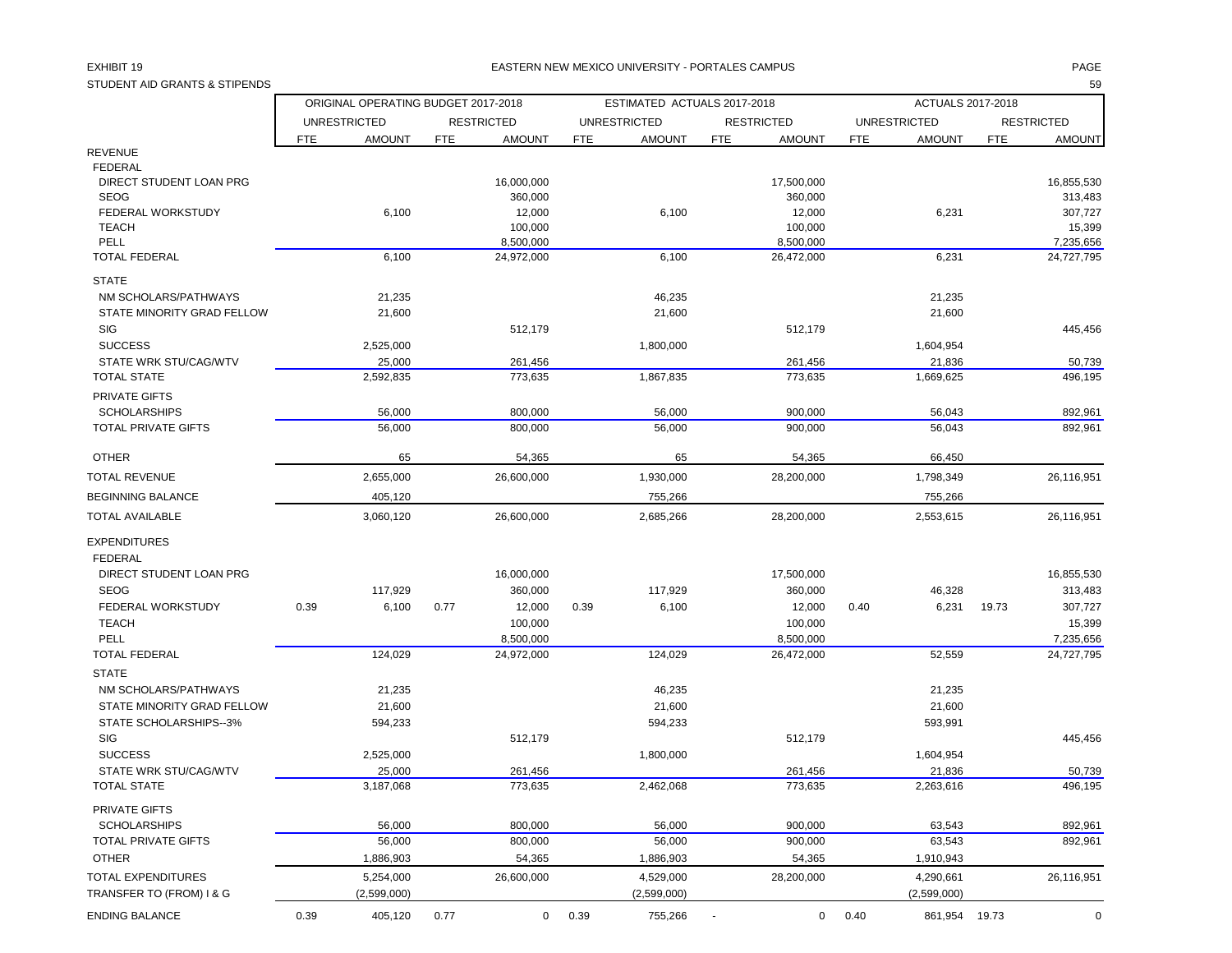#### EXHIBIT 20 PAGE PAGE IN THE SERVICE OF THE SERVICE OF THE SERVICE OF THE SERVICE OF THE SERVICE OF THE SERVICE OF THE SERVICE OF THE SERVICE OF THE SERVICE OF THE SERVICE OF THE SERVICE OF THE SERVICE OF THE SERVICE OF THE

AUXILIARIES 60

|                                                   |            | ORIGINAL OPERATING BUDGET 2017-2018 |            |                   |            | ESTIMATED ACTUALS 2017-2018 |            |                   |            | ACTUALS 2017-2018    |            |                   |
|---------------------------------------------------|------------|-------------------------------------|------------|-------------------|------------|-----------------------------|------------|-------------------|------------|----------------------|------------|-------------------|
|                                                   |            | <b>UNRESTRICTED</b>                 |            | <b>RESTRICTED</b> |            | <b>UNRESTRICTED</b>         |            | <b>RESTRICTED</b> |            | <b>UNRESTRICTED</b>  |            | <b>RESTRICTED</b> |
|                                                   | <b>FTE</b> | <b>AMOUNT</b>                       | <b>FTE</b> | <b>AMOUNT</b>     | <b>FTE</b> | <b>AMOUNT</b>               | <b>FTE</b> | <b>AMOUNT</b>     | <b>FTE</b> | <b>AMOUNT</b>        | <b>FTE</b> | <b>AMOUNT</b>     |
| <b>REVENUE</b>                                    |            |                                     |            |                   |            |                             |            |                   |            |                      |            |                   |
| STATE APPROPRIATION                               |            |                                     |            |                   |            |                             |            |                   |            |                      |            |                   |
| <b>STUDENT FEES</b>                               |            | 651,049                             |            |                   |            | 651,049                     |            |                   |            | 664,079              |            |                   |
| <b>FEDERAL GRANTS</b>                             |            |                                     |            | 30,807            |            |                             |            | 30,807            |            |                      |            | 82.858            |
| <b>STATE GRANTS</b>                               |            |                                     |            | 4,532             |            |                             |            | 4,532             |            |                      |            |                   |
| <b>PRIVATE GIFTS</b><br><b>SALES AND SERVICES</b> |            |                                     |            |                   |            |                             |            | 50,000            |            |                      |            | 47,009            |
| OTHER SOURCES                                     |            | 4,723,601<br>803,350                |            | 114,661           |            | 4,723,601<br>803,350        |            | 114,661           |            | 4,771,833<br>835,563 |            |                   |
| <b>TOTAL REVENUE</b>                              |            | 6,178,000                           |            | 150,000           |            | 6,178,000                   |            | 200,000           |            | 6,271,475            |            | 129,867           |
| <b>BEGINNING BALANCE</b>                          |            | 315,258                             |            |                   |            | 716,391                     |            |                   |            | 716,391              |            |                   |
| <b>TOTAL AVAILABLE</b>                            |            | 6,493,258                           |            | 150,000           |            | 6,894,391                   |            | 200,000           |            | 6,987,866            |            | 129,867           |
|                                                   |            |                                     |            |                   |            |                             |            |                   |            |                      |            |                   |
| <b>EXPENDITURES</b>                               |            |                                     |            |                   |            |                             |            |                   |            |                      |            |                   |
| PROFESSIONAL SALARIES                             | 5.00       | 259,812                             |            |                   | 5.00       | 259,812                     |            |                   | 5.00       | 204,620              |            |                   |
| <b>GRAD ASS'T SALARIES</b>                        | 0.50       | 8,500                               |            |                   | 0.50       | 8,500                       |            |                   | 0.98       | 16,601               |            |                   |
| <b>SUPPORT STAFF SALARIES</b>                     | 1.00       | 25,480                              |            |                   | 1.00       | 25,480                      |            |                   | 1.00       | 27,598               |            |                   |
| <b>TECHNICIAN SALARIES</b>                        | 12.43      | 278,470                             |            |                   | 12.43      | 278,470                     |            |                   | 13.43      | 269,921              |            |                   |
| <b>STUDENT SALARIES</b>                           | 15.23      | 237,660                             |            |                   | 15.23      | 237,660                     |            |                   | 9.41       | 146,740              |            |                   |
| <b>OTHER SALARIES</b>                             | 0.13       | 2,000                               |            |                   | 0.13       | 2,000                       |            |                   | 0.13       |                      |            |                   |
| SUPPLIES AND EXPENSE                              |            | 641,848                             |            |                   |            | 641,848                     |            |                   |            | 453,153              |            | 47,009            |
| TRAVEL                                            |            | 2,600                               |            |                   |            | 2,600                       |            |                   |            | 135                  |            |                   |
| <b>EQUIPMENT</b>                                  |            | 97,500                              |            |                   |            | 97,500                      |            |                   |            | 20,026               |            |                   |
| PURCHASE OF MERCHANDISE                           |            | 2,245,000                           |            |                   |            | 2,245,000                   |            |                   |            | 2,263,846            |            |                   |
| <b>MISCELLANEOUS</b>                              |            | 631                                 |            | 108,661           |            | 100,631                     |            | 158,661           |            |                      |            |                   |
| <b>GRANTS IN AID</b>                              |            |                                     |            |                   |            |                             |            |                   |            | 120,139              |            |                   |
| FEDERAL WORK STUDY                                | 0.79       | 12,269                              | 2.36       | 36,807            | 0.79       | 12,269                      | 2.36       | 36,807            | 0.00       |                      | 5.31       | 82,858            |
| <b>STATE WORK STUDY</b><br>OTHER FRINGE           | 0.07       | 1,133                               | 0.29       | 4,532             | 0.07       | 1,133                       | 0.29       | 4,532             | 0.00       |                      | 0.00       |                   |
| <b>RETIREMENT</b>                                 |            | 78,366                              |            |                   |            | 78,366                      |            |                   |            | 67,751               |            |                   |
| <b>SOCIAL SECURITY</b>                            |            | 43,128                              |            |                   |            | 43,128                      |            |                   |            | 36,995               |            |                   |
| <b>GROUP INSURANCE</b>                            |            | 90,363                              |            |                   |            | 90,363                      |            |                   |            | 61,913               |            |                   |
| <b>WORKER'S COMPENSATION</b>                      |            | 12,344                              |            |                   |            | 12,344                      |            |                   |            | 10,346               |            |                   |
| UNEMPLOYMENT COMPENSATION                         |            | 4,720                               |            |                   |            | 4,720                       |            |                   |            |                      |            |                   |
| <b>RETIREE HEALTH</b>                             |            | 11,275                              |            |                   |            | 11,275                      |            |                   |            | 9,975                |            |                   |
| <b>WAIVER OF TUITION</b><br>ANNUAL LEAVE          |            | 7,500                               |            |                   |            | 7,500                       |            |                   |            | 2,745<br>5,080       |            |                   |
|                                                   |            |                                     |            |                   |            |                             |            |                   |            |                      |            |                   |
| <b>FUEL</b>                                       |            | 55,300                              |            |                   |            | 55,300                      |            |                   |            | 26,709               |            |                   |
| <b>ELECTRICITY</b>                                |            | 252,345                             |            |                   |            | 252,345                     |            |                   |            | 245,467              |            |                   |
| WATER/SEWAGE/GARBAGE                              |            | 89,916                              |            |                   |            | 89,916                      |            |                   |            | 79,571               |            |                   |
| CHARGE-INTERNAL SUPPORT                           |            |                                     |            |                   |            |                             |            |                   |            |                      |            |                   |
| CHARGE-INSTITUTIONAL SUPPORT                      |            | 143,920                             |            |                   |            | 143,920                     |            |                   |            | 143,920              |            |                   |
| CHARGE-PHYSICAL PLANT                             |            | 178,920                             |            |                   |            | 178,920                     |            |                   |            | 178,920              |            |                   |
| <b>TOTAL EXPENDITURES</b>                         | 35.15      | 4,781,000                           | 2.65       | 150,000           | 35.15      | 4,881,000                   | 2.65       | 200,000           | 29.94      | 4,392,171            | 5.31       | 129,867           |
| TRANSFER TO (FROM) I&G                            |            | 1,265,000                           |            |                   |            | 1,465,000                   |            |                   |            | 1,465,000            |            |                   |
| TRANSFER TO (FROM) BRR                            |            |                                     |            |                   |            |                             |            |                   |            |                      |            |                   |
| <b>ENDING BALANCE</b>                             |            | 447,258                             |            | $\mathbf 0$       |            | 548,391                     |            | $\mathbf 0$       |            | 1,130,695            |            | $\mathbf 0$       |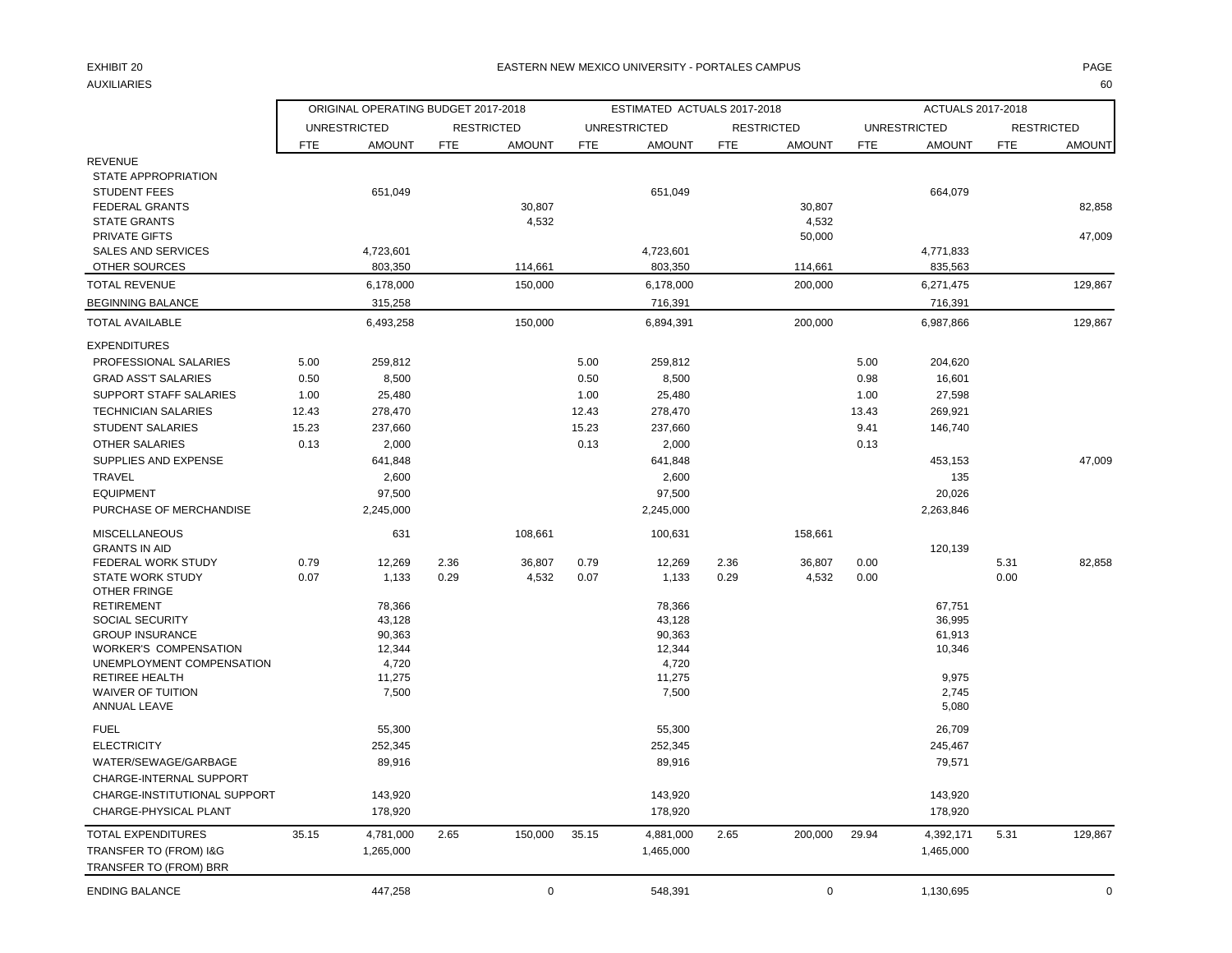### INTERCOLLEGIATE ATHLETICS 61

TRANSFER TO (FROM) I & G

### **SUMMARY**

REVENUE

ORIGINAL OPERATING BUDGET 2017-2018 ESTIMATED ACTUALS 2017-2018 ACTUALS 2017-2018

UNRESTRICTED RESTRICTED UNRESTRICTED RESTRICTED UNRESTRICTED RESTRICTED FTE AMOUNT FTE AMOUNT FTE AMOUNT FTE AMOUNT FTE AMOUNT FTE AMOUNT

| <b>STUDENT FEES</b>          |       | 1,872,600 |      |         |       | 1,872,600 |      |         |       | 1,902,007 |      |         |
|------------------------------|-------|-----------|------|---------|-------|-----------|------|---------|-------|-----------|------|---------|
| <b>FEDERAL GRANTS</b>        |       |           |      | 10,500  |       |           |      | 10,500  |       |           |      | 5,011   |
| <b>STATE GRANTS</b>          |       |           |      | 14,000  |       |           |      | 14,000  |       |           |      | 2,390   |
| PRIVATE GIFTS                |       |           |      |         |       |           |      |         |       |           |      | 164,018 |
| <b>SALES AND SERVICES</b>    |       | 24,400    |      |         |       | 54,400    |      |         |       | 35,930    |      |         |
| OTHER SOURCES                |       | 18,600    |      | 475,500 |       | 68,600    |      | 475,500 |       | 49,683    |      | 22,585  |
| <b>TOTAL REVENUE</b>         |       | 3,883,000 |      | 500,000 |       | 3,963,000 |      | 500,000 |       | 3,955,020 |      | 194,004 |
| <b>BEGINNING BALANCE</b>     |       | 1,035     |      |         |       | 79,588    |      |         |       | 79,588    |      |         |
| <b>TOTAL AVAILABLE</b>       |       | 3,884,035 |      | 500,000 |       | 4,042,588 |      | 500,000 |       | 4,034,608 |      | 194,004 |
| <b>EXPENDITURES</b>          |       |           |      |         |       |           |      |         |       |           |      |         |
| PROFESSIONAL/COACHES SALARIE | 18.85 | 904,430   |      |         | 18.85 | 904,430   |      |         | 18.85 | 888,626   |      |         |
| <b>GRAD ASS'T SALARIES</b>   | 2.00  | 34,000    |      |         | 2.00  | 34,000    |      |         | 2.65  | 44,999    |      |         |
| SUPPORT STAFF SALARIES       | 1.00  | 32,243    |      |         | 1.00  | 32,243    |      |         | 1.00  | 34,847    |      |         |
| <b>TECHNICIAN SALARIES</b>   | 0.25  | 7,129     |      |         | 0.25  | 7,129     |      |         | 0.25  | 7,200     |      |         |
| <b>STUDENT SALARIES</b>      | 2.26  | 35,282    |      |         | 2.26  | 35,282    |      |         | 2.09  | 31,471    | 0.19 | 3,000   |
| <b>OTHER SALARIES</b>        | 2.43  | 37,879    |      |         | 2.43  | 37,879    |      |         | 2.14  | 44,003    |      |         |
| SUPPLIES AND EXPENSE         |       | 634,475   |      |         |       | 634,475   |      |         |       | 766,448   |      | 180,523 |
| TRAVEL                       |       | 272,501   |      |         |       | 272,501   |      |         |       | 387,912   |      | 3,035   |
| <b>EQUIPMENT</b>             |       |           |      |         |       |           |      |         |       |           |      |         |
| <b>UTILTIES</b>              |       | 25,000    |      |         |       | 25,000    |      |         |       | 17,623    |      |         |
| <b>MISCELLANEOUS</b>         |       |           |      | 475,500 |       | 150,000   |      | 475,500 |       |           |      |         |
| <b>GRANTS IN AID</b>         |       | 1,494,809 |      |         |       | 1,494,809 |      |         |       | 1,374,500 |      |         |
| <b>FEDERAL WORK STUDY</b>    | 0.22  | 3,500     | 0.67 | 10,500  | 0.22  | 3,500     | 0.67 | 10,500  | 0.22  |           | 0.32 | 5,011   |
| <b>STATE WORK STUDY</b>      | 0.22  | 3,500     | 0.90 | 14,000  | 0.22  | 3,500     | 0.90 | 14,000  | 0.22  | 597       | 0.15 | 2,390   |
| <b>OTHER FRINGES</b>         |       |           |      |         |       |           |      |         |       |           |      |         |
| <b>RETIREMENT</b>            |       | 131,186   |      |         |       | 131,186   |      |         |       | 124,414   |      |         |
| SOCIAL SECURITY              |       | 72,202    |      |         |       | 72,202    |      |         |       | 69,671    |      |         |
| <b>GROUP INSURANCE</b>       |       | 135,017   |      |         |       | 135,017   |      |         |       | 98,123    |      |         |
| <b>WORKER'S COMPENSATION</b> |       | 15,869    |      |         |       | 15,869    |      |         |       | 15,963    |      | 45      |
| UNEMPLOYMENT COMPENSATION    |       | 7,567     |      |         |       | 7,567     |      |         |       |           |      |         |
| <b>RETIREE HEALTH</b>        |       | 18,878    |      |         |       | 18,878    |      |         |       | 18,845    |      |         |
| <b>WAIVER OF TUITION</b>     |       | 10,109    |      |         |       | 10,109    |      |         |       | 2,855     |      |         |
| <b>ANNUAL LEAVE</b>          |       |           |      |         |       |           |      |         |       | 2,293     |      |         |

TOTAL EXPENDITURES 27.24 3,884,000 1.57 500,000 27.24 4,034,000 1.57 500,000 27.43 3,938,814 0.67 194,004

STATE APPROPRIATION 1,967,400 1,967,400 1,967,400 1,967,400 1,967,400 1,967,400 1,967,400 1,967,400 1,967,400

 CHARGE-INSTUTIONAL SUPPORT 4,212 4,212 4,212 CHARGE-PHYSICAL PLANT 4,212 4,212 4,212

ENDING BALANCE 35 8,588 95,794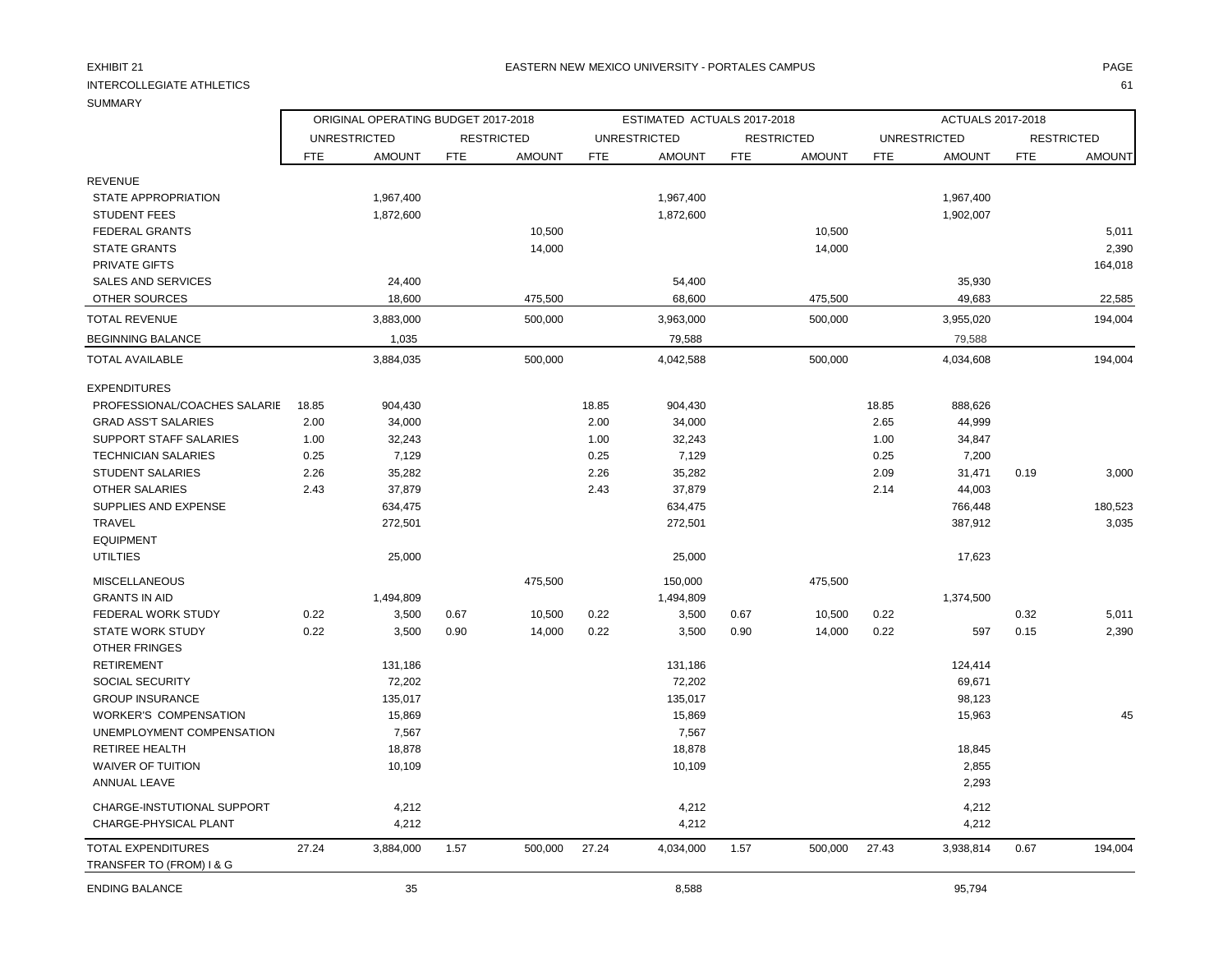#### EXHIBIT 21A PAGE NA BATERN NEW MEXICO UNIVERSITY - PORTALES CAMPUS AND THE RESERVENT OF PAGE AND THE RESERVENT.

INTERCOLLEGIATE ATHLETICS 1 62

| ADMINISTRATION                                        | 100021-110501-21 |                                     |            |                   |            |                             |            |                   |            |                     |            |                   |
|-------------------------------------------------------|------------------|-------------------------------------|------------|-------------------|------------|-----------------------------|------------|-------------------|------------|---------------------|------------|-------------------|
|                                                       |                  | ORIGINAL OPERATING BUDGET 2017-2018 |            |                   |            | ESTIMATED ACTUALS 2017-2018 |            |                   |            | ACTUALS 2017-2018   |            |                   |
|                                                       |                  | <b>UNRESTRICTED</b>                 |            | <b>RESTRICTED</b> |            | <b>UNRESTRICTED</b>         |            | <b>RESTRICTED</b> |            | <b>UNRESTRICTED</b> |            | <b>RESTRICTED</b> |
|                                                       | <b>FTE</b>       | <b>AMOUNT</b>                       | <b>FTE</b> | <b>AMOUNT</b>     | <b>FTE</b> | <b>AMOUNT</b>               | <b>FTE</b> | <b>AMOUNT</b>     | <b>FTE</b> | <b>AMOUNT</b>       | <b>FTE</b> | <b>AMOUNT</b>     |
| <b>REVENUE</b>                                        |                  |                                     |            |                   |            |                             |            |                   |            |                     |            |                   |
| STATE APPROPRIATION                                   |                  | 1,967,400                           |            |                   |            | 1,967,400                   |            |                   |            | 1,967,400           |            |                   |
| <b>STUDENT FEES</b>                                   |                  | 1,872,600                           |            |                   |            | 1,872,600                   |            |                   |            | 1,902,007           |            |                   |
| <b>FEDERAL GRANTS</b>                                 |                  |                                     |            | 10,500            |            |                             |            | 10,500            |            |                     |            | 5,011             |
| <b>STATE GRANTS</b>                                   |                  |                                     |            | 14,000            |            |                             |            | 14,000            |            |                     |            | 2,390             |
| <b>PRIVATE GIFTS</b>                                  |                  |                                     |            |                   |            |                             |            |                   |            |                     |            | 164,018           |
| <b>SALES AND SERVICES</b>                             |                  | 24,400                              |            |                   |            | 54,400                      |            |                   |            | 35,930              |            |                   |
| OTHER SOURCES                                         |                  | 18,600                              |            | 475,500           |            | 68,600                      |            | 475,500           |            | 49,683              |            | 22,585            |
| <b>TOTAL REVENUE</b>                                  |                  | 3,883,000                           |            | 500,000           |            | 3,963,000                   |            | 500,000           |            | 3,955,020           |            | 194,004           |
| <b>BEGINNING BALANCE</b>                              |                  | 1,035                               |            |                   |            | 79,588                      |            |                   |            | 79,588              |            |                   |
| <b>TOTAL AVAILABLE</b>                                |                  | 3,884,035                           |            | 500,000           |            | 4,042,588                   |            | 500,000           |            | 4,034,608           |            | 194,004           |
| <b>EXPENDITURES</b>                                   |                  |                                     |            |                   |            |                             |            |                   |            |                     |            |                   |
| PROFESSIONAL SALARIES                                 | 7.00             | 339,302                             |            |                   | 7.00       | 339,302                     |            |                   | 7.00       | 333,948             |            |                   |
| <b>FACULTY SALARIES</b>                               |                  |                                     |            |                   |            |                             |            |                   |            |                     |            |                   |
| <b>GRAD ASS'T SALARIES</b>                            | 0.00             |                                     |            |                   | 0.00       |                             |            |                   | 0.50       | 8,500               |            |                   |
| SUPPORT STAFF SALARIES                                | 1.00             | 30,243                              |            |                   | 1.00       | 30,243                      |            |                   | 1.00       | 33,798              |            |                   |
| <b>TECHNICIAN SALARIES</b>                            | 0.25             | 7,129                               |            |                   | 0.25       | 7,129                       |            |                   | 0.25       | 7,200               |            |                   |
| <b>STUDENT SALARIES</b>                               | 1.94             | 30,282                              |            |                   | 1.94       | 30,282                      |            |                   | 1.77       | 27,663              | 0.19       | 3,000             |
| <b>OTHER SALARIES</b>                                 | 1.47             | 22,880                              |            |                   | 1.47       | 22,880                      |            |                   | 0.75       | 11,645              |            |                   |
| SUPPLIES AND EXPENSE                                  |                  | 352,937                             |            |                   |            | 352,937                     |            |                   |            | 389,468             |            | 180,523           |
| <b>TRAVEL</b>                                         |                  | 17,325                              |            |                   |            | 17,325                      |            |                   |            | 15,317              |            | 3,035             |
| <b>EQUIPMENT</b>                                      |                  |                                     |            |                   |            |                             |            |                   |            |                     |            |                   |
| <b>UTILITIES</b>                                      |                  | 25,000                              |            |                   |            | 25,000                      |            |                   |            | 17,623              |            |                   |
| <b>MISCELLANEOUS</b>                                  |                  |                                     |            | 475,500           |            | 150,000                     |            | 475,500           |            |                     |            |                   |
| <b>GRANTS IN AID</b>                                  |                  | 7,621                               |            |                   |            | 7,621                       |            |                   |            |                     |            |                   |
| FEDERAL WORK STUDY                                    | 0.22             | 3,500                               | 0.67       | 10,500            | 0.22       | 3,500                       | 0.67       | 10,500            | 0.22       |                     | 0.32       | 5,011             |
| <b>STATE WORK STUDY</b>                               | 0.22             | 3,500                               | 0.90       | 14,000            | 0.22       | 3,500                       | 0.90       | 14,000            | 0.22       | 597                 | 0.15       | 2,390             |
| <b>OTHER FRINGE</b>                                   |                  |                                     |            |                   |            |                             |            |                   |            |                     |            |                   |
| <b>RETIREMENT</b>                                     |                  | 52,355                              |            |                   |            | 52,355                      |            |                   |            | 47,795              |            |                   |
| SOCIAL SECURITY                                       |                  | 28,816                              |            |                   |            | 28,816                      |            |                   |            | 27,187              |            |                   |
| <b>GROUP INSURANCE</b>                                |                  | 50,757                              |            |                   |            | 50,757                      |            |                   |            | 25,739              |            |                   |
| <b>WORKER'S COMPENSATION</b>                          |                  | 6,552                               |            |                   |            | 6,552                       |            |                   |            | 6,344               |            | 45                |
| UNEMPLOYMENT COMPENSATION                             |                  | 3,014                               |            |                   |            | 3,014                       |            |                   |            |                     |            |                   |
| <b>RETIREE HEALTH</b>                                 |                  | 7,534                               |            |                   |            | 7,534                       |            |                   |            | 7,217               |            |                   |
| <b>WAIVER OF TUITION</b>                              |                  | 2,500                               |            |                   |            | 2,500                       |            |                   |            |                     |            |                   |
| ANNUAL LEAVE                                          |                  |                                     |            |                   |            |                             |            |                   |            | $-1,360$            |            |                   |
| CHARGE-INSTITUTIONAL SUPPORT                          |                  | 4,212                               |            |                   |            | 4,212                       |            |                   |            | 4,212               |            |                   |
| CHARGE-PHYSICAL PLANT                                 |                  | 4,212                               |            |                   |            | 4,212                       |            |                   |            | 4,212               |            |                   |
| <b>TOTAL EXPENDITURES</b><br>TRANSFER TO (FROM) I & G | 12.11            | 79,588                              | 1.57       | 500,000           | 12.11      | 8,588                       | 1.57       | 500,000           | 11.72      | 967,105             | 0.67       | 194,004           |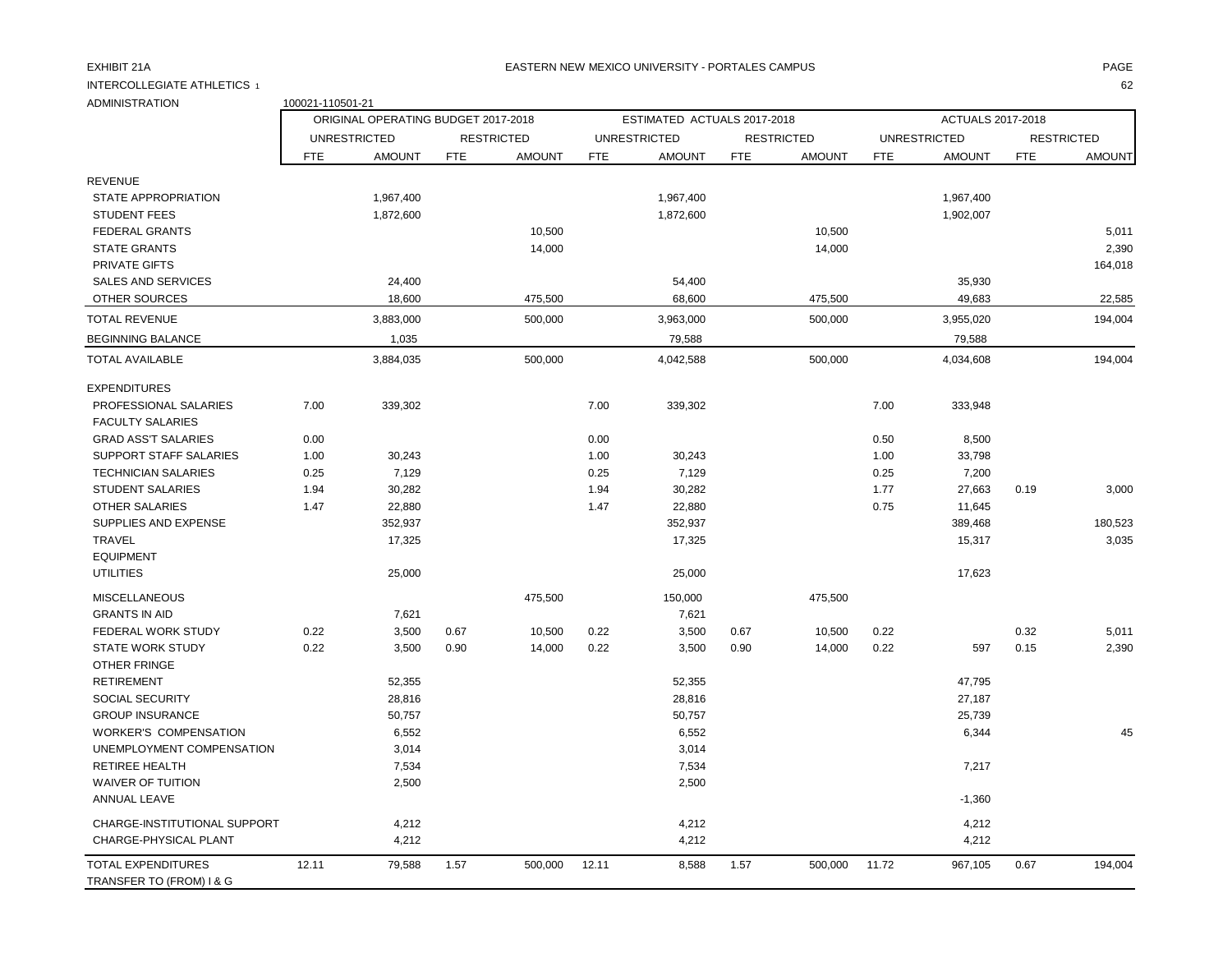## INTERCOLLEGIATE ATHLETICS 2 63

 CHARGE-INSTITUTIONAL SUPPORT CHARGE-PHYSICAL PLANT

TRANSFER TO (FROM) I & G

## FOOTBALL

ORIGINAL OPERATING BUDGET 2017-2018 ESTIMATED ACTUALS 2017-2018 ACTUALS 2017-2018

|                                      |            | UNRESTRICTED  |            | RESTRICTED    |            | <b>UNRESTRICTED</b> |            | <b>RESTRICTED</b> |            | UNRESTRICTED  |            | <b>RESTRICTED</b> |
|--------------------------------------|------------|---------------|------------|---------------|------------|---------------------|------------|-------------------|------------|---------------|------------|-------------------|
|                                      | <b>FTE</b> | <b>AMOUNT</b> | <b>FTE</b> | <b>AMOUNT</b> | <b>FTE</b> | <b>AMOUNT</b>       | <b>FTE</b> | <b>AMOUNT</b>     | <b>FTE</b> | <b>AMOUNT</b> | <b>FTE</b> | <b>AMOUNT</b>     |
| <b>REVENUE</b>                       |            |               |            |               |            |                     |            |                   |            |               |            |                   |
| STATE APPROPRIATION                  |            |               |            |               |            |                     |            |                   |            |               |            |                   |
| <b>STUDENT FEES</b>                  |            |               |            |               |            |                     |            |                   |            |               |            |                   |
| <b>FEDERAL GRANTS</b>                |            |               |            |               |            |                     |            |                   |            |               |            |                   |
| <b>STATE GRANTS</b>                  |            |               |            |               |            |                     |            |                   |            |               |            |                   |
| PRIVATE GIFTS                        |            |               |            |               |            |                     |            |                   |            |               |            |                   |
| <b>SALES AND SERVICES</b>            |            |               |            |               |            |                     |            |                   |            |               |            |                   |
| OTHER SOURCES                        |            |               |            |               |            |                     |            |                   |            |               |            |                   |
| <b>TOTAL REVENUE</b>                 |            | 0             |            | $\mathbf 0$   |            | $\mathbf 0$         |            | 0                 |            | $\mathbf 0$   |            |                   |
| <b>BEGINNING BALANCE</b>             |            |               |            |               |            |                     |            |                   |            |               |            |                   |
| <b>TOTAL AVAILABLE</b>               |            | 0             |            | $\mathbf 0$   |            | $\mathbf 0$         |            | $\mathbf 0$       |            | $\mathbf 0$   |            |                   |
| <b>EXPENDITURES</b>                  |            |               |            |               |            |                     |            |                   |            |               |            |                   |
| <b>COACHES SALARIES</b>              | 2.75       | 150,484       |            |               | 2.75       | 150,484             |            |                   | 2.75       | 150,387       |            |                   |
| <b>FACULTY SALARIES</b>              |            |               |            |               |            |                     |            |                   |            |               |            |                   |
| <b>GRAD ASS'T SALARIES</b>           | 1.00       | 17,000        |            |               | 1.00       | 17,000              |            |                   | 1.15       | 19,499        |            |                   |
| SUPPORT STAFF SALARIES               |            | 2,000         |            |               |            | 2,000               |            |                   |            | 1,049         |            |                   |
| <b>TECHNICIAN SALARIES</b>           |            |               |            |               |            |                     |            |                   |            |               |            |                   |
| <b>STUDENT SALARIES</b>              | 0.00       |               |            |               | 0.00       |                     |            |                   | 0.00       |               |            |                   |
| <b>OTHER SALARIES</b>                | 0.96       | 14,999        |            |               | 0.96       | 14,999              |            |                   | 0.25       | 14,500        |            |                   |
| SUPPLIES AND EXPENSE                 |            | 72,593        |            |               |            | 72,593              |            |                   |            | 107,964       |            |                   |
| <b>TRAVEL</b>                        |            | 49,962        |            |               |            | 49,962              |            |                   |            | 74,254        |            |                   |
| <b>EQUIPMENT</b><br><b>UTILITIES</b> |            |               |            |               |            |                     |            |                   |            |               |            |                   |
| <b>MISCELLANEOUS</b>                 |            |               |            |               |            |                     |            |                   |            |               |            |                   |
| <b>GRANTS IN AID</b>                 |            | 525,409       |            |               |            | 525,409             |            |                   |            | 486,920       |            |                   |
| <b>FEDERAL WORK STUDY</b>            | 0.00       |               | 0.00       | $\mathsf 0$   | 0.00       |                     | 0.00       | $\mathbf 0$       | 0.00       |               | 0.00       |                   |
| <b>STATE WORK STUDY</b>              | 0.00       |               | 0.00       | $\mathbf 0$   | 0.00       |                     | 0.00       | 0                 | 0.00       |               | 0.00       |                   |
| <b>RETIREMENT</b>                    |            | 21,195        |            |               |            | 21,195              |            |                   |            | 20,796        |            |                   |
| <b>SOCIAL SECURITY</b>               |            | 11,665        |            |               |            | 11,665              |            |                   |            | 12,431        |            |                   |
| <b>GROUP INSURANCE</b>               |            | 16,503        |            |               |            | 16,503              |            |                   |            | 7,207         |            |                   |
| <b>WORKER'S COMPENSATION</b>         |            | 2,767         |            |               |            | 2,767               |            |                   |            | 2,881         |            |                   |
| UNEMPLOYMENT COMPENSATION            |            | 1.220         |            |               |            | 1.220               |            |                   |            |               |            |                   |

 RETIREE HEALTH 3,050 3,050 3,282 WAIVER OF TUITION 1,845 ANNUAL LEAVE 2,712

TOTAL EXPENDITURES 4.71 890,449 0.00 0 4.71 890,449 0.00 0 4.15 905,727 0.00 0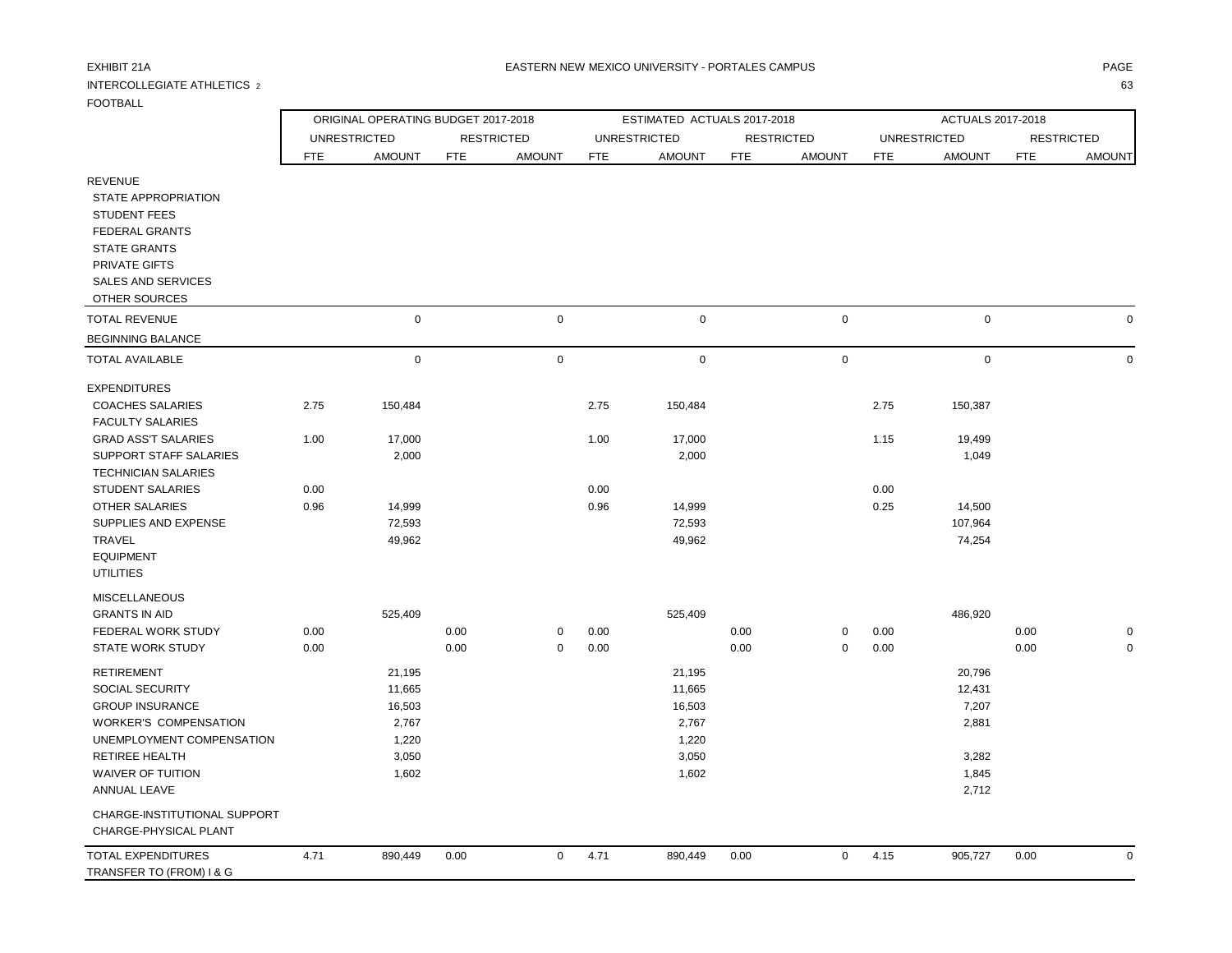### INTERCOLLEGIATE ATHLETICS 3 64

|                               |            | ORIGINAL OPERATING BUDGET 2017-2018 |            |                   |            | ESTIMATED ACTUALS 2017-2018 |            |                   |            | ACTUALS 2017-2018   |            |                   |
|-------------------------------|------------|-------------------------------------|------------|-------------------|------------|-----------------------------|------------|-------------------|------------|---------------------|------------|-------------------|
|                               |            | <b>UNRESTRICTED</b>                 |            | <b>RESTRICTED</b> |            | <b>UNRESTRICTED</b>         |            | <b>RESTRICTED</b> |            | <b>UNRESTRICTED</b> |            | <b>RESTRICTED</b> |
|                               | <b>FTE</b> | <b>AMOUNT</b>                       | <b>FTE</b> | <b>AMOUNT</b>     | <b>FTE</b> | <b>AMOUNT</b>               | <b>FTE</b> | <b>AMOUNT</b>     | <b>FTE</b> | <b>AMOUNT</b>       | <b>FTE</b> | <b>AMOUNT</b>     |
| <b>REVENUE</b>                |            |                                     |            |                   |            |                             |            |                   |            |                     |            |                   |
| STATE APPROPRIATION           |            |                                     |            |                   |            |                             |            |                   |            |                     |            |                   |
| <b>STUDENT FEES</b>           |            |                                     |            |                   |            |                             |            |                   |            |                     |            |                   |
| <b>FEDERAL GRANTS</b>         |            |                                     |            |                   |            |                             |            |                   |            |                     |            |                   |
| <b>STATE GRANTS</b>           |            |                                     |            |                   |            |                             |            |                   |            |                     |            |                   |
| PRIVATE GIFTS                 |            |                                     |            |                   |            |                             |            |                   |            |                     |            |                   |
| SALES AND SERVICES            |            |                                     |            |                   |            |                             |            |                   |            |                     |            |                   |
| OTHER SOURCES                 |            |                                     |            |                   |            |                             |            |                   |            |                     |            |                   |
| <b>TOTAL REVENUE</b>          |            | $\mathbf 0$                         |            | 0                 |            | $\mathbf 0$                 |            | $\mathbf 0$       |            | $\mathbf 0$         |            | 0                 |
| <b>BEGINNING BALANCE</b>      |            |                                     |            |                   |            |                             |            |                   |            |                     |            |                   |
| <b>TOTAL AVAILABLE</b>        |            | $\mathbf 0$                         |            | $\mathbf 0$       |            | 0                           |            | $\mathbf 0$       |            | 0                   |            | $\mathbf 0$       |
| <b>EXPENDITURES</b>           |            |                                     |            |                   |            |                             |            |                   |            |                     |            |                   |
| <b>COACHES SALARIES</b>       | 1.25       | 76,871                              |            |                   | 1.25       | 76,871                      |            |                   | 1.25       | 76,998              |            |                   |
| <b>FACULTY SALARIES</b>       |            |                                     |            |                   |            |                             |            |                   |            |                     |            |                   |
| <b>GRAD ASS'T SALARIES</b>    | 0.00       |                                     |            |                   | 0.00       |                             |            |                   | 0.00       |                     |            |                   |
| <b>SUPPORT STAFF SALARIES</b> |            |                                     |            |                   |            |                             |            |                   |            |                     |            |                   |
| <b>TECHNICIAN SALARIES</b>    |            |                                     |            |                   |            |                             |            |                   |            |                     |            |                   |
| <b>STUDENT SALARIES</b>       | 0.00       |                                     |            |                   | 0.00       |                             |            |                   | 0.00       |                     |            |                   |
| <b>OTHER SALARIES</b>         | 0.00       |                                     |            |                   | 0.00       |                             |            |                   | 0.20       | 3,047               |            |                   |
| SUPPLIES AND EXPENSE          |            | 35,360                              |            |                   |            | 35,360                      |            |                   |            | 46,362              |            |                   |
| <b>TRAVEL</b>                 |            | 28,400                              |            |                   |            | 28,400                      |            |                   |            | 29,599              |            |                   |
| <b>EQUIPMENT</b>              |            |                                     |            |                   |            |                             |            |                   |            |                     |            |                   |
| <b>UTILITIES</b>              |            |                                     |            |                   |            |                             |            |                   |            |                     |            |                   |

| <b>MISCELLANEOUS</b>         |      |         |      |          |      |         |      |   |      |         |      |             |
|------------------------------|------|---------|------|----------|------|---------|------|---|------|---------|------|-------------|
| <b>GRANTS IN AID</b>         |      | 132,754 |      |          |      | 132,754 |      |   |      | 132,259 |      |             |
| <b>FEDERAL WORK STUDY</b>    | 0.00 |         | 0.00 | 0        | 0.00 |         | 0.00 | 0 | 0.00 |         | 0.00 | 0           |
| <b>STATE WORK STUDY</b>      | 0.00 |         | 0.00 | 0        | 0.00 |         | 0.00 | 0 | 0.00 |         | 0.00 | 0           |
| <b>RETIREMENT</b>            |      | 10,685  |      |          |      | 10,685  |      |   |      | 10,798  |      |             |
| SOCIAL SECURITY              |      | 5,881   |      |          |      | 5,881   |      |   |      | 5,535   |      |             |
| <b>GROUP INSURANCE</b>       |      | 14,523  |      |          |      | 14,523  |      |   |      | 13,785  |      |             |
| <b>WORKER'S COMPENSATION</b> |      | 1,153   |      |          |      | 1,153   |      |   |      | 1,216   |      |             |
| UNEMPLOYMENT COMPENSATION    |      | 615     |      |          |      | 615     |      |   |      |         |      |             |
| RETIREE HEALTH               |      | 1,537   |      |          |      | 1,537   |      |   |      | 1,601   |      |             |
| WAIVER OF TUITION            |      |         |      |          |      |         |      |   |      |         |      |             |
| ANNUAL LEAVE                 |      |         |      |          |      |         |      |   |      |         |      |             |
| CHARGE-INSTITUTIONAL SUPPORT |      |         |      |          |      |         |      |   |      |         |      |             |
| CHARGE-PHYSICAL PLANT        |      |         |      |          |      |         |      |   |      |         |      |             |
| TOTAL EXPENDITURES           | 1.25 | 307,779 | 0.00 | $\Omega$ | 1.25 | 307,779 | 0.00 | 0 | 1.45 | 321,200 | 0.00 | $\mathbf 0$ |
| TRANSFER TO (FROM) I & G     |      |         |      |          |      |         |      |   |      |         |      |             |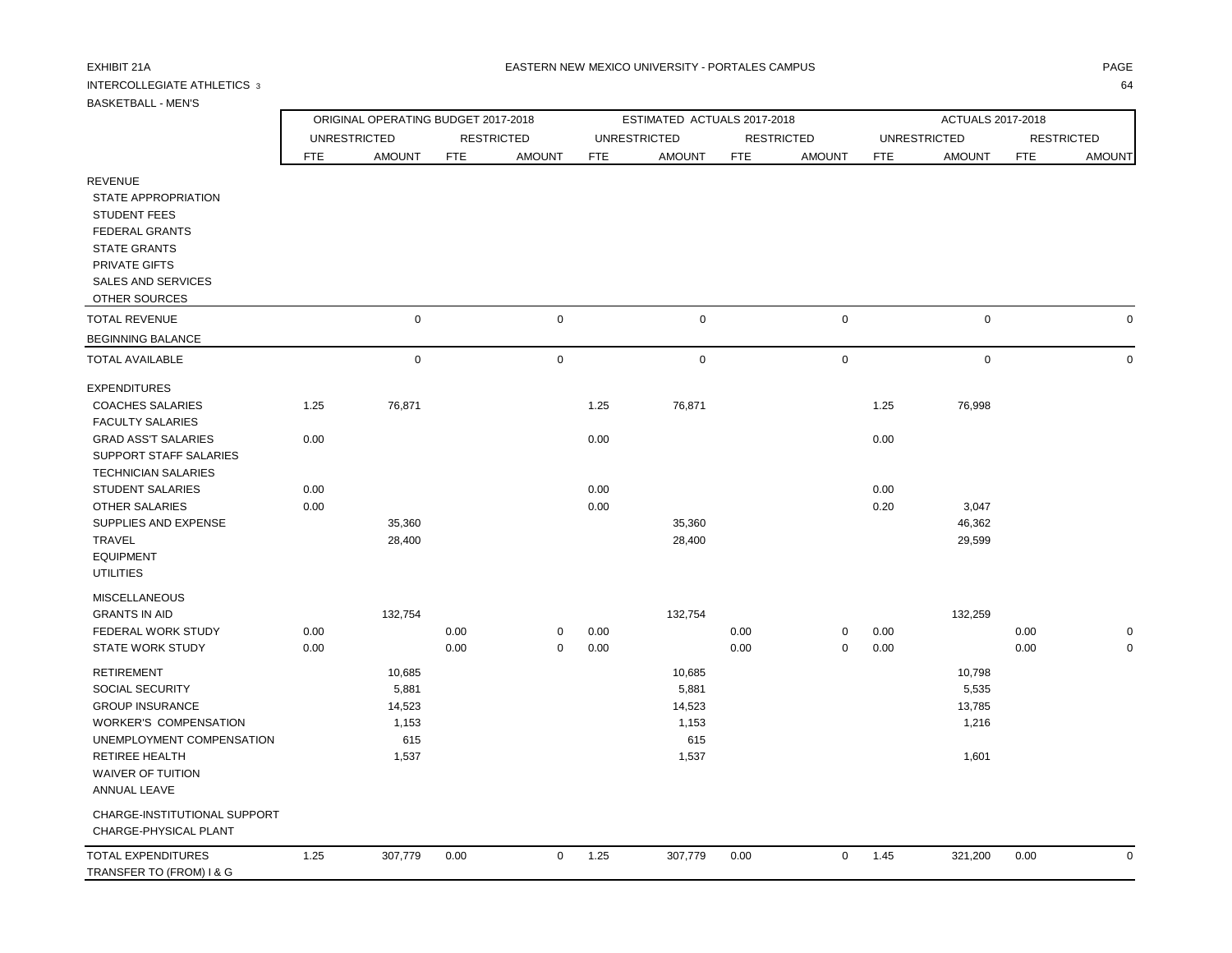WAIVER OF TUITION ANNUAL LEAVE

 CHARGE-INSTITUTIONAL SUPPORT CHARGE-PHYSICAL PLANT TOTAL EXPENDITURES TRANSFER TO (FROM) I & G

## INTERCOLLEGIATE ATHLETICS 5 65

ORIGINAL OPERATING BUDGET 2017-2018 ESTIMATED ACTUALS 2017-2018 ACTUALS 2017-2018

|                                                                                                                                                                                                                                                                                               |                              | <b>UNRESTRICTED</b>                 |              | <b>RESTRICTED</b> |                              | <b>UNRESTRICTED</b>                 |              | <b>RESTRICTED</b>          |                      | <b>UNRESTRICTED</b>                 |              | <b>RESTRICTED</b> |
|-----------------------------------------------------------------------------------------------------------------------------------------------------------------------------------------------------------------------------------------------------------------------------------------------|------------------------------|-------------------------------------|--------------|-------------------|------------------------------|-------------------------------------|--------------|----------------------------|----------------------|-------------------------------------|--------------|-------------------|
|                                                                                                                                                                                                                                                                                               | <b>FTE</b>                   | <b>AMOUNT</b>                       | <b>FTE</b>   | <b>AMOUNT</b>     | <b>FTE</b>                   | <b>AMOUNT</b>                       | <b>FTE</b>   | <b>AMOUNT</b>              | <b>FTE</b>           | <b>AMOUNT</b>                       | <b>FTE</b>   | <b>AMOUNT</b>     |
| <b>REVENUE</b><br><b>STATE APPROPRIATION</b><br><b>STUDENT FEES</b><br><b>FEDERAL GRANTS</b><br><b>STATE GRANTS</b><br>PRIVATE GIFTS<br>SALES AND SERVICES<br>OTHER SOURCES                                                                                                                   |                              |                                     |              |                   |                              |                                     |              |                            |                      |                                     |              |                   |
| <b>TOTAL REVENUE</b>                                                                                                                                                                                                                                                                          |                              | $\mathsf 0$                         |              | 0                 |                              | $\mathbf 0$                         |              | $\mathsf 0$                |                      | $\mathbf 0$                         |              |                   |
| <b>BEGINNING BALANCE</b>                                                                                                                                                                                                                                                                      |                              |                                     |              |                   |                              |                                     |              |                            |                      |                                     |              |                   |
| <b>TOTAL AVAILABLE</b>                                                                                                                                                                                                                                                                        |                              | $\mathbf 0$                         |              | $\mathsf 0$       |                              | $\mathbf 0$                         |              | $\mathsf 0$                |                      | $\mathbf 0$                         |              | $\Omega$          |
| <b>EXPENDITURES</b><br><b>COACHES SALARIES</b><br><b>FACULTY SALARIES</b><br><b>GRAD ASS'T SALARIES</b><br>SUPPORT STAFF SALARIES<br><b>TECHNICIAN SALARIES</b><br><b>STUDENT SALARIES</b><br>OTHER SALARIES<br>SUPPLIES AND EXPENSE<br><b>TRAVEL</b><br><b>EQUIPMENT</b><br><b>UTILITIES</b> | 1.35<br>0.00<br>0.19<br>0.00 | 57,690<br>3,000<br>24,653<br>23,964 |              |                   | 1.35<br>0.00<br>0.19<br>0.00 | 57,690<br>3,000<br>24,653<br>23,964 |              |                            | 1.35<br>0.19<br>0.00 | 57,691<br>3,308<br>14,173<br>39,071 |              |                   |
| <b>MISCELLANEOUS</b><br><b>GRANTS IN AID</b><br>FEDERAL WORK STUDY<br><b>STATE WORK STUDY</b><br><b>RETIREMENT</b><br>SOCIAL SECURITY                                                                                                                                                         | 0.00<br>0.00                 | 106,118<br>8,019<br>4,414           | 0.00<br>0.00 | 0<br>0            | 0.00<br>0.00                 | 106,118<br>8,019<br>4,414           | 0.00<br>0.00 | $\mathbf 0$<br>$\mathbf 0$ | 0.00<br>0.00         | 105,923<br>7,461<br>4,413           | 0.00<br>0.00 |                   |
| <b>GROUP INSURANCE</b><br><b>WORKER'S COMPENSATION</b>                                                                                                                                                                                                                                        |                              | 11,973<br>910                       |              |                   |                              | 11,973<br>910                       |              |                            |                      | 11,551<br>929                       |              |                   |

RETIREE HEALTH 1,154 1,154 1,154

UNEMPLOYMENT COMPENSATION 462 462

| 1.54<br>0.00<br>245,674<br>.357<br>ר גר<br>0.00<br>0.00<br>242,35<br>1.54<br>54، ،<br>242<br>$\sim$ $\sim$ $\sim$<br>$\sim$ $\sim$<br>.<br>$\sim$ $\sim$ $\sim$<br>.<br>.<br>$\sim$ $\sim$ $\sim$ |  |  |  |  |  |  |  |
|---------------------------------------------------------------------------------------------------------------------------------------------------------------------------------------------------|--|--|--|--|--|--|--|
|                                                                                                                                                                                                   |  |  |  |  |  |  |  |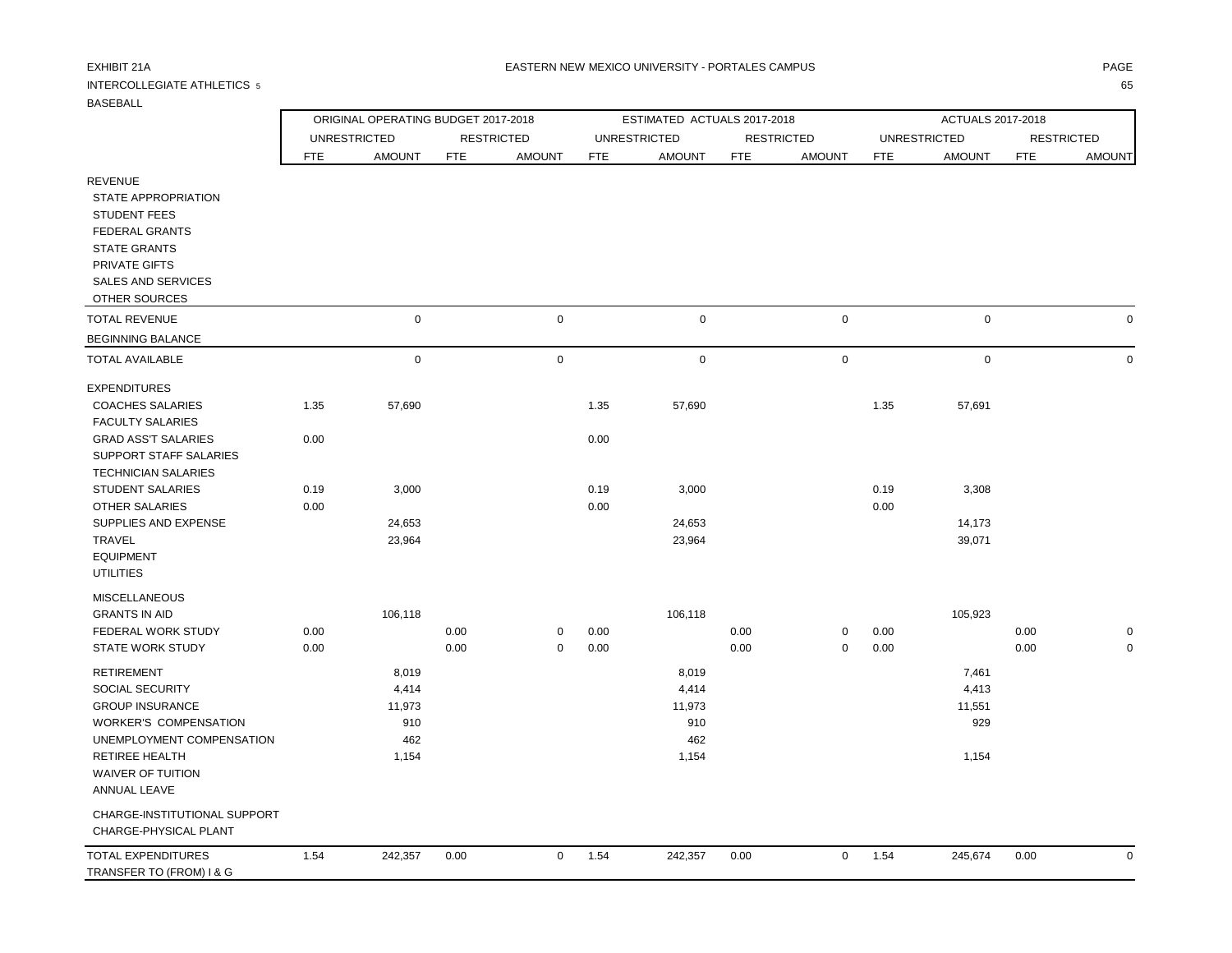## INTERCOLLEGIATE ATHLETICS  $\,$  6  $\,$  666  $\,$  666  $\,$  666  $\,$  666  $\,$  666  $\,$  666  $\,$  666  $\,$  666  $\,$  666  $\,$  665  $\,$  667  $\,$  671  $\,$  671  $\,$  671  $\,$  671  $\,$  671  $\,$  671  $\,$  671  $\,$  671  $\,$  671  $\,$  671

VOLLEYBALL

|                            |      | ORIGINAL OPERATING BUDGET 2017-2018 |            |                   |            | ESTIMATED ACTUALS 2017-2018 |            |                   |            | ACTUALS 2017-2018   |            |                   |
|----------------------------|------|-------------------------------------|------------|-------------------|------------|-----------------------------|------------|-------------------|------------|---------------------|------------|-------------------|
|                            |      | <b>UNRESTRICTED</b>                 |            | <b>RESTRICTED</b> |            | <b>UNRESTRICTED</b>         |            | <b>RESTRICTED</b> |            | <b>UNRESTRICTED</b> |            | <b>RESTRICTED</b> |
|                            | FTE  | <b>AMOUNT</b>                       | <b>FTE</b> | <b>AMOUNT</b>     | <b>FTE</b> | <b>AMOUNT</b>               | <b>FTE</b> | <b>AMOUNT</b>     | <b>FTE</b> | <b>AMOUNT</b>       | <b>FTE</b> | <b>AMOUNT</b>     |
| <b>REVENUE</b>             |      |                                     |            |                   |            |                             |            |                   |            |                     |            |                   |
| STATE APPROPRIATION        |      |                                     |            |                   |            |                             |            |                   |            |                     |            |                   |
| <b>STUDENT FEES</b>        |      |                                     |            |                   |            |                             |            |                   |            |                     |            |                   |
| <b>FEDERAL GRANTS</b>      |      |                                     |            |                   |            |                             |            |                   |            |                     |            |                   |
| <b>STATE GRANTS</b>        |      |                                     |            |                   |            |                             |            |                   |            |                     |            |                   |
| PRIVATE GIFTS              |      |                                     |            |                   |            |                             |            |                   |            |                     |            |                   |
| <b>SALES AND SERVICES</b>  |      |                                     |            |                   |            |                             |            |                   |            |                     |            |                   |
| OTHER SOURCES              |      |                                     |            |                   |            |                             |            |                   |            |                     |            |                   |
| <b>TOTAL REVENUE</b>       |      | $\mathbf 0$                         |            | $\mathsf 0$       |            | $\mathbf 0$                 |            | $\mathbf 0$       |            | $\mathbf 0$         |            |                   |
| <b>BEGINNING BALANCE</b>   |      |                                     |            |                   |            |                             |            |                   |            |                     |            |                   |
| <b>TOTAL AVAILABLE</b>     |      | $\mathbf 0$                         |            | $\mathbf 0$       |            | $\mathbf 0$                 |            | $\mathbf 0$       |            | $\mathbf 0$         |            |                   |
| <b>EXPENDITURES</b>        |      |                                     |            |                   |            |                             |            |                   |            |                     |            |                   |
| <b>COACHES SALARIES</b>    | 1.25 | 54,663                              |            |                   | 1.25       | 54,663                      |            |                   | 1.25       | 48,361              |            |                   |
| <b>FACULTY SALARIES</b>    |      |                                     |            |                   |            |                             |            |                   |            |                     |            |                   |
| <b>GRAD ASS'T SALARIES</b> | 0.00 |                                     |            |                   | 0.00       |                             |            |                   | 0.00       |                     |            |                   |
| SUPPORT STAFF SALARIES     |      |                                     |            |                   |            |                             |            |                   |            |                     |            |                   |
| <b>TECHNICIAN SALARIES</b> |      |                                     |            |                   |            |                             |            |                   |            |                     |            |                   |
| <b>STUDENT SALARIES</b>    | 0.00 |                                     |            |                   | 0.00       |                             |            |                   | 0.00       |                     |            |                   |
| OTHER SALARIES             | 0.00 |                                     |            |                   | 0.00       |                             |            |                   | 0.24       | 3,744               |            |                   |
| SUPPLIES AND EXPENSE       |      | 22,770                              |            |                   |            | 22,770                      |            |                   |            | 44,552              |            |                   |
| <b>TRAVEL</b>              |      | 26,000                              |            |                   |            | 26,000                      |            |                   |            | 23,293              |            |                   |
| <b>EQUIPMENT</b>           |      |                                     |            |                   |            |                             |            |                   |            |                     |            |                   |
| <b>UTILITIES</b>           |      |                                     |            |                   |            |                             |            |                   |            |                     |            |                   |
| <b>MISCELLANEOUS</b>       |      |                                     |            |                   |            |                             |            |                   |            |                     |            |                   |
| <b>GRANTS IN AID</b>       |      | 128,707                             |            |                   |            | 128,707                     |            |                   |            | 121,190             |            |                   |
| FEDERAL WORK STUDY         | 0.00 |                                     | 0.00       | 0                 | 0.00       |                             | 0.00       | $\mathbf 0$       | 0.00       |                     | 0.00       |                   |
| <b>STATE WORK STUDY</b>    | 0.00 |                                     | 0.00       | $\mathbf 0$       | 0.00       |                             | 0.00       | $\mathbf 0$       | 0.00       |                     | 0.00       |                   |
| <b>RETIREMENT</b>          |      | 7,598                               |            |                   |            | 7,598                       |            |                   |            | 6,915               |            |                   |
| <b>SOCIAL SECURITY</b>     |      | 4,182                               |            |                   |            | 4,182                       |            |                   |            | 3,602               |            |                   |
| <b>GROUP INSURANCE</b>     |      | 11,986                              |            |                   |            | 11,986                      |            |                   |            | 10,067              |            |                   |
| WORKER'S COMPENSATION      |      | 820                                 |            |                   |            | 820                         |            |                   |            | 794                 |            |                   |
| UNEMPLOYMENT COMPENSATION  |      | 437                                 |            |                   |            | 437                         |            |                   |            |                     |            |                   |
| RETIREE HEALTH             |      | 1,093                               |            |                   |            | 1,093                       |            |                   |            | 1,039               |            |                   |
| WAIVER OF TUITION          |      |                                     |            |                   |            |                             |            |                   |            | 404                 |            |                   |
| ANNUAL LEAVE               |      |                                     |            |                   |            |                             |            |                   |            | 941                 |            |                   |

| CHARGE-INSTITUTIONAL SUPPORT<br>CHARGE-PHYSICAL PLANT |      |         |      |                  |         |      |      |         |      |  |
|-------------------------------------------------------|------|---------|------|------------------|---------|------|------|---------|------|--|
| TOTAL EXPENDITURES                                    | l.25 | 258.256 | 0.00 | $^{\text{1}}.25$ | 258.256 | 0.00 | 1.49 | 264.902 | 0.00 |  |
| TRANSFER TO (FROM) I & G                              |      |         |      |                  |         |      |      |         |      |  |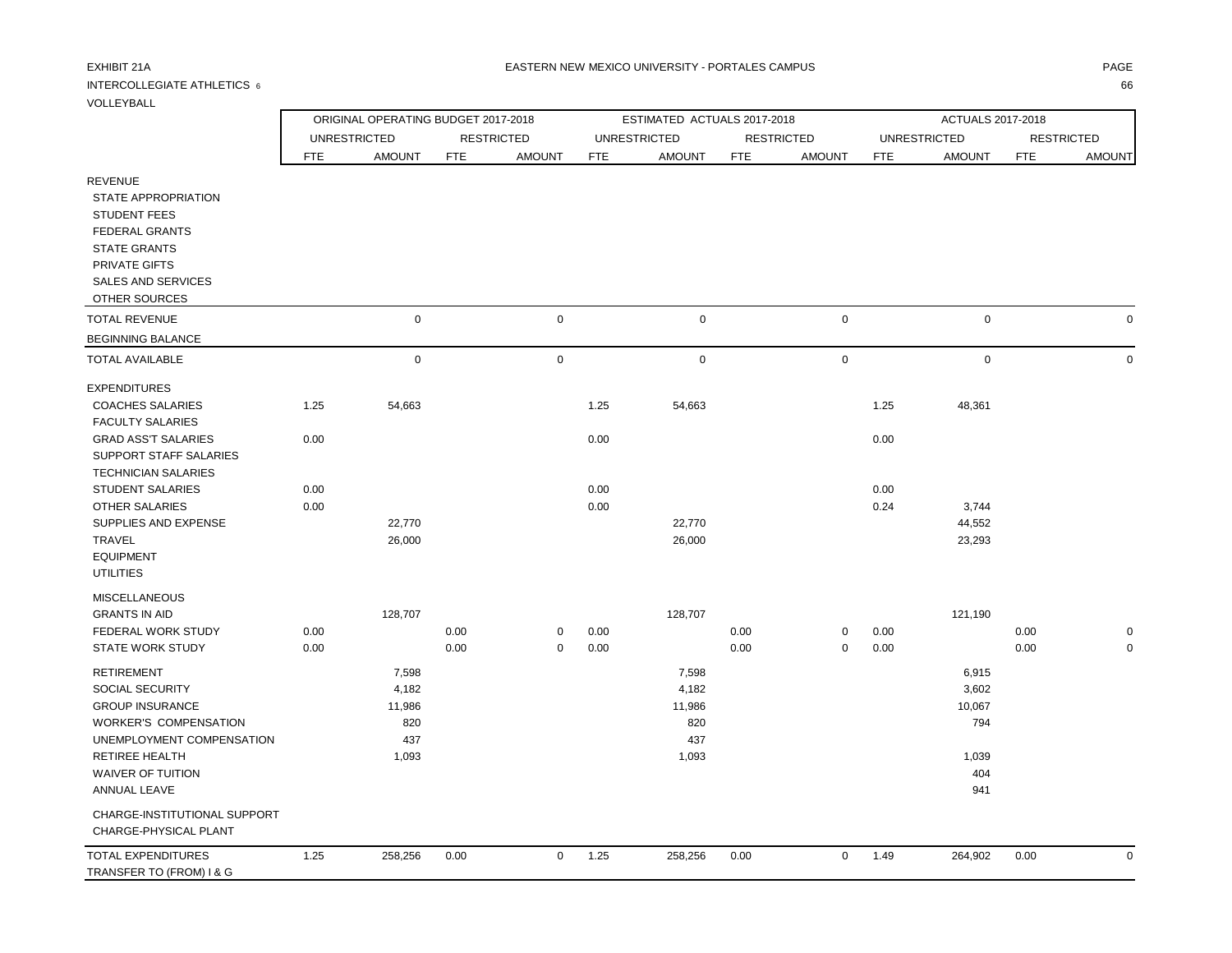## INTERCOLLEGIATE ATHLETICS 7 67

 WAIVER OF TUITION ANNUAL LEAVE

TRANSFER TO (FROM) I & G

 CHARGE-INSTITUTIONAL SUPPORT CHARGE-PHYSICAL PLANT

ORIGINAL OPERATING BUDGET 2017-2018 ESTIMATED ACTUALS 2017-2018 ACTUALS 2017-2018

|                                                                                                                                                                                    |            | <b>UNRESTRICTED</b> |            | <b>RESTRICTED</b> |            | <b>UNRESTRICTED</b> |            | <b>RESTRICTED</b> |            | <b>UNRESTRICTED</b> |            | <b>RESTRICTED</b> |
|------------------------------------------------------------------------------------------------------------------------------------------------------------------------------------|------------|---------------------|------------|-------------------|------------|---------------------|------------|-------------------|------------|---------------------|------------|-------------------|
|                                                                                                                                                                                    | <b>FTE</b> | <b>AMOUNT</b>       | <b>FTE</b> | <b>AMOUNT</b>     | <b>FTE</b> | <b>AMOUNT</b>       | <b>FTE</b> | <b>AMOUNT</b>     | <b>FTE</b> | <b>AMOUNT</b>       | <b>FTE</b> | <b>AMOUNT</b>     |
| <b>REVENUE</b><br><b>STATE APPROPRIATION</b><br><b>STUDENT FEES</b><br><b>FEDERAL GRANTS</b><br><b>STATE GRANTS</b><br>PRIVATE GIFTS<br><b>SALES AND SERVICES</b><br>OTHER SOURCES |            |                     |            |                   |            |                     |            |                   |            |                     |            |                   |
| <b>TOTAL REVENUE</b>                                                                                                                                                               |            | $\mathbf 0$         |            | $\mathbf 0$       |            | $\mathbf 0$         |            | $\mathbf 0$       |            | $\mathbf 0$         |            | 0                 |
| <b>BEGINNING BALANCE</b>                                                                                                                                                           |            |                     |            |                   |            |                     |            |                   |            |                     |            |                   |
| <b>TOTAL AVAILABLE</b>                                                                                                                                                             |            | $\mathbf 0$         |            | $\mathbf 0$       |            | $\mathbf 0$         |            | $\mathbf 0$       |            | $\pmb{0}$           |            | $\mathbf 0$       |
| <b>EXPENDITURES</b>                                                                                                                                                                |            |                     |            |                   |            |                     |            |                   |            |                     |            |                   |
| <b>COACHES SALARIES</b><br><b>FACULTY SALARIES</b>                                                                                                                                 | 1.25       | 68,793              |            |                   | 1.25       | 68,793              |            |                   | 1.25       | 71,637              |            |                   |
| <b>GRAD ASS'T SALARIES</b><br><b>SUPPORT STAFF SALARIES</b><br><b>TECHNICIAN SALARIES</b>                                                                                          | 0.00       |                     |            |                   | 0.00       |                     |            |                   | 0.00       |                     |            |                   |
| <b>STUDENT SALARIES</b>                                                                                                                                                            | 0.00       |                     |            |                   | 0.00       |                     |            |                   | 0.00       |                     |            |                   |
| <b>OTHER SALARIES</b>                                                                                                                                                              | 0.00       |                     |            |                   | 0.00       |                     |            |                   | 0.08       | 1,203               |            |                   |
| SUPPLIES AND EXPENSE                                                                                                                                                               |            | 36,764              |            |                   |            | 36,764              |            |                   |            | 22,738              |            |                   |
| TRAVEL<br><b>EQUIPMENT</b><br><b>UTILITIES</b>                                                                                                                                     |            | 28,150              |            |                   |            | 28,150              |            |                   |            | 56,013              |            |                   |
| <b>MISCELLANEOUS</b>                                                                                                                                                               |            |                     |            |                   |            |                     |            |                   |            |                     |            |                   |
| <b>GRANTS IN AID</b>                                                                                                                                                               |            | 142,501             |            |                   |            | 142,501             |            |                   |            | 148,456             |            |                   |
| FEDERAL WORK STUDY                                                                                                                                                                 | 0.00       |                     | 0.00       | 0                 | 0.00       |                     | 0.00       | $\mathbf 0$       | 0.00       |                     | 0.00       | 0                 |
| <b>STATE WORK STUDY</b>                                                                                                                                                            | 0.00       |                     | 0.00       | $\mathbf 0$       | 0.00       |                     | 0.00       | $\mathbf 0$       | 0.00       |                     | 0.00       | 0                 |
| <b>RETIREMENT</b>                                                                                                                                                                  |            | 9,562               |            |                   |            | 9,562               |            |                   |            | 10,111              |            |                   |
| <b>SOCIAL SECURITY</b>                                                                                                                                                             |            | 5,262               |            |                   |            | 5,262               |            |                   |            | 5,042               |            |                   |
| <b>GROUP INSURANCE</b>                                                                                                                                                             |            | 12,486              |            |                   |            | 12,486              |            |                   |            | 11,892              |            |                   |
| <b>WORKER'S COMPENSATION</b>                                                                                                                                                       |            | 1,032               |            |                   |            | 1,032               |            |                   |            | 1,107               |            |                   |
| UNEMPLOYMENT COMPENSATION                                                                                                                                                          |            | 550                 |            |                   |            | 550                 |            |                   |            |                     |            |                   |

RETIREE HEALTH 1,457 1,457 1,457 1,457 1,457 1,457 1,457 1,457 1,457 1,457 1,457 1,457 1,457 1,457 1,457 1,457

TOTAL EXPENDITURES 1.25 306,476 0.00 0 1.25 306,476 0.00 0 1.33 329,656 0.00 0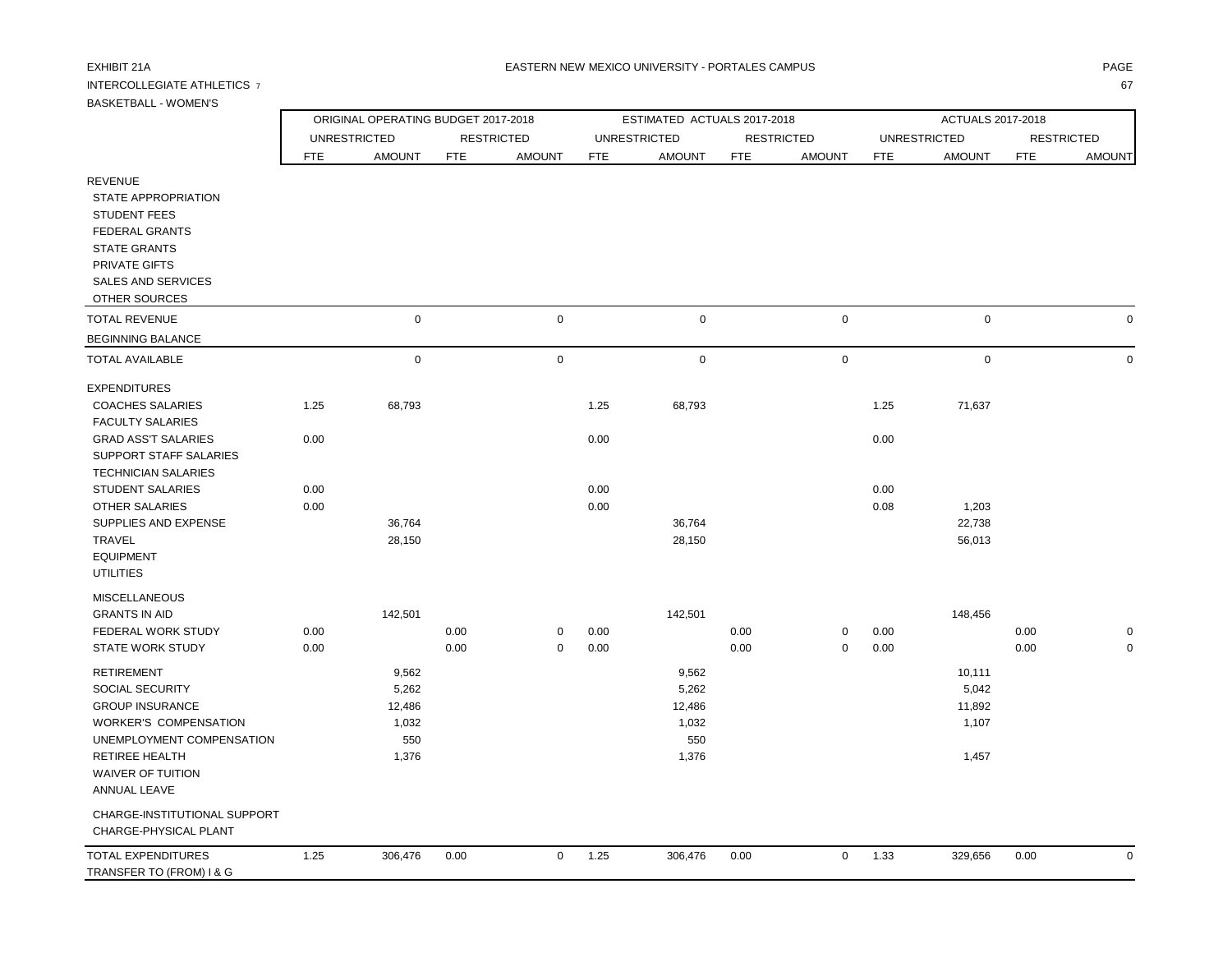## INTERCOLLEGIATE ATHLETICS 8 68

| SOFTBALL                                                                                       |            |                     |                                     |                   |            |                                      |            |                                    |            |                                      |            |                                    |
|------------------------------------------------------------------------------------------------|------------|---------------------|-------------------------------------|-------------------|------------|--------------------------------------|------------|------------------------------------|------------|--------------------------------------|------------|------------------------------------|
|                                                                                                |            |                     | ORIGINAL OPERATING BUDGET 2017-2018 |                   |            | ESTIMATED ACTUALS 2017-2018          |            |                                    |            | ACTUALS 2017-2018                    |            |                                    |
|                                                                                                | <b>FTE</b> | <b>UNRESTRICTED</b> |                                     | <b>RESTRICTED</b> | <b>FTE</b> | <b>UNRESTRICTED</b><br><b>AMOUNT</b> | <b>FTE</b> | <b>RESTRICTED</b><br><b>AMOUNT</b> |            | <b>UNRESTRICTED</b><br><b>AMOUNT</b> | <b>FTE</b> | <b>RESTRICTED</b><br><b>AMOUNT</b> |
| <b>REVENUE</b><br>STATE APPROPRIATION                                                          |            | <b>AMOUNT</b>       | <b>FTE</b>                          | <b>AMOUNT</b>     |            |                                      |            |                                    | <b>FTE</b> |                                      |            |                                    |
| <b>STUDENT FEES</b><br><b>FEDERAL GRANTS</b><br><b>STATE GRANTS</b><br><b>PRIVATE GIFTS</b>    |            |                     |                                     |                   |            |                                      |            |                                    |            |                                      |            |                                    |
| <b>SALES AND SERVICES</b><br>OTHER SOURCES                                                     |            |                     |                                     |                   |            |                                      |            |                                    |            |                                      |            |                                    |
| <b>TOTAL REVENUE</b>                                                                           |            | $\mathbf 0$         |                                     | $\mathbf 0$       |            | $\mathbf 0$                          |            | $\mathbf 0$                        |            | $\mathbf 0$                          |            | $\mathbf 0$                        |
| <b>BEGINNING BALANCE</b>                                                                       |            |                     |                                     |                   |            |                                      |            |                                    |            |                                      |            |                                    |
| <b>TOTAL AVAILABLE</b>                                                                         |            | $\mathsf 0$         |                                     | $\mathbf 0$       |            | $\mathbf 0$                          |            | $\mathbf 0$                        |            | $\mathbf 0$                          |            | $\mathbf 0$                        |
| <b>EXPENDITURES</b>                                                                            |            |                     |                                     |                   |            |                                      |            |                                    |            |                                      |            |                                    |
| <b>COACHES SALARIES</b><br><b>FACULTY SALARIES</b>                                             | 1.25       | 43,228              |                                     |                   | 1.25       | 43,228                               |            |                                    | 1.25       | 45,152                               |            |                                    |
| <b>GRAD ASS'T SALARIES</b><br>SUPPORT STAFF SALARIES<br><b>TECHNICIAN SALARIES</b>             | 0.50       | 8,500               |                                     |                   | 0.50       | 8,500                                |            |                                    | 0.50       | 8,500                                |            |                                    |
| <b>STUDENT SALARIES</b>                                                                        | 0.00       |                     |                                     |                   | 0.00       |                                      |            |                                    | 0.00       |                                      |            |                                    |
| <b>OTHER SALARIES</b>                                                                          | 0.00       |                     |                                     |                   | 0.00       |                                      |            |                                    | 0.15       | 2,298                                |            |                                    |
| SUPPLIES AND EXPENSE<br><b>TRAVEL</b>                                                          |            | 26,035<br>16,714    |                                     |                   |            | 26,035<br>16,714                     |            |                                    |            | 31,950<br>42,307                     |            |                                    |
| <b>EQUIPMENT</b><br><b>UTILITIES</b>                                                           |            |                     |                                     |                   |            |                                      |            |                                    |            |                                      |            |                                    |
| <b>MISCELLANEOUS</b>                                                                           |            |                     |                                     |                   |            |                                      |            |                                    |            |                                      |            |                                    |
| <b>GRANTS IN AID</b><br>FEDERAL WORK STUDY                                                     | 0.00       | 95,718              | 0.00                                | 0                 | 0.00       | 95,718                               | 0.00       | $\mathbf 0$                        | 0.00       | 88,761                               | 0.00       | $\Omega$                           |
| <b>STATE WORK STUDY</b>                                                                        | 0.00       |                     | 0.00                                | $\mathbf 0$       | 0.00       |                                      | 0.00       | $\mathbf 0$                        | 0.00       |                                      | 0.00       | $\Omega$                           |
| <b>RETIREMENT</b>                                                                              |            | 6,009               |                                     |                   |            | 6,009                                |            |                                    |            | 6,173                                |            |                                    |
| SOCIAL SECURITY                                                                                |            | 3,307               |                                     |                   |            | 3,307                                |            |                                    |            | 3,498                                |            |                                    |
| <b>GROUP INSURANCE</b>                                                                         |            | 3,389               |                                     |                   |            | 3,389                                |            |                                    |            | 4,789                                |            |                                    |
| <b>WORKER'S COMPENSATION</b>                                                                   |            | 776                 |                                     |                   |            | 776                                  |            |                                    |            | 852                                  |            |                                    |
| UNEMPLOYMENT COMPENSATION<br><b>RETIREE HEALTH</b><br><b>WAIVER OF TUITION</b><br>ANNUAL LEAVE |            | 346<br>865          |                                     |                   |            | 346<br>865                           |            |                                    |            | 929                                  |            |                                    |
| CHARGE-INSTITUTIONAL SUPPORT<br>CHARGE-PHYSICAL PLANT                                          |            |                     |                                     |                   |            |                                      |            |                                    |            |                                      |            |                                    |
| <b>TOTAL EXPENDITURES</b><br>TRANSFER TO (FROM) I & G                                          | 1.75       | 204,887             | 0.00                                | $\mathbf 0$       | 1.75       | 204,887                              | 0.00       | $\mathbf 0$                        | 1.90       | 235,209                              | 0.00       | $\mathbf 0$                        |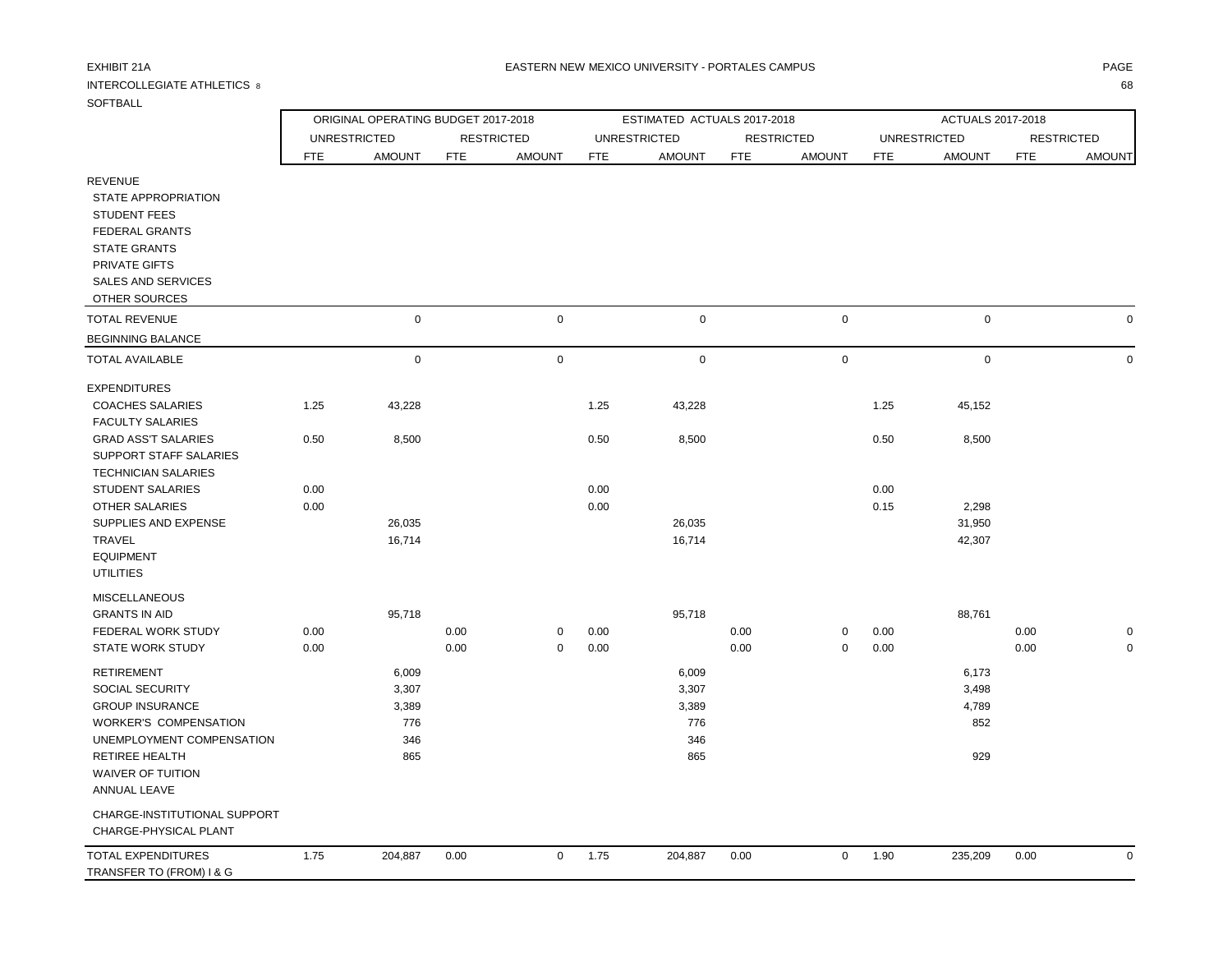# INTERCOLLEGIATE ATHLETICS 10 69

| -1<br>-1<br>$\sim$<br>- |
|-------------------------|
|                         |
|                         |

| <b>TRACK &amp; FIELD/CROSS CNTRY</b>                                                                                                                                                             |              |                                            |                                     |                   |                             |                                            |              |                   |                     |                                       |              |                            |
|--------------------------------------------------------------------------------------------------------------------------------------------------------------------------------------------------|--------------|--------------------------------------------|-------------------------------------|-------------------|-----------------------------|--------------------------------------------|--------------|-------------------|---------------------|---------------------------------------|--------------|----------------------------|
|                                                                                                                                                                                                  |              |                                            | ORIGINAL OPERATING BUDGET 2017-2018 |                   | ESTIMATED ACTUALS 2017-2018 |                                            |              |                   | ACTUALS 2017-2018   |                                       |              |                            |
|                                                                                                                                                                                                  |              | <b>UNRESTRICTED</b>                        |                                     | <b>RESTRICTED</b> |                             | <b>UNRESTRICTED</b>                        |              | <b>RESTRICTED</b> | <b>UNRESTRICTED</b> |                                       |              | <b>RESTRICTED</b>          |
|                                                                                                                                                                                                  | <b>FTE</b>   | <b>AMOUNT</b>                              | <b>FTE</b>                          | <b>AMOUNT</b>     | <b>FTE</b>                  | <b>AMOUNT</b>                              | <b>FTE</b>   | <b>AMOUNT</b>     | <b>FTE</b>          | <b>AMOUNT</b>                         | <b>FTE</b>   | <b>AMOUNT</b>              |
| <b>REVENUE</b><br>STATE APPROPRIATION<br><b>STUDENT FEES</b><br><b>FEDERAL GRANTS</b><br><b>STATE GRANTS</b><br>PRIVATE GIFTS<br><b>SALES AND SERVICES</b><br>OTHER SOURCES                      |              |                                            |                                     |                   |                             |                                            |              |                   |                     |                                       |              |                            |
| <b>TOTAL REVENUE</b>                                                                                                                                                                             |              | $\mathbf 0$                                |                                     | $\pmb{0}$         |                             | $\mathsf 0$                                |              | $\mathbf 0$       |                     | $\mathbf 0$                           |              | $\mathbf 0$                |
| <b>BEGINNING BALANCE</b>                                                                                                                                                                         |              |                                            |                                     |                   |                             |                                            |              |                   |                     |                                       |              |                            |
| <b>TOTAL AVAILABLE</b>                                                                                                                                                                           |              | $\mathbf 0$                                |                                     | $\mathsf 0$       |                             | $\mathbf 0$                                |              | $\mathbf 0$       |                     | $\mathbf 0$                           |              | $\mathbf 0$                |
| <b>EXPENDITURES</b><br><b>COACHES SALARIES</b>                                                                                                                                                   | 1.25         | 46,928                                     |                                     |                   | 1.25                        | 46,928                                     |              |                   | 1.25                | 44,359                                |              |                            |
| <b>FACULTY SALARIES</b><br><b>GRAD ASS'T SALARIES</b><br>SUPPORT STAFF SALARIES<br><b>TECHNICIAN SALARIES</b>                                                                                    | 0.00         |                                            |                                     |                   | 0.00                        |                                            |              |                   | 0.00                |                                       |              |                            |
| <b>STUDENT SALARIES</b><br><b>OTHER SALARIES</b><br>SUPPLIES AND EXPENSE<br>TRAVEL<br><b>EQUIPMENT</b><br><b>UTILITIES</b>                                                                       | 0.00<br>0.00 | 17,645<br>43,330                           |                                     |                   | 0.00<br>0.00                | 17,645<br>43,330                           |              |                   | 0.00<br>0.10        | 1,501<br>33,985<br>45,026             |              |                            |
| <b>MISCELLANEOUS</b><br><b>GRANTS IN AID</b><br>FEDERAL WORK STUDY<br><b>STATE WORK STUDY</b>                                                                                                    | 0.00<br>0.00 | 158,303                                    | 0.00<br>0.00                        | 0<br>$\mathbf 0$  | 0.00<br>0.00                | 158,303                                    | 0.00<br>0.00 | 0<br>0            | 0.00<br>0.00        | 143,851                               | 0.00<br>0.00 | $\mathbf 0$<br>$\mathbf 0$ |
| <b>RETIREMENT</b><br>SOCIAL SECURITY<br><b>GROUP INSURANCE</b><br><b>WORKER'S COMPENSATION</b><br>UNEMPLOYMENT COMPENSATION<br><b>RETIREE HEALTH</b><br><b>WAIVER OF TUITION</b><br>ANNUAL LEAVE |              | 6,523<br>3,590<br>243<br>704<br>375<br>939 |                                     |                   |                             | 6,523<br>3,590<br>243<br>704<br>375<br>939 |              |                   |                     | 6,201<br>3,350<br>3,915<br>700<br>911 |              |                            |
| CHARGE-INSTITUTIONAL SUPPORT<br>CHARGE-PHYSICAL PLANT                                                                                                                                            |              |                                            |                                     |                   |                             |                                            |              |                   |                     |                                       |              |                            |
| <b>TOTAL EXPENDITURES</b><br>TRANSFER TO (FROM) I & G                                                                                                                                            | 1.25         | 278,580                                    | 0.00                                | $\mathsf 0$       | 1.25                        | 278,580                                    | 0.00         | $\mathbf 0$       | 1.35                | 283,799                               | 0.00         | $\mathbf 0$                |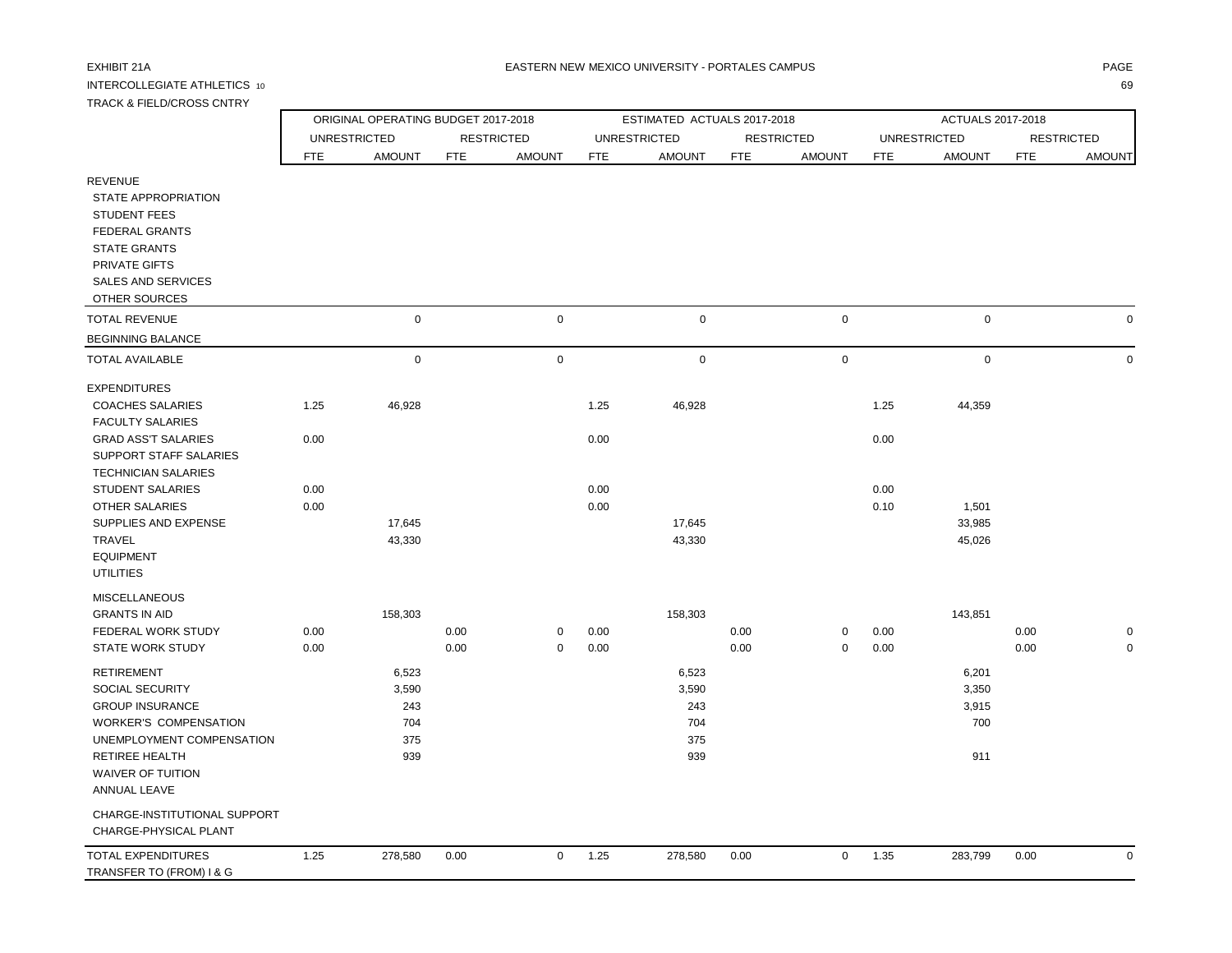## INTERCOLLEGIATE ATHLETICS 11 70

| <b>WOMEN'S SOCCER</b>                                                                                                                                                              |                     |                                     |            |                   |              |                             |                   |               |                     |               |                   |               |  |
|------------------------------------------------------------------------------------------------------------------------------------------------------------------------------------|---------------------|-------------------------------------|------------|-------------------|--------------|-----------------------------|-------------------|---------------|---------------------|---------------|-------------------|---------------|--|
|                                                                                                                                                                                    |                     | ORIGINAL OPERATING BUDGET 2017-2018 |            |                   |              | ESTIMATED ACTUALS 2017-2018 |                   |               | ACTUALS 2017-2018   |               |                   |               |  |
|                                                                                                                                                                                    | <b>UNRESTRICTED</b> |                                     |            | <b>RESTRICTED</b> |              | <b>UNRESTRICTED</b>         | <b>RESTRICTED</b> |               | <b>UNRESTRICTED</b> |               | <b>RESTRICTED</b> |               |  |
|                                                                                                                                                                                    | <b>FTE</b>          | <b>AMOUNT</b>                       | <b>FTE</b> | <b>AMOUNT</b>     | <b>FTE</b>   | <b>AMOUNT</b>               | <b>FTE</b>        | <b>AMOUNT</b> | <b>FTE</b>          | <b>AMOUNT</b> | <b>FTE</b>        | <b>AMOUNT</b> |  |
| <b>REVENUE</b><br>STATE APPROPRIATION<br><b>STUDENT FEES</b><br><b>FEDERAL GRANTS</b><br><b>STATE GRANTS</b><br><b>PRIVATE GIFTS</b><br><b>SALES AND SERVICES</b><br>OTHER SOURCES |                     |                                     |            |                   |              |                             |                   |               |                     |               |                   |               |  |
| <b>TOTAL REVENUE</b>                                                                                                                                                               |                     | $\mathbf 0$                         |            | $\mathbf 0$       |              | $\mathbf 0$                 |                   | $\mathbf 0$   |                     | $\mathbf 0$   |                   | $\mathbf 0$   |  |
| <b>BEGINNING BALANCE</b>                                                                                                                                                           |                     |                                     |            |                   |              |                             |                   |               |                     |               |                   |               |  |
| <b>TOTAL AVAILABLE</b>                                                                                                                                                             |                     | $\mathbf 0$                         |            | $\mathbf 0$       |              | $\mathbf 0$                 |                   | $\mathbf 0$   |                     | $\mathbf 0$   |                   | $\mathbf 0$   |  |
| <b>EXPENDITURES</b><br><b>COACHES SALARIES</b><br><b>FACULTY SALARIES</b>                                                                                                          | 0.75                | 34,337                              |            |                   | 0.75         | 34,337                      |                   |               | 0.75                | 31,696        |                   |               |  |
| <b>GRAD ASS'T SALARIES</b><br>SUPPORT STAFF SALARIES<br><b>TECHNICIAN SALARIES</b><br><b>STUDENT SALARIES</b>                                                                      | 0.50<br>0.00        | 8,500                               |            |                   | 0.50<br>0.00 | 8,500                       |                   |               | 0.50<br>0.00        | 8,500         |                   |               |  |
| <b>OTHER SALARIES</b>                                                                                                                                                              | 0.00                |                                     |            |                   | 0.00         |                             |                   |               | 0.22                | 3,421         |                   |               |  |
| SUPPLIES AND EXPENSE                                                                                                                                                               |                     | 24,728                              |            |                   |              | 24,728                      |                   |               |                     | 37,101        |                   |               |  |
| TRAVEL<br><b>EQUIPMENT</b><br><b>UTILITIES</b>                                                                                                                                     |                     | 22,176                              |            |                   |              | 22,176                      |                   |               |                     | 35,153        |                   |               |  |
| <b>MISCELLANEOUS</b>                                                                                                                                                               |                     |                                     |            |                   |              |                             |                   |               |                     |               |                   |               |  |
| <b>GRANTS IN AID</b>                                                                                                                                                               |                     | 106,379                             |            |                   |              | 106,379                     |                   |               |                     | 86,804        |                   |               |  |
| FEDERAL WORK STUDY                                                                                                                                                                 | 0.00                |                                     | 0.00       | $\mathbf 0$       | 0.00         |                             | 0.00              | $\mathbf 0$   | 0.00                |               | 0.00              | $\mathbf 0$   |  |
| <b>STATE WORK STUDY</b>                                                                                                                                                            | 0.00                |                                     | 0.00       | $\mathbf 0$       | 0.00         |                             | 0.00              | $\mathbf 0$   | 0.00                |               | 0.00              | $\mathbf 0$   |  |
| <b>RETIREMENT</b>                                                                                                                                                                  |                     | 4,773                               |            |                   |              | 4,773                       |                   |               |                     | 4,544         |                   |               |  |
| SOCIAL SECURITY                                                                                                                                                                    |                     | 2,627                               |            |                   |              | 2,627                       |                   |               |                     | 2,533         |                   |               |  |
| <b>GROUP INSURANCE</b>                                                                                                                                                             |                     | 10,251                              |            |                   |              | 10,251                      |                   |               |                     | 3,957         |                   |               |  |
| <b>WORKER'S COMPENSATION</b>                                                                                                                                                       |                     | 643                                 |            |                   |              | 643                         |                   |               |                     | 662           |                   |               |  |
| UNEMPLOYMENT COMPENSATION                                                                                                                                                          |                     | 275                                 |            |                   |              | 275                         |                   |               |                     |               |                   |               |  |
| RETIREE HEALTH<br><b>WAIVER OF TUITION</b><br><b>ANNUAL LEAVE</b>                                                                                                                  |                     | 687<br>3,204                        |            |                   |              | 687<br>3,204                |                   |               |                     | 682           |                   |               |  |
| CHARGE-INSTITUTIONAL SUPPORT<br>CHARGE-PHYSICAL PLANT                                                                                                                              |                     |                                     |            |                   |              |                             |                   |               |                     |               |                   |               |  |
| <b>TOTAL EXPENDITURES</b><br>TRANSFER TO (FROM) I & G                                                                                                                              | 1.25                | 218,580                             | 0.00       | $\mathbf 0$       | 1.25         | 218,580                     | 0.00              | $\mathbf 0$   | 1.47                | 215,053       | 0.00              | $\mathbf 0$   |  |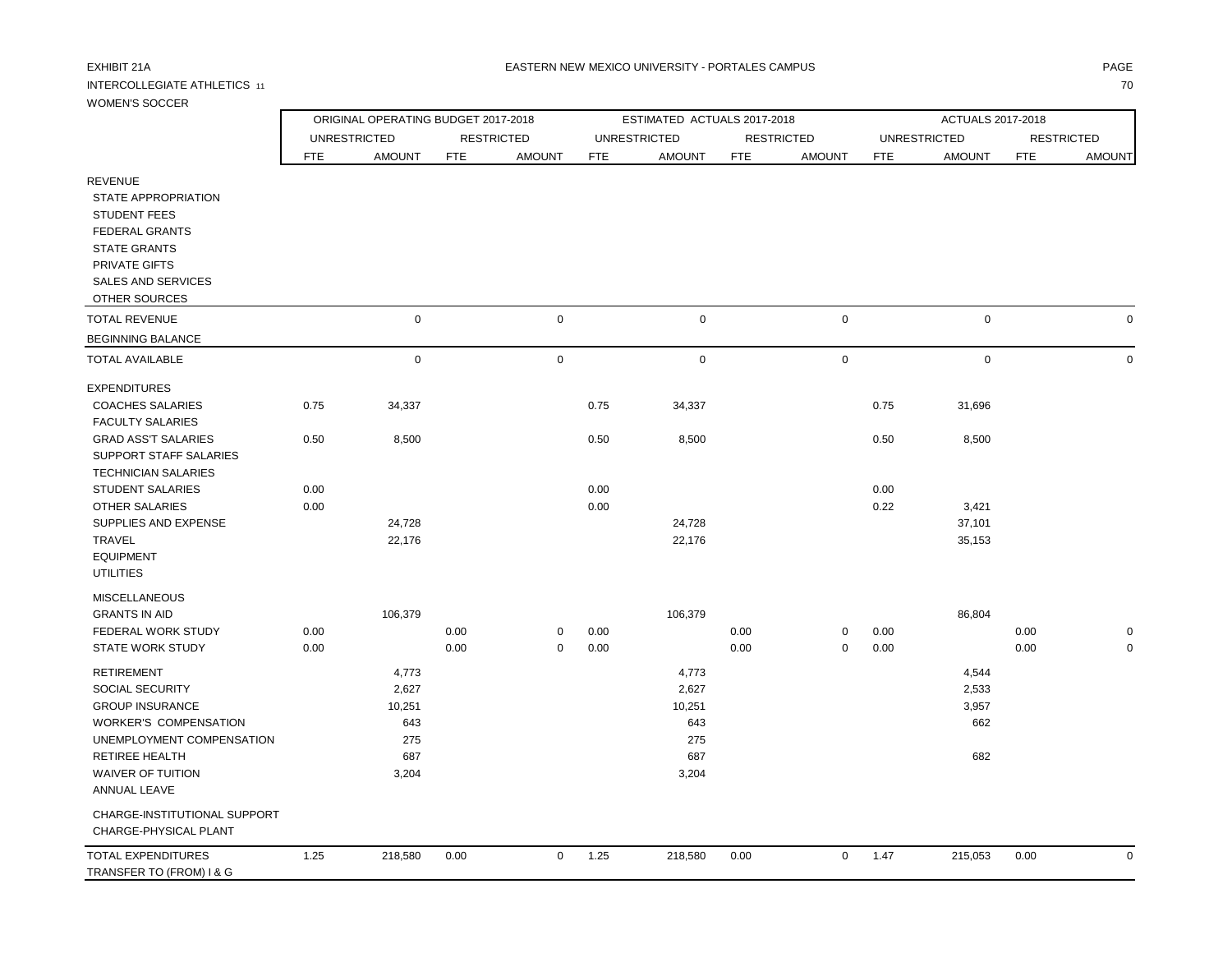## INTERCOLLEGIATE ATHLETICS 12 71

### EXHIBIT 21A PAGE NA BATERN NEW MEXICO UNIVERSITY - PORTALES CAMPUS AND THE RESERVENT OF PAGE AND THE RESERVENT.

| <b>MEN'S SOCCER</b>                                                                                          |            |                                     |            |                   |            |                             |            |                   |                     |               |            |                   |  |
|--------------------------------------------------------------------------------------------------------------|------------|-------------------------------------|------------|-------------------|------------|-----------------------------|------------|-------------------|---------------------|---------------|------------|-------------------|--|
|                                                                                                              |            | ORIGINAL OPERATING BUDGET 2017-2018 |            |                   |            | ESTIMATED ACTUALS 2017-2018 |            |                   | ACTUALS 2017-2018   |               |            |                   |  |
|                                                                                                              |            | <b>UNRESTRICTED</b>                 |            | <b>RESTRICTED</b> |            | <b>UNRESTRICTED</b>         |            | <b>RESTRICTED</b> | <b>UNRESTRICTED</b> |               |            | <b>RESTRICTED</b> |  |
|                                                                                                              | <b>FTE</b> | <b>AMOUNT</b>                       | <b>FTE</b> | <b>AMOUNT</b>     | <b>FTE</b> | <b>AMOUNT</b>               | <b>FTE</b> | <b>AMOUNT</b>     | <b>FTE</b>          | <b>AMOUNT</b> | <b>FTE</b> | <b>AMOUNT</b>     |  |
| <b>REVENUE</b><br>STATE APPROPRIATION<br><b>STUDENT FEES</b><br><b>FEDERAL GRANTS</b><br><b>STATE GRANTS</b> |            |                                     |            |                   |            |                             |            |                   |                     |               |            |                   |  |
| PRIVATE GIFTS<br><b>SALES AND SERVICES</b><br>OTHER SOURCES                                                  |            |                                     |            |                   |            |                             |            |                   |                     |               |            |                   |  |
| <b>TOTAL REVENUE</b>                                                                                         |            | $\mathbf 0$                         |            | $\pmb{0}$         |            | $\mathbf 0$                 |            | $\mathsf 0$       |                     | $\mathbf 0$   |            | $\Omega$          |  |
| <b>BEGINNING BALANCE</b>                                                                                     |            |                                     |            |                   |            |                             |            |                   |                     |               |            |                   |  |
| <b>TOTAL AVAILABLE</b>                                                                                       |            | $\mathbf 0$                         |            | 0                 |            | $\mathbf 0$                 |            | $\mathsf 0$       |                     | $\mathsf 0$   |            | $\Omega$          |  |
| <b>EXPENDITURES</b>                                                                                          |            |                                     |            |                   |            |                             |            |                   |                     |               |            |                   |  |
| <b>COACHES SALARIES</b>                                                                                      | 0.75       | 32,134                              |            |                   | 0.75       | 32,134                      |            |                   | 0.75                | 28,397        |            |                   |  |
| <b>FACULTY SALARIES</b>                                                                                      |            |                                     |            |                   |            |                             |            |                   |                     |               |            |                   |  |
| <b>GRAD ASS'T SALARIES</b><br>SUPPORT STAFF SALARIES                                                         | 0.00       |                                     |            |                   | 0.00       |                             |            |                   | 0.00                |               |            |                   |  |
| <b>TECHNICIAN SALARIES</b>                                                                                   |            |                                     |            |                   |            |                             |            |                   |                     |               |            |                   |  |
| <b>STUDENT SALARIES</b>                                                                                      | 0.13       | 2,000                               |            |                   | 0.13       | 2,000                       |            |                   | 0.13                | 500           |            |                   |  |
| <b>OTHER SALARIES</b>                                                                                        | 0.00       |                                     |            |                   | 0.00       |                             |            |                   | 0.17                | 2,644         |            |                   |  |
| SUPPLIES AND EXPENSE                                                                                         |            | 20,990                              |            |                   |            | 20,990                      |            |                   |                     | 38,155        |            |                   |  |
| TRAVEL<br><b>EQUIPMENT</b><br><b>UTILITIES</b>                                                               |            | 16,480                              |            |                   |            | 16,480                      |            |                   |                     | 27,879        |            |                   |  |
| <b>MISCELLANEOUS</b>                                                                                         |            |                                     |            |                   |            |                             |            |                   |                     |               |            |                   |  |
| <b>GRANTS IN AID</b>                                                                                         |            | 91,299                              |            |                   |            | 91,299                      |            |                   |                     | 60,336        |            |                   |  |
| FEDERAL WORK STUDY                                                                                           | 0.00       |                                     | 0.00       | 0                 | 0.00       |                             | 0.00       | $\mathbf 0$       | 0.00                |               | 0.00       | $\Omega$          |  |
| <b>STATE WORK STUDY</b>                                                                                      | 0.00       |                                     | 0.00       | 0                 | 0.00       |                             | 0.00       | $\mathbf 0$       | 0.00                |               | 0.00       | $\Omega$          |  |
| <b>RETIREMENT</b>                                                                                            |            | 4,467                               |            |                   |            | 4,467                       |            |                   |                     | 3,620         |            |                   |  |
| SOCIAL SECURITY                                                                                              |            | 2,458                               |            |                   |            | 2,458                       |            |                   |                     | 2,080         |            |                   |  |
| <b>GROUP INSURANCE</b>                                                                                       |            | 2,906                               |            |                   |            | 2,906                       |            |                   |                     | 5,221         |            |                   |  |
| <b>WORKER'S COMPENSATION</b><br>UNEMPLOYMENT COMPENSATION                                                    |            | 512<br>273                          |            |                   |            | 512<br>273                  |            |                   |                     | 478           |            |                   |  |
| <b>RETIREE HEALTH</b>                                                                                        |            | 643                                 |            |                   |            | 643                         |            |                   |                     | 573           |            |                   |  |
| WAIVER OF TUITION                                                                                            |            | 2,803                               |            |                   |            | 2,803                       |            |                   |                     | 606           |            |                   |  |
| <b>ANNUAL LEAVE</b>                                                                                          |            |                                     |            |                   |            |                             |            |                   |                     |               |            |                   |  |
| CHARGE-INSTITUTIONAL SUPPORT<br>CHARGE-PHYSICAL PLANT                                                        |            |                                     |            |                   |            |                             |            |                   |                     |               |            |                   |  |
| <b>TOTAL EXPENDITURES</b><br>TRANSFER TO (FROM) I & G                                                        | 0.88       | 176,965                             | 0.00       | $\mathbf 0$       | 0.88       | 176,965                     | 0.00       | $\mathbf 0$       | 1.05                | 170,489       | 0.00       | $\Omega$          |  |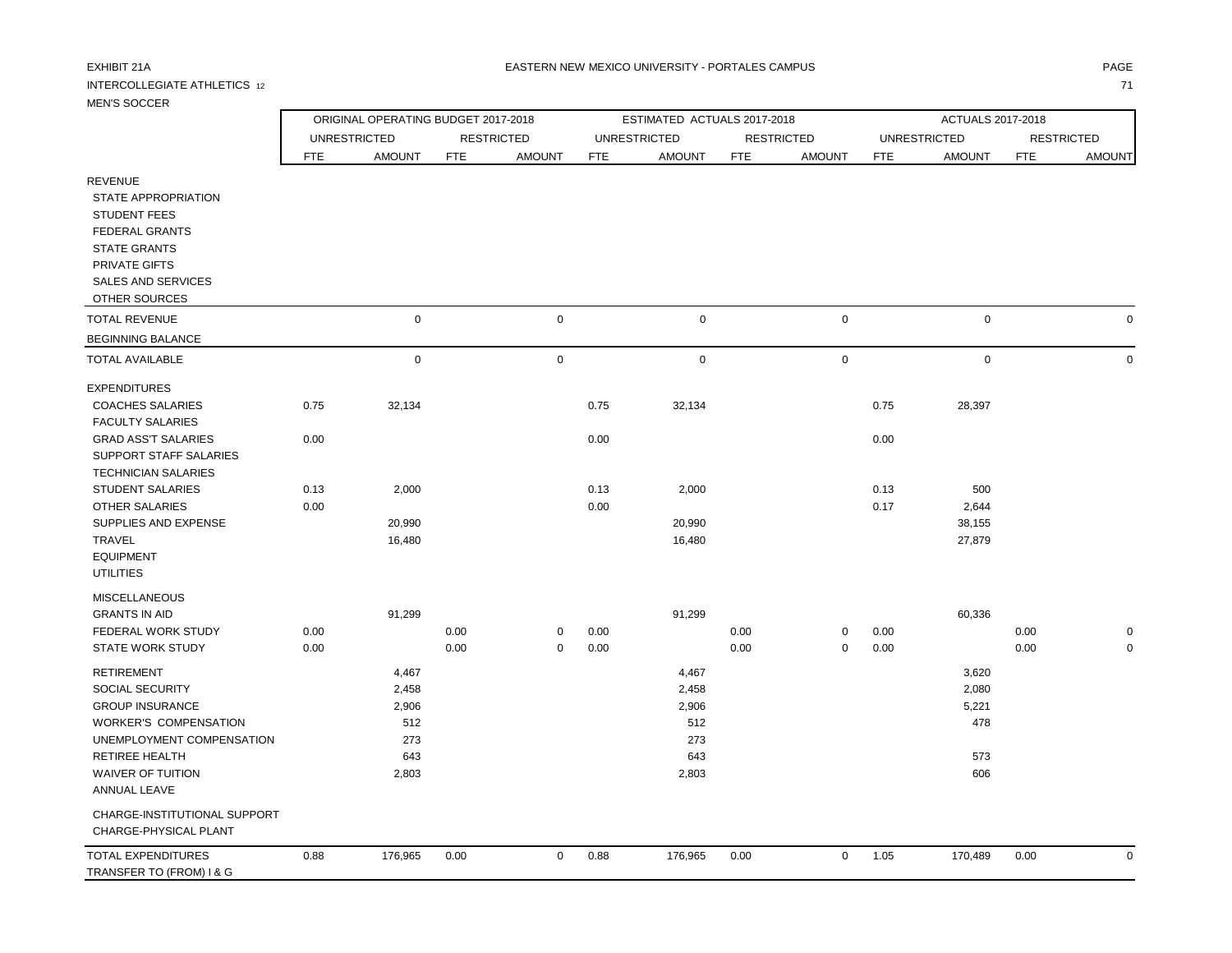PLANT FUNDS CAPITAL OUTLAY THE STATE OF THE STATE OF THE STATE OF THE STATE OF THE STATE OF THE STATE OF THE STA

|                                                     | ORIGINAL OPERATING BUDGET 2017-2018 |            |                   |            | ESTIMATED ACTUALS 2017-2018 |            |                   | ACTUALS 2017-2018   |                          |            |               |  |
|-----------------------------------------------------|-------------------------------------|------------|-------------------|------------|-----------------------------|------------|-------------------|---------------------|--------------------------|------------|---------------|--|
|                                                     | <b>UNRESTRICTED</b>                 |            | <b>RESTRICTED</b> |            | <b>UNRESTRICTED</b>         |            | <b>RESTRICTED</b> | <b>UNRESTRICTED</b> | <b>RESTRICTED</b>        |            |               |  |
|                                                     | <b>FTE</b><br><b>AMOUNT</b>         | <b>FTE</b> | <b>AMOUNT</b>     | <b>FTE</b> | <b>AMOUNT</b>               | <b>FTE</b> | <b>AMOUNT</b>     | <b>FTE</b>          | <b>AMOUNT</b>            | <b>FTE</b> | <b>AMOUNT</b> |  |
| <b>ALLOCATED</b>                                    |                                     |            |                   |            |                             |            |                   |                     |                          |            |               |  |
| <b>REVENUES</b>                                     |                                     |            |                   |            |                             |            |                   |                     |                          |            |               |  |
| <b>STATE</b><br>UNIVERSITY BOND                     | 50,000                              |            |                   |            | 17,076,000<br>5,500,000     |            |                   |                     | 16,187,165<br>5,500,000  |            |               |  |
| <b>INTEREST ON INVESTMENTS</b>                      |                                     |            |                   |            | 20,000                      |            |                   |                     | 54,909                   |            |               |  |
| PRIVATE SOURCES                                     |                                     |            |                   |            |                             |            |                   |                     | 62,000                   |            |               |  |
| <b>TOTAL REVENUE</b>                                | 50,000                              |            | $\mathbf 0$       |            | 22,596,000                  |            | $\pmb{0}$         |                     | 21,804,074               |            | 0             |  |
| <b>BEGINNING BALANCE</b>                            | 105,884                             |            |                   |            | 1,005,803                   |            |                   |                     | 1,005,803                |            |               |  |
| <b>TOTAL AVAILABLE</b>                              | 155,884                             |            | $\mathbf 0$       |            | 23,601,803                  |            | $\mathbf 0$       |                     | 22,809,877               |            | $\mathbf 0$   |  |
| <b>EXPENDITURES</b>                                 |                                     |            |                   |            |                             |            |                   |                     |                          |            |               |  |
| <b>MAJOR PROJECTS</b>                               | 200,000                             |            |                   |            | 23,000,000                  |            |                   |                     | 18,970,593               |            |               |  |
| <b>TOTAL EXPENDITURES</b>                           | 200,000                             |            | $\mathbf 0$       |            | 23,000,000                  |            | $\pmb{0}$         |                     | 18,970,593               |            | $\mathbf 0$   |  |
| TRANSFERS TO (FROM)                                 |                                     |            |                   |            |                             |            |                   |                     |                          |            |               |  |
| <b>BRR</b>                                          |                                     |            |                   |            |                             |            |                   |                     |                          |            |               |  |
| UNALLOCATED                                         |                                     |            |                   |            |                             |            |                   |                     | 572,967                  |            |               |  |
| <b>TOTAL TRANSFERS</b>                              |                                     |            |                   |            | $\mathbf 0$                 |            |                   |                     | 572,967                  |            |               |  |
| ENDING BALANCE, ALLOCATED                           | $-44,116$                           |            | $\mathsf 0$       |            | 601,803                     |            | $\pmb{0}$         |                     | 3,266,317                |            | $\Omega$      |  |
| <b>UNALLOCATED</b>                                  |                                     |            |                   |            |                             |            |                   |                     |                          |            |               |  |
| <b>REVENUES</b>                                     |                                     |            |                   |            | $\mathsf{O}\xspace$         |            |                   |                     |                          |            |               |  |
| <b>INTEREST ON INVESTMENTS</b>                      | $\mathbf 0$                         |            |                   |            | $\mathbf 0$                 |            |                   |                     | 23,886                   |            |               |  |
| <b>OTHER</b>                                        |                                     |            |                   |            |                             |            |                   |                     | 1,738,072                |            |               |  |
| <b>TOTAL REVENUE</b>                                | $\mathbf 0$                         |            | $\mathsf 0$       |            | $\mathsf{O}\xspace$         |            | $\pmb{0}$         |                     | 1,761,958                |            | $\mathbf 0$   |  |
| <b>BEGINNING BALANCE</b>                            | 4,759,762                           |            |                   |            | 5,865,823                   |            |                   |                     | 5,865,823                |            |               |  |
| <b>TOTAL AVAILABLE</b>                              | 4,759,762                           |            | $\mathbf 0$       |            | 5,865,823                   |            | $\pmb{0}$         |                     | 7,627,781                |            | $\mathbf 0$   |  |
| <b>EXPENDITURES</b>                                 |                                     |            |                   |            |                             |            |                   |                     |                          |            |               |  |
| ER&R                                                | 600,000                             |            |                   |            | 650,000                     |            |                   |                     | 580,038                  |            |               |  |
| MINOR CAPITAL OUTLAY                                | 1,000,000                           |            |                   |            | 4,000,000                   |            |                   |                     | 2,640,833                |            |               |  |
| <b>TOTAL EXPENDITURES</b>                           | 1,600,000                           |            | $\mathbf 0$       |            | 4,650,000                   |            | $\mathbf 0$       |                     | 3,220,871                |            | $\Omega$      |  |
| TRANSFERS TO (FROM)                                 |                                     |            |                   |            |                             |            |                   |                     |                          |            |               |  |
| <b>ALLOCATED</b>                                    |                                     |            |                   |            |                             |            |                   |                     | (572, 967)               |            |               |  |
| MINOR (I&G)                                         | (125,000)                           |            |                   |            | (125,000)                   |            |                   |                     | (125,000)                |            |               |  |
| MINOR (STU SOC & CUL)                               |                                     |            |                   |            |                             |            |                   |                     |                          |            |               |  |
| MINOR (AUX)                                         | (125,000)                           |            |                   |            | (325,000)                   |            |                   |                     | (325,000)                |            |               |  |
| MINOR (BRR)                                         | (600,000)                           |            |                   |            | (1,000,000)<br>(600,000)    |            |                   |                     | (1,000,000)<br>(600,000) |            |               |  |
| <b>ER&amp;R (1&amp;G)</b><br><b>TOTAL TRANSFERS</b> | (850,000)                           |            |                   |            | (2,050,000)                 |            |                   |                     | (2,622,967)              |            |               |  |
| ENDING BALANCE, UNALLOCATED                         | 4,009,762                           |            | $\pmb{0}$         |            | 3,265,823                   |            | $\mathbf 0$       |                     | 7,029,877                |            | $\Omega$      |  |
|                                                     |                                     |            |                   |            |                             |            |                   |                     |                          |            |               |  |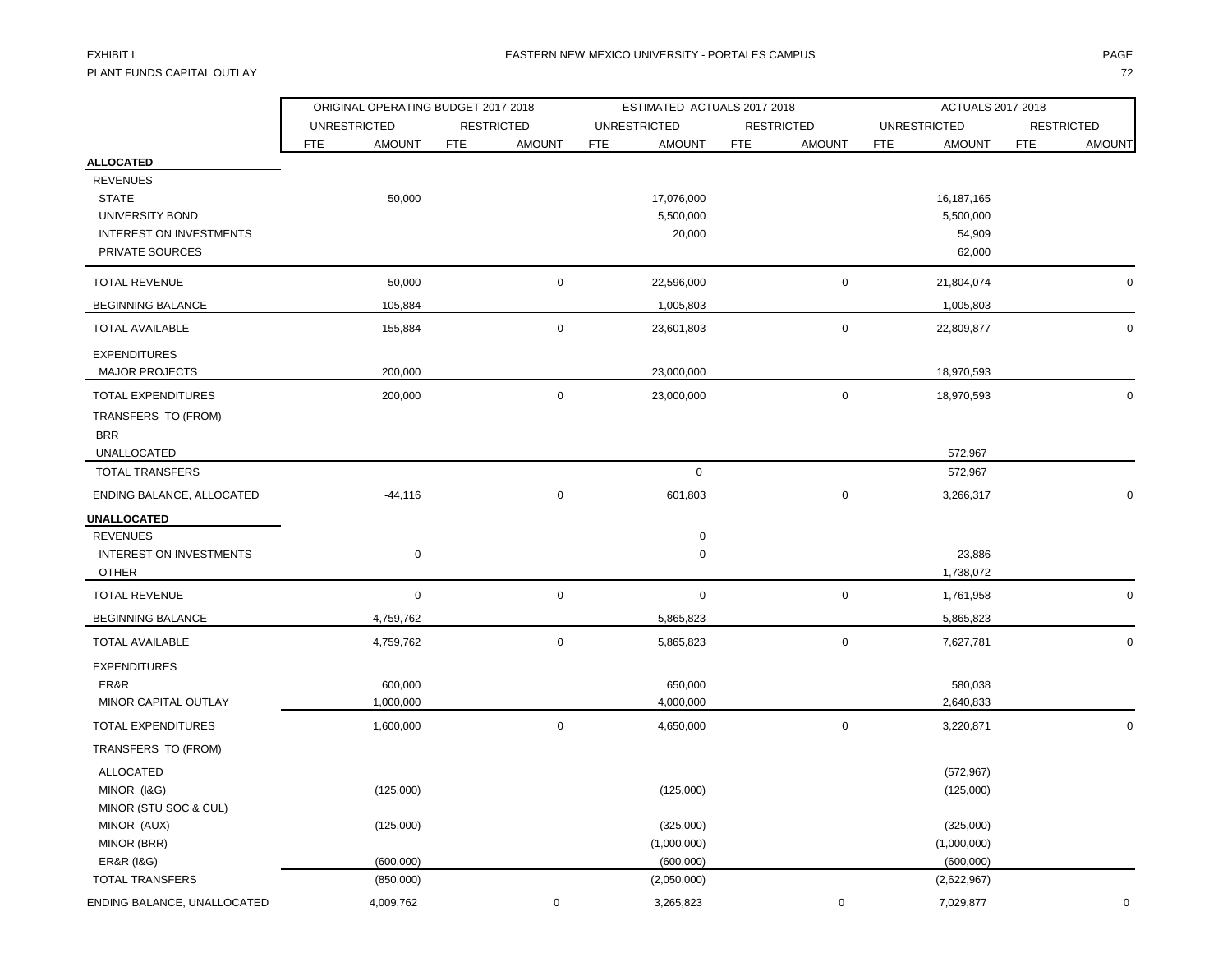# RENEWALS & REPLACEMENTS 73

|                                                                                                                                               |                     | ORIGINAL OPERATING BUDGET 2017-2018 |            |                   |            | ESTIMATED ACTUALS 2017-2018 |            |                   | ACTUALS 2017-2018 |                          |                   |               |
|-----------------------------------------------------------------------------------------------------------------------------------------------|---------------------|-------------------------------------|------------|-------------------|------------|-----------------------------|------------|-------------------|-------------------|--------------------------|-------------------|---------------|
|                                                                                                                                               | <b>UNRESTRICTED</b> |                                     |            | <b>RESTRICTED</b> |            | <b>UNRESTRICTED</b>         |            | <b>RESTRICTED</b> |                   | <b>UNRESTRICTED</b>      | <b>RESTRICTED</b> |               |
|                                                                                                                                               | <b>FTE</b>          | <b>AMOUNT</b>                       | <b>FTE</b> | <b>AMOUNT</b>     | <b>FTE</b> | <b>AMOUNT</b>               | <b>FTE</b> | <b>AMOUNT</b>     | <b>FTE</b>        | <b>AMOUNT</b>            | <b>FTE</b>        | <b>AMOUNT</b> |
| <b>REVENUES</b><br><b>INTEREST</b><br><b>BOND ISSUES</b><br>FUNDS REQUIRED BY INDENTURES<br>SALES AND SERVICES                                |                     |                                     |            |                   |            |                             |            |                   |                   | 12,299                   |                   |               |
| <b>OTHER</b>                                                                                                                                  |                     |                                     |            |                   |            |                             |            |                   |                   |                          |                   |               |
| <b>TOTAL REVENUE</b>                                                                                                                          |                     | $\mathbf 0$                         |            | $\mathbf 0$       |            | $\mathbf 0$                 |            | 0                 |                   | 12,299                   |                   | 0             |
| <b>BEGINNING BALANCE</b>                                                                                                                      |                     | 1,564,404                           |            |                   |            | 2,812,175                   |            |                   |                   | 2,812,175                |                   |               |
| <b>TOTAL AVAILABLE</b>                                                                                                                        |                     | 1,564,404                           |            | $\mathbf 0$       |            | 2,812,175                   |            | 0                 |                   | 2,824,474                |                   | $\mathbf 0$   |
| <b>EXPENDITURES</b><br><b>FUNDS FOR BUILDING RENEWAL</b><br>FUNDS FOR (ETC.)                                                                  |                     | 2,000,000                           |            |                   |            | 2,000,000                   |            |                   |                   | 746,167                  |                   |               |
| TOTAL EXPENDITURES                                                                                                                            |                     | 2,000,000                           |            | $\mathbf 0$       |            | 2,000,000                   |            | 0                 |                   | 746,167                  |                   | $\mathbf 0$   |
| TRANSFERS TO (FROM)<br><b>BRR (AUXILIARIES)</b><br>BRR (I&G--NON-MANDATORY)<br>BRR (MINOR--PLANT CAPITAL)<br>BRR (RETIREMENT OF INDEBTEDNESS) |                     | (1,350,000)                         |            |                   |            | (1,350,000)<br>1,000,000    |            |                   |                   | (1,350,000)<br>1,000,000 |                   |               |
| <b>TOTAL TRANSFERS</b>                                                                                                                        |                     | (1,350,000)                         |            | 0                 |            | (350,000)                   |            | 0                 |                   | (350,000)                |                   | $\mathbf 0$   |
| <b>ENDING BALANCE</b>                                                                                                                         |                     | 914,404                             |            | 0                 |            | 1,162,175                   |            | 0                 |                   | 2,428,307                |                   | $\mathbf 0$   |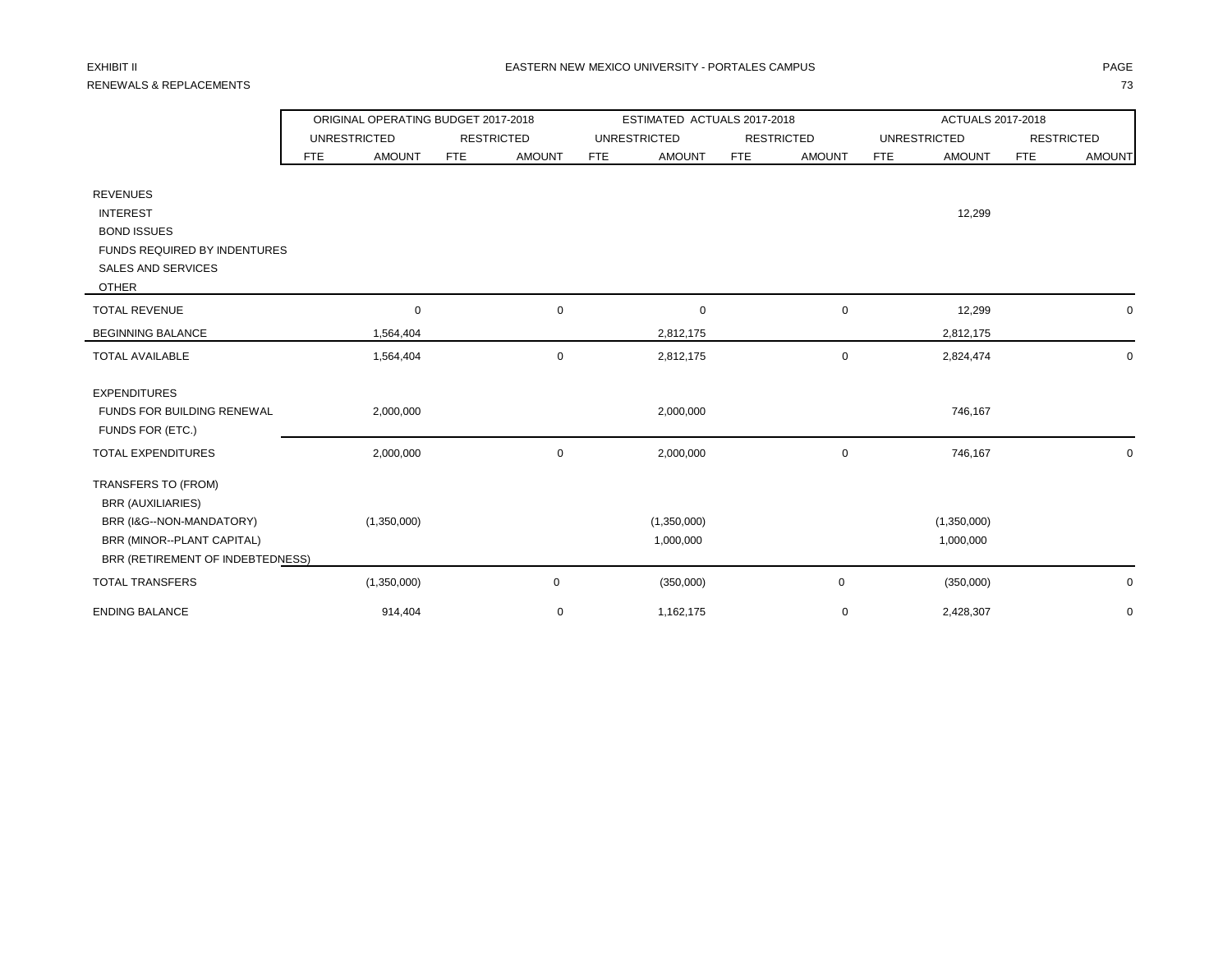# RETIREMENT OF INDEBTEDNESS 74

### EXHIBIT III DHANIM DHANIM DHANIM DHANIM DHANIM DHANIM DHANIM DHANIM DHANIM DHANIM DHANIM DHAGE ANN DHANIM DHAGE

|                                             | ORIGINAL OPERATING BUDGET 2017-2018 |                     |            |                   |            | ESTIMATED ACTUALS 2017-2018 |            |                   | ACTUALS 2017-2018 |                     |            |                   |
|---------------------------------------------|-------------------------------------|---------------------|------------|-------------------|------------|-----------------------------|------------|-------------------|-------------------|---------------------|------------|-------------------|
|                                             |                                     | <b>UNRESTRICTED</b> |            | <b>RESTRICTED</b> |            | <b>UNRESTRICTED</b>         |            | <b>RESTRICTED</b> |                   | <b>UNRESTRICTED</b> |            | <b>RESTRICTED</b> |
|                                             | <b>FTE</b>                          | <b>AMOUNT</b>       | <b>FTE</b> | <b>AMOUNT</b>     | <b>FTE</b> | <b>AMOUNT</b>               | <b>FTE</b> | <b>AMOUNT</b>     | <b>FTE</b>        | <b>AMOUNT</b>       | <b>FTE</b> | <b>AMOUNT</b>     |
|                                             |                                     |                     |            |                   |            |                             |            |                   |                   |                     |            |                   |
| <b>REVENUES</b>                             |                                     |                     |            |                   |            |                             |            |                   |                   |                     |            |                   |
| <b>REQUIRED STUDENT FEES</b>                |                                     | 2,160,000           |            |                   |            | 2,000,000                   |            |                   |                   | 1,999,700           |            |                   |
| <b>REQUIRED SF - STADIUM</b>                |                                     | 345,000             |            |                   |            | 345,000                     |            |                   |                   | 311,664             |            |                   |
| <b>INTEREST INCOME</b>                      |                                     |                     |            |                   |            |                             |            |                   |                   | 17,624              |            |                   |
| OTHER (ITEMIZED BY SOURCE)                  |                                     |                     |            |                   |            | 145,000                     |            |                   |                   | 145,000             |            |                   |
| <b>TOTAL REVENUE</b>                        |                                     | 2,505,000           |            | $\mathsf 0$       |            | 2,490,000                   |            | $\mathbf 0$       |                   | 2,473,988           |            |                   |
| <b>BEGINNING BALANCE</b>                    |                                     |                     |            |                   |            |                             |            |                   |                   |                     |            |                   |
| <b>RESERVES FOR PRINIPAL &amp; INTEREST</b> |                                     |                     |            |                   |            |                             |            |                   |                   |                     |            |                   |
| OTHER BALANCES                              |                                     | 2,764,082           |            |                   |            | 2,733,989                   |            |                   |                   | 2,733,989           |            |                   |
| <b>TOTAL BEGINNING BALANCES</b>             |                                     | 2,764,082           |            | $\mathbf 0$       |            | 2,733,989                   |            | $\mathbf 0$       |                   | 2,733,989           |            |                   |
| <b>TOTAL AVAILABLE</b>                      |                                     | 5,269,082           |            | $\mathbf 0$       |            | 5,223,989                   |            | $\mathbf 0$       |                   | 5,207,977           |            |                   |
| <b>EXPENDITURES</b>                         |                                     |                     |            |                   |            |                             |            |                   |                   |                     |            |                   |
| RETIREMENT OF PRINCIPAL                     |                                     | 1,580,000           |            |                   |            | 1,580,000                   |            |                   |                   | 1,580,000           |            |                   |
| PAYMENT OF INTEREST                         |                                     | 1,450,760           |            |                   |            | 1,450,760                   |            |                   |                   | 1,493,760           |            |                   |
| SERVICE CHARGES/ISSUING COST                |                                     | 18,240              |            |                   |            | 210,240                     |            |                   |                   | 129,541             |            |                   |
| TOTAL EXPENDITURES                          |                                     | 3,049,000           |            | $\mathbf 0$       |            | 3,241,000                   |            | 0                 |                   | 3,203,301           |            |                   |
| TRANSFERS TO (FROM) I & G                   |                                     | (1,544,000)         |            |                   |            | (1,544,000)                 |            |                   |                   | (1,544,000)         |            |                   |
| TRANSFERS TO (FROM) BRR                     |                                     |                     |            |                   |            |                             |            |                   |                   |                     |            |                   |
| TRANSFERS TO (FROM) MINOR                   |                                     |                     |            |                   |            |                             |            |                   |                   |                     |            |                   |
| <b>TOTAL TRANSFERS</b>                      |                                     | (1,544,000)         |            |                   |            | (1,544,000)                 |            |                   |                   | (1,544,000)         |            |                   |
| <b>ENDING BALANCE</b>                       |                                     | 3,764,082           |            | $\mathbf 0$       |            | 3,526,989                   |            | 0                 |                   | 3,548,676           |            |                   |
|                                             |                                     |                     |            |                   |            |                             |            |                   |                   |                     |            |                   |

ACCUMULATION FOR PRINC & INT OTHER - UNRESTRICTED

TOTAL BALANCES

### ACCUM FOR P & I 6/30 TOTAL PRINCIPAL OUTSTANDING 6/30

| TOTAL PRINCIPAL OUTSTANDING 6/30 |            |            |            |
|----------------------------------|------------|------------|------------|
| 2011                             | 23.440.000 | 23,440,000 | 22,675,000 |
| 2015A                            | 11.605.000 | 11,605,000 | 11,305,000 |
| 2015B                            | 4,575,000  | 4,575,000  | 4,035,000  |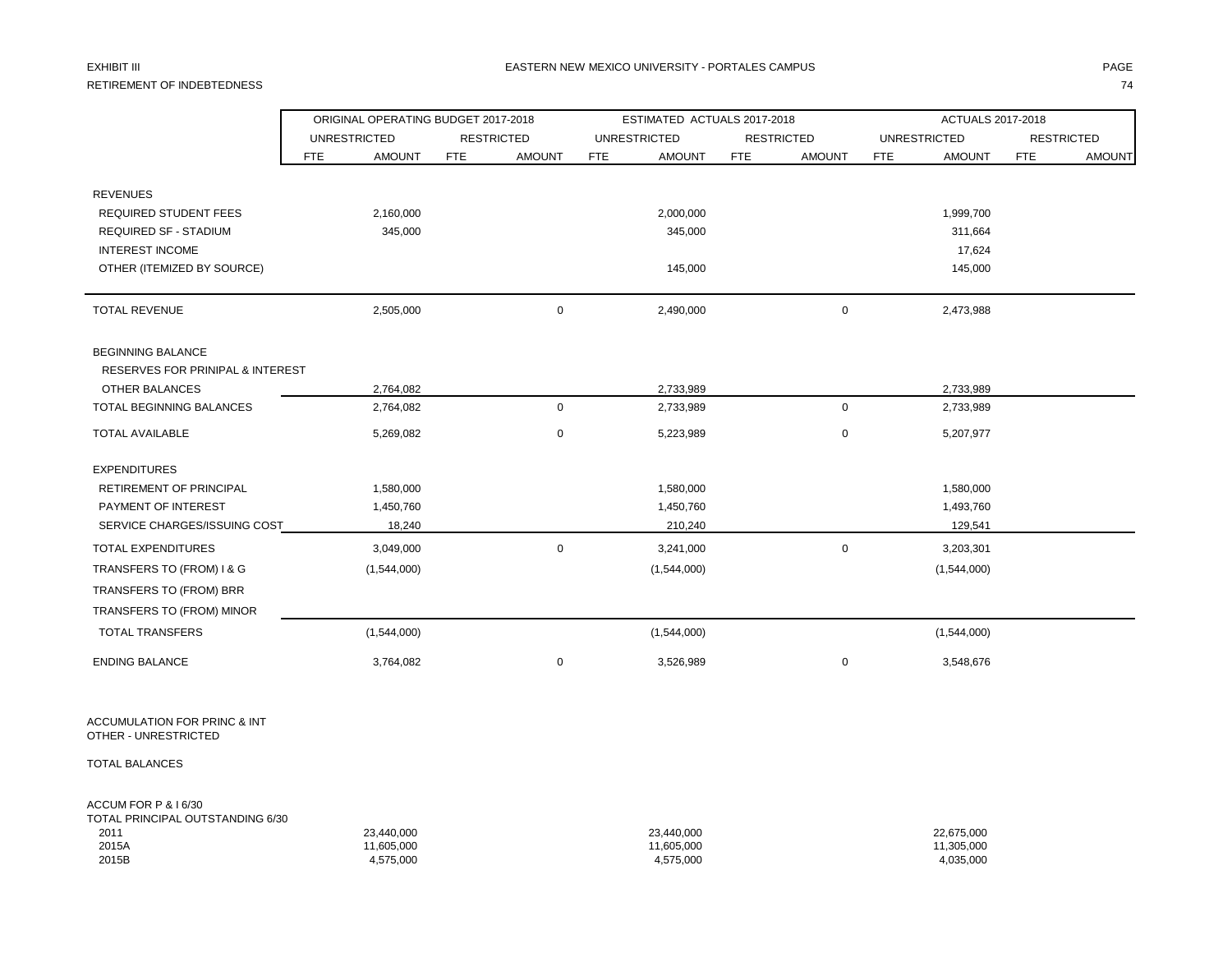### SUMMARY CURRENT FUNDS REVENUE 75

ORIGINAL OPERATING BUDGET 2017-2018 ESTIMATED ACTUALS 2017-2018 ACTUALS 2017-2018

|                                  | UNRESTRICTED |               |            | <b>RESTRICTED</b> |            | UNRESTRICTED  |     | RESTRICTED    | UNRESTRICTED |               |     | RESTRICTED    |
|----------------------------------|--------------|---------------|------------|-------------------|------------|---------------|-----|---------------|--------------|---------------|-----|---------------|
|                                  | <b>FTE</b>   | <b>AMOUNT</b> | <b>FTE</b> | <b>AMOUNT</b>     | <b>FTE</b> | <b>AMOUNT</b> | FTE | <b>AMOUNT</b> | <b>FTE</b>   | <b>AMOUNT</b> | FTE | <b>AMOUNT</b> |
| TUITION AND FEES                 |              |               |            |                   |            |               |     |               |              |               |     |               |
| <b>INSTRUCTION &amp; GENERAL</b> |              | 20,269,700    |            |                   |            | 20,169,700    |     |               |              | 18,599,461    |     |               |
| STUDENT SOCIAL & CULTURAL        |              | 685,561       |            |                   |            | 685,561       |     |               |              | 844,382       |     |               |
| <b>RESEARCH</b>                  |              |               |            |                   |            |               |     |               |              |               |     |               |
| PUBLIC SERVICE (Fees Only)       |              | 104,900       |            |                   |            | 104,900       |     |               |              | 108,640       |     |               |
| <b>INTERNAL SERVICE</b>          |              |               |            |                   |            |               |     |               |              |               |     |               |
| STUDENT AID                      |              |               |            |                   |            |               |     |               |              |               |     |               |
| AUXILIARIES                      |              | 651,049       |            |                   |            | 651,049       |     |               |              | 664,079       |     |               |
| INTERCOLLEGIATE ATHLETICS        |              | 1,872,600     |            |                   |            | 1,872,600     |     |               |              | 1,902,007     |     |               |
| TOTAL                            |              | 23,583,810    |            |                   |            | 23,483,810    |     |               |              | 22,118,569    |     |               |
| STATE APPROPRIATIONS             |              |               |            |                   |            |               |     |               |              |               |     |               |
| <b>INSTRUCTION &amp; GENERAL</b> |              | 26,713,100    |            |                   |            | 26,715,100    |     |               |              | 26,715,100    |     |               |
| STUDENT SOCIAL & CULTURAL        |              |               |            |                   |            |               |     |               |              |               |     |               |
| <b>RESEARCH</b>                  |              |               |            |                   |            |               |     |               |              |               |     |               |
| PUBLIC SERVICE                   |              | 1,108,700     |            |                   |            | 1,108,700     |     |               |              | 1,108,700     |     |               |
| <b>INTERNAL SERVICE</b>          |              |               |            |                   |            |               |     |               |              |               |     |               |
| STUDENT AID                      |              |               |            |                   |            |               |     |               |              |               |     |               |
| <b>AUXILIARIES</b>               |              |               |            |                   |            |               |     |               |              |               |     |               |
| <b>INTERCOLLEGIATE ATHLETICS</b> |              | 1,967,400     |            |                   |            | 1,967,400     |     |               |              | 1,967,400     |     |               |

| 29,789,200 |            | 29,791,200 |            | 29,791,200 |            |
|------------|------------|------------|------------|------------|------------|
|            |            |            |            |            |            |
| 75,000     | 4,400,000  | 75,000     | 4,400,000  | 70,422     | 1,868,954  |
|            | 44.841     |            | 44.841     |            | 21,768     |
|            | 975,000    |            | 975,000    |            | 304,757    |
|            | 1,950,000  |            | 1,950,000  |            | 1,050,912  |
| 6,000      | 79,653     | 6,000      | 79,653     | 6,000      | 63,289     |
| 6,100      | 24,972,000 | 6,100      | 26,472,000 | 6,231      | 24,727,795 |
|            | 30,807     |            | 30,807     |            | 82,858     |
|            | 10,500     |            | 10,500     |            | 5,011      |
| 87,100     | 32,462,801 | 87,100     | 33,962,801 | 82,653     | 28,125,344 |
|            |            |            |            |            |            |
|            | 300,000    |            | 300,000    |            | 164,869    |
|            | 22,724     |            | 22,724     |            | 4,605      |
|            | 6,400      |            | 6,400      |            | 1,401      |
|            | 1,100,000  |            | 1,100,000  |            | 360,303    |
|            | 7,076      |            | 7,076      |            | 15,264     |
| 2,592,835  | 773,635    | 1,867,835  | 773,635    | 1,669,625  | 496,195    |
|            | 4,532      |            | 4,532      |            |            |
|            | 14,000     |            | 14,000     |            | 2,390      |
| 2,592,835  | 2,228,367  | 1,867,835  | 2,228,367  | 1,669,625  | 1,045,027  |
|            |            |            |            |            |            |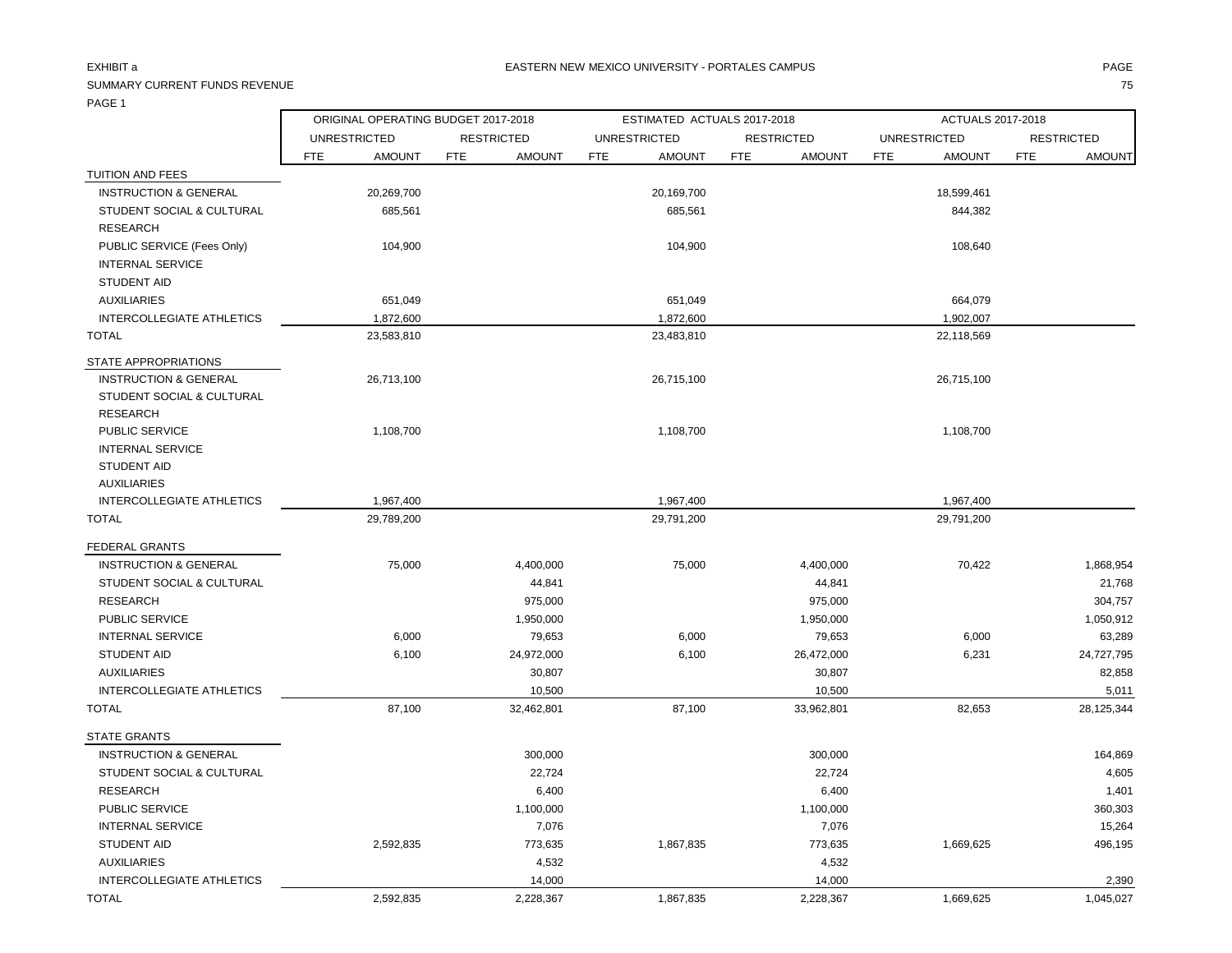## SUMMARY CURRENT FUNDS REVENUE

| . <i>.</i>                       |            | ORIGINAL OPERATING BUDGET 2017-2018 |            |                   |            | ESTIMATED ACTUALS 2017-2018 |            |                   |            | ACTUALS 2017-2018   |            |                   |
|----------------------------------|------------|-------------------------------------|------------|-------------------|------------|-----------------------------|------------|-------------------|------------|---------------------|------------|-------------------|
|                                  |            | <b>UNRESTRICTED</b>                 |            | <b>RESTRICTED</b> |            | <b>UNRESTRICTED</b>         |            | <b>RESTRICTED</b> |            | <b>UNRESTRICTED</b> |            | <b>RESTRICTED</b> |
|                                  | <b>FTE</b> | <b>AMOUNT</b>                       | <b>FTE</b> | <b>AMOUNT</b>     | <b>FTE</b> | <b>AMOUNT</b>               | <b>FTE</b> | <b>AMOUNT</b>     | <b>FTE</b> | <b>AMOUNT</b>       | <b>FTE</b> | <b>AMOUNT</b>     |
| PRIVATE GIFTS                    |            |                                     |            |                   |            |                             |            |                   |            |                     |            |                   |
| <b>INSTRUCTION &amp; GENERAL</b> |            |                                     |            | 300,000           |            |                             |            | 300,000           |            |                     |            | 260,805           |
| STUDENT SOCIAL & CULTURAL        |            |                                     |            |                   |            |                             |            |                   |            |                     |            | 57                |
| <b>RESEARCH</b>                  |            |                                     |            | 11,500            |            |                             |            | 11,500            |            |                     |            | 5,846             |
| PUBLIC SERVICE                   |            |                                     |            | 1,200,000         |            |                             |            | 1,200,000         |            |                     |            | 1,150,811         |
| <b>INTERNAL SERVICE</b>          |            |                                     |            |                   |            |                             |            |                   |            |                     |            |                   |
| STUDENT AID                      |            | 56,000                              |            | 800,000           |            | 56,000                      |            | 900,000           |            | 56,043              |            | 892,961           |
| <b>AUXILIARIES</b>               |            |                                     |            |                   |            |                             |            | 50,000            |            |                     |            | 47,009            |
| INTERCOLLEGIATE ATHLETICS        |            |                                     |            |                   |            |                             |            |                   |            |                     |            | 164,018           |
| <b>TOTAL</b>                     |            | 56,000                              |            | 2,311,500         |            | 56,000                      |            | 2,461,500         |            | 56,043              |            | 2,521,507         |
| LAND AND PERMANENT FUND          |            |                                     |            |                   |            |                             |            |                   |            |                     |            |                   |
| <b>INSTRUCTION &amp; GENERAL</b> |            | 585,000                             |            |                   |            | 725,000                     |            |                   |            | 754,915             |            |                   |
| STUDENT SOCIAL & CULTURAL        |            |                                     |            |                   |            |                             |            |                   |            |                     |            |                   |
| <b>RESEARCH</b>                  |            |                                     |            |                   |            |                             |            |                   |            |                     |            |                   |
| PUBLIC SERVICE                   |            |                                     |            |                   |            |                             |            |                   |            |                     |            |                   |
| <b>INTERNAL SERVICE</b>          |            |                                     |            |                   |            |                             |            |                   |            |                     |            |                   |
| STUDENT AID                      |            |                                     |            |                   |            |                             |            |                   |            |                     |            |                   |
| <b>AUXILIARIES</b>               |            |                                     |            |                   |            |                             |            |                   |            |                     |            |                   |
| INTERCOLLEGIATE ATHLETICS        |            |                                     |            |                   |            |                             |            |                   |            |                     |            |                   |
| <b>TOTAL</b>                     |            | 585,000                             |            |                   |            | 725,000                     |            |                   |            | 754,915             |            |                   |
| TAX LEVY                         |            |                                     |            |                   |            |                             |            |                   |            |                     |            |                   |
| <b>INSTRUCTION &amp; GENERAL</b> |            |                                     |            |                   |            |                             |            |                   |            |                     |            |                   |
| STUDENT SOCIAL & CULTURAL        |            |                                     |            |                   |            |                             |            |                   |            |                     |            |                   |
| <b>RESEARCH</b>                  |            |                                     |            |                   |            |                             |            |                   |            |                     |            |                   |
| PUBLIC SERVICE                   |            |                                     |            |                   |            |                             |            |                   |            |                     |            |                   |
| <b>INTERNAL SERVICE</b>          |            |                                     |            |                   |            |                             |            |                   |            |                     |            |                   |
| STUDENT AID                      |            |                                     |            |                   |            |                             |            |                   |            |                     |            |                   |
| <b>AUXILIARIES</b>               |            |                                     |            |                   |            |                             |            |                   |            |                     |            |                   |
| INTERCOLLEGIATE ATHLETICS        |            |                                     |            |                   |            |                             |            |                   |            |                     |            |                   |
| <b>TOTAL</b>                     |            |                                     |            |                   |            |                             |            |                   |            |                     |            |                   |
| SALES AND SERVICES               |            |                                     |            |                   |            |                             |            |                   |            |                     |            |                   |
| <b>INSTRUCTION &amp; GENERAL</b> |            | 90,000                              |            |                   |            | 90,000                      |            |                   |            | 84,065              |            |                   |
| STUDENT SOCIAL & CULTURAL        |            | 5,000                               |            |                   |            | 13,400                      |            |                   |            | 8,656               |            |                   |
| <b>RESEARCH</b>                  |            |                                     |            |                   |            |                             |            |                   |            | 29                  |            |                   |
| PUBLIC SERVICE                   |            | 6,100                               |            |                   |            | 6,100                       |            |                   |            | 8,133               |            |                   |
| <b>INTERNAL SERVICE</b>          |            | 1,750                               |            |                   |            | 1,750                       |            |                   |            | 4,731               |            |                   |
| <b>STUDENT AID</b>               |            |                                     |            |                   |            |                             |            |                   |            |                     |            |                   |
| <b>AUXILIARIES</b>               |            | 4,723,601                           |            |                   |            | 4,723,601                   |            |                   |            | 4,771,833           |            |                   |
| <b>INTERCOLLEGIATE ATHLETICS</b> |            | 24,400                              |            |                   |            | 54,400                      |            |                   |            | 35,930              |            |                   |
| <b>TOTAL</b>                     |            | 4,850,851                           |            |                   |            | 4,889,251                   |            |                   |            | 4,913,377           |            |                   |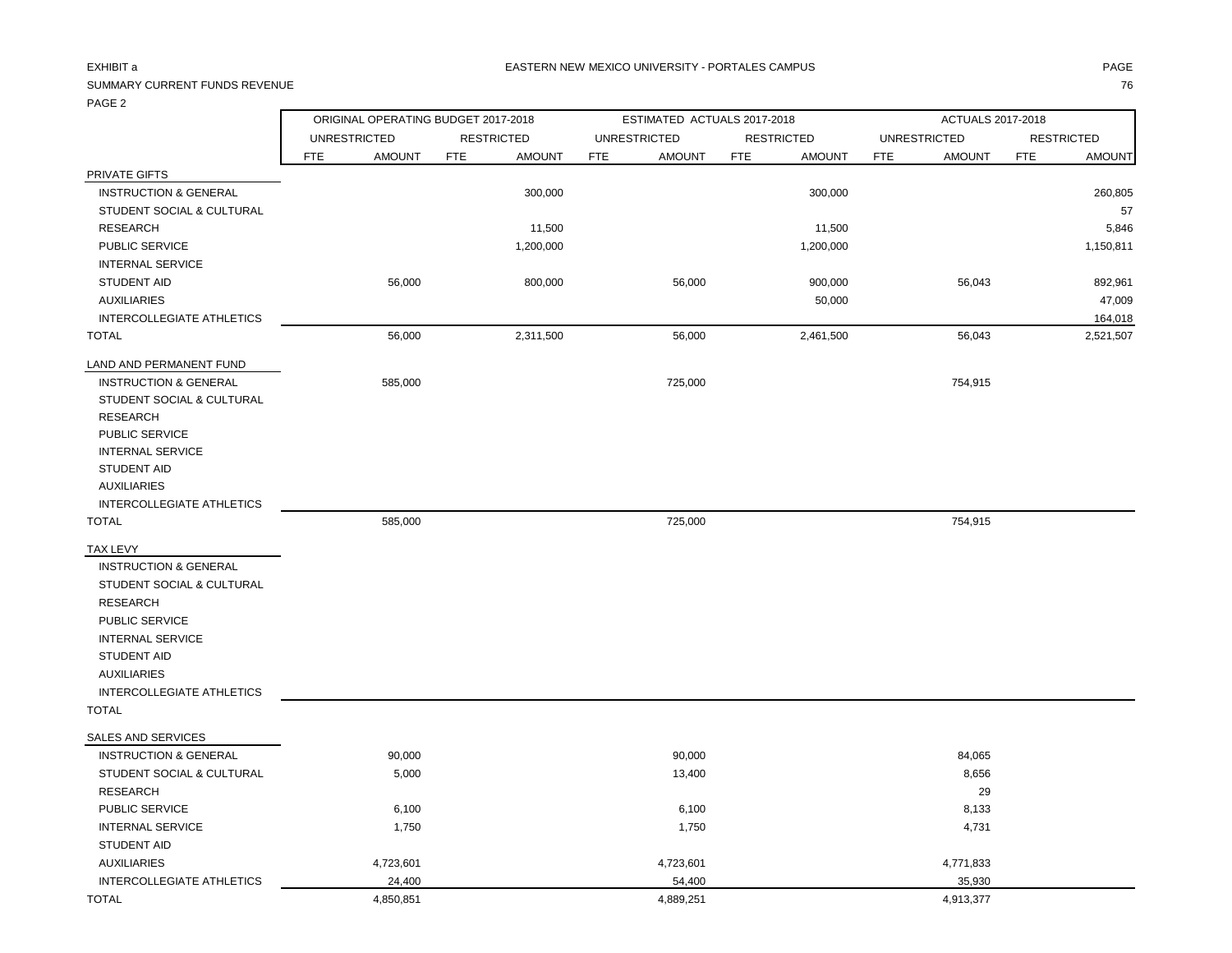# SUMMARY CURRENT FUNDS REVENUE THE SERVENUE TO A SUMMARY CURRENT FUNDS REVENUE TO A SUMMARY CURRENT FUNDS REVENUE

PAGE 3

|                                  | ORIGINAL OPERATING BUDGET 2017-2018 |         |                   |         | ESTIMATED ACTUALS 2017-2018 |              |     |                   | ACTUALS 2017-2018 |                     |            |                   |
|----------------------------------|-------------------------------------|---------|-------------------|---------|-----------------------------|--------------|-----|-------------------|-------------------|---------------------|------------|-------------------|
|                                  | <b>UNRESTRICTED</b>                 |         | <b>RESTRICTED</b> |         |                             | UNRESTRICTED |     | <b>RESTRICTED</b> |                   | <b>UNRESTRICTED</b> |            | <b>RESTRICTED</b> |
|                                  | FTE                                 | AMOUNT  | <b>FTE</b>        | AMOUNT  | <b>FTE</b>                  | AMOUNT       | FTE | AMOUNT            | FTE               | <b>AMOUNT</b>       | <b>FTE</b> | <b>AMOUNT</b>     |
| OTHER SOURCES                    |                                     |         |                   |         |                             |              |     |                   |                   |                     |            |                   |
| <b>INSTRUCTION &amp; GENERAL</b> |                                     | 153,200 |                   |         |                             | 120,200      |     |                   |                   | 177,711             |            |                   |
| STUDENT SOCIAL & CULTURAL        |                                     | 209.439 |                   | 32,435  |                             | 261,039      |     | 32,435            |                   | 59,592              |            |                   |
| <b>RESEARCH</b>                  |                                     | 1,000   |                   | 7,100   |                             | 1,000        |     | 7,100             |                   | 51,978              |            |                   |
| <b>PUBLIC SERVICE</b>            |                                     | 562,300 |                   | 250,000 |                             | 562,300      |     | 250,000           |                   | 675,282             |            |                   |
| <b>INTERNAL SERVICE</b>          |                                     | 116.250 |                   | 63,271  |                             | 137,250      |     | 63,271            |                   | 144.577             |            |                   |
| STUDENT AID                      |                                     | 65      |                   | 54,365  |                             | 65           |     | 54,365            |                   | 66,450              |            |                   |
| AUXILIARIES                      |                                     | 803,350 |                   | 114,661 |                             | 803,350      |     | 114,661           |                   | 835,563             |            |                   |
| INTERCOLLEGIATE ATHLETICS        |                                     | 18.600  |                   | 475.500 |                             | 68.600       |     | 475.500           |                   | 49.683              |            | 22.585            |

| TOTAL CURRENT FUNDS REVENUE |            |            |            |            |            |            |
|-----------------------------|------------|------------|------------|------------|------------|------------|
| <b>TUITION AND FEES</b>     | 23,583,810 |            | 23,483,810 |            | 22,118,569 |            |
| STATE APPROPRIATION         | 29,789,200 |            | 29,791,200 |            | 29,791,200 |            |
| FEDERAL GRANTS              | 87,100     | 32,462,801 | 87,100     | 33,962,801 | 82,653     | 28,125,344 |
| <b>STATE GRANTS</b>         | 2,592,835  | 2,228,367  | 1,867,835  | 2,228,367  | 1,669,625  | 1,045,027  |
| PRIVATE GIFTS               | 56,000     | 2,311,500  | 56,000     | 2,461,500  | 56,043     | 2,521,507  |
| LAND AND PERMANENT FUND     | 585,000    |            | 725,000    |            | 754,915    |            |
| <b>TAX LEVY</b>             |            |            |            |            |            |            |
| <b>SALES AND SERVICES</b>   | 4,850,851  |            | 4,889,251  |            | 4,913,377  |            |
| OTHER SOURCES               | 1.864.204  | 997,332    | 1,953,804  | 997,332    | 2,060,836  | 22,585     |
| <b>TOTAL</b>                | 63,409,000 | 38,000,000 | 62,854,000 | 39,650,000 | 61,447,218 | 31,714,463 |

TOTAL 1,864,204 997,332 1,953,804 997,332 2,060,836 22,585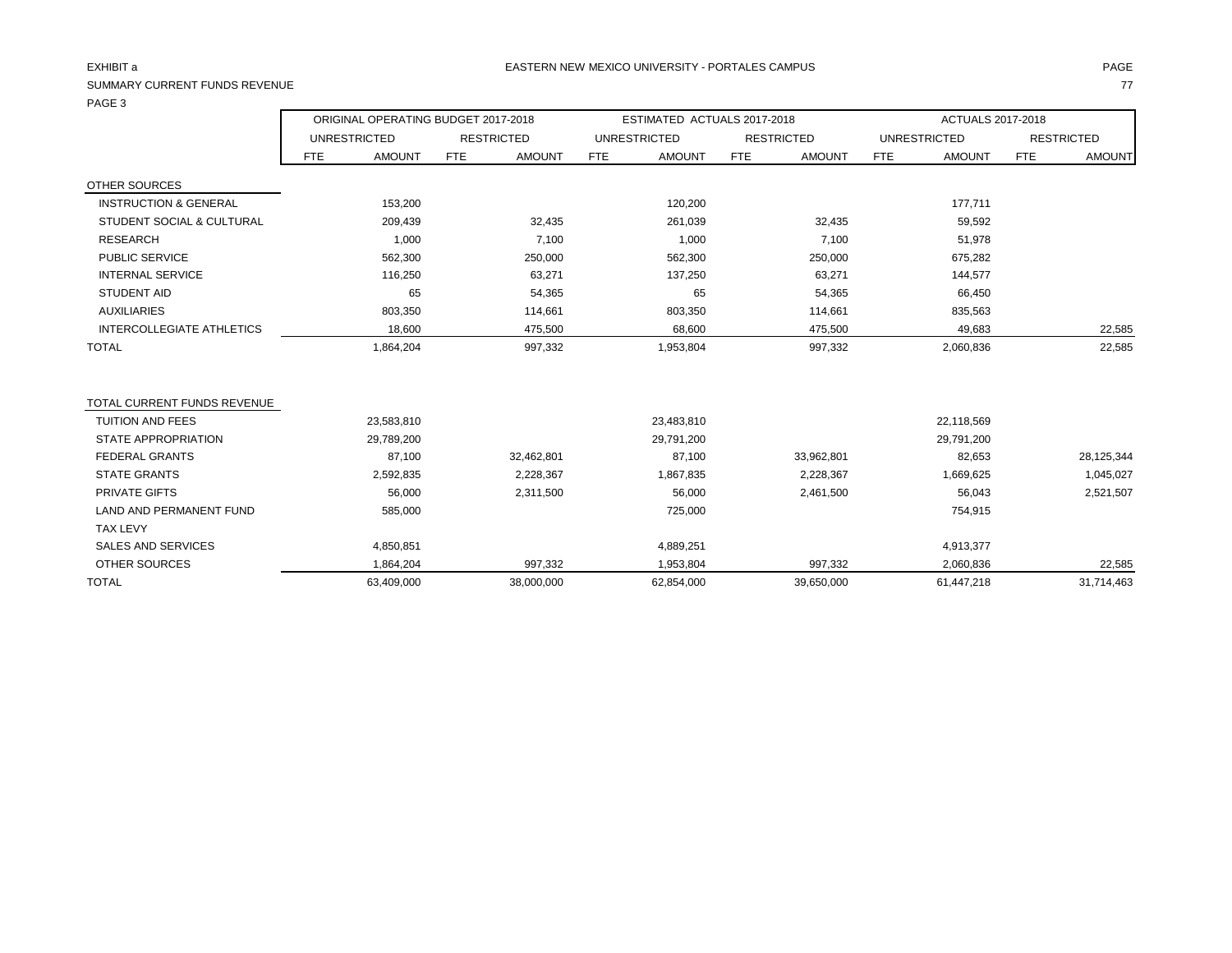# PAGE 1

ORIGINAL OPERATING BUDGET 2017-2018 ESTIMATED ACTUALS 2017-2018 ACTUALS 2017-2018

|                                    | <b>UNRESTRICTED</b> |               | <b>RESTRICTED</b> |               |            | <b>UNRESTRICTED</b> |            | <b>RESTRICTED</b> |            | <b>UNRESTRICTED</b> |            | <b>RESTRICTED</b> |  |
|------------------------------------|---------------------|---------------|-------------------|---------------|------------|---------------------|------------|-------------------|------------|---------------------|------------|-------------------|--|
|                                    | FTE                 | <b>AMOUNT</b> | <b>FTE</b>        | <b>AMOUNT</b> | <b>FTE</b> | <b>AMOUNT</b>       | <b>FTE</b> | <b>AMOUNT</b>     | <b>FTE</b> | <b>AMOUNT</b>       | <b>FTE</b> | <b>AMOUNT</b>     |  |
| PROFESSIONAL SALARIES              |                     |               |                   |               |            |                     |            |                   |            |                     |            |                   |  |
| <b>INSTRUCTION</b>                 | 15.32               | 765,647       |                   |               | 15.32      | 765,647             |            |                   | 14.57      | 702,154             | 0.50       | 34,285            |  |
| <b>ACADEMIC SUPPORT</b>            | 22.25               | 1,505,137     |                   |               | 22.25      | 1,505,137           |            |                   | 20.00      | 1,306,930           | 1.50       | 77,666            |  |
| <b>STUDENT SERVICES</b>            | 30.85               | 1,323,396     |                   |               | 30.85      | 1,323,396           |            |                   | 29.85      | 1,213,527           | 4.00       | 173,434           |  |
| <b>INSTITUTIONAL SUPPORT</b>       | 36.90               | 2,552,182     |                   |               | 36.90      | 2,602,182           |            |                   | 37.25      | 2,688,390           | 3.50       | 150,032           |  |
| PHYSICAL PLANT                     | 7.00                | 410,283       |                   |               | 7.00       | 410,283             |            |                   | 6.00       | 327,787             |            |                   |  |
| STUDENT SOCIAL & CULTURAL          | 0.50                | 25,705        |                   |               | 0.50       | 25,705              |            |                   | 0.50       | 27,199              |            |                   |  |
| RESEARCH                           | 1.85                | 79,142        |                   |               | 1.85       | 79,142              |            |                   | 1.85       | 80,711              | 0.25       | 26,777            |  |
| PUBLIC SERVICE                     | 13.96               | 742,855       |                   |               | 13.96      | 747,814             |            |                   | 13.96      | 764,360             | 7.50       | 396,432           |  |
| <b>INTERNAL SERVICE</b>            | 22.00               | 1,064,589     |                   |               | 22.00      | 1,064,589           |            |                   | 20.00      | 930,336             |            |                   |  |
| <b>AUXILIARIES</b>                 | 5.00                | 259,812       |                   |               | 5.00       | 259,812             |            |                   | 5.00       | 204,620             |            |                   |  |
| <b>INTERCOLLEGIATE ATHLETICS</b>   | 18.85               | 904,430       |                   |               | 18.85      | 904,430             |            |                   | 18.85      | 888,626             |            |                   |  |
| <b>TOTAL</b>                       | 174.48              | 9,633,178     |                   |               | 174.48     | 9,688,137           |            |                   | 167.83     | 9,134,640           | 17.25      | 858,626           |  |
| <b>FACULTY SALARIES</b>            |                     |               |                   |               |            |                     |            |                   |            |                     |            |                   |  |
| <b>INSTRUCTION</b>                 | 173.93              | 11,859,164    |                   |               | 173.93     | 11,859,164          |            |                   | 175.83     | 12,248,256          |            | 6,575             |  |
| <b>ACADEMIC SUPPORT</b>            | 0.50                | 53,174        |                   |               | 0.50       | 53,174              |            |                   | 0.50       | 54,394              |            |                   |  |
| <b>STUDENT SERVICES</b>            |                     |               |                   |               |            |                     |            |                   |            |                     |            |                   |  |
| <b>INSTITUTIONAL SUPPORT</b>       |                     |               |                   |               |            |                     |            |                   |            | 1,500               |            |                   |  |
| PHYSICAL PLANT                     |                     |               |                   |               |            |                     |            |                   |            |                     |            |                   |  |
| STUDENT SOCIAL & CULTURAL          |                     |               |                   |               |            |                     |            |                   |            |                     |            |                   |  |
| <b>RESEARCH</b>                    |                     |               |                   |               |            |                     |            |                   |            |                     |            |                   |  |
| PUBLIC SERVICE                     |                     | 4,959         |                   |               |            |                     |            |                   | 0.30       | 22,318              |            | 1,712             |  |
| <b>INTERNAL SERVICE</b>            |                     |               |                   |               |            |                     |            |                   |            |                     |            |                   |  |
| <b>AUXILIARIES</b>                 |                     |               |                   |               |            |                     |            |                   |            |                     |            |                   |  |
| <b>INTERCOLLEGIATE ATHLETICS</b>   |                     |               |                   |               |            |                     |            |                   |            |                     |            |                   |  |
| <b>TOTAL</b>                       | 174.43              | 11,917,297    |                   |               | 174.43     | 11,912,338          |            |                   | 176.63     | 12,326,468          |            | 8,287             |  |
| <b>GRADUATE ASSISTANT SALARIES</b> |                     |               |                   |               |            |                     |            |                   |            |                     |            |                   |  |

| <b>INSTRUCTION</b>           | 41.25 | 760,703 | 41.25 | 701,250 | 41.00 | 632,313 |      |       |
|------------------------------|-------|---------|-------|---------|-------|---------|------|-------|
| <b>ACADEMIC SUPPORT</b>      |       |         |       |         |       |         |      |       |
| <b>STUDENT SERVICES</b>      | 0.06  | 1,000   | 0.06  | 1,000   |       |         |      |       |
| <b>INSTITUTIONAL SUPPORT</b> | 0.50  | 8,500   | 0.50  | 8,500   | 1.00  | 17,000  | 0.50 | 8,500 |
| PHYSICAL PLANT               |       |         |       |         |       |         |      |       |
| STUDENT SOCIAL & CULTURAL    | 1.97  | 33,500  | 1.97  | 33,500  | 0.89  | 15,067  |      |       |
| RESEARCH                     |       |         |       |         |       |         |      |       |
| <b>PUBLIC SERVICE</b>        |       |         |       |         |       |         |      |       |
| <b>INTERNAL SERVICE</b>      |       |         |       |         |       |         |      |       |
| AUXILIARIES                  | 0.50  | 8,500   | 0.50  | 8,500   | 0.98  | 16,601  |      |       |
| INTERCOLLEGIATE ATHLETICS    | 2.00  | 34,000  | 2.00  | 34,000  | 2.65  | 44,999  |      |       |
| TOTAL                        | 46.28 | 846,203 | 46.28 | 786,750 | 46.51 | 725,980 | 0.50 | 8,500 |
|                              |       |         |       |         |       |         |      |       |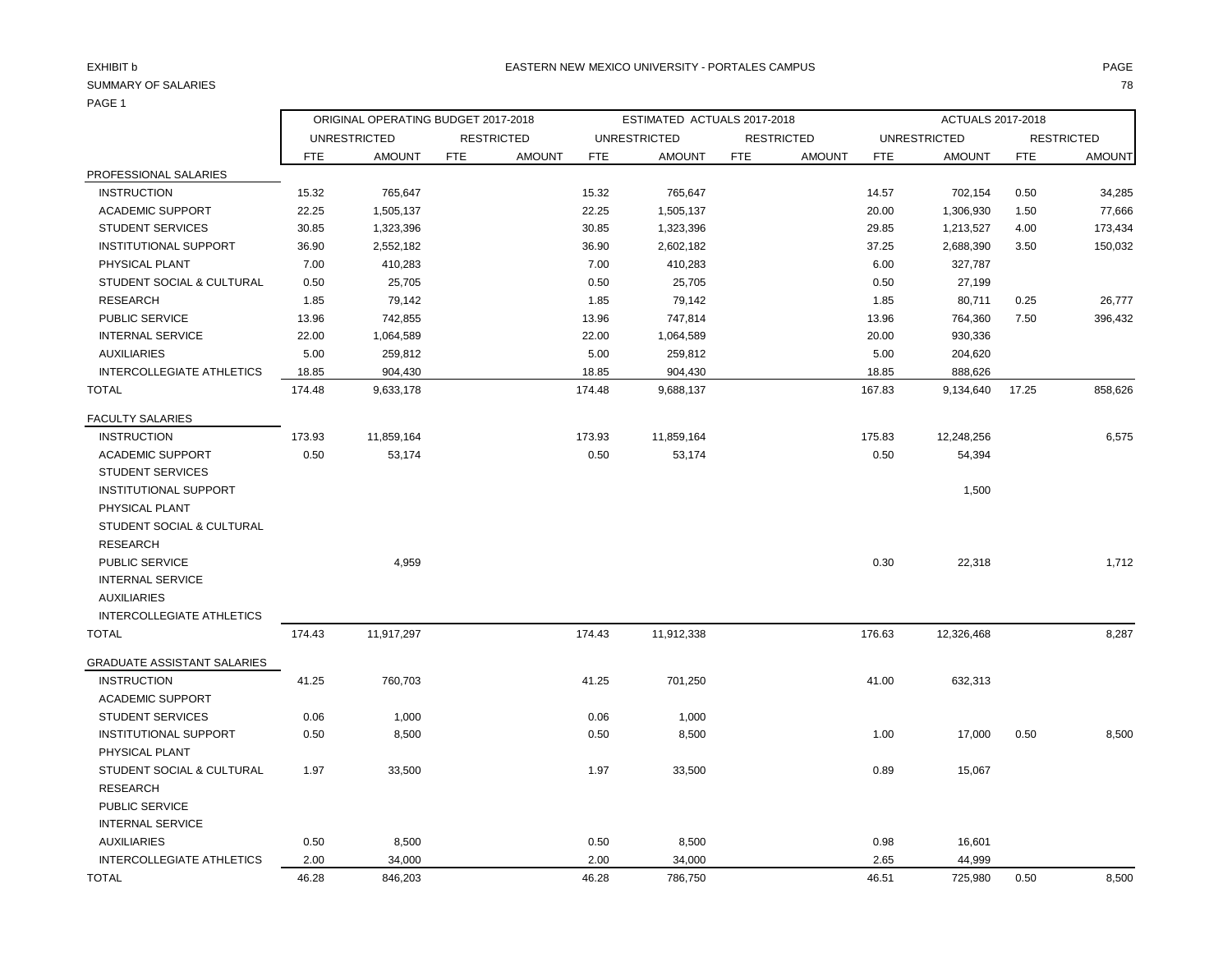# PAGE 2

|     | ACTUALS 2017-2018   |               |                   |      |  |  |  |  |  |  |
|-----|---------------------|---------------|-------------------|------|--|--|--|--|--|--|
|     | <b>UNRESTRICTED</b> |               | <b>RESTRICTED</b> |      |  |  |  |  |  |  |
| UNT | FTE.                | <b>AMOUNT</b> | <b>FTE</b>        | AMOU |  |  |  |  |  |  |
|     |                     |               |                   |      |  |  |  |  |  |  |
|     | 23.75               | 592,638       | 0.50              | 12,8 |  |  |  |  |  |  |
|     | 10.00               | 304.312       | 1.00              | 29,  |  |  |  |  |  |  |
|     |                     |               |                   |      |  |  |  |  |  |  |

|                                  |       | <b>UNRESTRICTED</b> | <b>RESTRICTED</b> |               |            | <b>UNRESTRICTED</b> |            | <b>RESTRICTED</b> |       | <b>UNRESTRICTED</b> |            | <b>RESTRICTED</b> |
|----------------------------------|-------|---------------------|-------------------|---------------|------------|---------------------|------------|-------------------|-------|---------------------|------------|-------------------|
|                                  | FTE   | <b>AMOUNT</b>       | FTE               | <b>AMOUNT</b> | <b>FTE</b> | <b>AMOUNT</b>       | <b>FTE</b> | <b>AMOUNT</b>     | FTE   | <b>AMOUNT</b>       | <b>FTE</b> | <b>AMOUNT</b>     |
| SUPPORT STAFF SALARIES           |       |                     |                   |               |            |                     |            |                   |       |                     |            |                   |
| <b>INSTRUCTION</b>               | 24.50 | 604,221             |                   |               | 24.50      | 604,221             |            |                   | 23.75 | 592,638             | 0.50       | 12,810            |
| <b>ACADEMIC SUPPORT</b>          | 9.75  | 281,901             |                   |               | 9.75       | 281,901             |            |                   | 10.00 | 304,312             | 1.00       | 29,557            |
| <b>STUDENT SERVICES</b>          | 9.25  | 220,558             |                   |               | 9.25       | 220,558             |            |                   | 9.25  | 189,261             | 0.75       | 17,328            |
| <b>INSTITUTIONAL SUPPORT</b>     | 16.37 | 525,285             |                   |               | 16.37      | 525,285             |            |                   | 17.11 | 530,297             | 1.25       | 39,388            |
| PHYSICAL PLANT                   | 2.00  | 63,107              |                   |               | 2.00       | 63,107              |            |                   | 2.00  | 62,226              |            |                   |
| STUDENT SOCIAL & CULTURAL        |       | 500                 |                   |               | 0.03       | 500                 |            |                   |       |                     |            |                   |
| <b>RESEARCH</b>                  |       |                     |                   |               |            |                     |            |                   |       |                     |            |                   |
| <b>PUBLIC SERVICE</b>            | 2.00  | 53,430              |                   |               | 2.00       | 53,430              |            |                   | 2.00  | 59,244              | 1.50       | 36,068            |
| <b>INTERNAL SERVICE</b>          | 2.00  | 61,027              |                   |               | 2.00       | 61,027              |            |                   | 2.00  | 31,678              |            |                   |
| <b>AUXILIARIES</b>               | 1.00  | 25,480              |                   |               | 1.00       | 25,480              |            |                   | 1.00  | 27,598              |            |                   |
| <b>INTERCOLLEGIATE ATHLETICS</b> | 1.00  | 32,243              |                   |               | 1.00       | 32,243              |            |                   | 1.00  | 34,847              |            |                   |
| <b>TOTAL</b>                     | 67.87 | 1,867,752           |                   |               | 67.90      | 1,867,752           |            |                   | 68.11 | 1,832,101           | 5.00       | 135,151           |
| <b>TECHNICIAN SALARIES</b>       |       |                     |                   |               |            |                     |            |                   |       |                     |            |                   |
| <b>INSTRUCTION</b>               | 1.75  | 48,720              |                   |               | 1.75       | 48,720              |            |                   | 1.75  | 49,806              |            |                   |
| <b>ACADEMIC SUPPORT</b>          |       |                     |                   |               |            |                     |            |                   |       |                     | 3.80       | 59,300            |
| <b>STUDENT SERVICES</b>          |       |                     |                   |               |            |                     |            |                   |       |                     |            |                   |
| <b>INSTITUTIONAL SUPPORT</b>     | 8.00  | 358,622             |                   |               | 8.00       | 358,622             |            |                   | 10.00 | 420,400             |            |                   |
| PHYSICAL PLANT                   | 47.00 | 1,247,420           |                   |               | 47.00      | 1,247,420           |            |                   | 46.00 | 1,180,705           |            |                   |
| STUDENT SOCIAL & CULTURAL        |       |                     |                   |               |            |                     |            |                   |       |                     |            |                   |
| <b>RESEARCH</b>                  |       |                     |                   |               |            |                     |            |                   |       |                     |            |                   |
| <b>PUBLIC SERVICE</b>            | 1.75  | 39,161              |                   |               | 1.75       | 39,161              |            |                   | 1.75  | 39,776              |            | 2,840             |
| <b>INTERNAL SERVICE</b>          | 4.00  | 132,538             |                   |               | 4.00       | 132,538             |            |                   | 4.00  | 168,889             |            |                   |
| <b>AUXILIARIES</b>               | 12.43 | 278,470             |                   |               | 12.43      | 278,470             |            |                   | 13.43 | 269,921             |            |                   |
| INTERCOLLEGIATE ATHLETICS        | 0.25  | 7,129               |                   |               | 0.25       | 7,129               |            |                   | 0.25  | 7,200               |            |                   |
| <b>TOTAL</b>                     | 75.18 | 2,112,060           |                   |               | 75.18      | 2,112,060           |            |                   | 77.18 | 2,136,697           | 3.80       | 62,140            |

ORIGINAL OPERATING BUDGET 2017-2018 ESTIMATED ACTUALS 2017-2018

 INSTRUCTION ACADEMIC SUPPORT STUDENT SERVICES INSTITUTIONAL SUPPORT

PERFORMANCE AWARDS

PHYSICAL PLANT

STUDENT SOCIAL & CULTURAL

RESEARCH

PUBLIC SERVICE

INTERNAL SERVICE

AUXILIARIES

INTERCOLLEGIATE ATHLETICS

TOTAL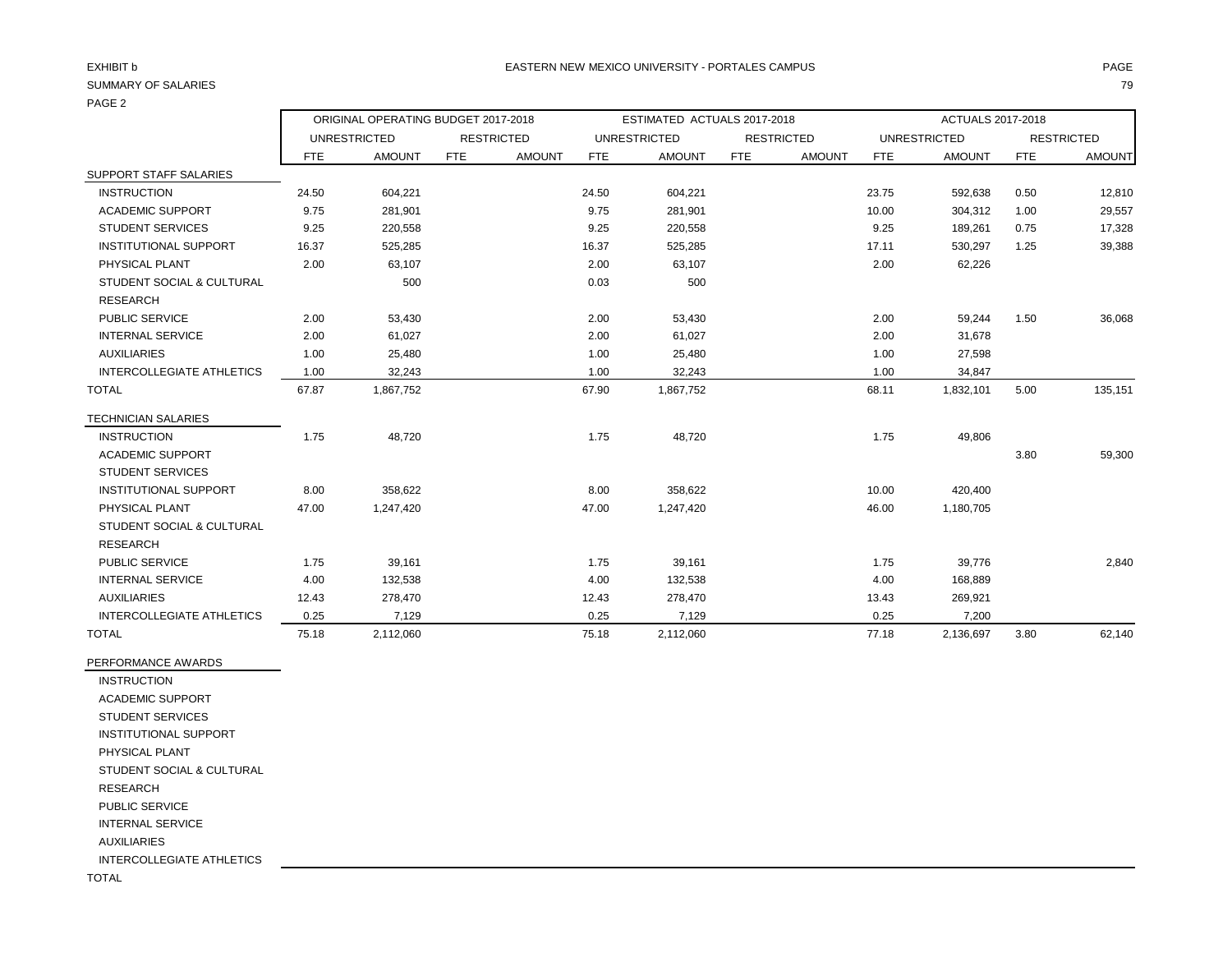# PAGE 3

|                                  | ORIGINAL OPERATING BUDGET 2017-2018 |                     |            | ESTIMATED ACTUALS 2017-2018 |            |                     |            | ACTUALS 2017-2018 |                     |               |            |                   |
|----------------------------------|-------------------------------------|---------------------|------------|-----------------------------|------------|---------------------|------------|-------------------|---------------------|---------------|------------|-------------------|
|                                  |                                     | <b>UNRESTRICTED</b> |            | <b>RESTRICTED</b>           |            | <b>UNRESTRICTED</b> |            | <b>RESTRICTED</b> | <b>UNRESTRICTED</b> |               |            | <b>RESTRICTED</b> |
|                                  | <b>FTE</b>                          | <b>AMOUNT</b>       | <b>FTE</b> | <b>AMOUNT</b>               | <b>FTE</b> | <b>AMOUNT</b>       | <b>FTE</b> | <b>AMOUNT</b>     | <b>FTE</b>          | <b>AMOUNT</b> | <b>FTE</b> | <b>AMOUNT</b>     |
| <b>STUDENT SALARIES</b>          |                                     |                     |            |                             |            |                     |            |                   |                     |               |            |                   |
| <b>INSTRUCTION</b>               | 10.92                               | 170,285             |            |                             | 10.92      | 170,285             |            |                   | 10.18               | 158,862       | 0.01       | 200               |
| <b>ACADEMIC SUPPORT</b>          | 8.08                                | 126,009             |            |                             | 8.08       | 126,009             |            |                   | 10.32               | 160,955       |            |                   |
| <b>STUDENT SERVICES</b>          | 6.68                                | 104,139             |            |                             | 6.68       | 104,139             |            |                   | 6.14                | 95,859        | 1.00       | 15,654            |
| <b>INSTITUTIONAL SUPPORT</b>     | 5.84                                | 91,060              |            |                             | 5.84       | 91,060              |            |                   | 5.18                | 80,794        | 4.70       | 73,311            |
| PHYSICAL PLANT                   | 4.63                                | 72,297              |            |                             | 4.63       | 72,297              |            |                   | 4.45                | 69,473        |            |                   |
| STUDENT SOCIAL & CULTURAL        | 7.42                                | 115,685             |            |                             | 7.42       | 115,685             |            |                   | 7.01                | 109,336       |            |                   |
| <b>RESEARCH</b>                  | 0.08                                | 1,300               |            |                             | 0.08       | 1,300               |            |                   | 0.03                | 514           | 3.90       | 60,915            |
| <b>PUBLIC SERVICE</b>            | 2.16                                | 33,705              |            |                             | 2.16       | 33,705              |            |                   | 4.41                | 68,802        | 3.05       | 47,640            |
| <b>INTERNAL SERVICE</b>          | 8.07                                | 125,922             |            |                             | 8.07       | 125,922             |            |                   | 6.34                | 98,969        |            |                   |
| <b>AUXILIARIES</b>               | 15.23                               | 237,660             |            |                             | 15.23      | 237,660             |            |                   | 9.41                | 146,740       |            |                   |
| <b>INTERCOLLEGIATE ATHLETICS</b> | 2.26                                | 35,282              |            |                             | 2.26       | 35,282              |            |                   | 2.09                | 31,471        | 0.19       | 3,000             |
| <b>TOTAL</b>                     | 71.37                               | 1,113,344           |            |                             | 71.37      | 1,113,344           |            |                   | 65.57               | 1,021,775     | 12.87      | 200,720           |
| OTHER SALARIES                   |                                     |                     |            |                             |            |                     |            |                   |                     |               |            |                   |
| <b>INSTRUCTION</b>               | 0.30                                | 4,677               |            |                             | 0.30       | 4,677               |            |                   | 0.79                | 12,356        | 0.19       | 3,000             |
| <b>ACADEMIC SUPPORT</b>          | 0.70                                | 22,408              |            |                             | 0.70       | 22,408              |            |                   | 0.78                | 1,277         |            |                   |
| <b>STUDENT SERVICES</b>          | 1.00                                | 20,530              |            |                             | 1.00       | 20,530              |            |                   | 1.17                | 50,003        |            |                   |
| <b>INSTITUTIONAL SUPPORT</b>     | 2.06                                | 33,443              |            |                             | 2.06       | 33,443              |            |                   | 2.07                | 88,472        | 0.07       | 1,125             |
| PHYSICAL PLANT                   | 0.35                                | 7,018               |            |                             | 0.35       | 7,018               |            |                   | 0.35                | 6,531         |            |                   |
| STUDENT SOCIAL & CULTURAL        |                                     |                     |            |                             |            |                     |            |                   | 0.32                | 4,963         |            |                   |
| <b>RESEARCH</b>                  |                                     |                     |            |                             |            |                     |            |                   |                     |               | 3.75       | 58,422            |
| <b>PUBLIC SERVICE</b>            |                                     |                     |            |                             |            |                     |            |                   |                     | 775           |            | 10,465            |
| <b>INTERNAL SERVICE</b>          | 0.13                                | 2,000               |            |                             | 0.13       | 2,000               |            |                   | 0.29                | 4,481         |            |                   |
| <b>AUXILIARIES</b>               | 0.13                                | 2,000               |            |                             | 0.13       | 2,000               |            |                   | 0.13                |               |            |                   |
| INTERCOLLEGIATE ATHLETICS        | 2.43                                | 37,879              |            |                             | 2.43       | 37,879              |            |                   | 2.14                | 44,003        |            |                   |
| <b>TOTAL</b>                     | 7.10                                | 129,955             |            |                             | 7.10       | 129,955             |            |                   | 8.03                | 212,861       | 4.01       | 73,012            |
| FEDERAL WORK STUDY SALARIES      |                                     |                     |            |                             |            |                     |            |                   |                     |               |            |                   |
| <b>INSTRUCTION</b>               |                                     |                     | 23.19      | 361,828                     |            |                     | 23.19      | 361,828           |                     |               | 7.12       | 111,083           |
| <b>ACADEMIC SUPPORT</b>          |                                     |                     | 12.61      | 196,740                     |            |                     | 12.61      | 196,740           |                     |               | 6.19       | 96,513            |
| <b>STUDENT SERVICES</b>          |                                     |                     | 9.49       | 148,040                     |            |                     | 9.49       | 148,040           |                     |               | 2.32       | 36,178            |
| <b>INSTITUTIONAL SUPPORT</b>     |                                     |                     | 7.17       | 111,848                     |            |                     | 7.17       | 111,848           |                     |               | 4.94       | 77,037            |
| PHYSICAL PLANT                   |                                     |                     |            |                             |            |                     |            |                   |                     |               |            |                   |
| STUDENT SOCIAL & CULTURAL        | 0.77                                | 11,998              | 2.31       | 35,994                      | 0.77       | 11,998              | 2.31       | 35,994            |                     |               | 1.40       | 21,768            |
| <b>RESEARCH</b>                  |                                     |                     |            |                             |            |                     |            |                   |                     |               | 0.00       | 71                |
| <b>PUBLIC SERVICE</b>            | 0.80                                | 12,500              | 2.40       | 37,500                      | 0.80       | 12,500              | 2.40       | 37,500            |                     |               | 2.49       | 38,792            |
| <b>INTERNAL SERVICE</b>          | 1.70                                | 26,551              | 5.11       | 79,653                      | 1.70       | 26,551              | 5.11       | 79,653            |                     |               | 4.06       | 63,289            |
| <b>STUDENT AID</b>               | 0.39                                | 6,100               | 0.77       | 12,000                      | 0.39       | 6,100               |            | 12,000            | 0.40                | 6,231         | 19.73      | 307,727           |
| <b>AUXILIARIES</b>               | 0.79                                | 12,269              | 2.36       | 36,807                      | 0.79       | 12,269              | 2.36       | 36,807            |                     |               | 5.31       | 82,858            |
| <b>INTERCOLLEGIATE ATHLETICS</b> | 0.22                                | 3,500               | 0.67       | 10,500                      | 0.22       | 3,500               | 0.67       | 10,500            | 0.22                |               | 0.32       | 5,011             |
| <b>TOTAL</b>                     | 4.67                                | 72,918              | 66.08      | 1,030,910                   | 4.67       | 72,918              | 65.31      | 1,030,910         | 0.62                | 6,231         | 53.87      | 840,327           |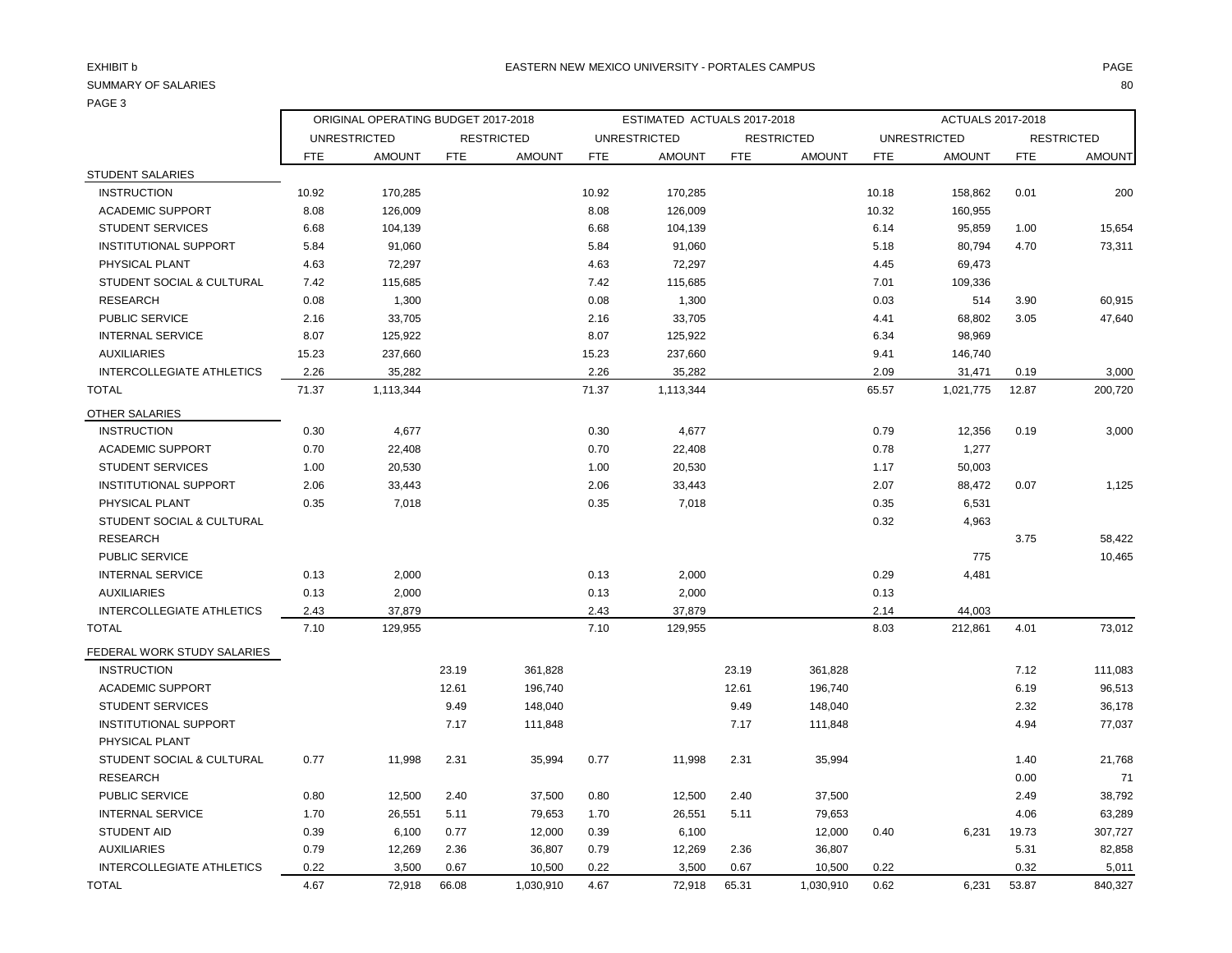| SUMMARY OF SALARIES          |            |                                     |       |                   |      |                             |            |                   |            |                          |            | 81                |
|------------------------------|------------|-------------------------------------|-------|-------------------|------|-----------------------------|------------|-------------------|------------|--------------------------|------------|-------------------|
| PAGE 4                       |            |                                     |       |                   |      |                             |            |                   |            |                          |            |                   |
|                              |            | ORIGINAL OPERATING BUDGET 2017-2018 |       |                   |      | ESTIMATED ACTUALS 2017-2018 |            |                   |            | <b>ACTUALS 2017-2018</b> |            |                   |
|                              |            | <b>UNRESTRICTED</b>                 |       | <b>RESTRICTED</b> |      | <b>UNRESTRICTED</b>         |            | <b>RESTRICTED</b> |            | <b>UNRESTRICTED</b>      |            | <b>RESTRICTED</b> |
|                              | <b>FTE</b> | <b>AMOUNT</b>                       | FTE   | <b>AMOUNT</b>     | FTE  | <b>AMOUNT</b>               | <b>FTE</b> | <b>AMOUNT</b>     | <b>FTE</b> | <b>AMOUNT</b>            | <b>FTE</b> | <b>AMOUNT</b>     |
| STATE WORK STUDY SALARIES    |            |                                     |       |                   |      |                             |            |                   |            |                          |            |                   |
| <b>INSTRUCTION</b>           | 0.81       | 12,678                              | 3.25  | 50,712            | 0.81 | 12,678                      | 3.25       | 50,712            | 0.79       | 12,260                   | 3.14       | 49,040            |
| <b>ACADEMIC SUPPORT</b>      | 0.75       | 11,650                              | 2.99  | 46,600            | 0.75 | 11,650                      | 2.99       | 46,600            | 0.37       | 5,783                    | 2.31       | 36,049            |
| <b>STUDENT SERVICES</b>      | 0.64       | 9,989                               | 2.56  | 39,956            | 0.64 | 9,989                       | 2.56       | 39,956            | 0.60       | 9,333                    | 2.39       | 37,333            |
| <b>INSTITUTIONAL SUPPORT</b> | 0.49       | 7,641                               | 1.96  | 30,564            | 0.49 | 7,641                       | 1.96       | 30,564            | 0.30       | 4,726                    | 1.28       | 19,924            |
| PHYSICAL PLANT               |            |                                     |       |                   |      |                             |            |                   | 0.07       | 1,027                    | 0.26       | 4,109             |
| STUDENT SOCIAL & CULTURAL    | 0.30       | 4,681                               | 1.20  | 18,724            | 0.30 | 4,681                       | 1.20       | 18,724            | 0.07       | 1,151                    | 0.30       | 4,605             |
| <b>RESEARCH</b>              | 0.10       | 1,600                               | 0.41  | 6,400             | 0.10 | 1,600                       | 0.41       | 6,400             |            |                          | 0.01       | 109               |
| PUBLIC SERVICE               |            |                                     |       |                   |      |                             |            |                   | 0.13       | 2,041                    | 0.91       | 14,162            |
| <b>INTERNAL SERVICE</b>      | 0.11       | 1,769                               | 0.45  | 7,076             | 0.11 | 1,769                       | 0.45       | 7,076             | 0.24       | 3,816                    | 0.98       | 15,264            |
| <b>AUXILIARIES</b>           | 0.07       | 1,133                               | 0.29  | 4,532             | 0.07 | 1,133                       | 0.29       | 4,532             |            |                          |            |                   |
| INTERCOLLEGIATE ATHLETICS    | 0.22       | 3,500                               | 0.90  | 14,000            | 0.22 | 3,500                       | 0.90       | 14,000            | 0.22       | 597                      | 0.15       | 2,390             |
| <b>TOTAL</b>                 | 3.50       | 54,641                              | 14.01 | 218,564           | 3.50 | 54,641                      | 14.01      | 218,564           | 2.80       | 40,735                   | 11.73      | 182,985           |
|                              |            |                                     |       |                   |      |                             |            |                   |            |                          |            |                   |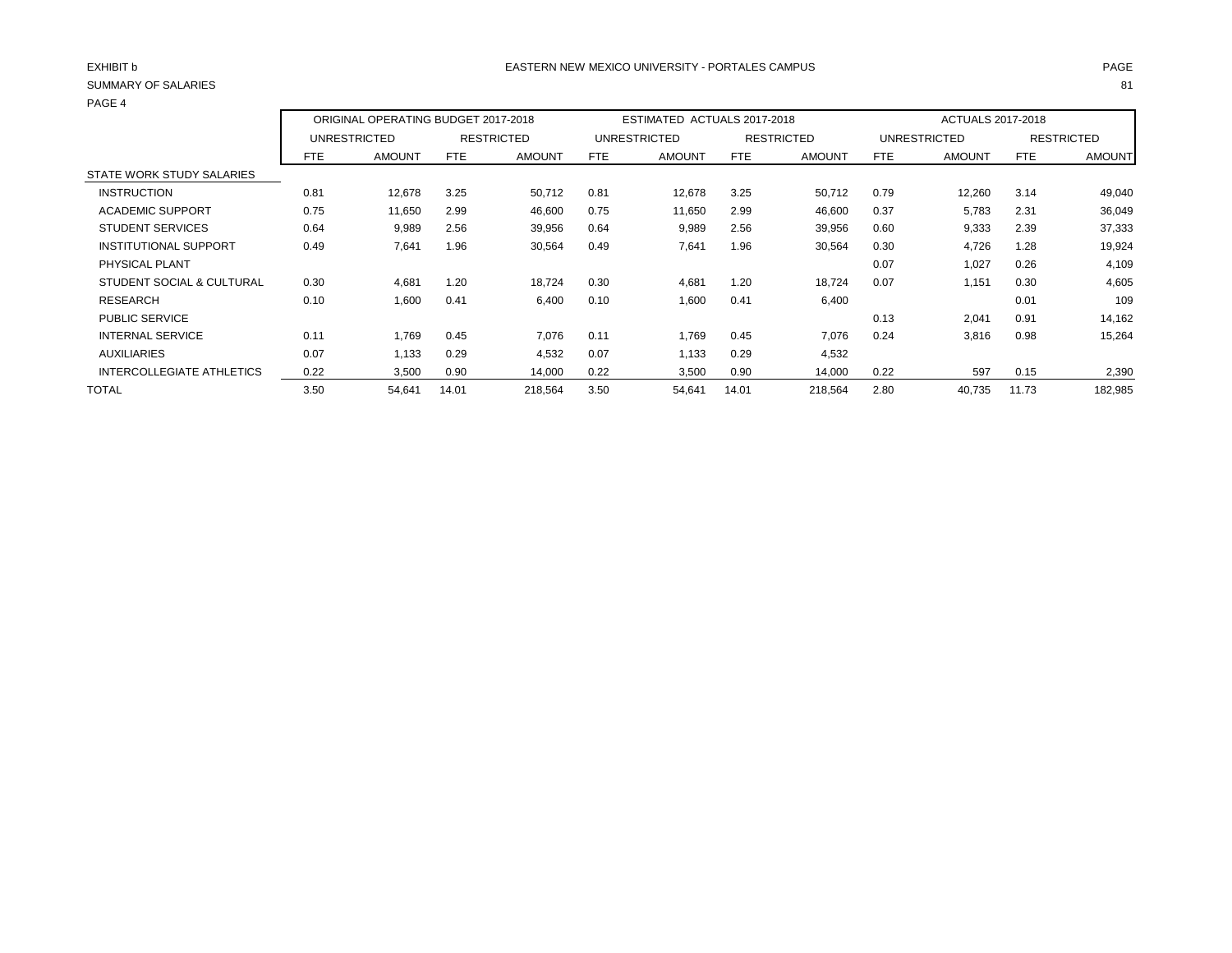| , רטבי                      |                                     |               |            |                   |                             |                     |       |                   |                   |                     |            |                   |  |
|-----------------------------|-------------------------------------|---------------|------------|-------------------|-----------------------------|---------------------|-------|-------------------|-------------------|---------------------|------------|-------------------|--|
|                             | ORIGINAL OPERATING BUDGET 2017-2018 |               |            |                   | ESTIMATED ACTUALS 2017-2018 |                     |       |                   | ACTUALS 2017-2018 |                     |            |                   |  |
|                             | <b>UNRESTRICTED</b>                 |               |            | <b>RESTRICTED</b> |                             | <b>UNRESTRICTED</b> |       | <b>RESTRICTED</b> |                   | <b>UNRESTRICTED</b> |            | <b>RESTRICTED</b> |  |
|                             | FTE                                 | <b>AMOUNT</b> | <b>FTE</b> | <b>AMOUNT</b>     | FTE                         | <b>AMOUNT</b>       | FTE   | <b>AMOUNT</b>     | FTE               | <b>AMOUNT</b>       | <b>FTE</b> | <b>AMOUNT</b>     |  |
| <b>TOTAL SALARIES</b>       |                                     |               |            |                   |                             |                     |       |                   |                   |                     |            |                   |  |
| PROFESSIONAL                | 174.48                              | 9,633,178     |            |                   | 174.48                      | 9,688,137           |       |                   | 167.83            | 9,134,640           | 17.25      | 858,626           |  |
| <b>FACULTY</b>              | 174.43                              | 11,917,297    |            |                   | 174.43                      | 11,912,338          |       |                   | 176.63            | 12,326,468          |            | 8,287             |  |
| <b>GRADUATE ASSISTANT</b>   | 46.28                               | 846,203       |            |                   | 46.28                       | 786,750             |       |                   | 46.51             | 725,980             | 0.50       | 8,500             |  |
| <b>SUPPORT STAFF</b>        | 67.87                               | 1,867,752     |            |                   | 67.90                       | 1,867,752           |       |                   | 68.11             | 1,832,101           | 5.00       | 135,151           |  |
| <b>TECHNICIAN</b>           | 75.18                               | 2,112,060     |            |                   | 75.18                       | 2,112,060           |       |                   | 77.18             | 2,136,697           | 3.80       | 62,140            |  |
| <b>OTHER FRINGE</b>         |                                     |               |            |                   |                             |                     |       |                   |                   |                     |            |                   |  |
| <b>STUDENT</b>              | 71.37                               | 1,113,344     |            |                   | 71.37                       | 1,113,344           |       |                   | 65.57             | 1,021,775           | 12.87      | 200,720           |  |
| <b>OTHER</b>                | 7.10                                | 129,955       |            |                   | 7.10                        | 129,955             |       |                   | 8.03              | 212,861             | 4.01       | 73,012            |  |
| <b>FEDERAL WORK STUDY</b>   | 4.67                                | 72,918        | 66.08      | 1,030,910         | 4.67                        | 72,918              | 65.31 | 1,030,910         | 0.62              | 6,231               | 53.87      | 840,327           |  |
| <b>STATE WORK STUDY</b>     | 3.50                                | 54,641        | 14.01      | 218,564           | 3.50                        | 54,641              | 14.01 | 218,564           | 2.80              | 40,735              | 11.73      | 182,985           |  |
| <b>GRAND TOTAL SALARIES</b> | 624.87                              | 27,747,348    | 80.09      | 1,249,474         | 624.90                      | 27,737,895          | 79.33 | 1,249,474 613.28  |                   | 27,437,488          | 109.02     | 2,369,748         |  |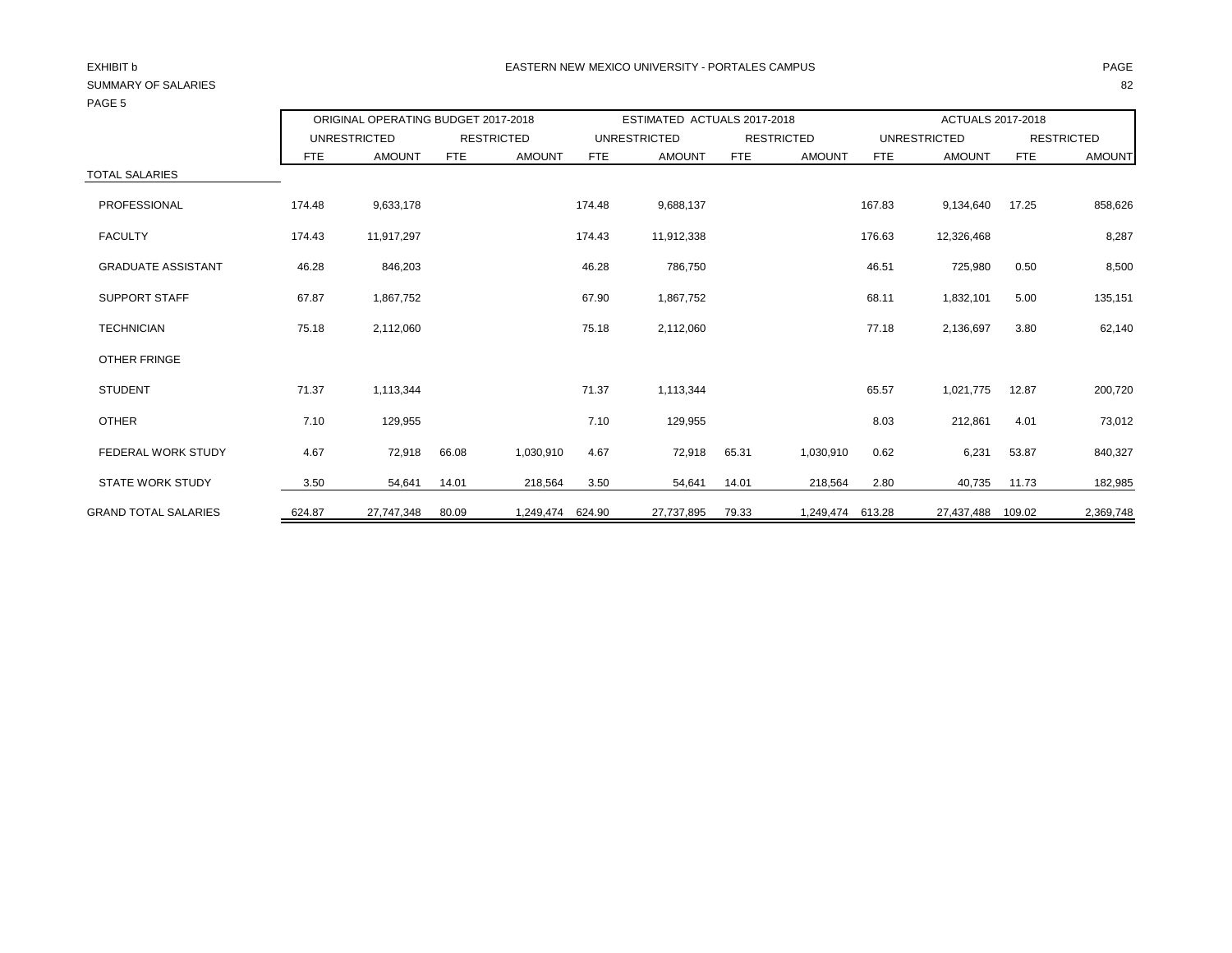|                                              | PROPOSED BASE   |  |
|----------------------------------------------|-----------------|--|
|                                              | SALARY INCREASE |  |
|                                              |                 |  |
| <b>RETURNING FACULTY</b>                     | \$              |  |
| ADJUNCT FACULTY                              | \$              |  |
| AT-WILL EMPLOYEES                            | \$              |  |
| RETURNING PROFESSIONAL STAFF (FLSA EXEMPT)   | \$              |  |
| RETURNING SUPPORT STAFF (FLSA NON-EXEMPT)    | \$              |  |
| <b>GRADUATE ASSISTANT/TEACHING ASSISTANT</b> | \$              |  |
| <b>STUDENTS</b>                              | \$              |  |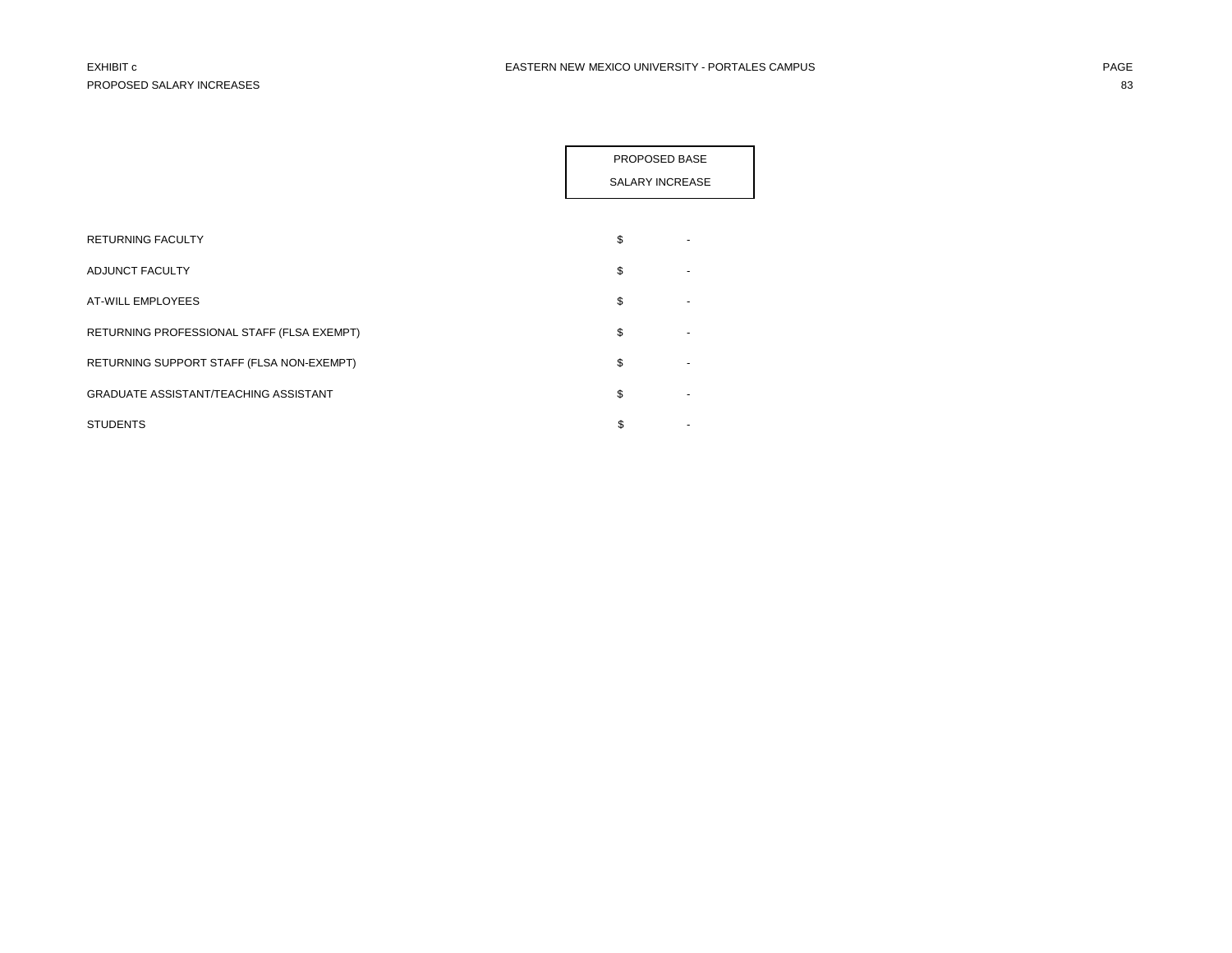TUITION, SUMMER SESSION REQUIRED FEES, REVENUE FROM FEES AND BOARD RATES 84

PAGE 1

|                                            | ORIGINAL OPERATING BUDGET 2017-2018 |                       |          | ESTIMATED ACTUALS 2017-2018 | ACTUALS 2017-2018 |                       |
|--------------------------------------------|-------------------------------------|-----------------------|----------|-----------------------------|-------------------|-----------------------|
| <b>REGULAR SEMESTER</b>                    |                                     |                       |          |                             |                   |                       |
| UNDERGRADUATE TUITION                      |                                     |                       |          |                             |                   |                       |
| PART-TIME STUDENTS (HOURLY RATE)           |                                     |                       |          |                             |                   |                       |
| <b>RESIDENT</b>                            | 152.54                              |                       | 152.54   |                             | 152.54            |                       |
| NON-RESIDENT                               | 393.16                              |                       | 393.16   |                             | 393.16            |                       |
| FULL-TIME STUDENTS (PER SEMESTER)          |                                     |                       |          |                             |                   |                       |
| <b>RESIDENT</b>                            | 1,830.48                            |                       | 1,830.48 |                             | 1,830.48          |                       |
| NON-RESIDENT                               | 4,717.92                            |                       | 4,717.92 |                             | 4,717.92          |                       |
| <b>SUMMER SESSION</b>                      |                                     |                       |          |                             |                   |                       |
| <b>HOURLY TUITION RATE</b>                 | 152.54                              |                       | 152.54   |                             | 152.54            |                       |
| <b>GRADUATE TUITION</b>                    |                                     |                       |          |                             |                   |                       |
| PART-TIME STUDENTS (HOURLY RATE)           |                                     |                       |          |                             |                   |                       |
| <b>RESIDENT</b>                            | 175.22                              |                       | 175.22   |                             | 175.22            |                       |
| NON-RESIDENT                               | 422.97                              |                       | 422.97   |                             | 422.97            |                       |
| FULL-TIME STUDENTS (PER SEMESTER)          |                                     |                       |          |                             |                   |                       |
| <b>RESIDENT</b>                            | 2,102.64                            |                       | 2,102.64 |                             | 2,102.64          |                       |
| NON-RESIDENT                               | 5,075.64                            |                       | 5,075.64 |                             | 5,075.64          |                       |
| <b>SUMMER SESSION</b>                      |                                     |                       |          |                             |                   |                       |
| <b>HOURLY TUITION RATE</b>                 |                                     |                       |          |                             |                   |                       |
| REQUIRED FEES (ITEMIZED USE ON EX d PAGE 2 |                                     |                       |          |                             |                   |                       |
| <b>FULL-TIME STUDENTS</b>                  | 1,128.36                            |                       | 1,128.36 |                             | 1,128.36          |                       |
| PART-TIME STUDENTS                         |                                     | 94.03 PER CREDIT HOUR |          | 94.03 PER CREDIT HOUR       |                   | 94.03 PER CREDIT HOUR |
| NON-RESIDENT                               | 1,128.36                            |                       | 1,128.36 |                             | 1,128.36          |                       |
| TOTAL TUITION & REQUIRED FEES              |                                     |                       |          |                             |                   |                       |
| FULL-TIME UNDERGRADUATE                    |                                     |                       |          |                             |                   |                       |
| <b>RESIDENT</b>                            | 2,958.84                            |                       | 2,958.84 |                             | 2,958.84          |                       |
| NON-RESIDENT                               | 5,846.28                            |                       | 5,846.28 |                             | 5,846.28          |                       |
| FULL-TIME GRADUATE                         |                                     |                       |          |                             |                   |                       |
| <b>RESIDENT</b>                            | 3,231.00                            |                       | 3,231.00 |                             | 3,231.00          |                       |
| NON-RESIDENT                               | 6,204.00                            |                       | 6,204.00 |                             | 6,204.00          |                       |
| ROOM RATES--RESIDENCE HALLS                |                                     |                       |          |                             |                   |                       |
| <b>MINIMUM RATE</b>                        | 1,697.00                            |                       | 1,697.00 |                             | 1,697.00          |                       |
| <b>MAXIMUM RATE</b>                        | 2,339.00                            |                       | 2,339.00 |                             | 2,339.00          |                       |
| MAXIMUM RATE--SEMI PRIVATE SUITE           | 2,892.00                            |                       | 2,892.00 |                             | 2,892.00          |                       |
| <b>BOARD RATES</b>                         |                                     |                       |          |                             |                   |                       |
| MIN RATE--CARTE BLANCHE                    | 1,782.00                            |                       | 1,782.00 |                             | 1,782.00          |                       |
| MAX RATE--CARTE BLANCHE                    | 1,857.00                            |                       | 1,857.00 |                             | 1,857.00          |                       |
| MIN RATE--BLOCK PLAN--35                   | 514.00                              |                       | 514.00   |                             | 514.00            |                       |
| MAX RATE--BLOCK PLAN                       | 836.00                              |                       | 836.00   |                             | 836.00            |                       |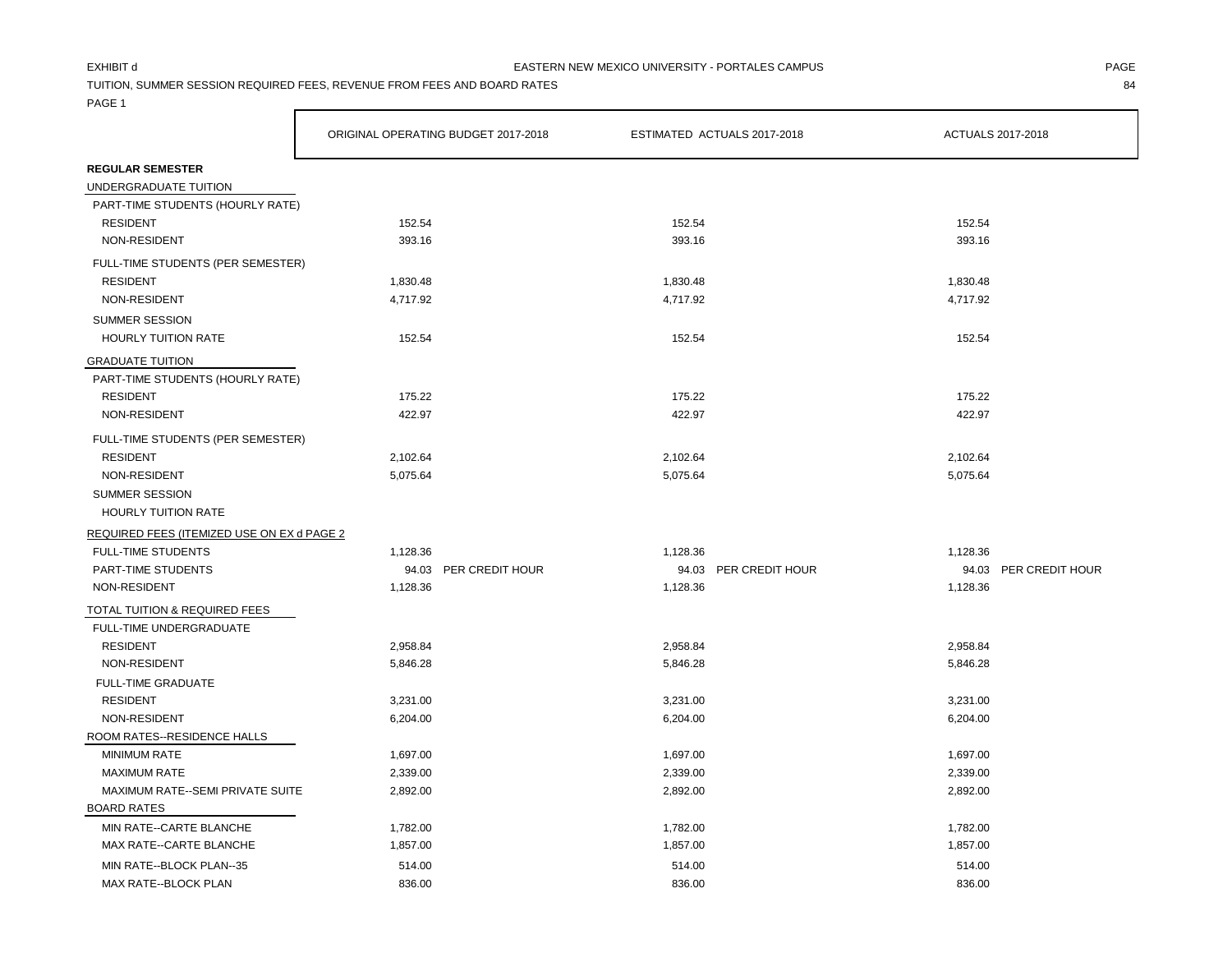# REQUIRED FEES--ITEMIZED USES 85 PAGE 2

|                               | ORIGINAL OPERATING BUDGET 2017-2018 | ESTIMATED ACTUALS 2017-2018 | ACTUALS 2017-2018 |
|-------------------------------|-------------------------------------|-----------------------------|-------------------|
|                               |                                     |                             |                   |
|                               |                                     |                             |                   |
| DISTRIBUTION OF REQUIRED FEES |                                     |                             |                   |
| <b>BOARD OF ACTIVITIES</b>    | 18.34                               | 18.34                       | 18.34             |
| <b>TECHNOLOGY FEE</b>         | 35.00                               | 35.00                       | 35.00             |
| <b>HEALTH SERVICES</b>        | 35.33                               | 35.33                       | 35.33             |
| <b>ATHLETICS</b>              | 78.60                               | 78.60                       | 78.60             |
| <b>DEBT SERVICE</b>           | 163.92                              | 163.92                      | 163.92            |
| OTHER ACTIVITIES              | 757.21                              | 757.21                      | 757.21            |
| <b>STADIUM FEE</b>            | 39.96                               | 39.96                       | 39.96             |
| <b>TOTAL</b>                  | 1,128.36                            | 1,128.36                    | 1,128.36          |

# ON-LINE REQUIRED FEES

UNDERGRADUATE (HOURLY) 17.00 per semester credit hour 17.00 per semester credit hour 17.00 per semester credit hour 17.00 per semester credit hour GRADUATE (HOURLY) 17.00 per semester credit hour 17.00 per semester credit hour 17.00 per semester credit hour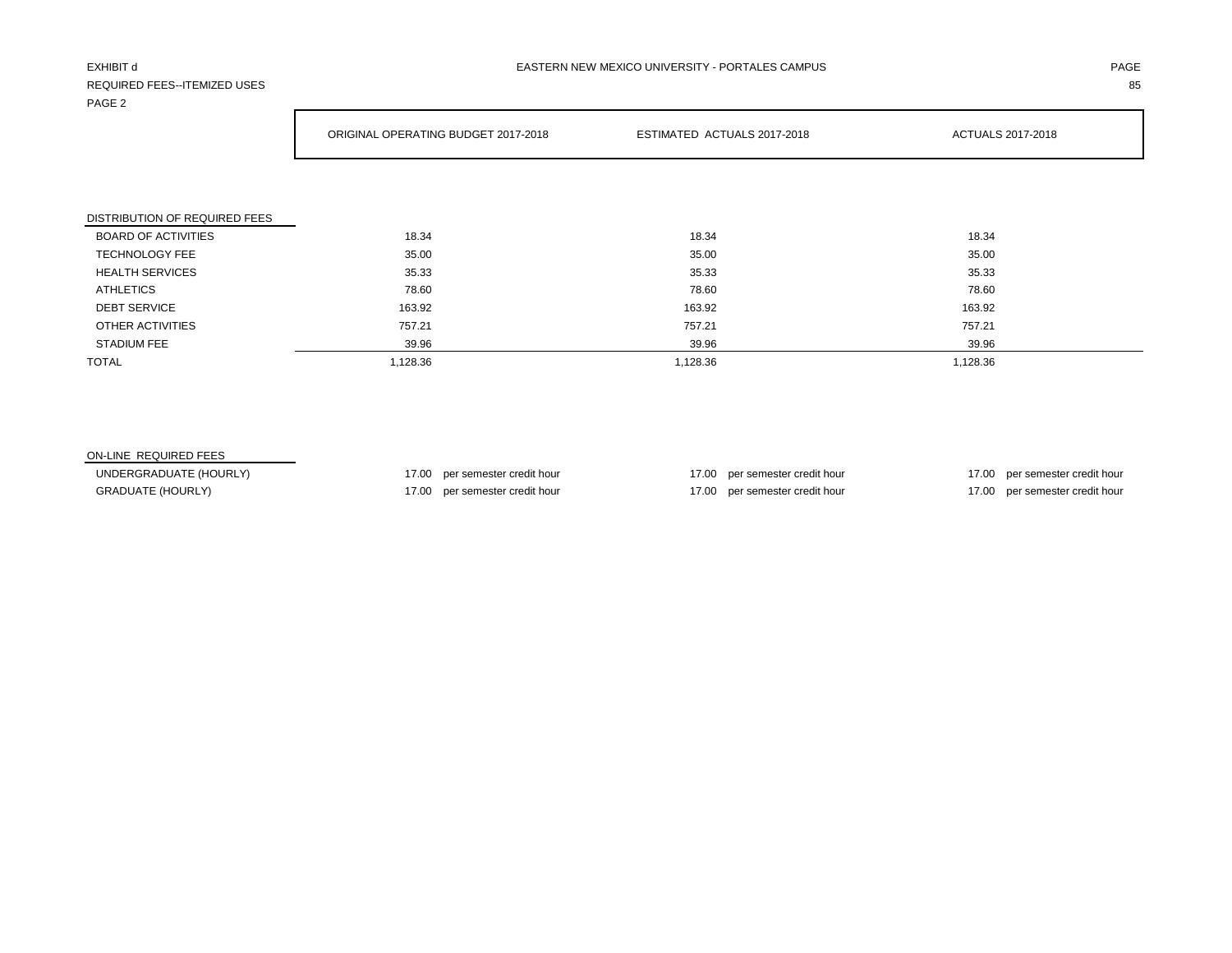# SALARIES OF PRINCIPAL OFFICERS 86

### EXHIBIT e PAGE PAGE IN THE PAGE OF PAGE IN THE PAGE OF PAGE IN THE PAGE OF PAGE IN THE PAGE OF PAGE IN THE PAGE

|                                                     |                           | ESTIMATED ACTUALS 2017-2018 | ACTUALS 2017-2018 |
|-----------------------------------------------------|---------------------------|-----------------------------|-------------------|
| <b>POSITION</b>                                     | <b>NAME</b>               |                             |                   |
| EXHIBIT 10                                          |                           |                             |                   |
| DIRECTOR, EXTENDED LEARNING                         | <b>ROARK</b>              | 95,000                      | 95,000            |
|                                                     |                           |                             |                   |
| EXHIBIT 11                                          |                           |                             |                   |
| DIRECTOR, LIBRARY                                   | WALKER                    | 87,923                      | 87,923            |
| DEAN, COLLEGE OF LIBERAL ARTS & SCIENCE             | AYALA                     | 131,848                     | 131,848           |
| DEAN, COLLEGE OF BUSINESS                           | LUHMAN, INTERIM           | 131,754                     | 125,000           |
| INTERIM DEAN, COLLEGE OF FINE ARTS                  | <b>GENTRY</b>             | 123,000                     | 123,000           |
| DEAN, COLLEGE OF ED & TECHNOLOGY                    | <b>GARCIA</b>             | 126,484                     | 126,484           |
| DEAN, GRADUATE SCHOOL                               | <b>WEEMS</b>              | 113,554                     | 113,554           |
| ASST VP OF ACADEMIC AFFAIRS                         | BALCH-LINDSAY             | 105,000                     | 105,000           |
| ASST VP OF ACADEMIC AFFAIRS--RESEARCH & DEVELOPMENT | <b>MONTGOMERY</b>         | 115,068                     | 115,068           |
|                                                     |                           |                             |                   |
| EXHIBIT 12<br>DIRECTOR, FINANCIAL AID               | <b>SMALL</b>              | 74,257                      | 74,257            |
| <b>REGISTRAR</b>                                    | <b>BARGAS, INTERIM</b>    | 60,659                      | 60,659            |
|                                                     | <b>SPITZ</b>              |                             |                   |
| DIRECTOR, ADMISSIONS                                |                           | 74,257                      | 74,257            |
| EXHIBIT 13                                          |                           |                             |                   |
| PRESIDENT                                           | <b>ELWELL</b>             | 230,000                     | 230,000           |
| VICE PRESIDENT, BUSINESS AFFAIRS                    | SMART                     | 152,342                     | 152,342           |
| <b>CONTROLLER</b>                                   | <b>FLETCHER</b>           | 95,331                      | 95,331            |
| VICE PRESIDENT, ACADEMIC AFFAIRS                    | LAURENZ                   | 170,804                     | 170,804           |
| VICE PRESIDENT, STUDENT AFFAIRS                     | <b>LONG</b>               | 130,063                     | 130,063           |
| VICE PRESIDENT, TECHNOLOGY/SYSTEMS; CIO             | <b>ELSWICK</b>            | 135,674                     | 135,674           |
| EXECUTIVE DIR, PLANNING AND ANALYSIS                | CALDWELL                  | 103,761                     | 103,761           |
| DIRECTOR, DEVELOPMENT                               | <b>BARTL</b>              | 79,327                      | 79,327            |
| <b>EXHIBIT 14</b>                                   |                           |                             |                   |
| DIRECTOR, PHYSICAL PLANT                            | KANMORE/COLLINS, INTERIMS | 106,394                     | 80,000 / 73,626   |
| <b>EXHIBIT 17</b>                                   |                           |                             |                   |
|                                                     |                           |                             |                   |
| DIRECTOR, PUBLIC BROADCASTING                       | <b>RYAN</b>               | 98,333                      | 98,333            |
| EXHIBIT 21                                          |                           |                             |                   |
| DIRECTOR, ATHLETICS                                 | WAGGONER                  | 92,920                      | 92,920            |
| COACH, FOOTBALL                                     | <b>LEE</b>                | 94,000                      | 94,000            |
| COACH, BASKETBALL - MEN'S                           | <b>SEGLER</b>             | 77,770                      | 77,770            |
| COACH, BASKETBALL - WOMEN'S                         | <b>PROCK</b>              | 68,996                      | 68,996            |

 $\Gamma$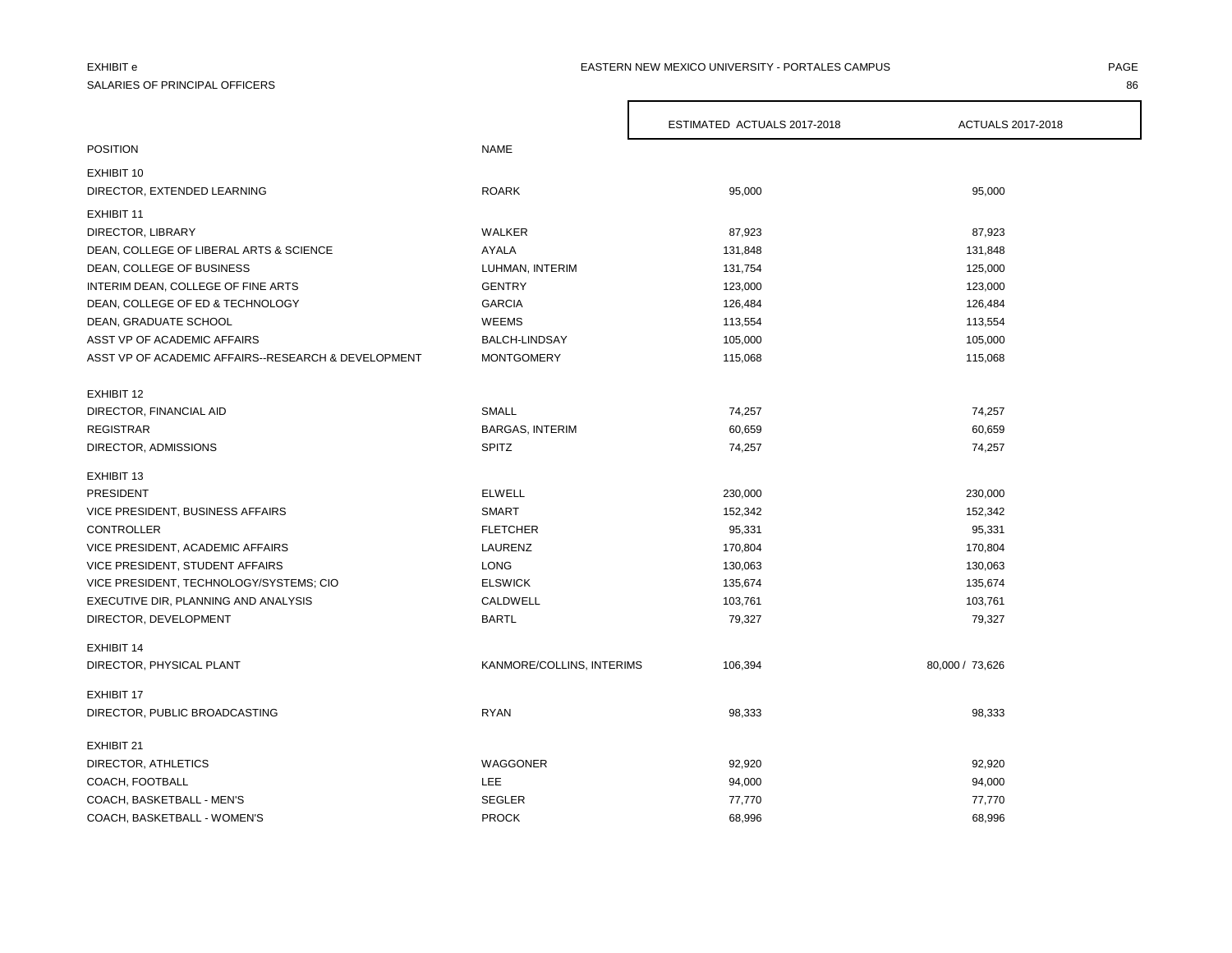| EXHIBIT f                  | EASTERN NEW MEXICO UNIVERSITY - PORTALES CAMPUS | PAGE |
|----------------------------|-------------------------------------------------|------|
| PERKINS STUDENT LOAN FUNDS |                                                 | 87   |
| (NDSL)                     |                                                 |      |

|                     | ORIGINAL OPERATING BUDGET 2017-2018 | ESTIMATED ACTUALS 2017-2018 | ACTUALS 2017-2018 |
|---------------------|-------------------------------------|-----------------------------|-------------------|
|                     |                                     |                             |                   |
| FEDERAL GRANT       | 0                                   |                             |                   |
| TRANSFER FROM I & G |                                     |                             |                   |